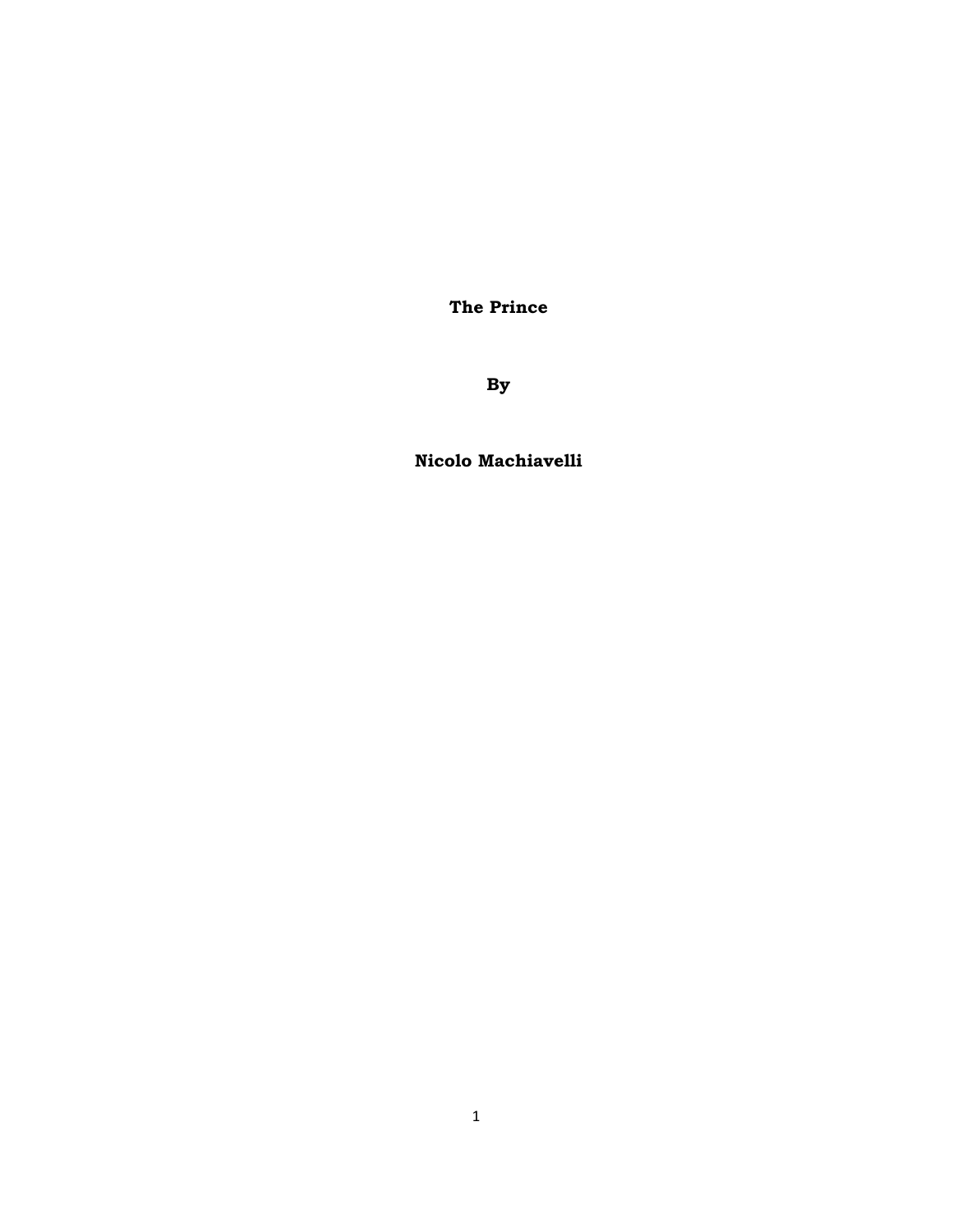#### INTRODUCTION

Nicolo Machiavelli was born at Florence on 3rd May 1469. He was the second son of Bernardo di Nicolo Machiavelli, a lawyer of some repute, and of Bartolommea di Stefano Nelli, his wife. Both parents were members of the old Florentine nobility.

His life falls naturally into three periods, each of which singularly enough constitutes a distinct and important era in the history of Florence. His youth was concurrent with the greatness of Florence as an Italian power under the guidance of Lorenzo de' Medici, Il Magnifico. The downfall of the Medici in Florence occurred in 1494, in which year Machiavelli entered the public service. During his official career Florence was free under the government of a Republic, which lasted until 1512, when the Medici returned to power, and Machiavelli lost his office. The Medici again ruled Florence from 1512 until 1527, when they were once more driven out. This was the period of Machiavelli's literary activity and increasing influence; but he died, within a few weeks of the expulsion of the Medici, on 22nd June 1527, in his fifty-eighth year, without having regained office.

YOUTH -- Aet. 1-25--1469-94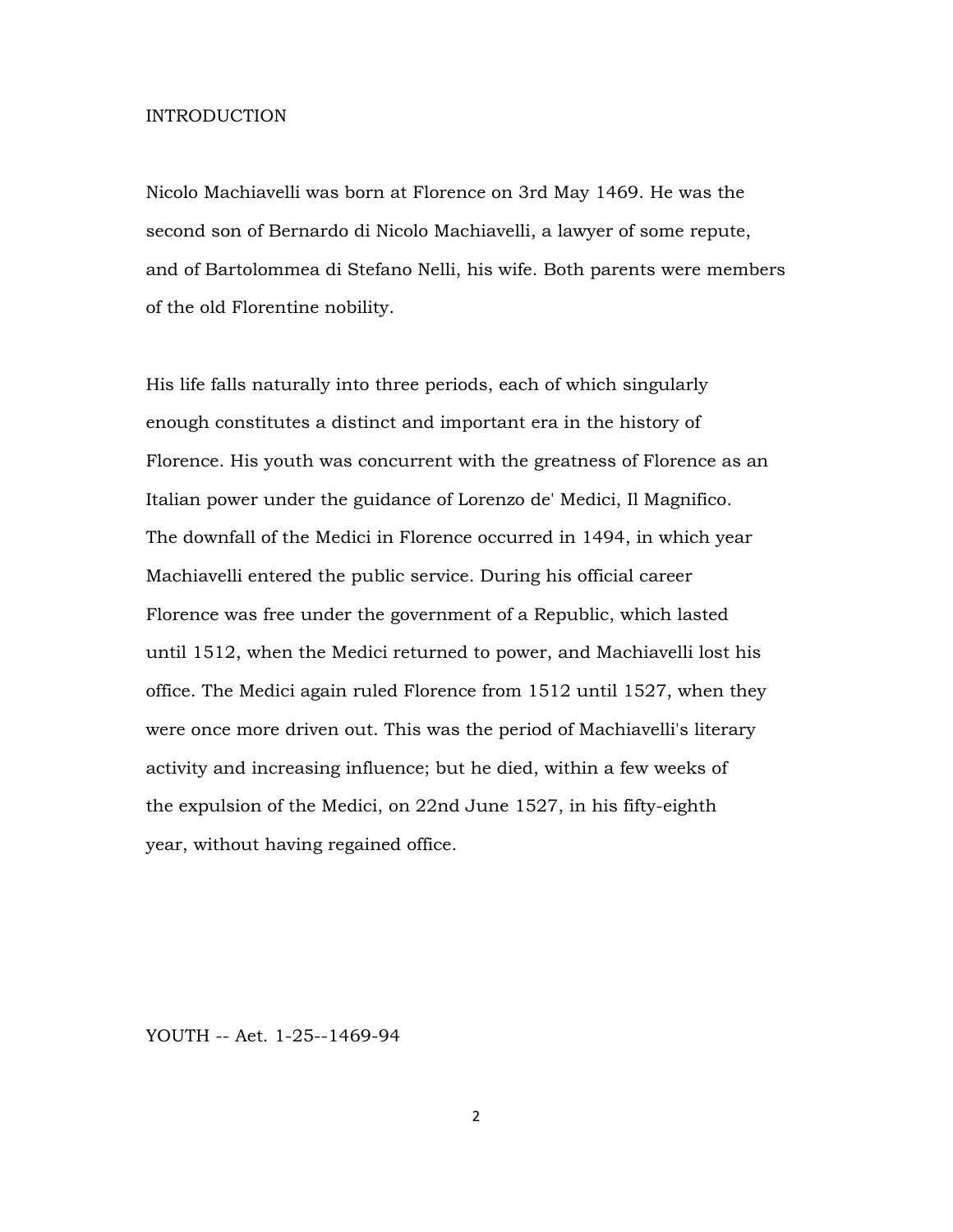Although there is little recorded of the youth of Machiavelli, the Florence of those days is so well known that the early environment of this representative citizen may be easily imagined. Florence has been described as a city with two opposite currents of life, one directed by the fervent and austere Savonarola, the other by the splendour-loving Lorenzo. Savonarola's influence upon the young Machiavelli must have been slight, for although at one time he wielded immense power over the fortunes of Florence, he only furnished Machiavelli with a subject of a gibe in "The Prince," where he is cited as an example of an unarmed prophet who came to a bad end. Whereas the magnificence of the Medicean rule during the life of Lorenzo appeared to have impressed Machiavelli strongly, for he frequently recurs to it in his writings, and it is to Lorenzo's grandson that he dedicates "The Prince."

Machiavelli, in his "History of Florence," gives us a picture of the young men among whom his youth was passed. He writes: "They were freer than their forefathers in dress and living, and spent more in other kinds of excesses, consuming their time and money in idleness, gaming, and women; their chief aim was to appear well dressed and to speak with wit and acuteness, whilst he who could wound others the most cleverly was thought the wisest." In a letter to his son Guido, Machiavelli shows why youth should avail itself of its opportunities for study, and leads us to infer that his own youth had been so occupied. He writes: "I have received your letter, which has given me the greatest pleasure, especially because you tell me you are quite restored in health, than which I could have no better news; for if God grant life to you, and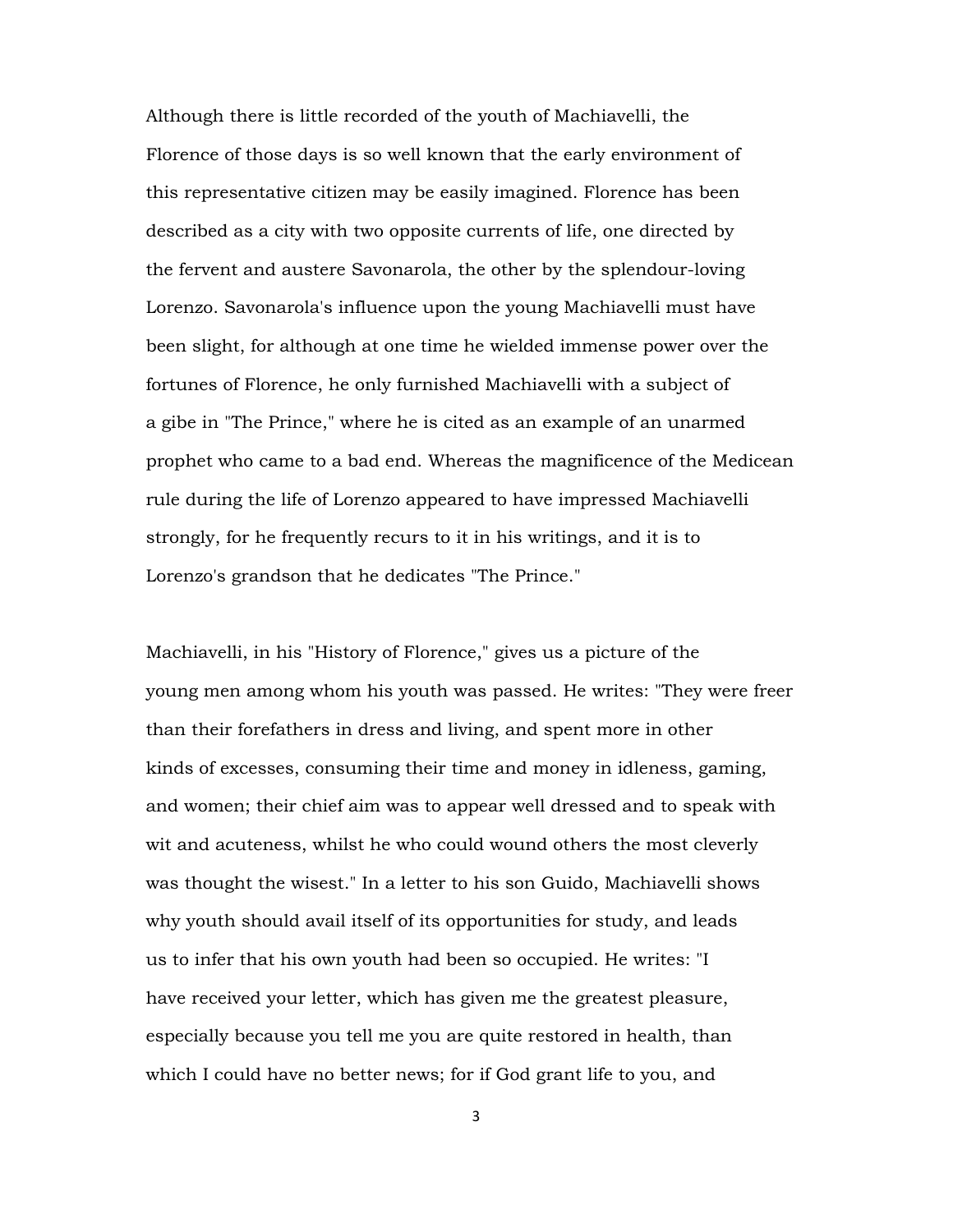to me, I hope to make a good man of you if you are willing to do your share." Then, writing of a new patron, he continues: "This will turn out well for you, but it is necessary for you to study; since, then, you have no longer the excuse of illness, take pains to study letters and music, for you see what honour is done to me for the little skill I have. Therefore, my son, if you wish to please me, and to bring success and honour to yourself, do right and study, because others will help you if you help yourself."

OFFICE -- Aet. 25-43--1494-1512

The second period of Machiavelli's life was spent in the service of the free Republic of Florence, which flourished, as stated above, from the expulsion of the Medici in 1494 until their return in 1512. After serving four years in one of the public offices he was appointed Chancellor and Secretary to the Second Chancery, the Ten of Liberty and Peace. Here we are on firm ground when dealing with the events of Machiavelli's life, for during this time he took a leading part in the affairs of the Republic, and we have its decrees, records, and dispatches to guide us, as well as his own writings. A mere recapitulation of a few of his transactions with the statesmen and soldiers of his time gives a fair indication of his activities, and supplies the sources from which he drew the experiences and characters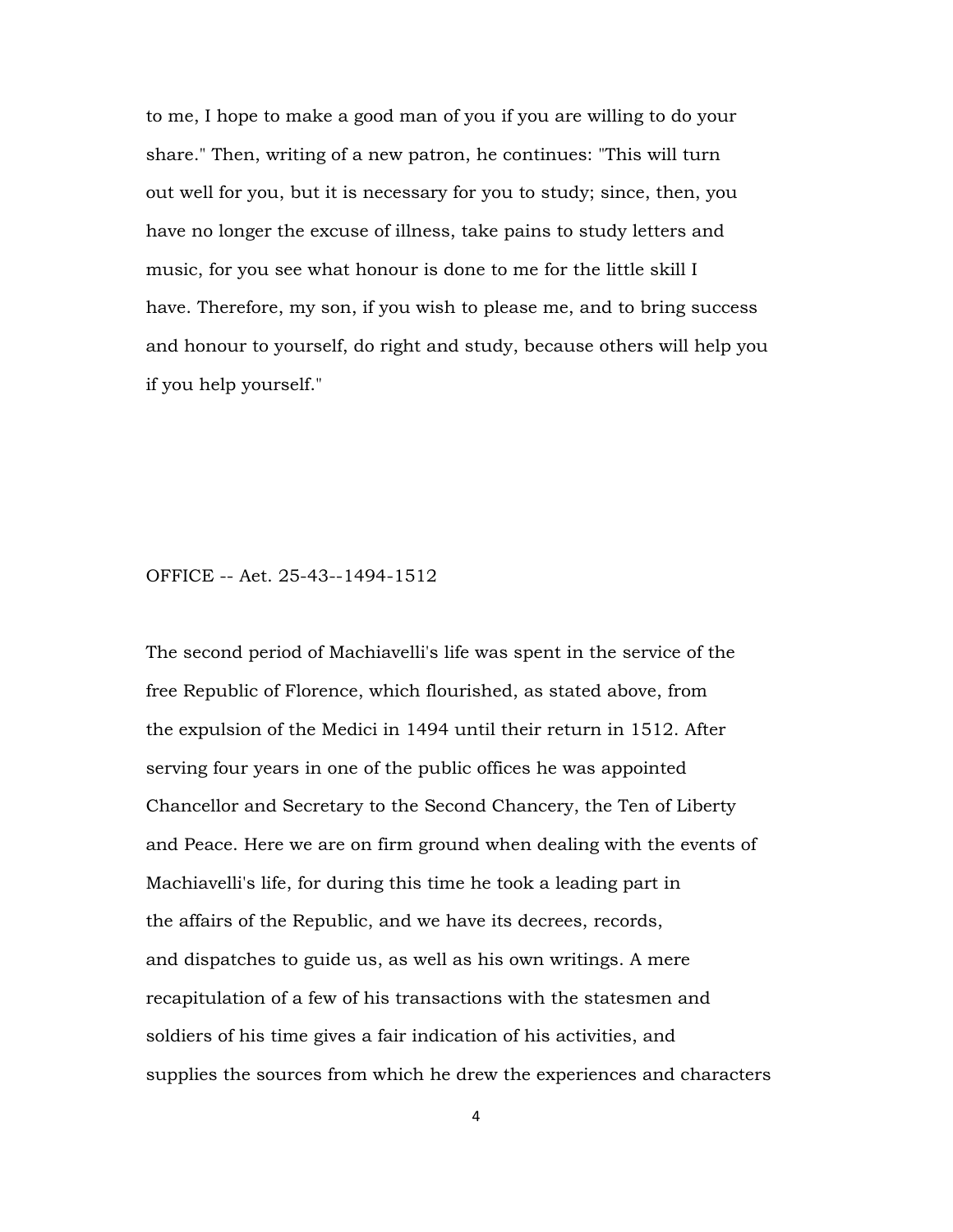which illustrate "The Prince."

His first mission was in 1499 to Catherina Sforza, "my lady of Forli" of "The Prince," from whose conduct and fate he drew the moral that it is far better to earn the confidence of the people than to rely on fortresses. This is a very noticeable principle in Machiavelli, and is urged by him in many ways as a matter of vital importance to princes.

In 1500 he was sent to France to obtain terms from Louis XII for continuing the war against Pisa: this king it was who, in his conduct of affairs in Italy, committed the five capital errors in statecraft summarized in "The Prince," and was consequently driven out. He, also, it was who made the dissolution of his marriage a condition of support to Pope Alexander VI; which leads Machiavelli to refer those who urge that such promises should be kept to what he has written concerning the faith of princes.

Machiavelli's public life was largely occupied with events arising out of the ambitions of Pope Alexander VI and his son, Cesare Borgia, the Duke Valentino, and these characters fill a large space of "The Prince." Machiavelli never hesitates to cite the actions of the duke for the benefit of usurpers who wish to keep the states they have seized; he can, indeed, find no precepts to offer so good as the pattern of Cesare Borgia's conduct, insomuch that Cesare is acclaimed by some critics as the "hero" of "The Prince." Yet in "The Prince" the duke is in point of fact cited as a type of the man who rises on the fortune of others, and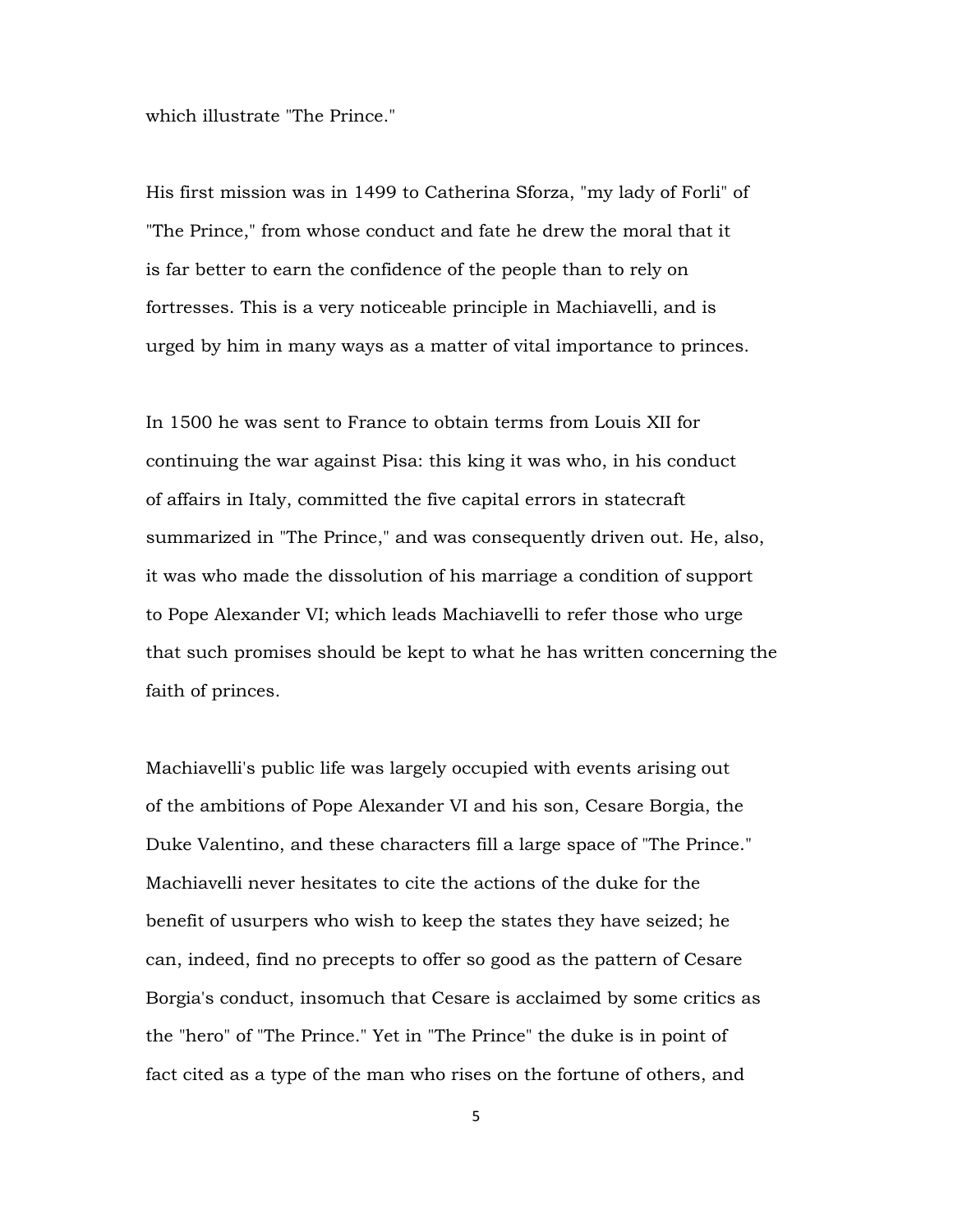falls with them; who takes every course that might be expected from a prudent man but the course which will save him; who is prepared for all eventualities but the one which happens; and who, when all his abilities fail to carry him through, exclaims that it was not his fault, but an extraordinary and unforeseen fatality.

On the death of Pius III, in 1503, Machiavelli was sent to Rome to watch the election of his successor, and there he saw Cesare Borgia cheated into allowing the choice of the College to fall on Giuliano delle Rovere (Julius II), who was one of the cardinals that had most reason to fear the duke. Machiavelli, when commenting on this election, says that he who thinks new favours will cause great personages to forget old injuries deceives himself. Julius did not rest until he had ruined Cesare.

It was to Julius II that Machiavelli was sent in 1506, when that pontiff was commencing his enterprise against Bologna; which he brought to a successful issue, as he did many of his other adventures, owing chiefly to his impetuous character. It is in reference to Pope Julius that Machiavelli moralizes on the resemblance between Fortune and women, and concludes that it is the bold rather than the cautious man that will win and hold them both.

It is impossible to follow here the varying fortunes of the Italian states, which in 1507 were controlled by France, Spain, and Germany, with results that have lasted to our day; we are concerned with those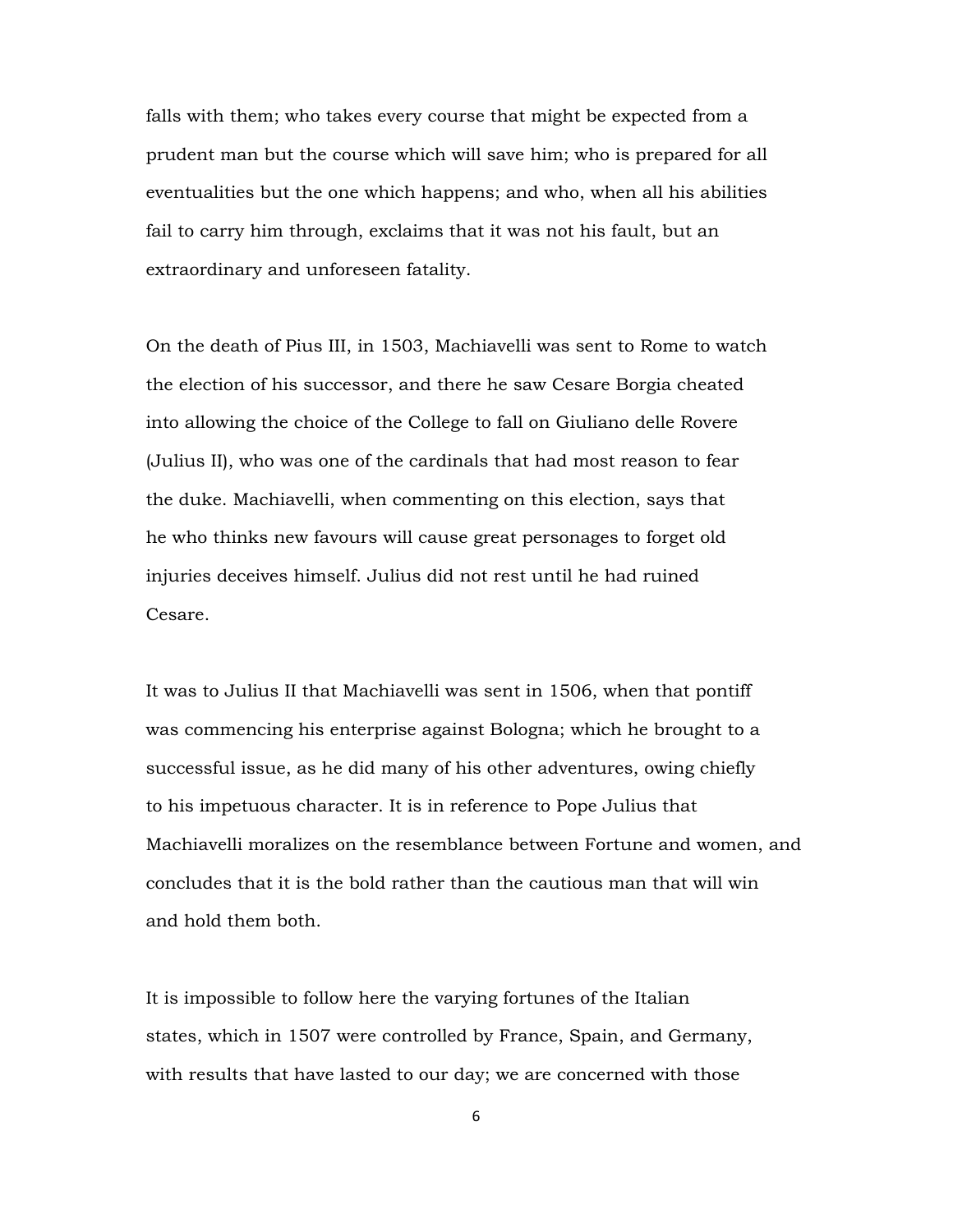events, and with the three great actors in them, so far only as they impinge on the personality of Machiavelli. He had several meetings with Louis XII of France, and his estimate of that monarch's character has already been alluded to. Machiavelli has painted Ferdinand of Aragon as the man who accomplished great things under the cloak of religion, but who in reality had no mercy, faith, humanity, or integrity; and who, had he allowed himself to be influenced by such motives, would have been ruined. The Emperor Maximilian was one of the most interesting men of the age, and his character has been drawn by many hands; but Machiavelli, who was an envoy at his court in 1507-8, reveals the secret of his many failures when he describes him as a secretive man, without force of character--ignoring the human agencies necessary to carry his schemes into effect, and never insisting on the fulfilment of his wishes.

The remaining years of Machiavelli's official career were filled with events arising out of the League of Cambrai, made in 1508 between the three great European powers already mentioned and the pope, with the object of crushing the Venetian Republic. This result was attained in the battle of Vaila, when Venice lost in one day all that she had won in eight hundred years. Florence had a difficult part to play during these events, complicated as they were by the feud which broke out between the pope and the French, because friendship with France had dictated the entire policy of the Republic. When, in 1511, Julius II finally formed the Holy League against France, and with the assistance of the Swiss drove the French out of Italy, Florence lay at the mercy of the Pope,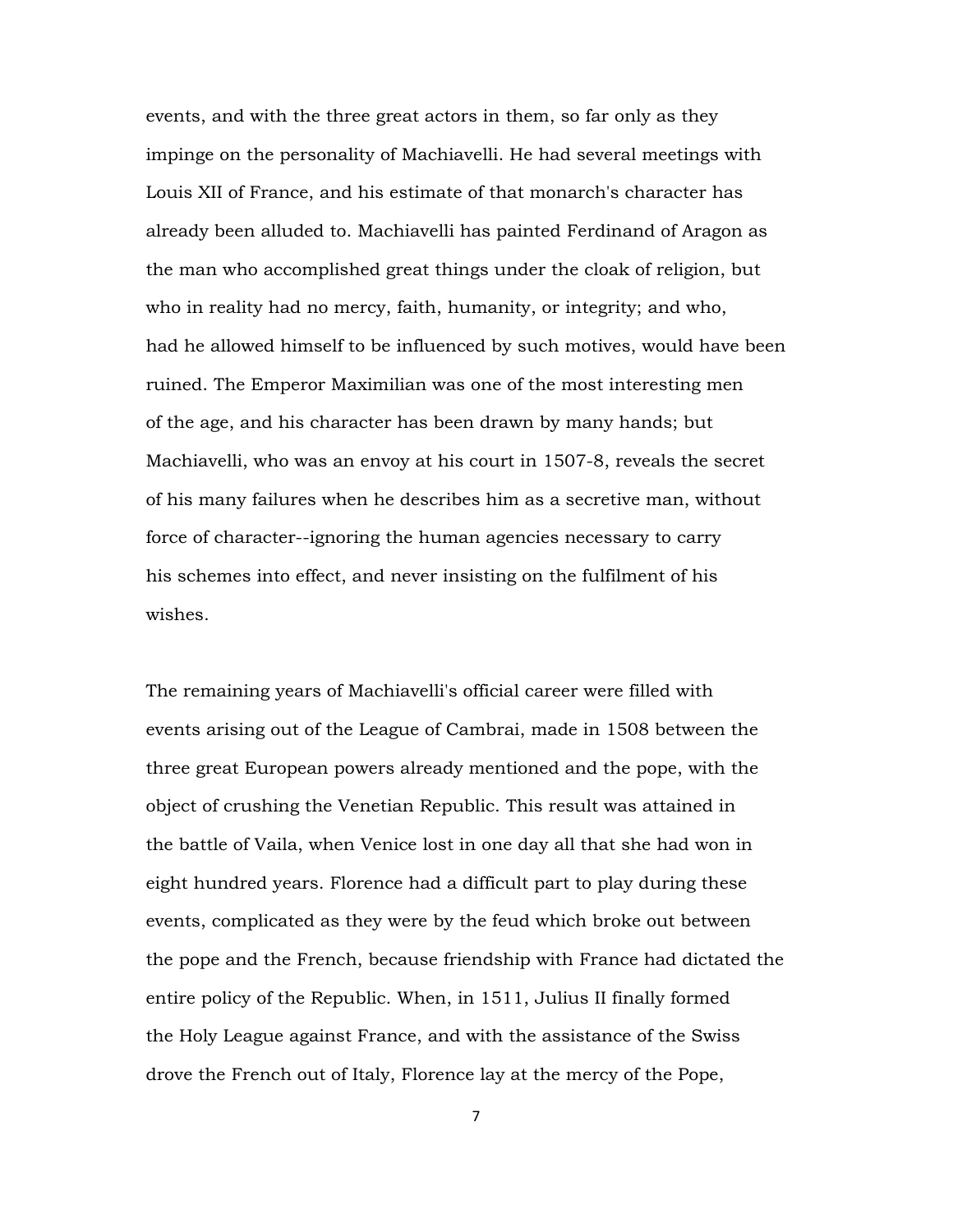and had to submit to his terms, one of which was that the Medici should be restored. The return of the Medici to Florence on 1st September 1512, and the consequent fall of the Republic, was the signal for the dismissal of Machiavelli and his friends, and thus put an end to his public career, for, as we have seen, he died without regaining office.

### LITERATURE AND DEATH -- Aet. 43-58--1512-27

On the return of the Medici, Machiavelli, who for a few weeks had vainly hoped to retain his office under the new masters of Florence, was dismissed by decree dated 7th November 1512. Shortly after this he was accused of complicity in an abortive conspiracy against the Medici, imprisoned, and put to the question by torture. The new Medicean pope, Leo X, procured his release, and he retired to his small property at San Casciano, near Florence, where he devoted himself to literature. In a letter to Francesco Vettori, dated 13th December 1513, he has left a very interesting description of his life at this period, which elucidates his methods and his motives in writing "The Prince." After describing his daily occupations with his family and neighbours, he writes: "The evening being come, I return home and go to my study; at the entrance I pull off my peasant-clothes, covered with dust and dirt, and put on my noble court dress, and thus becomingly re-clothed I pass into the ancient courts of the men of old, where, being lovingly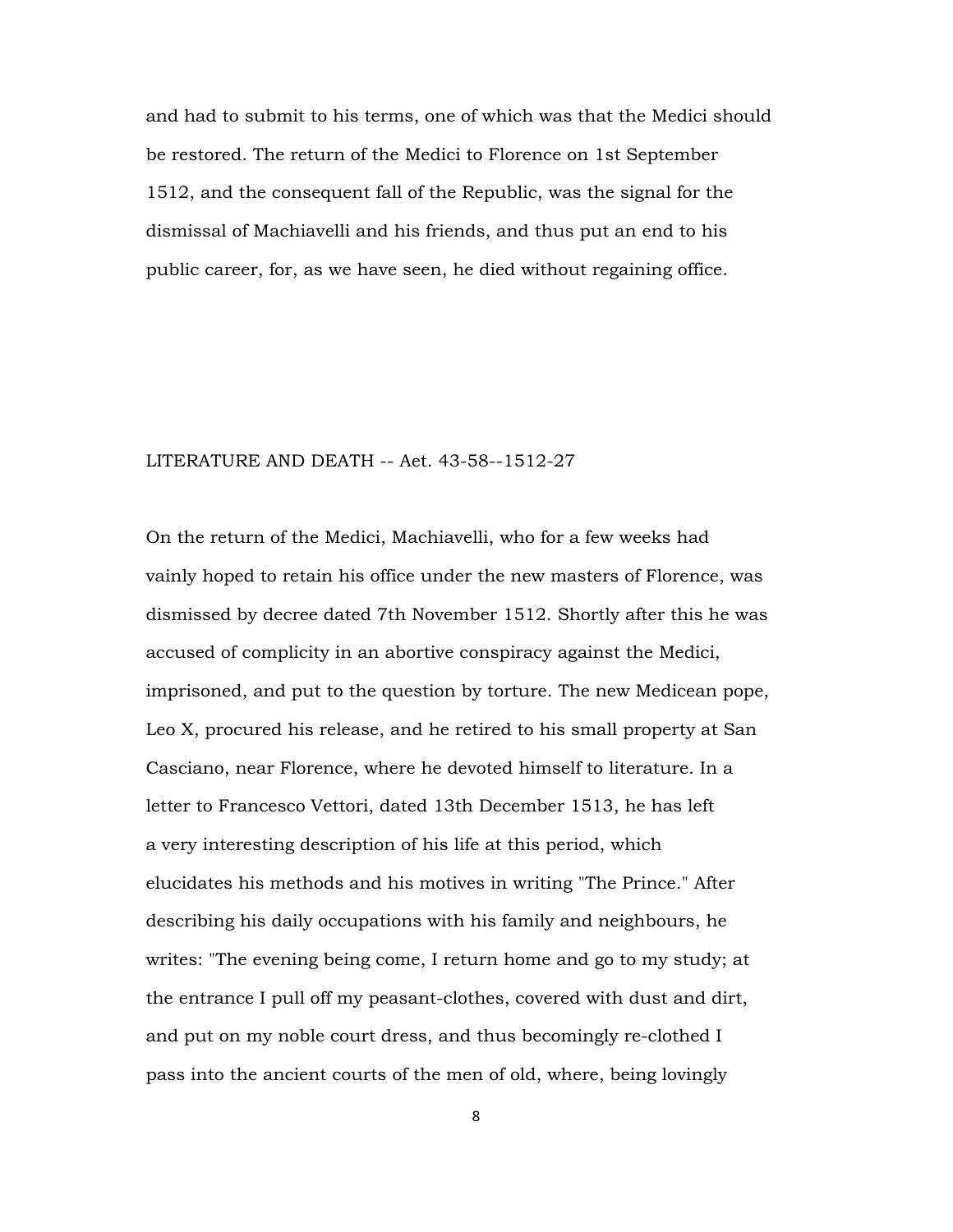received by them, I am fed with that food which is mine alone; where I do not hesitate to speak with them, and to ask for the reason of their actions, and they in their benignity answer me; and for four hours I feel no weariness, I forget every trouble, poverty does not dismay, death does not terrify me; I am possessed entirely by those great men. And because Dante says:

 Knowledge doth come of learning well retained, Unfruitful else,

I have noted down what I have gained from their conversation, and have composed a small work on 'Principalities,' where I pour myself out as fully as I can in meditation on the subject, discussing what a principality is, what kinds there are, how they can be acquired, how they can be kept, why they are lost: and if any of my fancies ever pleased you, this ought not to displease you: and to a prince, especially to a new one, it should be welcome: therefore I dedicate it to his Magnificence Giuliano. Filippo Casavecchio has seen it; he will be able to tell you what is in it, and of the discourses I have had with him; nevertheless, I am still enriching and polishing it."

The "little book" suffered many vicissitudes before attaining the form in which it has reached us. Various mental influences were at work during its composition; its title and patron were changed; and for some unknown reason it was finally dedicated to Lorenzo de' Medici. Although Machiavelli discussed with Casavecchio whether it should be sent or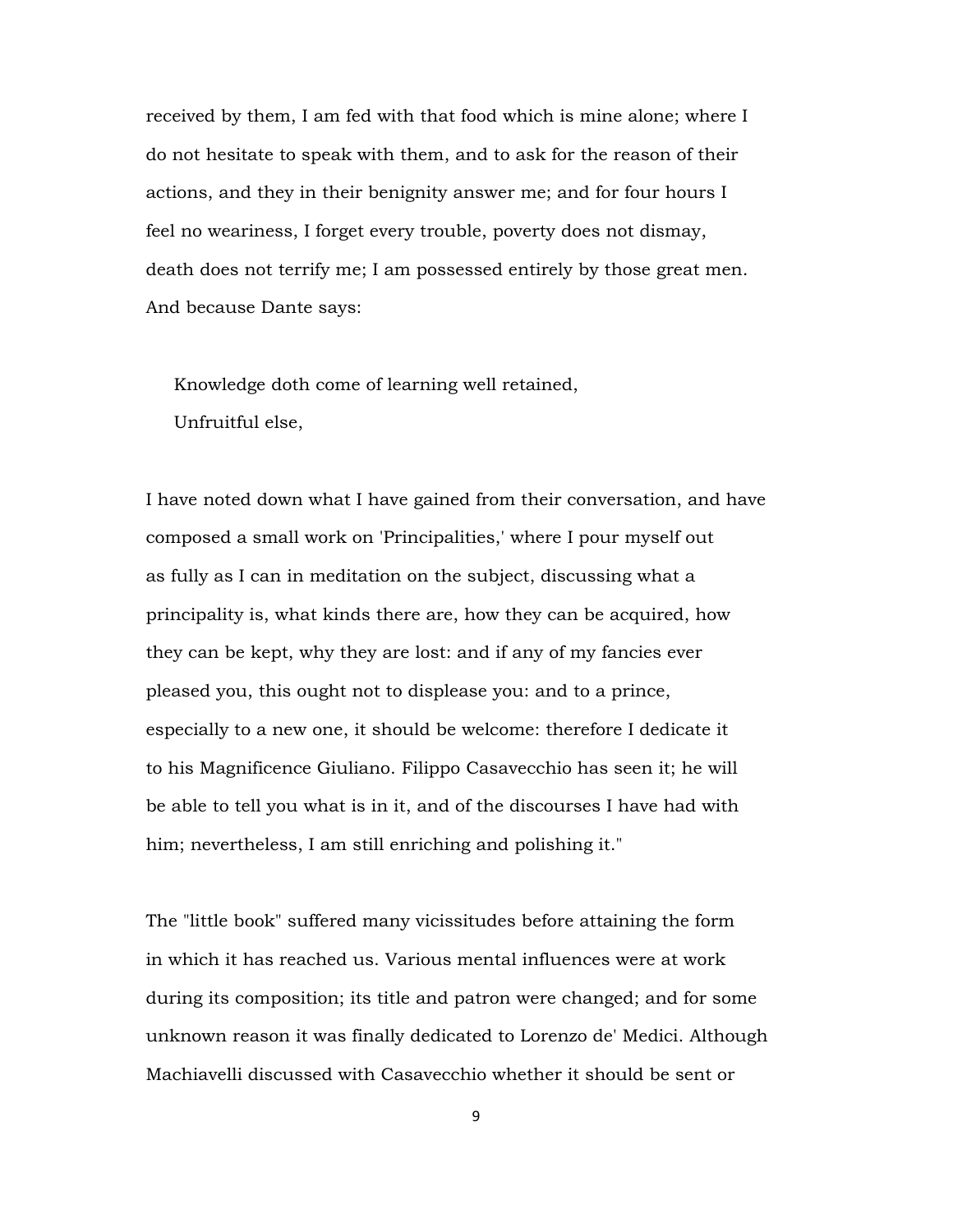presented in person to the patron, there is no evidence that Lorenzo ever received or even read it: he certainly never gave Machiavelli any employment. Although it was plagiarized during Machiavelli's lifetime, "The Prince" was never published by him, and its text is still disputable.

Machiavelli concludes his letter to Vettori thus: "And as to this little thing [his book], when it has been read it will be seen that during the fifteen years I have given to the study of statecraft I have neither slept nor idled; and men ought ever to desire to be served by one who has reaped experience at the expense of others. And of my loyalty none could doubt, because having always kept faith I could not now learn how to break it; for he who has been faithful and honest, as I have, cannot change his nature; and my poverty is a witness to my honesty."

Before Machiavelli had got "The Prince" off his hands he commenced his "Discourse on the First Decade of Titus Livius," which should be read concurrently with "The Prince." These and several minor works occupied him until the year 1518, when he accepted a small commission to look after the affairs of some Florentine merchants at Genoa. In 1519 the Medicean rulers of Florence granted a few political concessions to her citizens, and Machiavelli with others was consulted upon a new constitution under which the Great Council was to be restored; but on one pretext or another it was not promulgated.

In 1520 the Florentine merchants again had recourse to Machiavelli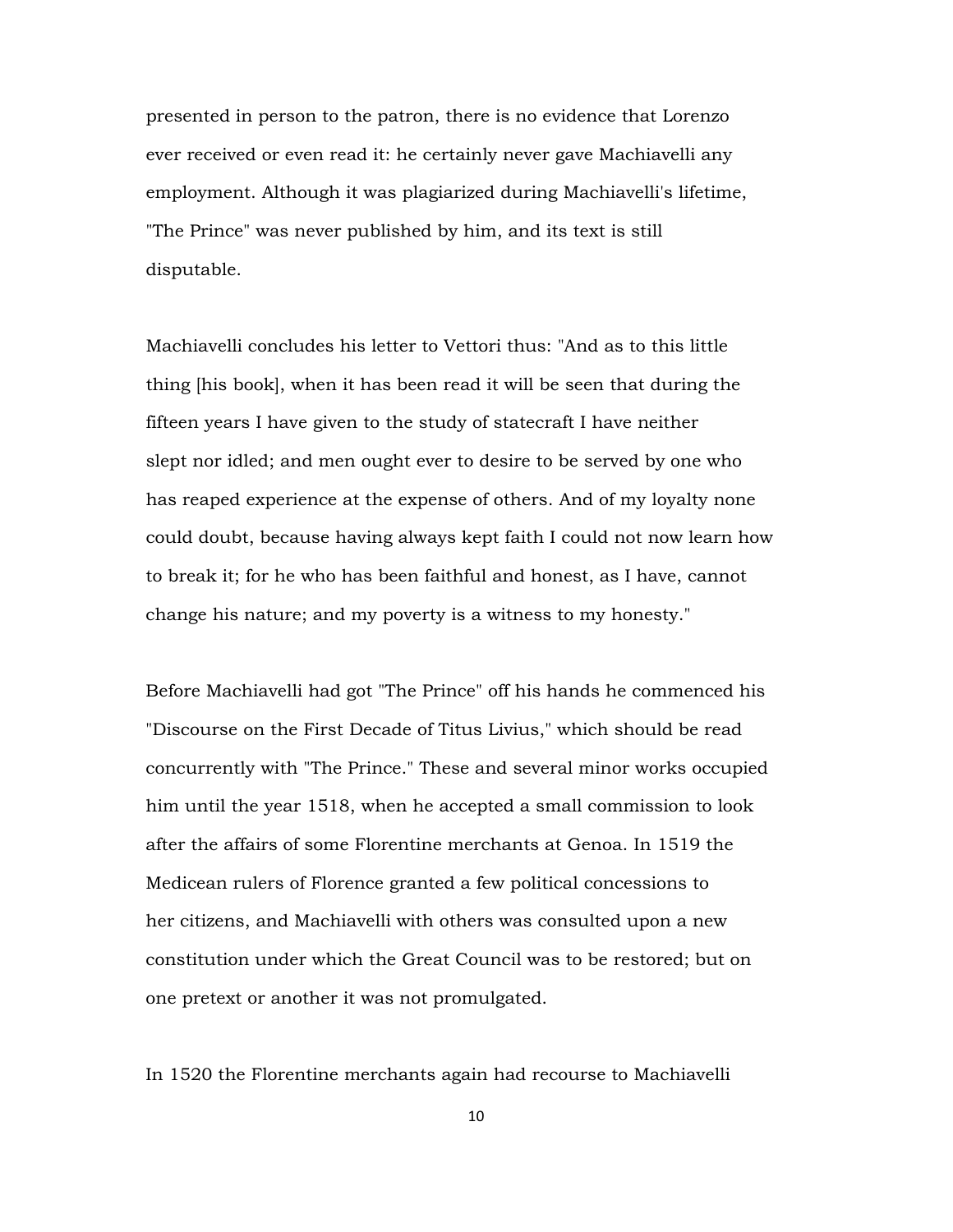to settle their difficulties with Lucca, but this year was chiefly remarkable for his re-entry into Florentine literary society, where he was much sought after, and also for the production of his "Art of War." It was in the same year that he received a commission at the instance of Cardinal de' Medici to write the "History of Florence," a task which occupied him until 1525. His return to popular favour may have determined the Medici to give him this employment, for an old writer observes that "an able statesman out of work, like a huge whale, will endeavour to overturn the ship unless he has an empty cask to play with."

When the "History of Florence" was finished, Machiavelli took it to Rome for presentation to his patron, Giuliano de' Medici, who had in the meanwhile become pope under the title of Clement VII. It is somewhat remarkable that, as, in 1513, Machiavelli had written "The Prince" for the instruction of the Medici after they had just regained power in Florence, so, in 1525, he dedicated the "History of Florence" to the head of the family when its ruin was now at hand. In that year the battle of Pavia destroyed the French rule in Italy, and left Francis I a prisoner in the hands of his great rival, Charles V. This was followed by the sack of Rome, upon the news of which the popular party at Florence threw off the yoke of the Medici, who were once more banished.

Machiavelli was absent from Florence at this time, but hastened his return, hoping to secure his former office of secretary to the "Ten of Liberty and Peace." Unhappily he was taken ill soon after he reached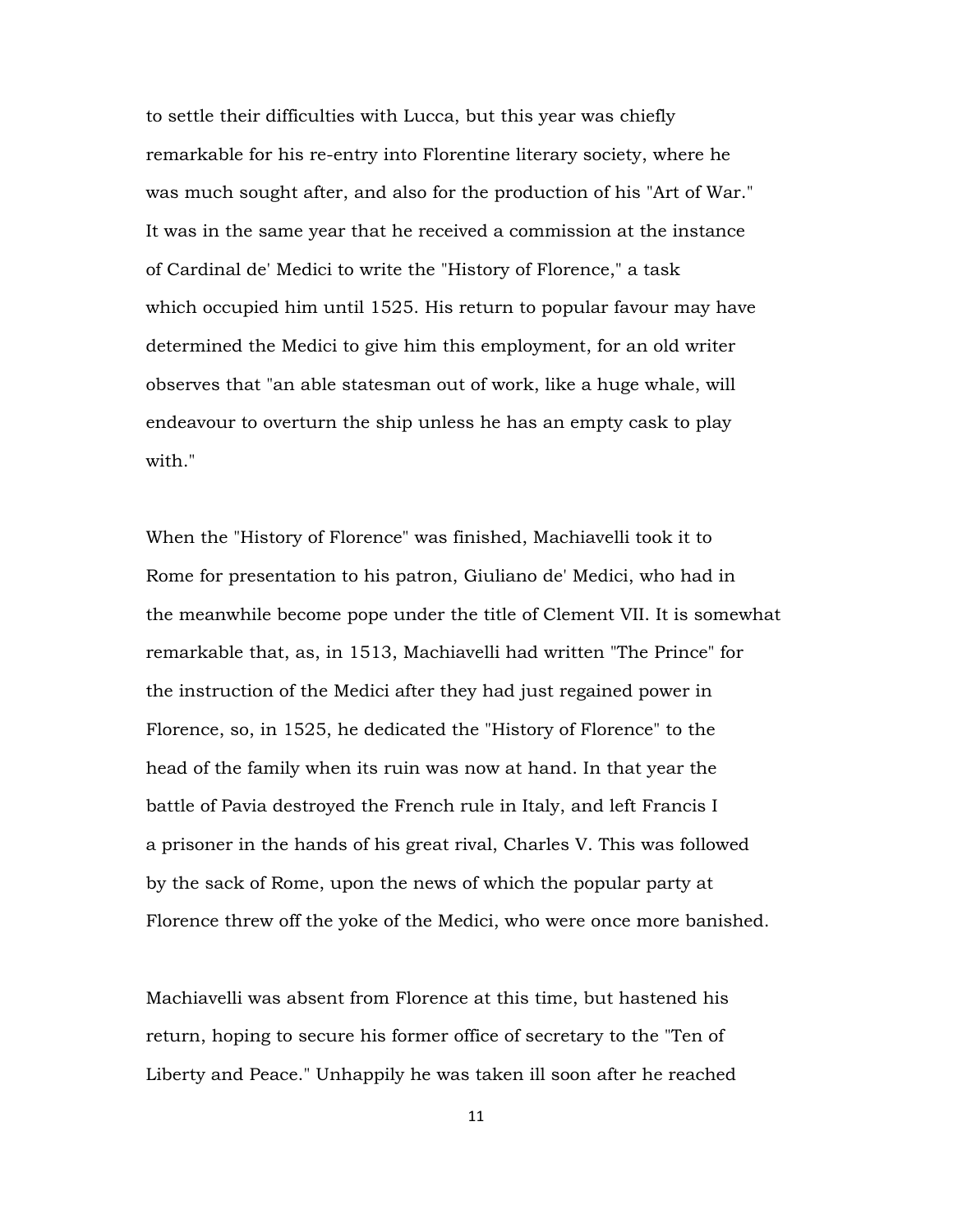Florence, where he died on 22nd June 1527.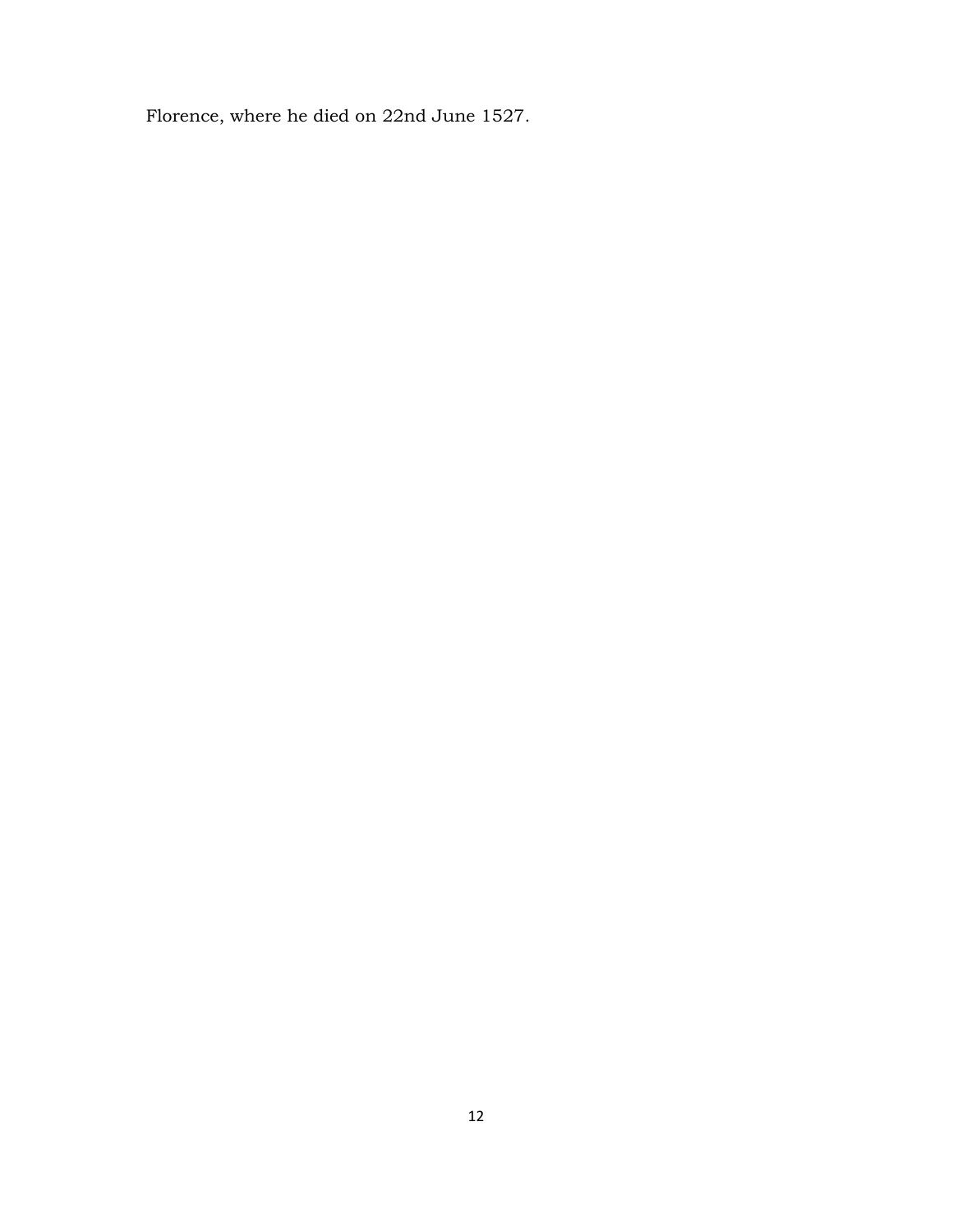### THE MAN AND HIS WORKS

No one can say where the bones of Machiavelli rest, but modern Florence has decreed him a stately cenotaph in Santa Croce, by the side of her most famous sons; recognizing that, whatever other nations may have found in his works, Italy found in them the idea of her unity and the germs of her renaissance among the nations of Europe. Whilst it is idle to protest against the world-wide and evil signification of his name, it may be pointed out that the harsh construction of his doctrine which this sinister reputation implies was unknown to his own day, and that the researches of recent times have enabled us to interpret him more reasonably. It is due to these inquiries that the shape of an "unholy necromancer," which so long haunted men's vision, has begun to fade.

Machiavelli was undoubtedly a man of great observation, acuteness, and industry; noting with appreciative eye whatever passed before him, and with his supreme literary gift turning it to account in his enforced retirement from affairs. He does not present himself, nor is he depicted by his contemporaries, as a type of that rare combination, the successful statesman and author, for he appears to have been only moderately prosperous in his several embassies and political employments. He was misled by Catherina Sforza, ignored by Louis XII, overawed by Cesare Borgia; several of his embassies were quite barren of results; his attempts to fortify Florence failed, and the soldiery that he raised astonished everybody by their cowardice. In the conduct of his own affairs he was timid and time-serving; he dared not appear by the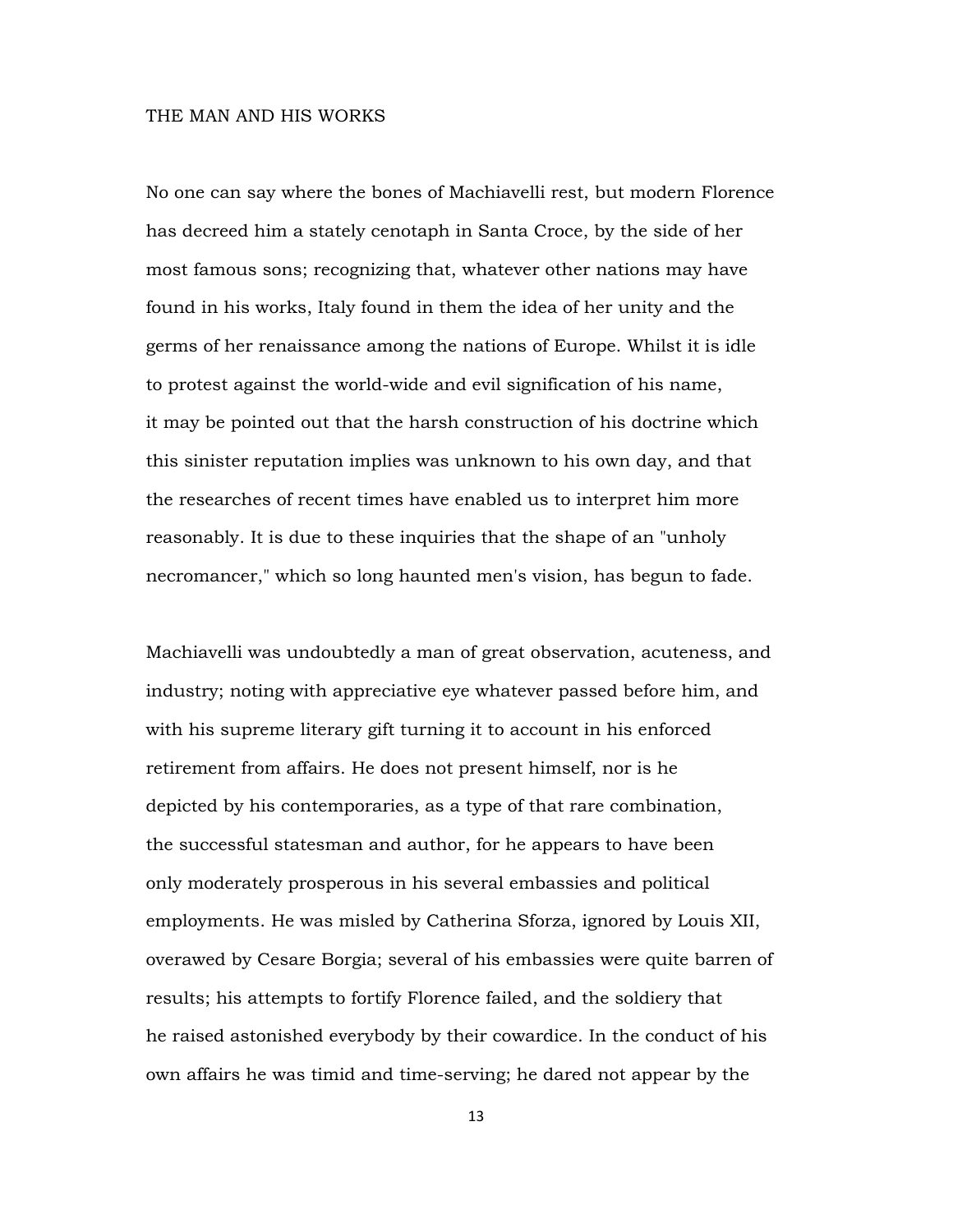side of Soderini, to whom he owed so much, for fear of compromising himself; his connection with the Medici was open to suspicion, and Giuliano appears to have recognized his real forte when he set him to write the "History of Florence," rather than employ him in the state. And it is on the literary side of his character, and there alone, that we find no weakness and no failure.

Although the light of almost four centuries has been focused on "The Prince," its problems are still debatable and interesting, because they are the eternal problems between the ruled and their rulers. Such as they are, its ethics are those of Machiavelli's contemporaries; yet they cannot be said to be out of date so long as the governments of Europe rely on material rather than on moral forces. Its historical incidents and personages become interesting by reason of the uses which Machiavelli makes of them to illustrate his theories of government and conduct.

Leaving out of consideration those maxims of state which still furnish some European and eastern statesmen with principles of action, "The Prince" is bestrewn with truths that can be proved at every turn. Men are still the dupes of their simplicity and greed, as they were in the days of Alexander VI. The cloak of religion still conceals the vices which Machiavelli laid bare in the character of Ferdinand of Aragon. Men will not look at things as they really are, but as they wish them to be--and are ruined. In politics there are no perfectly safe courses; prudence consists in choosing the least dangerous ones. Then--to pass to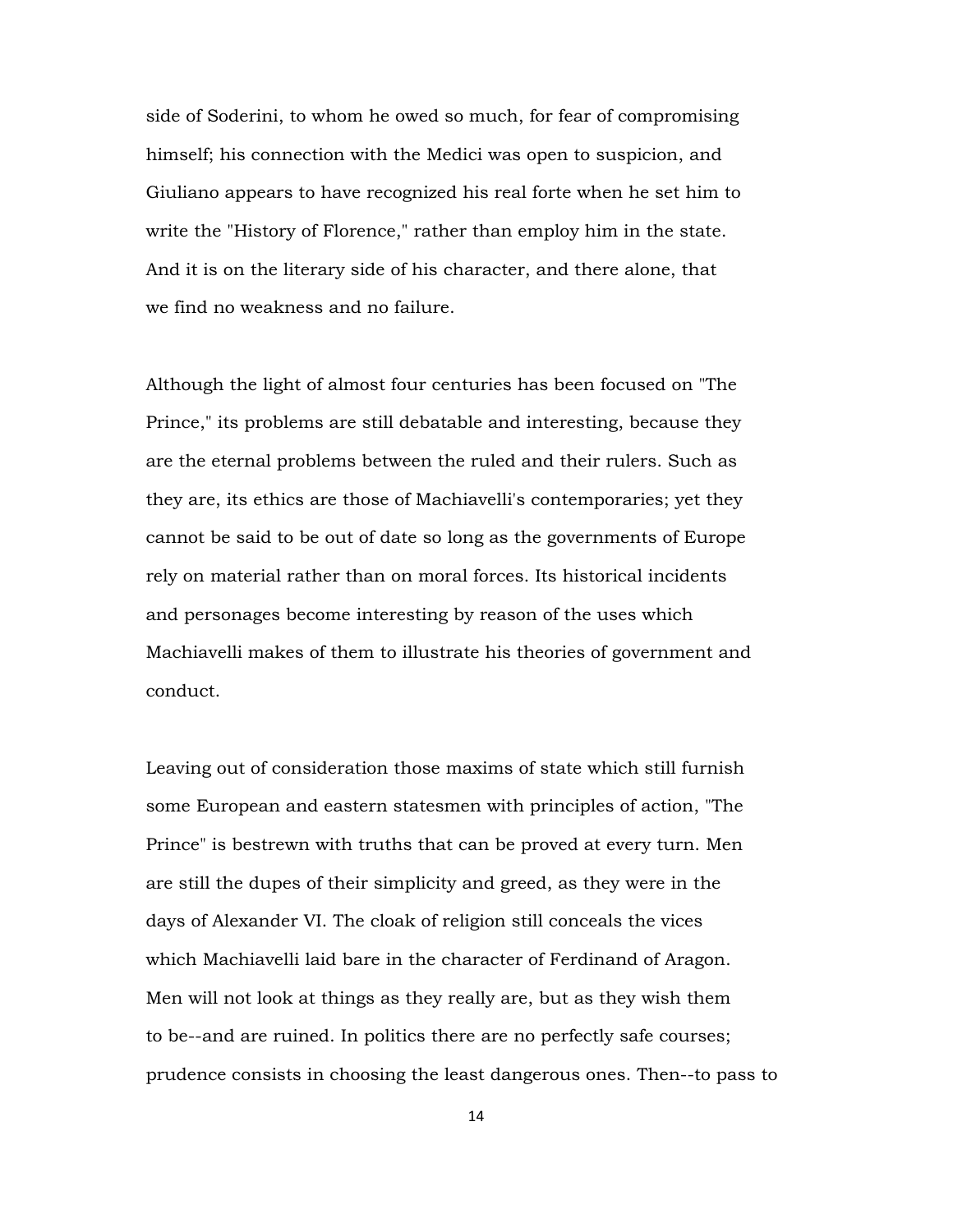a higher plane--Machiavelli reiterates that, although crimes may win an empire, they do not win glory. Necessary wars are just wars, and the arms of a nation are hallowed when it has no other resource but to fight.

It is the cry of a far later day than Machiavelli's that government should be elevated into a living moral force, capable of inspiring the people with a just recognition of the fundamental principles of society; to this "high argument" "The Prince" contributes but little. Machiavelli always refused to write either of men or of governments otherwise than as he found them, and he writes with such skill and insight that his work is of abiding value. But what invests "The Prince" with more than a merely artistic or historical interest is the incontrovertible truth that it deals with the great principles which still guide nations and rulers in their relationship with each other and their neighbours.

In translating "The Prince" my aim has been to achieve at all costs an exact literal rendering of the original, rather than a fluent paraphrase adapted to the modern notions of style and expression. Machiavelli was no facile phrasemonger; the conditions under which he wrote obliged him to weigh every word; his themes were lofty, his substance grave, his manner nobly plain and serious. "Quis eo fuit unquam in partiundis rebus, in definiendis, in explanandis pressior?" In "The Prince," it may be truly said, there is reason assignable, not only for every word, but for the position of every word. To an Englishman of Shakespeare's time the translation of such a treatise was in some ways a comparatively easy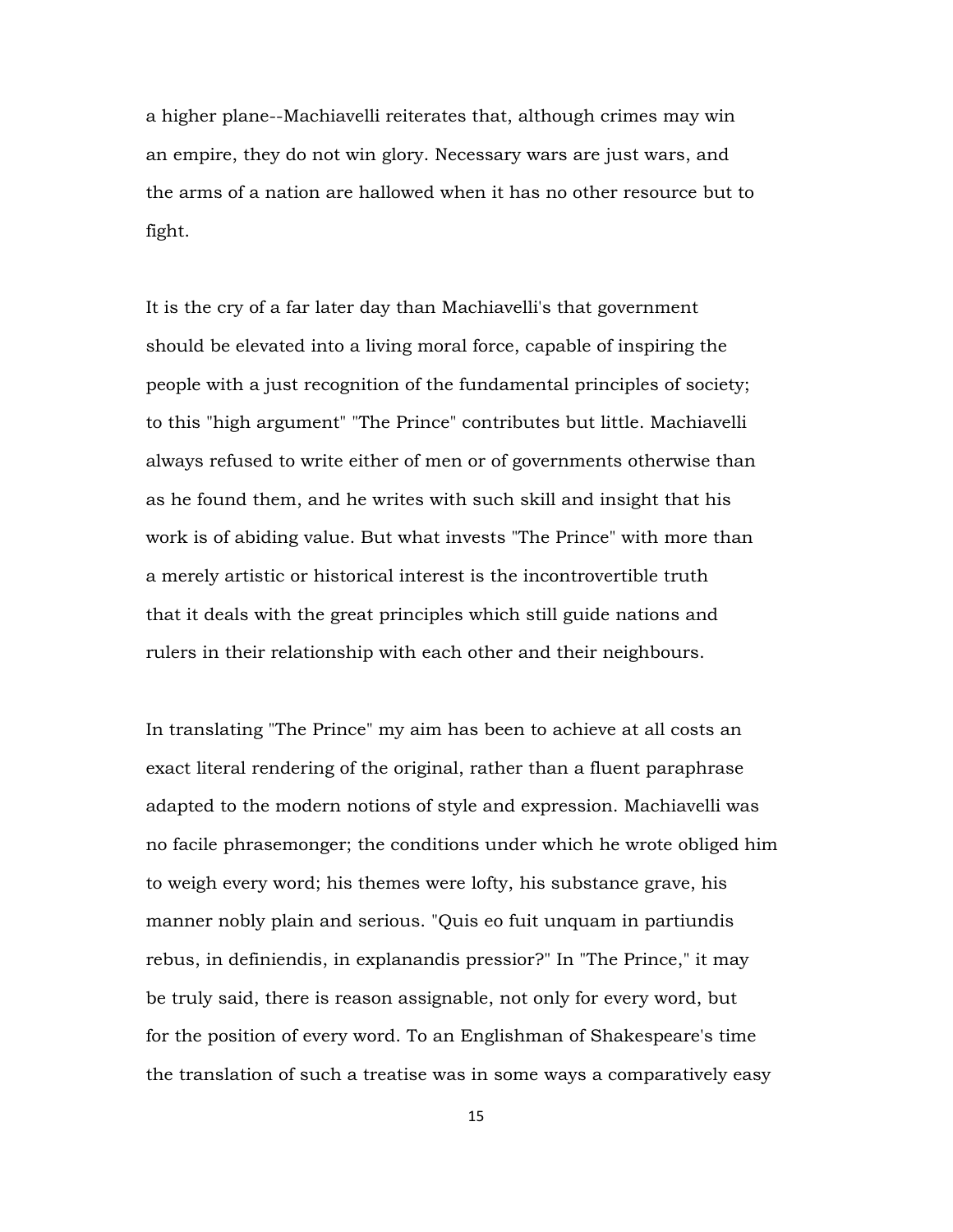task, for in those times the genius of the English more nearly resembled that of the Italian language; to the Englishman of to-day it is not so simple. To take a single example: the word "intrattenere," employed by Machiavelli to indicate the policy adopted by the Roman Senate towards the weaker states of Greece, would by an Elizabethan be correctly rendered "entertain," and every contemporary reader would understand what was meant by saying that "Rome entertained the Aetolians and the Achaeans without augmenting their power." But to-day such a phrase would seem obsolete and ambiguous, if not unmeaning: we are compelled to say that "Rome maintained friendly relations with the Aetolians," etc., using four words to do the work of one. I have tried to preserve the pithy brevity of the Italian so far as was consistent with an absolute fidelity to the sense. If the result be an occasional asperity I can only hope that the reader, in his eagerness to reach the author's meaning, may overlook the roughness of the road that leads him to it.

The following is a list of the works of Machiavelli:

Principal works. Discorso sopra le cose di Pisa, 1499; Del modo di trattare i popoli della Valdichiana ribellati, 1502; Del modo tenuto dal duca Valentino nell' ammazzare Vitellozzo Vitelli, Oliverotto da Fermo, etc., 1502; Discorso sopra la provisione del danaro, 1502; Decennale primo (poem in terza rima), 1506; Ritratti delle cose dell' Alemagna, 1508-12; Decennale secondo, 1509; Ritratti delle cose di Francia, 1510; Discorsi sopra la prima deca di T. Livio, 3 vols., 1512-17; Il Principe, 1513; Andria, comedy translated from Terence, 1513 (?); Mandragola,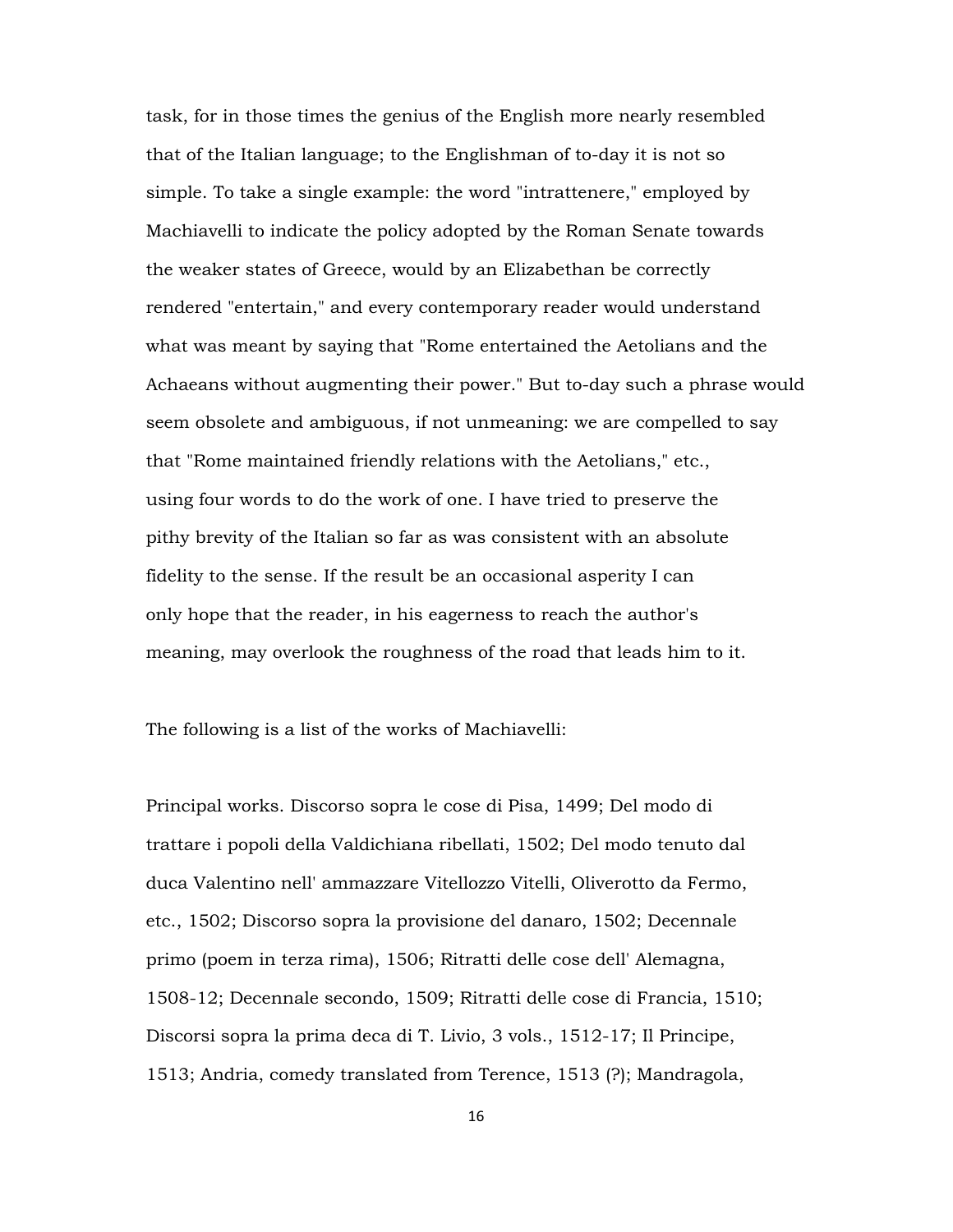prose comedy in five acts, with prologue in verse, 1513; Della lingua (dialogue), 1514; Clizia, comedy in prose, 1515 (?); Belfagor arcidiavolo (novel), 1515; Asino d'oro (poem in terza rima), 1517; Dell' arte della guerra, 1519-20; Discorso sopra il riformare lo stato di Firenze, 1520; Sommario delle cose della citta di Lucca, 1520; Vita di Castruccio Castracani da Lucca, 1520; Istorie fiorentine, 8 books, 1521-5; Frammenti storici, 1525.

Other poems include Sonetti, Canzoni, Ottave, and Canti carnascialeschi.

Editions. Aldo, Venice, 1546; della Tertina, 1550; Cambiagi, Florence, 6 vols., 1782-5; dei Classici, Milan, 10 1813; Silvestri, 9 vols., 1820-2; Passerini, Fanfani, Milanesi, 6 vols. only published, 1873-7.

Minor works. Ed. F. L. Polidori, 1852; Lettere familiari, ed. E. Alvisi, 1883, 2 editions, one with excisions; Credited Writings, ed. G. Canestrini, 1857; Letters to F. Vettori, see A. Ridolfi, Pensieri intorno allo scopo di N. Machiavelli nel libro Il Principe, etc.; D. Ferrara, The Private Correspondence of Nicolo Machiavelli, 1929.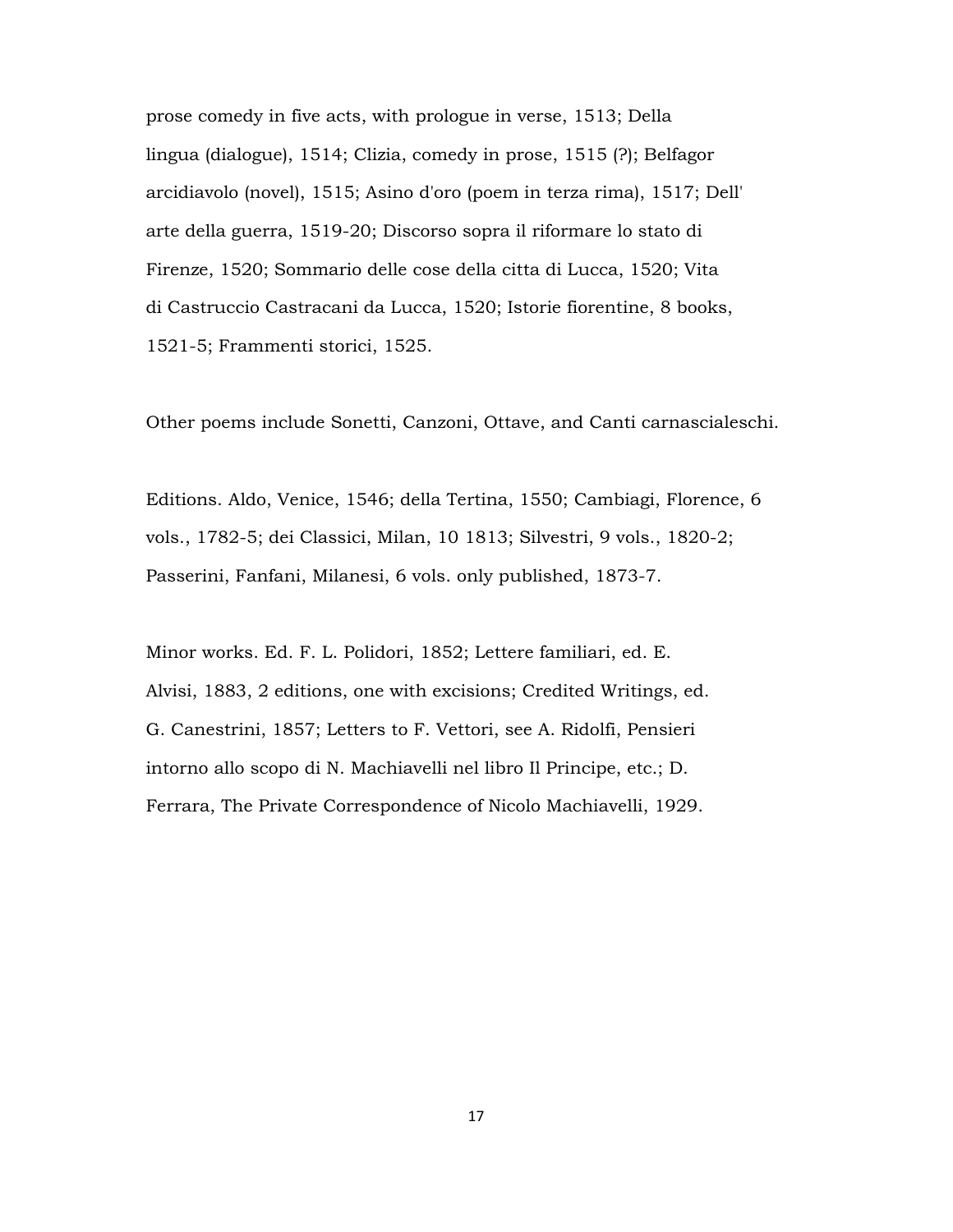#### DEDICATION

To the Magnificent Lorenzo Di Piero De' Medici:

 Those who strive to obtain the good graces of a prince are accustomed to come before him with such things as they hold most precious, or in which they see him take most delight; whence one often sees horses, arms, cloth of gold, precious stones, and similar ornaments presented to princes, worthy of their greatness.

 Desiring therefore to present myself to your Magnificence with some testimony of my devotion towards you, I have not found among my possessions anything which I hold more dear than, or value so much as, the knowledge of the actions of great men, acquired by long experience in contemporary affairs, and a continual study of antiquity; which, having reflected upon it with great and prolonged diligence, I now send, digested into a little volume, to your Magnificence.

 And although I may consider this work unworthy of your countenance, nevertheless I trust much to your benignity that it may be acceptable, seeing that it is not possible for me to make a better gift than to offer you the opportunity of understanding in the shortest time all that I have learnt in so many years, and with so many troubles and dangers; which work I have not embellished with swelling or magnificent words, nor stuffed with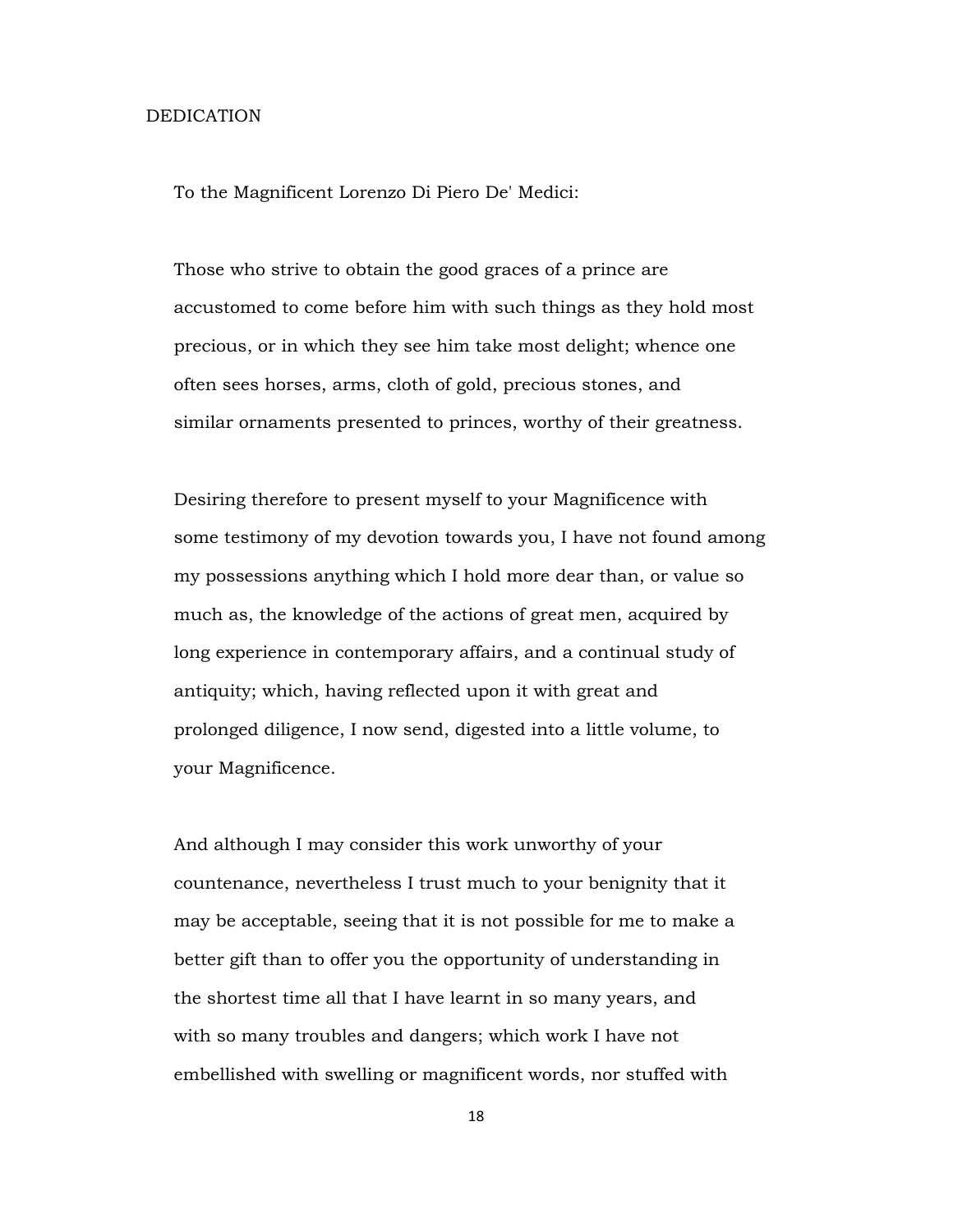rounded periods, nor with any extrinsic allurements or adornments whatever, with which so many are accustomed to embellish their works; for I have wished either that no honour should be given it, or else that the truth of the matter and the weightiness of the theme shall make it acceptable.

 Nor do I hold with those who regard it as a presumption if a man of low and humble condition dare to discuss and settle the concerns of princes; because, just as those who draw landscapes place themselves below in the plain to contemplate the nature of the mountains and of lofty places, and in order to contemplate the plains place themselves upon high mountains, even so to understand the nature of the people it needs to be a prince, and to understand that of princes it needs to be of the people.

 Take then, your Magnificence, this little gift in the spirit in which I send it; wherein, if it be diligently read and considered by you, you will learn my extreme desire that you should attain that greatness which fortune and your other attributes promise. And if your Magnificence from the summit of your greatness will sometimes turn your eyes to these lower regions, you will see how unmeritedly I suffer a great and continued malignity of fortune.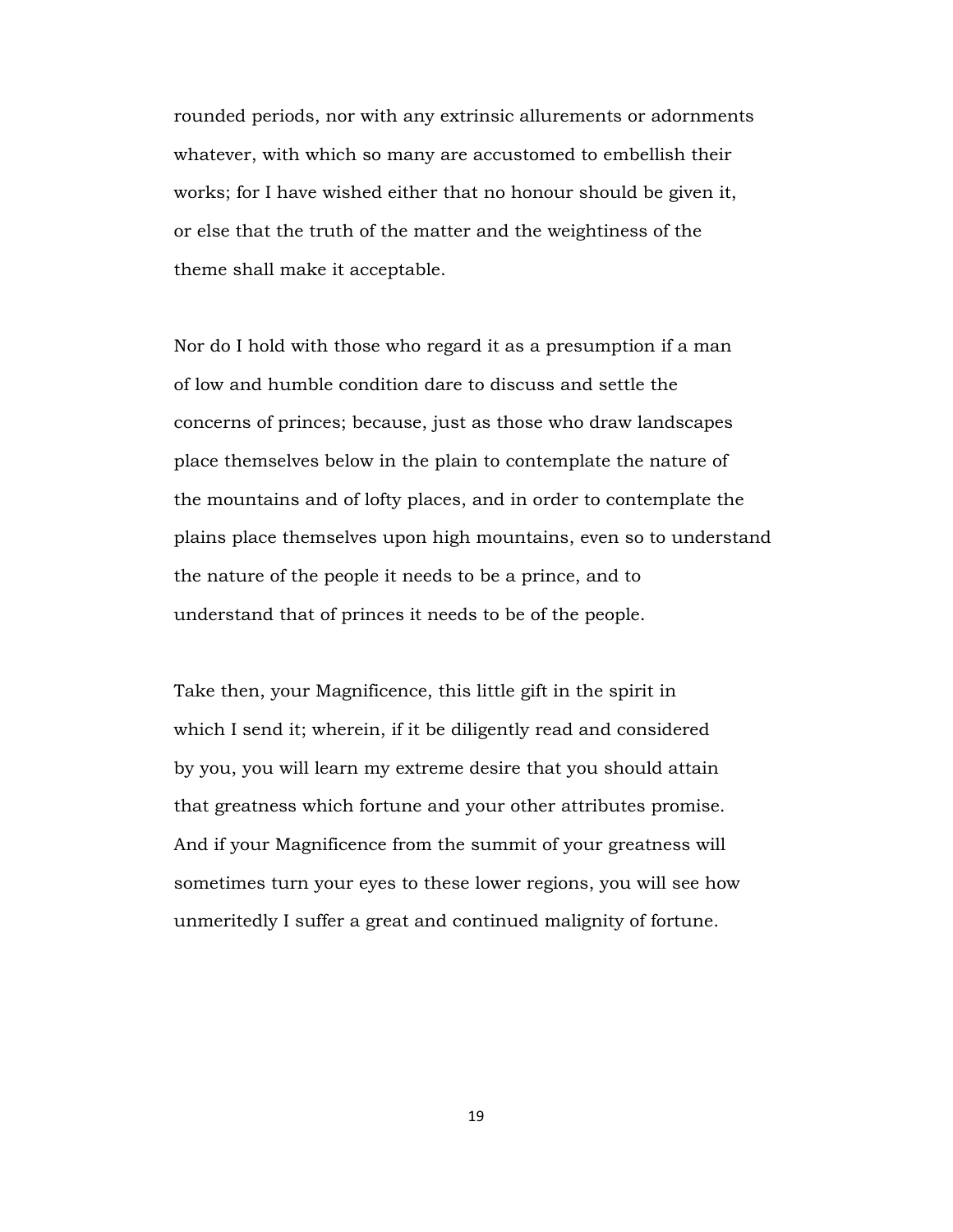# CHAPTER I -- HOW MANY KINDS OF PRINCIPALITIES THERE ARE, AND BY WHAT MEANS THEY ARE ACQUIRED

All states, all powers, that have held and hold rule over men have been and are either republics or principalities.

Principalities are either hereditary, in which the family has been long established; or they are new.

The new are either entirely new, as was Milan to Francesco Sforza, or they are, as it were, members annexed to the hereditary state of the prince who has acquired them, as was the kingdom of Naples to that of the King of Spain.

Such dominions thus acquired are either accustomed to live under a prince, or to live in freedom; and are acquired either by the arms of the prince himself, or of others, or else by fortune or by ability.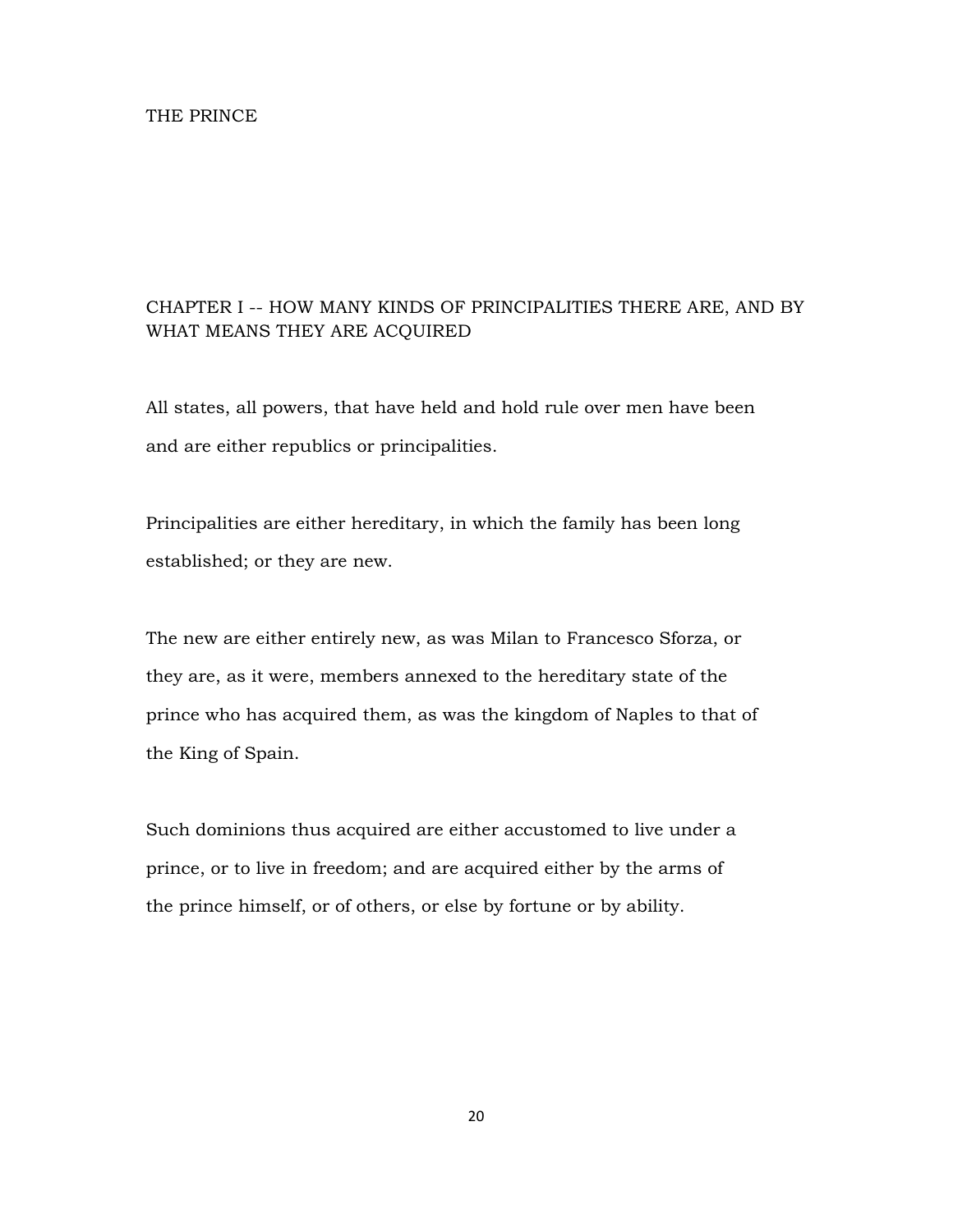### CHAPTER II -- CONCERNING HEREDITARY PRINCIPALITIES

I will leave out all discussion on republics, inasmuch as in another place I have written of them at length, and will address myself only to principalities. In doing so I will keep to the order indicated above, and discuss how such principalities are to be ruled and preserved.

I say at once there are fewer difficulties in holding hereditary states, and those long accustomed to the family of their prince, than new ones; for it is sufficient only not to transgress the customs of his ancestors, and to deal prudently with circumstances as they arise, for a prince of average powers to maintain himself in his state, unless he be deprived of it by some extraordinary and excessive force; and if he should be so deprived of it, whenever anything sinister happens to the usurper, he will regain it.

We have in Italy, for example, the Duke of Ferrara, who could not have withstood the attacks of the Venetians in '84, nor those of Pope Julius in '10, unless he had been long established in his dominions. For the hereditary prince has less cause and less necessity to offend; hence it happens that he will be more loved; and unless extraordinary vices cause him to be hated, it is reasonable to expect that his subjects will be naturally well disposed towards him; and in the antiquity and duration of his rule the memories and motives that make for change are lost, for one change always leaves the toothing for another.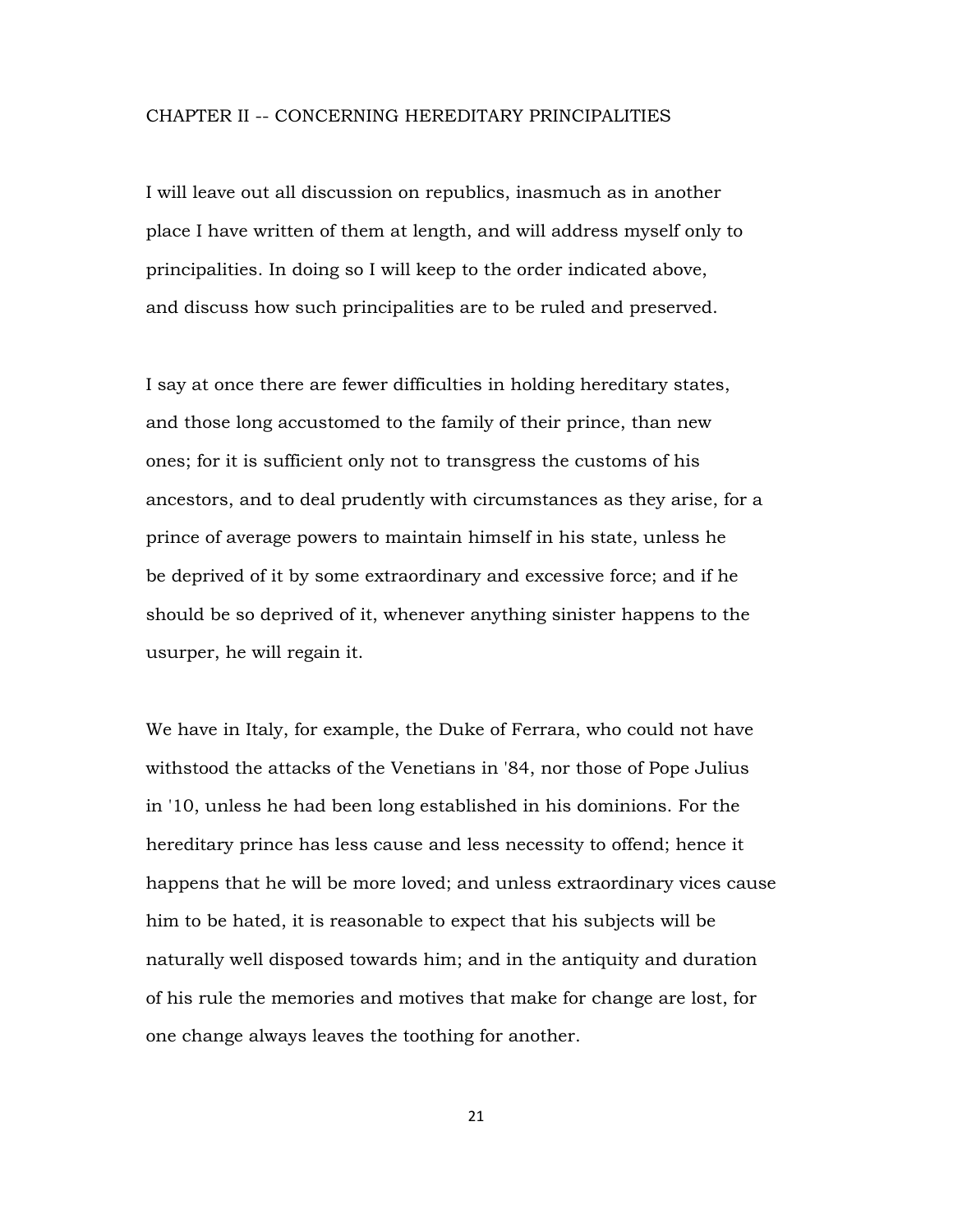### CHAPTER III -- CONCERNING MIXED PRINCIPALITIES

But the difficulties occur in a new principality. And firstly, if it be not entirely new, but is, as it were, a member of a state which, taken collectively, may be called composite, the changes arise chiefly from an inherent difficulty which there is in all new principalities; for men change their rulers willingly, hoping to better themselves, and this hope induces them to take up arms against him who rules: wherein they are deceived, because they afterwards find by experience they have gone from bad to worse. This follows also on another natural and common necessity, which always causes a new prince to burden those who have submitted to him with his soldiery and with infinite other hardships which he must put upon his new acquisition.

In this way you have enemies in all those whom you have injured in seizing that principality, and you are not able to keep those friends who put you there because of your not being able to satisfy them in the way they expected, and you cannot take strong measures against them, feeling bound to them. For, although one may be very strong in armed forces, yet in entering a province one has always need of the goodwill of the natives.

For these reasons Louis the Twelfth, King of France, quickly occupied Milan, and as quickly lost it; and to turn him out the first time it only needed Lodovico's own forces; because those who had opened the gates to him, finding themselves deceived in their hopes of future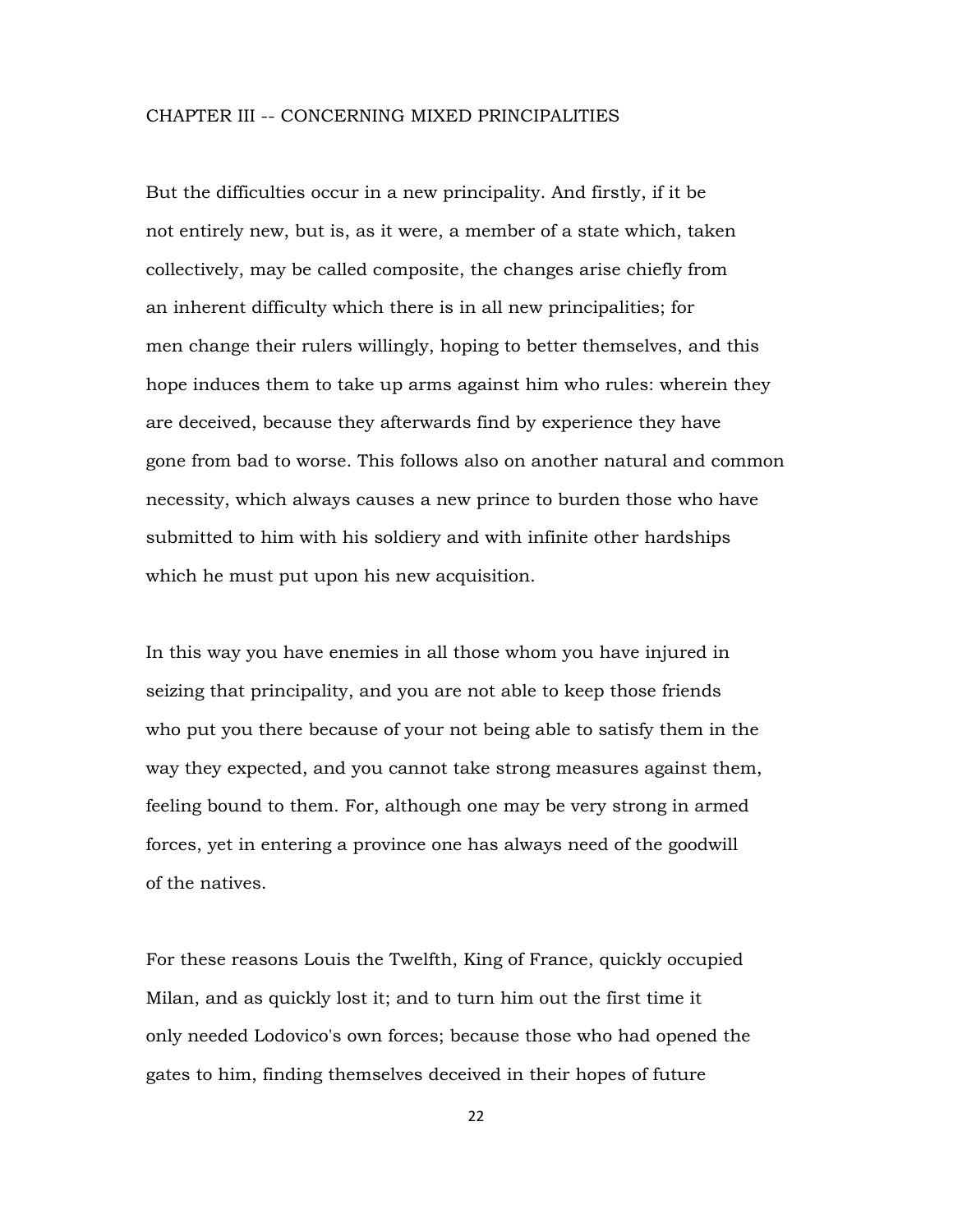benefit, would not endure the ill-treatment of the new prince. It is very true that, after acquiring rebellious provinces a second time, they are not so lightly lost afterwards, because the prince, with little reluctance, takes the opportunity of the rebellion to punish the delinquents, to clear out the suspects, and to strengthen himself in the weakest places. Thus to cause France to lose Milan the first time it was enough for the Duke Lodovico<sup>\*</sup>) to raise insurrections on the borders; but to cause him to lose it a second time it was necessary to bring the whole world against him, and that his armies should be defeated and driven out of Italy; which followed from the causes above mentioned.

 (\*) Duke Lodovico was Lodovico Moro, a son of Francesco Sforza, who married Beatrice d'Este. He ruled over Milan from 1494 to 1500, and died in 1510.

Nevertheless Milan was taken from France both the first and the second time. The general reasons for the first have been discussed; it remains to name those for the second, and to see what resources he had, and what any one in his situation would have had for maintaining himself more securely in his acquisition than did the King of France.

Now I say that those dominions which, when acquired, are added to an ancient state by him who acquires them, are either of the same country and language, or they are not. When they are, it is easier to hold them, especially when they have not been accustomed to self-government; and to hold them securely it is enough to have destroyed the family of the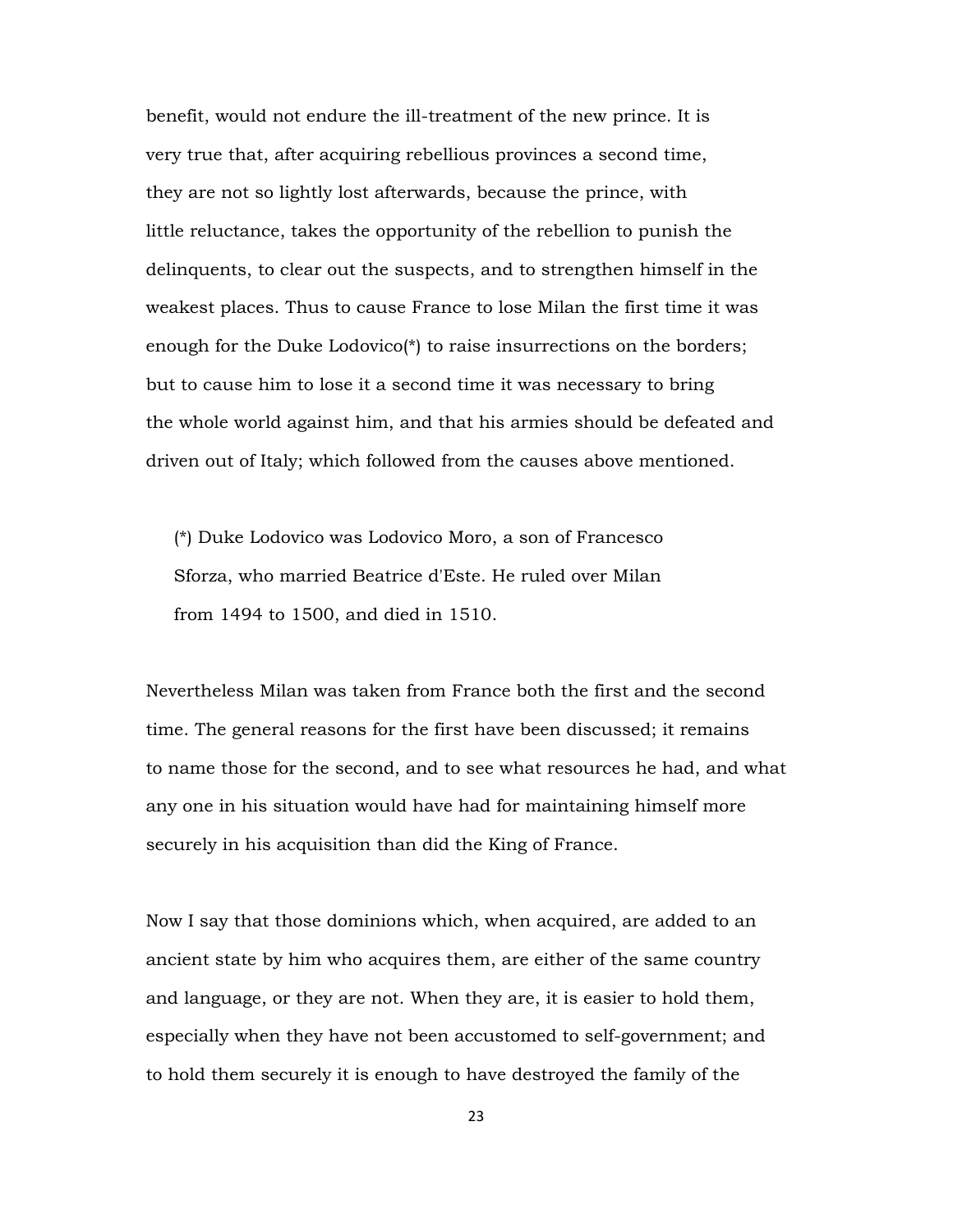prince who was ruling them; because the two peoples, preserving in other things the old conditions, and not being unlike in customs, will live quietly together, as one has seen in Brittany, Burgundy, Gascony, and Normandy, which have been bound to France for so long a time: and, although there may be some difference in language, nevertheless the customs are alike, and the people will easily be able to get on amongst themselves. He who has annexed them, if he wishes to hold them, has only to bear in mind two considerations: the one, that the family of their former lord is extinguished; the other, that neither their laws nor their taxes are altered, so that in a very short time they will become entirely one body with the old principality.

But when states are acquired in a country differing in language, customs, or laws, there are difficulties, and good fortune and great energy are needed to hold them, and one of the greatest and most real helps would be that he who has acquired them should go and reside there. This would make his position more secure and durable, as it has made that of the Turk in Greece, who, notwithstanding all the other measures taken by him for holding that state, if he had not settled there, would not have been able to keep it. Because, if one is on the spot, disorders are seen as they spring up, and one can quickly remedy them; but if one is not at hand, they are heard of only when they are great, and then one can no longer remedy them. Besides this, the country is not pillaged by your officials; the subjects are satisfied by prompt recourse to the prince; thus, wishing to be good, they have more cause to love him, and wishing to be otherwise, to fear him. He who would attack that state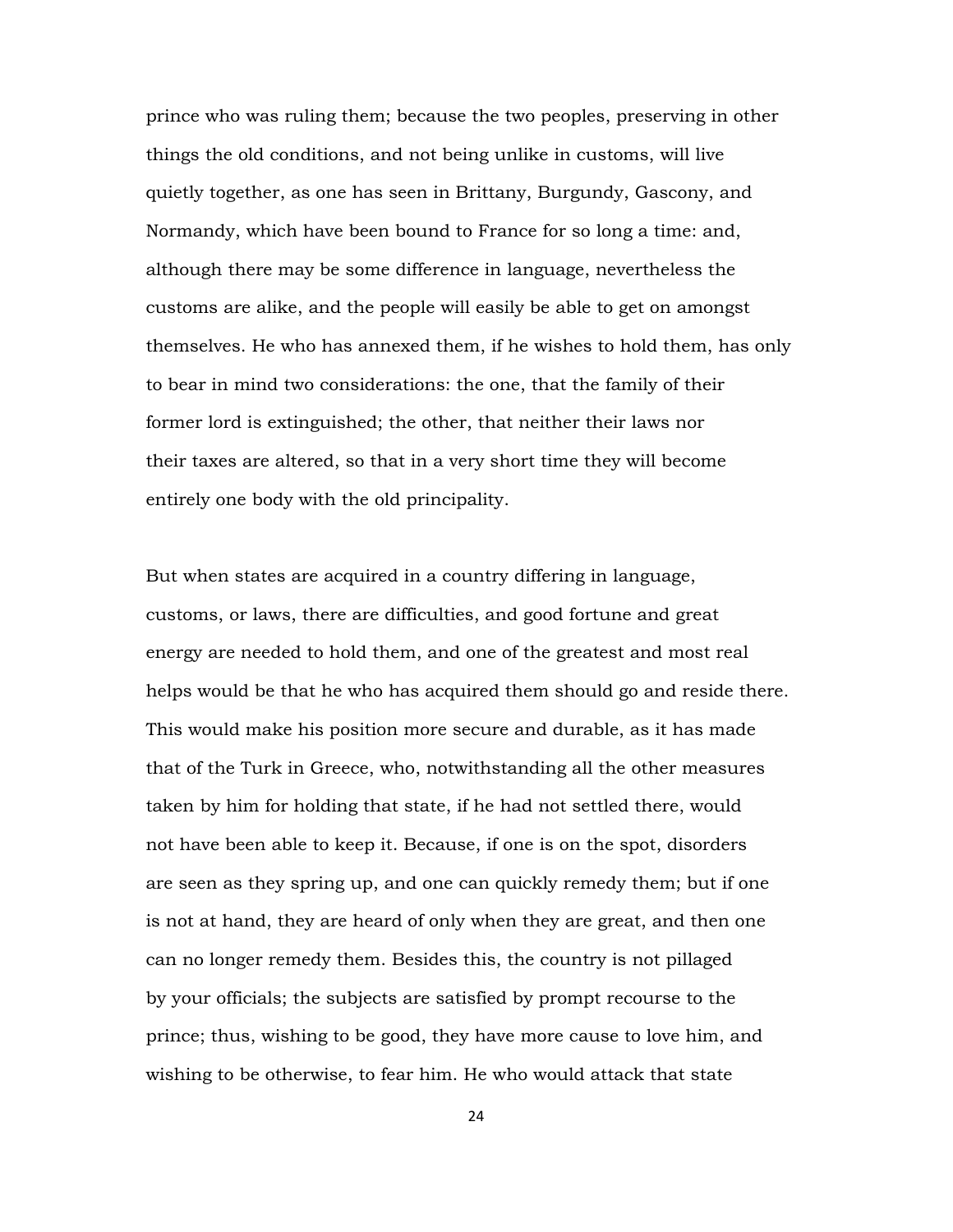from the outside must have the utmost caution; as long as the prince resides there it can only be wrested from him with the greatest difficulty.

The other and better course is to send colonies to one or two places, which may be as keys to that state, for it is necessary either to do this or else to keep there a great number of cavalry and infantry. A prince does not spend much on colonies, for with little or no expense he can send them out and keep them there, and he offends a minority only of the citizens from whom he takes lands and houses to give them to the new inhabitants; and those whom he offends, remaining poor and scattered, are never able to injure him; whilst the rest being uninjured are easily kept quiet, and at the same time are anxious not to err for fear it should happen to them as it has to those who have been despoiled. In conclusion, I say that these colonies are not costly, they are more faithful, they injure less, and the injured, as has been said, being poor and scattered, cannot hurt. Upon this, one has to remark that men ought either to be well treated or crushed, because they can avenge themselves of lighter injuries, of more serious ones they cannot; therefore the injury that is to be done to a man ought to be of such a kind that one does not stand in fear of revenge.

But in maintaining armed men there in place of colonies one spends much more, having to consume on the garrison all the income from the state, so that the acquisition turns into a loss, and many more are exasperated, because the whole state is injured; through the shifting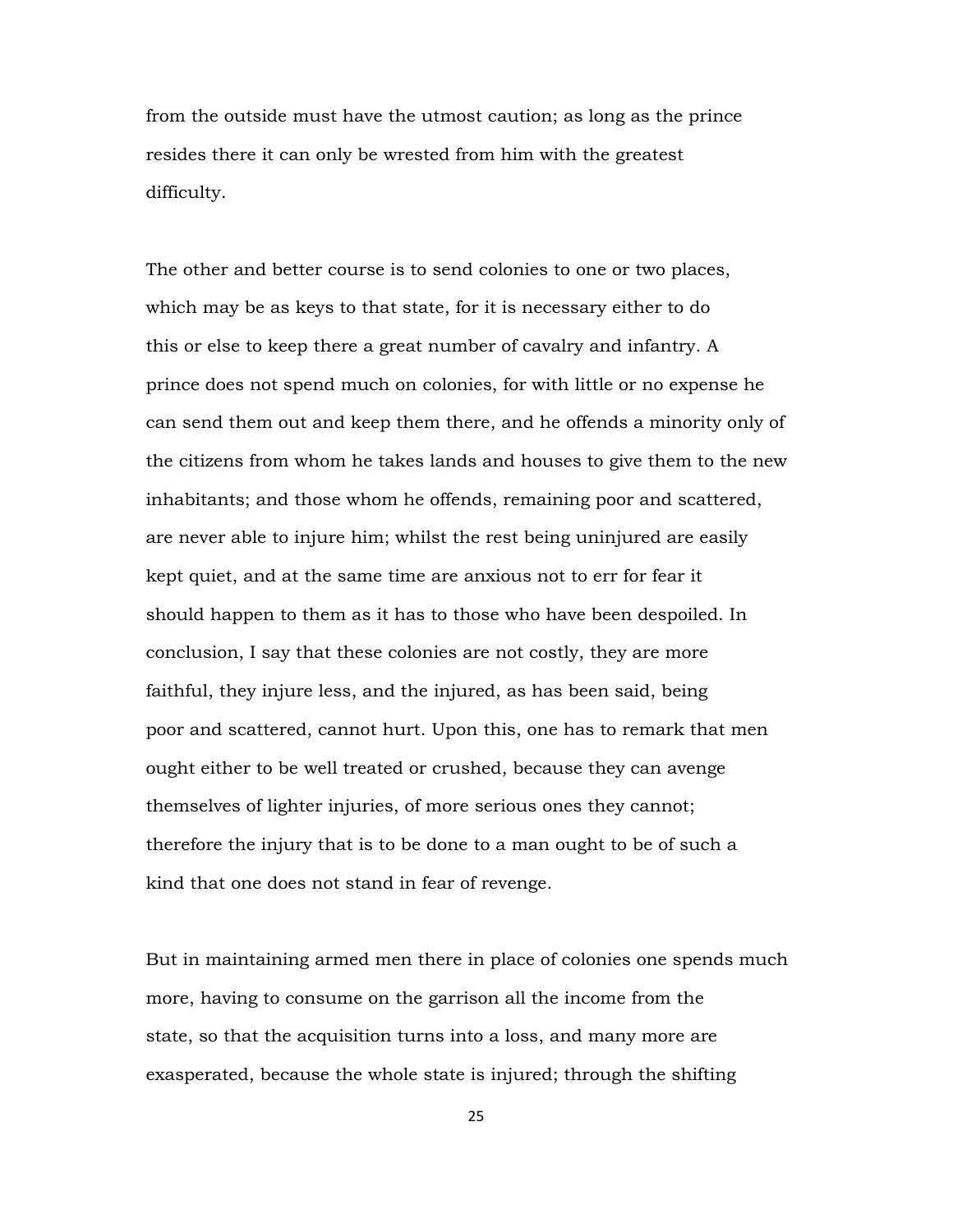of the garrison up and down all become acquainted with hardship, and all become hostile, and they are enemies who, whilst beaten on their own ground, are yet able to do hurt. For every reason, therefore, such guards are as useless as a colony is useful.

Again, the prince who holds a country differing in the above respects ought to make himself the head and defender of his less powerful neighbours, and to weaken the more powerful amongst them, taking care that no foreigner as powerful as himself shall, by any accident, get a footing there; for it will always happen that such a one will be introduced by those who are discontented, either through excess of ambition or through fear, as one has seen already. The Romans were brought into Greece by the Aetolians; and in every other country where they obtained a footing they were brought in by the inhabitants. And the usual course of affairs is that, as soon as a powerful foreigner enters a country, all the subject states are drawn to him, moved by the hatred which they feel against the ruling power. So that in respect to those subject states he has not to take any trouble to gain them over to himself, for the whole of them quickly rally to the state which he has acquired there. He has only to take care that they do not get hold of too much power and too much authority, and then with his own forces, and with their goodwill, he can easily keep down the more powerful of them, so as to remain entirely master in the country. And he who does not properly manage this business will soon lose what he has acquired, and whilst he does hold it he will have endless difficulties and troubles.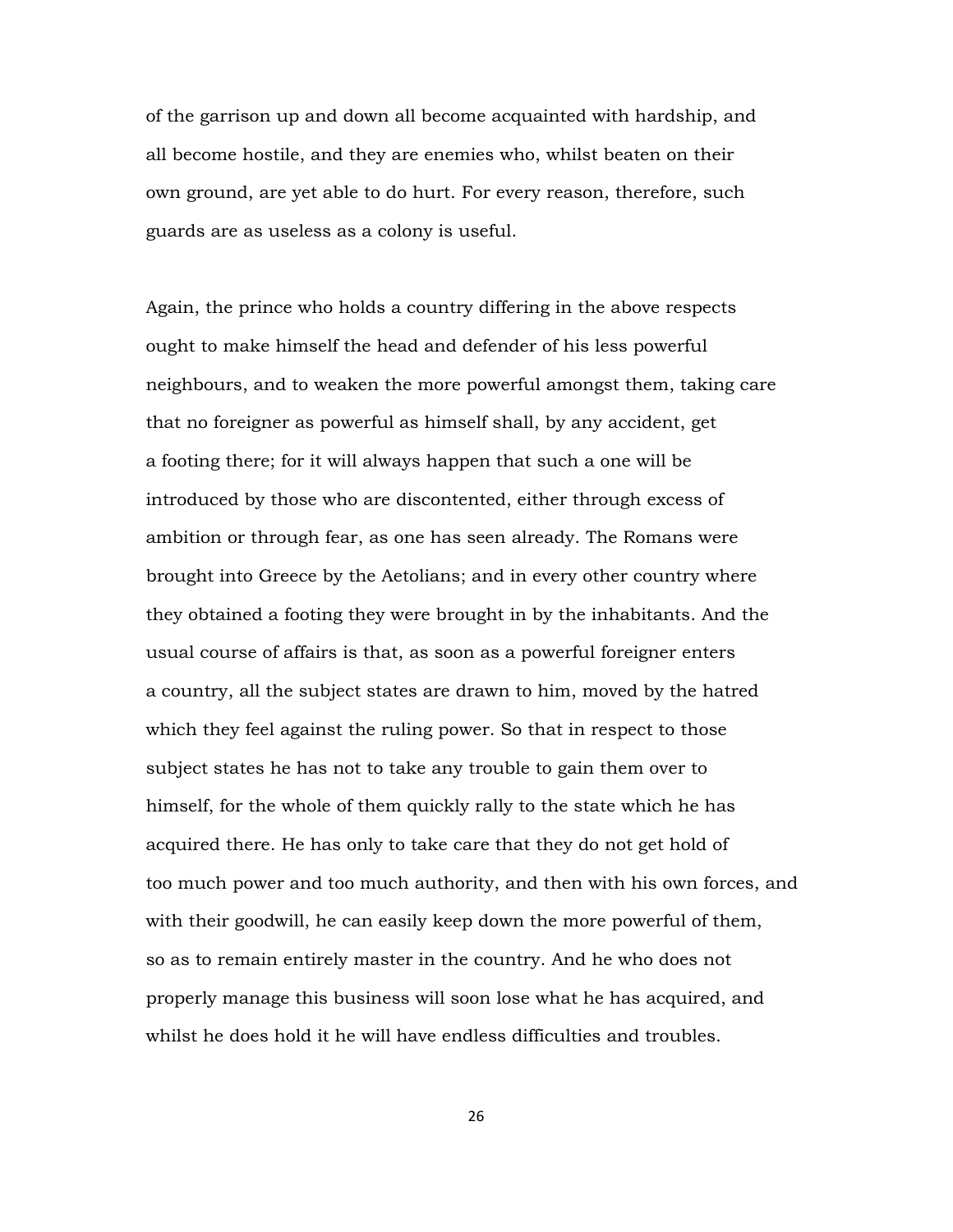The Romans, in the countries which they annexed, observed closely these measures; they sent colonies and maintained friendly relations with(\*) the minor powers, without increasing their strength; they kept down the greater, and did not allow any strong foreign powers to gain authority. Greece appears to me sufficient for an example. The Achaeans and Aetolians were kept friendly by them, the kingdom of Macedonia was humbled, Antiochus was driven out; yet the merits of the Achaeans and Aetolians never secured for them permission to increase their power, nor did the persuasions of Philip ever induce the Romans to be his friends without first humbling him, nor did the influence of Antiochus make them agree that he should retain any lordship over the country. Because the Romans did in these instances what all prudent princes ought to do, who have to regard not only present troubles, but also future ones, for which they must prepare with every energy, because, when foreseen, it is easy to remedy them; but if you wait until they approach, the medicine is no longer in time because the malady has become incurable; for it happens in this, as the physicians say it happens in hectic fever, that in the beginning of the malady it is easy to cure but difficult to detect, but in the course of time, not having been either detected or treated in the beginning, it becomes easy to detect but difficult to cure. This it happens in affairs of state, for when the evils that arise have been foreseen (which it is only given to a wise man to see), they can be quickly redressed, but when, through not having been foreseen, they have been permitted to grow in a way that every one can see them, there is no longer a remedy. Therefore, the Romans, foreseeing troubles, dealt with them at once, and, even to avoid a war, would not let them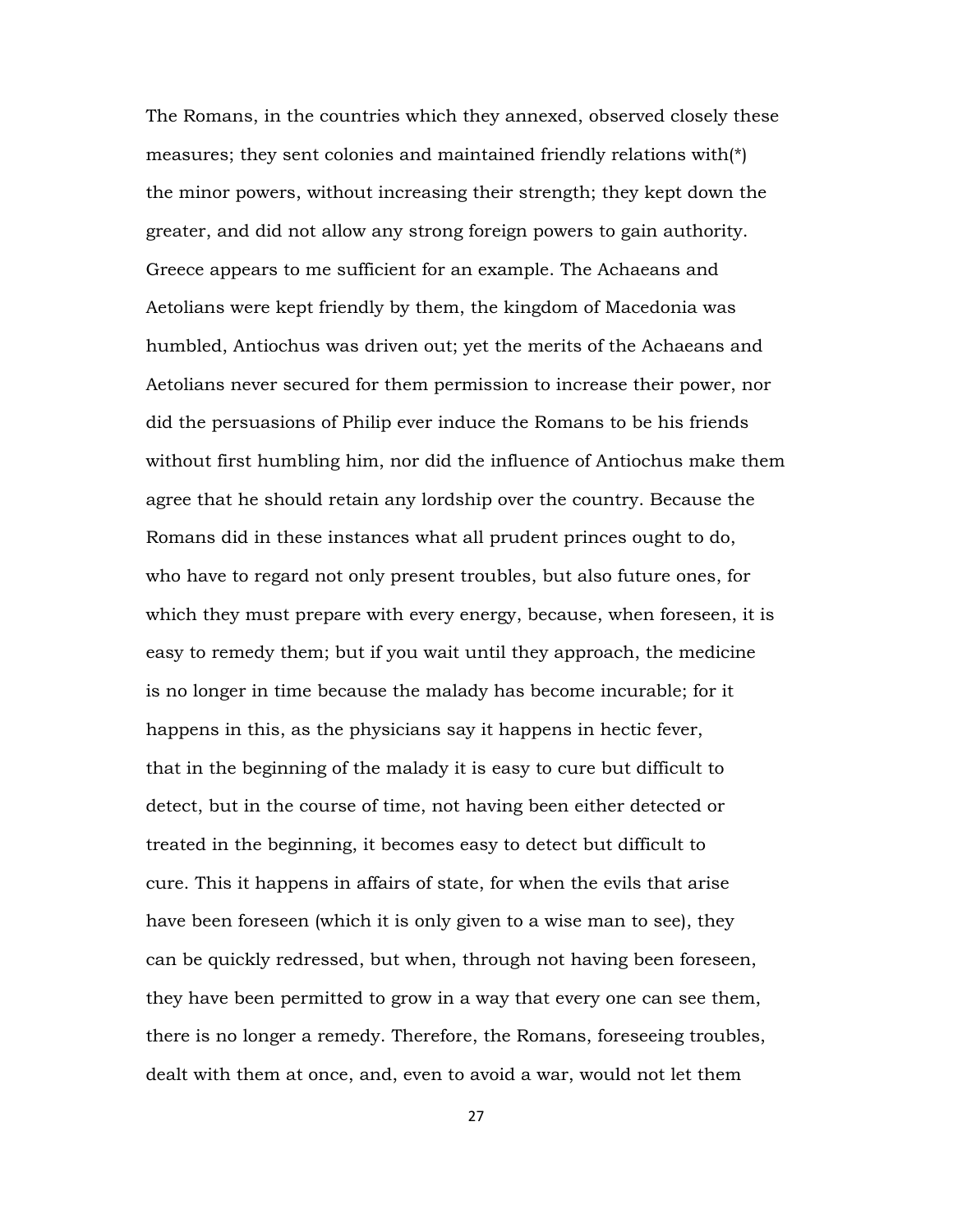come to a head, for they knew that war is not to be avoided, but is only to be put off to the advantage of others; moreover they wished to fight with Philip and Antiochus in Greece so as not to have to do it in Italy; they could have avoided both, but this they did not wish; nor did that ever please them which is for ever in the mouths of the wise ones of our time:--Let us enjoy the benefits of the time--but rather the benefits of their own valour and prudence, for time drives everything before it, and is able to bring with it good as well as evil, and evil as well as good.

 (\*) See remark in the introduction on the word "intrattenere."

But let us turn to France and inquire whether she has done any of the things mentioned. I will speak of Louis(\*) (and not of Charles)(+) as the one whose conduct is the better to be observed, he having held possession of Italy for the longest period; and you will see that he has done the opposite to those things which ought to be done to retain a state composed of divers elements.

 (\*) Louis XII, King of France, "The Father of the People," born 1462, died 1515.

(+) Charles VIII, King of France, born 1470, died 1498.

King Louis was brought into Italy by the ambition of the Venetians, who desired to obtain half the state of Lombardy by his intervention. I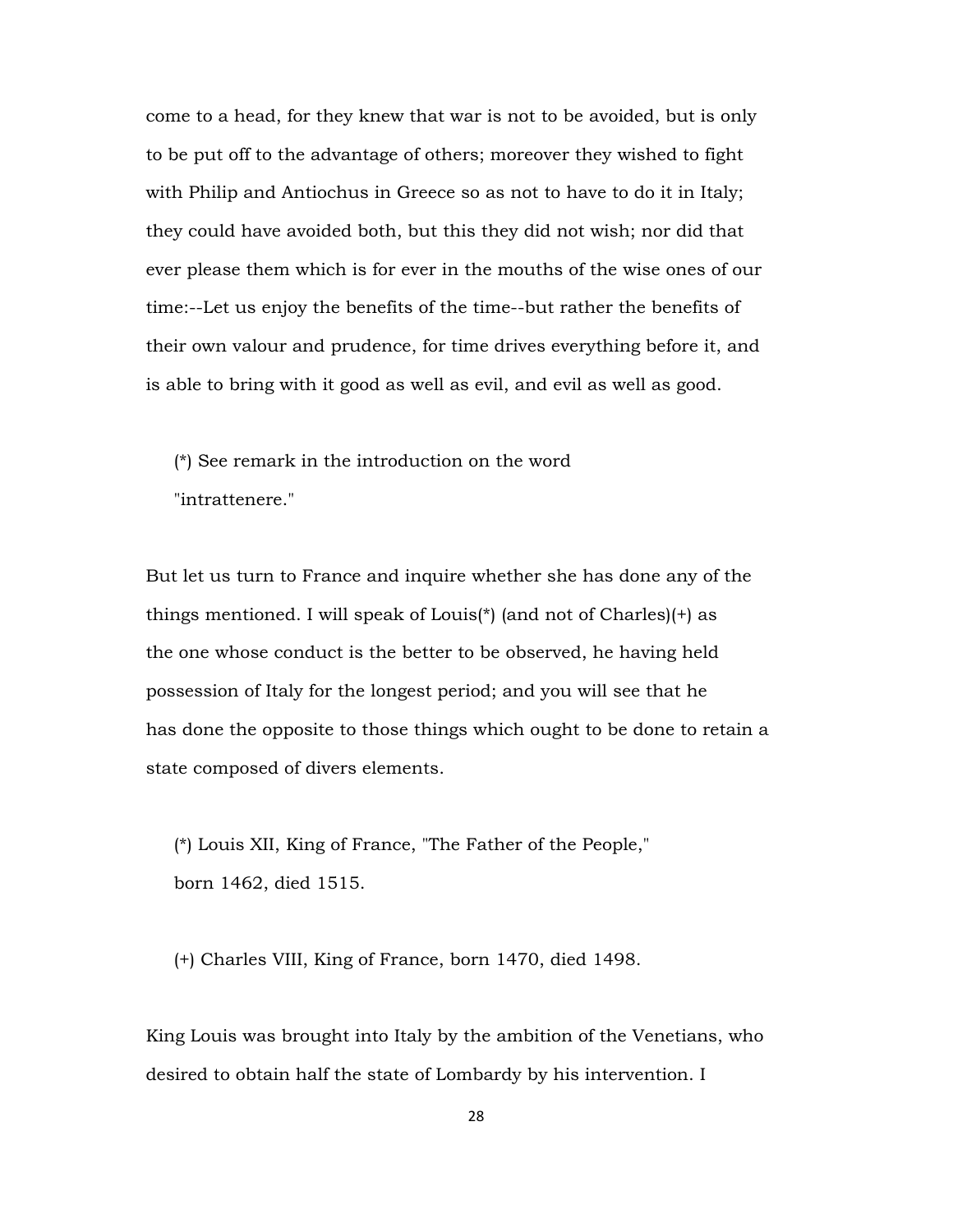will not blame the course taken by the king, because, wishing to get a foothold in Italy, and having no friends there--seeing rather that every door was shut to him owing to the conduct of Charles--he was forced to accept those friendships which he could get, and he would have succeeded very quickly in his design if in other matters he had not made some mistakes. The king, however, having acquired Lombardy, regained at once the authority which Charles had lost: Genoa yielded; the Florentines became his friends; the Marquess of Mantua, the Duke of Ferrara, the Bentivogli, my lady of Forli, the Lords of Faenza, of Pesaro, of Rimini, of Camerino, of Piombino, the Lucchese, the Pisans, the Sienese--everybody made advances to him to become his friend. Then could the Venetians realize the rashness of the course taken by them, which, in order that they might secure two towns in Lombardy, had made the king master of two-thirds of Italy.

Let any one now consider with what little difficulty the king could have maintained his position in Italy had he observed the rules above laid down, and kept all his friends secure and protected; for although they were numerous they were both weak and timid, some afraid of the Church, some of the Venetians, and thus they would always have been forced to stand in with him, and by their means he could easily have made himself secure against those who remained powerful. But he was no sooner in Milan than he did the contrary by assisting Pope Alexander to occupy the Romagna. It never occurred to him that by this action he was weakening himself, depriving himself of friends and of those who had thrown themselves into his lap, whilst he aggrandized the Church by adding much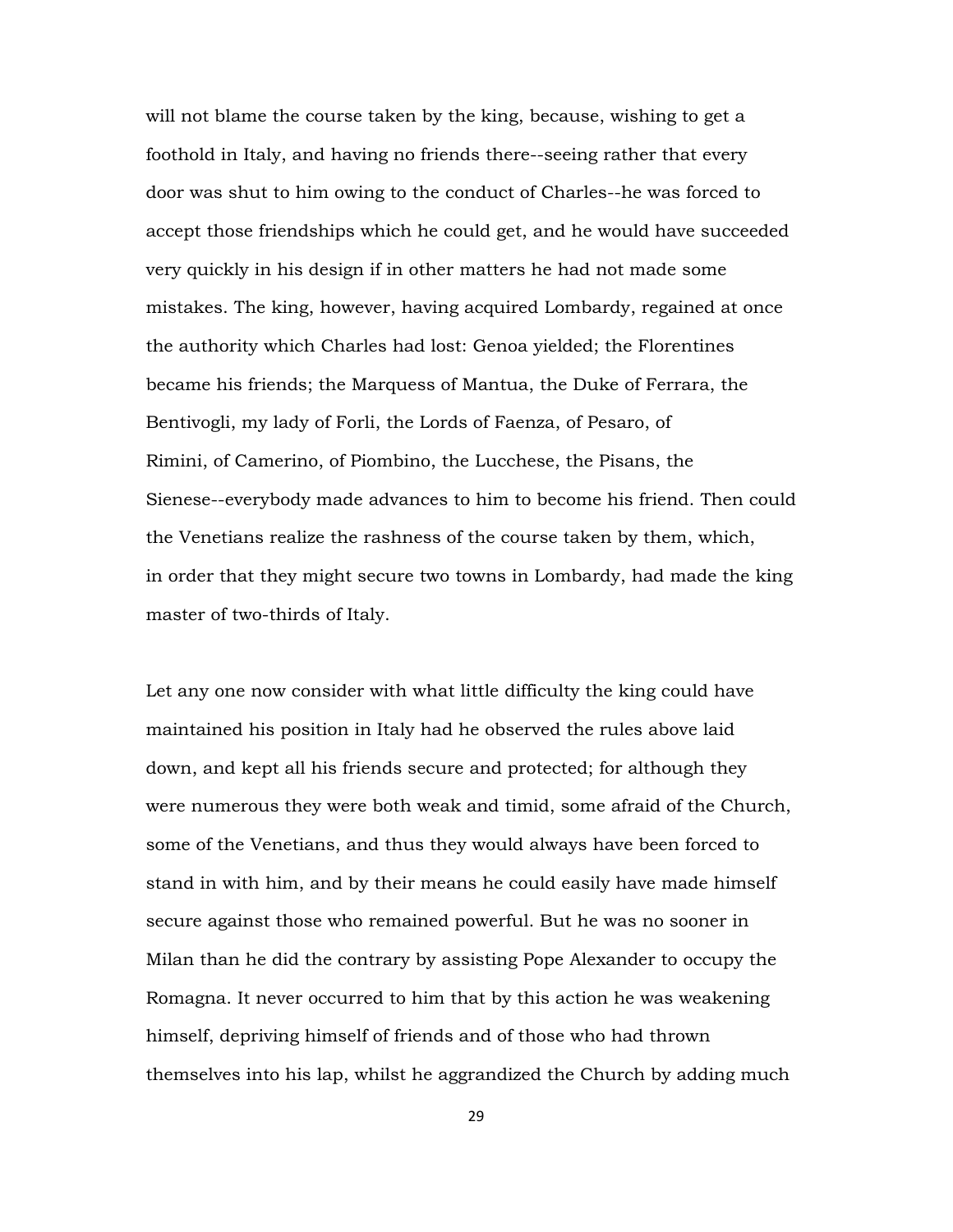temporal power to the spiritual, thus giving it greater authority. And having committed this prime error, he was obliged to follow it up, so much so that, to put an end to the ambition of Alexander, and to prevent his becoming the master of Tuscany, he was himself forced to come into Italy.

And as if it were not enough to have aggrandized the Church, and deprived himself of friends, he, wishing to have the kingdom of Naples, divides it with the King of Spain, and where he was the prime arbiter in Italy he takes an associate, so that the ambitious of that country and the malcontents of his own should have somewhere to shelter; and whereas he could have left in the kingdom his own pensioner as king, he drove him out, to put one there who was able to drive him, Louis, out in turn.

The wish to acquire is in truth very natural and common, and men always do so when they can, and for this they will be praised not blamed; but when they cannot do so, yet wish to do so by any means, then there is folly and blame. Therefore, if France could have attacked Naples with her own forces she ought to have done so; if she could not, then she ought not to have divided it. And if the partition which she made with the Venetians in Lombardy was justified by the excuse that by it she got a foothold in Italy, this other partition merited blame, for it had not the excuse of that necessity.

Therefore Louis made these five errors: he destroyed the minor powers, he increased the strength of one of the greater powers in Italy, he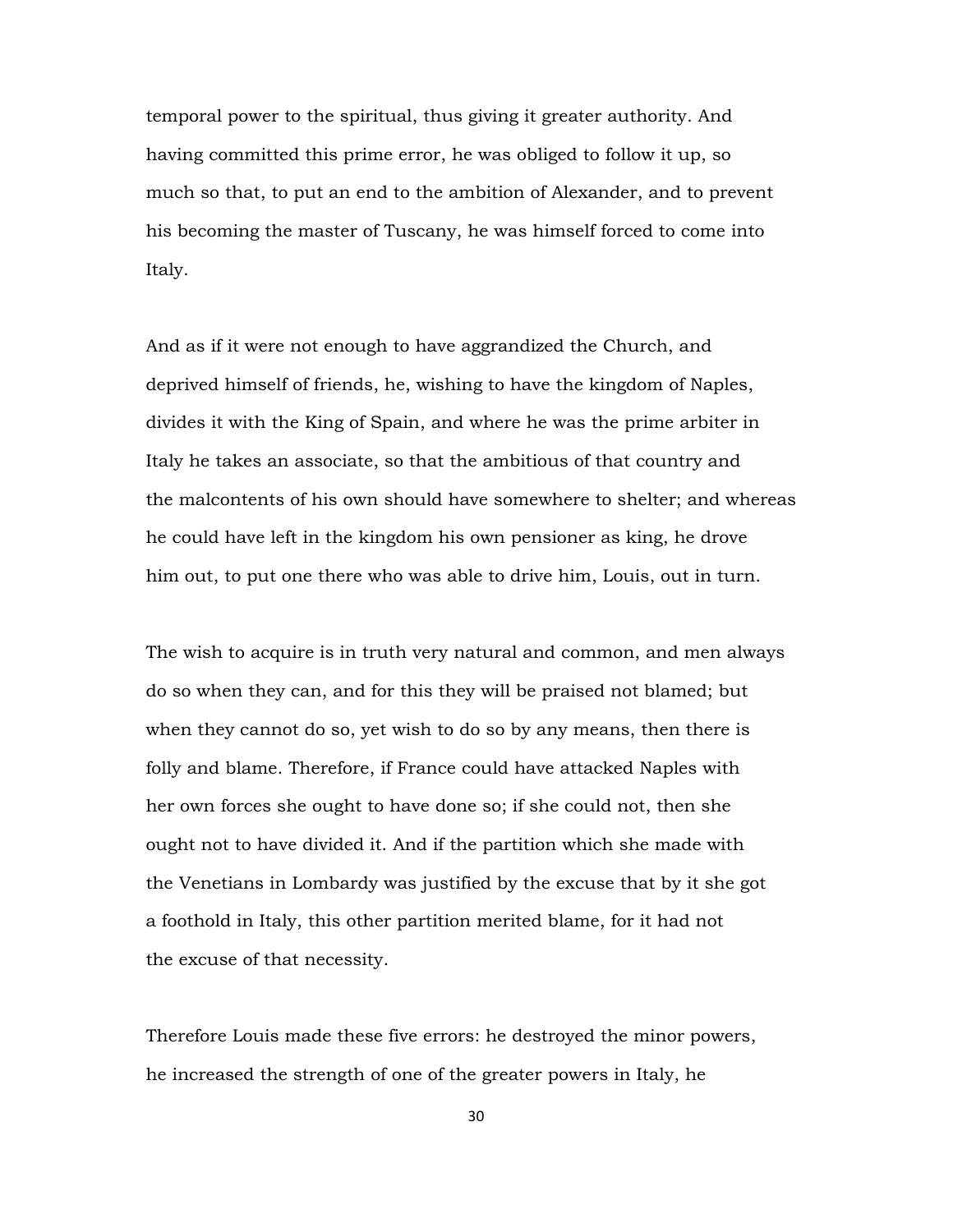brought in a foreign power, he did not settle in the country, he did not send colonies. Which errors, had he lived, were not enough to injure him had he not made a sixth by taking away their dominions from the Venetians; because, had he not aggrandized the Church, nor brought Spain into Italy, it would have been very reasonable and necessary to humble them; but having first taken these steps, he ought never to have consented to their ruin, for they, being powerful, would always have kept off others from designs on Lombardy, to which the Venetians would never have consented except to become masters themselves there; also because the others would not wish to take Lombardy from France in order to give it to the Venetians, and to run counter to both they would not have had the courage.

And if any one should say: "King Louis yielded the Romagna to Alexander and the kingdom to Spain to avoid war," I answer for the reasons given above that a blunder ought never to be perpetrated to avoid war, because it is not to be avoided, but is only deferred to your disadvantage. And if another should allege the pledge which the king had given to the Pope that he would assist him in the enterprise, in exchange for the dissolution of his marriage(\*) and for the cap to Rouen,(+) to that I reply what I shall write later on concerning the faith of princes, and how it ought to be kept.

 (\*) Louis XII divorced his wife, Jeanne, daughter of Louis XI, and married in 1499 Anne of Brittany, widow of Charles VIII, in order to retain the Duchy of Brittany for the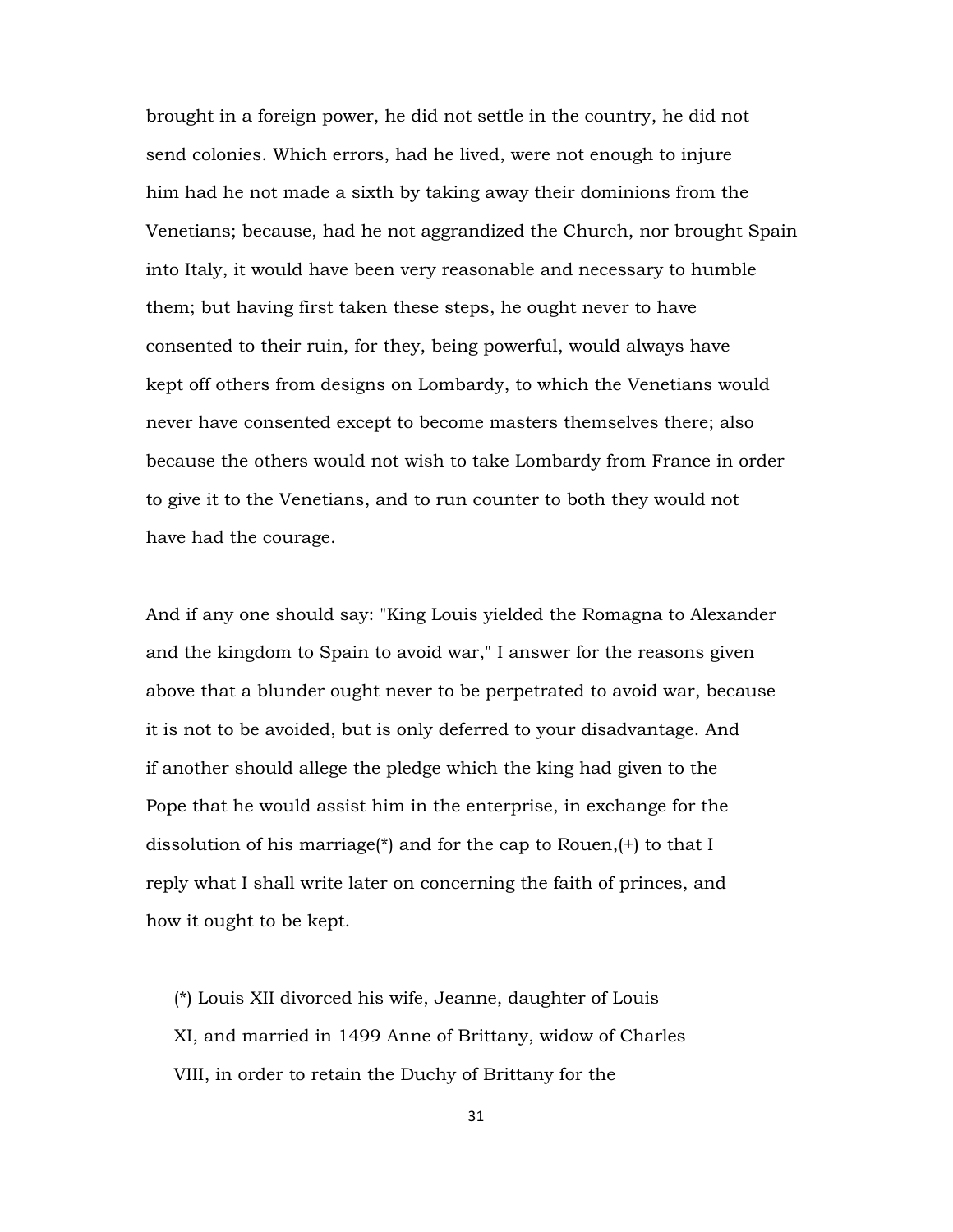crown.

 (+) The Archbishop of Rouen. He was Georges d'Amboise, created a cardinal by Alexander VI. Born 1460, died 1510.

Thus King Louis lost Lombardy by not having followed any of the conditions observed by those who have taken possession of countries and wished to retain them. Nor is there any miracle in this, but much that is reasonable and quite natural. And on these matters I spoke at Nantes with Rouen, when Valentino, as Cesare Borgia, the son of Pope Alexander, was usually called, occupied the Romagna, and on Cardinal Rouen observing to me that the Italians did not understand war, I replied to him that the French did not understand statecraft, meaning that otherwise they would not have allowed the Church to reach such greatness. And in fact is has been seen that the greatness of the Church and of Spain in Italy has been caused by France, and her ruin may be attributed to them. From this a general rule is drawn which never or rarely fails: that he who is the cause of another becoming powerful is ruined; because that predominancy has been brought about either by astuteness or else by force, and both are distrusted by him who has been raised to power.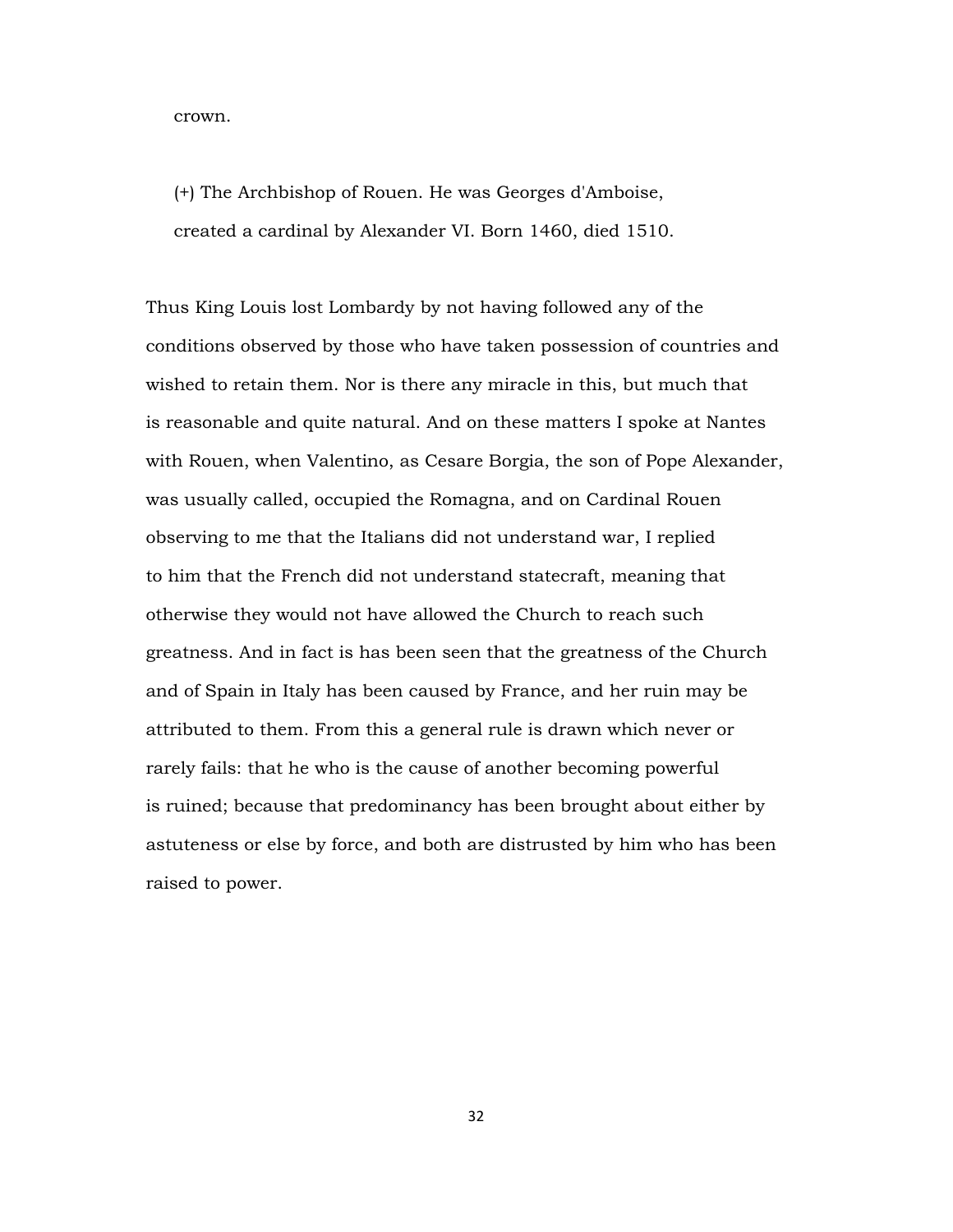# CHAPTER IV -- WHY THE KINGDOM OF DARIUS, CONQUERED BY ALEXANDER, DID NOT REBEL AGAINST THE SUCCESSORS OF ALEXANDER AT HIS DEATH

Considering the difficulties which men have had to hold to a newly acquired state, some might wonder how, seeing that Alexander the Great became the master of Asia in a few years, and died whilst it was scarcely settled (whence it might appear reasonable that the whole empire would have rebelled), nevertheless his successors maintained themselves, and had to meet no other difficulty than that which arose among themselves from their own ambitions.

I answer that the principalities of which one has record are found to be governed in two different ways; either by a prince, with a body of servants, who assist him to govern the kingdom as ministers by his favour and permission; or by a prince and barons, who hold that dignity by antiquity of blood and not by the grace of the prince. Such barons have states and their own subjects, who recognize them as lords and hold them in natural affection. Those states that are governed by a prince and his servants hold their prince in more consideration, because in all the country there is no one who is recognized as superior to him, and if they yield obedience to another they do it as to a minister and official, and they do not bear him any particular affection.

The examples of these two governments in our time are the Turk and the King of France. The entire monarchy of the Turk is governed by one lord, the others are his servants; and, dividing his kingdom into sanjaks, he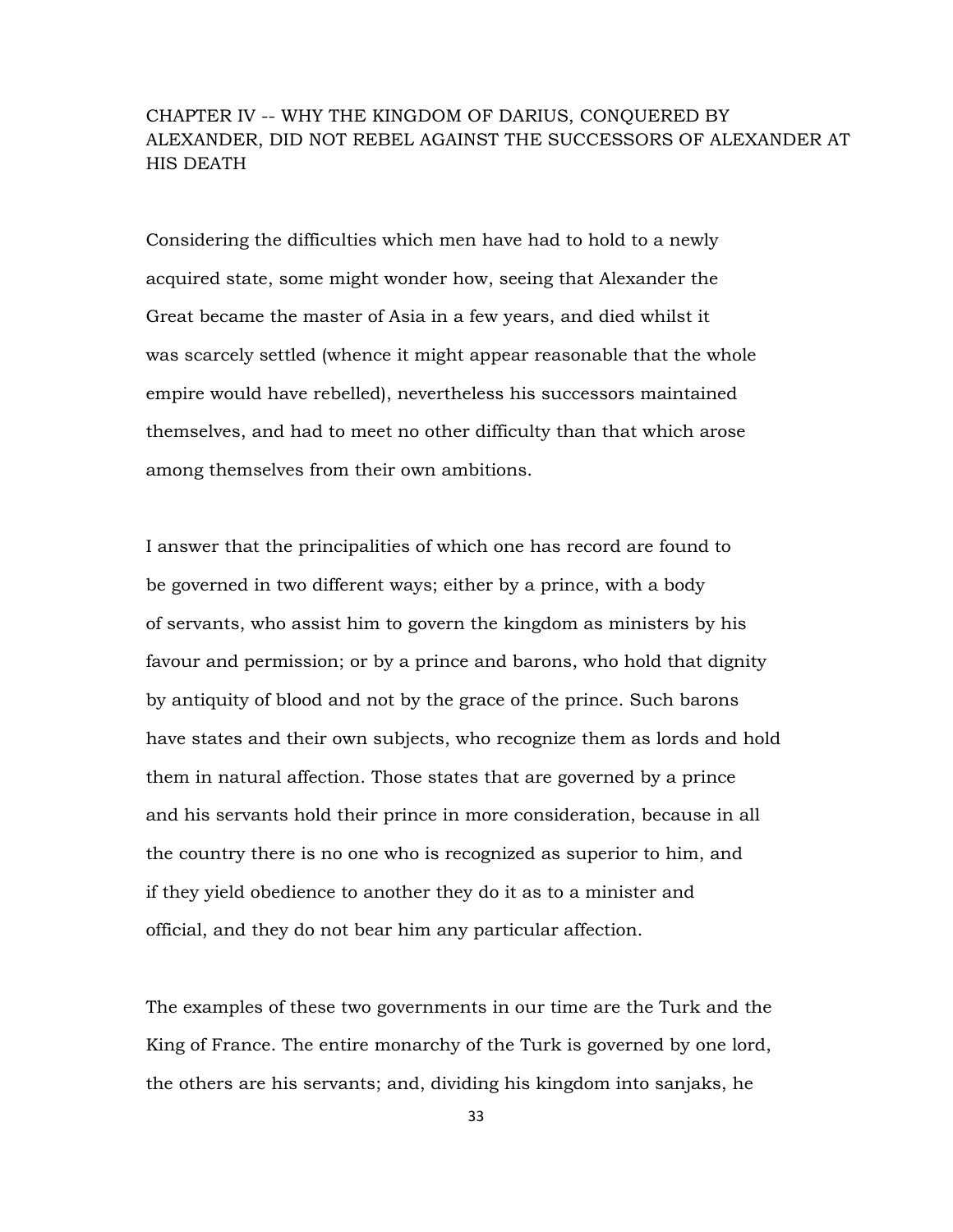sends there different administrators, and shifts and changes them as he chooses. But the King of France is placed in the midst of an ancient body of lords, acknowledged by their own subjects, and beloved by them; they have their own prerogatives, nor can the king take these away except at his peril. Therefore, he who considers both of these states will recognize great difficulties in seizing the state of the Turk, but, once it is conquered, great ease in holding it. The causes of the difficulties in seizing the kingdom of the Turk are that the usurper cannot be called in by the princes of the kingdom, nor can he hope to be assisted in his designs by the revolt of those whom the lord has around him. This arises from the reasons given above; for his ministers, being all slaves and bondmen, can only be corrupted with great difficulty, and one can expect little advantage from them when they have been corrupted, as they cannot carry the people with them, for the reasons assigned. Hence, he who attacks the Turk must bear in mind that he will find him united, and he will have to rely more on his own strength than on the revolt of others; but, if once the Turk has been conquered, and routed in the field in such a way that he cannot replace his armies, there is nothing to fear but the family of this prince, and, this being exterminated, there remains no one to fear, the others having no credit with the people; and as the conqueror did not rely on them before his victory, so he ought not to fear them after it.

The contrary happens in kingdoms governed like that of France, because one can easily enter there by gaining over some baron of the kingdom, for one always finds malcontents and such as desire a change. Such men,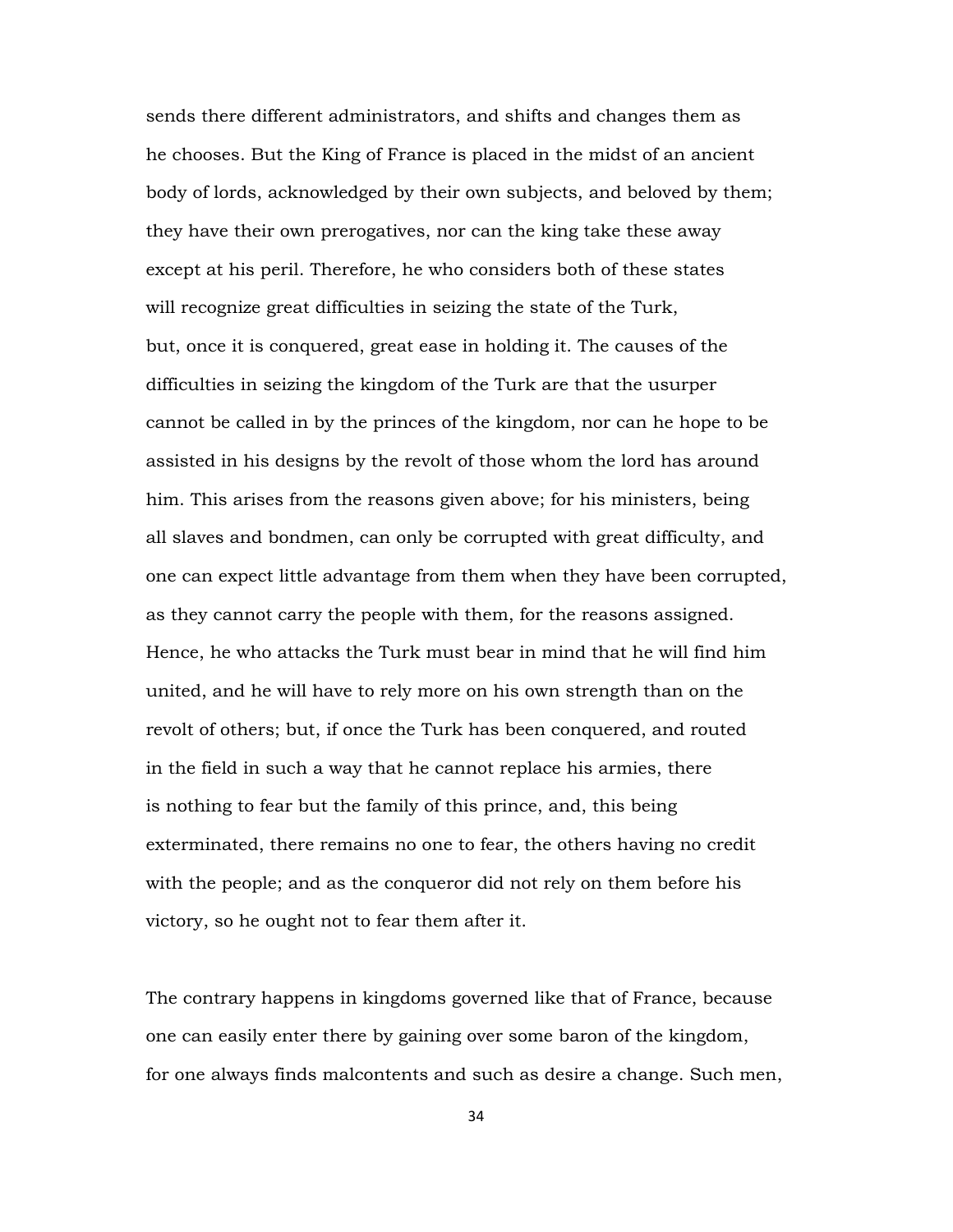for the reasons given, can open the way into the state and render the victory easy; but if you wish to hold it afterwards, you meet with infinite difficulties, both from those who have assisted you and from those you have crushed. Nor is it enough for you to have exterminated the family of the prince, because the lords that remain make themselves the heads of fresh movements against you, and as you are unable either to satisfy or exterminate them, that state is lost whenever time brings the opportunity.

Now if you will consider what was the nature of the government of Darius, you will find it similar to the kingdom of the Turk, and therefore it was only necessary for Alexander, first to overthrow him in the field, and then to take the country from him. After which victory, Darius being killed, the state remained secure to Alexander, for the above reasons. And if his successors had been united they would have enjoyed it securely and at their ease, for there were no tumults raised in the kingdom except those they provoked themselves.

But it is impossible to hold with such tranquillity states constituted like that of France. Hence arose those frequent rebellions against the Romans in Spain, France, and Greece, owing to the many principalities there were in these states, of which, as long as the memory of them endured, the Romans always held an insecure possession; but with the power and long continuance of the empire the memory of them passed away, and the Romans then became secure possessors. And when fighting afterwards amongst themselves, each one was able to attach to himself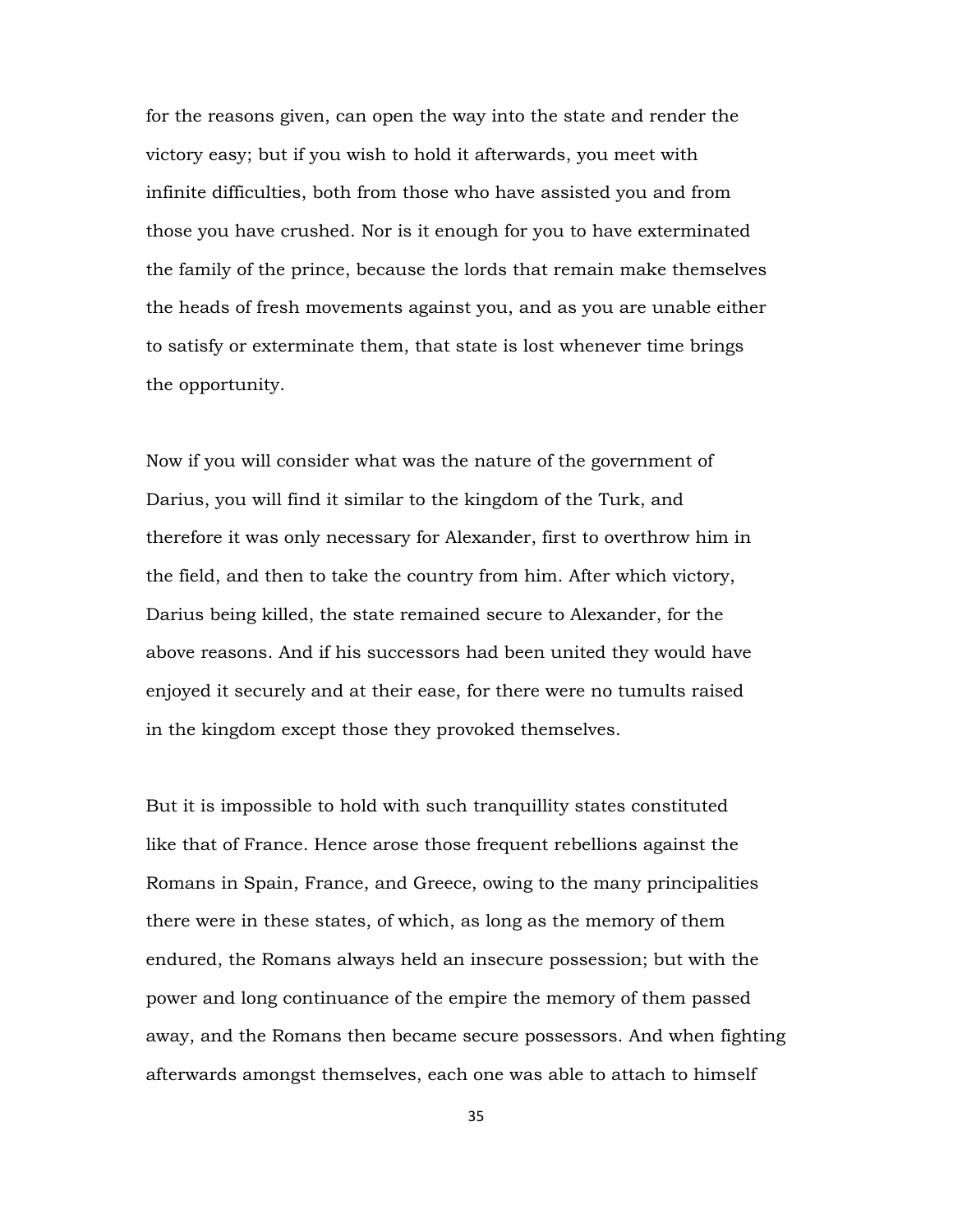his own parts of the country, according to the authority he had assumed there; and the family of the former lord being exterminated, none other than the Romans were acknowledged.

When these things are remembered no one will marvel at the ease with which Alexander held the Empire of Asia, or at the difficulties which others have had to keep an acquisition, such as Pyrrhus and many more; this is not occasioned by the little or abundance of ability in the conqueror, but by the want of uniformity in the subject state.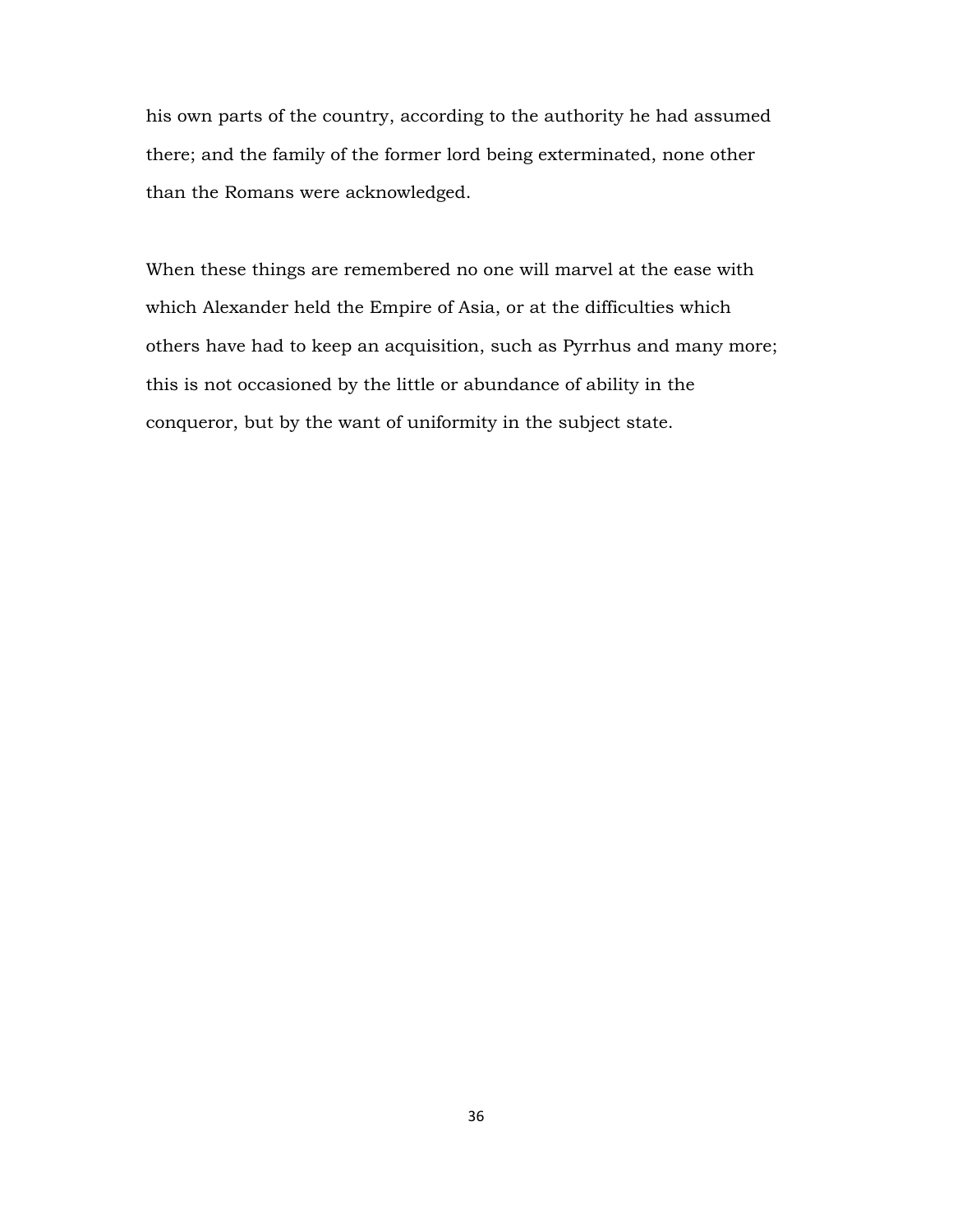## CHAPTER V -- CONCERNING THE WAY TO GOVERN CITIES OR PRINCIPALITIES WHICH LIVED UNDER THEIR OWN LAWS BEFORE THEY WERE ANNEXED

Whenever those states which have been acquired as stated have been accustomed to live under their own laws and in freedom, there are three courses for those who wish to hold them: the first is to ruin them, the next is to reside there in person, the third is to permit them to live under their own laws, drawing a tribute, and establishing within it an oligarchy which will keep it friendly to you. Because such a government, being created by the prince, knows that it cannot stand without his friendship and interest, and does it utmost to support him; and therefore he who would keep a city accustomed to freedom will hold it more easily by the means of its own citizens than in any other way.

There are, for example, the Spartans and the Romans. The Spartans held Athens and Thebes, establishing there an oligarchy, nevertheless they lost them. The Romans, in order to hold Capua, Carthage, and Numantia, dismantled them, and did not lose them. They wished to hold Greece as the Spartans held it, making it free and permitting its laws, and did not succeed. So to hold it they were compelled to dismantle many cities in the country, for in truth there is no safe way to retain them otherwise than by ruining them. And he who becomes master of a city accustomed to freedom and does not destroy it, may expect to be destroyed by it, for in rebellion it has always the watchword of liberty and its ancient privileges as a rallying point, which neither time nor benefits will ever cause it to forget. And whatever you may do or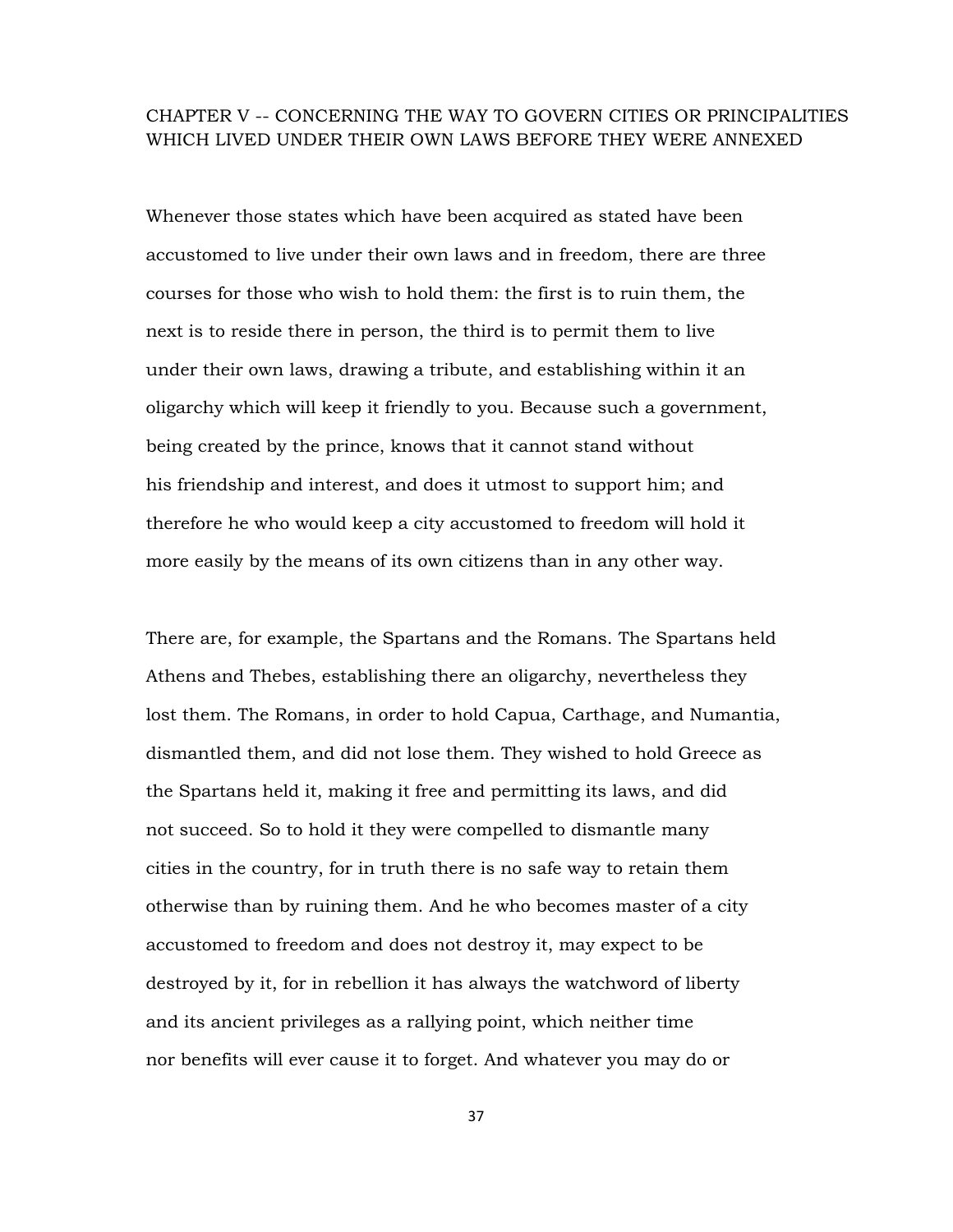provide against, they never forget that name or their privileges unless they are disunited or dispersed, but at every chance they immediately rally to them, as Pisa after the hundred years she had been held in bondage by the Florentines.

But when cities or countries are accustomed to live under a prince, and his family is exterminated, they, being on the one hand accustomed to obey and on the other hand not having the old prince, cannot agree in making one from amongst themselves, and they do not know how to govern themselves. For this reason they are very slow to take up arms, and a prince can gain them to himself and secure them much more easily. But in republics there is more vitality, greater hatred, and more desire for vengeance, which will never permit them to allow the memory of their former liberty to rest; so that the safest way is to destroy them or to reside there.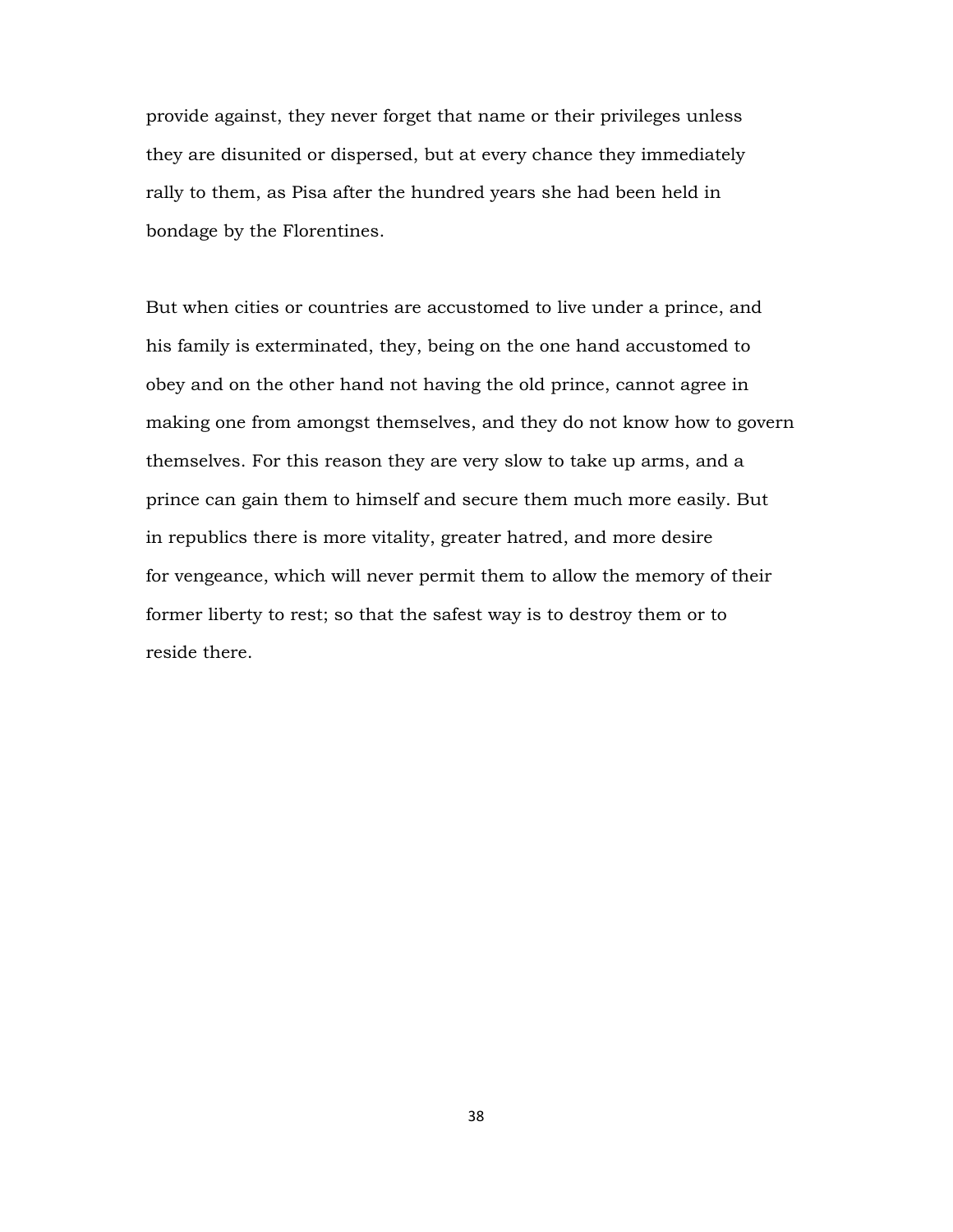## CHAPTER VI -- CONCERNING NEW PRINCIPALITIES WHICH ARE ACQUIRED BY ONE'S OWN ARMS AND ABILITY

Let no one be surprised if, in speaking of entirely new principalities as I shall do, I adduce the highest examples both of prince and of state; because men, walking almost always in paths beaten by others, and following by imitation their deeds, are yet unable to keep entirely to the ways of others or attain to the power of those they imitate. A wise man ought always to follow the paths beaten by great men, and to imitate those who have been supreme, so that if his ability does not equal theirs, at least it will savour of it. Let him act like the clever archers who, designing to hit the mark which yet appears too far distant, and knowing the limits to which the strength of their bow attains, take aim much higher than the mark, not to reach by their strength or arrow to so great a height, but to be able with the aid of so high an aim to hit the mark they wish to reach.

I say, therefore, that in entirely new principalities, where there is a new prince, more or less difficulty is found in keeping them, accordingly as there is more or less ability in him who has acquired the state. Now, as the fact of becoming a prince from a private station presupposes either ability or fortune, it is clear that one or other of these things will mitigate in some degree many difficulties. Nevertheless, he who has relied least on fortune is established the strongest. Further, it facilitates matters when the prince, having no other state, is compelled to reside there in person.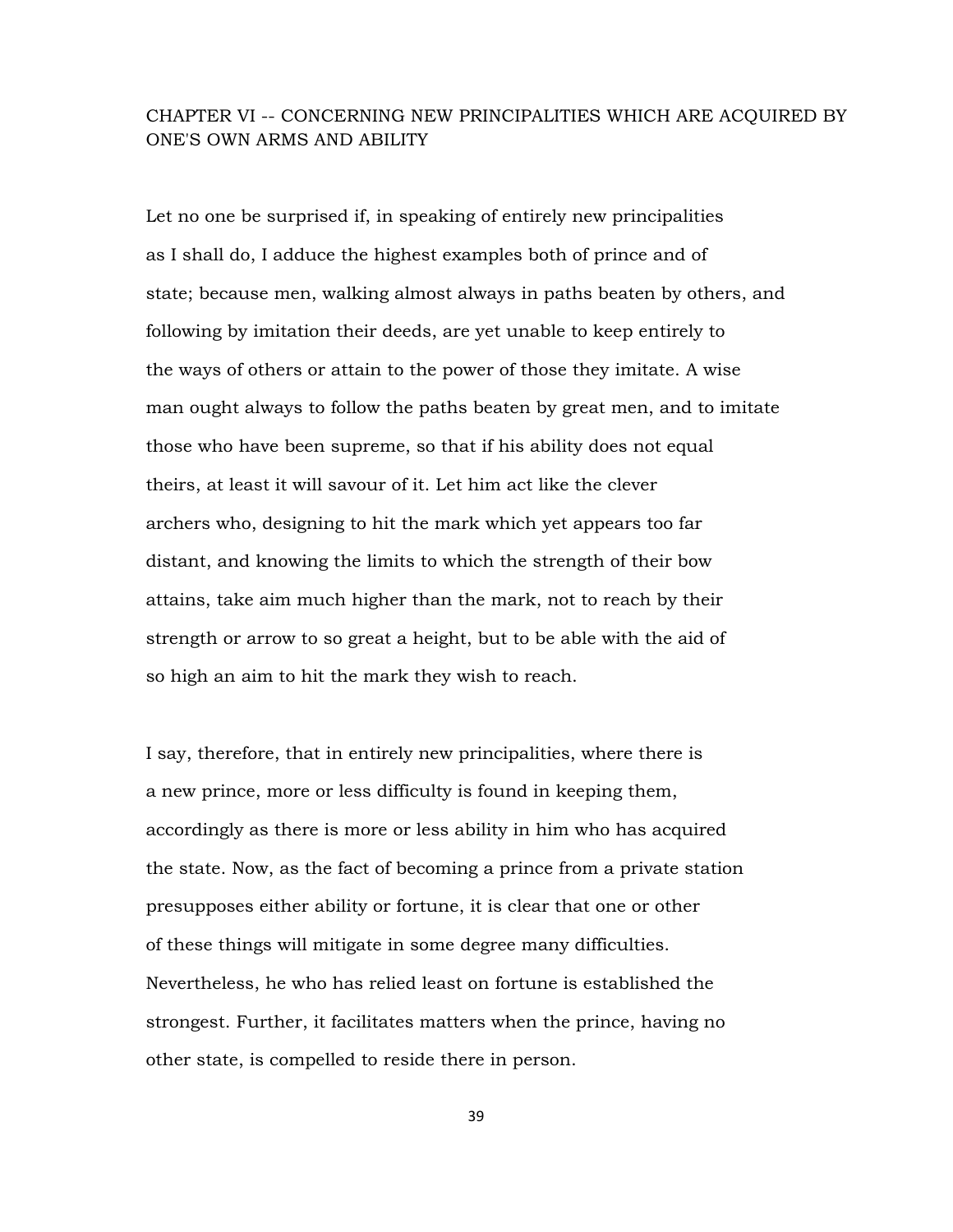But to come to those who, by their own ability and not through fortune, have risen to be princes, I say that Moses, Cyrus, Romulus, Theseus, and such like are the most excellent examples. And although one may not discuss Moses, he having been a mere executor of the will of God, yet he ought to be admired, if only for that favour which made him worthy to speak with God. But in considering Cyrus and others who have acquired or founded kingdoms, all will be found admirable; and if their particular deeds and conduct shall be considered, they will not be found inferior to those of Moses, although he had so great a preceptor. And in examining their actions and lives one cannot see that they owed anything to fortune beyond opportunity, which brought them the material to mould into the form which seemed best to them. Without that opportunity their powers of mind would have been extinguished, and without those powers the opportunity would have come in vain.

It was necessary, therefore, to Moses that he should find the people of Israel in Egypt enslaved and oppressed by the Egyptians, in order that they should be disposed to follow him so as to be delivered out of bondage. It was necessary that Romulus should not remain in Alba, and that he should be abandoned at his birth, in order that he should become King of Rome and founder of the fatherland. It was necessary that Cyrus should find the Persians discontented with the government of the Medes, and the Medes soft and effeminate through their long peace. Theseus could not have shown his ability had he not found the Athenians dispersed. These opportunities, therefore, made those men fortunate,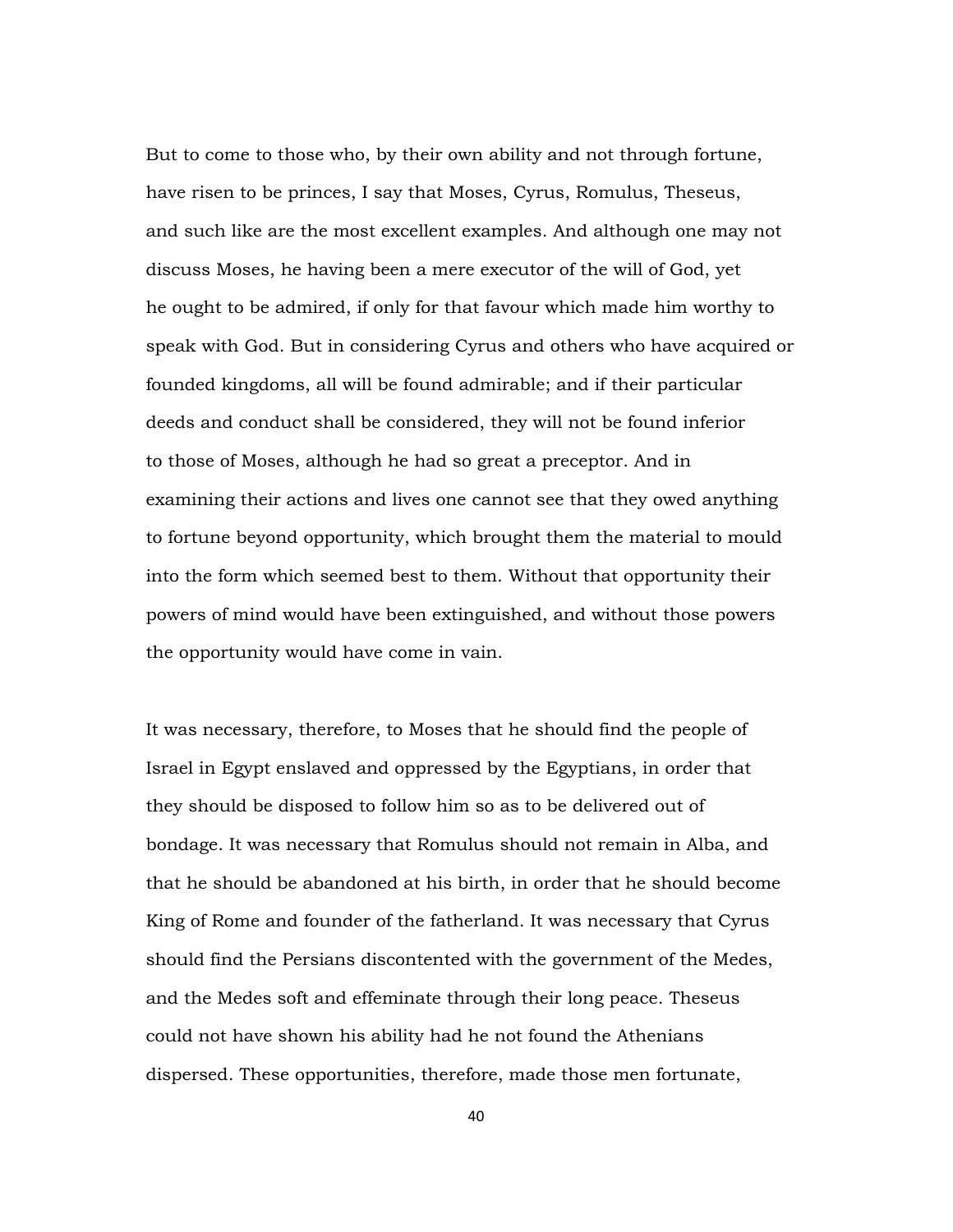and their high ability enabled them to recognize the opportunity whereby their country was ennobled and made famous.

Those who by valorous ways become princes, like these men, acquire a principality with difficulty, but they keep it with ease. The difficulties they have in acquiring it rise in part from the new rules and methods which they are forced to introduce to establish their government and its security. And it ought to be remembered that there is nothing more difficult to take in hand, more perilous to conduct, or more uncertain in its success, than to take the lead in the introduction of a new order of things, because the innovator has for enemies all those who have done well under the old conditions, and lukewarm defenders in those who may do well under the new. This coolness arises partly from fear of the opponents, who have the laws on their side, and partly from the incredulity of men, who do not readily believe in new things until they have had a long experience of them. Thus it happens that whenever those who are hostile have the opportunity to attack they do it like partisans, whilst the others defend lukewarmly, in such wise that the prince is endangered along with them.

It is necessary, therefore, if we desire to discuss this matter thoroughly, to inquire whether these innovators can rely on themselves or have to depend on others: that is to say, whether, to consummate their enterprise, have they to use prayers or can they use force? In the first instance they always succeed badly, and never compass anything; but when they can rely on themselves and use force, then they are rarely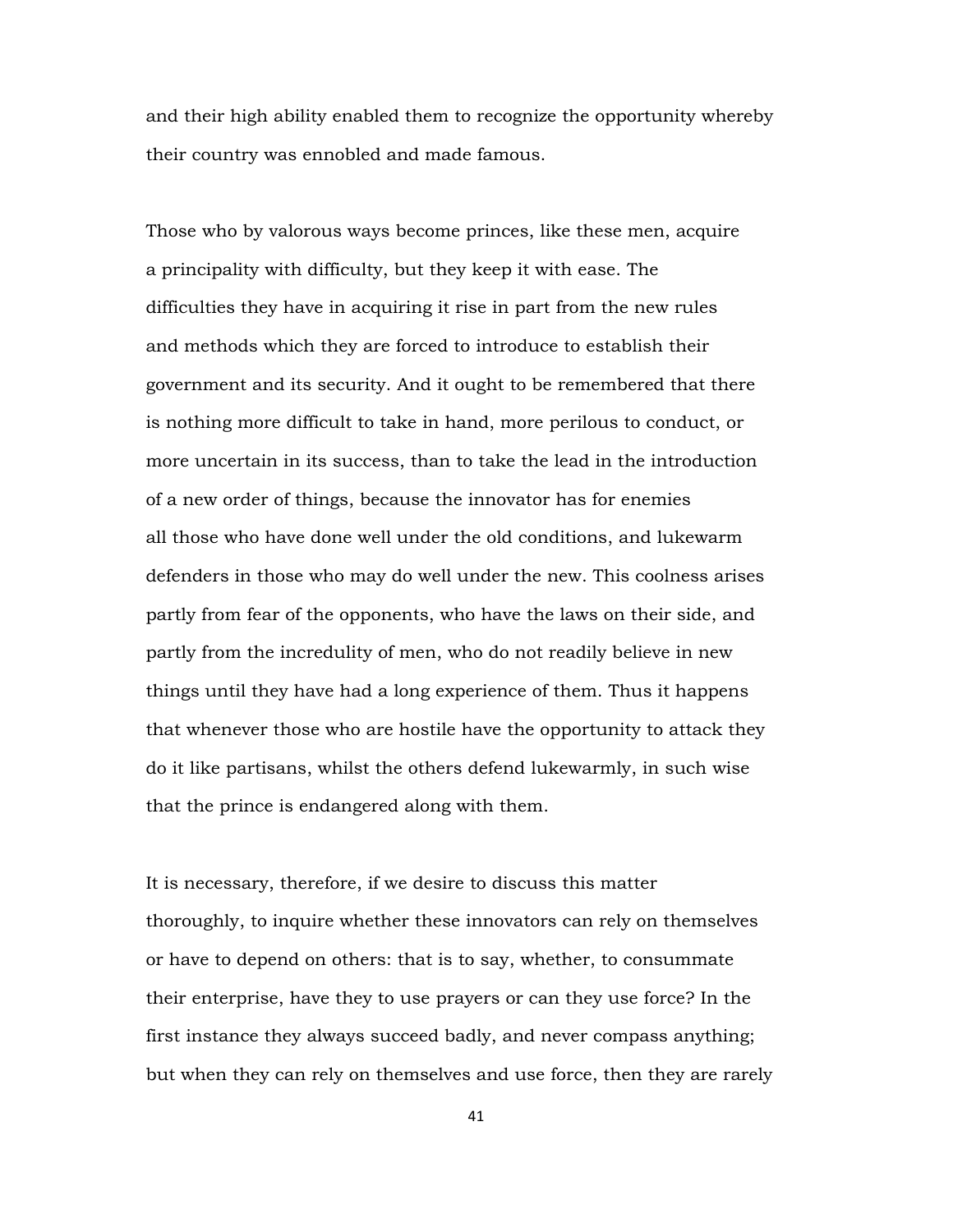endangered. Hence it is that all armed prophets have conquered, and the unarmed ones have been destroyed. Besides the reasons mentioned, the nature of the people is variable, and whilst it is easy to persuade them, it is difficult to fix them in that persuasion. And thus it is necessary to take such measures that, when they believe no longer, it may be possible to make them believe by force.

If Moses, Cyrus, Theseus, and Romulus had been unarmed they could not have enforced their constitutions for long--as happened in our time to Fra Girolamo Savonarola, who was ruined with his new order of things immediately the multitude believed in him no longer, and he had no means of keeping steadfast those who believed or of making the unbelievers to believe. Therefore such as these have great difficulties in consummating their enterprise, for all their dangers are in the ascent, yet with ability they will overcome them; but when these are overcome, and those who envied them their success are exterminated, they will begin to be respected, and they will continue afterwards powerful, secure, honoured, and happy.

To these great examples I wish to add a lesser one; still it bears some resemblance to them, and I wish it to suffice me for all of a like kind: it is Hiero the Syracusan.(\*) This man rose from a private station to be Prince of Syracuse, nor did he, either, owe anything to fortune but opportunity; for the Syracusans, being oppressed, chose him for their captain, afterwards he was rewarded by being made their prince. He was of so great ability, even as a private citizen, that one who writes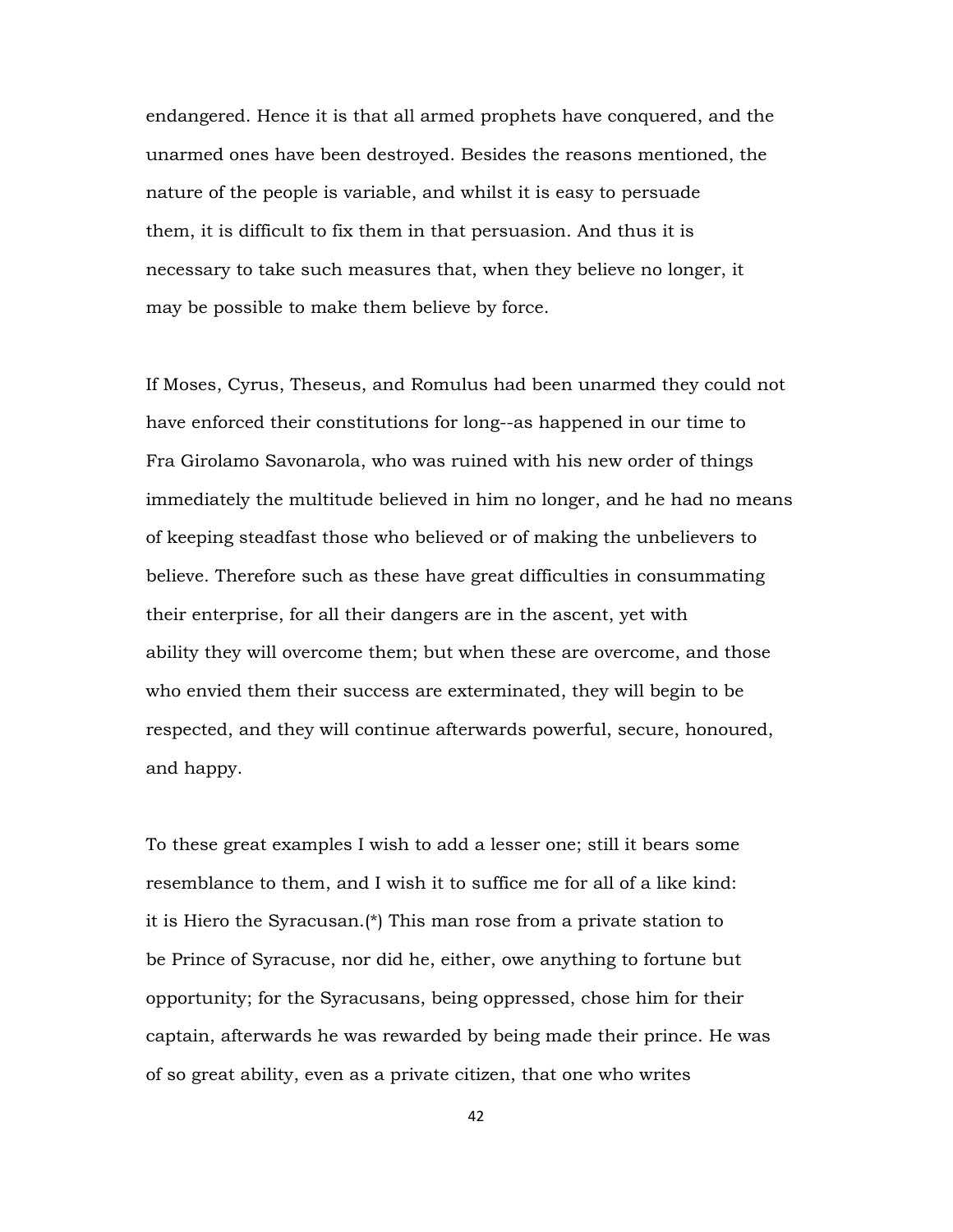of him says he wanted nothing but a kingdom to be a king. This man abolished the old soldiery, organized the new, gave up old alliances, made new ones; and as he had his own soldiers and allies, on such foundations he was able to build any edifice: thus, whilst he had endured much trouble in acquiring, he had but little in keeping.

(\*) Hiero II, born about 307 B.C., died 216 B.C.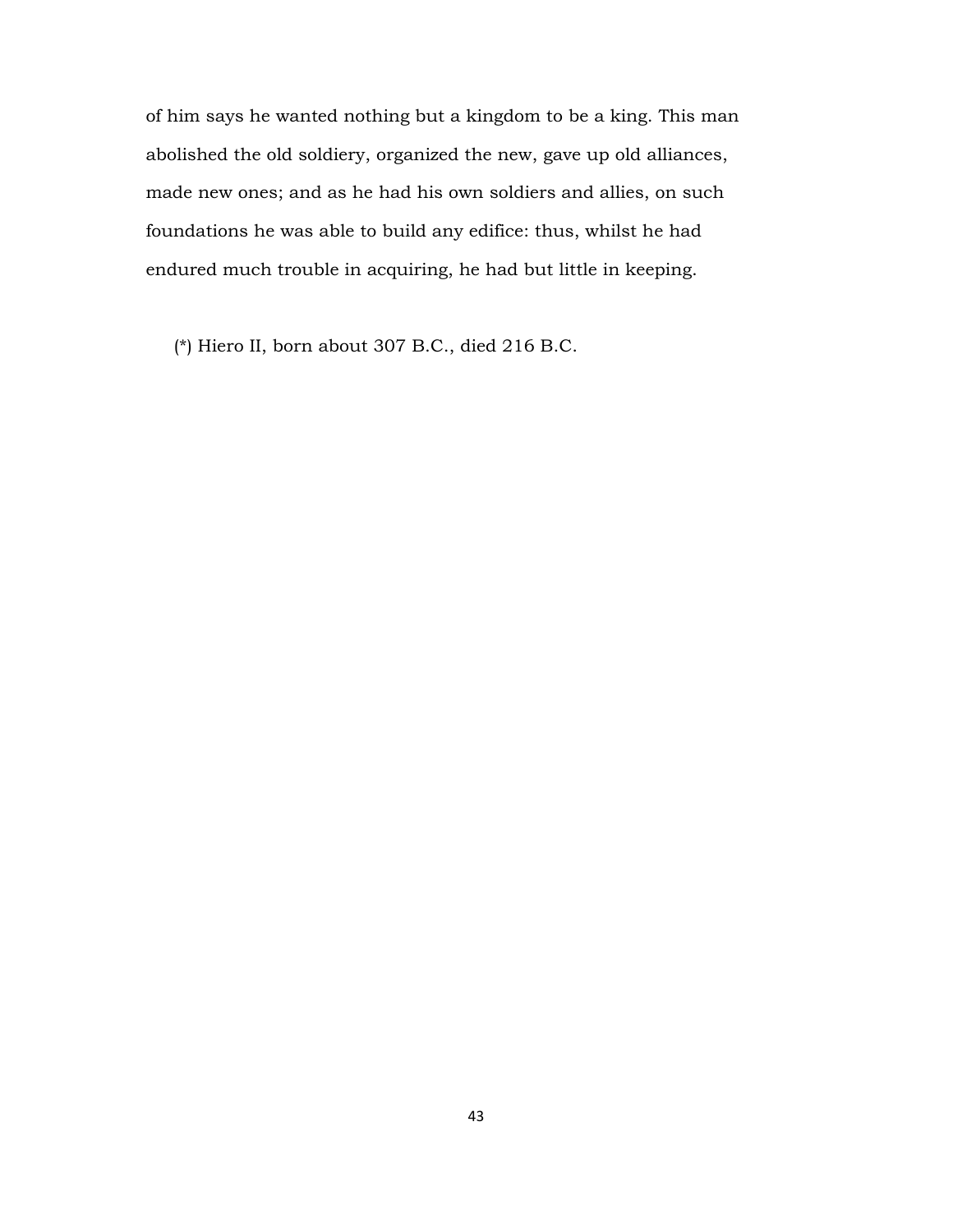## CHAPTER VII -- CONCERNING NEW PRINCIPALITIES WHICH ARE ACQUIRED EITHER BY THE ARMS OF OTHERS OR BY GOOD FORTUNE

Those who solely by good fortune become princes from being private citizens have little trouble in rising, but much in keeping atop; they have not any difficulties on the way up, because they fly, but they have many when they reach the summit. Such are those to whom some state is given either for money or by the favour of him who bestows it; as happened to many in Greece, in the cities of Ionia and of the Hellespont, where princes were made by Darius, in order that they might hold the cities both for his security and his glory; as also were those emperors who, by the corruption of the soldiers, from being citizens came to empire. Such stand simply elevated upon the goodwill and the fortune of him who has elevated them--two most inconstant and unstable things. Neither have they the knowledge requisite for the position; because, unless they are men of great worth and ability, it is not reasonable to expect that they should know how to command, having always lived in a private condition; besides, they cannot hold it because they have not forces which they can keep friendly and faithful.

States that rise unexpectedly, then, like all other things in nature which are born and grow rapidly, cannot leave their foundations and correspondencies(\*) fixed in such a way that the first storm will not overthrow them; unless, as is said, those who unexpectedly become princes are men of so much ability that they know they have to be prepared at once to hold that which fortune has thrown into their laps,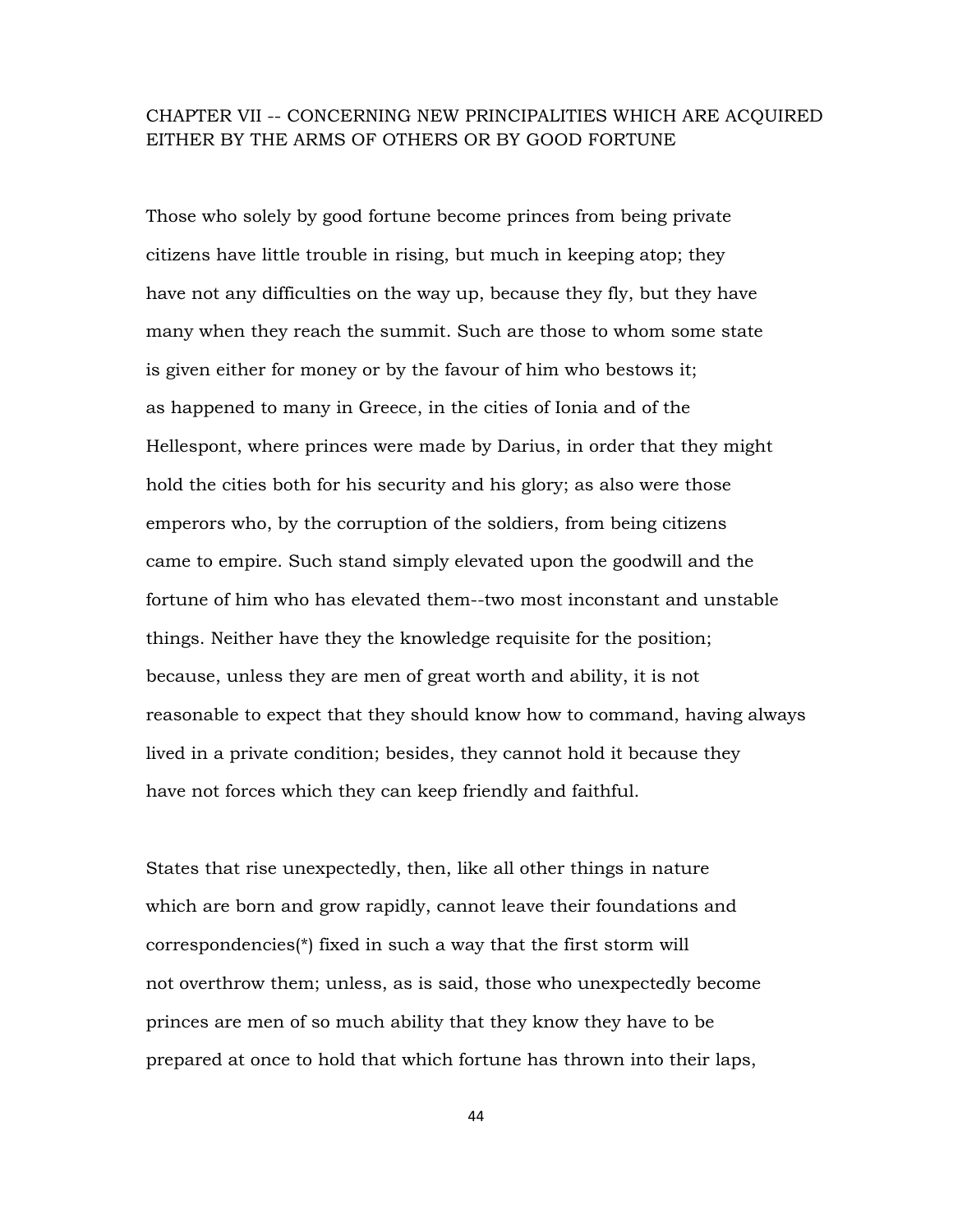and that those foundations, which others have laid BEFORE they became princes, they must lay AFTERWARDS.

 (\*) "Le radici e corrispondenze," their roots (i.e. foundations) and correspondencies or relations with other states--a common meaning of "correspondence" and "correspondency" in the sixteenth and seventeenth centuries.

Concerning these two methods of rising to be a prince by ability or fortune, I wish to adduce two examples within our own recollection, and these are Francesco Sforza(\*) and Cesare Borgia. Francesco, by proper means and with great ability, from being a private person rose to be Duke of Milan, and that which he had acquired with a thousand anxieties he kept with little trouble. On the other hand, Cesare Borgia, called by the people Duke Valentino, acquired his state during the ascendancy of his father, and on its decline he lost it, notwithstanding that he had taken every measure and done all that ought to be done by a wise and able man to fix firmly his roots in the states which the arms and fortunes of others had bestowed on him.

 (\*) Francesco Sforza, born 1401, died 1466. He married Bianca Maria Visconti, a natural daughter of Filippo Visconti, the Duke of Milan, on whose death he procured his own elevation to the duchy. Machiavelli was the accredited agent of the Florentine Republic to Cesare Borgia (1478- 1507) during the transactions which led up to the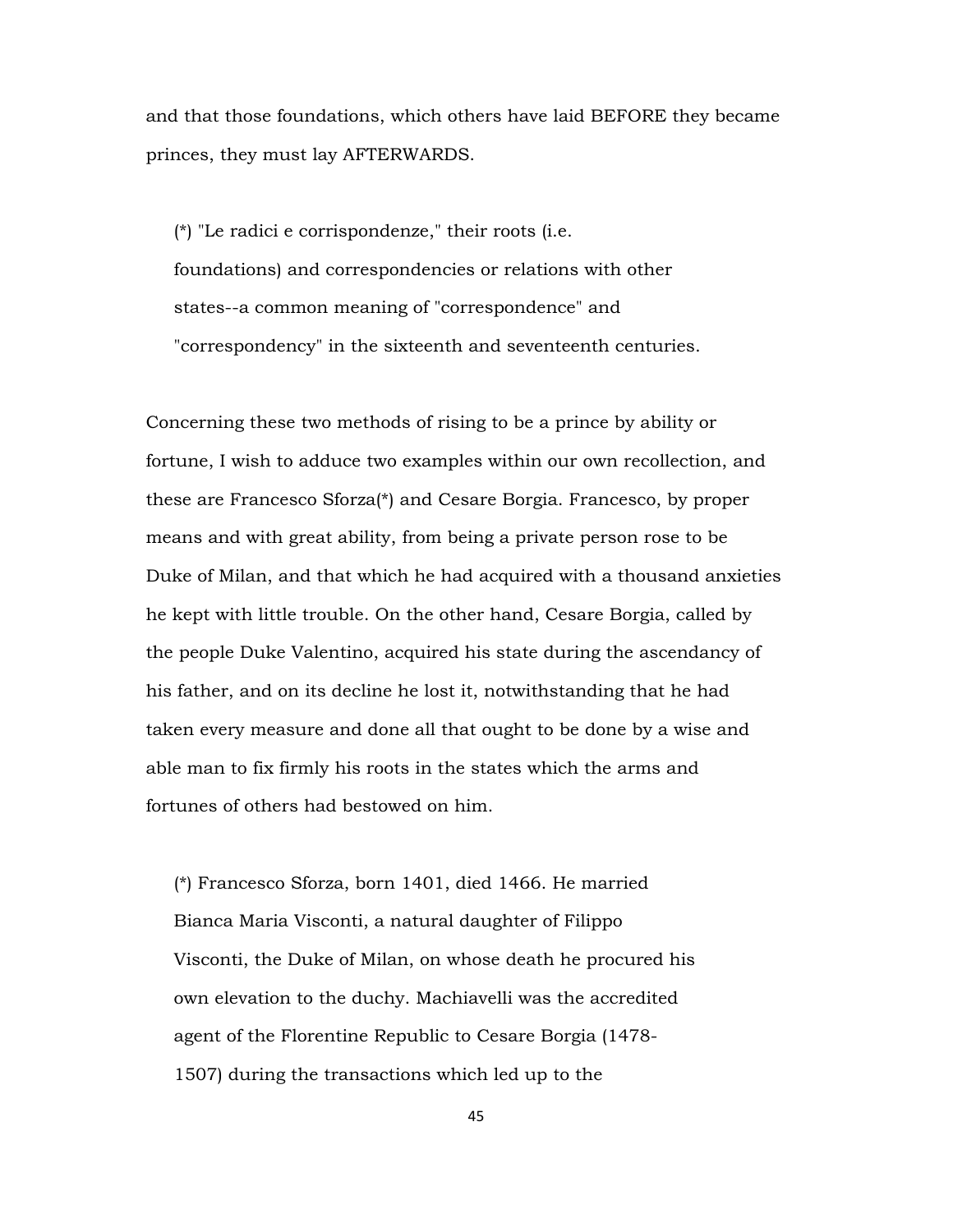assassinations of the Orsini and Vitelli at Sinigalia, and along with his letters to his chiefs in Florence he has left an account, written ten years before "The Prince," of the proceedings of the duke in his "Descritione del modo tenuto dal duca Valentino nello ammazzare Vitellozzo Vitelli," etc., a translation of which is appended to the present work.

Because, as is stated above, he who has not first laid his foundations may be able with great ability to lay them afterwards, but they will be laid with trouble to the architect and danger to the building. If, therefore, all the steps taken by the duke be considered, it will be seen that he laid solid foundations for his future power, and I do not consider it superfluous to discuss them, because I do not know what better precepts to give a new prince than the example of his actions; and if his dispositions were of no avail, that was not his fault, but the extraordinary and extreme malignity of fortune.

Alexander the Sixth, in wishing to aggrandize the duke, his son, had many immediate and prospective difficulties. Firstly, he did not see his way to make him master of any state that was not a state of the Church; and if he was willing to rob the Church he knew that the Duke of Milan and the Venetians would not consent, because Faenza and Rimini were already under the protection of the Venetians. Besides this, he saw the arms of Italy, especially those by which he might have been assisted, in hands that would fear the aggrandizement of the Pope, namely, the Orsini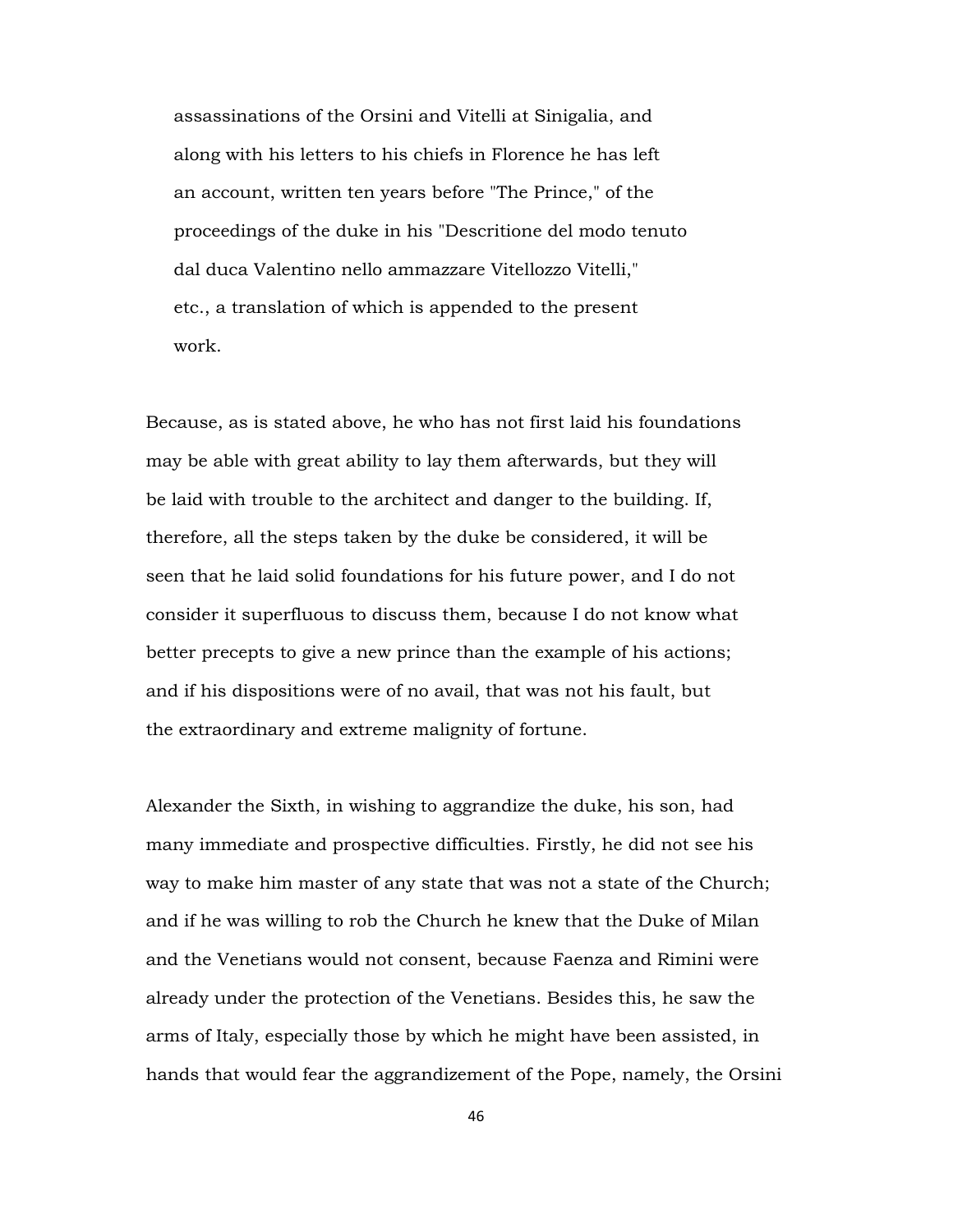and the Colonnesi and their following. It behoved him, therefore, to upset this state of affairs and embroil the powers, so as to make himself securely master of part of their states. This was easy for him to do, because he found the Venetians, moved by other reasons, inclined to bring back the French into Italy; he would not only not oppose this, but he would render it more easy by dissolving the former marriage of King Louis. Therefore the king came into Italy with the assistance of the Venetians and the consent of Alexander. He was no sooner in Milan than the Pope had soldiers from him for the attempt on the Romagna, which yielded to him on the reputation of the king. The duke, therefore, having acquired the Romagna and beaten the Colonnesi, while wishing to hold that and to advance further, was hindered by two things: the one, his forces did not appear loyal to him, the other, the goodwill of France: that is to say, he feared that the forces of the Orsini, which he was using, would not stand to him, that not only might they hinder him from winning more, but might themselves seize what he had won, and that the king might also do the same. Of the Orsini he had a warning when, after taking Faenza and attacking Bologna, he saw them go very unwillingly to that attack. And as to the king, he learned his mind when he himself, after taking the Duchy of Urbino, attacked Tuscany, and the king made him desist from that undertaking; hence the duke decided to depend no more upon the arms and the luck of others.

For the first thing he weakened the Orsini and Colonnesi parties in Rome, by gaining to himself all their adherents who were gentlemen, making them his gentlemen, giving them good pay, and, according to their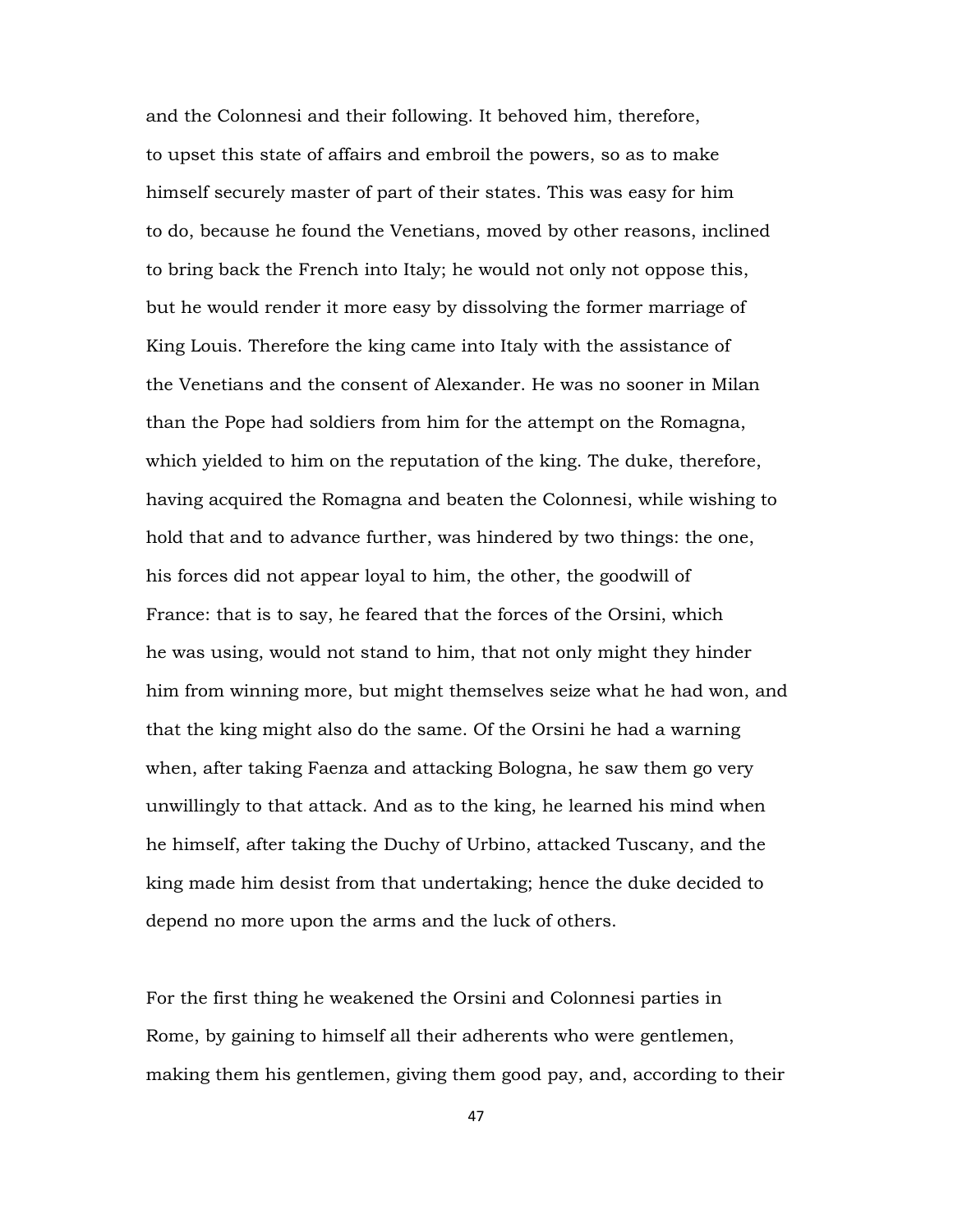rank, honouring them with office and command in such a way that in a few months all attachment to the factions was destroyed and turned entirely to the duke. After this he awaited an opportunity to crush the Orsini, having scattered the adherents of the Colonna house. This came to him soon and he used it well; for the Orsini, perceiving at length that the aggrandizement of the duke and the Church was ruin to them, called a meeting of the Magione in Perugia. From this sprung the rebellion at Urbino and the tumults in the Romagna, with endless dangers to the duke, all of which he overcame with the help of the French. Having restored his authority, not to leave it at risk by trusting either to the French or other outside forces, he had recourse to his wiles, and he knew so well how to conceal his mind that, by the mediation of Signor Pagolo--whom the duke did not fail to secure with all kinds of attention, giving him money, apparel, and horses--the Orsini were reconciled, so that their simplicity brought them into his power at Sinigalia.(\*) Having exterminated the leaders, and turned their partisans into his friends, the duke laid sufficiently good foundations to his power, having all the Romagna and the Duchy of Urbino; and the people now beginning to appreciate their prosperity, he gained them all over to himself. And as this point is worthy of notice, and to be imitated by others, I am not willing to leave it out.

(\*) Sinigalia, 31st December 1502.

When the duke occupied the Romagna he found it under the rule of weak masters, who rather plundered their subjects than ruled them, and gave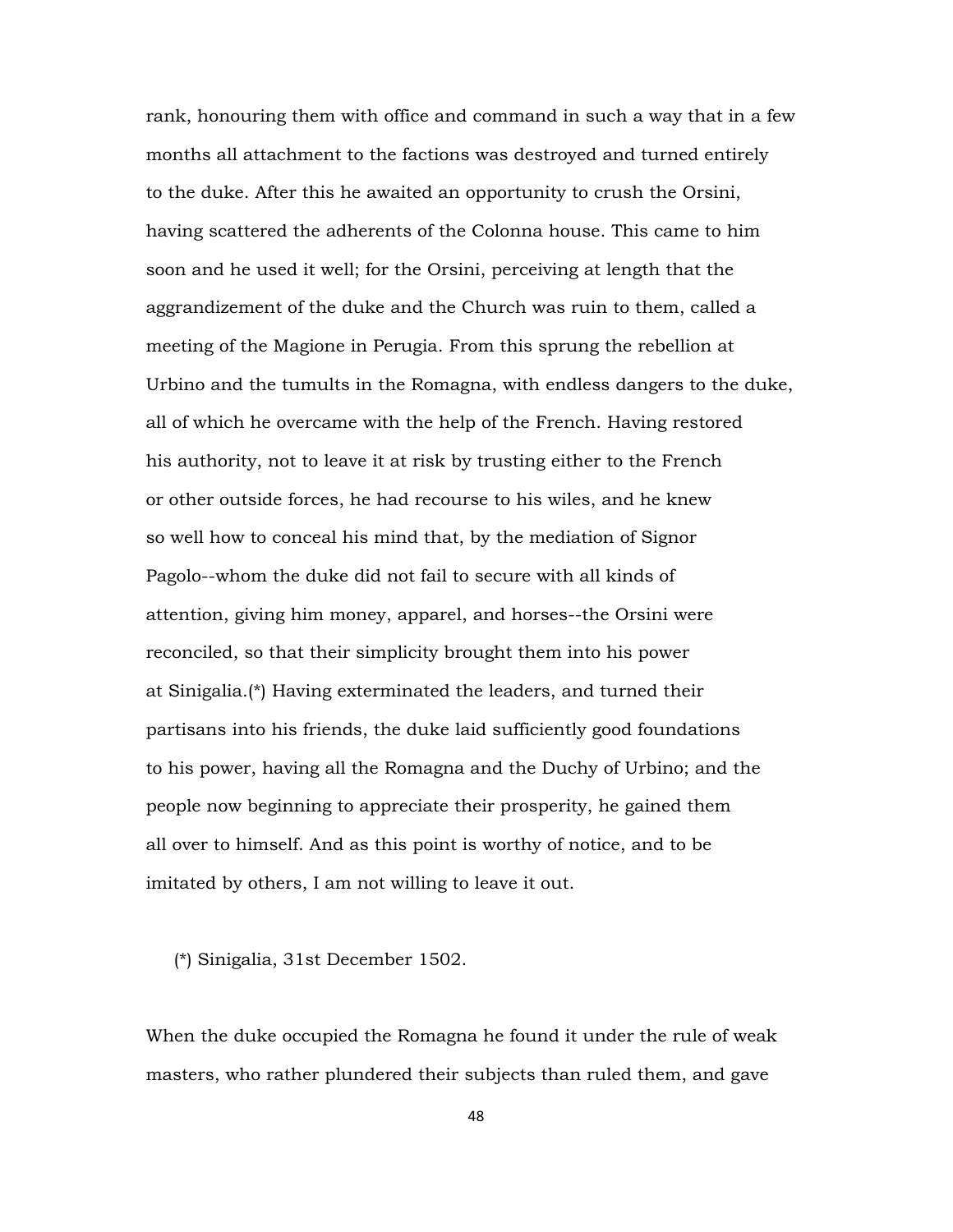them more cause for disunion than for union, so that the country was full of robbery, quarrels, and every kind of violence; and so, wishing to bring back peace and obedience to authority, he considered it necessary to give it a good governor. Thereupon he promoted Messer Ramiro d'Orco,(\*) a swift and cruel man, to whom he gave the fullest power. This man in a short time restored peace and unity with the greatest success. Afterwards the duke considered that it was not

advisable to confer such excessive authority, for he had no doubt but that he would become odious, so he set up a court of judgment in the country, under a most excellent president, wherein all cities had their advocates. And because he knew that the past severity had caused some hatred against himself, so, to clear himself in the minds of the people, and gain them entirely to himself, he desired to show that, if any cruelty had been practised, it had not originated with him, but in the natural sternness of the minister. Under this pretence he took Ramiro, and one morning caused him to be executed and left on the piazza at Cesena with the block and a bloody knife at his side. The barbarity of this spectacle caused the people to be at once satisfied and dismayed.

(\*) Ramiro d'Orco. Ramiro de Lorqua.

But let us return whence we started. I say that the duke, finding himself now sufficiently powerful and partly secured from immediate dangers by having armed himself in his own way, and having in a great measure crushed those forces in his vicinity that could injure him if he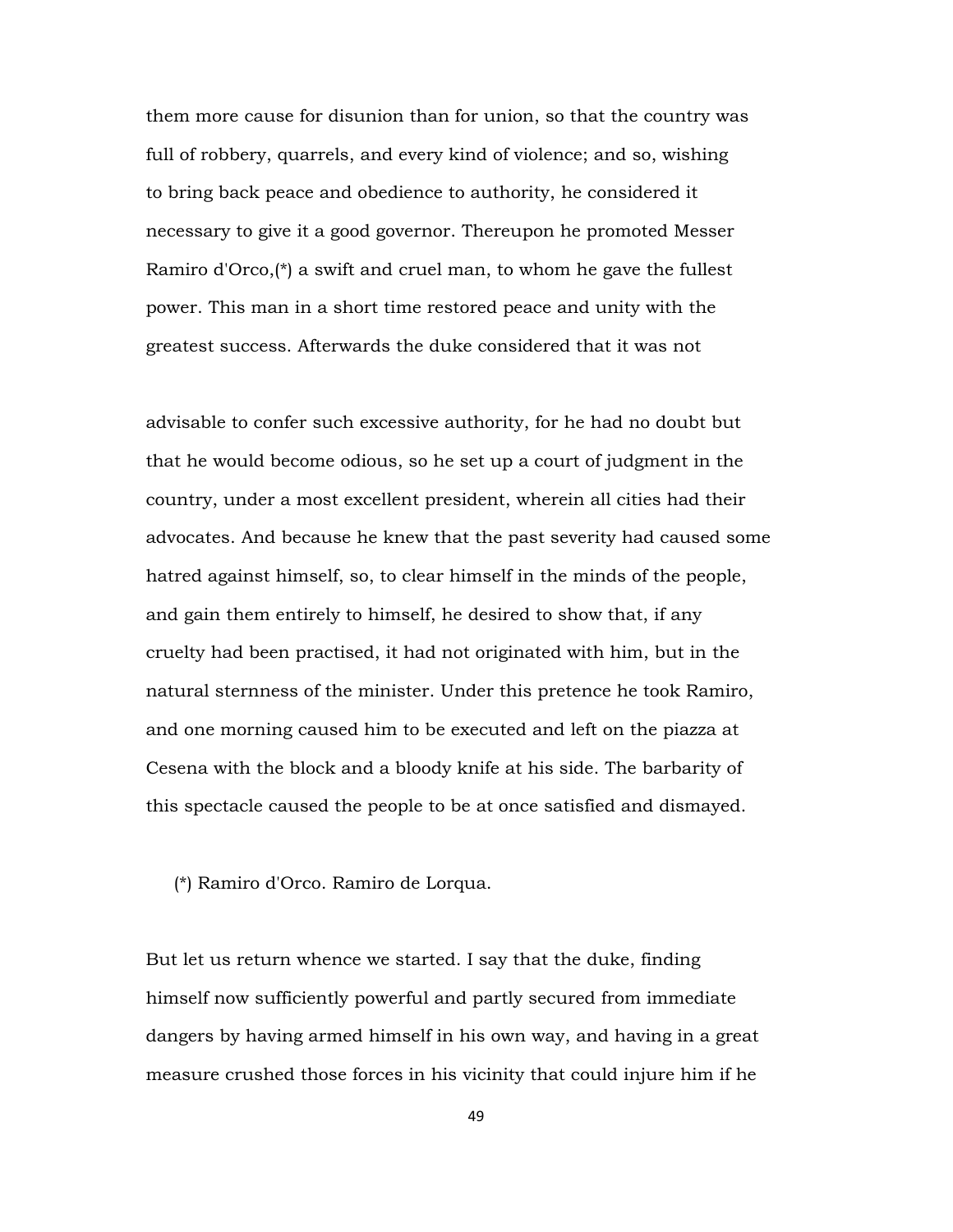wished to proceed with his conquest, had next to consider France, for he knew that the king, who too late was aware of his mistake, would not support him. And from this time he began to seek new alliances and to temporize with France in the expedition which she was making towards the kingdom of Naples against the Spaniards who were besieging Gaeta. It was his intention to secure himself against them, and this he would have quickly accomplished had Alexander lived.

Such was his line of action as to present affairs. But as to the future he had to fear, in the first place, that a new successor to the Church might not be friendly to him and might seek to take from him that which Alexander had given him, so he decided to act in four ways. Firstly, by exterminating the families of those lords whom he had despoiled, so as to take away that pretext from the Pope. Secondly, by winning to himself all the gentlemen of Rome, so as to be able to curb the Pope with their aid, as has been observed. Thirdly, by converting the college more to himself. Fourthly, by acquiring so much power before the Pope should die that he could by his own measures resist the first shock. Of these four things, at the death of Alexander, he had accomplished three. For he had killed as many of the dispossessed lords as he could lay hands on, and few had escaped; he had won over the Roman gentlemen, and he had the most numerous party in the college. And as to any fresh acquisition, he intended to become master of Tuscany, for he already possessed Perugia and Piombino, and Pisa was under his protection. And as he had no longer to study France (for the French were already driven out of the kingdom of Naples by the Spaniards, and in this way both were compelled to buy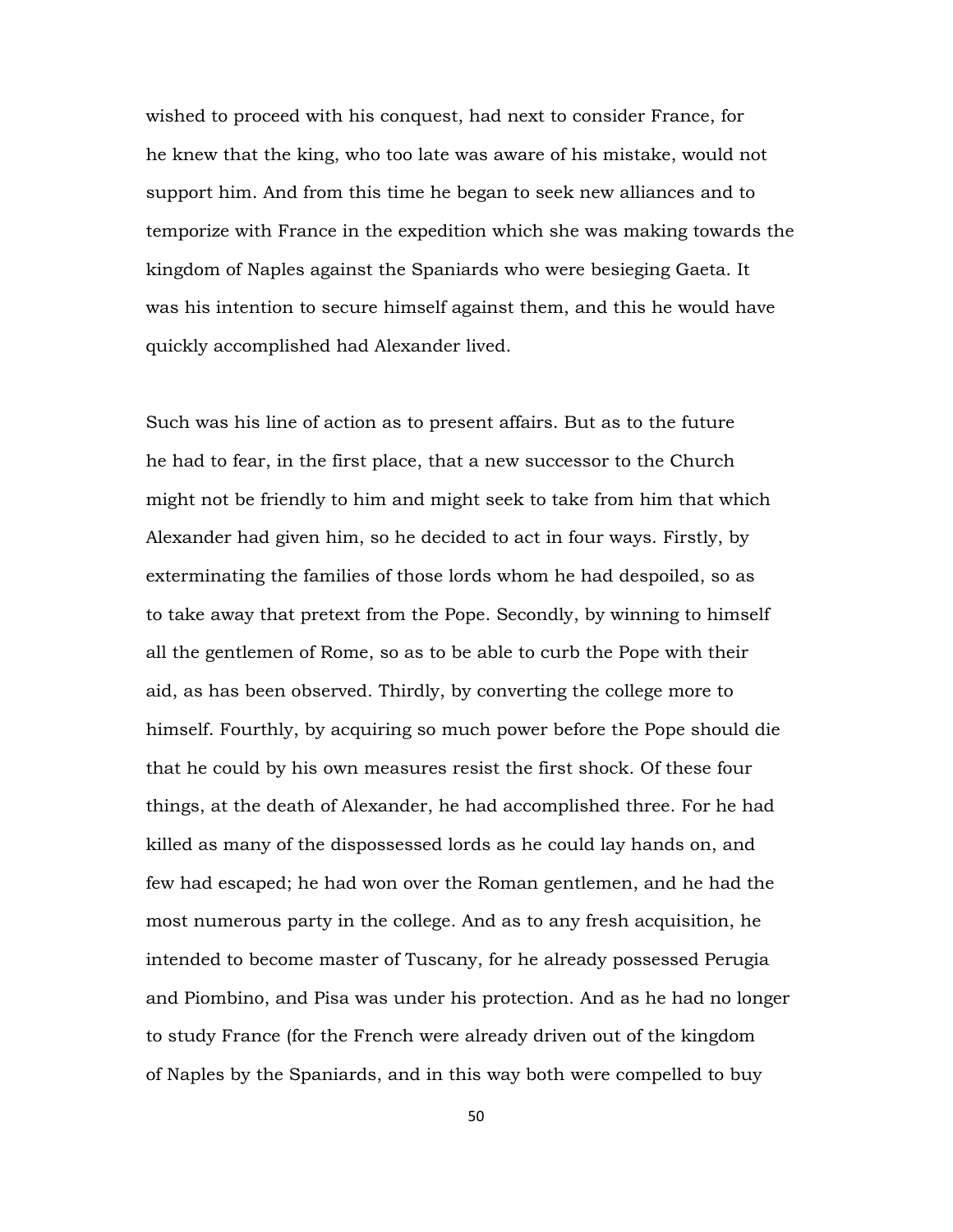his goodwill), he pounced down upon Pisa. After this, Lucca and Siena yielded at once, partly through hatred and partly through fear of the Florentines; and the Florentines would have had no remedy had he continued to prosper, as he was prospering the year that Alexander died, for he had acquired so much power and reputation that he would have stood by himself, and no longer have depended on the luck and the forces of others, but solely on his own power and ability.

But Alexander died five years after he had first drawn the sword. He left the duke with the state of Romagna alone consolidated, with the rest in the air, between two most powerful hostile armies, and sick unto death. Yet there were in the duke such boldness and ability, and he knew so well how men are to be won or lost, and so firm were the foundations which in so short a time he had laid, that if he had not had those armies on his back, or if he had been in good health, he would have overcome all difficulties. And it is seen that his foundations were good, for the Romagna awaited him for more than a month. In Rome, although but half alive, he remained secure; and whilst the Baglioni, the Vitelli, and the Orsini might come to Rome, they could not effect anything against him. If he could not have made Pope him whom he wished, at least the one whom he did not wish would not have been elected. But if he had been in sound health at the death of Alexander,(\*) everything would have been different to him. On the day that Julius the Second(+) was elected, he told me that he had thought of everything that might occur at the death of his father, and had provided a remedy for all, except that he had never anticipated that, when the death did happen, he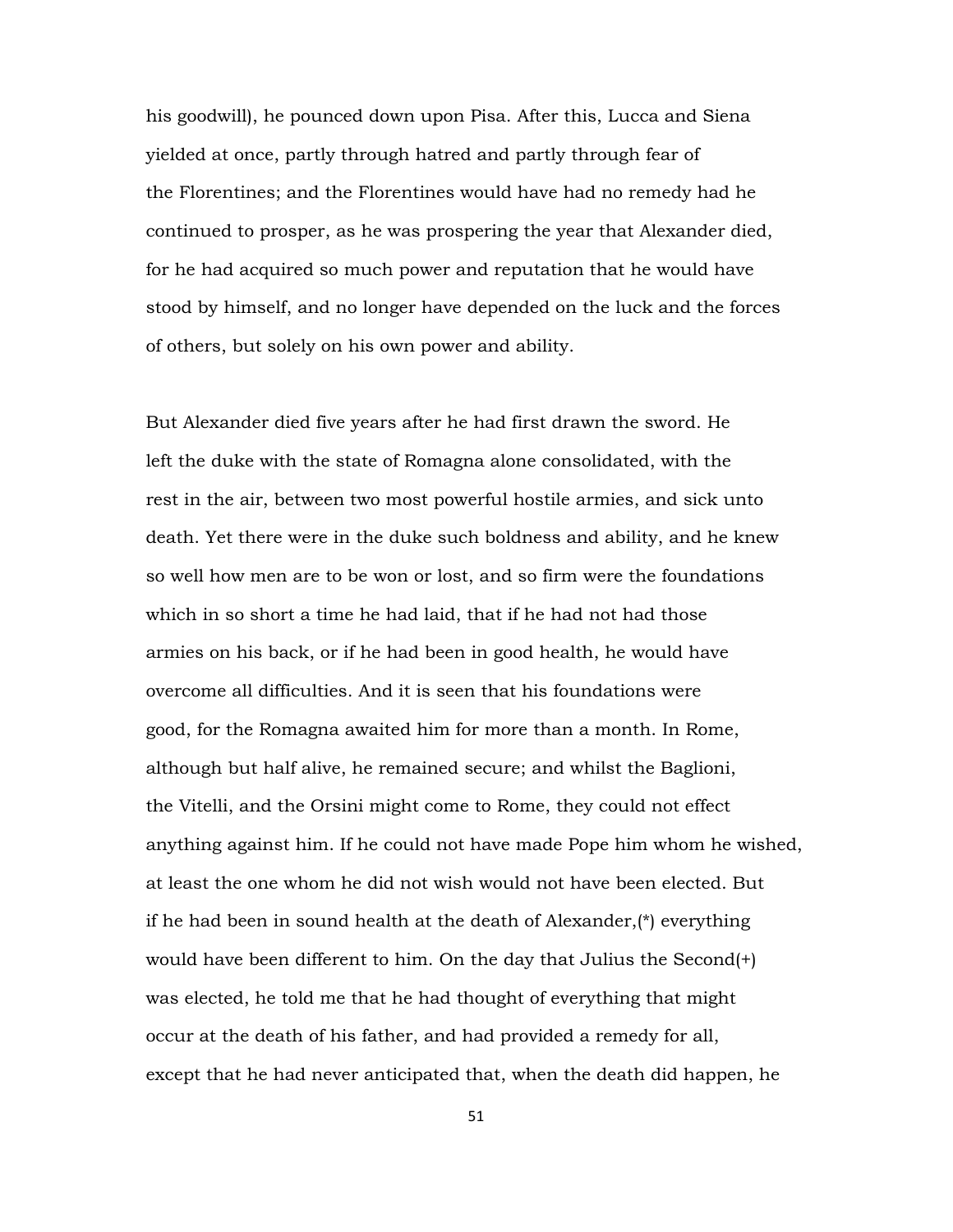himself would be on the point to die.

(\*) Alexander VI died of fever, 18th August 1503.

 (+) Julius II was Giuliano della Rovere, Cardinal of San Pietro ad Vincula, born 1443, died 1513.

When all the actions of the duke are recalled, I do not know how to blame him, but rather it appears to be, as I have said, that I ought to offer him for imitation to all those who, by the fortune or the arms of others, are raised to government. Because he, having a lofty spirit and far-reaching aims, could not have regulated his conduct otherwise, and only the shortness of the life of Alexander and his own sickness frustrated his designs. Therefore, he who considers it necessary to secure himself in his new principality, to win friends, to overcome either by force or fraud, to make himself beloved and feared by the people, to be followed and revered by the soldiers, to exterminate those who have power or reason to hurt him, to change the old order of things for new, to be severe and gracious, magnanimous and liberal, to destroy a disloyal soldiery and to create new, to maintain friendship with kings and princes in such a way that they must help him with zeal and offend with caution, cannot find a more lively example than the actions of this man.

Only can he be blamed for the election of Julius the Second, in whom he made a bad choice, because, as is said, not being able to elect a Pope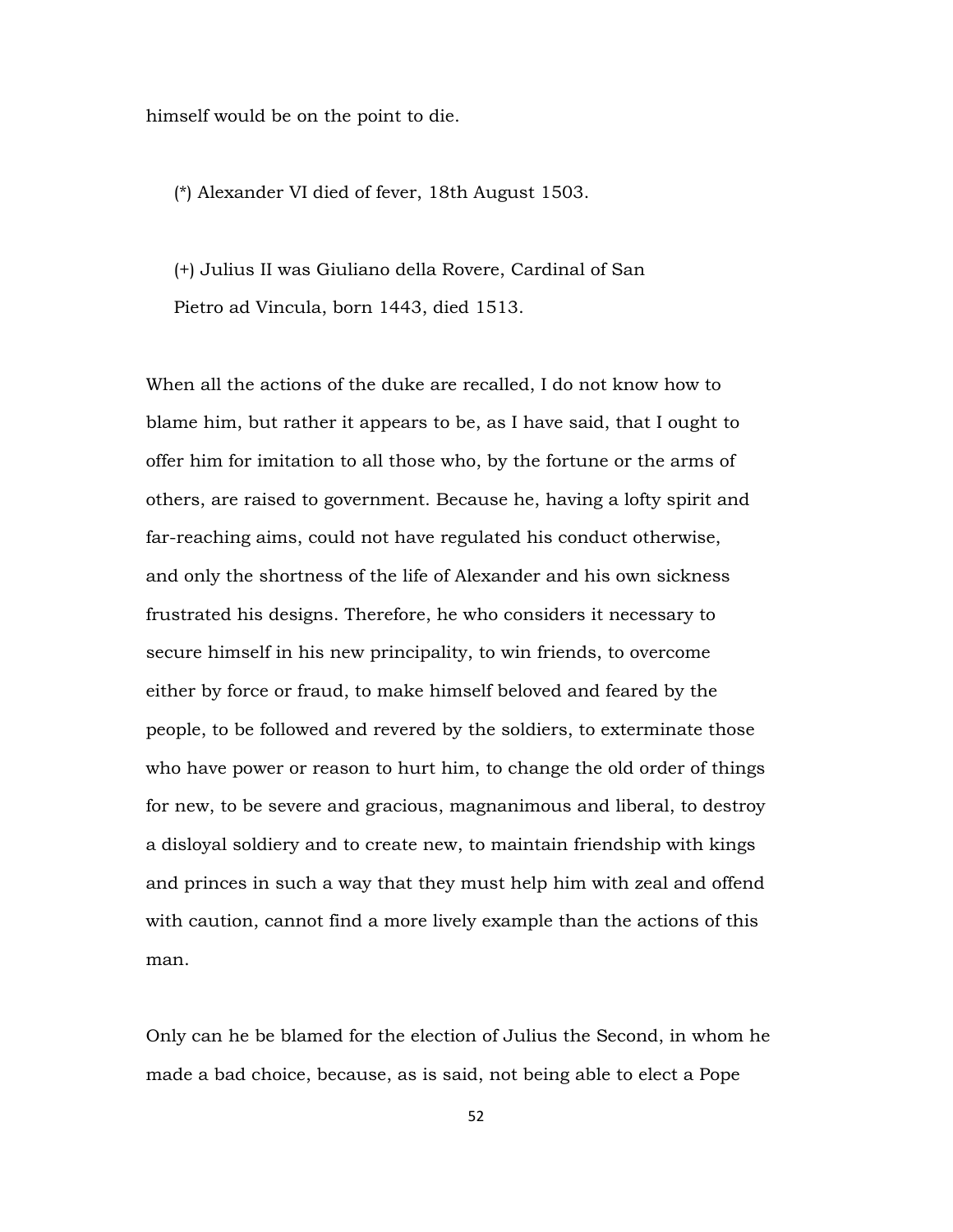to his own mind, he could have hindered any other from being elected Pope; and he ought never to have consented to the election of any cardinal whom he had injured or who had cause to fear him if they became pontiffs. For men injure either from fear or hatred. Those whom he had injured, amongst others, were San Pietro ad Vincula, Colonna, San Giorgio, and Ascanio.(\*) The rest, in becoming Pope, had to fear him, Rouen and the Spaniards excepted; the latter from their relationship and obligations, the former from his influence, the kingdom of France having relations with him. Therefore, above everything, the duke ought to have created a Spaniard Pope, and, failing him, he ought to have consented to Rouen and not San Pietro ad Vincula. He who believes that new benefits will cause great personages to forget old injuries is deceived. Therefore, the duke erred in his choice, and it was the cause of his ultimate ruin.

 (\*) San Giorgio is Raffaello Riario. Ascanio is Ascanio Sforza.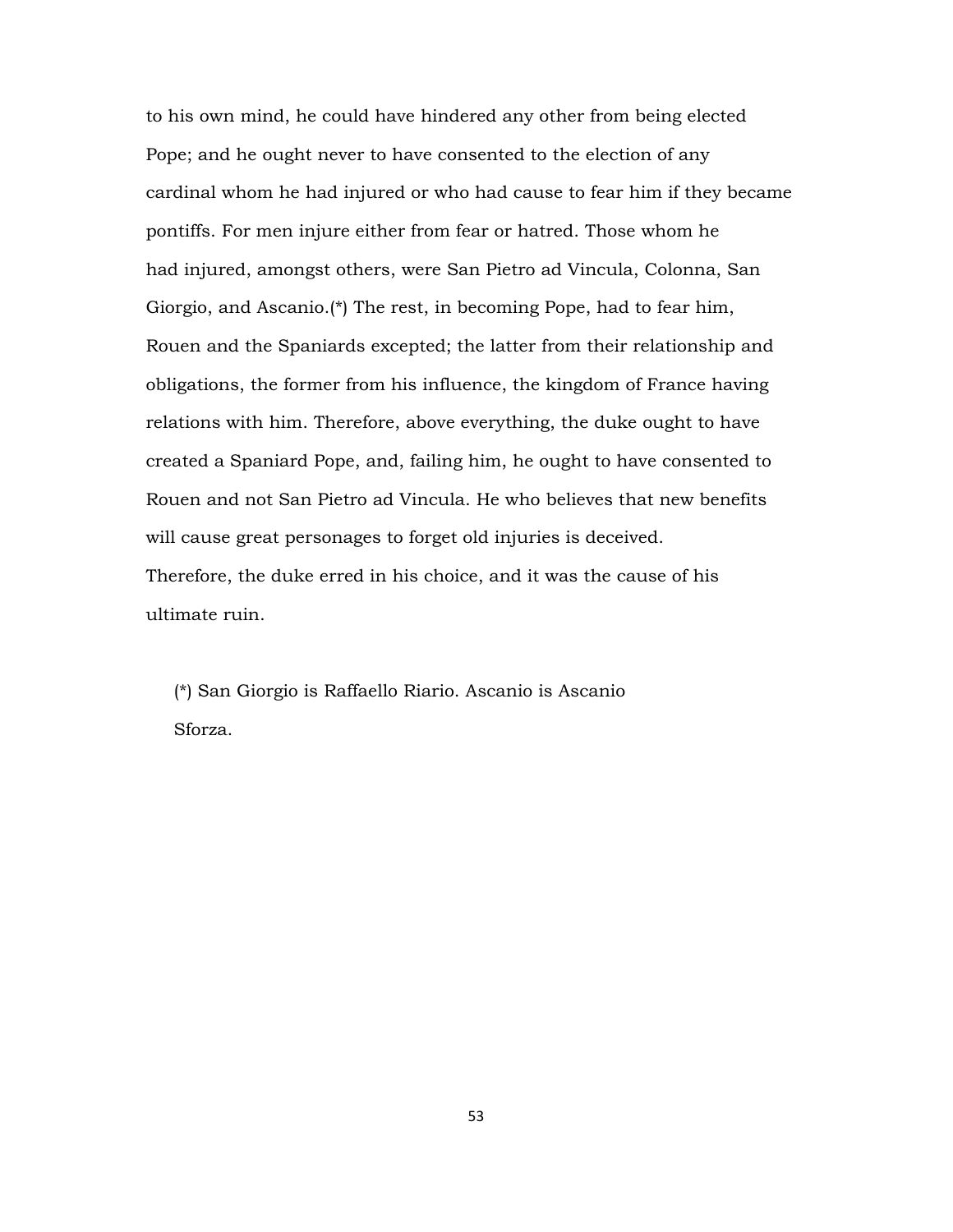## CHAPTER VIII -- CONCERNING THOSE WHO HAVE OBTAINED A PRINCIPALITY BY WICKEDNESS

Although a prince may rise from a private station in two ways, neither of which can be entirely attributed to fortune or genius, yet it is manifest to me that I must not be silent on them, although one could be more copiously treated when I discuss republics. These methods are when, either by some wicked or nefarious ways, one ascends to the principality, or when by the favour of his fellow-citizens a private person becomes the prince of his country. And speaking of the first method, it will be illustrated by two examples--one ancient, the other modern--and without entering further into the subject, I consider these two examples will suffice those who may be compelled to follow them.

Agathocles, the Sicilian,(\*) became King of Syracuse not only from a private but from a low and abject position. This man, the son of a potter, through all the changes in his fortunes always led an infamous life. Nevertheless, he accompanied his infamies with so much ability of mind and body that, having devoted himself to the military profession, he rose through its ranks to be Praetor of Syracuse. Being established in that position, and having deliberately resolved to make himself prince and to seize by violence, without obligation to others, that which had been conceded to him by assent, he came to an understanding for this purpose with Amilcar, the Carthaginian, who, with his army, was fighting in Sicily. One morning he assembled the people and the senate of Syracuse, as if he had to discuss with them things relating to the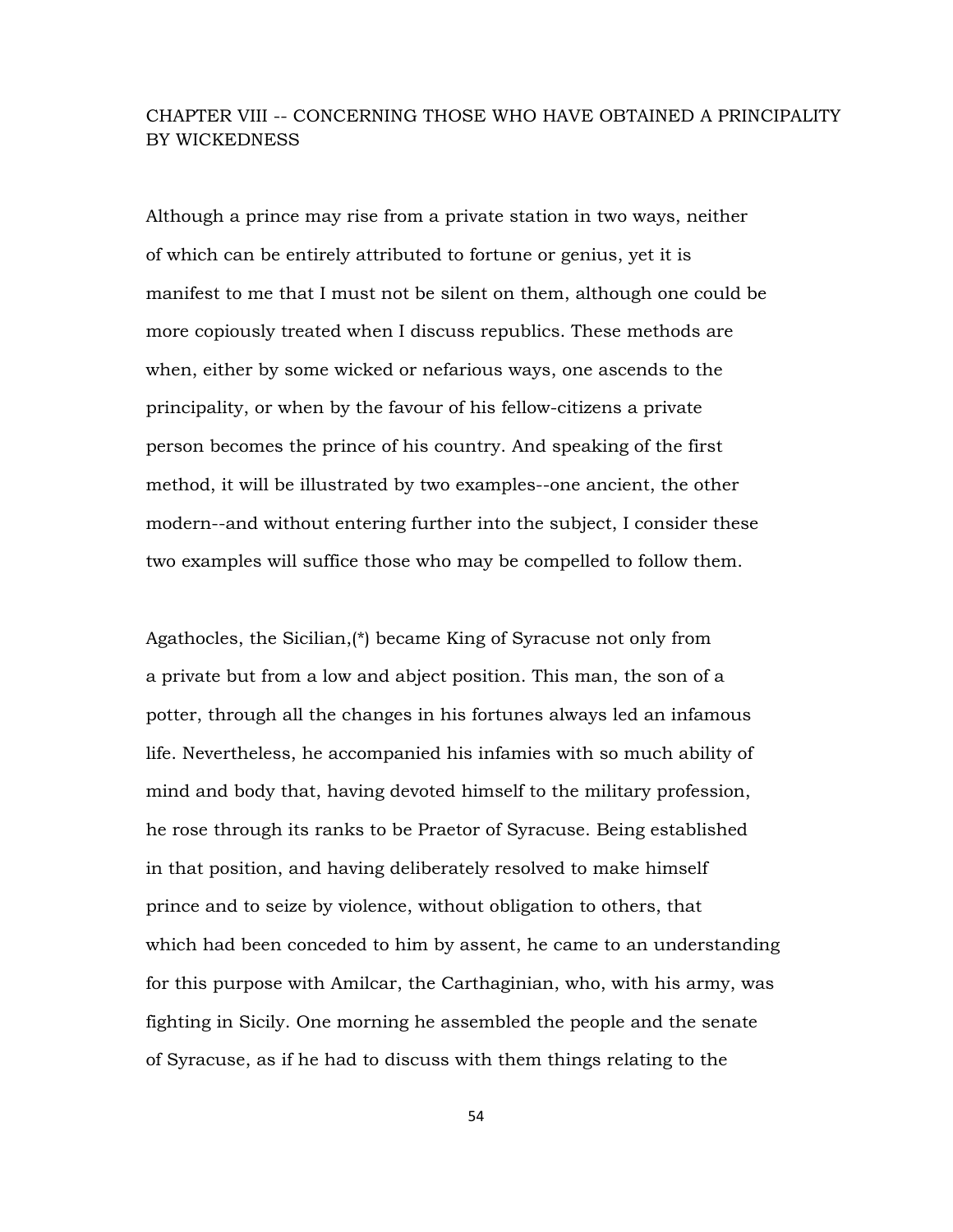Republic, and at a given signal the soldiers killed all the senators and the richest of the people; these dead, he seized and held the princedom of that city without any civil commotion. And although he was twice routed by the Carthaginians, and ultimately besieged, yet not only was he able to defend his city, but leaving part of his men for its defence, with the others he attacked Africa, and in a short time raised the siege of Syracuse. The Carthaginians, reduced to extreme necessity, were compelled to come to terms with Agathocles, and, leaving Sicily to him, had to be content with the possession of Africa.

(\*) Agathocles the Sicilian, born 361 B.C., died 289 B.C.

Therefore, he who considers the actions and the genius of this man will see nothing, or little, which can be attributed to fortune, inasmuch as he attained pre-eminence, as is shown above, not by the favour of any one, but step by step in the military profession, which steps were gained with a thousand troubles and perils, and were afterwards boldly held by him with many hazardous dangers. Yet it cannot be called talent to slay fellow-citizens, to deceive friends, to be without faith, without mercy, without religion; such methods may gain empire, but not glory. Still, if the courage of Agathocles in entering into and extricating himself from dangers be considered, together with his greatness of mind in enduring and overcoming hardships, it cannot be seen why he should be esteemed less than the most notable captain. Nevertheless, his barbarous cruelty and inhumanity with infinite wickedness do not permit him to be celebrated among the most excellent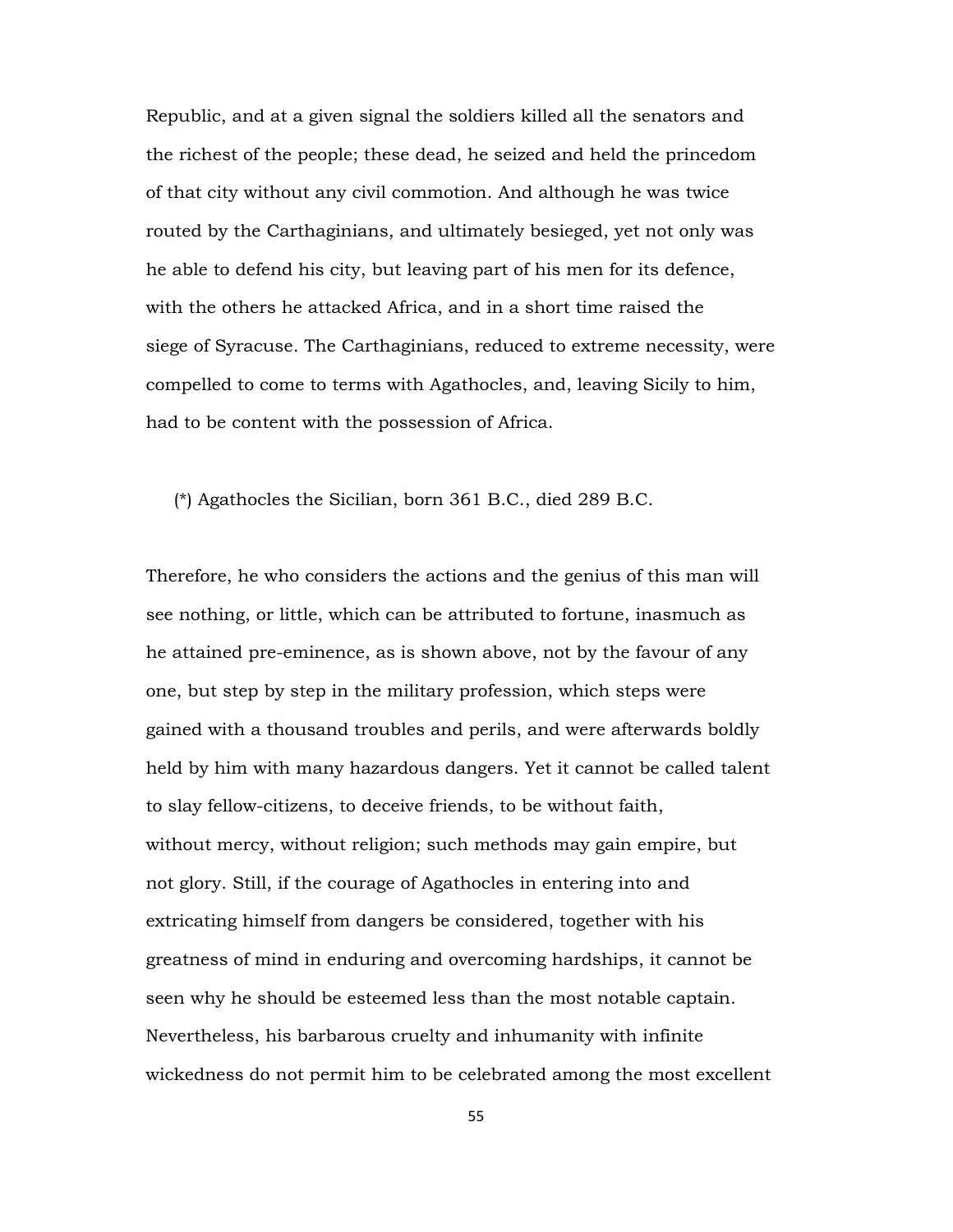men. What he achieved cannot be attributed either to fortune or genius.

In our times, during the rule of Alexander the Sixth, Oliverotto da Fermo, having been left an orphan many years before, was brought up by his maternal uncle, Giovanni Fogliani, and in the early days of his youth sent to fight under Pagolo Vitelli, that, being trained under his discipline, he might attain some high position in the military profession. After Pagolo died, he fought under his brother Vitellozzo, and in a very short time, being endowed with wit and a vigorous body and mind, he became the first man in his profession. But it appearing a paltry thing to serve under others, he resolved, with the aid of some citizens of Fermo, to whom the slavery of their country was dearer than its liberty, and with the help of the Vitelleschi, to seize Fermo. So he wrote to Giovanni Fogliani that, having been away from home for many years, he wished to visit him and his city, and in some measure to look upon his patrimony; and although he had not laboured to acquire anything except honour, yet, in order that the citizens should see he had not spent his time in vain, he desired to come honourably, so would be accompanied by one hundred horsemen, his friends and retainers; and he entreated Giovanni to arrange that he should be received honourably by the Fermians, all of which would be not only to his honour, but also to that of Giovanni himself, who had brought him up.

Giovanni, therefore, did not fail in any attentions due to his nephew, and he caused him to be honourably received by the Fermians, and he lodged him in his own house, where, having passed some days, and having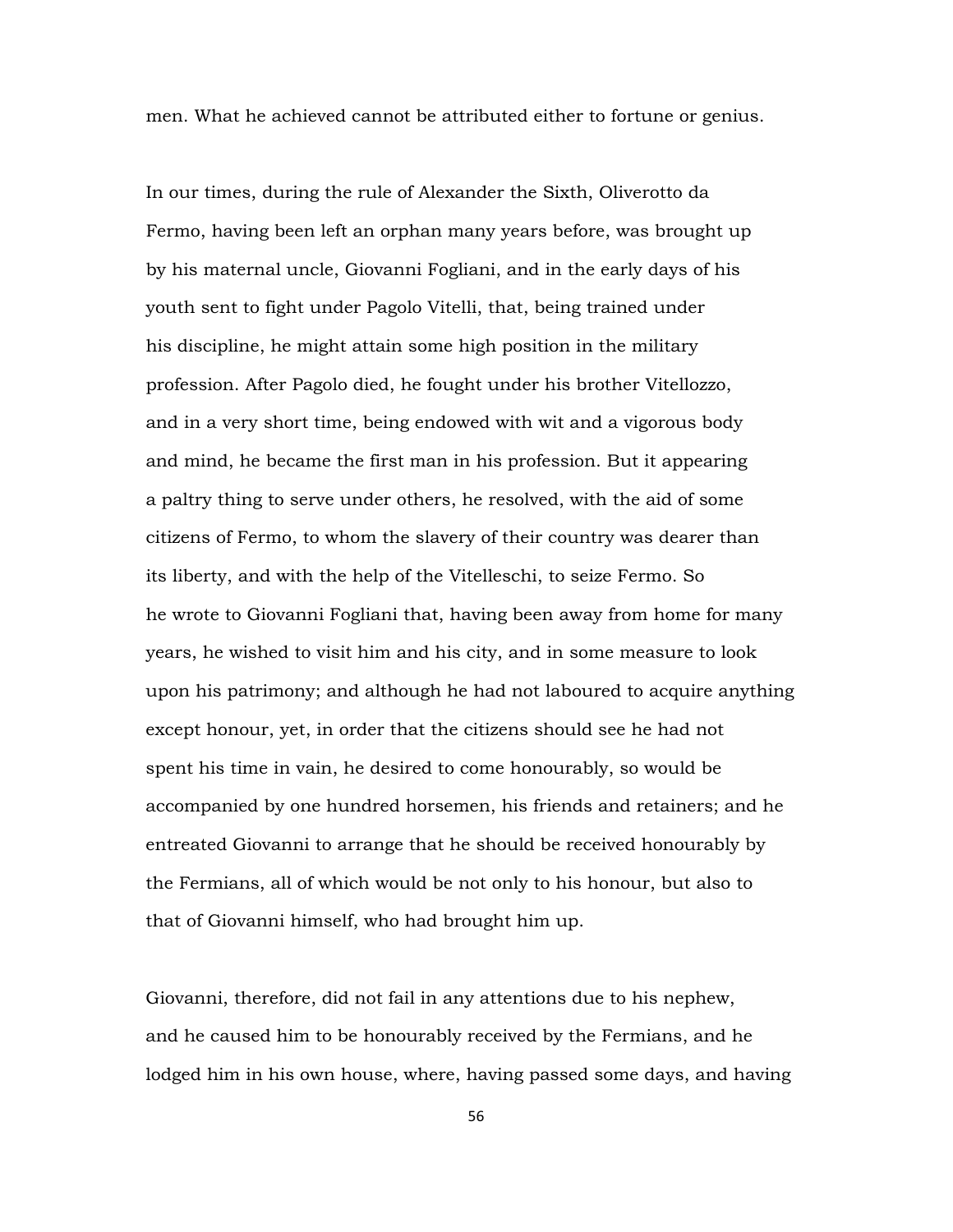arranged what was necessary for his wicked designs, Oliverotto gave a solemn banquet to which he invited Giovanni Fogliani and the chiefs of Fermo. When the viands and all the other entertainments that are usual in such banquets were finished, Oliverotto artfully began certain grave discourses, speaking of the greatness of Pope Alexander and his son Cesare, and of their enterprises, to which discourse Giovanni and others answered; but he rose at once, saying that such matters ought to be discussed in a more private place, and he betook himself to a chamber, whither Giovanni and the rest of the citizens went in after him. No sooner were they seated than soldiers issued from secret places and slaughtered Giovanni and the rest. After these murders Oliverotto, mounted on horseback, rode up and down the town and besieged the chief magistrate in the palace, so that in fear the people were forced to obey him, and to form a government, of which he made himself the prince. He killed all the malcontents who were able to injure him, and strengthened himself with new civil and military ordinances, in such a way that, in the year during which he held the principality, not only was he secure in the city of Fermo, but he had become formidable to all his neighbours. And his destruction would have been as difficult as that of Agathocles if he had not allowed himself to be overreached by Cesare Borgia, who took him with the Orsini and Vitelli at Sinigalia, as was stated above. Thus one year after he had committed this parricide, he was strangled, together with Vitellozzo, whom he had made his leader in valour and wickedness.

Some may wonder how it can happen that Agathocles, and his like, after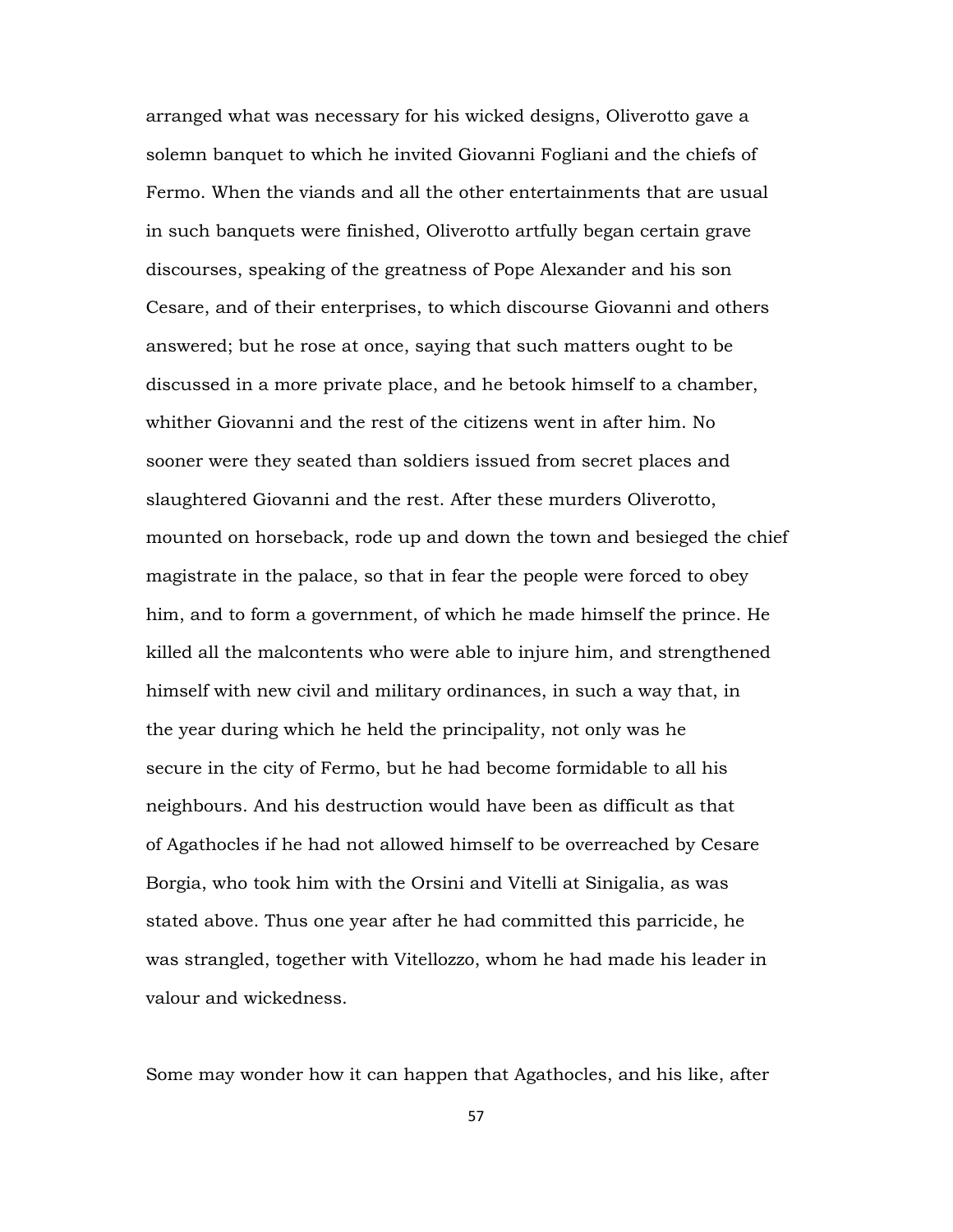infinite treacheries and cruelties, should live for long secure in his country, and defend himself from external enemies, and never be conspired against by his own citizens; seeing that many others, by means of cruelty, have never been able even in peaceful times to hold the state, still less in the doubtful times of war. I believe that this follows from severities(\*) being badly or properly used. Those may be called properly used, if of evil it is possible to speak well, that are applied at one blow and are necessary to one's security, and that are not persisted in afterwards unless they can be turned to the advantage of the subjects. The badly employed are those which, notwithstanding they may be few in the commencement, multiply with time rather than decrease. Those who practise the first system are able, by aid of God or man, to mitigate in some degree their rule, as Agathocles did. It is impossible for those who follow the other to maintain themselves.

 (\*) Mr Burd suggests that this word probably comes near the modern equivalent of Machiavelli's thought when he speaks of "crudelta" than the more obvious "cruelties."

Hence it is to be remarked that, in seizing a state, the usurper ought to examine closely into all those injuries which it is necessary for him to inflict, and to do them all at one stroke so as not to have to repeat them daily; and thus by not unsettling men he will be able to reassure them, and win them to himself by benefits. He who does otherwise, either from timidity or evil advice, is always compelled to keep the knife in his hand; neither can he rely on his subjects, nor can they attach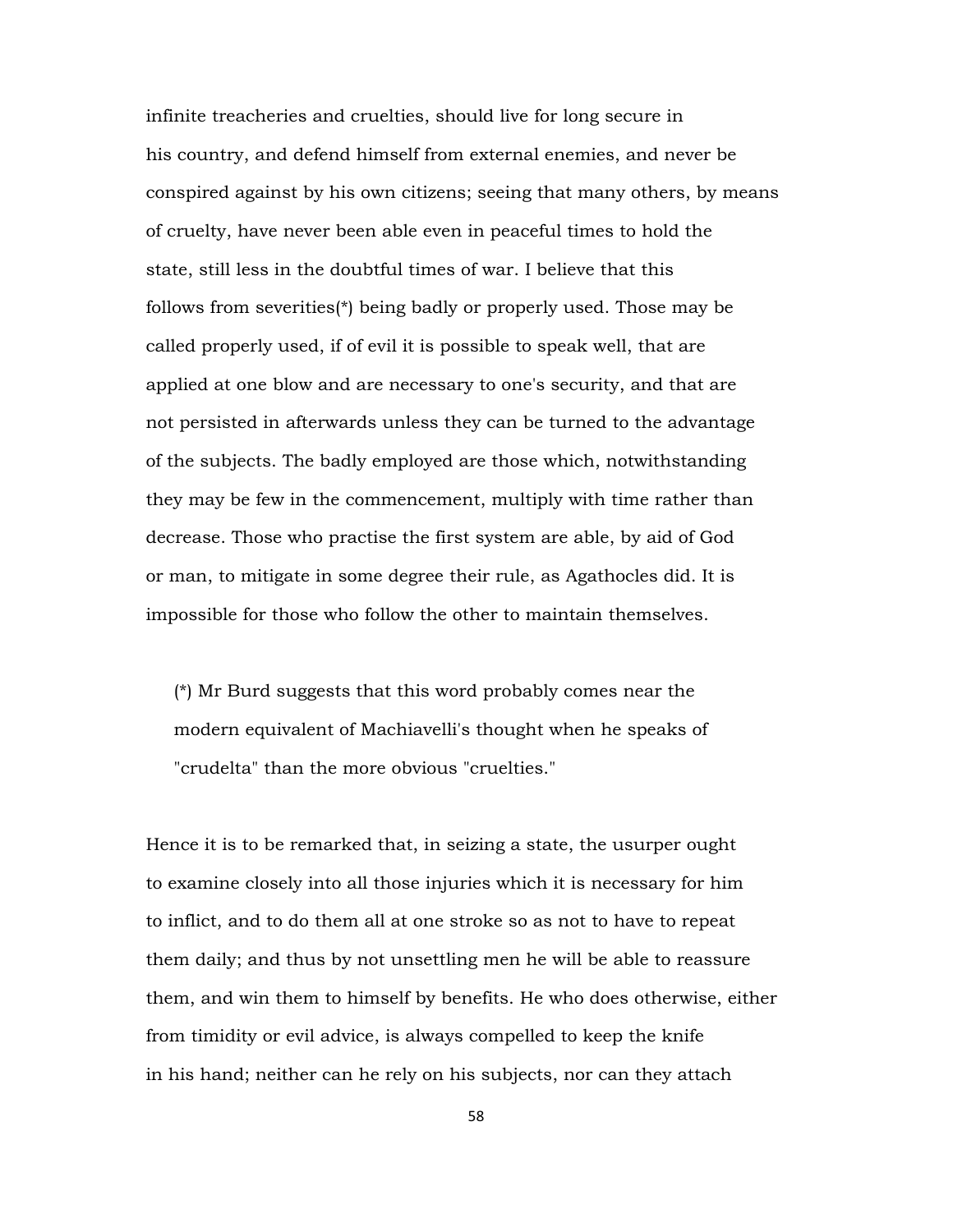themselves to him, owing to their continued and repeated wrongs. For injuries ought to be done all at one time, so that, being tasted less, they offend less; benefits ought to be given little by little, so that the flavour of them may last longer.

And above all things, a prince ought to live amongst his people in such a way that no unexpected circumstances, whether of good or evil, shall make him change; because if the necessity for this comes in troubled times, you are too late for harsh measures; and mild ones will not help you, for they will be considered as forced from you, and no one will be under any obligation to you for them.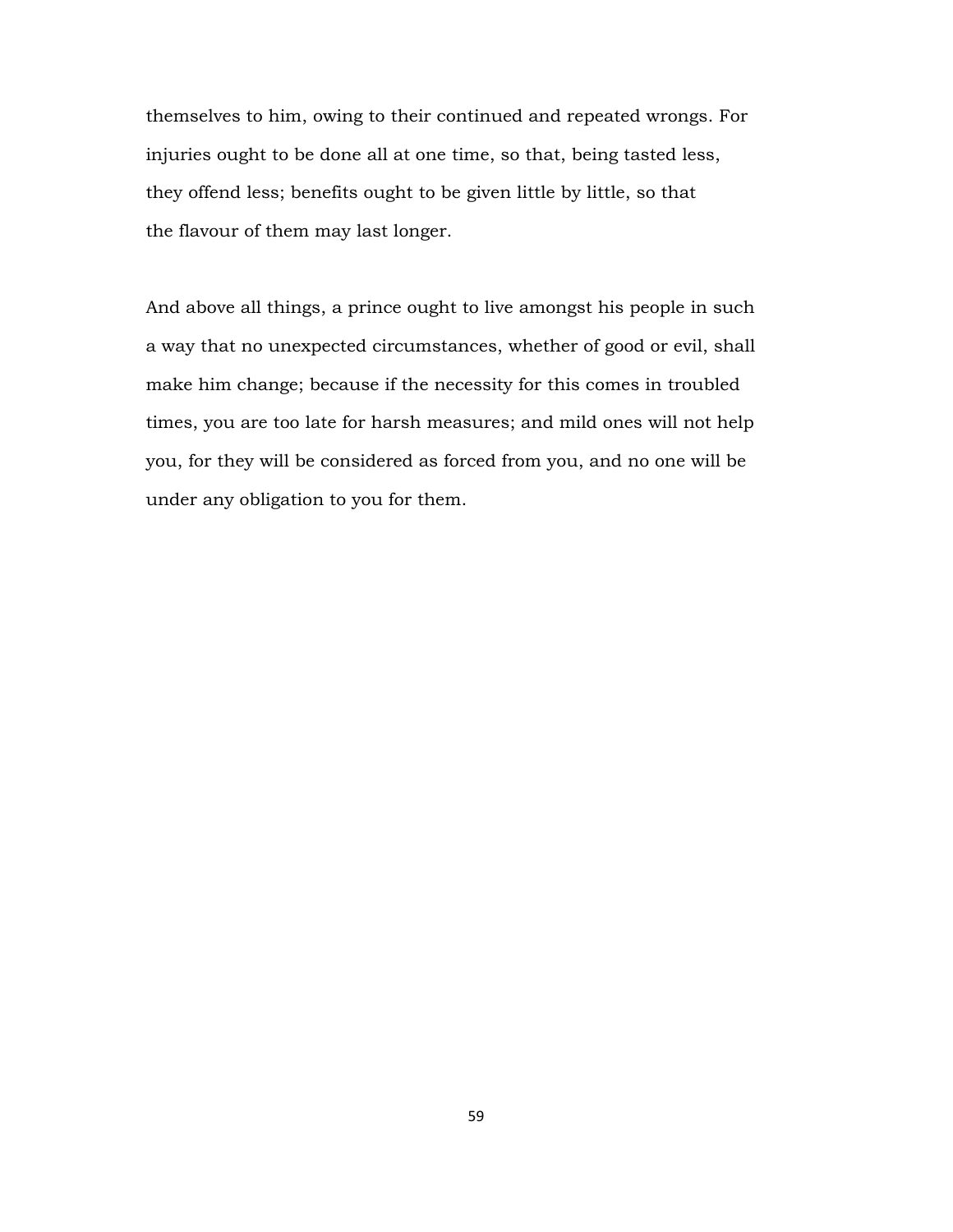#### CHAPTER IX -- CONCERNING A CIVIL PRINCIPALITY

But coming to the other point--where a leading citizen becomes the prince of his country, not by wickedness or any intolerable violence, but by the favour of his fellow citizens--this may be called a civil principality: nor is genius or fortune altogether necessary to attain to it, but rather a happy shrewdness. I say then that such a principality is obtained either by the favour of the people or by the favour of the nobles. Because in all cities these two distinct parties are found, and from this it arises that the people do not wish to be ruled nor oppressed by the nobles, and the nobles wish to rule and oppress the people; and from these two opposite desires there arises in cities one of three results, either a principality, self-government, or anarchy.

A principality is created either by the people or by the nobles, accordingly as one or other of them has the opportunity; for the nobles, seeing they cannot withstand the people, begin to cry up the reputation of one of themselves, and they make him a prince, so that under his shadow they can give vent to their ambitions. The people, finding they cannot resist the nobles, also cry up the reputation of one of themselves, and make him a prince so as to be defended by his authority. He who obtains sovereignty by the assistance of the nobles maintains himself with more difficulty than he who comes to it by the aid of the people, because the former finds himself with many around him who consider themselves his equals, and because of this he can neither rule nor manage them to his liking. But he who reaches sovereignty by popular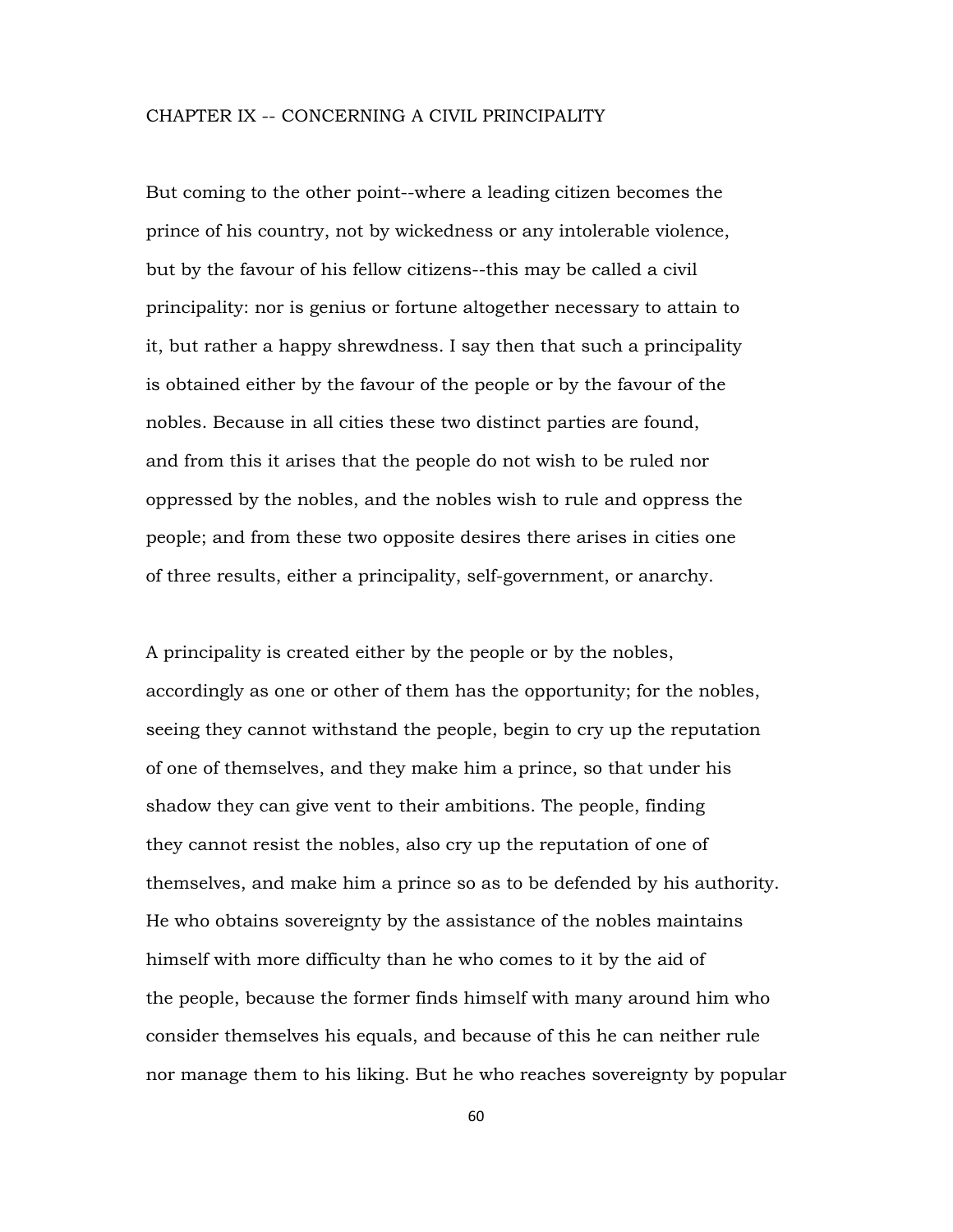favour finds himself alone, and has none around him, or few, who are not prepared to obey him.

Besides this, one cannot by fair dealing, and without injury to others, satisfy the nobles, but you can satisfy the people, for their object is more righteous than that of the nobles, the latter wishing to oppress, while the former only desire not to be oppressed. It is to be added also that a prince can never secure himself against a hostile people, because of their being too many, whilst from the nobles he can secure himself, as they are few in number. The worst that a prince may expect from a hostile people is to be abandoned by them; but from hostile nobles he has not only to fear abandonment, but also that they will rise against him; for they, being in these affairs more far-seeing and astute, always come forward in time to save themselves, and to obtain favours from him whom they expect to prevail. Further, the prince is compelled to live always with the same people, but he can do well without the same nobles, being able to make and unmake them daily, and to give or take away authority when it pleases him.

Therefore, to make this point clearer, I say that the nobles ought to be looked at mainly in two ways: that is to say, they either shape their course in such a way as binds them entirely to your fortune, or they do not. Those who so bind themselves, and are not rapacious, ought to be honoured and loved; those who do not bind themselves may be dealt with in two ways; they may fail to do this through pusillanimity and a natural want of courage, in which case you ought to make use of them,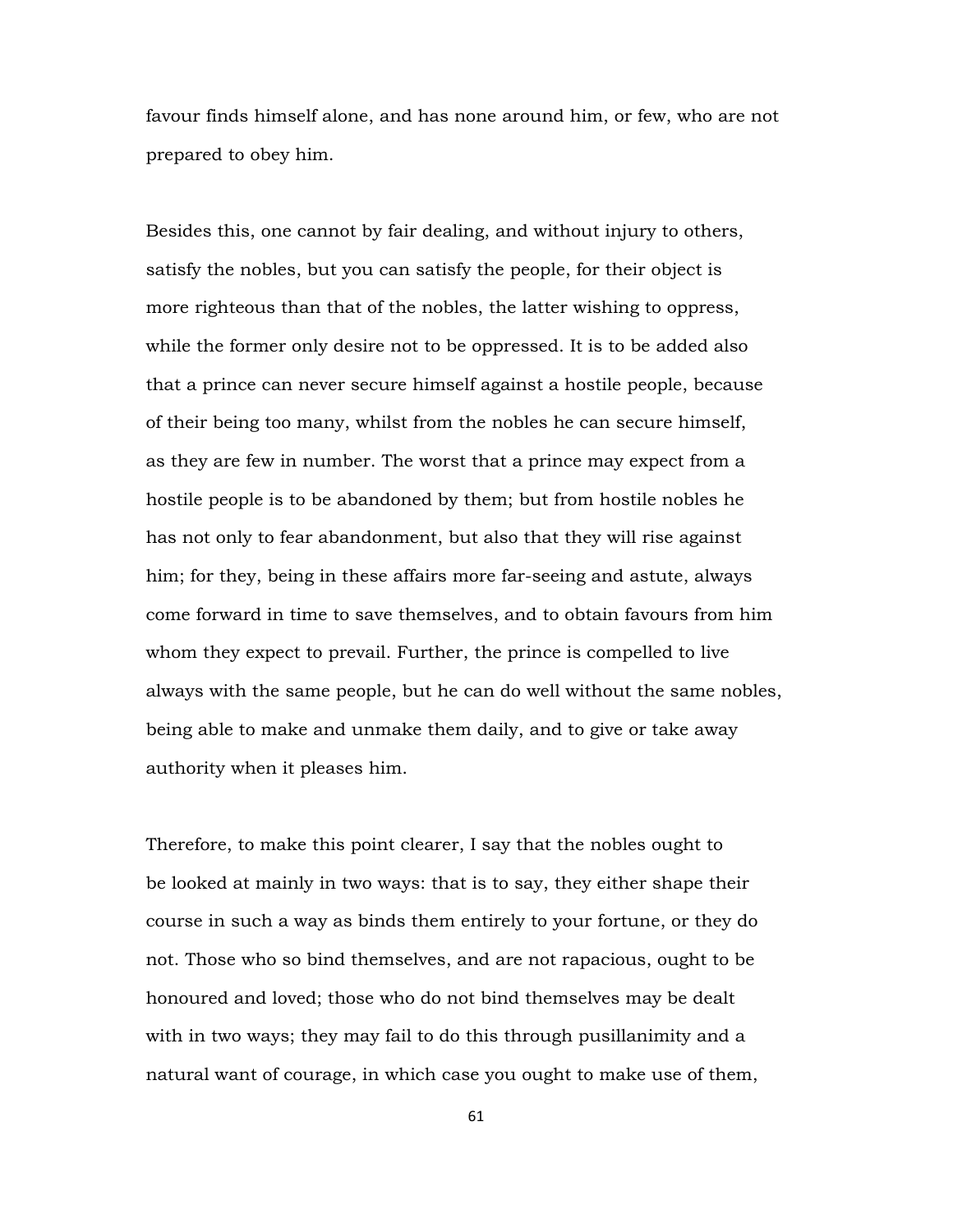especially of those who are of good counsel; and thus, whilst in prosperity you honour them, in adversity you do not have to fear them. But when for their own ambitious ends they shun binding themselves, it is a token that they are giving more thought to themselves than to you, and a prince ought to guard against such, and to fear them as if they were open enemies, because in adversity they always help to ruin him.

Therefore, one who becomes a prince through the favour of the people ought to keep them friendly, and this he can easily do seeing they only ask not to be oppressed by him. But one who, in opposition to the people, becomes a prince by the favour of the nobles, ought, above everything, to seek to win the people over to himself, and this he may easily do if he takes them under his protection. Because men, when they receive good from him of whom they were expecting evil, are bound more closely to their benefactor; thus the people quickly become more devoted to him than if he had been raised to the principality by their favours; and the prince can win their affections in many ways, but as these vary according to the circumstances one cannot give fixed rules, so I omit them; but, I repeat, it is necessary for a prince to have the people friendly, otherwise he has no security in adversity.

Nabis,(\*) Prince of the Spartans, sustained the attack of all Greece, and of a victorious Roman army, and against them he defended his country and his government; and for the overcoming of this peril it was only necessary for him to make himself secure against a few, but this would not have been sufficient had the people been hostile. And do not let any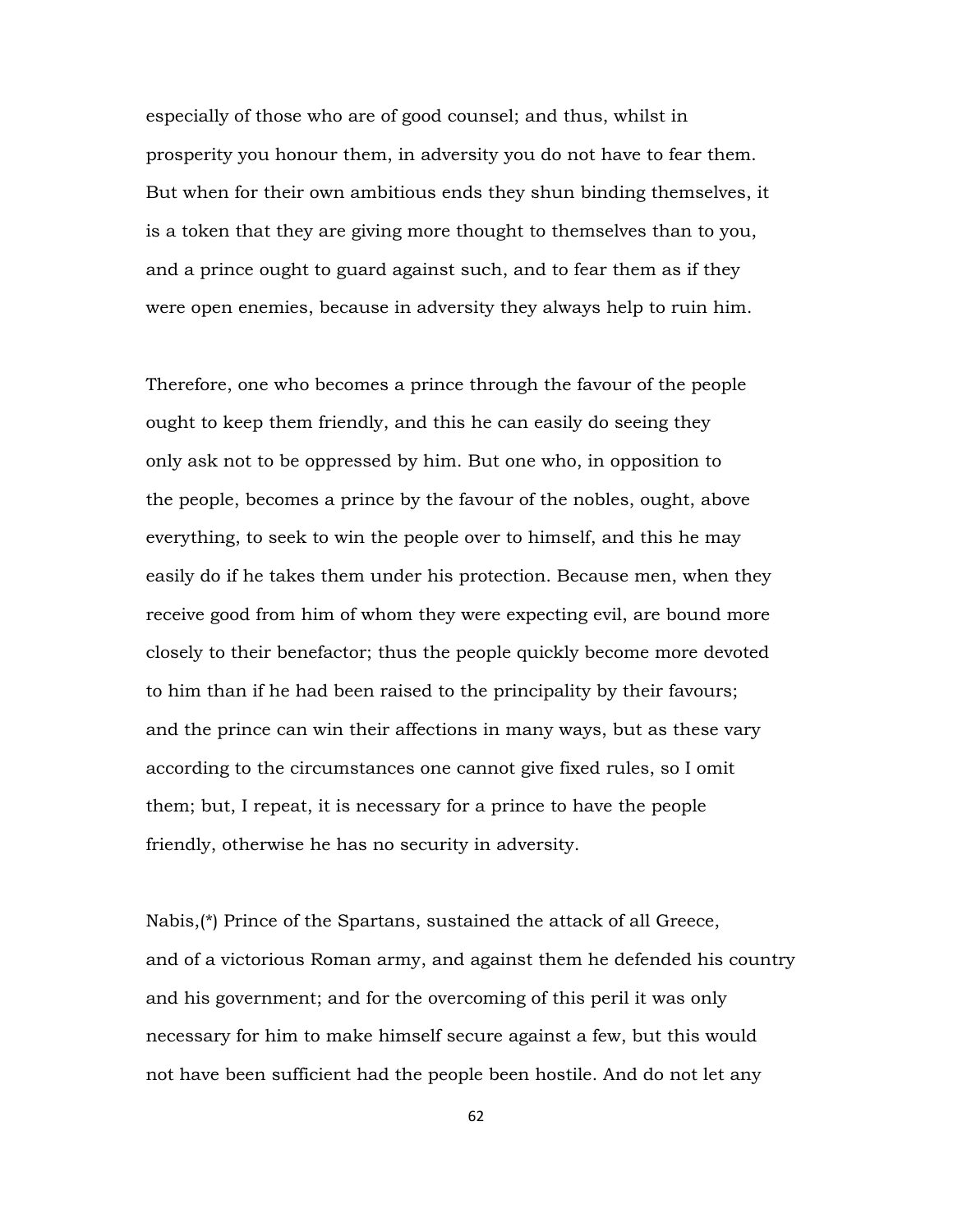one impugn this statement with the trite proverb that "He who builds on the people, builds on the mud," for this is true when a private citizen makes a foundation there, and persuades himself that the people will free him when he is oppressed by his enemies or by the magistrates; wherein he would find himself very often deceived, as happened to the Gracchi in Rome and to Messer Giorgio Scali(+) in Florence. But granted a prince who has established himself as above, who can command, and is a man of courage, undismayed in adversity, who does not fail in other qualifications, and who, by his resolution and energy, keeps the whole people encouraged--such a one will never find himself deceived in them, and it will be shown that he has laid his foundations well.

 (\*) Nabis, tyrant of Sparta, conquered by the Romans under Flamininus in 195 B.C.; killed 192 B.C.

 (+) Messer Giorgio Scali. This event is to be found in Machiavelli's "Florentine History," Book III.

These principalities are liable to danger when they are passing from the civil to the absolute order of government, for such princes either rule personally or through magistrates. In the latter case their government is weaker and more insecure, because it rests entirely on the goodwill of those citizens who are raised to the magistracy, and who, especially in troubled times, can destroy the government with great ease, either by intrigue or open defiance; and the prince has not the chance amid tumults to exercise absolute authority, because the citizens and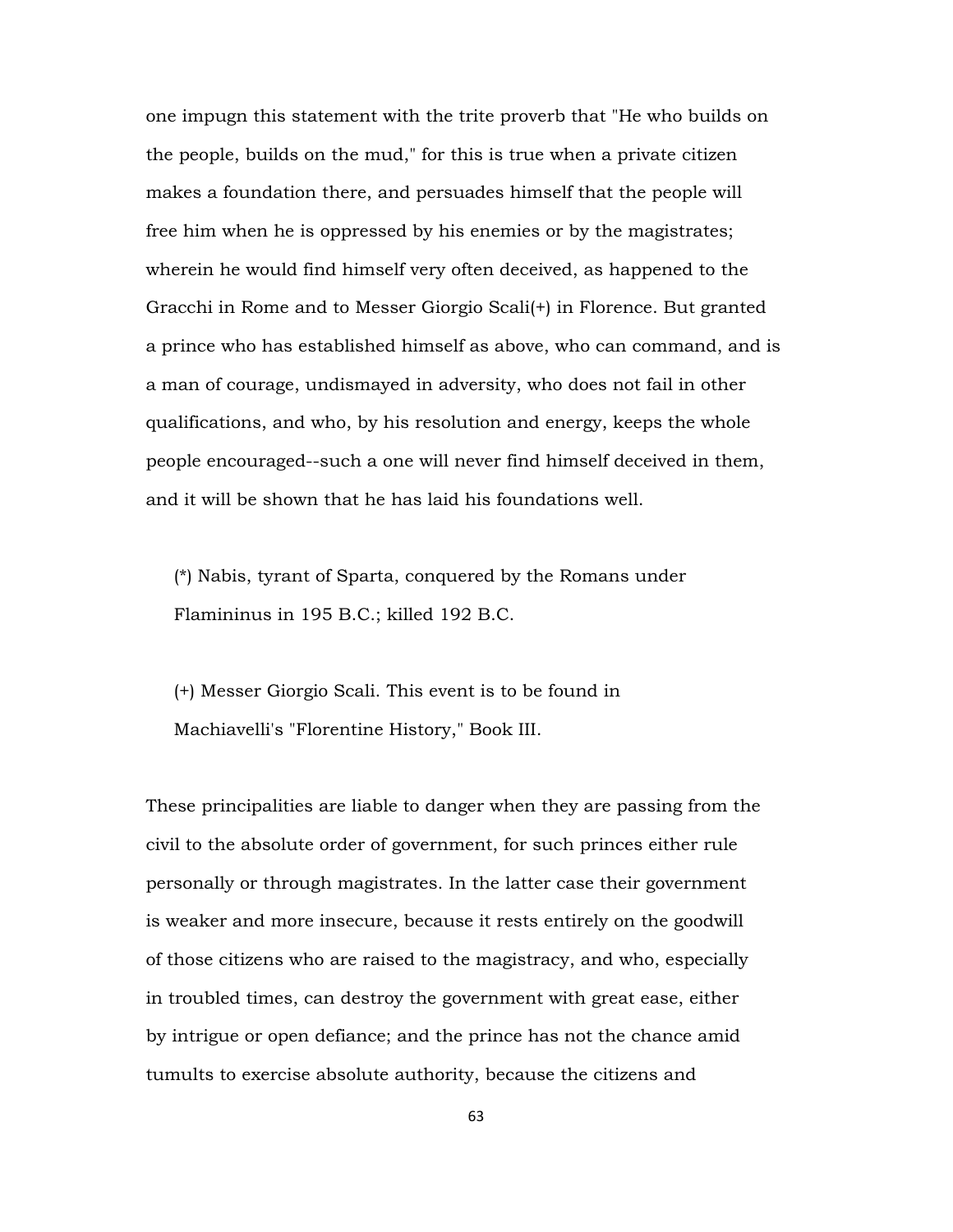subjects, accustomed to receive orders from magistrates, are not of a mind to obey him amid these confusions, and there will always be in doubtful times a scarcity of men whom he can trust. For such a prince cannot rely upon what he observes in quiet times, when citizens have need of the state, because then every one agrees with him; they all promise, and when death is far distant they all wish to die for him; but in troubled times, when the state has need of its citizens, then he finds but few. And so much the more is this experiment dangerous, inasmuch as it can only be tried once. Therefore a wise prince ought to adopt such a course that his citizens will always in every sort and kind of circumstance have need of the state and of him, and then he will always find them faithful.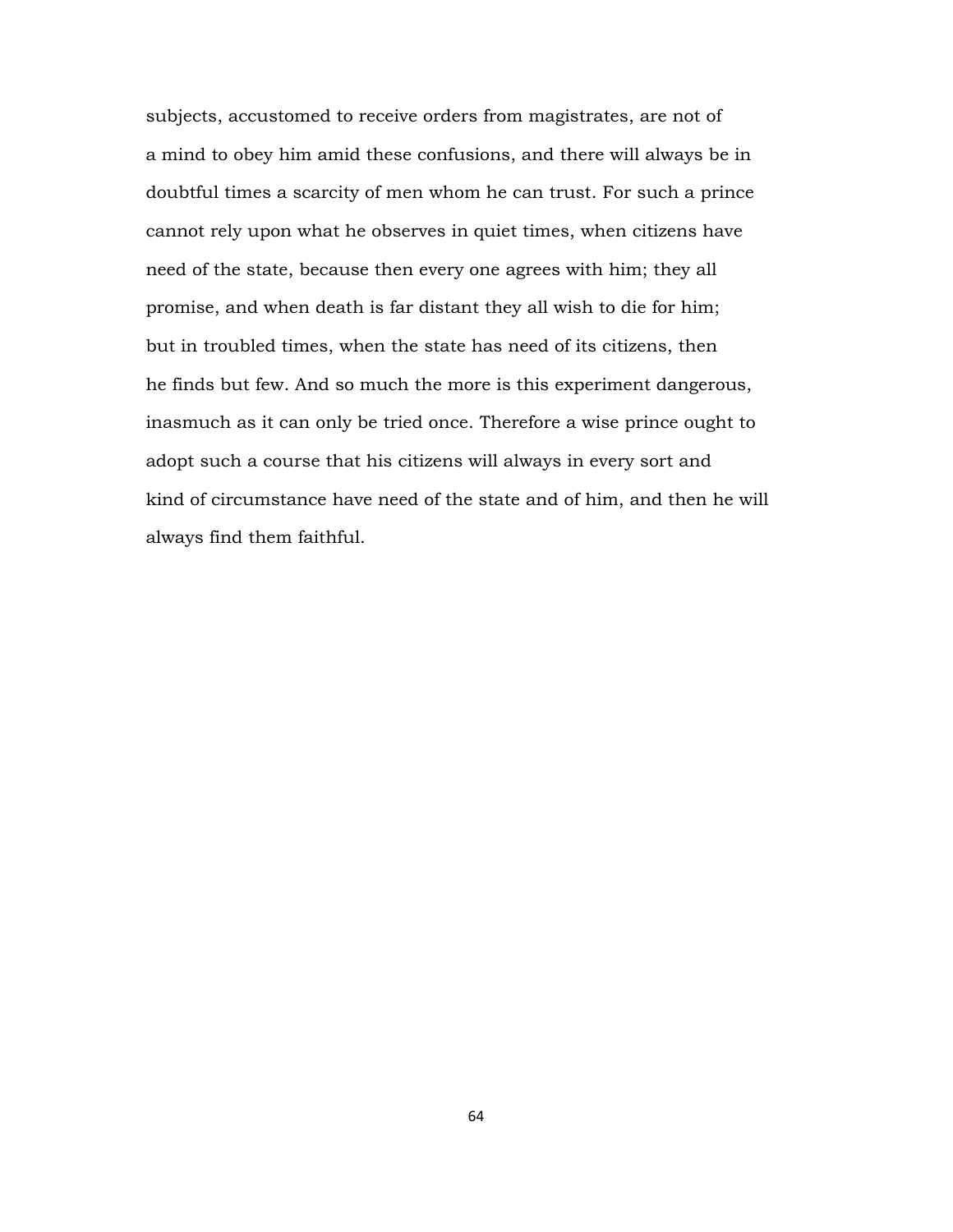# CHAPTER X -- CONCERNING THE WAY IN WHICH THE STRENGTH OF ALL PRINCIPALITIES OUGHT TO BE MEASURED

It is necessary to consider another point in examining the character of these principalities: that is, whether a prince has such power that, in case of need, he can support himself with his own resources, or whether he has always need of the assistance of others. And to make this quite clear I say that I consider those who are able to support themselves by their own resources who can, either by abundance of men or money, raise a sufficient army to join battle against any one who comes to attack them; and I consider those always to have need of others who cannot show themselves against the enemy in the field, but are forced to defend themselves by sheltering behind walls. The first case has been discussed, but we will speak of it again should it recur. In the second case one can say nothing except to encourage such princes to provision and fortify their towns, and not on any account to defend the country. And whoever shall fortify his town well, and shall have managed the other concerns of his subjects in the way stated above, and to be often repeated, will never be attacked without great caution, for men are always adverse to enterprises where difficulties can be seen, and it will be seen not to be an easy thing to attack one who has his town well fortified, and is not hated by his people.

The cities of Germany are absolutely free, they own but little country around them, and they yield obedience to the emperor when it suits them, nor do they fear this or any other power they may have near them,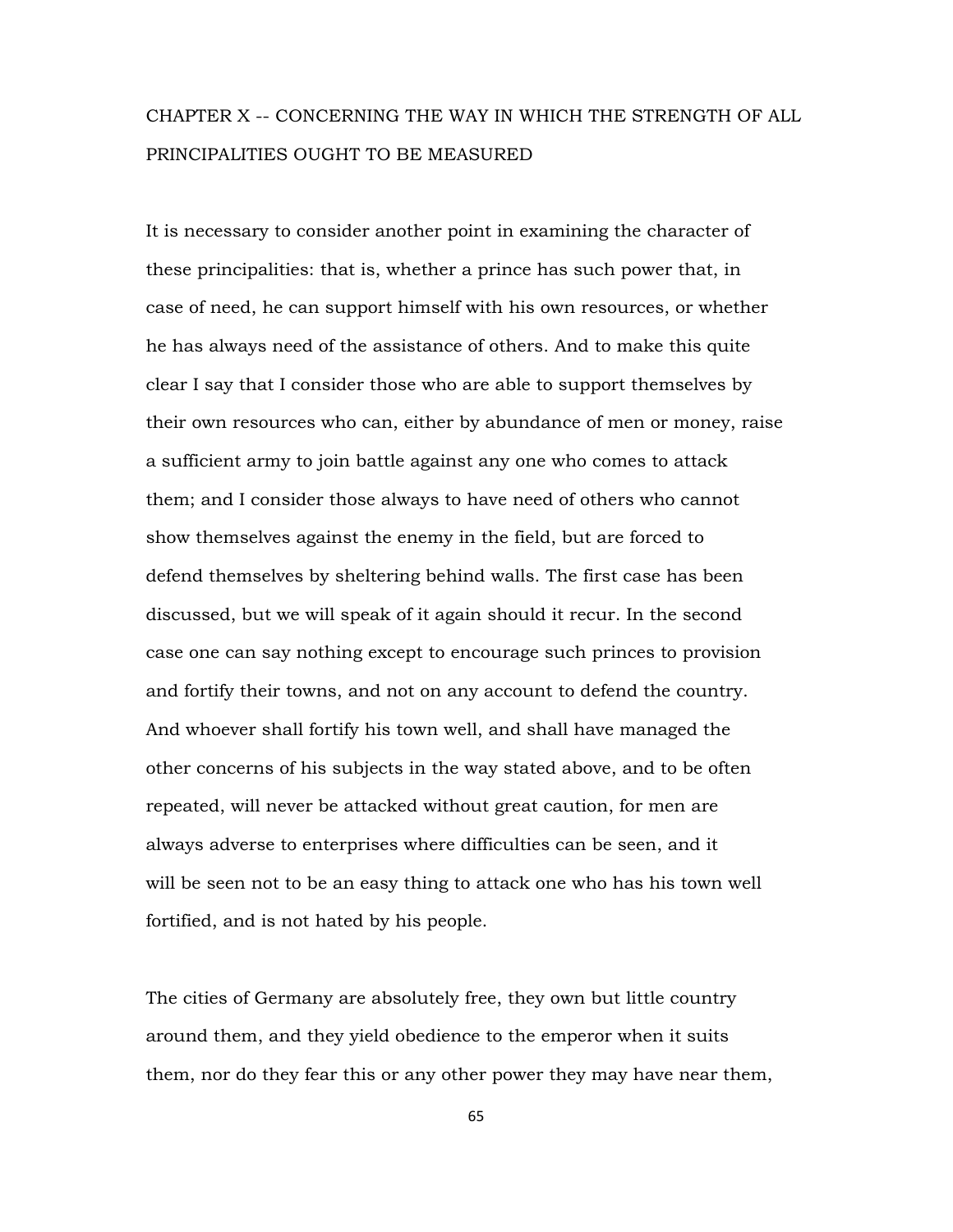because they are fortified in such a way that every one thinks the taking of them by assault would be tedious and difficult, seeing they have proper ditches and walls, they have sufficient artillery, and they always keep in public depots enough for one year's eating, drinking, and firing. And beyond this, to keep the people quiet and without loss to the state, they always have the means of giving work to the community in those labours that are the life and strength of the city, and on the pursuit of which the people are supported; they also hold military exercises in repute, and moreover have many ordinances to uphold them.

Therefore, a prince who has a strong city, and had not made himself odious, will not be attacked, or if any one should attack he will only be driven off with disgrace; again, because that the affairs of this world are so changeable, it is almost impossible to keep an army a whole year in the field without being interfered with. And whoever should reply: If the people have property outside the city, and see it burnt, they will not remain patient, and the long siege and self-interest will make them forget their prince; to this I answer that a powerful and courageous prince will overcome all such difficulties by giving at one time hope to his subjects that the evil will not be for long, at another time fear of the cruelty of the enemy, then preserving himself adroitly from those subjects who seem to him to be too bold.

Further, the enemy would naturally on his arrival at once burn and ruin the country at the time when the spirits of the people are still hot and ready for the defence; and, therefore, so much the less ought the prince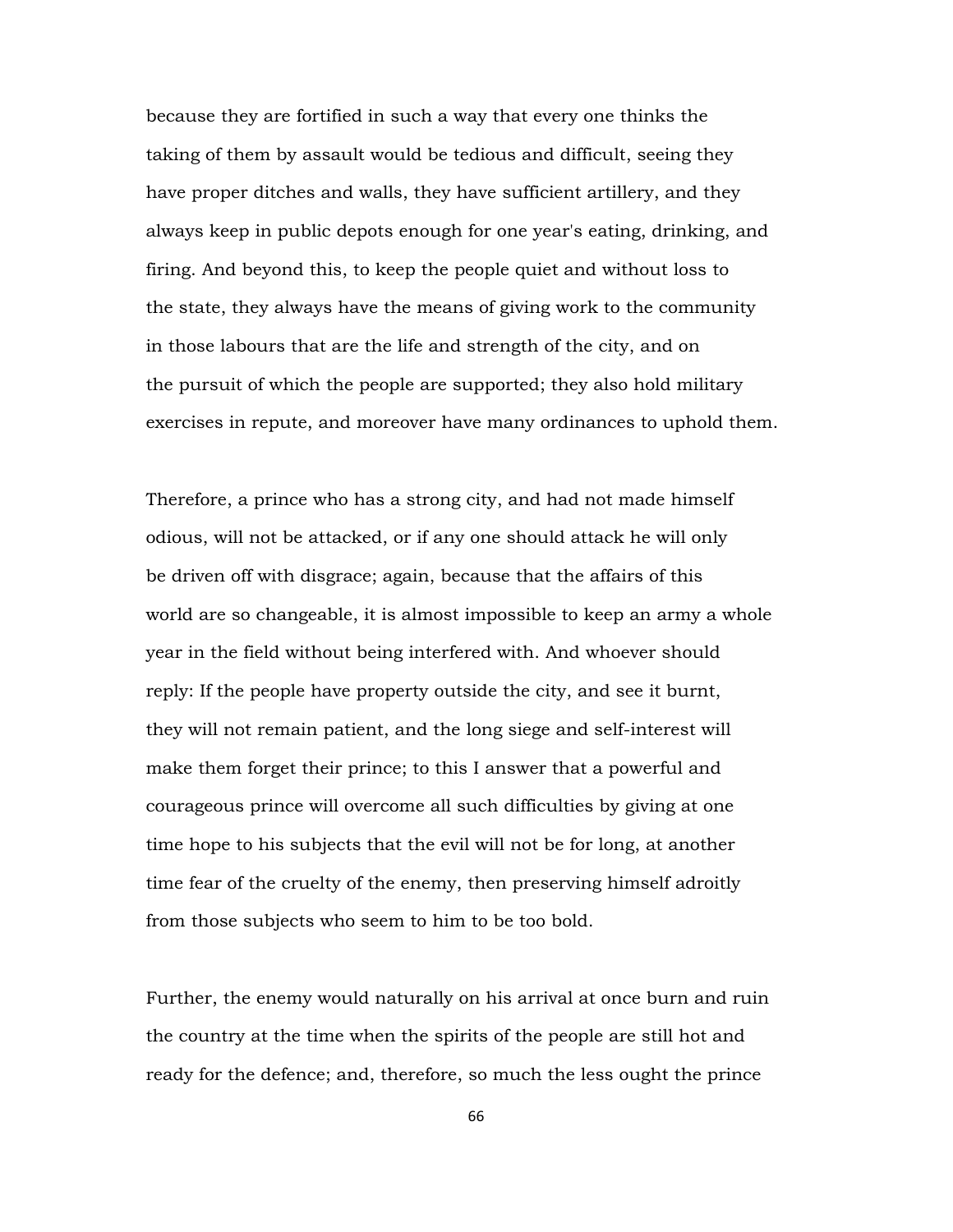to hesitate; because after a time, when spirits have cooled, the damage is already done, the ills are incurred, and there is no longer any remedy; and therefore they are so much the more ready to unite with their prince, he appearing to be under obligations to them now that their houses have been burnt and their possessions ruined in his defence. For it is the nature of men to be bound by the benefits they confer as much as by those they receive. Therefore, if everything is well considered, it will not be difficult for a wise prince to keep the minds of his citizens steadfast from first to last, when he does not fail to support and defend them.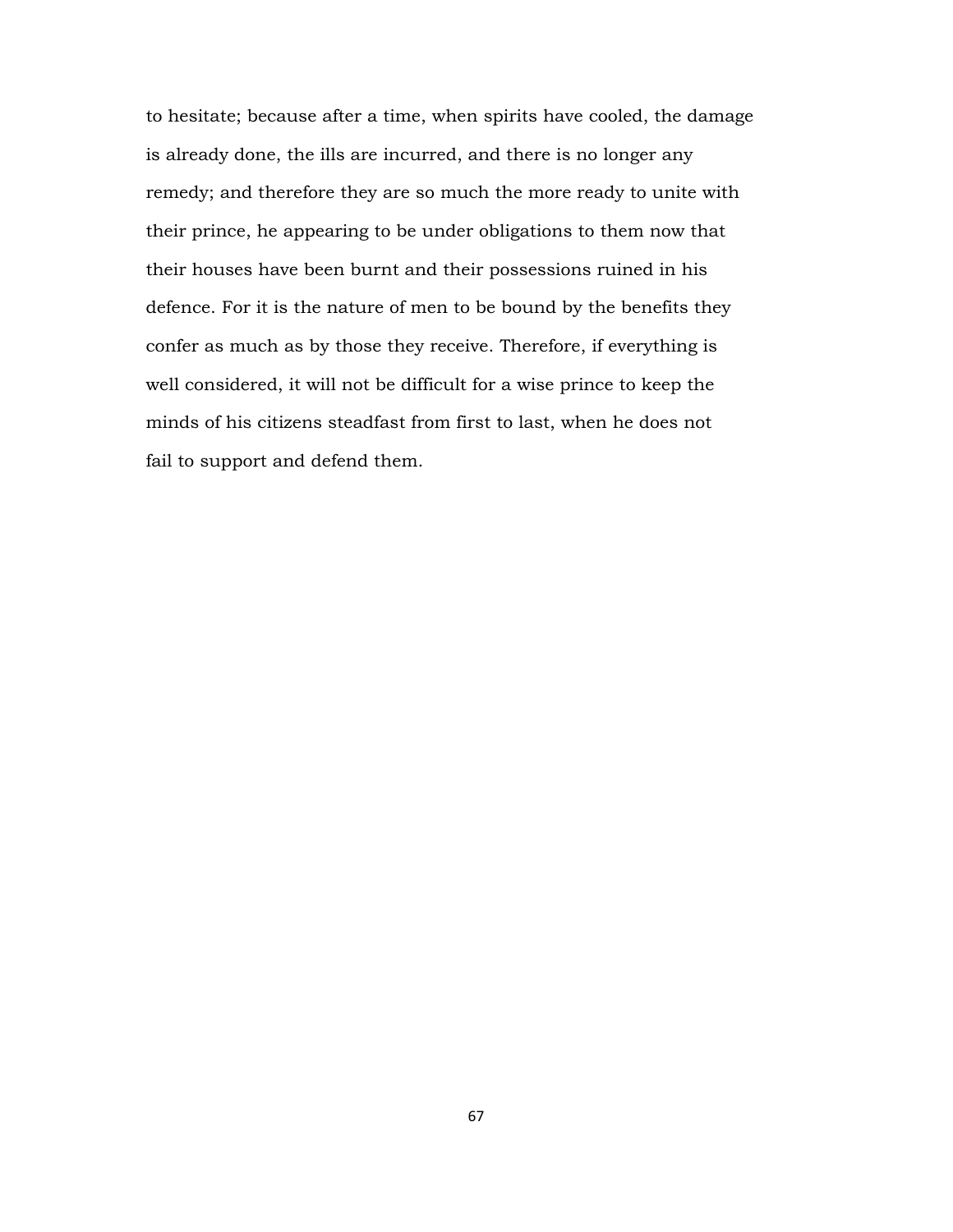#### CHAPTER XI -- CONCERNING ECCLESIASTICAL PRINCIPALITIES

It only remains now to speak of ecclesiastical principalities, touching which all difficulties are prior to getting possession, because they are acquired either by capacity or good fortune, and they can be held without either; for they are sustained by the ancient ordinances of religion, which are so all-powerful, and of such a character that the principalities may be held no matter how their princes behave and live. These princes alone have states and do not defend them; and they have subjects and do not rule them; and the states, although unguarded, are not taken from them, and the subjects, although not ruled, do not care, and they have neither the desire nor the ability to alienate themselves. Such principalities only are secure and happy. But being upheld by powers, to which the human mind cannot reach, I shall speak no more of them, because, being exalted and maintained by God, it would be the act of a presumptuous and rash man to discuss them.

Nevertheless, if any one should ask of me how comes it that the Church has attained such greatness in temporal power, seeing that from Alexander backwards the Italian potentates (not only those who have been called potentates, but every baron and lord, though the smallest) have valued the temporal power very slightly--yet now a king of France trembles before it, and it has been able to drive him from Italy, and to ruin the Venetians--although this may be very manifest, it does not appear to me superfluous to recall it in some measure to memory.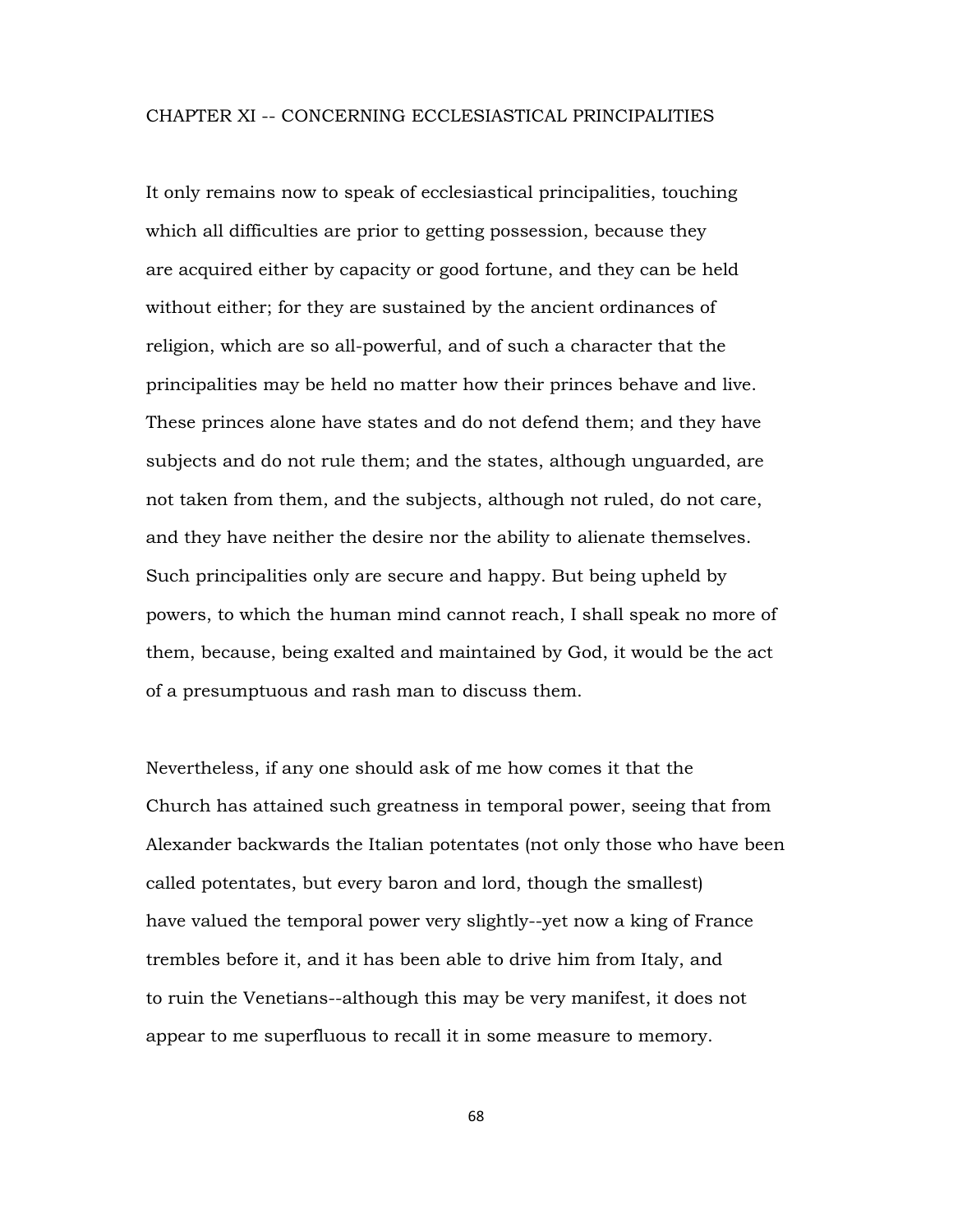Before Charles, King of France, passed into Italy,(\*) this country was under the dominion of the Pope, the Venetians, the King of Naples, the Duke of Milan, and the Florentines. These potentates had two principal anxieties: the one, that no foreigner should enter Italy under arms; the other, that none of themselves should seize more territory. Those about whom there was the most anxiety were the Pope and the Venetians. To restrain the Venetians the union of all the others was necessary, as it was for the defence of Ferrara; and to keep down the Pope they made use of the barons of Rome, who, being divided into two factions, Orsini and Colonnesi, had always a pretext for disorder, and, standing with arms in their hands under the eyes of the Pontiff, kept the pontificate weak and powerless. And although there might arise sometimes a courageous pope, such as Sixtus, yet neither fortune nor wisdom could rid him of these annoyances. And the short life of a pope is also a cause of weakness; for in the ten years, which is the average life of a pope, he can with difficulty lower one of the factions; and if, so to speak, one people should almost destroy the Colonnesi, another would arise hostile to the Orsini, who would support their opponents, and yet would not have time to ruin the Orsini. This was the reason why the temporal powers of the pope were little esteemed in Italy.

(\*) Charles VIII invaded Italy in 1494.

Alexander the Sixth arose afterwards, who of all the pontiffs that have ever been showed how a pope with both money and arms was able to prevail; and through the instrumentality of the Duke Valentino, and by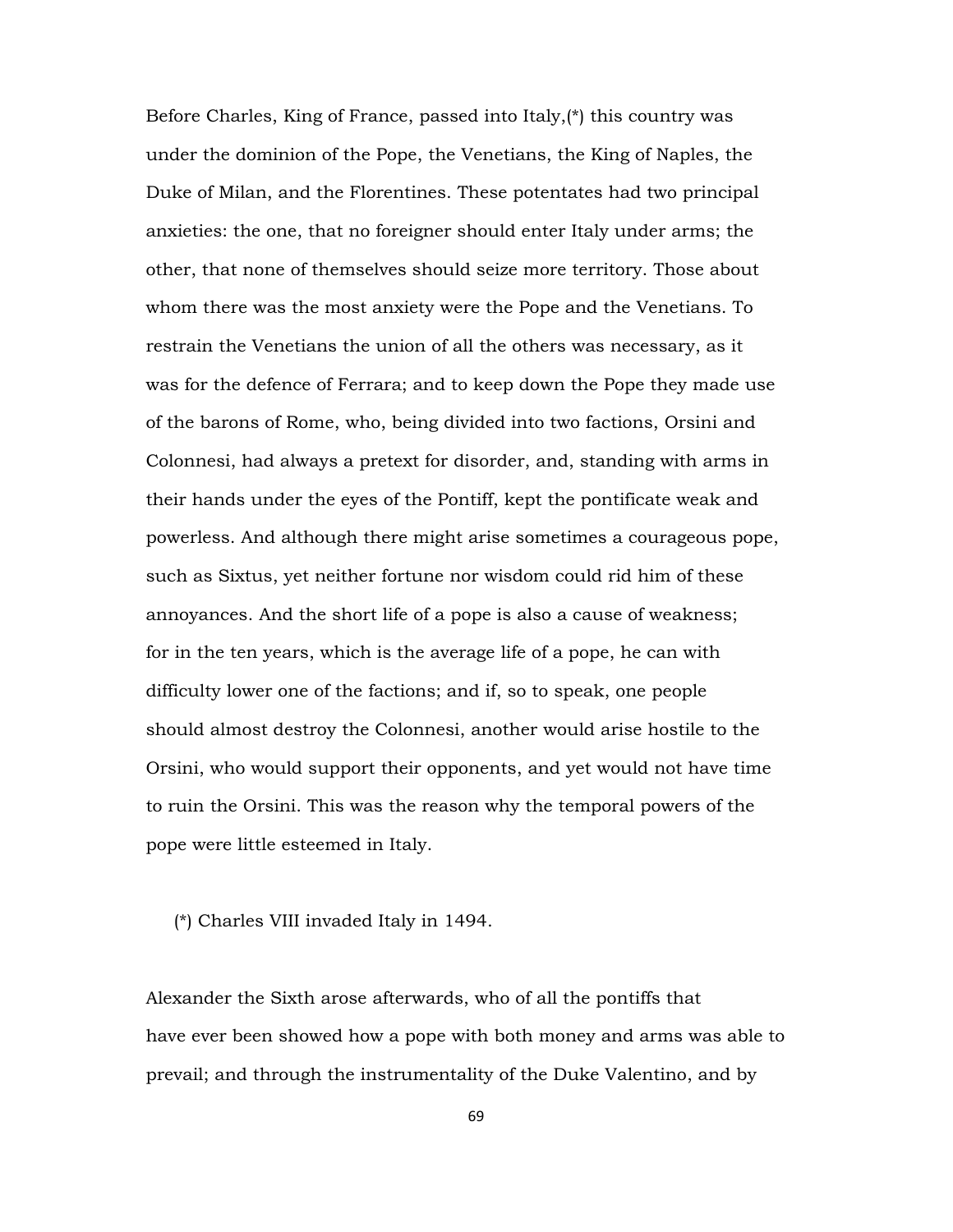reason of the entry of the French, he brought about all those things which I have discussed above in the actions of the duke. And although his intention was not to aggrandize the Church, but the duke, nevertheless, what he did contributed to the greatness of the Church, which, after his death and the ruin of the duke, became the heir to all his labours.

Pope Julius came afterwards and found the Church strong, possessing all the Romagna, the barons of Rome reduced to impotence, and, through the chastisements of Alexander, the factions wiped out; he also found the way open to accumulate money in a manner such as had never been practised before Alexander's time. Such things Julius not only followed, but improved upon, and he intended to gain Bologna, to ruin the Venetians, and to drive the French out of Italy. All of these enterprises prospered with him, and so much the more to his credit, inasmuch as he did everything to strengthen the Church and not any private person. He kept also the Orsini and Colonnesi factions within the bounds in which he found them; and although there was among them some mind to make disturbance, nevertheless he held two things firm: the one, the greatness of the Church, with which he terrified them; and the other, not allowing them to have their own cardinals, who caused the disorders among them. For whenever these factions have their cardinals they do not remain quiet for long, because cardinals foster the factions in Rome and out of it, and the barons are compelled to support them, and thus from the ambitions of prelates arise disorders and tumults among the barons. For these reasons his Holiness Pope Leo(\*) found the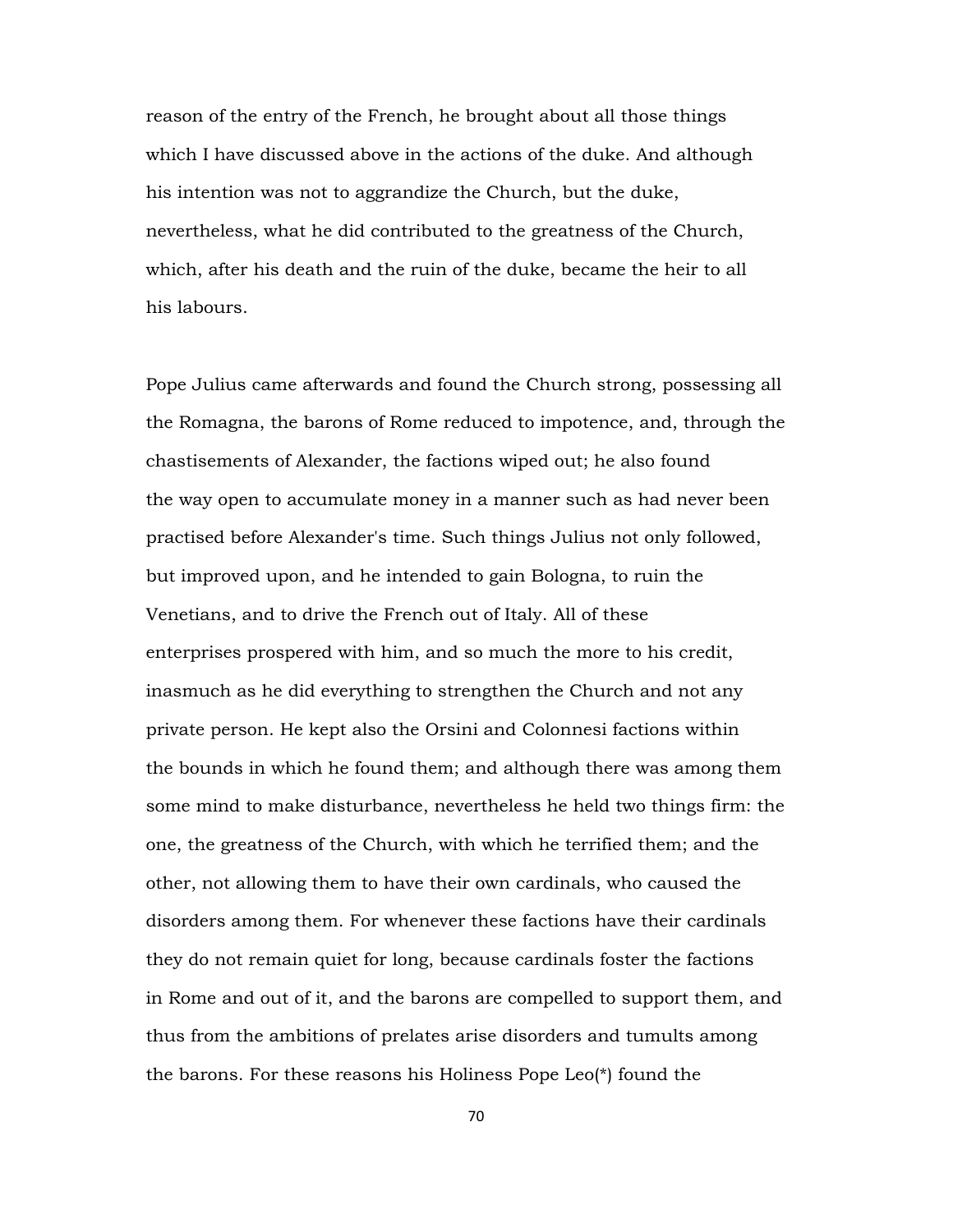pontificate most powerful, and it is to be hoped that, if others made it great in arms, he will make it still greater and more venerated by his goodness and infinite other virtues.

(\*) Pope Leo X was the Cardinal de' Medici.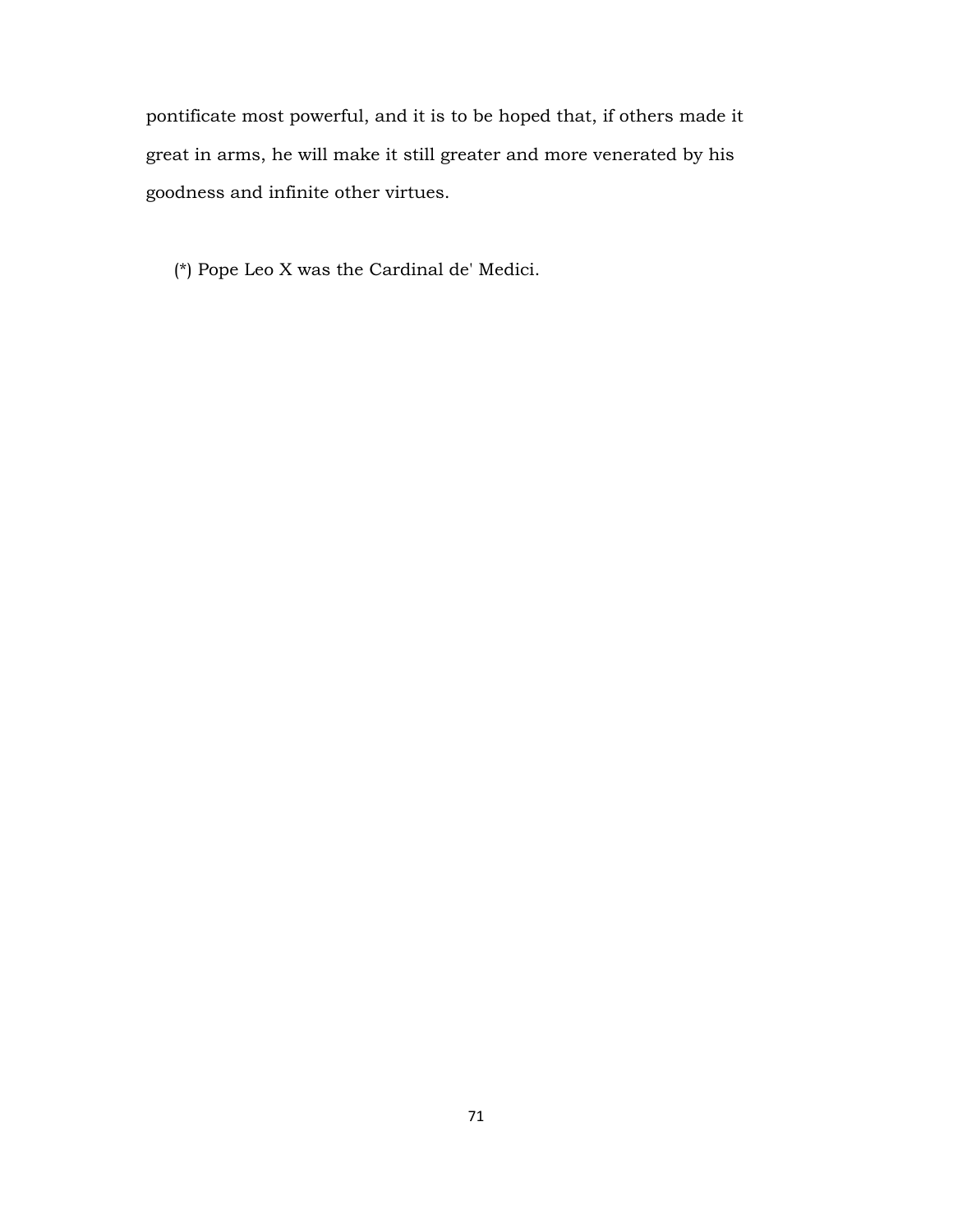## CHAPTER XII -- HOW MANY KINDS OF SOLDIERY THERE ARE, AND CONCERNING MERCENARIES

Having discoursed particularly on the characteristics of such principalities as in the beginning I proposed to discuss, and having considered in some degree the causes of their being good or bad, and having shown the methods by which many have sought to acquire them and to hold them, it now remains for me to discuss generally the means of offence and defence which belong to each of them.

We have seen above how necessary it is for a prince to have his foundations well laid, otherwise it follows of necessity he will go to ruin. The chief foundations of all states, new as well as old or composite, are good laws and good arms; and as there cannot be good laws where the state is not well armed, it follows that where they are well armed they have good laws. I shall leave the laws out of the discussion and shall speak of the arms.

I say, therefore, that the arms with which a prince defends his state are either his own, or they are mercenaries, auxiliaries, or mixed. Mercenaries and auxiliaries are useless and dangerous; and if one holds his state based on these arms, he will stand neither firm nor safe; for they are disunited, ambitious, and without discipline, unfaithful, valiant before friends, cowardly before enemies; they have neither the fear of God nor fidelity to men, and destruction is deferred only so long as the attack is; for in peace one is robbed by them, and in war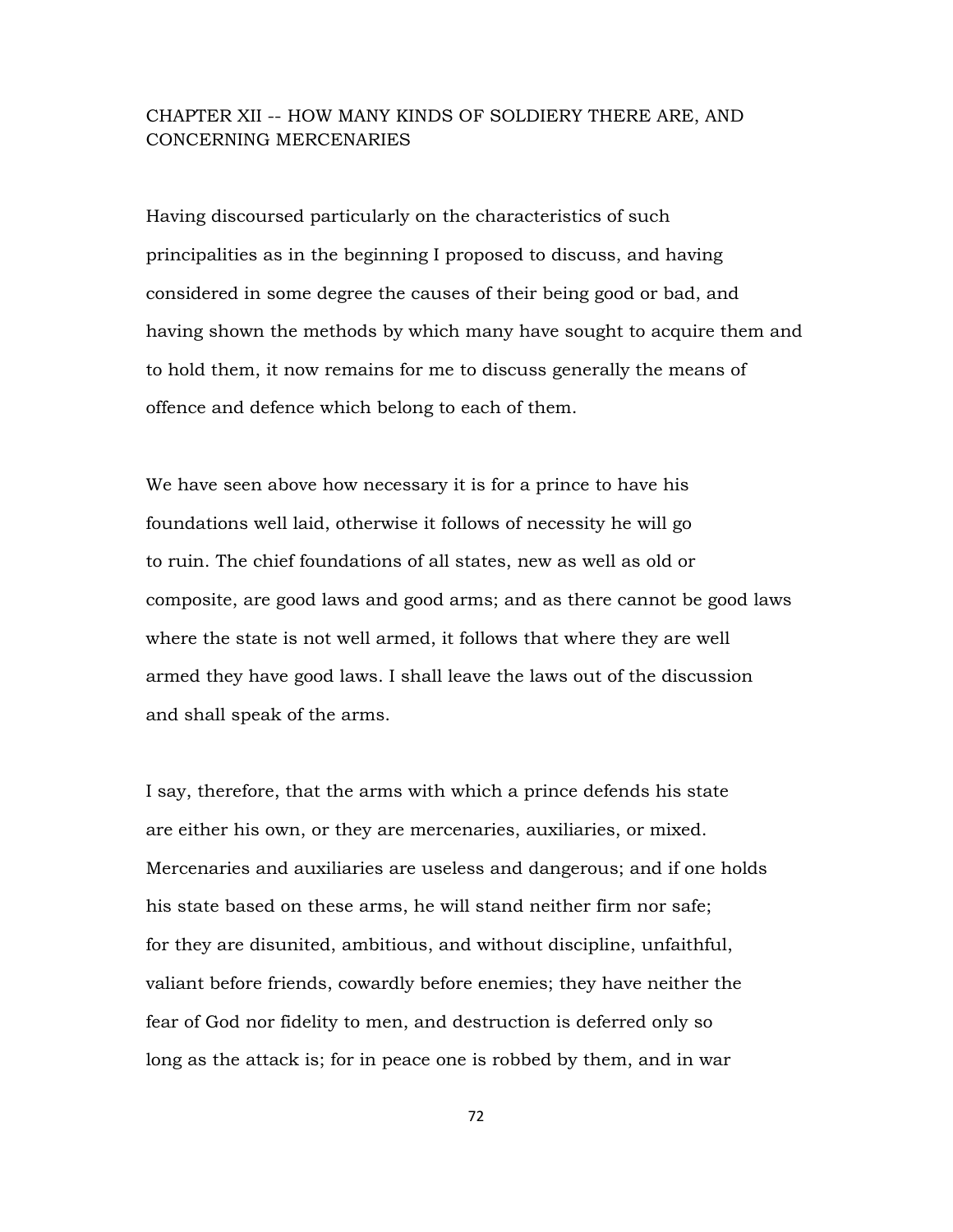by the enemy. The fact is, they have no other attraction or reason for keeping the field than a trifle of stipend, which is not sufficient to make them willing to die for you. They are ready enough to be your soldiers whilst you do not make war, but if war comes they take themselves off or run from the foe; which I should have little trouble to prove, for the ruin of Italy has been caused by nothing else than by resting all her hopes for many years on mercenaries, and although they formerly made some display and appeared valiant amongst themselves, yet when the foreigners came they showed what they were. Thus it was that Charles, King of France, was allowed to seize Italy with chalk in hand;(\*) and he who told us that our sins were the cause of it told the truth, but they were not the sins he imagined, but those which I have related. And as they were the sins of princes, it is the princes who have also suffered the penalty.

 (\*) "With chalk in hand," "col gesso." This is one of the bons mots of Alexander VI, and refers to the ease with which Charles VIII seized Italy, implying that it was only necessary for him to send his quartermasters to chalk up the billets for his soldiers to conquer the country. Cf. "The History of Henry VII," by Lord Bacon: "King Charles had conquered the realm of Naples, and lost it again, in a kind of a felicity of a dream. He passed the whole length of Italy without resistance: so that it was true what Pope Alexander was wont to say: That the Frenchmen came into Italy with chalk in their hands, to mark up their lodgings,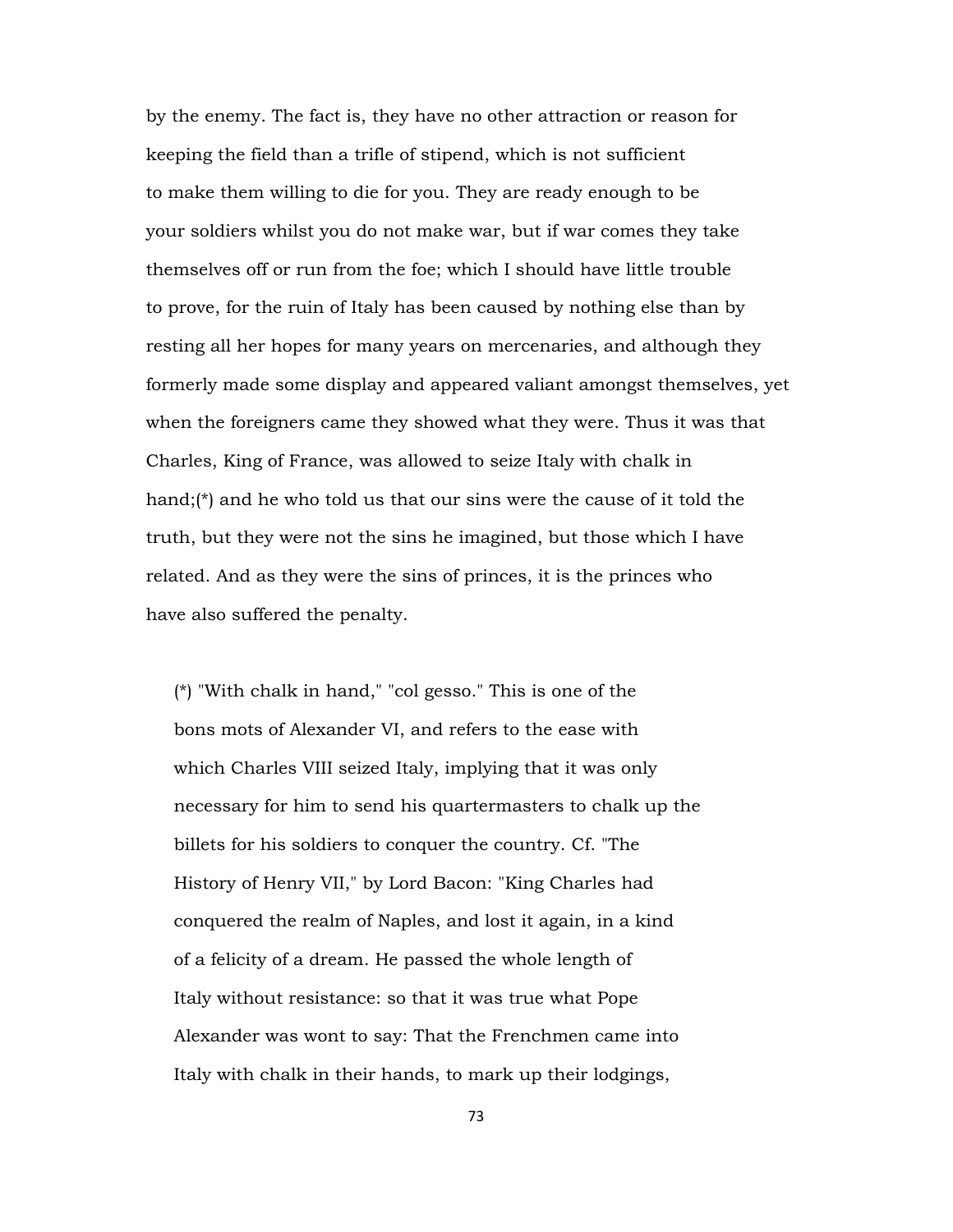rather than with swords to fight."

I wish to demonstrate further the infelicity of these arms. The mercenary captains are either capable men or they are not; if they are, you cannot trust them, because they always aspire to their own greatness, either by oppressing you, who are their master, or others contrary to your intentions; but if the captain is not skilful, you are ruined in the usual way.

And if it be urged that whoever is armed will act in the same way, whether mercenary or not, I reply that when arms have to be resorted to, either by a prince or a republic, then the prince ought to go in person and perform the duty of a captain; the republic has to send its citizens, and when one is sent who does not turn out satisfactorily, it ought to recall him, and when one is worthy, to hold him by the laws so that he does not leave the command. And experience has shown princes and republics, single-handed, making the greatest progress, and mercenaries doing nothing except damage; and it is more difficult to bring a republic, armed with its own arms, under the sway of one of its citizens than it is to bring one armed with foreign arms. Rome and Sparta stood for many ages armed and free. The Switzers are completely armed and quite free.

Of ancient mercenaries, for example, there are the Carthaginians, who were oppressed by their mercenary soldiers after the first war with the Romans, although the Carthaginians had their own citizens for captains.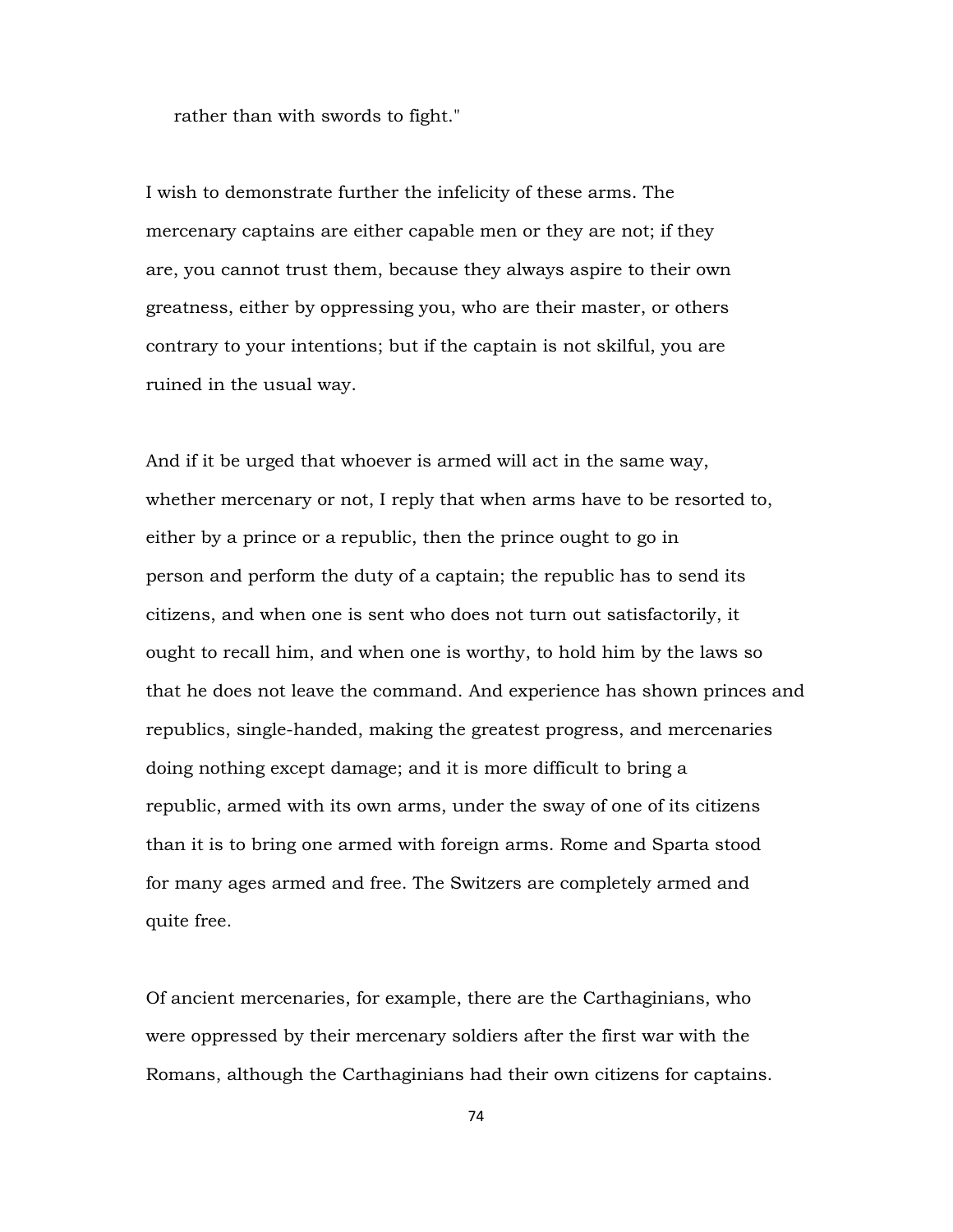After the death of Epaminondas, Philip of Macedon was made captain of their soldiers by the Thebans, and after victory he took away their liberty.

Duke Filippo being dead, the Milanese enlisted Francesco Sforza against the Venetians, and he, having overcome the enemy at Caravaggio,(\*) allied himself with them to crush the Milanese, his masters. His father, Sforza, having been engaged by Queen Johanna(+) of Naples, left her unprotected, so that she was forced to throw herself into the arms of the King of Aragon, in order to save her kingdom. And if the Venetians and Florentines formerly extended their dominions by these arms, and yet their captains did not make themselves princes, but have defended them, I reply that the Florentines in this case have been favoured by chance, for of the able captains, of whom they might have stood in fear, some have not conquered, some have been opposed, and others have turned their ambitions elsewhere. One who did not conquer was Giovanni Acuto,(%) and since he did not conquer his fidelity cannot be proved; but every one will acknowledge that, had he conquered, the Florentines would have stood at his discretion. Sforza had the Bracceschi always against him, so they watched each other. Francesco turned his ambition to Lombardy; Braccio against the Church and the kingdom of Naples. But let us come to that which happened a short while ago. The Florentines appointed as their captain Pagolo Vitelli, a most prudent man, who from a private position had risen to the greatest renown. If this man had taken Pisa, nobody can deny that it would have been proper for the Florentines to keep in with him, for if he became the soldier of their enemies they had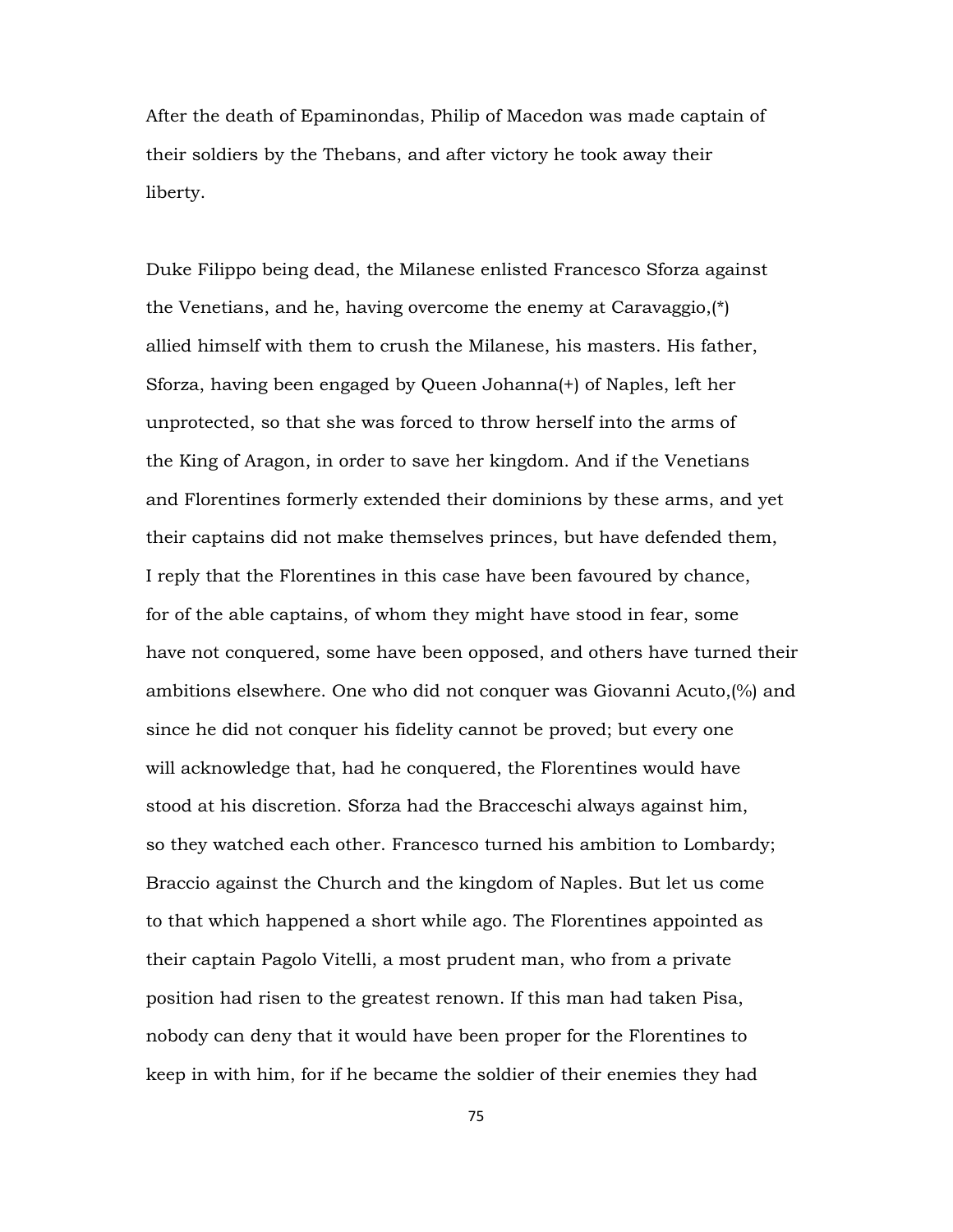no means of resisting, and if they held to him they must obey him. The Venetians, if their achievements are considered, will be seen to have acted safely and gloriously so long as they sent to war their own men, when with armed gentlemen and plebians they did valiantly. This was before they turned to enterprises on land, but when they began to fight on land they forsook this virtue and followed the custom of Italy. And in the beginning of their expansion on land, through not having much territory, and because of their great reputation, they had not much to fear from their captains; but when they expanded, as under Carmignuola,(#) they had a taste of this mistake; for, having found him a most valiant man (they beat the Duke of Milan under his leadership), and, on the other hand, knowing how lukewarm he was in the war, they feared they would no longer conquer under him, and for this reason they were not willing, nor were they able, to let him go; and so, not to lose again that which they had acquired, they were compelled, in order to secure themselves, to murder him. They had afterwards for their captains Bartolomeo da Bergamo, Roberto da San Severino, the count of Pitigliano,(&) and the like, under whom they had to dread loss and not gain, as happened afterwards at Vaila,(\$) where in one battle they lost that which in eight hundred years they had acquired with so much trouble. Because from such arms conquests come but slowly, long delayed and inconsiderable, but the losses sudden and portentous.

(\*) Battle of Caravaggio, 15th September 1448.

(+) Johanna II of Naples, the widow of Ladislao, King of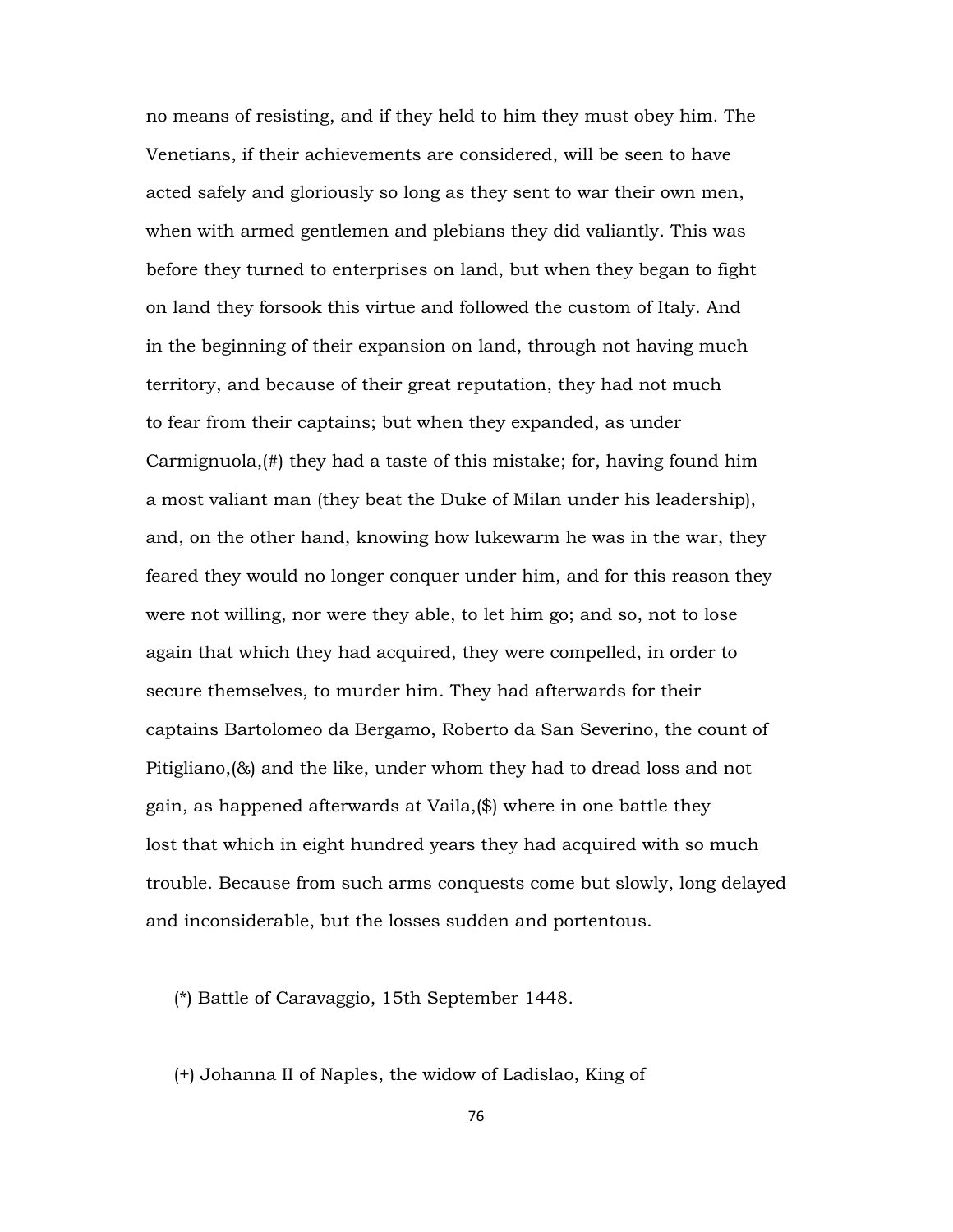Naples.

 (%) Giovanni Acuto. An English knight whose name was Sir John Hawkwood. He fought in the English wars in France, and was knighted by Edward III; afterwards he collected a body of troops and went into Italy. These became the famous "White Company." He took part in many wars, and died in Florence in 1394. He was born about 1320 at Sible Hedingham, a village in Essex. He married Domnia, a daughter of Bernabo Visconti.

 (#) Carmignuola. Francesco Bussone, born at Carmagnola about 1390, executed at Venice, 5th May 1432.

 (&) Bartolomeo Colleoni of Bergamo; died 1457. Roberto of San Severino; died fighting for Venice against Sigismund, Duke of Austria, in 1487. "Primo capitano in Italia."-- Machiavelli. Count of Pitigliano; Nicolo Orsini, born 1442, died 1510.

(\$) Battle of Vaila in 1509.

And as with these examples I have reached Italy, which has been ruled for many years by mercenaries, I wish to discuss them more seriously, in order that, having seen their rise and progress, one may be better prepared to counteract them. You must understand that the empire has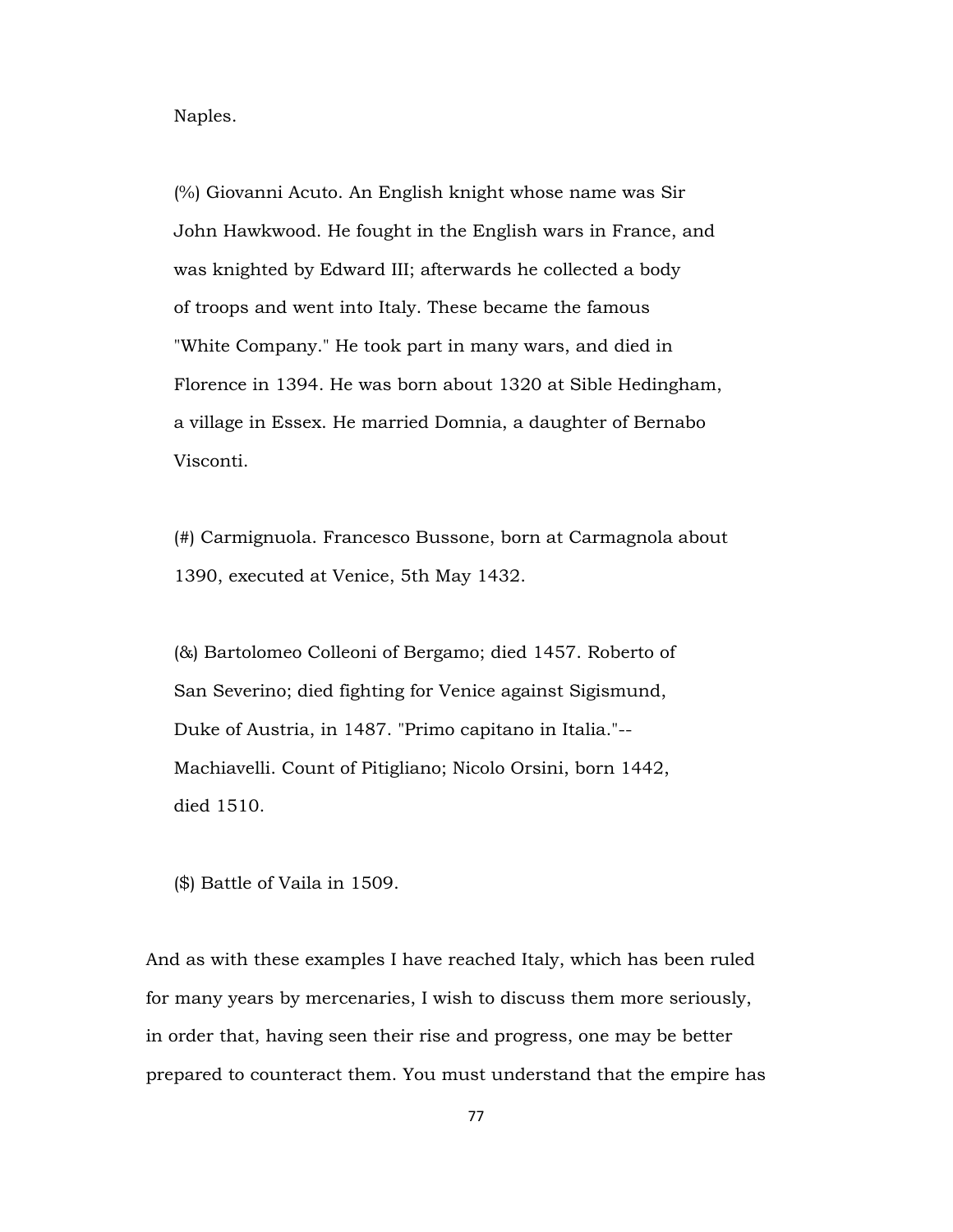recently come to be repudiated in Italy, that the Pope has acquired more temporal power, and that Italy has been divided up into more states, for the reason that many of the great cities took up arms against their nobles, who, formerly favoured by the emperor, were oppressing them, whilst the Church was favouring them so as to gain authority in temporal power: in many others their citizens became princes. From this it came to pass that Italy fell partly into the hands of the Church and of republics, and, the Church consisting of priests and the republic of citizens unaccustomed to arms, both commenced to enlist foreigners.

The first who gave renown to this soldiery was Alberigo da Conio,(\*) the Romagnian. From the school of this man sprang, among others, Braccio and Sforza, who in their time were the arbiters of Italy. After these came all the other captains who till now have directed the arms of Italy; and the end of all their valour has been, that she has been overrun by Charles, robbed by Louis, ravaged by Ferdinand, and insulted by the Switzers. The principle that has guided them has been, first, to lower the credit of infantry so that they might increase their own. They did this because, subsisting on their pay and without territory, they were unable to support many soldiers, and a few infantry did not give them any authority; so they were led to employ cavalry, with a moderate force of which they were maintained and honoured; and affairs were brought to such a pass that, in an army of twenty thousand soldiers, there were not to be found two thousand foot soldiers. They had, besides this, used every art to lessen fatigue and danger to themselves and their soldiers, not killing in the fray, but taking prisoners and liberating without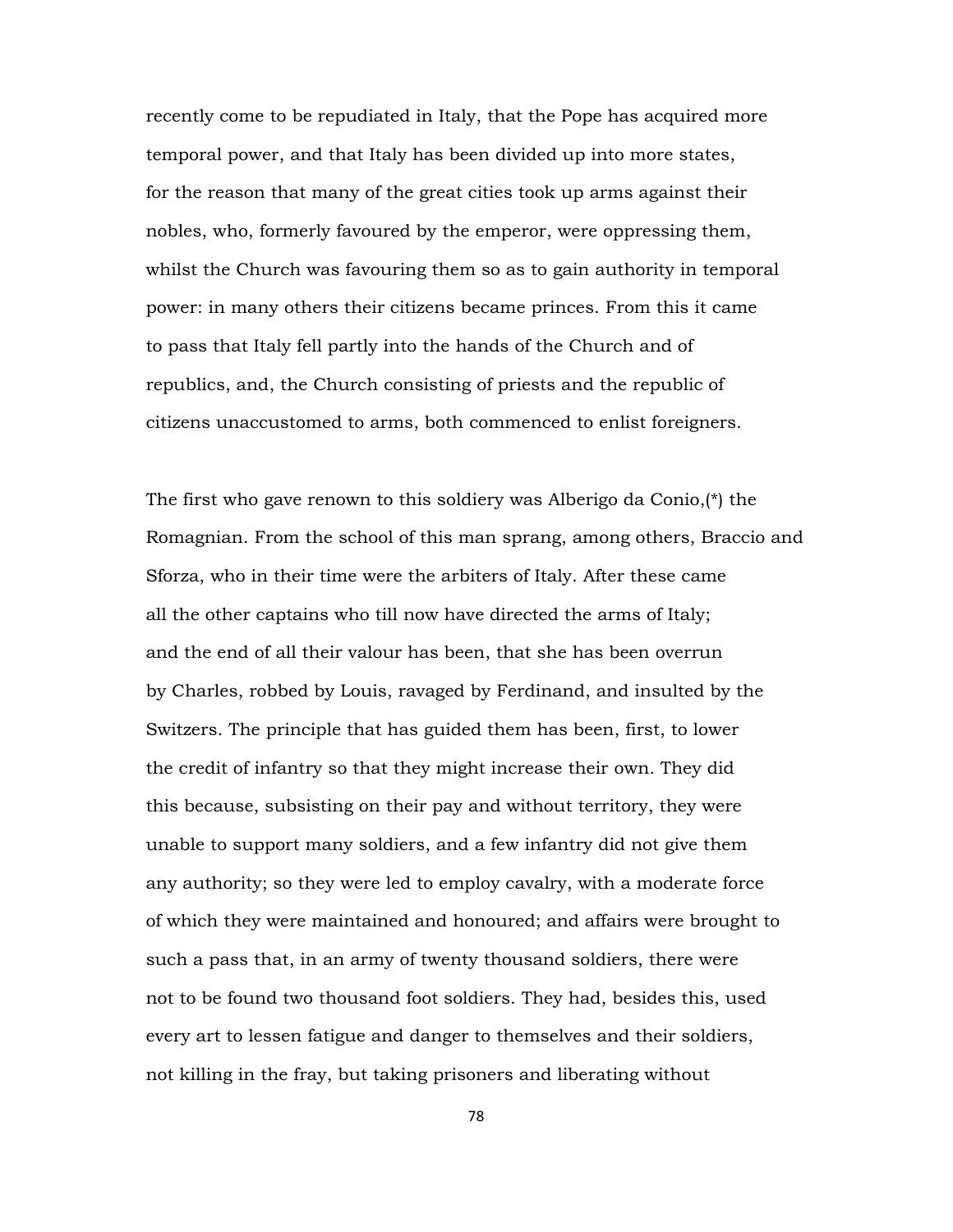ransom. They did not attack towns at night, nor did the garrisons of the towns attack encampments at night; they did not surround the camp either with stockade or ditch, nor did they campaign in the winter. All these things were permitted by their military rules, and devised by them to avoid, as I have said, both fatigue and dangers; thus they have brought Italy to slavery and contempt.

 (\*) Alberigo da Conio. Alberico da Barbiano, Count of Cunio in Romagna. He was the leader of the famous "Company of St George," composed entirely of Italian soldiers. He died in 1409.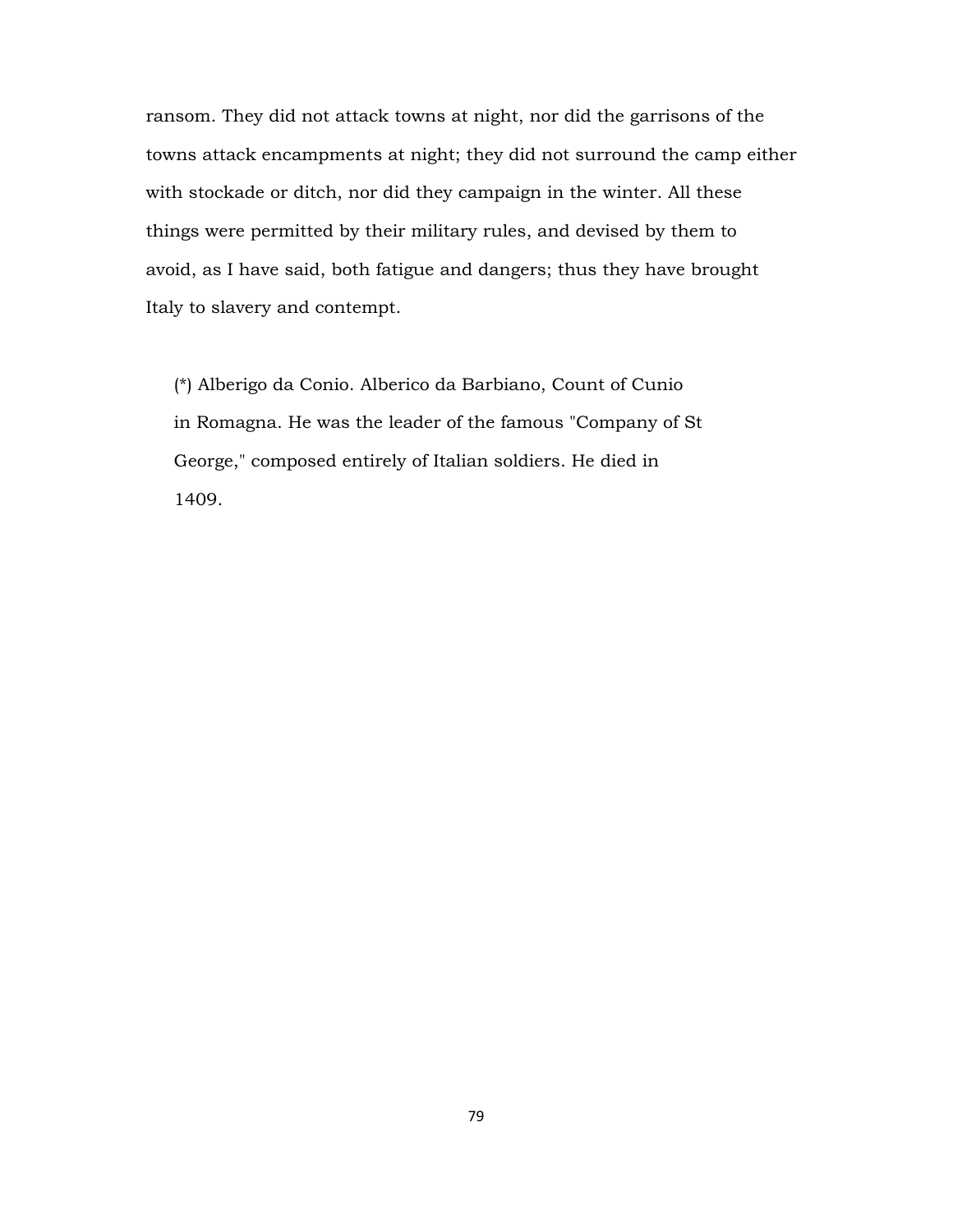# CHAPTER XIII -- CONCERNING AUXILIARIES, MIXED SOLDIERY, AND ONE'S OWN

Auxiliaries, which are the other useless arm, are employed when a prince is called in with his forces to aid and defend, as was done by Pope Julius in the most recent times; for he, having, in the enterprise against Ferrara, had poor proof of his mercenaries, turned to auxiliaries, and stipulated with Ferdinand, King of Spain,(\*) for his assistance with men and arms. These arms may be useful and good in themselves, but for him who calls them in they are always disadvantageous; for losing, one is undone, and winning, one is their captive.

 (\*) Ferdinand V (F. II of Aragon and Sicily, F. III of Naples), surnamed "The Catholic," born 1542, died 1516.

And although ancient histories may be full of examples, I do not wish to leave this recent one of Pope Julius the Second, the peril of which cannot fail to be perceived; for he, wishing to get Ferrara, threw himself entirely into the hands of the foreigner. But his good fortune brought about a third event, so that he did not reap the fruit of his rash choice; because, having his auxiliaries routed at Ravenna, and the Switzers having risen and driven out the conquerors (against all expectation, both his and others), it so came to pass that he did not become prisoner to his enemies, they having fled, nor to his auxiliaries, he having conquered by other arms than theirs.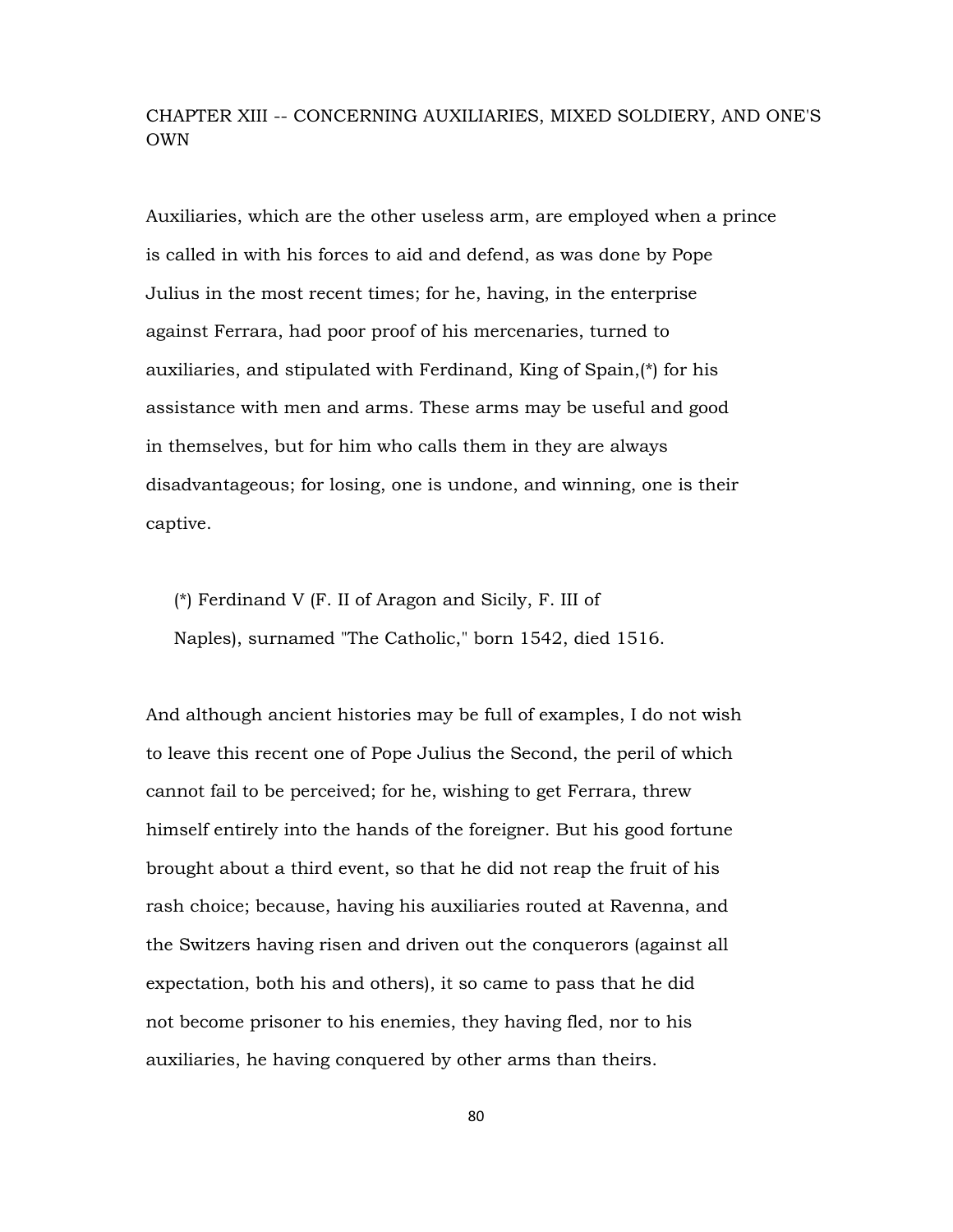The Florentines, being entirely without arms, sent ten thousand Frenchmen to take Pisa, whereby they ran more danger than at any other time of their troubles.

The Emperor of Constantinople,(\*) to oppose his neighbours, sent ten thousand Turks into Greece, who, on the war being finished, were not willing to quit; this was the beginning of the servitude of Greece to the infidels.

(\*) Joannes Cantacuzenus, born 1300, died 1383.

Therefore, let him who has no desire to conquer make use of these arms, for they are much more hazardous than mercenaries, because with them the ruin is ready made; they are all united, all yield obedience to others; but with mercenaries, when they have conquered, more time and better opportunities are needed to injure you; they are not all of one community, they are found and paid by you, and a third party, which you have made their head, is not able all at once to assume enough authority to injure you. In conclusion, in mercenaries dastardy is most dangerous; in auxiliaries, valour. The wise prince, therefore, has always avoided these arms and turned to his own; and has been willing rather to lose with them than to conquer with the others, not deeming that a real victory which is gained with the arms of others.

I shall never hesitate to cite Cesare Borgia and his actions. This duke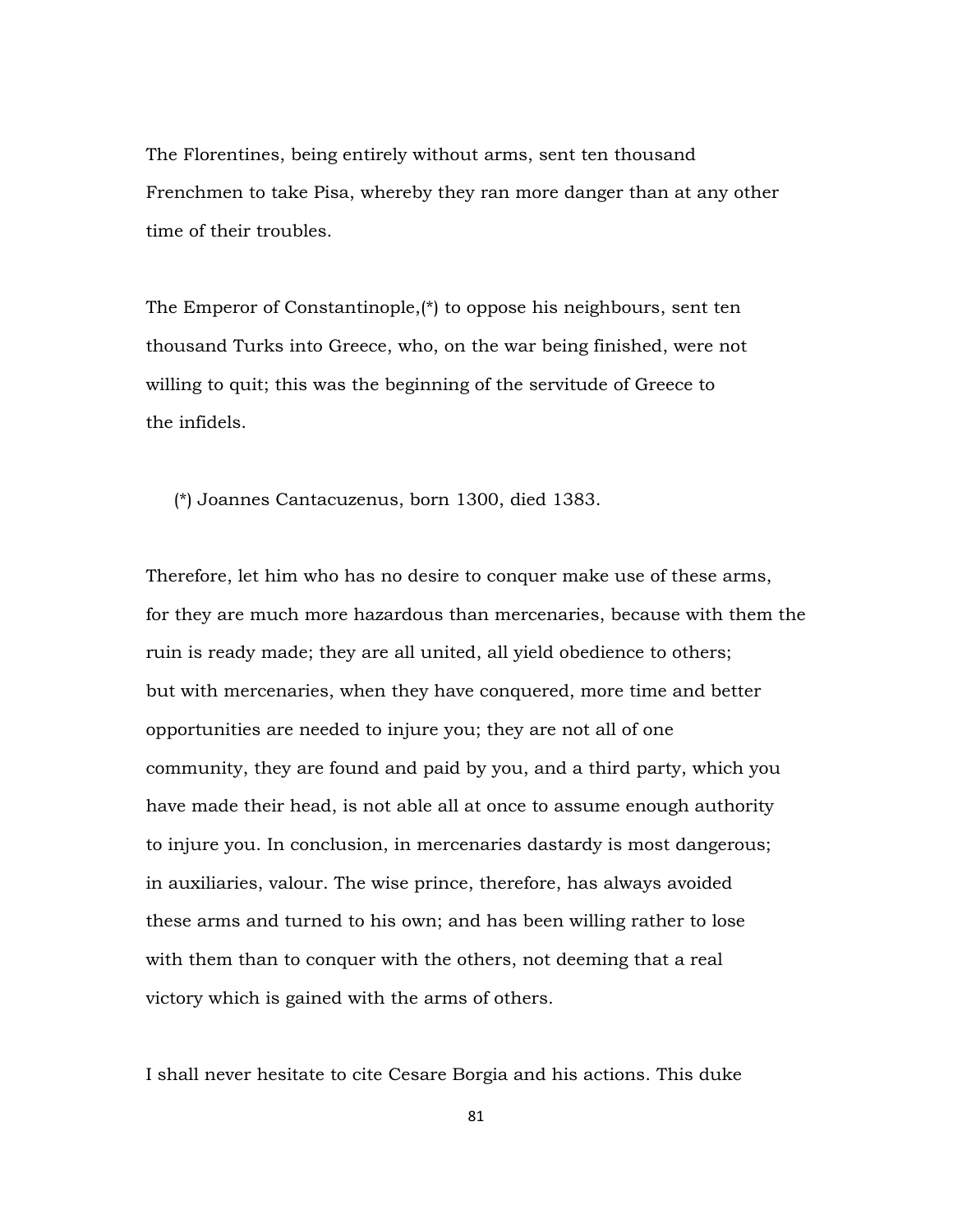entered the Romagna with auxiliaries, taking there only French soldiers, and with them he captured Imola and Forli; but afterwards, such forces not appearing to him reliable, he turned to mercenaries, discerning less danger in them, and enlisted the Orsini and Vitelli; whom presently, on handling and finding them doubtful, unfaithful, and dangerous, he destroyed and turned to his own men. And the difference between one and the other of these forces can easily be seen when one considers the difference there was in the reputation of the duke, when he had the French, when he had the Orsini and Vitelli, and when he relied on his own soldiers, on whose fidelity he could always count and found it ever increasing; he was never esteemed more highly than when every one saw that he was complete master of his own forces.

I was not intending to go beyond Italian and recent examples, but I am unwilling to leave out Hiero, the Syracusan, he being one of those I have named above. This man, as I have said, made head of the army by the Syracusans, soon found out that a mercenary soldiery, constituted like our Italian condottieri, was of no use; and it appearing to him that he could neither keep them not let them go, he had them all cut to pieces, and afterwards made war with his own forces and not with aliens.

I wish also to recall to memory an instance from the Old Testament applicable to this subject. David offered himself to Saul to fight with Goliath, the Philistine champion, and, to give him courage, Saul armed him with his own weapons; which David rejected as soon as he had them on his back, saying he could make no use of them, and that he wished to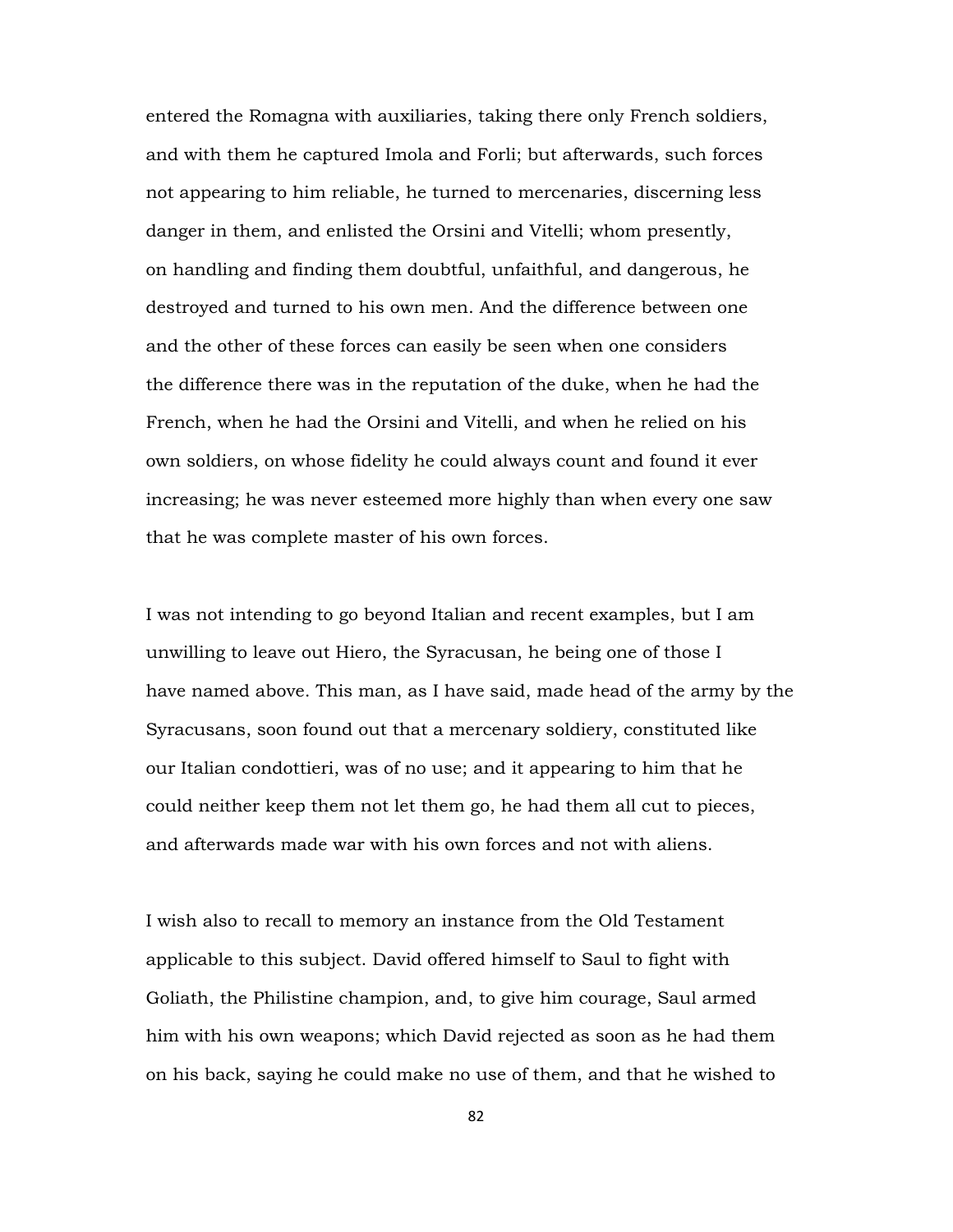meet the enemy with his sling and his knife. In conclusion, the arms of others either fall from your back, or they weigh you down, or they bind you fast.

Charles the Seventh, $(*)$  the father of King Louis the Eleventh, $(*)$  having by good fortune and valour liberated France from the English, recognized the necessity of being armed with forces of his own, and he established in his kingdom ordinances concerning men-at-arms and infantry. Afterwards his son, King Louis, abolished the infantry and began to enlist the Switzers, which mistake, followed by others, is, as is now seen, a source of peril to that kingdom; because, having raised the reputation of the Switzers, he has entirely diminished the value of his own arms, for he has destroyed the infantry altogether; and his men-at-arms he has subordinated to others, for, being as they are so accustomed to fight along with Switzers, it does not appear that they can now conquer without them. Hence it arises that the French cannot stand against the Switzers, and without the Switzers they do not come off well against others. The armies of the French have thus become mixed, partly mercenary and partly national, both of which arms together are much better than mercenaries alone or auxiliaries alone, but much inferior to one's own forces. And this example proves it, for the kingdom of France would be unconquerable if the ordinance of Charles had been enlarged or maintained.

 (\*) Charles VII of France, surnamed "The Victorious," born 1403, died 1461.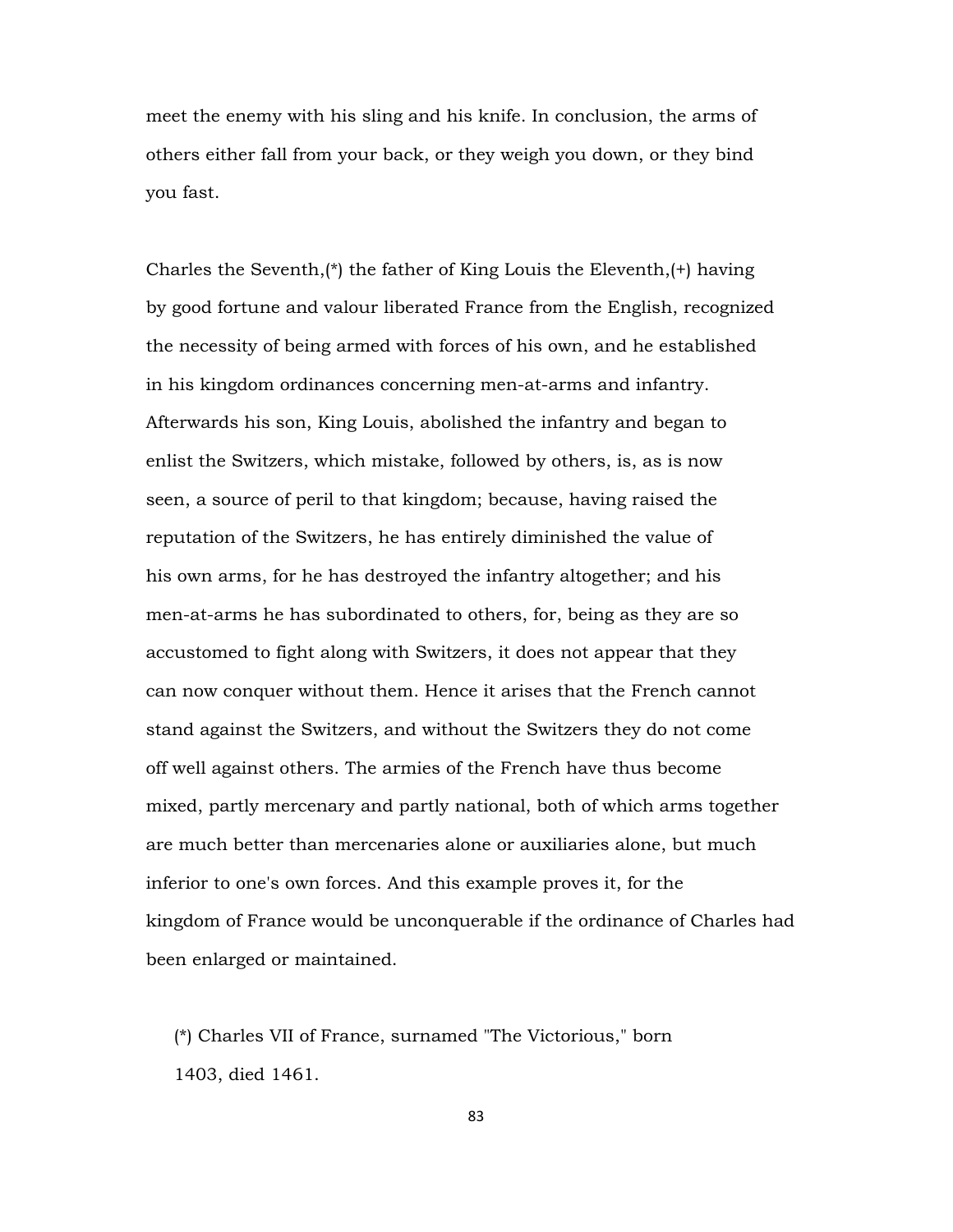(+) Louis XI, son of the above, born 1423, died 1483.

But the scanty wisdom of man, on entering into an affair which looks well at first, cannot discern the poison that is hidden in it, as I have said above of hectic fevers. Therefore, if he who rules a principality cannot recognize evils until they are upon him, he is not truly wise; and this insight is given to few. And if the first disaster to the Roman Empire(\*) should be examined, it will be found to have commenced only with the enlisting of the Goths; because from that time the vigour of the Roman Empire began to decline, and all that valour which had raised it passed away to others.

 (\*) "Many speakers to the House the other night in the debate on the reduction of armaments seemed to show a most lamentable ignorance of the conditions under which the British Empire maintains its existence. When Mr Balfour replied to the allegations that the Roman Empire sank under the weight of its military obligations, he said that this was 'wholly unhistorical.' He might well have added that the Roman power was at its zenith when every citizen acknowledged his liability to fight for the State, but that it began to decline as soon as this obligation was no longer recognized."--Pall Mall Gazette, 15th May 1906.

I conclude, therefore, that no principality is secure without having its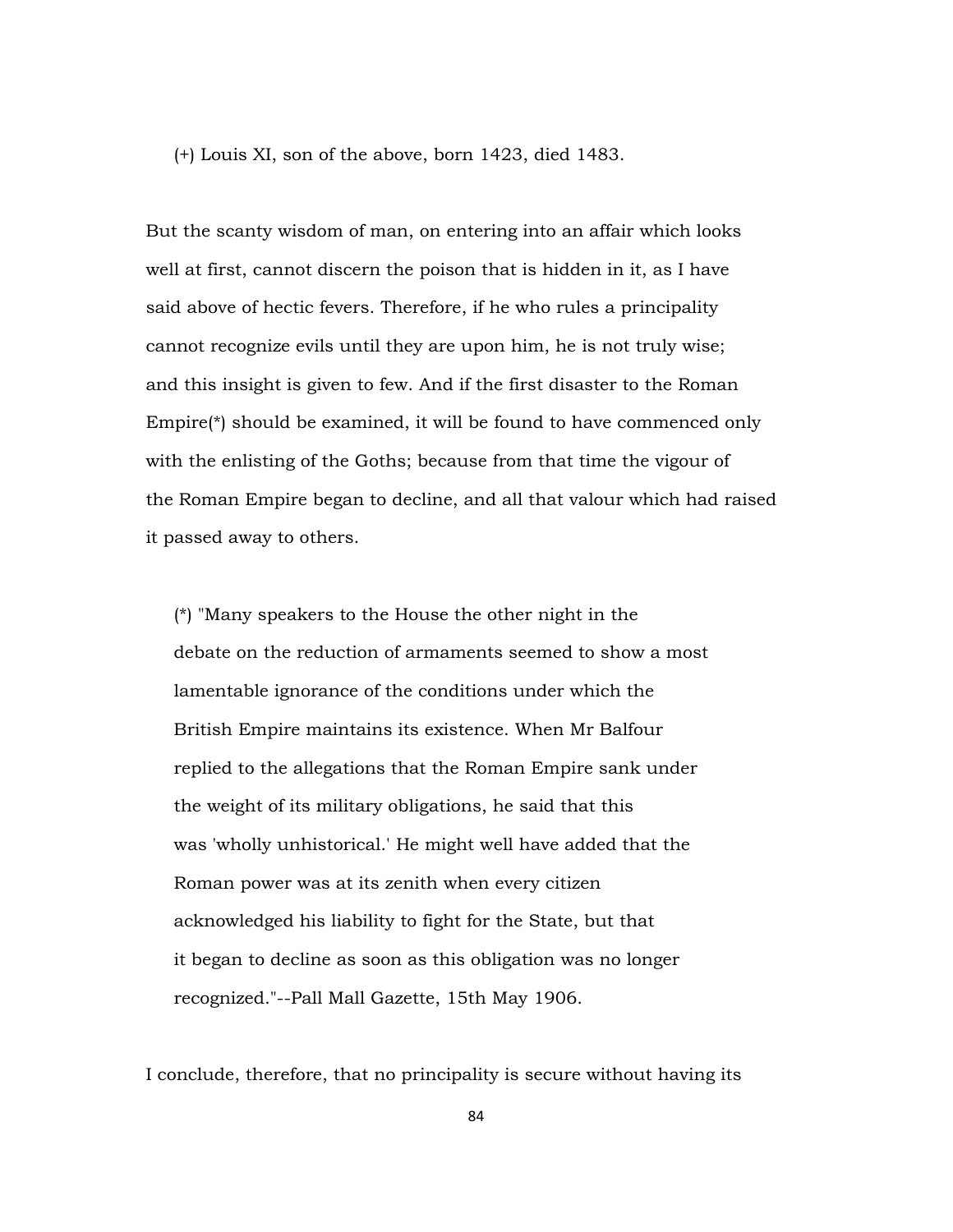own forces; on the contrary, it is entirely dependent on good fortune, not having the valour which in adversity would defend it. And it has always been the opinion and judgment of wise men that nothing can be so uncertain or unstable as fame or power not founded on its own strength. And one's own forces are those which are composed either of subjects, citizens, or dependents; all others are mercenaries or auxiliaries. And the way to make ready one's own forces will be easily found if the rules suggested by me shall be reflected upon, and if one will consider how Philip, the father of Alexander the Great, and many republics and princes have armed and organized themselves, to which rules I entirely commit myself.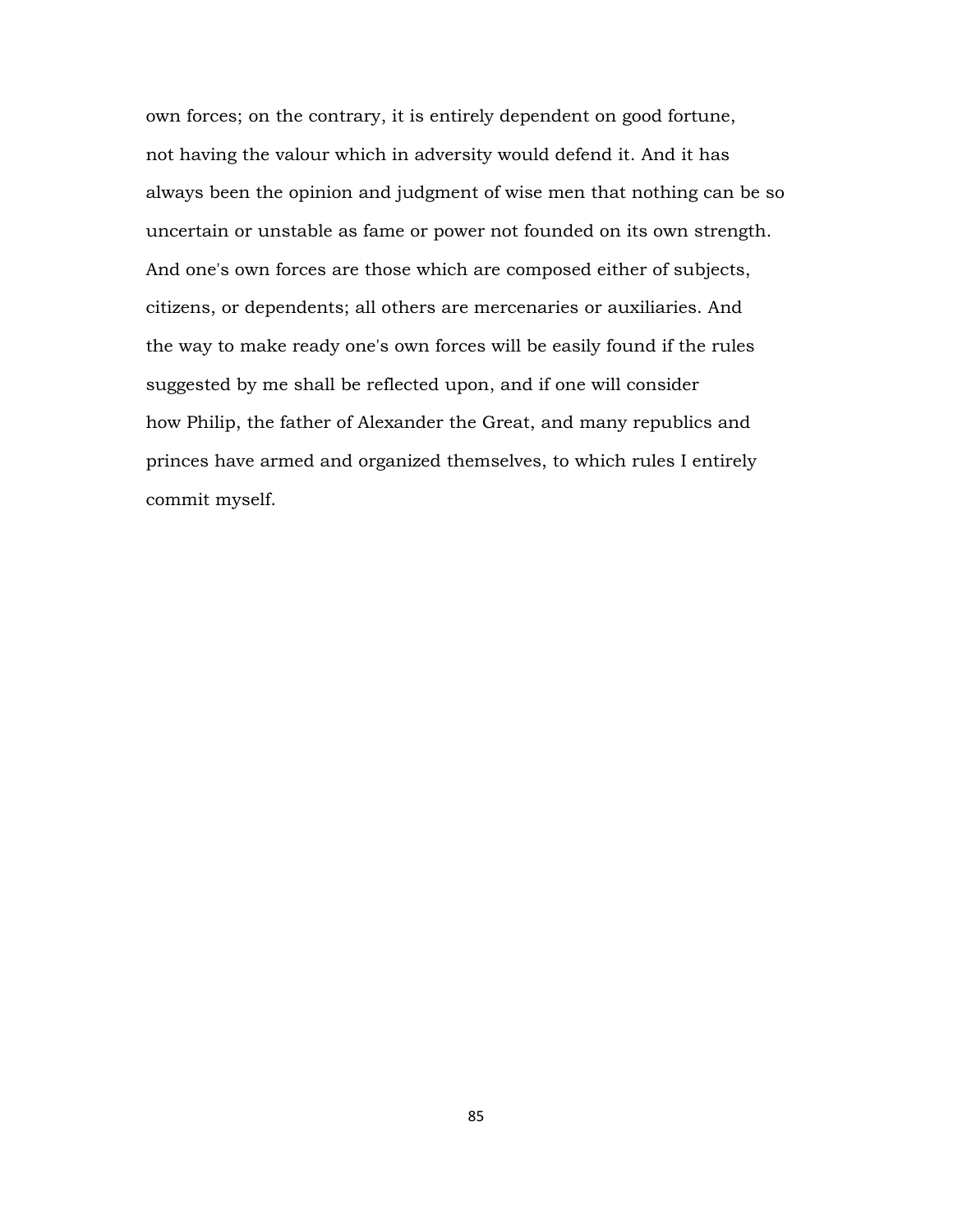# CHAPTER XIV -- THAT WHICH CONCERNS A PRINCE ON THE SUBJECT OF THE ART OF WAR

A prince ought to have no other aim or thought, nor select anything else for his study, than war and its rules and discipline; for this is the sole art that belongs to him who rules, and it is of such force that it not only upholds those who are born princes, but it often enables men to rise from a private station to that rank. And, on the contrary, it is seen that when princes have thought more of ease than of arms they have lost their states. And the first cause of your losing it is to neglect this art; and what enables you to acquire a state is to be master of the art. Francesco Sforza, through being martial, from a private person became Duke of Milan; and the sons, through avoiding the hardships and troubles of arms, from dukes became private persons. For among other evils which being unarmed brings you, it causes you to be despised, and this is one of those ignominies against which a prince ought to guard himself, as is shown later on. Because there is nothing proportionate between the armed and the unarmed; and it is not reasonable that he who is armed should yield obedience willingly to him who is unarmed, or that the unarmed man should be secure among armed servants. Because, there being in the one disdain and in the other suspicion, it is not possible for them to work well together. And therefore a prince who does not understand the art of war, over and above the other misfortunes already mentioned, cannot be respected by his soldiers, nor can he rely on them. He ought never, therefore, to have out of his thoughts this subject of war, and in peace he should addict himself more to its exercise than in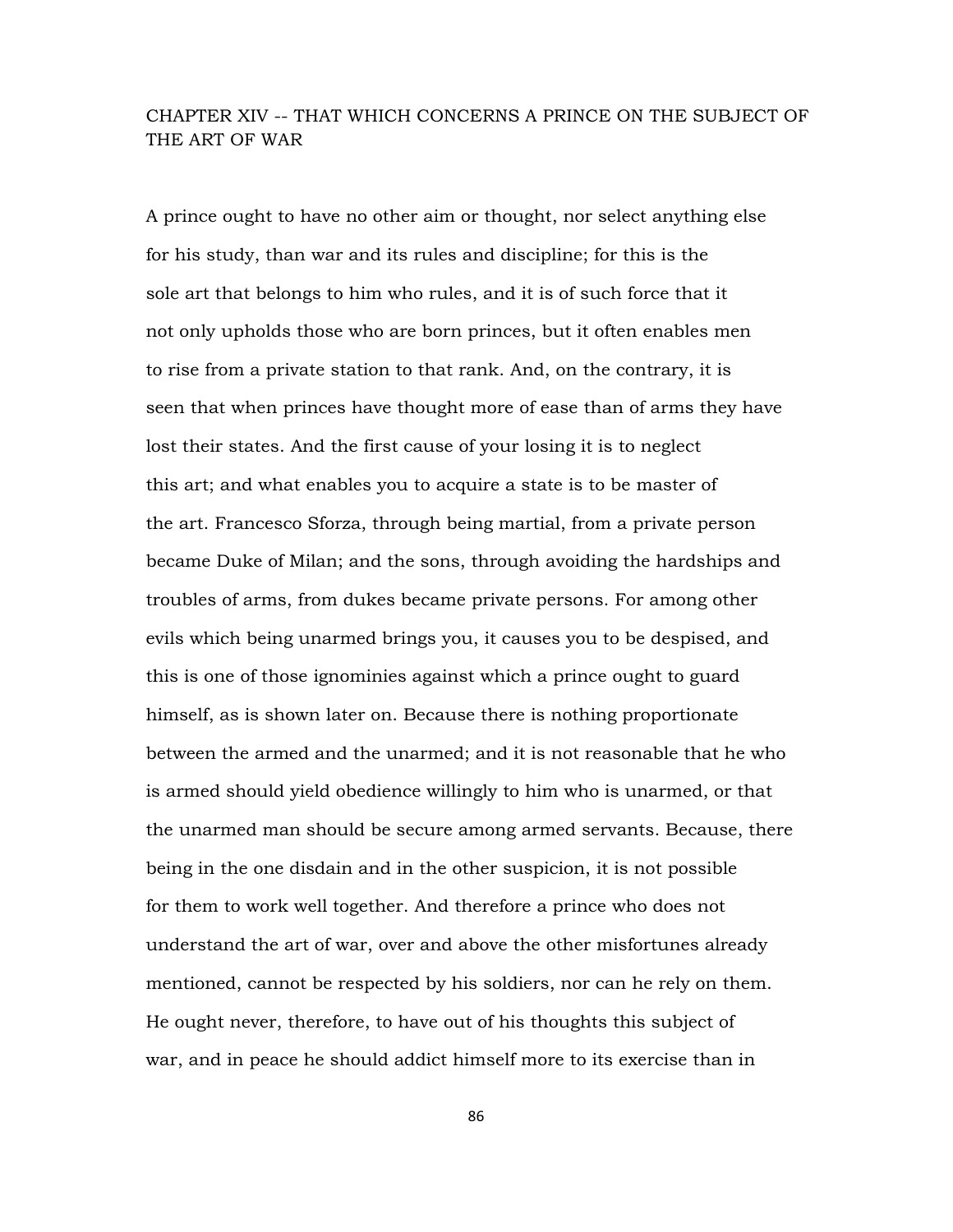war; this he can do in two ways, the one by action, the other by study.

As regards action, he ought above all things to keep his men well organized and drilled, to follow incessantly the chase, by which he accustoms his body to hardships, and learns something of the nature of localities, and gets to find out how the mountains rise, how the valleys open out, how the plains lie, and to understand the nature of rivers and marshes, and in all this to take the greatest care. Which knowledge is useful in two ways. Firstly, he learns to know his country, and is better able to undertake its defence; afterwards, by means of the knowledge and observation of that locality, he understands with ease any other which it may be necessary for him to study hereafter; because the hills, valleys, and plains, and rivers and marshes that are, for instance, in Tuscany, have a certain resemblance to those of other countries, so that with a knowledge of the aspect of one country one can easily arrive at a knowledge of others. And the prince that lacks this skill lacks the essential which it is desirable that a captain should possess, for it teaches him to surprise his enemy, to select quarters, to lead armies, to array the battle, to besiege towns to advantage.

Philopoemen,(\*) Prince of the Achaeans, among other praises which writers have bestowed on him, is commended because in time of peace he never had anything in his mind but the rules of war; and when he was in the country with friends, he often stopped and reasoned with them: "If the enemy should be upon that hill, and we should find ourselves here with our army, with whom would be the advantage? How should one best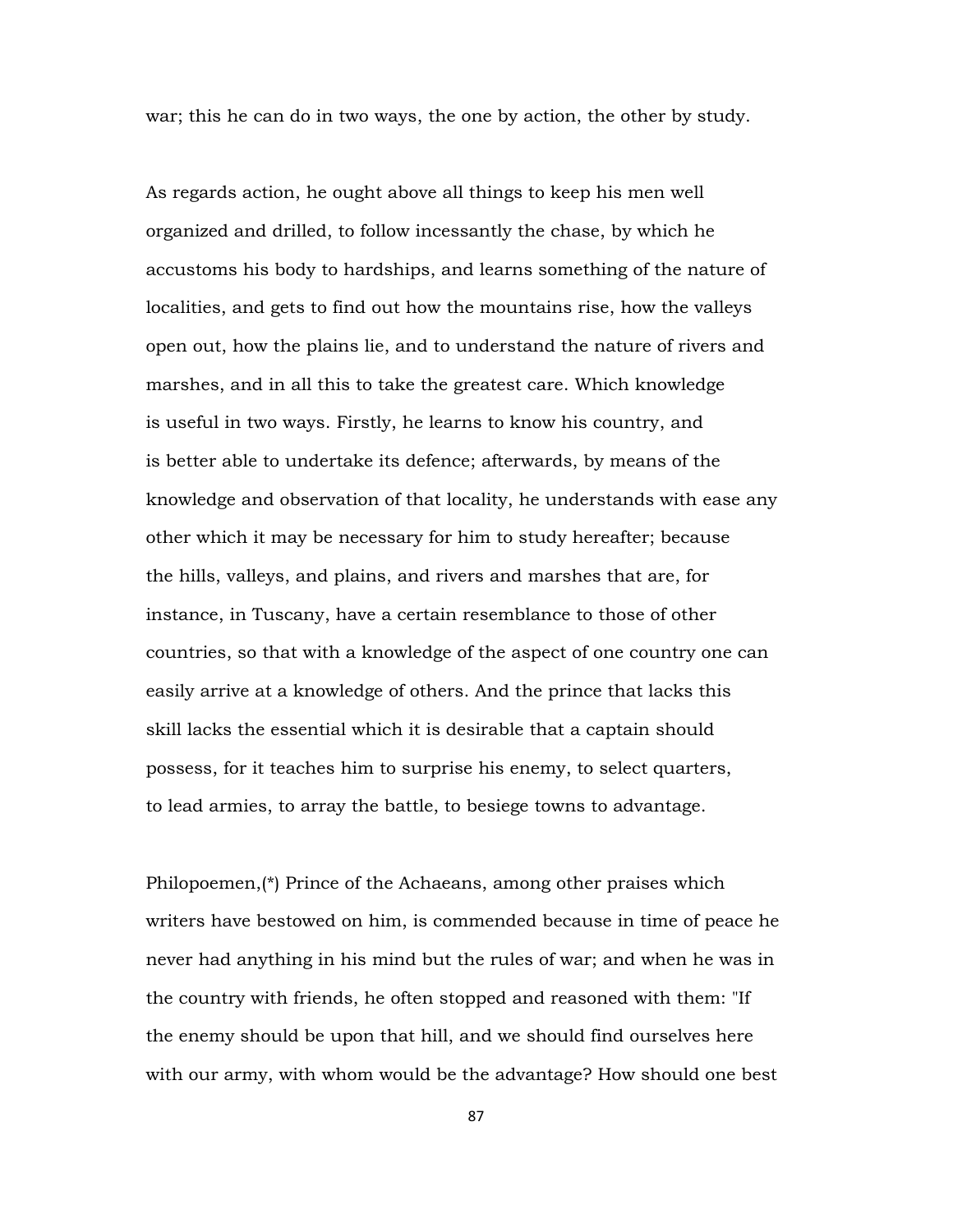advance to meet him, keeping the ranks? If we should wish to retreat, how ought we to pursue?" And he would set forth to them, as he went, all the chances that could befall an army; he would listen to their opinion and state his, confirming it with reasons, so that by these continual discussions there could never arise, in time of war, any unexpected circumstances that he could not deal with.

 (\*) Philopoemen, "the last of the Greeks," born 252 B.C., died 183 B.C.

But to exercise the intellect the prince should read histories, and study there the actions of illustrious men, to see how they have borne themselves in war, to examine the causes of their victories and defeat, so as to avoid the latter and imitate the former; and above all do as an illustrious man did, who took as an exemplar one who had been praised and famous before him, and whose achievements and deeds he always kept in his mind, as it is said Alexander the Great imitated Achilles, Caesar Alexander, Scipio Cyrus. And whoever reads the life of Cyrus, written by Xenophon, will recognize afterwards in the life of Scipio how that imitation was his glory, and how in chastity, affability, humanity, and liberality Scipio conformed to those things which have been written of Cyrus by Xenophon. A wise prince ought to observe some such rules, and never in peaceful times stand idle, but increase his resources with industry in such a way that they may be available to him in adversity, so that if fortune chances it may find him prepared to resist her blows.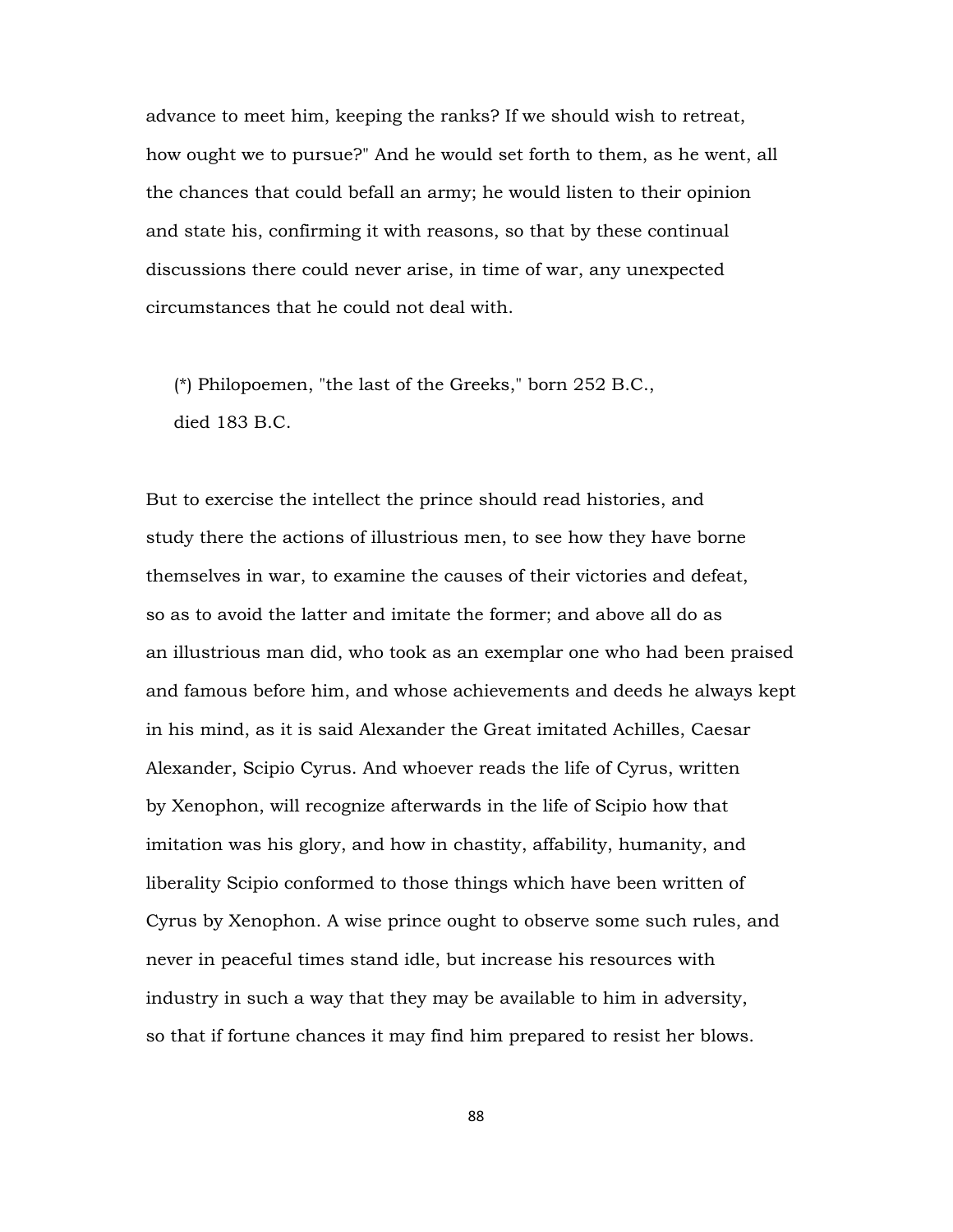# CHAPTER XV -- CONCERNING THINGS FOR WHICH MEN, AND ESPECIALLY PRINCES, ARE PRAISED OR BLAMED

It remains now to see what ought to be the rules of conduct for a prince towards subject and friends. And as I know that many have written on this point, I expect I shall be considered presumptuous in mentioning it again, especially as in discussing it I shall depart from the methods of other people. But, it being my intention to write a thing which shall be useful to him who apprehends it, it appears to me more appropriate to follow up the real truth of the matter than the imagination of it; for many have pictured republics and principalities which in fact have never been known or seen, because how one lives is so far distant from how one ought to live, that he who neglects what is done for what ought to be done, sooner effects his ruin than his preservation; for a man who wishes to act entirely up to his professions of virtue soon meets with what destroys him among so much that is evil.

Hence it is necessary for a prince wishing to hold his own to know how to do wrong, and to make use of it or not according to necessity. Therefore, putting on one side imaginary things concerning a prince, and discussing those which are real, I say that all men when they are spoken of, and chiefly princes for being more highly placed, are remarkable for some of those qualities which bring them either blame or praise; and thus it is that one is reputed liberal, another miserly, using a Tuscan term (because an avaricious person in our language is still he who desires to possess by robbery, whilst we call one miserly who deprives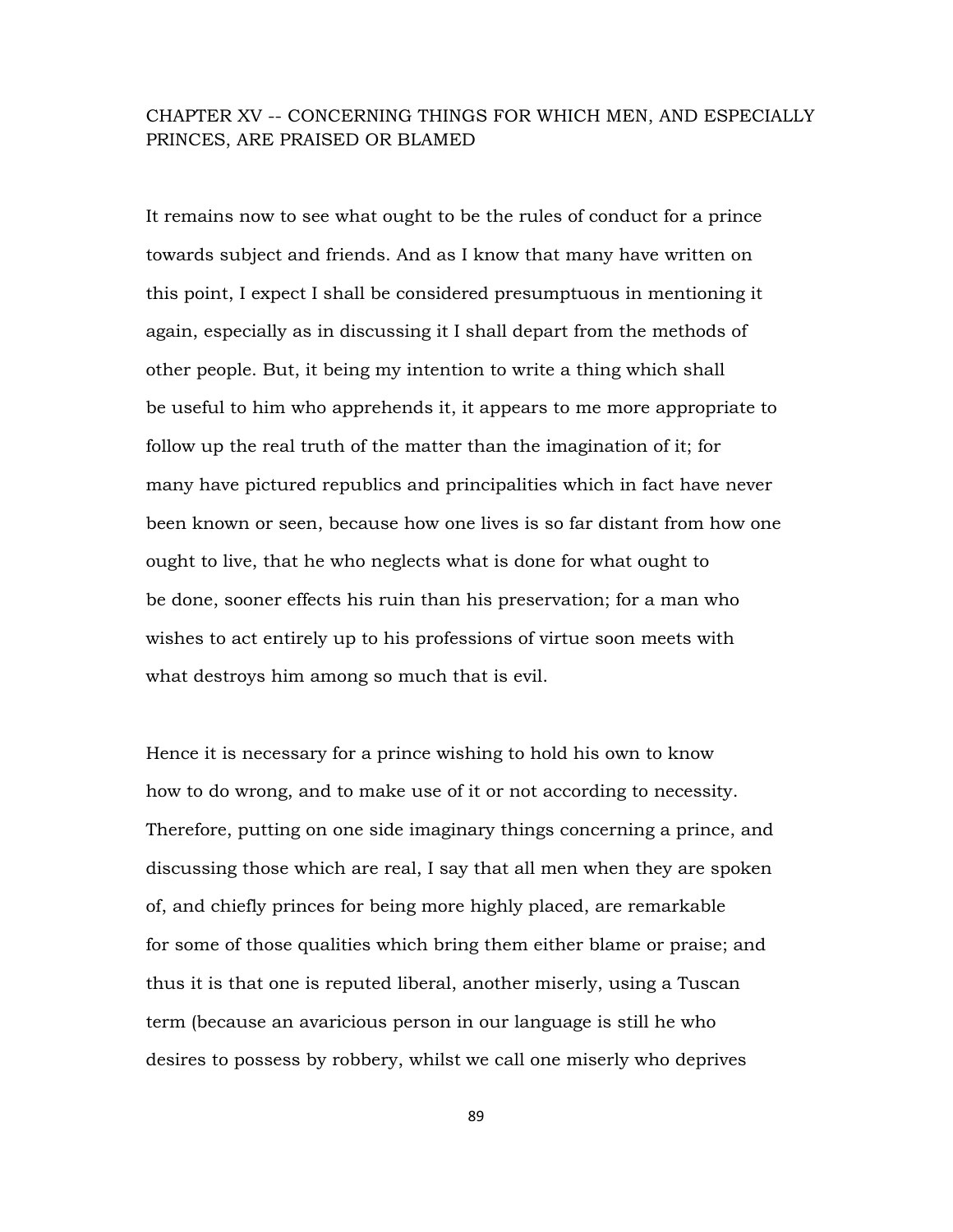himself too much of the use of his own); one is reputed generous, one rapacious; one cruel, one compassionate; one faithless, another faithful; one effeminate and cowardly, another bold and brave; one affable, another haughty; one lascivious, another chaste; one sincere, another cunning; one hard, another easy; one grave, another frivolous; one religious, another unbelieving, and the like. And I know that every one will confess that it would be most praiseworthy in a prince to exhibit all the above qualities that are considered good; but because they can neither be entirely possessed nor observed, for human conditions do not permit it, it is necessary for him to be sufficiently prudent that he may know how to avoid the reproach of those vices which would lose him his state; and also to keep himself, if it be possible, from those which would not lose him it; but this not being possible, he may with less hesitation abandon himself to them. And again, he need not make himself uneasy at incurring a reproach for those vices without which the state can only be saved with difficulty, for if everything is considered carefully, it will be found that something which looks like virtue, if followed, would be his ruin; whilst something else, which looks like vice, yet followed brings him security and prosperity.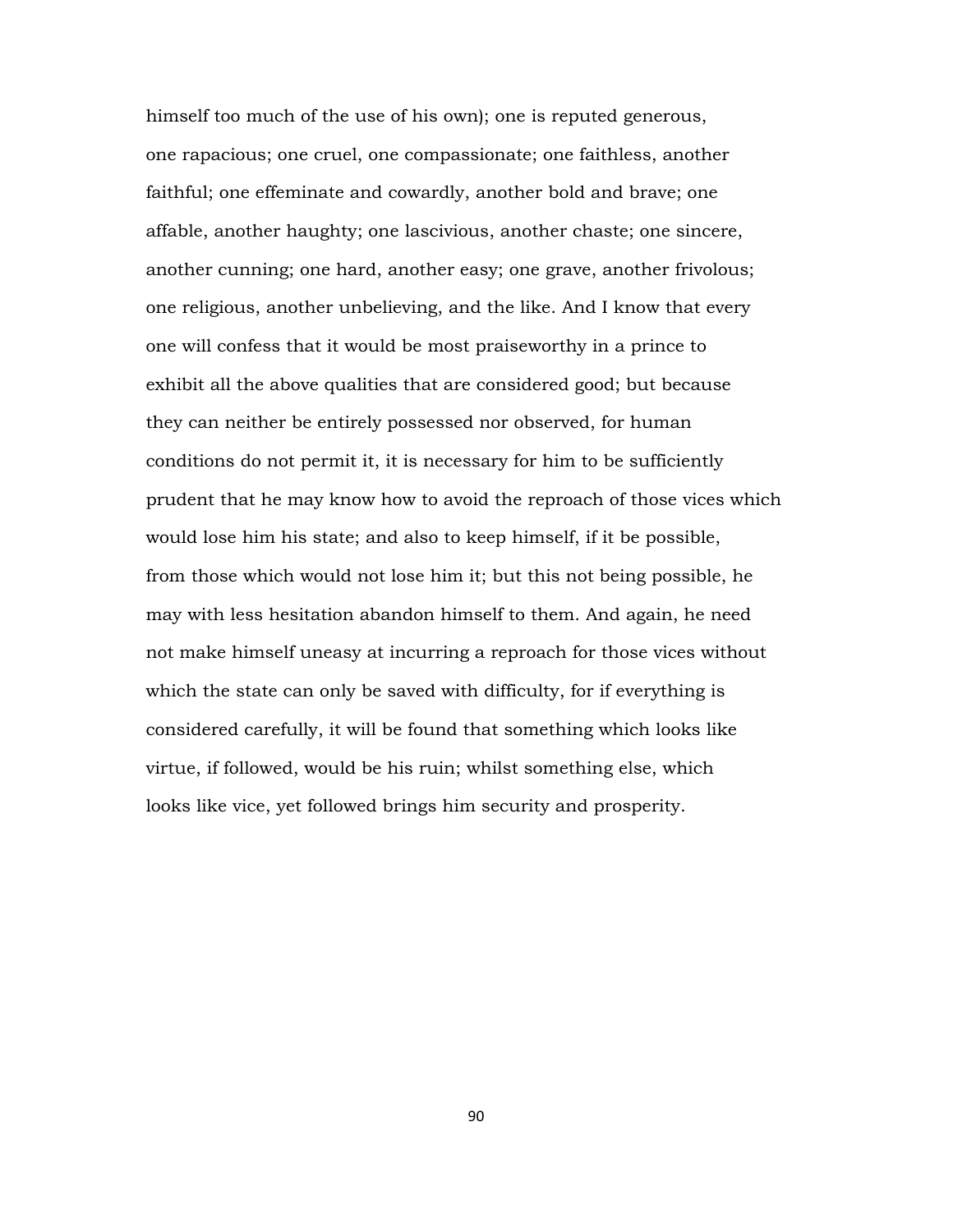#### CHAPTER XVI -- CONCERNING LIBERALITY AND MEANNESS

Commencing then with the first of the above-named characteristics, I say that it would be well to be reputed liberal. Nevertheless, liberality exercised in a way that does not bring you the reputation for it, injures you; for if one exercises it honestly and as it should be exercised, it may not become known, and you will not avoid the reproach of its opposite. Therefore, any one wishing to maintain among men the name of liberal is obliged to avoid no attribute of magnificence; so that a prince thus inclined will consume in such acts all his property, and will be compelled in the end, if he wish to maintain the name of liberal, to unduly weigh down his people, and tax them, and do everything he can to get money. This will soon make him odious to his subjects, and becoming poor he will be little valued by any one; thus, with his liberality, having offended many and rewarded few, he is affected by the very first trouble and imperilled by whatever may be the first danger; recognizing this himself, and wishing to draw back from it, he runs at once into the reproach of being miserly.

Therefore, a prince, not being able to exercise this virtue of liberality in such a way that it is recognized, except to his cost, if he is wise he ought not to fear the reputation of being mean, for in time he will come to be more considered than if liberal, seeing that with his economy his revenues are enough, that he can defend himself against all attacks, and is able to engage in enterprises without burdening his people; thus it comes to pass that he exercises liberality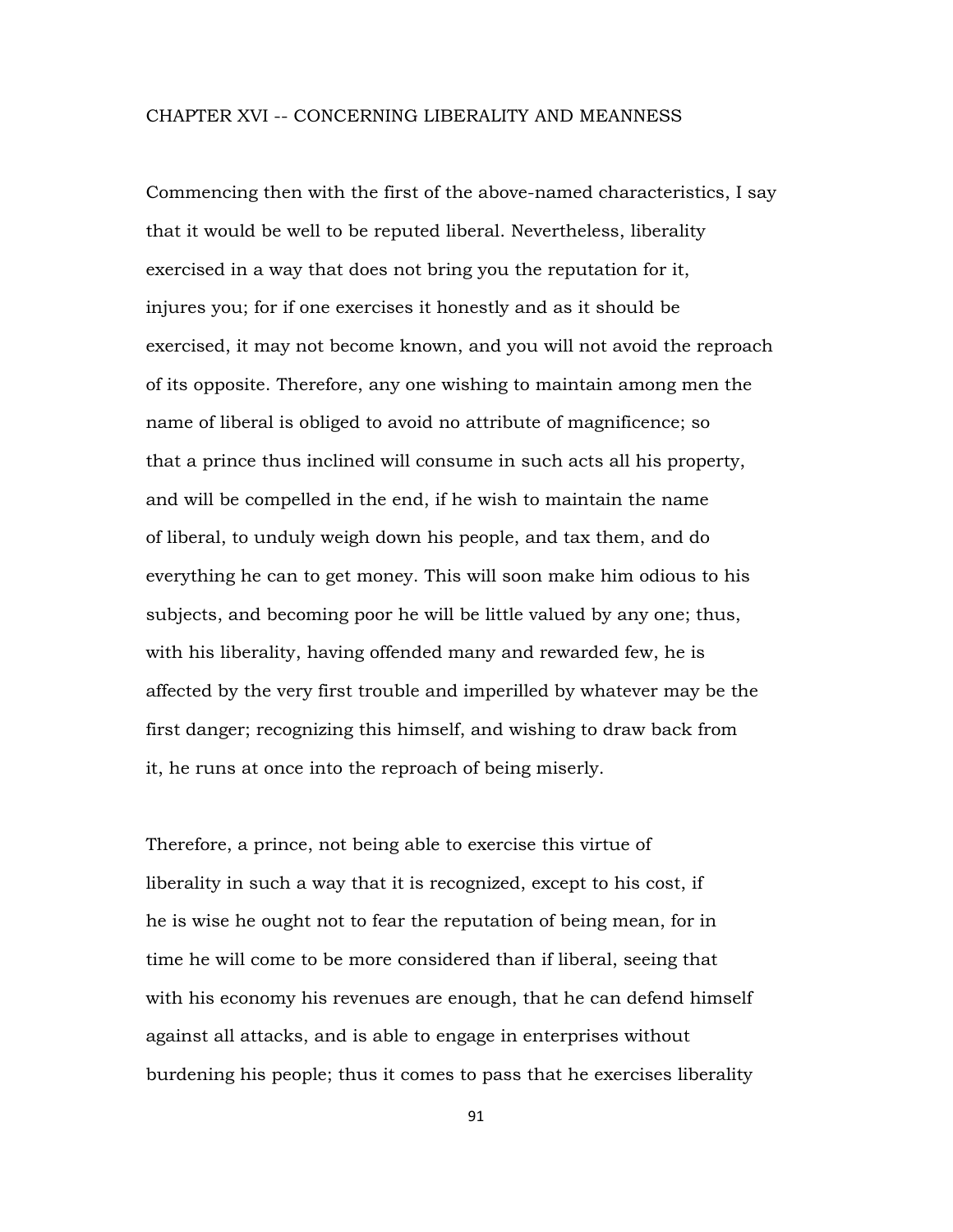towards all from whom he does not take, who are numberless, and meanness towards those to whom he does not give, who are few.

We have not seen great things done in our time except by those who have been considered mean; the rest have failed. Pope Julius the Second was assisted in reaching the papacy by a reputation for liberality, yet he did not strive afterwards to keep it up, when he made war on the King of France; and he made many wars without imposing any extraordinary tax on his subjects, for he supplied his additional expenses out of his long thriftiness. The present King of Spain would not have undertaken or conquered in so many enterprises if he had been reputed liberal. A prince, therefore, provided that he has not to rob his subjects, that he can defend himself, that he does not become poor and abject, that he is not forced to become rapacious, ought to hold of little account a reputation for being mean, for it is one of those vices which will enable him to govern.

And if any one should say: Caesar obtained empire by liberality, and many others have reached the highest positions by having been liberal, and by being considered so, I answer: Either you are a prince in fact, or in a way to become one. In the first case this liberality is dangerous, in the second it is very necessary to be considered liberal; and Caesar was one of those who wished to become pre-eminent in Rome; but if he had survived after becoming so, and had not moderated his expenses, he would have destroyed his government. And if any one should reply: Many have been princes, and have done great things with armies,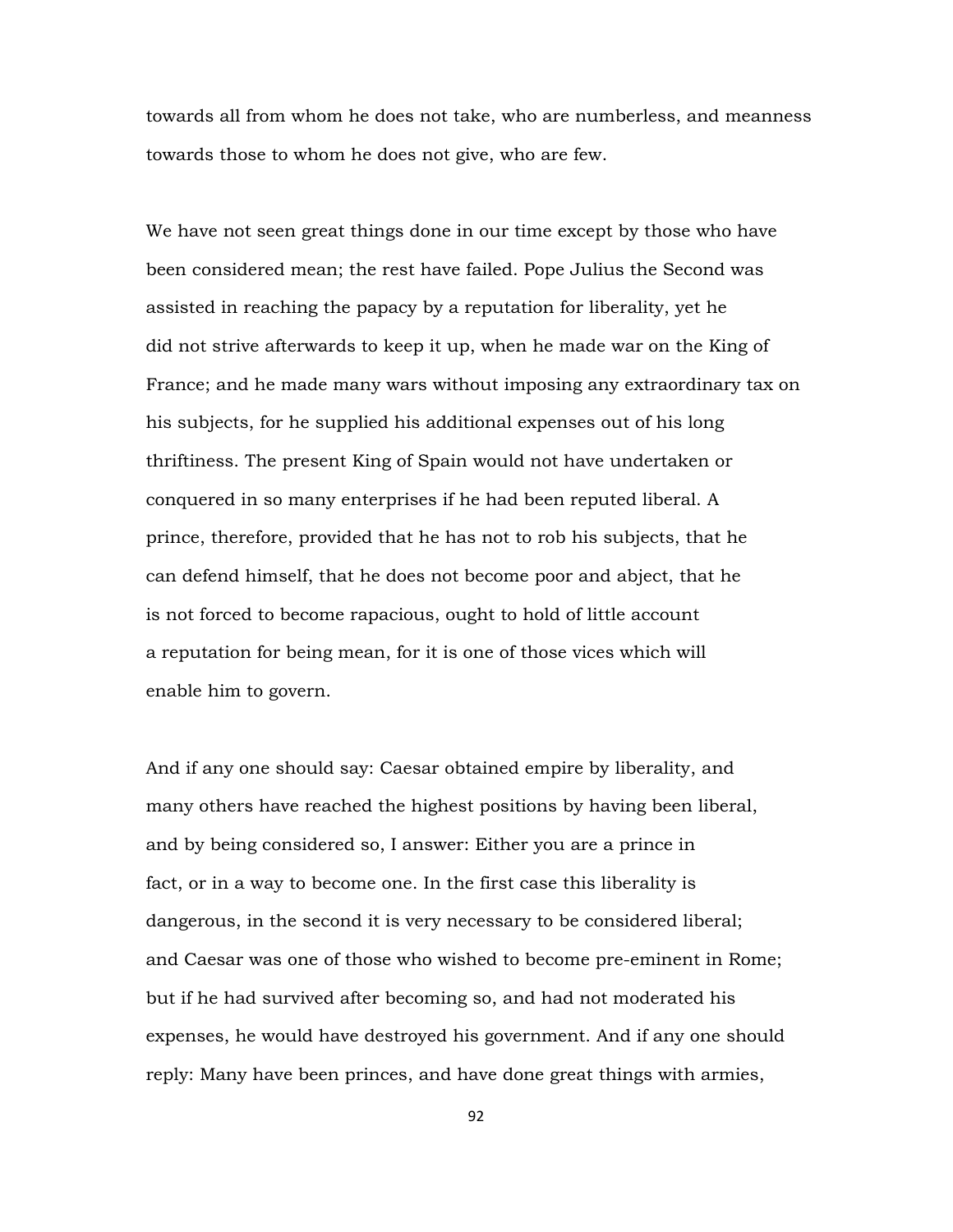who have been considered very liberal, I reply: Either a prince spends that which is his own or his subjects' or else that of others. In the first case he ought to be sparing, in the second he ought not to neglect any opportunity for liberality. And to the prince who goes forth with his army, supporting it by pillage, sack, and extortion, handling that which belongs to others, this liberality is necessary, otherwise he would not be followed by soldiers. And of that which is neither yours nor your subjects' you can be a ready giver, as were Cyrus, Caesar, and Alexander; because it does not take away your reputation if you squander that of others, but adds to it; it is only squandering your own that injures you.

And there is nothing wastes so rapidly as liberality, for even whilst you exercise it you lose the power to do so, and so become either poor or despised, or else, in avoiding poverty, rapacious and hated. And a prince should guard himself, above all things, against being despised and hated; and liberality leads you to both. Therefore it is wiser to have a reputation for meanness which brings reproach without hatred, than to be compelled through seeking a reputation for liberality to incur a name for rapacity which begets reproach with hatred.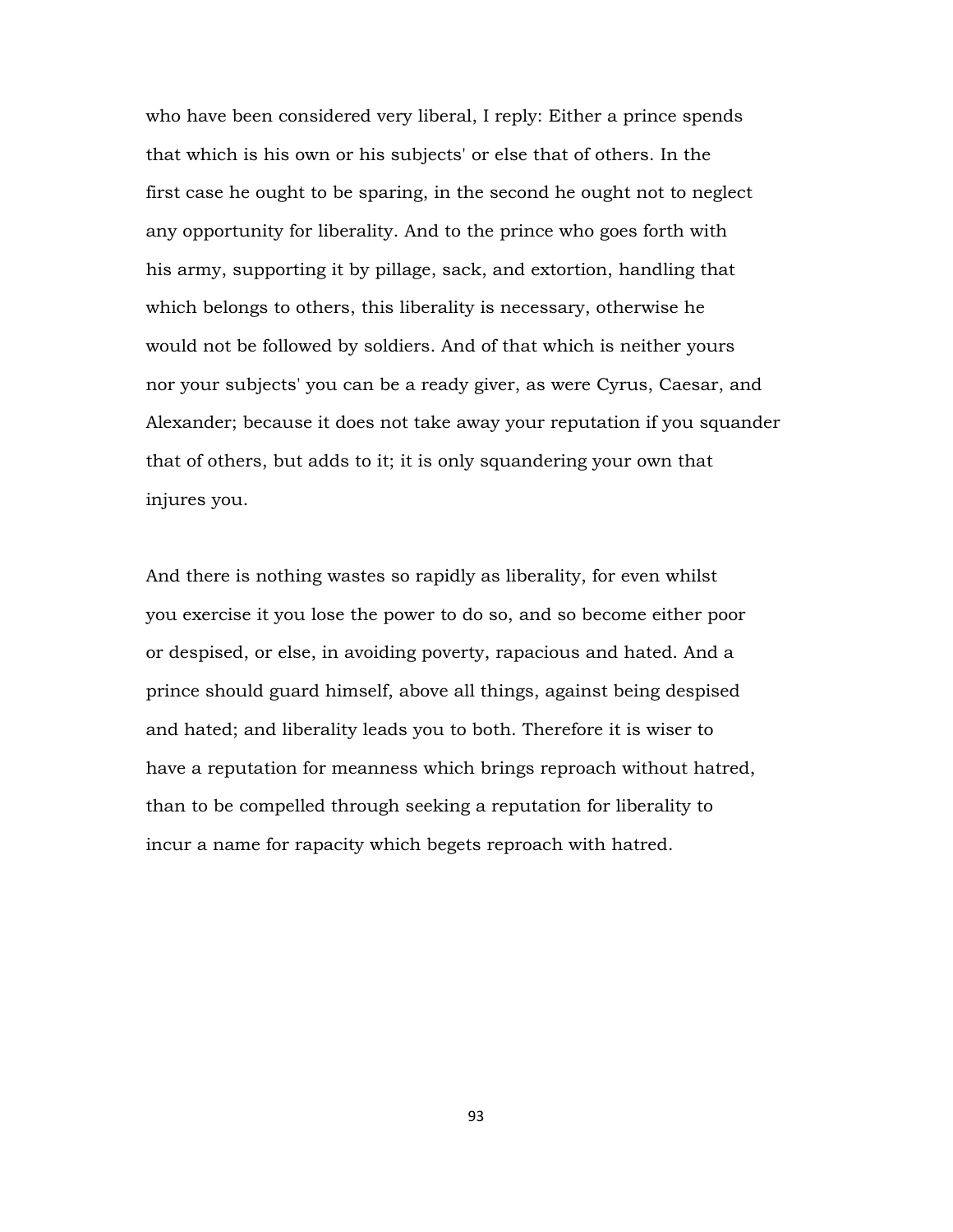# CHAPTER XVII -- CONCERNING CRUELTY AND CLEMENCY, AND WHETHER IT IS BETTER TO BE LOVED THAN FEARED

Coming now to the other qualities mentioned above, I say that every prince ought to desire to be considered clement and not cruel. Nevertheless he ought to take care not to misuse this clemency. Cesare Borgia was considered cruel; notwithstanding, his cruelty reconciled the Romagna, unified it, and restored it to peace and loyalty. And if this be rightly considered, he will be seen to have been much more merciful than the Florentine people, who, to avoid a reputation for cruelty, permitted Pistoia to be destroyed.(\*) Therefore a prince, so long as he keeps his subjects united and loyal, ought not to mind the reproach of cruelty; because with a few examples he will be more merciful than those who, through too much mercy, allow disorders to arise, from which follow murders or robberies; for these are wont to injure the whole people, whilst those executions which originate with a prince offend the individual only.

 (\*) During the rioting between the Cancellieri and Panciatichi factions in 1502 and 1503.

And of all princes, it is impossible for the new prince to avoid the imputation of cruelty, owing to new states being full of dangers. Hence Virgil, through the mouth of Dido, excuses the inhumanity of her reign owing to its being new, saying: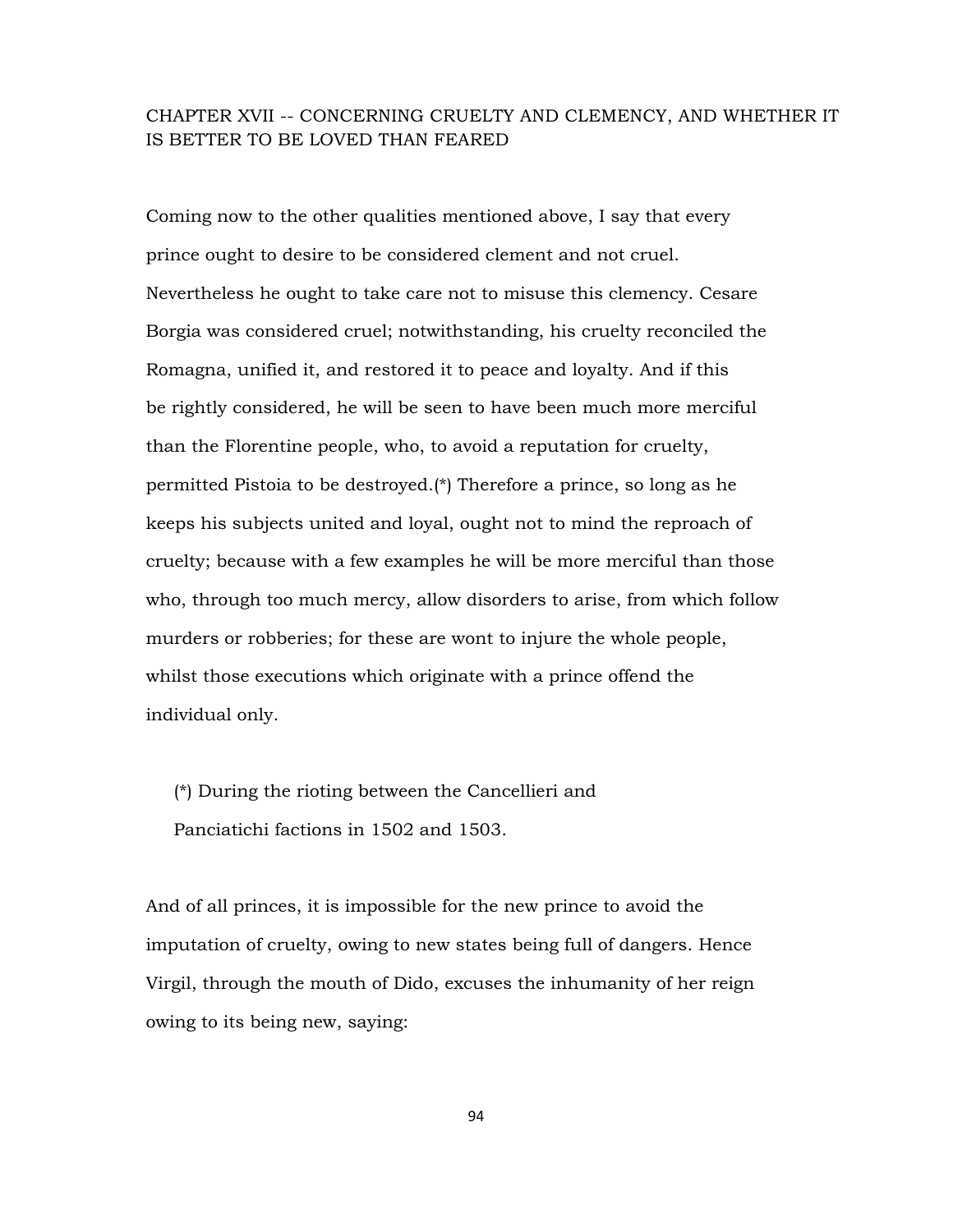"Res dura, et regni novitas me talia cogunt Moliri, et late fines custode tueri."(\*)

Nevertheless he ought to be slow to believe and to act, nor should he himself show fear, but proceed in a temperate manner with prudence and humanity, so that too much confidence may not make him incautious and too much distrust render him intolerable.

 $(*)$ ... against my will, my fate A throne unsettled, and an infant state, Bid me defend my realms with all my pow'rs, And guard with these severities my shores.

Christopher Pitt.

Upon this a question arises: whether it be better to be loved than feared or feared than loved? It may be answered that one should wish to be both, but, because it is difficult to unite them in one person, it is much safer to be feared than loved, when, of the two, either must be dispensed with. Because this is to be asserted in general of men, that they are ungrateful, fickle, false, cowardly, covetous, and as long as you succeed they are yours entirely; they will offer you their blood, property, life, and children, as is said above, when the need is far distant; but when it approaches they turn against you. And that prince who, relying entirely on their promises, has neglected other precautions, is ruined; because friendships that are obtained by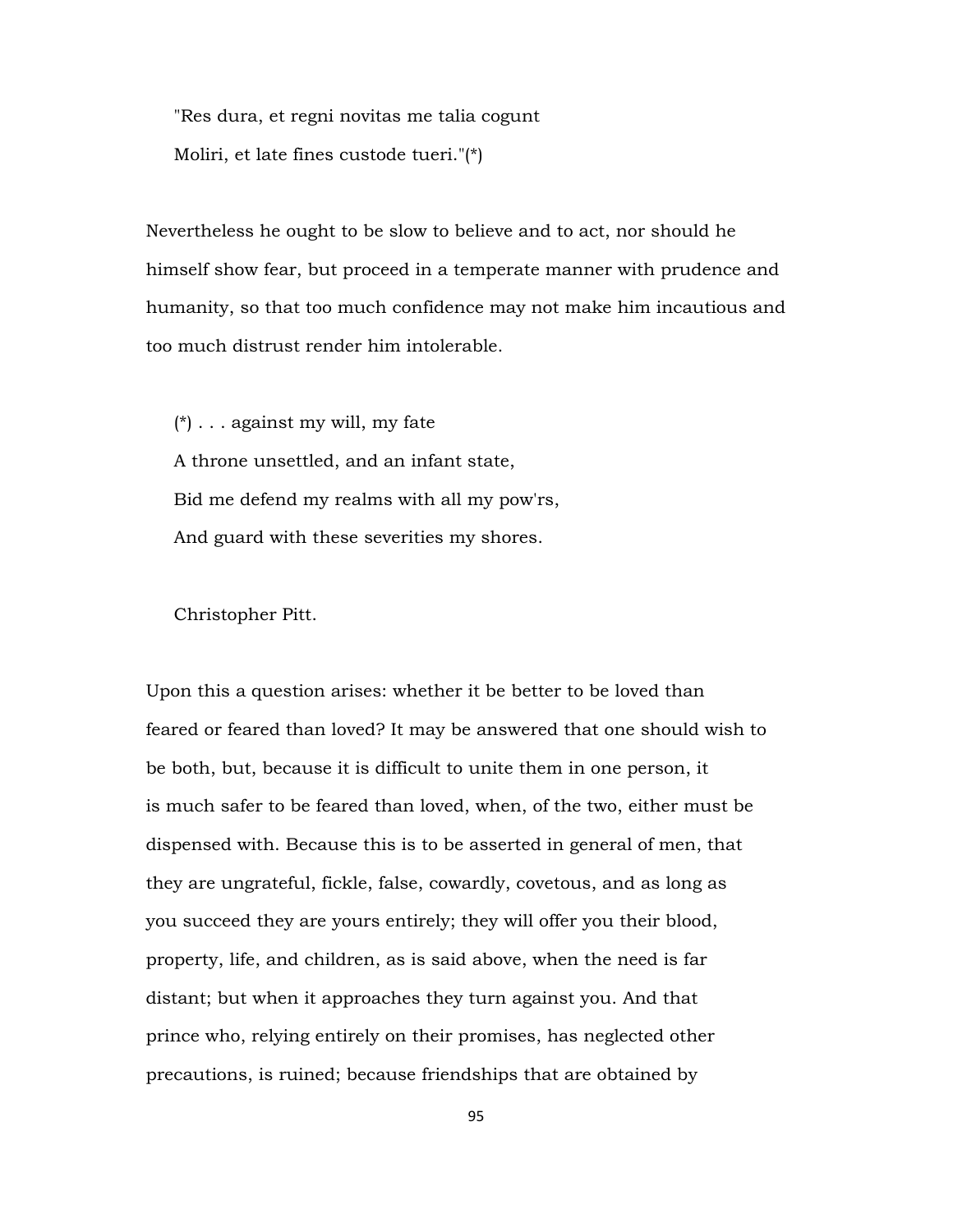payments, and not by greatness or nobility of mind, may indeed be earned, but they are not secured, and in time of need cannot be relied upon; and men have less scruple in offending one who is beloved than one who is feared, for love is preserved by the link of obligation which, owing to the baseness of men, is broken at every opportunity for their advantage; but fear preserves you by a dread of punishment which never fails.

Nevertheless a prince ought to inspire fear in such a way that, if he does not win love, he avoids hatred; because he can endure very well being feared whilst he is not hated, which will always be as long as he abstains from the property of his citizens and subjects and from their women. But when it is necessary for him to proceed against the life of someone, he must do it on proper justification and for manifest cause, but above all things he must keep his hands off the property of others, because men more quickly forget the death of their father than the loss of their patrimony. Besides, pretexts for taking away the property are never wanting; for he who has once begun to live by robbery will always find pretexts for seizing what belongs to others; but reasons for taking life, on the contrary, are more difficult to find and sooner lapse. But when a prince is with his army, and has under control a multitude of soldiers, then it is quite necessary for him to disregard the reputation of cruelty, for without it he would never hold his army united or disposed to its duties.

Among the wonderful deeds of Hannibal this one is enumerated: that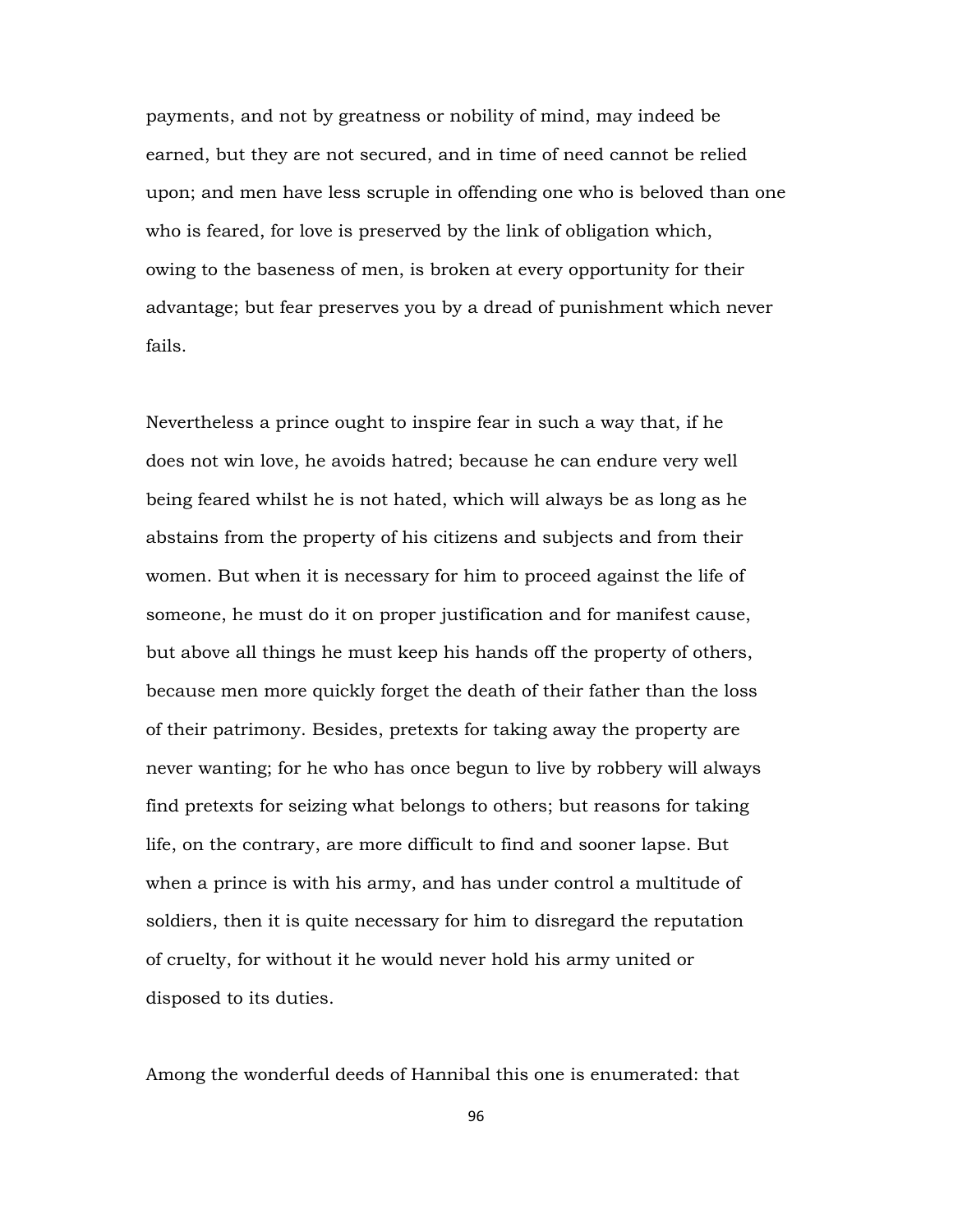having led an enormous army, composed of many various races of men, to fight in foreign lands, no dissensions arose either among them or against the prince, whether in his bad or in his good fortune. This arose from nothing else than his inhuman cruelty, which, with his boundless valour, made him revered and terrible in the sight of his soldiers, but without that cruelty, his other virtues were not sufficient to produce this effect. And short-sighted writers admire his deeds from one point of view and from another condemn the principal cause of them. That it is true his other virtues would not have been sufficient for him may be proved by the case of Scipio, that most excellent man, not only of his own times but within the memory of man, against whom, nevertheless, his army rebelled in Spain; this arose from nothing but his too great forbearance, which gave his soldiers more license than is consistent with military discipline. For this he was upbraided in the Senate by Fabius Maximus, and called the corrupter of the Roman soldiery. The Locrians were laid waste by a legate of Scipio, yet they were not avenged by him, nor was the insolence of the legate punished, owing entirely to his easy nature. Insomuch that someone in the Senate, wishing to excuse him, said there were many men who knew much better how not to err than to correct the errors of others. This disposition, if he had been continued in the command, would have destroyed in time the fame and glory of Scipio; but, he being under the control of the Senate, this injurious characteristic not only concealed itself, but contributed to his glory.

Returning to the question of being feared or loved, I come to the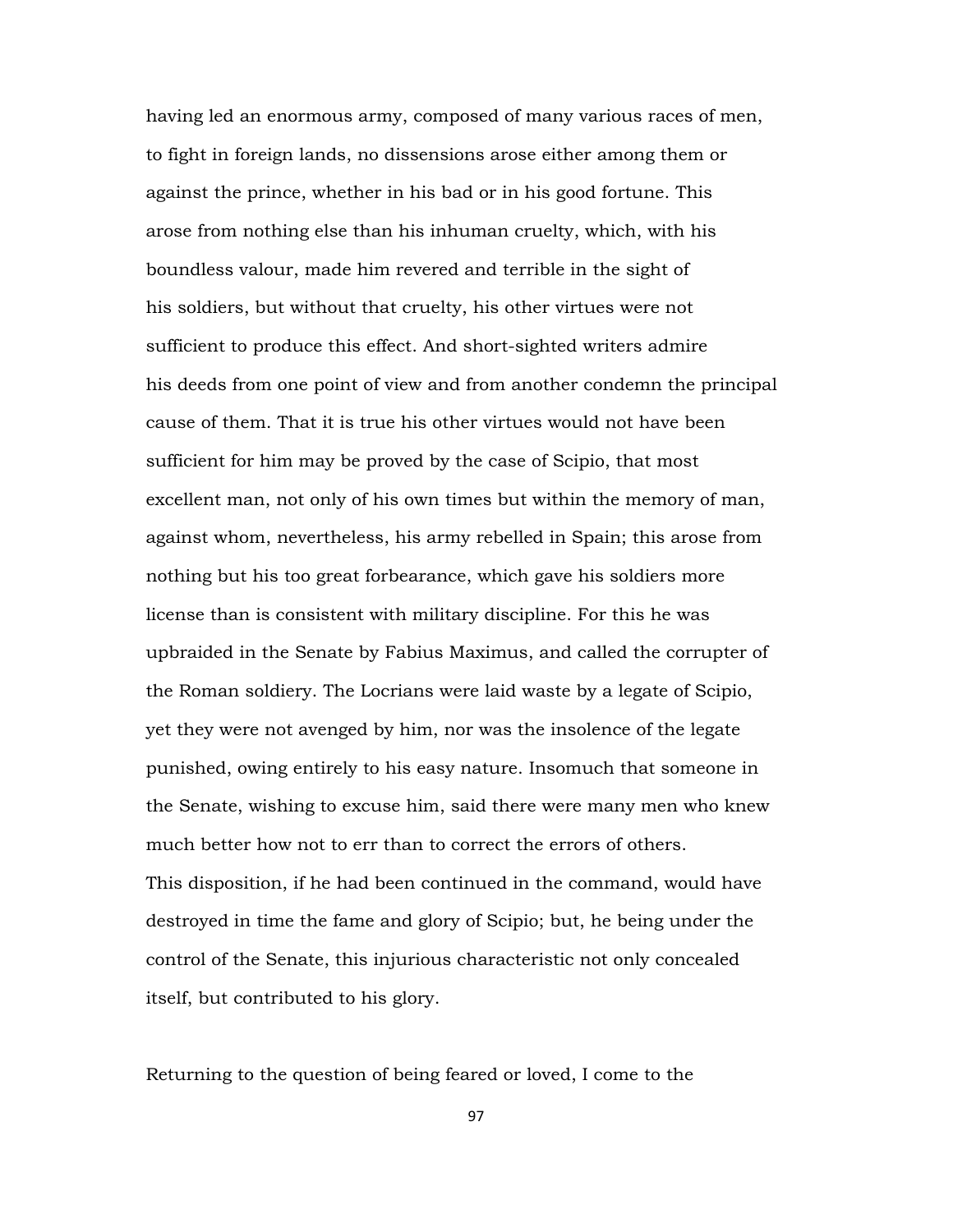conclusion that, men loving according to their own will and fearing according to that of the prince, a wise prince should establish himself on that which is in his own control and not in that of others; he must endeavour only to avoid hatred, as is noted.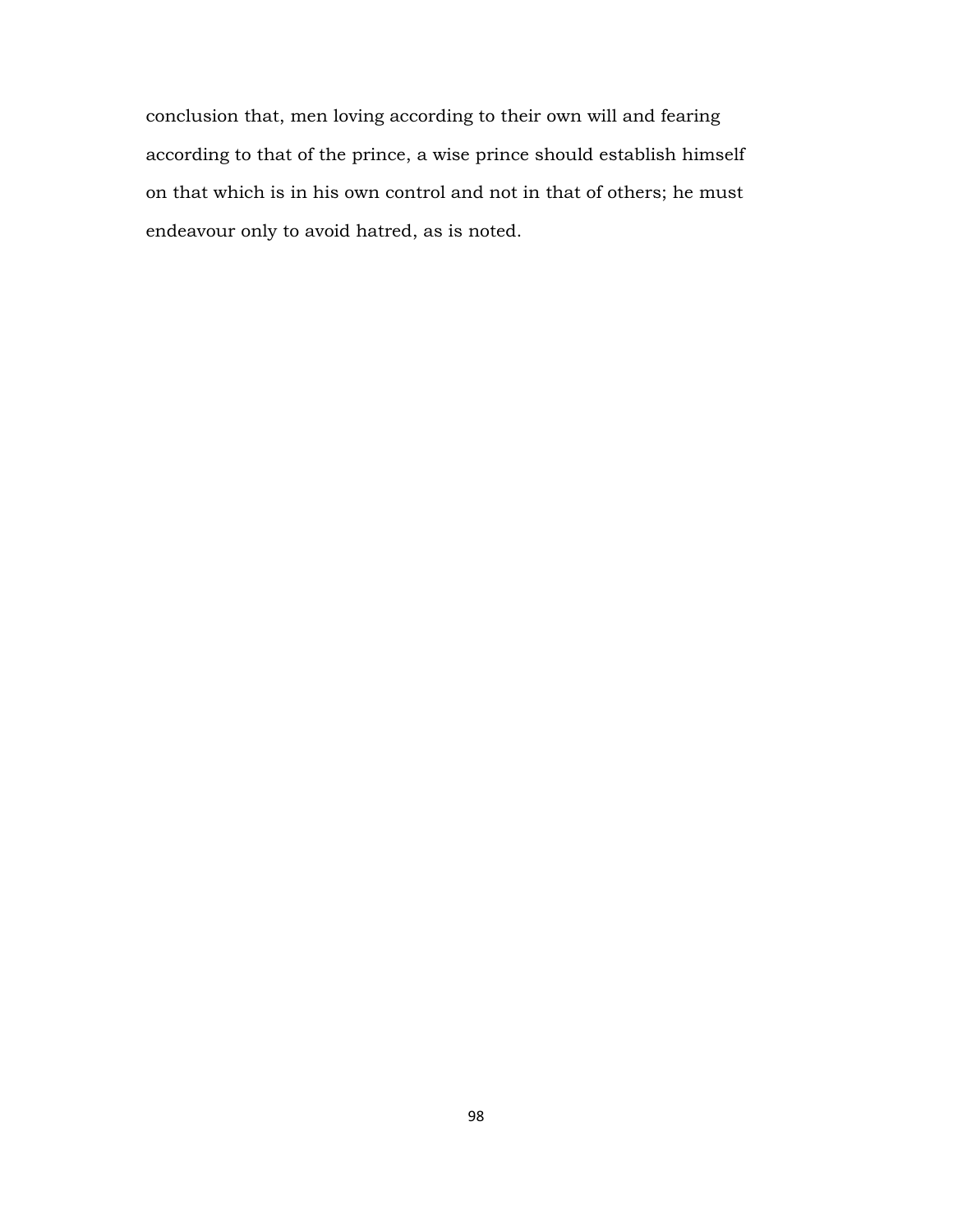# CHAPTER XVIII(\*) -- CONCERNING THE WAY IN WHICH PRINCES SHOULD KEEP FAITH

 (\*) "The present chapter has given greater offence than any other portion of Machiavelli's writings." Burd, "Il Principe," p. 297.

Every one admits how praiseworthy it is in a prince to keep faith, and to live with integrity and not with craft. Nevertheless our experience has been that those princes who have done great things have held good faith of little account, and have known how to circumvent the intellect of men by craft, and in the end have overcome those who have relied on their word. You must know there are two ways of contesting, $(*)$  the one by the law, the other by force; the first method is proper to men, the second to beasts; but because the first is frequently not sufficient, it is necessary to have recourse to the second. Therefore it is necessary for a prince to understand how to avail himself of the beast and the man. This has been figuratively taught to princes by ancient writers, who describe how Achilles and many other princes of old were given to the Centaur Chiron to nurse, who brought them up in his discipline; which means solely that, as they had for a teacher one who was half beast and half man, so it is necessary for a prince to know how to make use of both natures, and that one without the other is not durable. A prince, therefore, being compelled knowingly to adopt the beast, ought to choose the fox and the lion; because the lion cannot defend himself against snares and the fox cannot defend himself against wolves.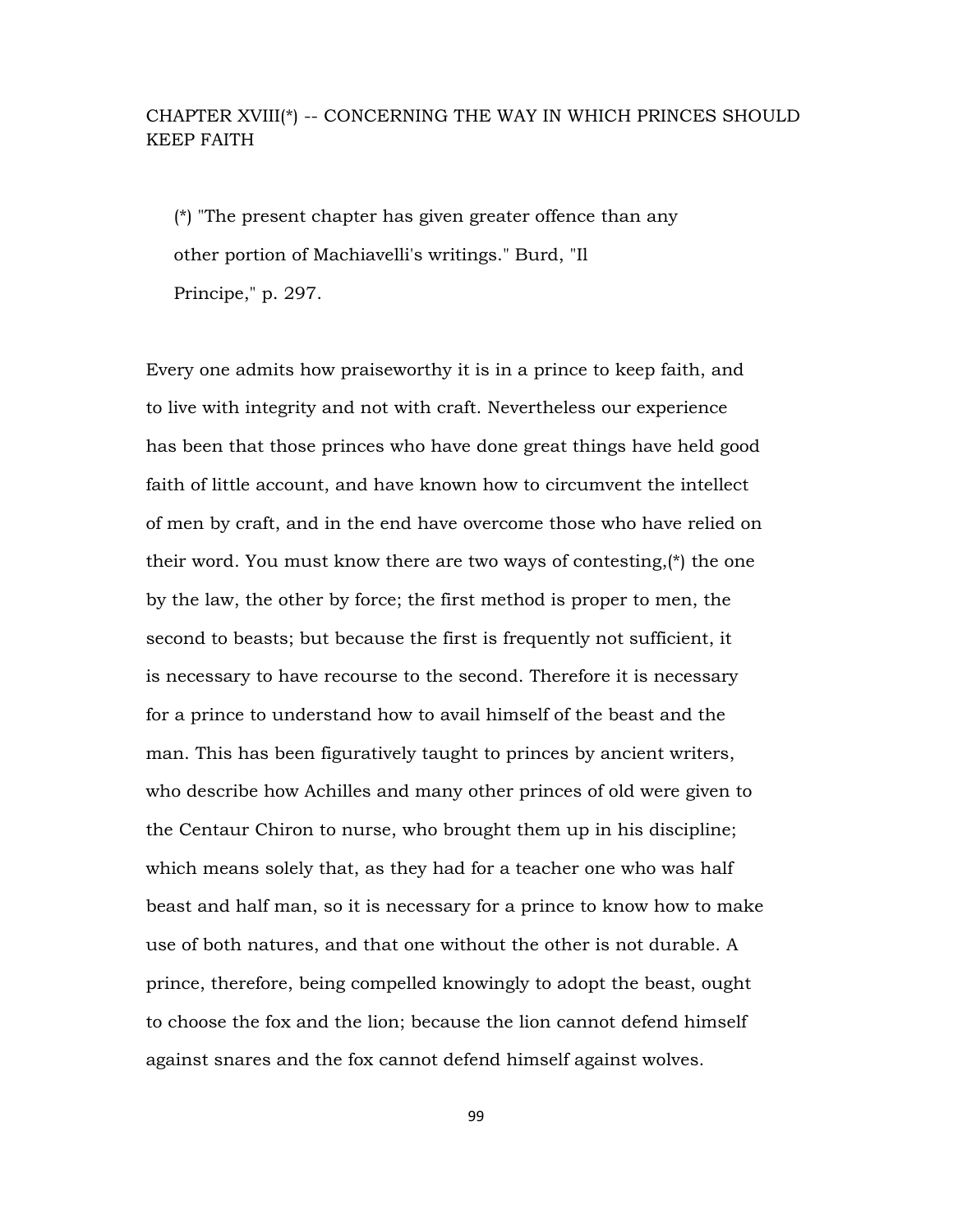Therefore, it is necessary to be a fox to discover the snares and a lion to terrify the wolves. Those who rely simply on the lion do not understand what they are about. Therefore a wise lord cannot, nor ought he to, keep faith when such observance may be turned against him, and when the reasons that caused him to pledge it exist no longer. If men were entirely good this precept would not hold, but because they are bad, and will not keep faith with you, you too are not bound to observe it with them. Nor will there ever be wanting to a prince legitimate reasons to excuse this non-observance. Of this endless modern examples could be given, showing how many treaties and engagements have been made void and of no effect through the faithlessness of princes; and he who has known best how to employ the fox has succeeded best.

 (\*) "Contesting," i.e. "striving for mastery." Mr Burd points out that this passage is imitated directly from Cicero's "De Officiis": "Nam cum sint duo genera decertandi, unum per disceptationem, alterum per vim; cumque illud proprium sit hominis, hoc beluarum; confugiendum est ad posterius, si uti non licet superiore."

But it is necessary to know well how to disguise this characteristic, and to be a great pretender and dissembler; and men are so simple, and so subject to present necessities, that he who seeks to deceive will always find someone who will allow himself to be deceived. One recent example I cannot pass over in silence. Alexander the Sixth did nothing else but deceive men, nor ever thought of doing otherwise, and he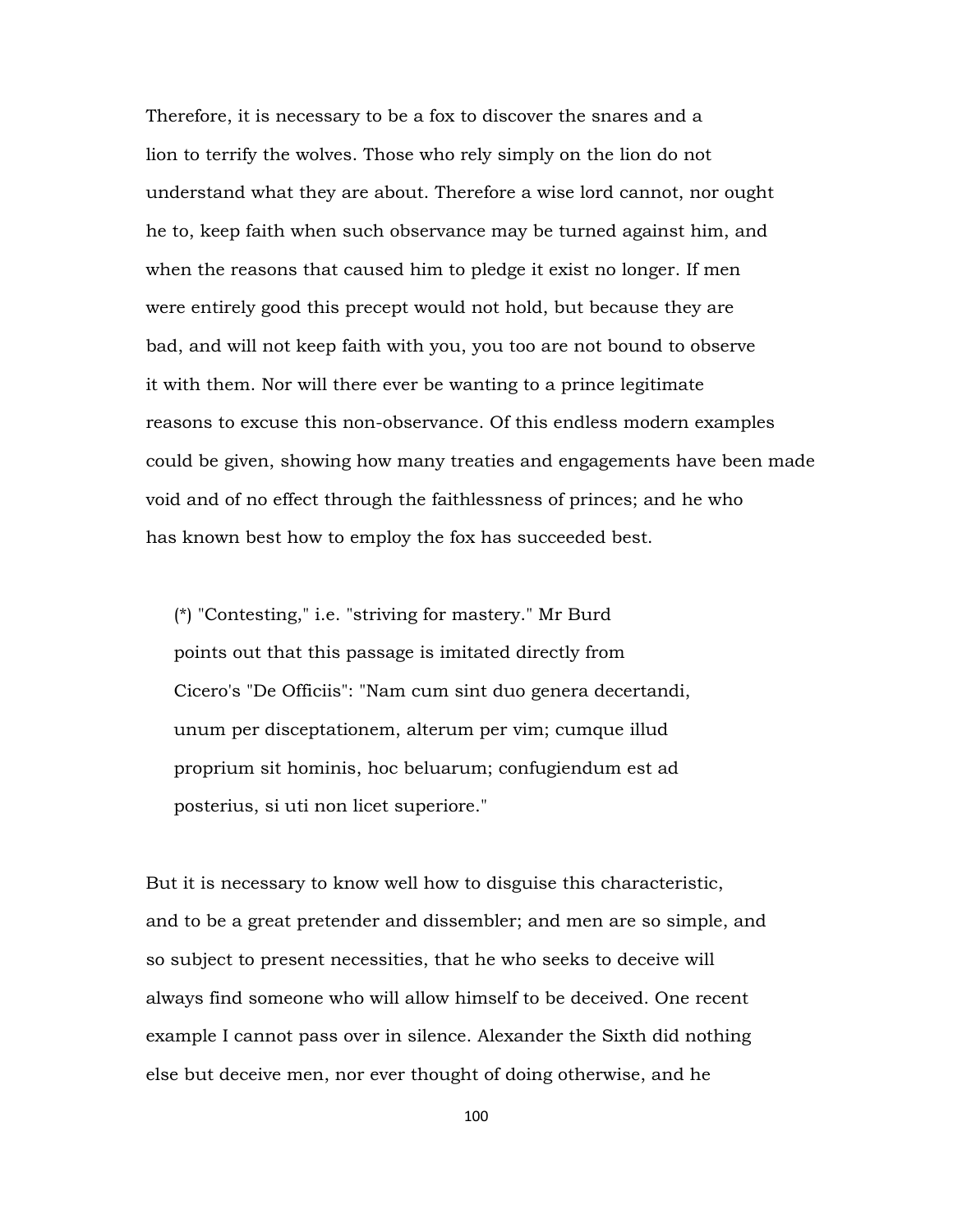always found victims; for there never was a man who had greater power in asserting, or who with greater oaths would affirm a thing, yet would observe it less; nevertheless his deceits always succeeded according to his wishes,(\*) because he well understood this side of mankind.

 (\*) "Nondimanco sempre gli succederono gli inganni (ad votum)." The words "ad votum" are omitted in the Testina addition, 1550.

 Alexander never did what he said, Cesare never said what he did.

Italian Proverb.

Therefore it is unnecessary for a prince to have all the good qualities I have enumerated, but it is very necessary to appear to have them. And I shall dare to say this also, that to have them and always to observe them is injurious, and that to appear to have them is useful; to appear merciful, faithful, humane, religious, upright, and to be so, but with a mind so framed that should you require not to be so, you may be able and know how to change to the opposite.

And you have to understand this, that a prince, especially a new one, cannot observe all those things for which men are esteemed, being often forced, in order to maintain the state, to act contrary to fidelity,(\*) friendship, humanity, and religion. Therefore it is necessary for him to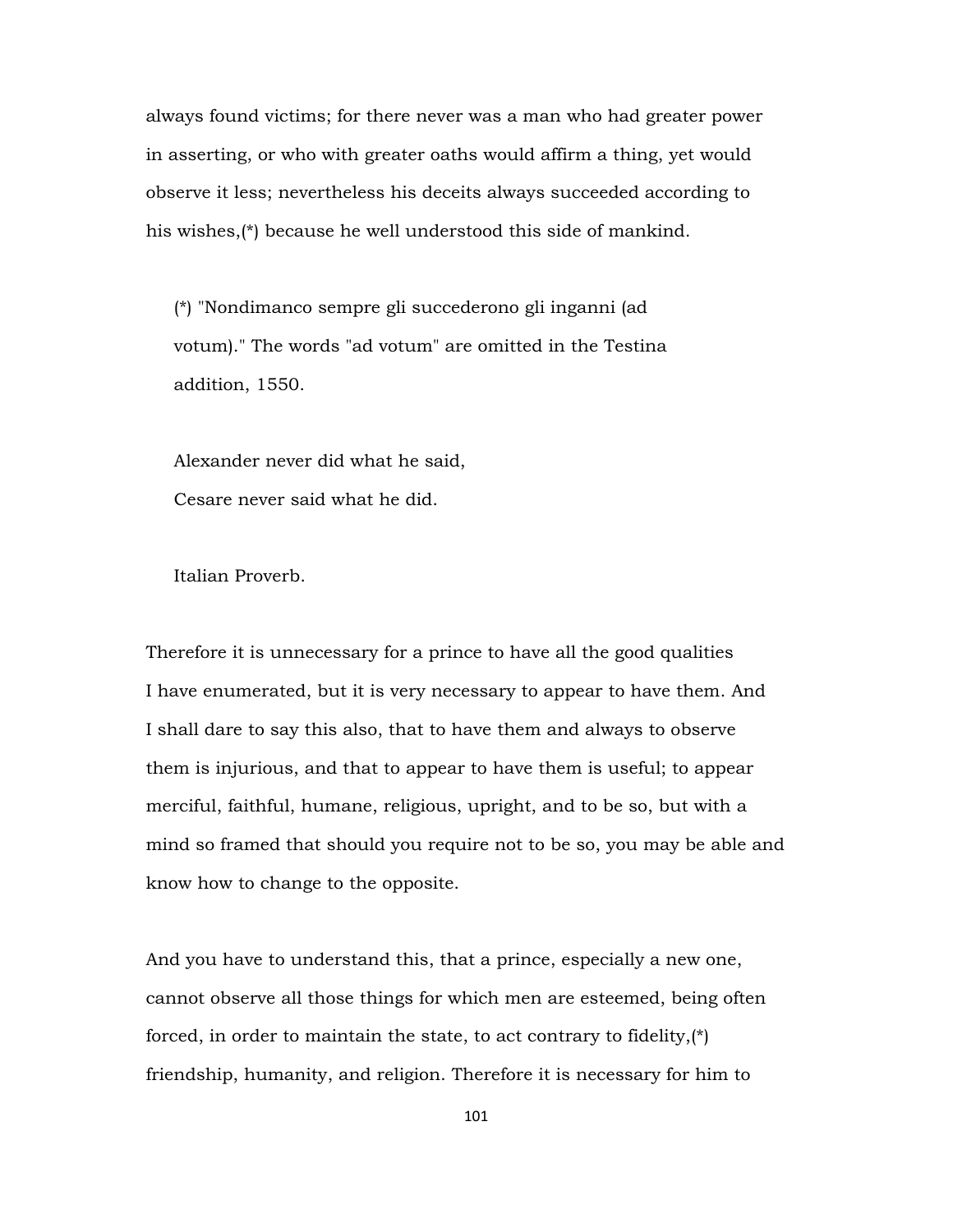have a mind ready to turn itself accordingly as the winds and variations of fortune force it, yet, as I have said above, not to diverge from the good if he can avoid doing so, but, if compelled, then to know how to set about it.

 (\*) "Contrary to fidelity" or "faith," "contro alla fede," and "tutto fede," "altogether faithful," in the next paragraph. It is noteworthy that these two phrases, "contro alla fede" and "tutto fede," were omitted in the Testina edition, which was published with the sanction of the papal authorities. It may be that the meaning attached to the word "fede" was "the faith," i.e. the Catholic creed, and not as rendered here "fidelity" and "faithful." Observe that the word "religione" was suffered to stand in the text of the Testina, being used to signify indifferently every shade of belief, as witness "the religion," a phrase inevitably employed to designate the Huguenot heresy. South in his Sermon IX, p. 69, ed. 1843, comments on this passage as follows: "That great patron and Coryphaeus of this tribe, Nicolo Machiavel, laid down this for a master rule in his political scheme: 'That the show of religion was helpful to the politician, but the reality of it hurtful and pernicious.'"

For this reason a prince ought to take care that he never lets anything slip from his lips that is not replete with the above-named five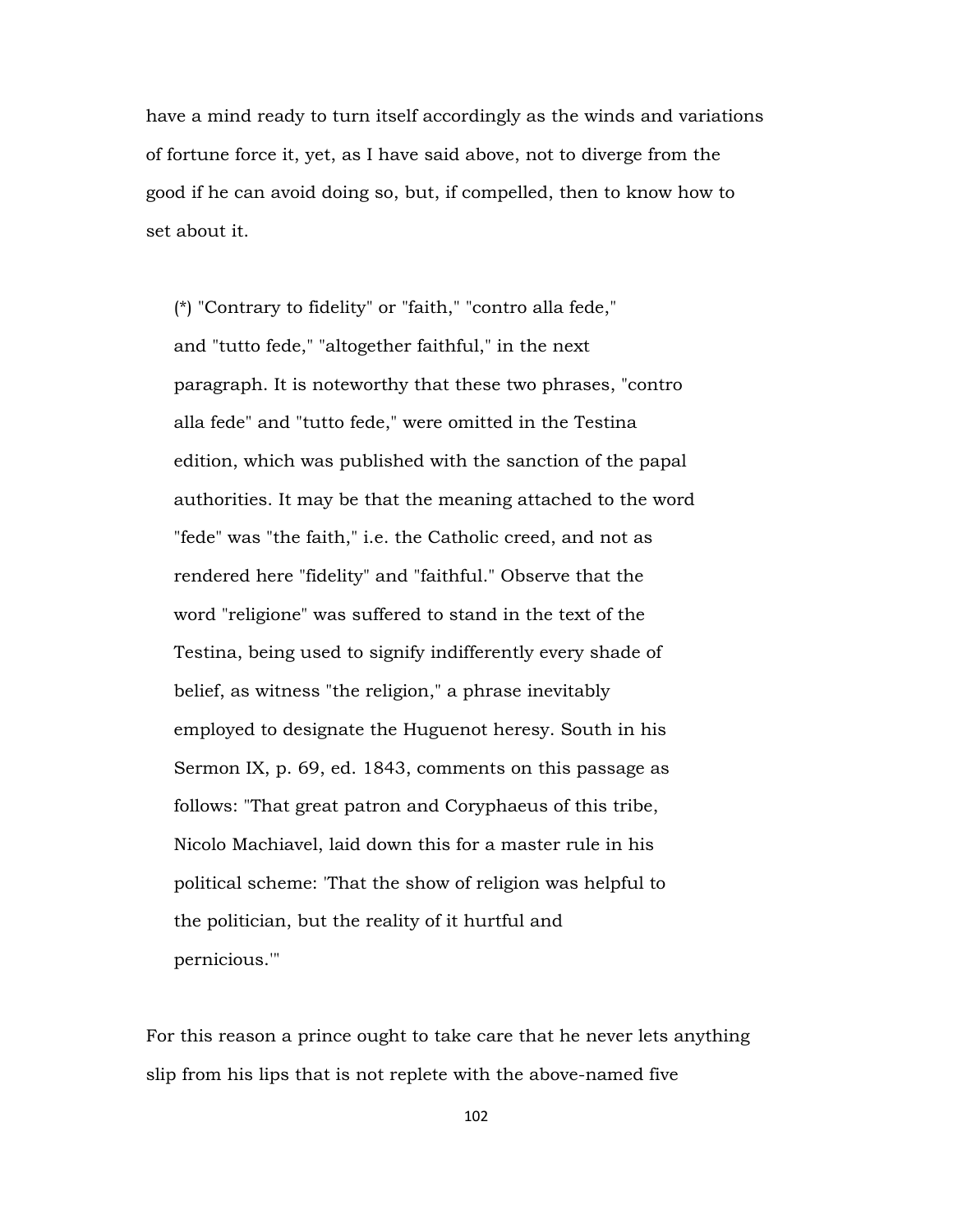qualities, that he may appear to him who sees and hears him altogether merciful, faithful, humane, upright, and religious. There is nothing more necessary to appear to have than this last quality, inasmuch as men judge generally more by the eye than by the hand, because it belongs to everybody to see you, to few to come in touch with you. Every one sees what you appear to be, few really know what you are, and those few dare not oppose themselves to the opinion of the many, who have the majesty of the state to defend them; and in the actions of all men, and especially of princes, which it is not prudent to challenge, one judges by the result.

For that reason, let a prince have the credit of conquering and holding his state, the means will always be considered honest, and he will be praised by everybody; because the vulgar are always taken by what a thing seems to be and by what comes of it; and in the world there are only the vulgar, for the few find a place there only when the many have no ground to rest on.

One prince( $\ast$ ) of the present time, whom it is not well to name, never preaches anything else but peace and good faith, and to both he is most hostile, and either, if he had kept it, would have deprived him of reputation and kingdom many a time.

 (\*) Ferdinand of Aragon. "When Machiavelli was writing 'The Prince' it would have been clearly impossible to mention Ferdinand's name here without giving offence." Burd's "Il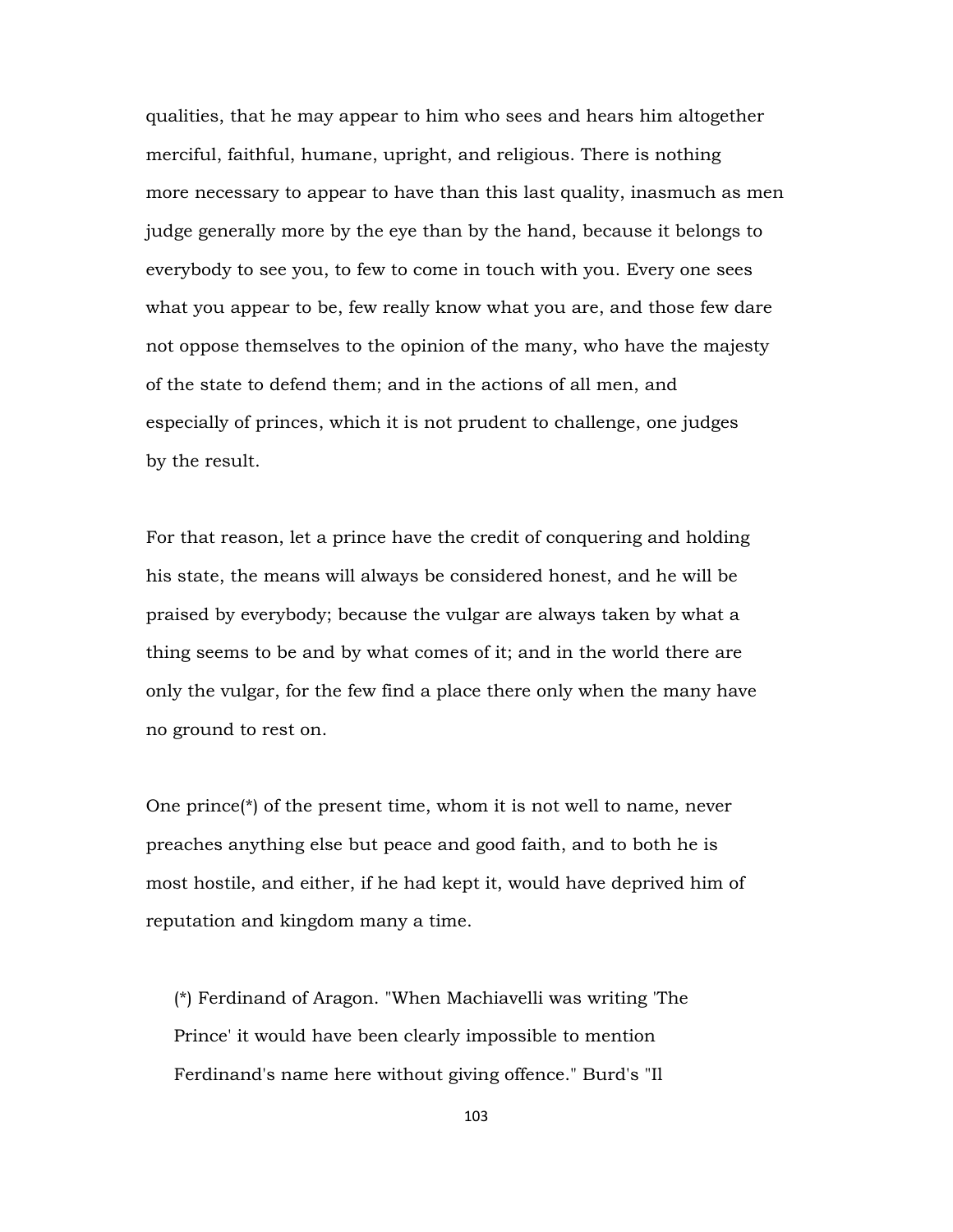Principe," p. 308.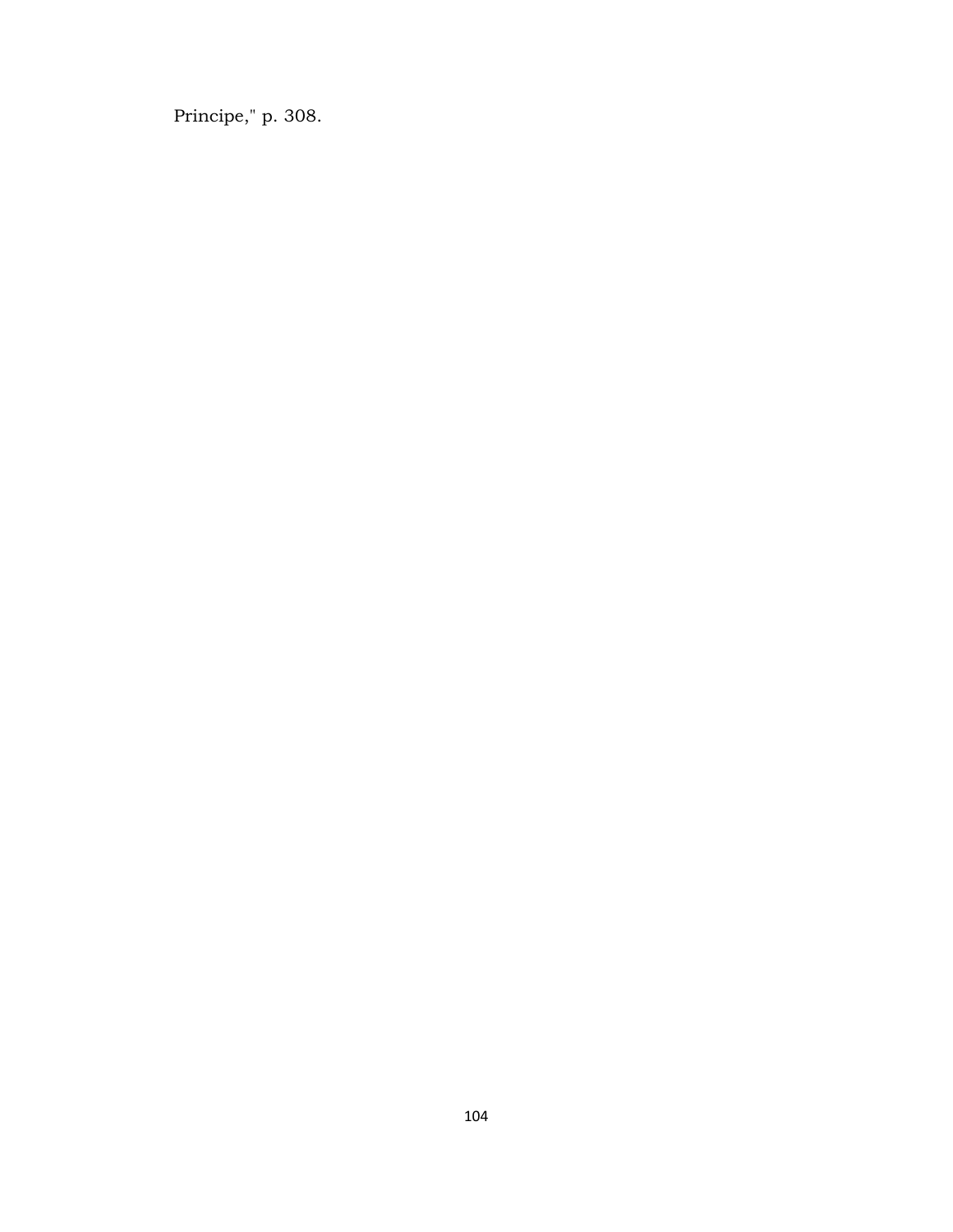Now, concerning the characteristics of which mention is made above, I have spoken of the more important ones, the others I wish to discuss briefly under this generality, that the prince must consider, as has been in part said before, how to avoid those things which will make him hated or contemptible; and as often as he shall have succeeded he will have fulfilled his part, and he need not fear any danger in other reproaches.

It makes him hated above all things, as I have said, to be rapacious, and to be a violator of the property and women of his subjects, from both of which he must abstain. And when neither their property nor their honor is touched, the majority of men live content, and he has only to contend with the ambition of a few, whom he can curb with ease in many ways.

It makes him contemptible to be considered fickle, frivolous, effeminate, mean-spirited, irresolute, from all of which a prince should guard himself as from a rock; and he should endeavour to show in his actions greatness, courage, gravity, and fortitude; and in his private dealings with his subjects let him show that his judgments are irrevocable, and maintain himself in such reputation that no one can hope either to deceive him or to get round him.

That prince is highly esteemed who conveys this impression of himself,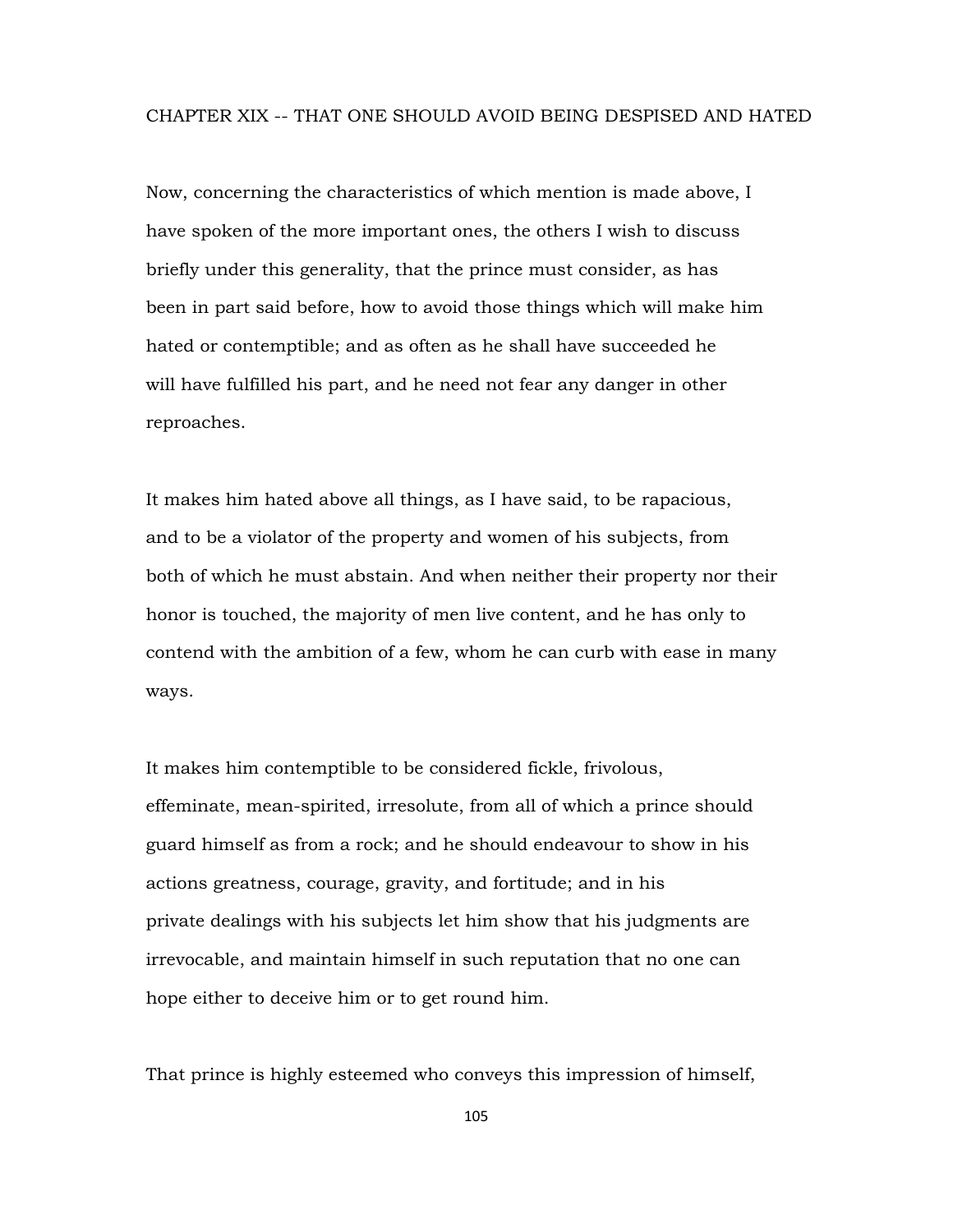and he who is highly esteemed is not easily conspired against; for, provided it is well known that he is an excellent man and revered by his people, he can only be attacked with difficulty. For this reason a prince ought to have two fears, one from within, on account of his subjects, the other from without, on account of external powers. From the latter he is defended by being well armed and having good allies, and if he is well armed he will have good friends, and affairs will always remain quiet within when they are quiet without, unless they should have been already disturbed by conspiracy; and even should affairs outside be disturbed, if he has carried out his preparations and has lived as I have said, as long as he does not despair, he will resist every attack, as I said Nabis the Spartan did.

But concerning his subjects, when affairs outside are disturbed he has only to fear that they will conspire secretly, from which a prince can easily secure himself by avoiding being hated and despised, and by keeping the people satisfied with him, which it is most necessary for him to accomplish, as I said above at length. And one of the most efficacious remedies that a prince can have against conspiracies is not to be hated and despised by the people, for he who conspires against a prince always expects to please them by his removal; but when the conspirator can only look forward to offending them, he will not have the courage to take such a course, for the difficulties that confront a conspirator are infinite. And as experience shows, many have been the conspiracies, but few have been successful; because he who conspires cannot act alone, nor can he take a companion except from those whom he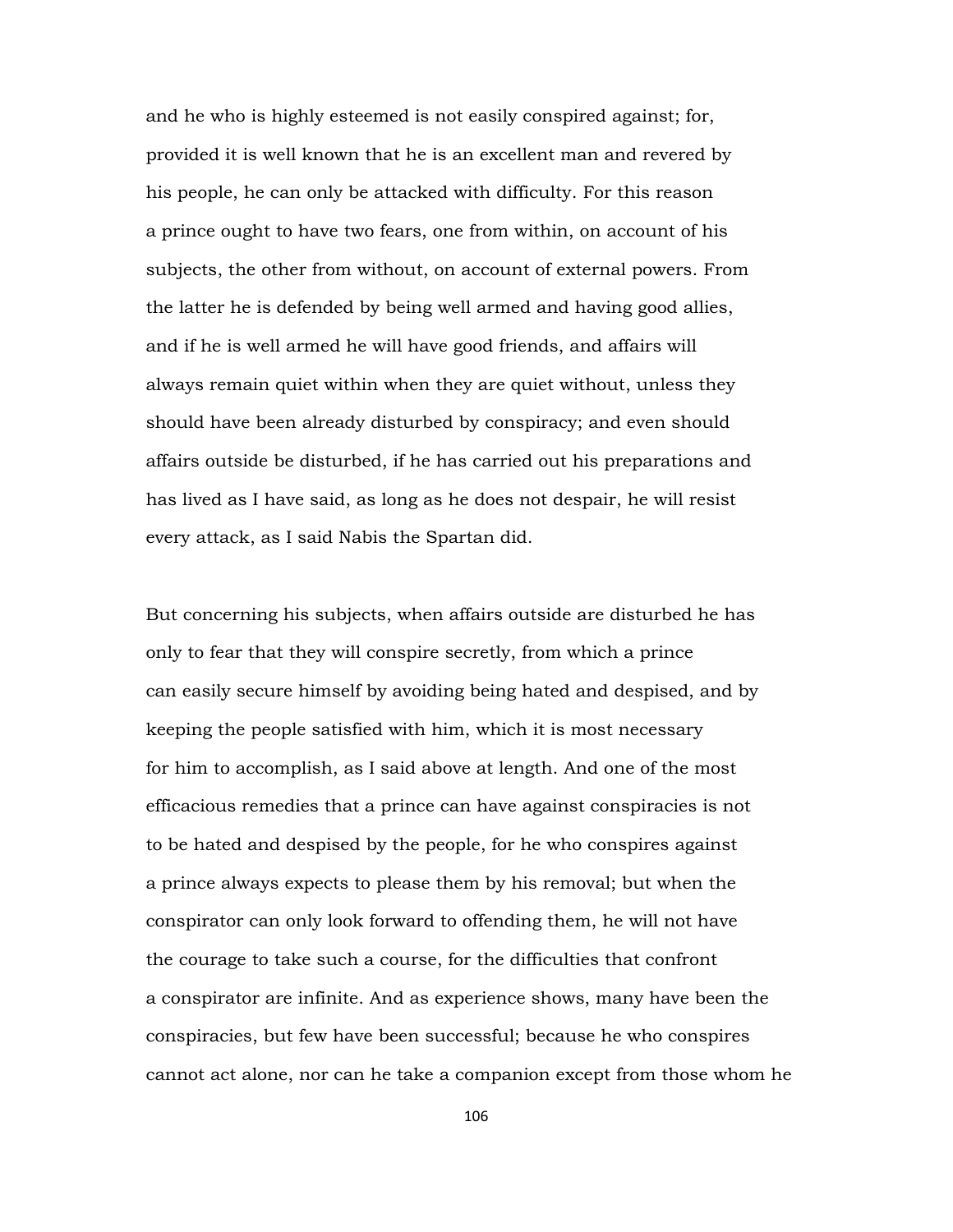believes to be malcontents, and as soon as you have opened your mind to a malcontent you have given him the material with which to content himself, for by denouncing you he can look for every advantage; so that, seeing the gain from this course to be assured, and seeing the other to be doubtful and full of dangers, he must be a very rare friend, or a thoroughly obstinate enemy of the prince, to keep faith with you.

And, to reduce the matter into a small compass, I say that, on the side of the conspirator, there is nothing but fear, jealousy, prospect of punishment to terrify him; but on the side of the prince there is the majesty of the principality, the laws, the protection of friends and the state to defend him; so that, adding to all these things the popular goodwill, it is impossible that any one should be so rash as to conspire. For whereas in general the conspirator has to fear before the execution of his plot, in this case he has also to fear the sequel to the crime; because on account of it he has the people for an enemy, and thus cannot hope for any escape.

Endless examples could be given on this subject, but I will be content with one, brought to pass within the memory of our fathers. Messer Annibale Bentivogli, who was prince in Bologna (grandfather of the present Annibale), having been murdered by the Canneschi, who had conspired against him, not one of his family survived but Messer Giovanni,(\*) who was in childhood: immediately after his assassination the people rose and murdered all the Canneschi. This sprung from the popular goodwill which the house of Bentivogli enjoyed in those days in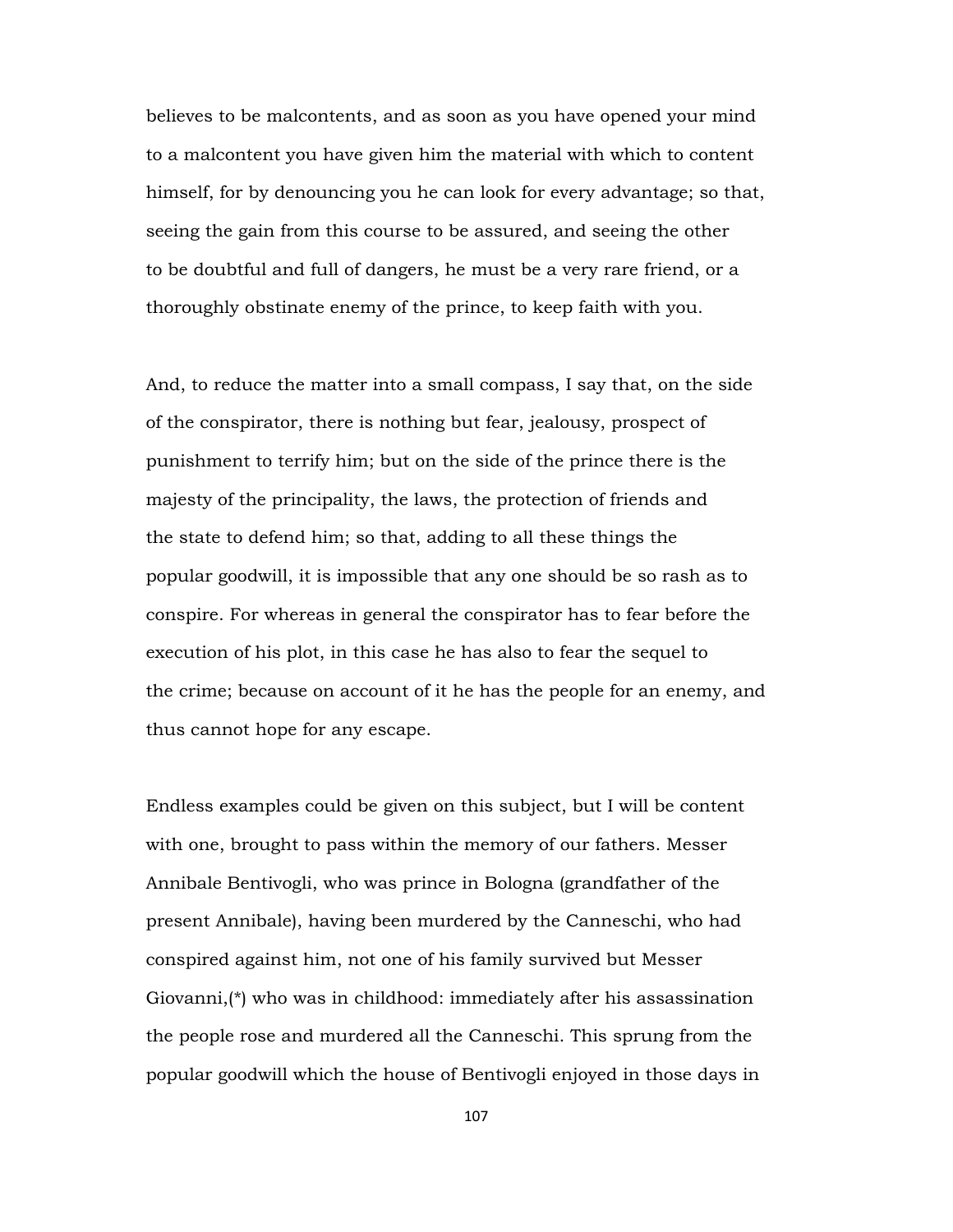Bologna; which was so great that, although none remained there after the death of Annibale who was able to rule the state, the Bolognese, having information that there was one of the Bentivogli family in Florence, who up to that time had been considered the son of a blacksmith, sent to Florence for him and gave him the government of their city, and it was ruled by him until Messer Giovanni came in due course to the government.

 (\*) Giovanni Bentivogli, born in Bologna 1438, died at Milan 1508. He ruled Bologna from 1462 to 1506. Machiavelli's strong condemnation of conspiracies may get its edge from his own very recent experience (February 1513), when he had been arrested and tortured for his alleged complicity in the Boscoli conspiracy.

For this reason I consider that a prince ought to reckon conspiracies of little account when his people hold him in esteem; but when it is hostile to him, and bears hatred towards him, he ought to fear everything and everybody. And well-ordered states and wise princes have taken every care not to drive the nobles to desperation, and to keep the people satisfied and contented, for this is one of the most important objects a prince can have.

Among the best ordered and governed kingdoms of our times is France, and in it are found many good institutions on which depend the liberty and security of the king; of these the first is the parliament and its authority, because he who founded the kingdom, knowing the ambition of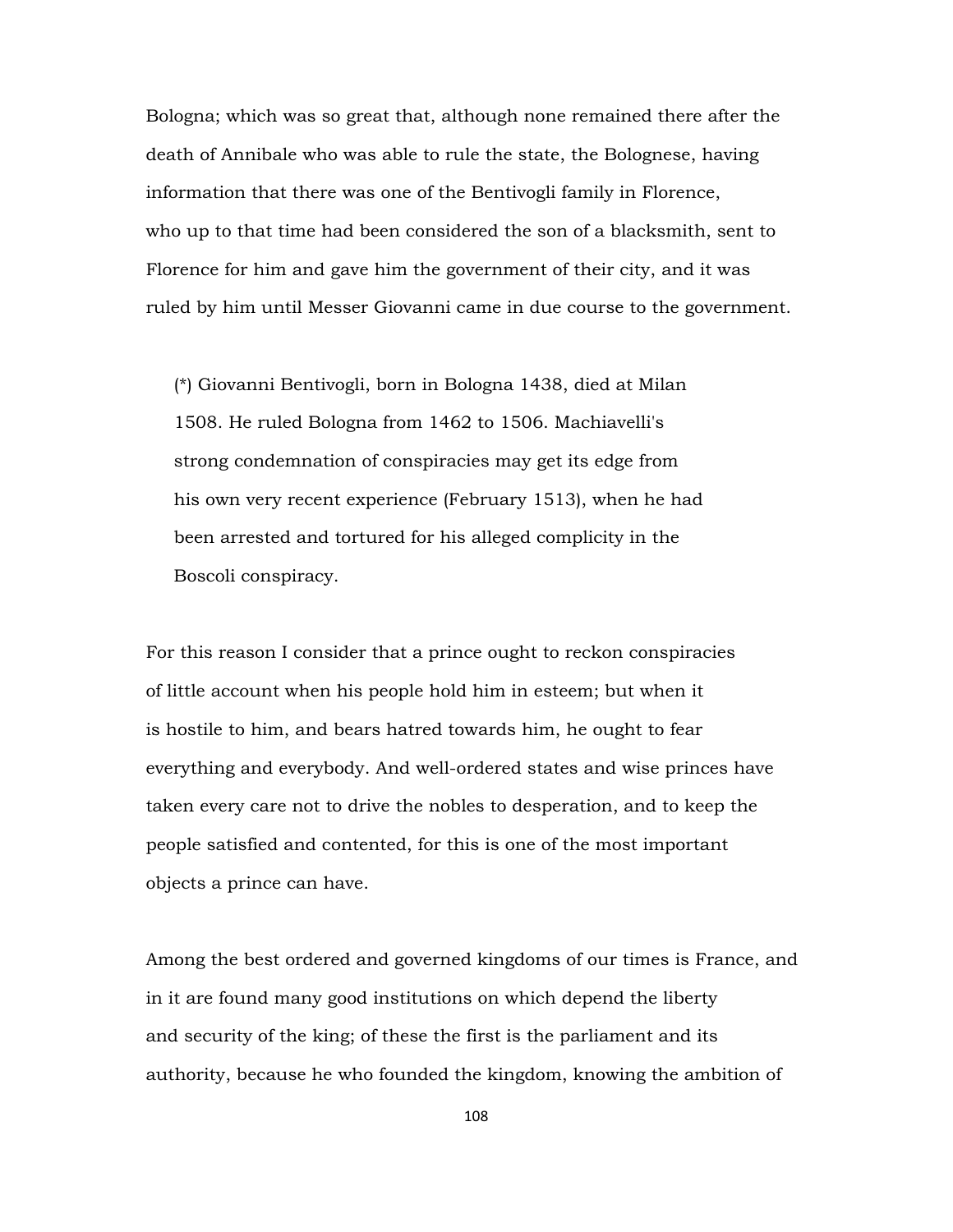the nobility and their boldness, considered that a bit to their mouths would be necessary to hold them in; and, on the other side, knowing the hatred of the people, founded in fear, against the nobles, he wished to protect them, yet he was not anxious for this to be the particular care of the king; therefore, to take away the reproach which he would be liable to from the nobles for favouring the people, and from the people for favouring the nobles, he set up an arbiter, who should be one who could beat down the great and favour the lesser without reproach to the king. Neither could you have a better or a more prudent arrangement, or a greater source of security to the king and kingdom. From this one can draw another important conclusion, that princes ought to leave affairs of reproach to the management of others, and keep those of grace in their own hands. And further, I consider that a prince ought to cherish the nobles, but not so as to make himself hated by the people.

It may appear, perhaps, to some who have examined the lives and deaths of the Roman emperors that many of them would be an example contrary to my opinion, seeing that some of them lived nobly and showed great qualities of soul, nevertheless they have lost their empire or have been killed by subjects who have conspired against them. Wishing, therefore, to answer these objections, I will recall the characters of some of the emperors, and will show that the causes of their ruin were not different to those alleged by me; at the same time I will only submit for consideration those things that are noteworthy to him who studies the affairs of those times.

109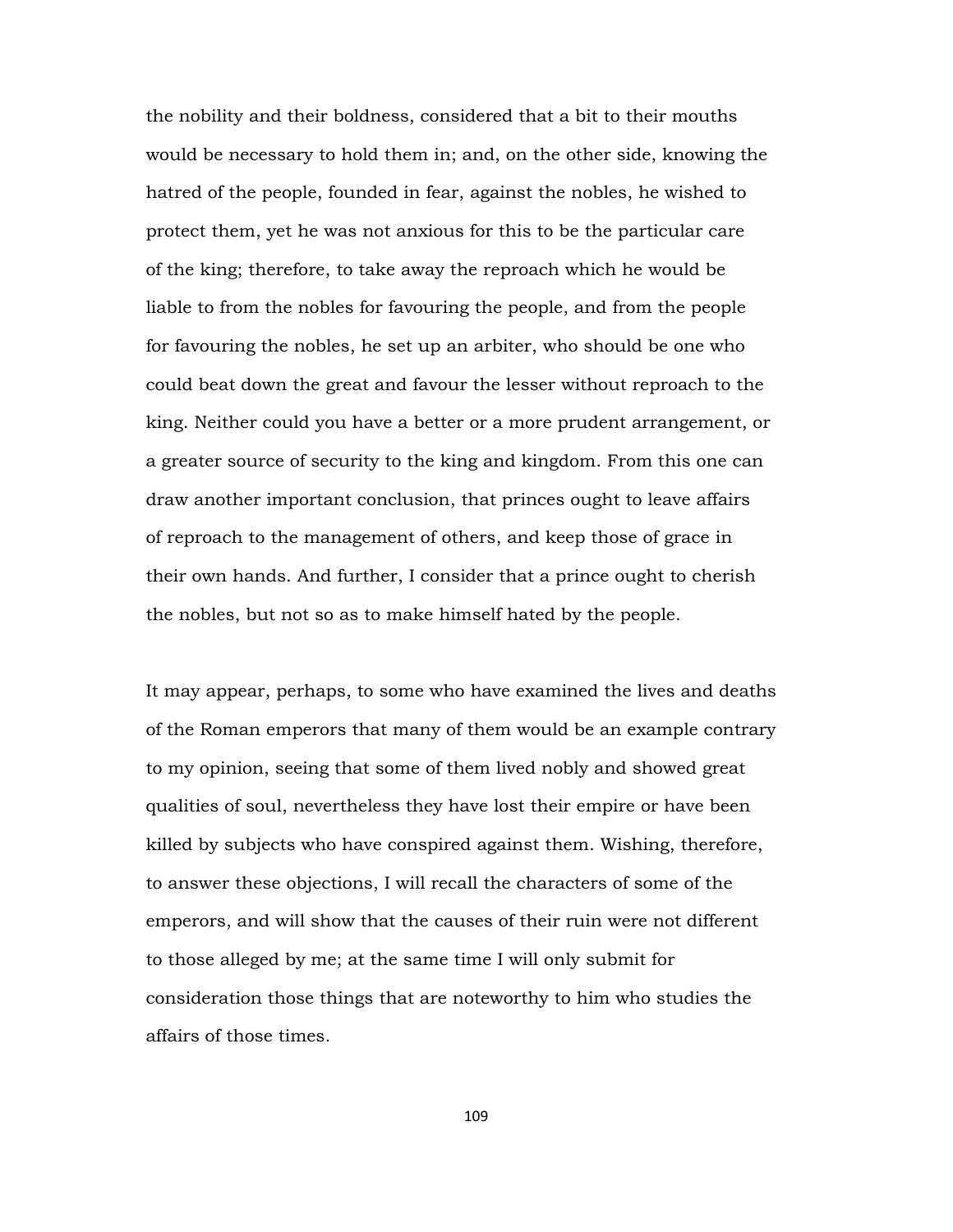It seems to me sufficient to take all those emperors who succeeded to the empire from Marcus the philosopher down to Maximinus; they were Marcus and his son Commodus, Pertinax, Julian, Severus and his son Antoninus Caracalla, Macrinus, Heliogabalus, Alexander, and Maximinus.

There is first to note that, whereas in other principalities the ambition of the nobles and the insolence of the people only have to be contended with, the Roman emperors had a third difficulty in having to put up with the cruelty and avarice of their soldiers, a matter so beset with difficulties that it was the ruin of many; for it was a hard thing to give satisfaction both to soldiers and people; because the people loved peace, and for this reason they loved the unaspiring prince, whilst the soldiers loved the warlike prince who was bold, cruel, and rapacious, which qualities they were quite willing he should exercise upon the people, so that they could get double pay and give vent to their own greed and cruelty. Hence it arose that those emperors were always overthrown who, either by birth or training, had no great authority, and most of them, especially those who came new to the principality, recognizing the difficulty of these two opposing humours, were inclined to give satisfaction to the soldiers, caring little about injuring the people. Which course was necessary, because, as princes cannot help being hated by someone, they ought, in the first place, to avoid being hated by every one, and when they cannot compass this, they ought to endeavour with the utmost diligence to avoid the hatred of the most powerful. Therefore, those emperors who through inexperience had need of special favour adhered more readily to the soldiers than to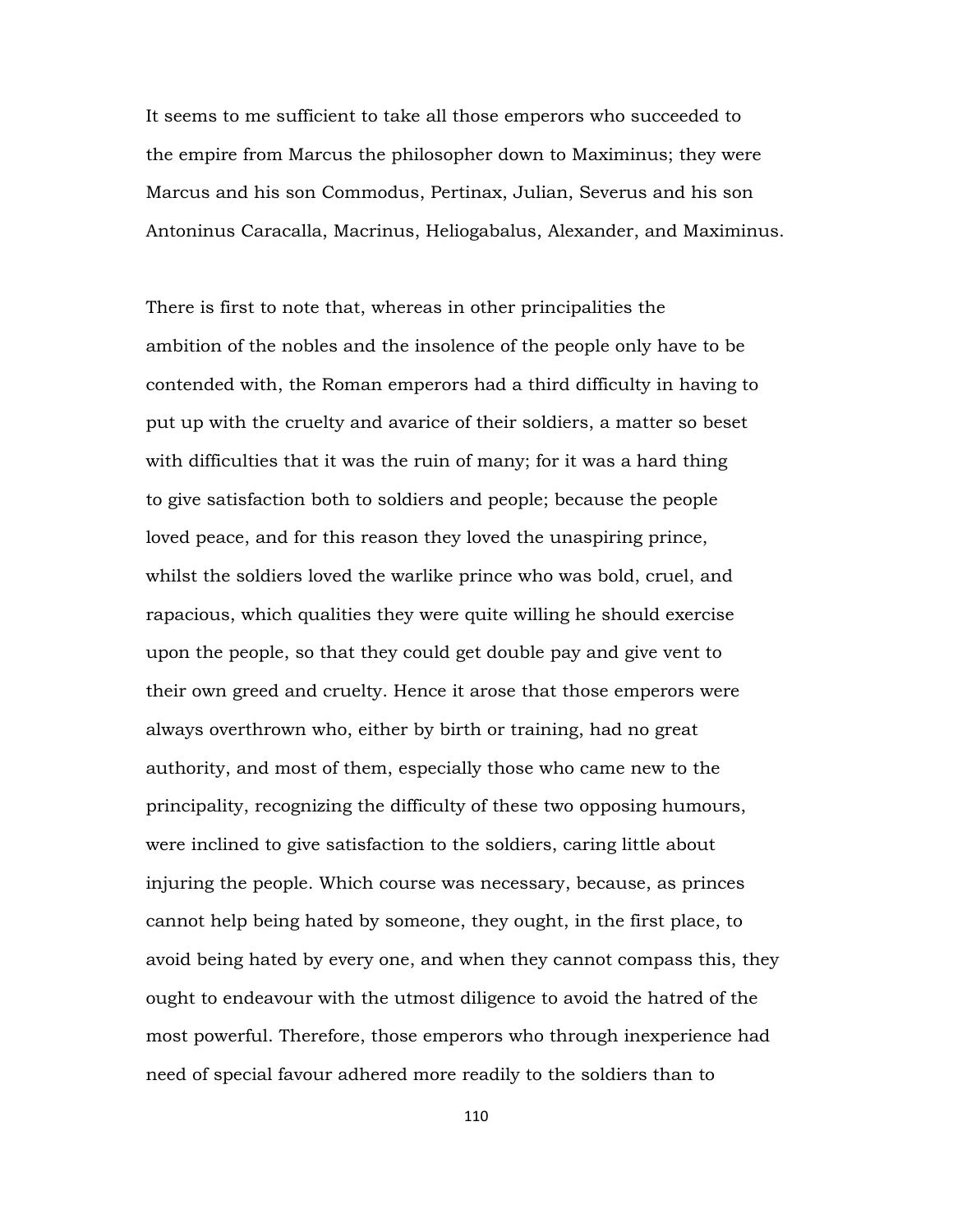the people; a course which turned out advantageous to them or not, accordingly as the prince knew how to maintain authority over them.

From these causes it arose that Marcus, Pertinax, and Alexander, being all men of modest life, lovers of justice, enemies to cruelty, humane, and benignant, came to a sad end except Marcus; he alone lived and died honoured, because he had succeeded to the throne by hereditary title, and owed nothing either to the soldiers or the people; and afterwards, being possessed of many virtues which made him respected, he always kept both orders in their places whilst he lived, and was neither hated nor despised.

But Pertinax was created emperor against the wishes of the soldiers, who, being accustomed to live licentiously under Commodus, could not endure the honest life to which Pertinax wished to reduce them; thus, having given cause for hatred, to which hatred there was added contempt for his old age, he was overthrown at the very beginning of his administration. And here it should be noted that hatred is acquired as much by good works as by bad ones, therefore, as I said before, a prince wishing to keep his state is very often forced to do evil; for when that body is corrupt whom you think you have need of to maintain yourself--it may be either the people or the soldiers or the nobles--you have to submit to its humours and to gratify them, and then good works will do you harm.

But let us come to Alexander, who was a man of such great goodness,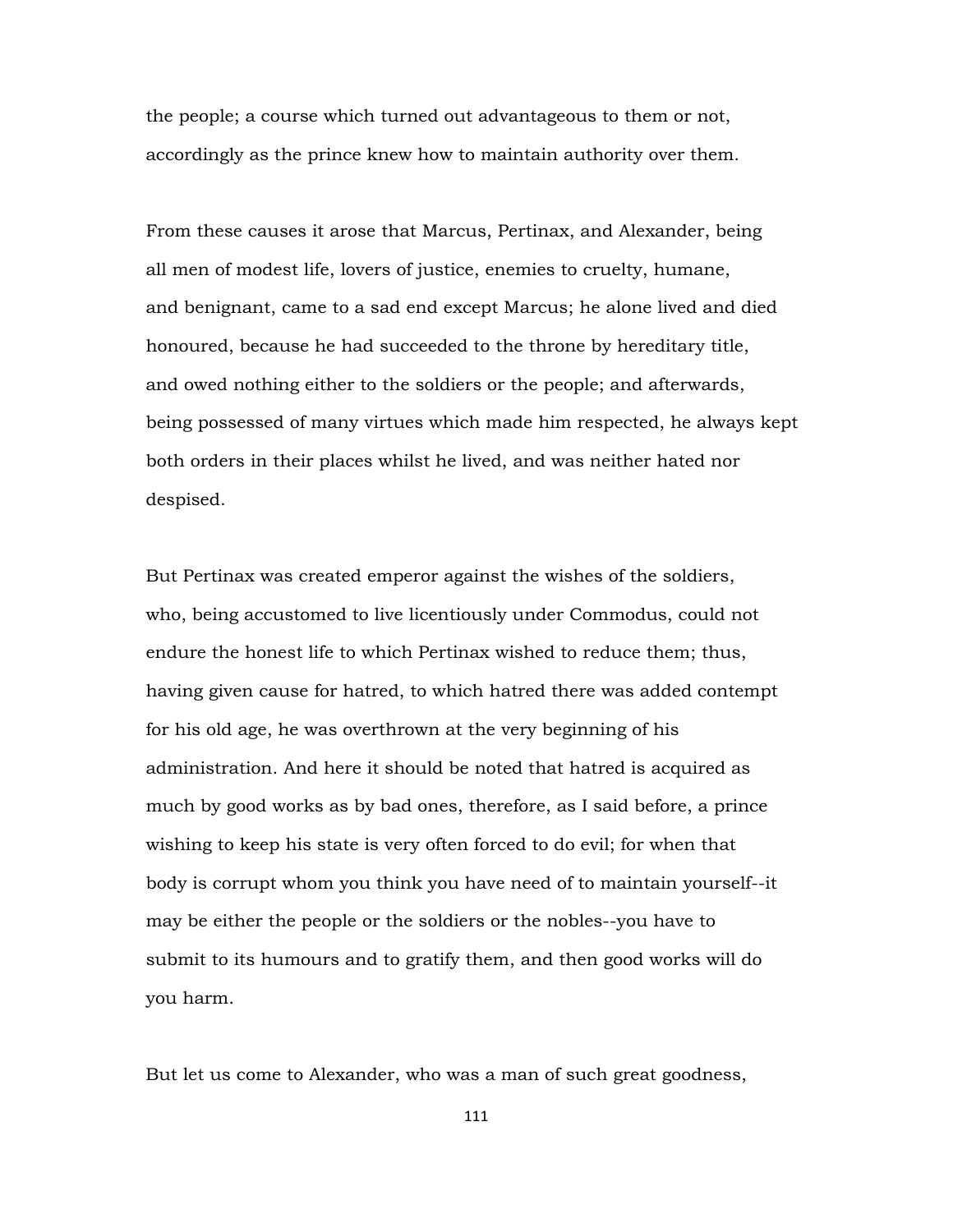that among the other praises which are accorded him is this, that in the fourteen years he held the empire no one was ever put to death by him unjudged; nevertheless, being considered effeminate and a man who allowed himself to be governed by his mother, he became despised, the army conspired against him, and murdered him.

Turning now to the opposite characters of Commodus, Severus, Antoninus Caracalla, and Maximinus, you will find them all cruel and rapacious-men who, to satisfy their soldiers, did not hesitate to commit every kind of iniquity against the people; and all, except Severus, came to a bad end; but in Severus there was so much valour that, keeping the soldiers friendly, although the people were oppressed by him, he reigned successfully; for his valour made him so much admired in the sight of the soldiers and people that the latter were kept in a way astonished and awed and the former respectful and satisfied. And because the actions of this man, as a new prince, were great, I wish to show briefly that he knew well how to counterfeit the fox and the lion, which natures, as I said above, it is necessary for a prince to imitate.

Knowing the sloth of the Emperor Julian, he persuaded the army in Sclavonia, of which he was captain, that it would be right to go to Rome and avenge the death of Pertinax, who had been killed by the praetorian soldiers; and under this pretext, without appearing to aspire to the throne, he moved the army on Rome, and reached Italy before it was known that he had started. On his arrival at Rome, the Senate, through fear, elected him emperor and killed Julian. After this there remained for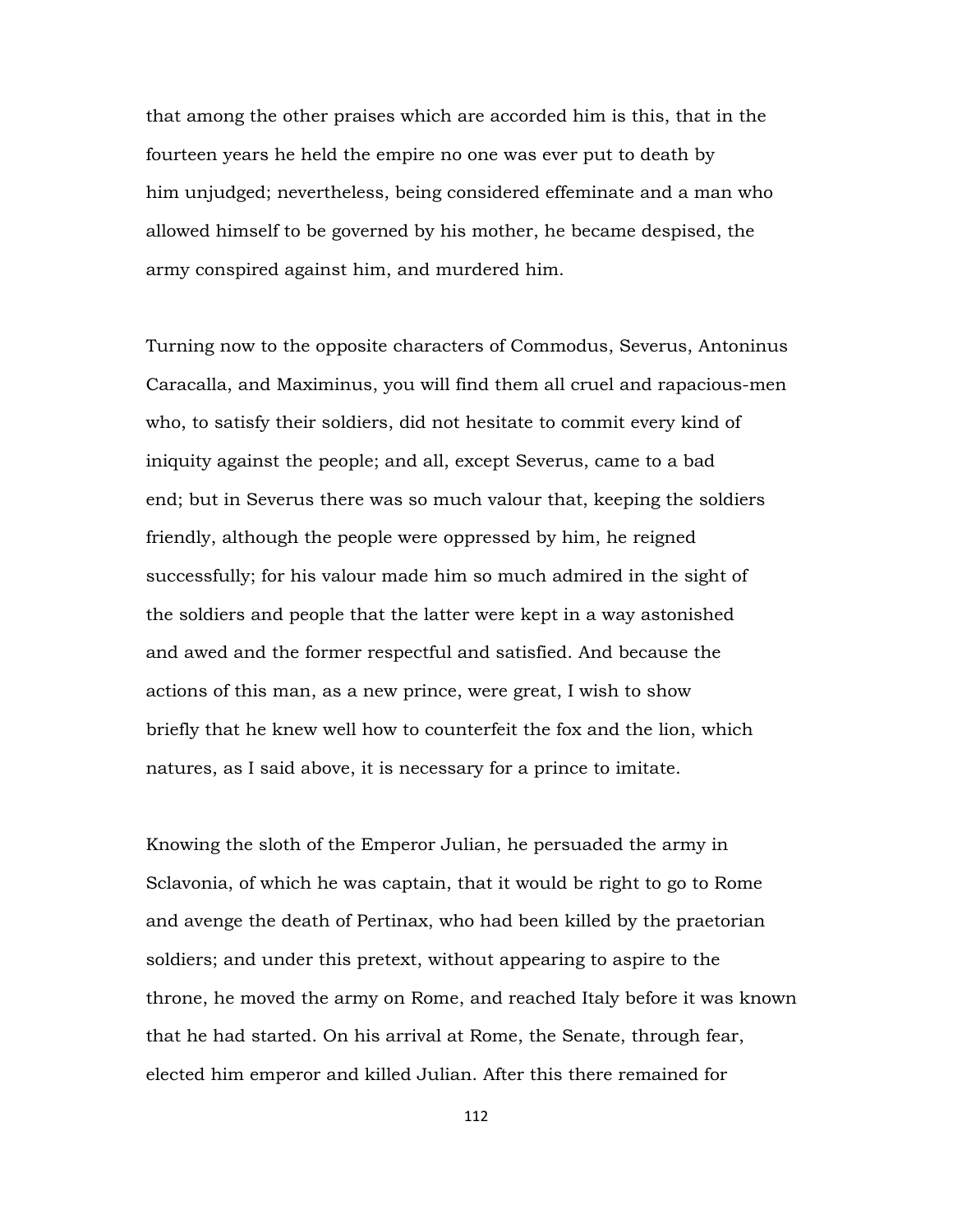Severus, who wished to make himself master of the whole empire, two difficulties; one in Asia, where Niger, head of the Asiatic army, had caused himself to be proclaimed emperor; the other in the west where Albinus was, who also aspired to the throne. And as he considered it dangerous to declare himself hostile to both, he decided to attack Niger and to deceive Albinus. To the latter he wrote that, being elected emperor by the Senate, he was willing to share that dignity with him and sent him the title of Caesar; and, moreover, that the Senate had made Albinus his colleague; which things were accepted by Albinus as true. But after Severus had conquered and killed Niger, and settled oriental affairs, he returned to Rome and complained to the Senate that Albinus, little recognizing the benefits that he had received from him, had by treachery sought to murder him, and for this ingratitude he was compelled to punish him. Afterwards he sought him out in France, and took from him his government and life. He who will, therefore, carefully examine the actions of this man will find him a most valiant lion and a most cunning fox; he will find him feared and respected by every one, and not hated by the army; and it need not be wondered at that he, a new man, was able to hold the empire so well, because his supreme renown always protected him from that hatred which the people might have conceived against him for his violence.

But his son Antoninus was a most eminent man, and had very excellent qualities, which made him admirable in the sight of the people and acceptable to the soldiers, for he was a warlike man, most enduring of fatigue, a despiser of all delicate food and other luxuries, which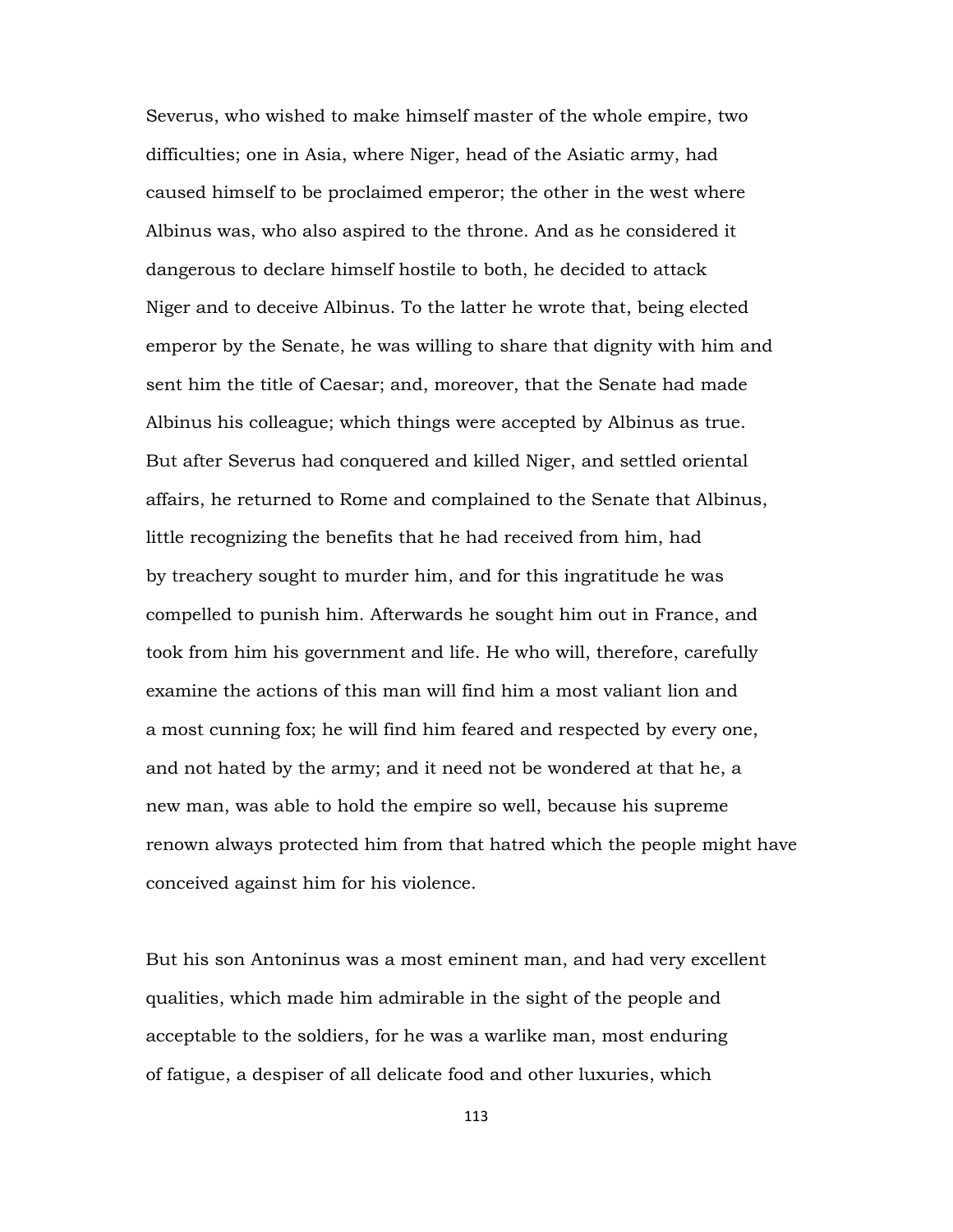caused him to be beloved by the armies. Nevertheless, his ferocity and cruelties were so great and so unheard of that, after endless single murders, he killed a large number of the people of Rome and all those of Alexandria. He became hated by the whole world, and also feared by those he had around him, to such an extent that he was murdered in the midst of his army by a centurion. And here it must be noted that such-like deaths, which are deliberately inflicted with a resolved and desperate courage, cannot be avoided by princes, because any one who does not fear to die can inflict them; but a prince may fear them the less because they are very rare; he has only to be careful not to do any grave injury to those whom he employs or has around him in the service of the state. Antoninus had not taken this care, but had contumeliously killed a brother of that centurion, whom also he daily threatened, yet retained in his bodyguard; which, as it turned out, was a rash thing to do, and proved the emperor's ruin.

But let us come to Commodus, to whom it should have been very easy to hold the empire, for, being the son of Marcus, he had inherited it, and he had only to follow in the footsteps of his father to please his people and soldiers; but, being by nature cruel and brutal, he gave himself up to amusing the soldiers and corrupting them, so that he might indulge his rapacity upon the people; on the other hand, not maintaining his dignity, often descending to the theatre to compete with gladiators, and doing other vile things, little worthy of the imperial majesty, he fell into contempt with the soldiers, and being hated by one party and despised by the other, he was conspired against and was killed.

114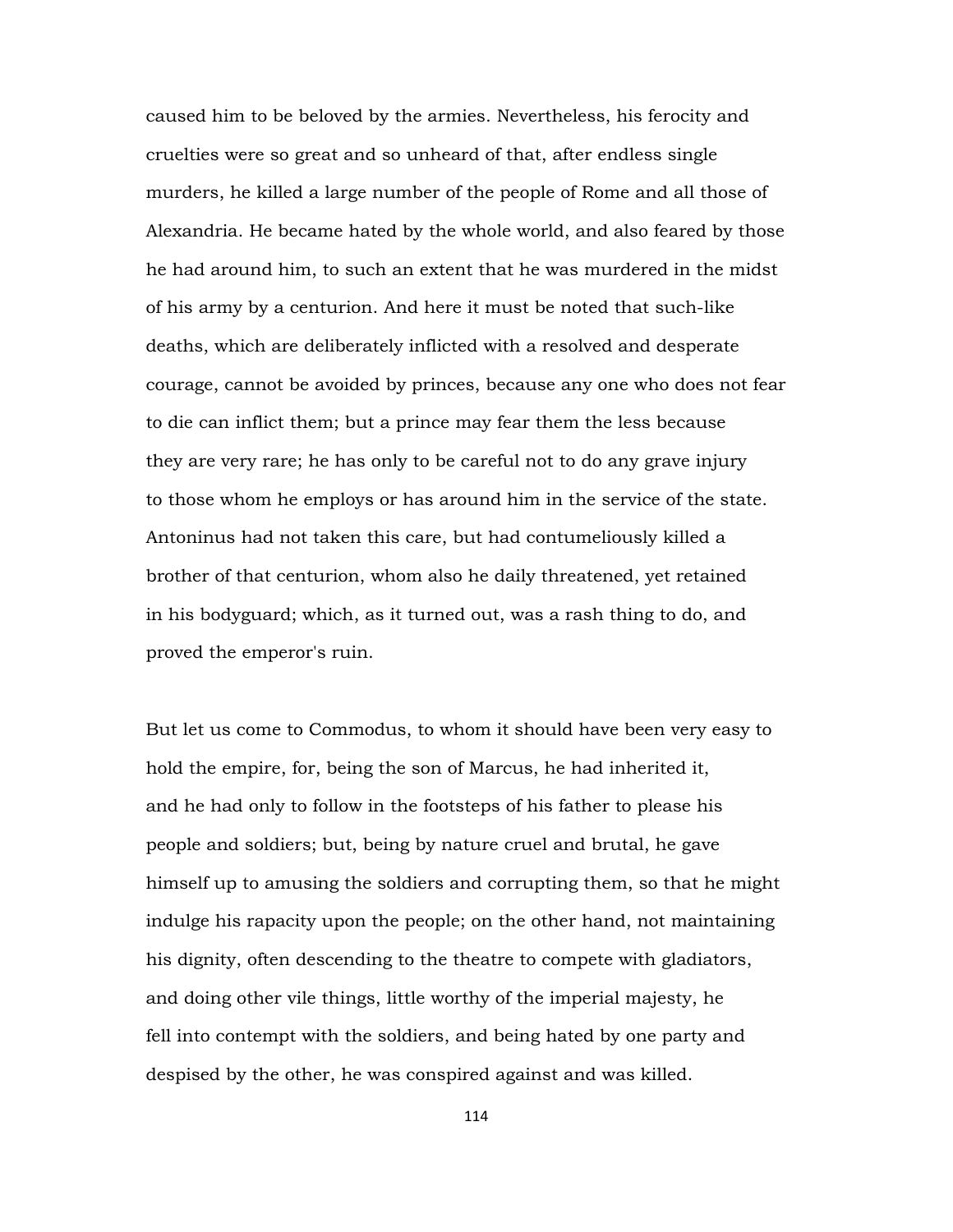It remains to discuss the character of Maximinus. He was a very warlike man, and the armies, being disgusted with the effeminacy of Alexander, of whom I have already spoken, killed him and elected Maximinus to the throne. This he did not possess for long, for two things made him hated and despised; the one, his having kept sheep in Thrace, which brought him into contempt (it being well known to all, and considered a great indignity by every one), and the other, his having at the accession to his dominions deferred going to Rome and taking possession of the imperial seat; he had also gained a reputation for the utmost ferocity by having, through his prefects in Rome and elsewhere in the empire, practised many cruelties, so that the whole world was moved to anger at the meanness of his birth and to fear at his barbarity. First Africa rebelled, then the Senate with all the people of Rome, and all Italy conspired against him, to which may be added his own army; this latter, besieging Aquileia and meeting with difficulties in taking it, were disgusted with his cruelties, and fearing him less when they found so many against him, murdered him.

I do not wish to discuss Heliogabalus, Macrinus, or Julian, who, being thoroughly contemptible, were quickly wiped out; but I will bring this discourse to a conclusion by saying that princes in our times have this difficulty of giving inordinate satisfaction to their soldiers in a far less degree, because, notwithstanding one has to give them some indulgence, that is soon done; none of these princes have armies that are veterans in the governance and administration of provinces, as were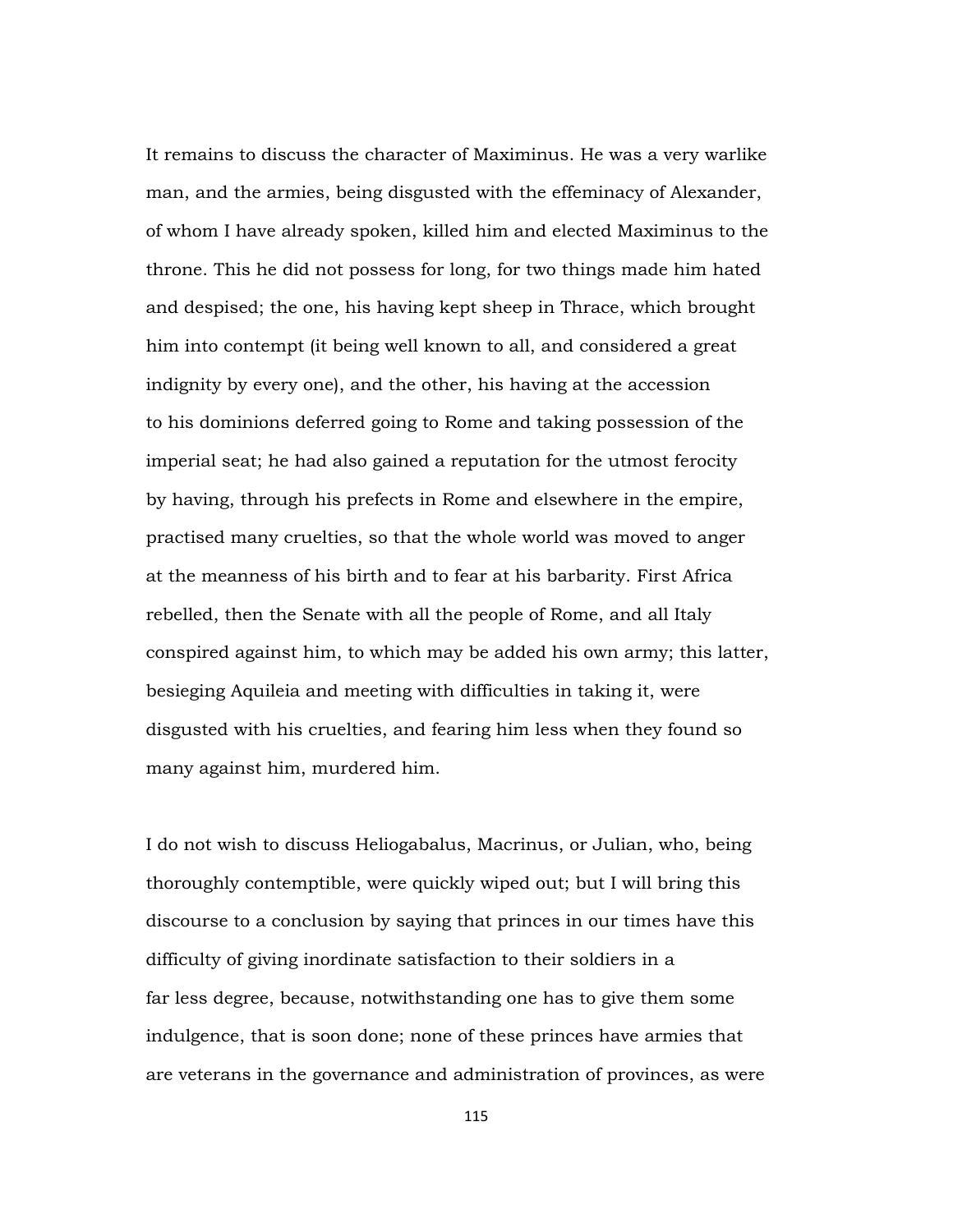the armies of the Roman Empire; and whereas it was then more necessary to give satisfaction to the soldiers than to the people, it is now more necessary to all princes, except the Turk and the Soldan, to satisfy the people rather the soldiers, because the people are the more powerful.

From the above I have excepted the Turk, who always keeps round him twelve thousand infantry and fifteen thousand cavalry on which depend the security and strength of the kingdom, and it is necessary that, putting aside every consideration for the people, he should keep them his friends. The kingdom of the Soldan is similar; being entirely in the hands of soldiers, it follows again that, without regard to the people, he must keep them his friends. But you must note that the state of the Soldan is unlike all other principalities, for the reason that it is like the Christian pontificate, which cannot be called either an hereditary or a newly formed principality; because the sons of the old prince are not the heirs, but he who is elected to that position by those who have authority, and the sons remain only noblemen. And this being an ancient custom, it cannot be called a new principality, because there are none of those difficulties in it that are met with in new ones; for although the prince is new, the constitution of the state is old, and it is framed so as to receive him as if he were its hereditary lord.

But returning to the subject of our discourse, I say that whoever will consider it will acknowledge that either hatred or contempt has been fatal to the above-named emperors, and it will be recognized also how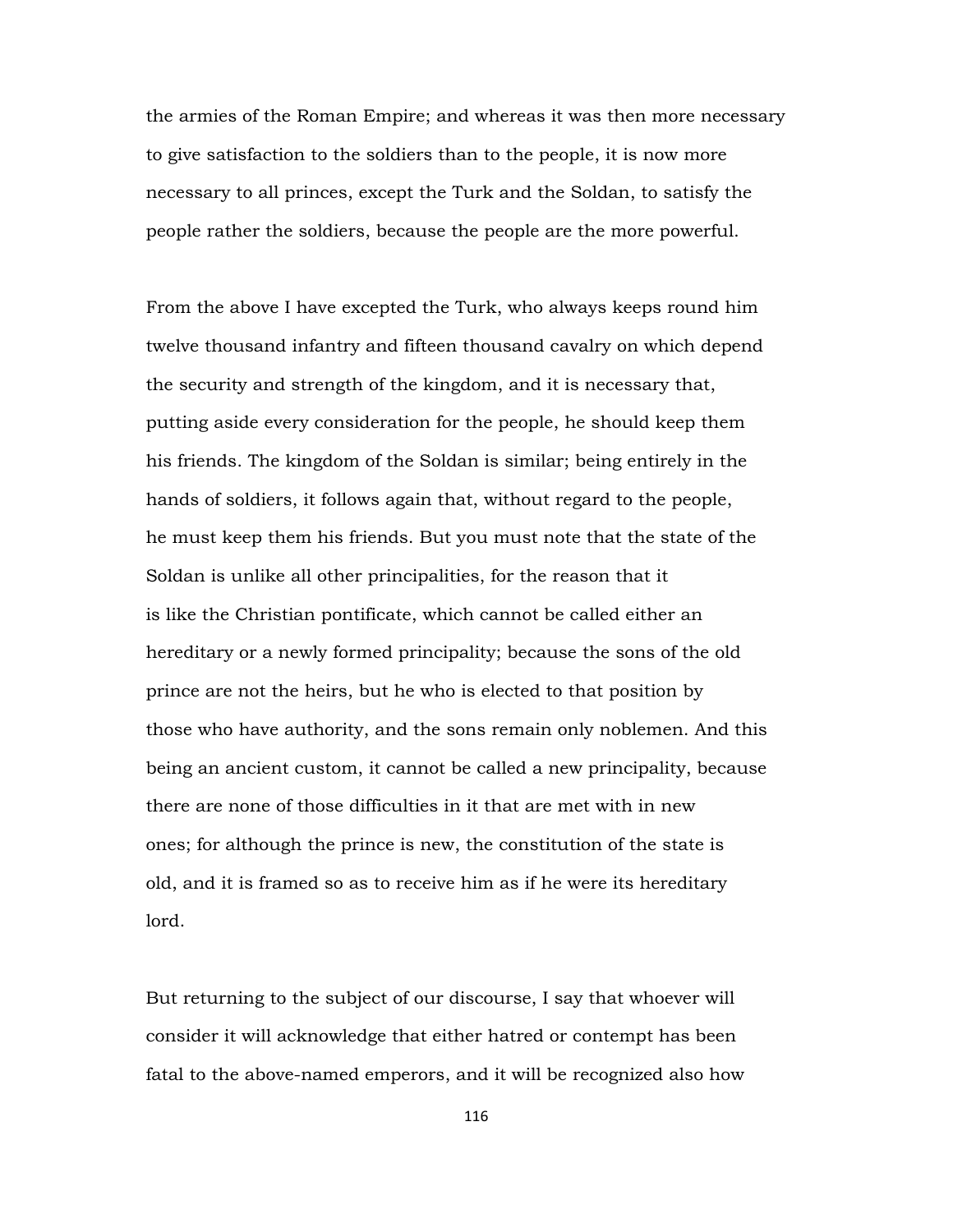it happened that, a number of them acting in one way and a number in another, only one in each way came to a happy end and the rest to unhappy ones. Because it would have been useless and dangerous for Pertinax and Alexander, being new princes, to imitate Marcus, who was heir to the principality; and likewise it would have been utterly destructive to Caracalla, Commodus, and Maximinus to have imitated Severus, they not having sufficient valour to enable them to tread in his footsteps. Therefore a prince, new to the principality, cannot imitate the actions of Marcus, nor, again, is it necessary to follow those of Severus, but he ought to take from Severus those parts which are necessary to found his state, and from Marcus those which are proper and glorious to keep a state that may already be stable and firm.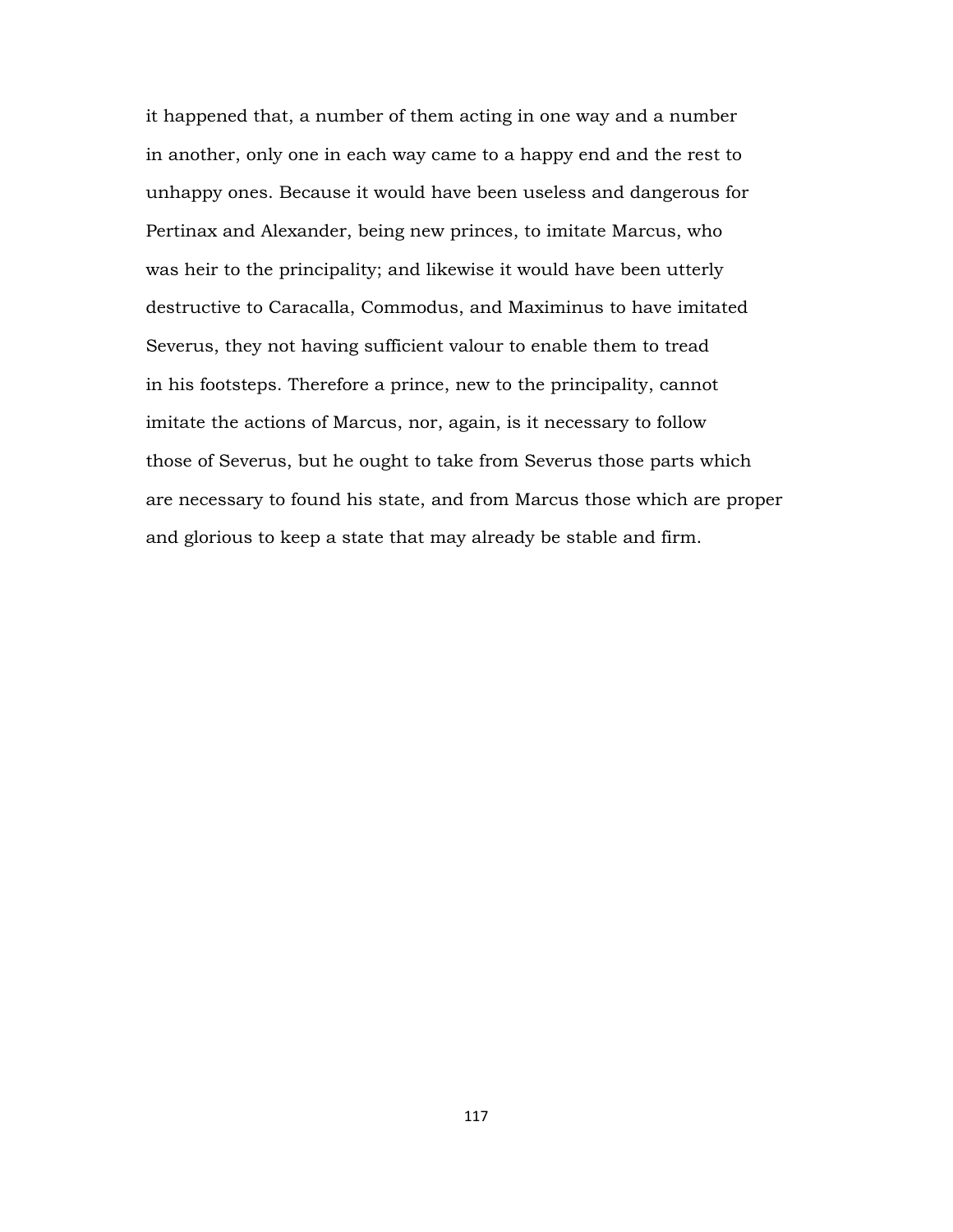### CHAPTER XX -- ARE FORTRESSES, AND MANY OTHER THINGS TO WHICH PRINCES OFTEN RESORT, ADVANTAGEOUS OR HURTFUL?

1. Some princes, so as to hold securely the state, have disarmed their subjects; others have kept their subject towns distracted by factions; others have fostered enmities against themselves; others have laid themselves out to gain over those whom they distrusted in the beginning of their governments; some have built fortresses; some have overthrown and destroyed them. And although one cannot give a final judgment on all of these things unless one possesses the particulars of those states in which a decision has to be made, nevertheless I will speak as comprehensively as the matter of itself will admit.

2. There never was a new prince who has disarmed his subjects; rather when he has found them disarmed he has always armed them, because, by arming them, those arms become yours, those men who were distrusted become faithful, and those who were faithful are kept so, and your subjects become your adherents. And whereas all subjects cannot be armed, yet when those whom you do arm are benefited, the others can be handled more freely, and this difference in their treatment, which they quite understand, makes the former your dependents, and the latter, considering it to be necessary that those who have the most danger and service should have the most reward, excuse you. But when you disarm them, you at once offend them by showing that you distrust them, either for cowardice or for want of loyalty, and either of these opinions breeds hatred against you. And because you cannot remain unarmed, it

118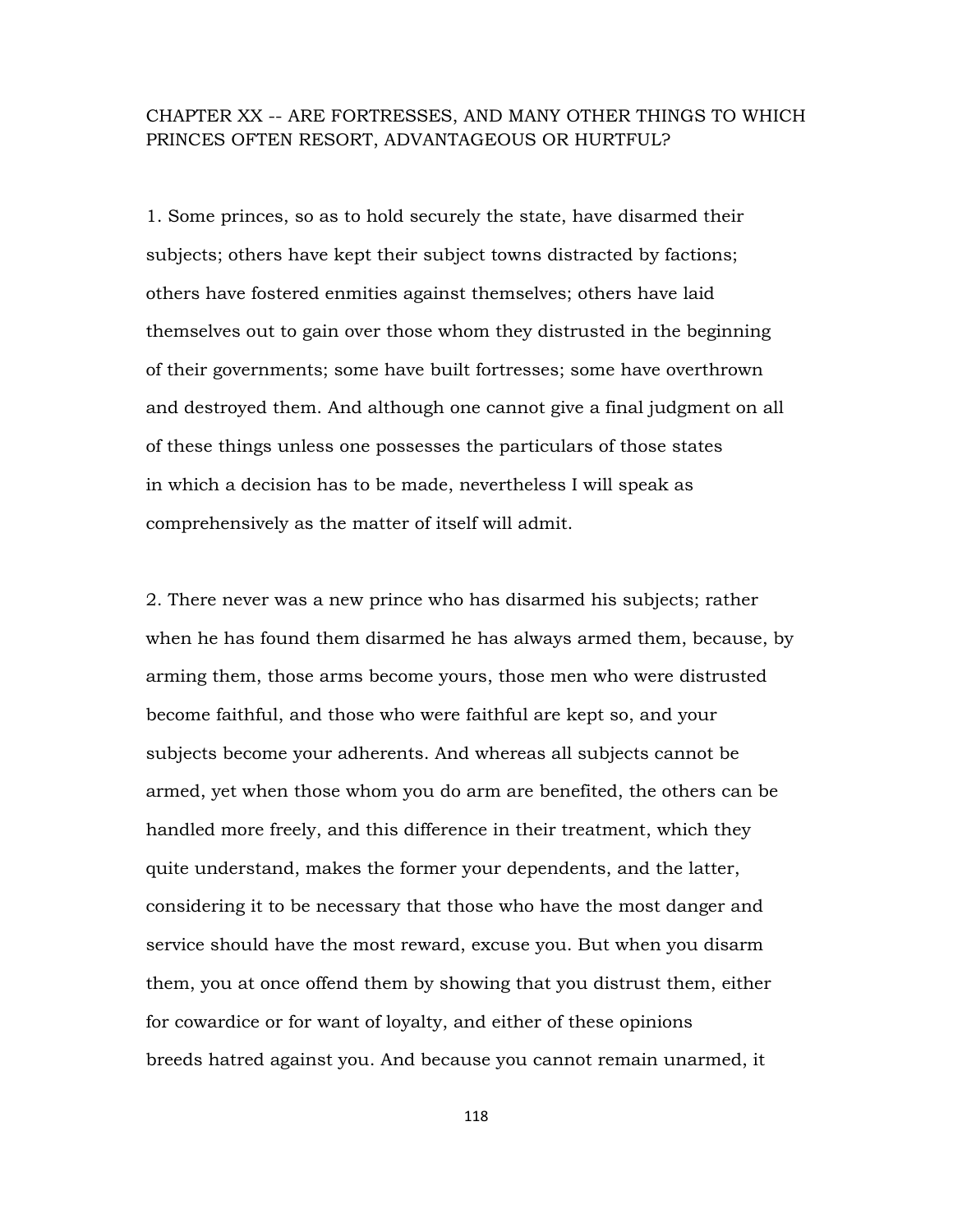follows that you turn to mercenaries, which are of the character already shown; even if they should be good they would not be sufficient to defend you against powerful enemies and distrusted subjects. Therefore, as I have said, a new prince in a new principality has always distributed arms. Histories are full of examples. But when a prince acquires a new state, which he adds as a province to his old one, then it is necessary to disarm the men of that state, except those who have been his adherents in acquiring it; and these again, with time and opportunity, should be rendered soft and effeminate; and matters should be managed in such a way that all the armed men in the state shall be your own soldiers who in your old state were living near you.

3. Our forefathers, and those who were reckoned wise, were accustomed to say that it was necessary to hold Pistoia by factions and Pisa by fortresses; and with this idea they fostered quarrels in some of their tributary towns so as to keep possession of them the more easily. This may have been well enough in those times when Italy was in a way balanced, but I do not believe that it can be accepted as a precept for to-day, because I do not believe that factions can ever be of use; rather it is certain that when the enemy comes upon you in divided cities you are quickly lost, because the weakest party will always assist the outside forces and the other will not be able to resist. The Venetians, moved, as I believe, by the above reasons, fostered the Guelph and Ghibelline factions in their tributary cities; and although they never allowed them to come to bloodshed, yet they nursed these disputes amongst them, so that the citizens, distracted by their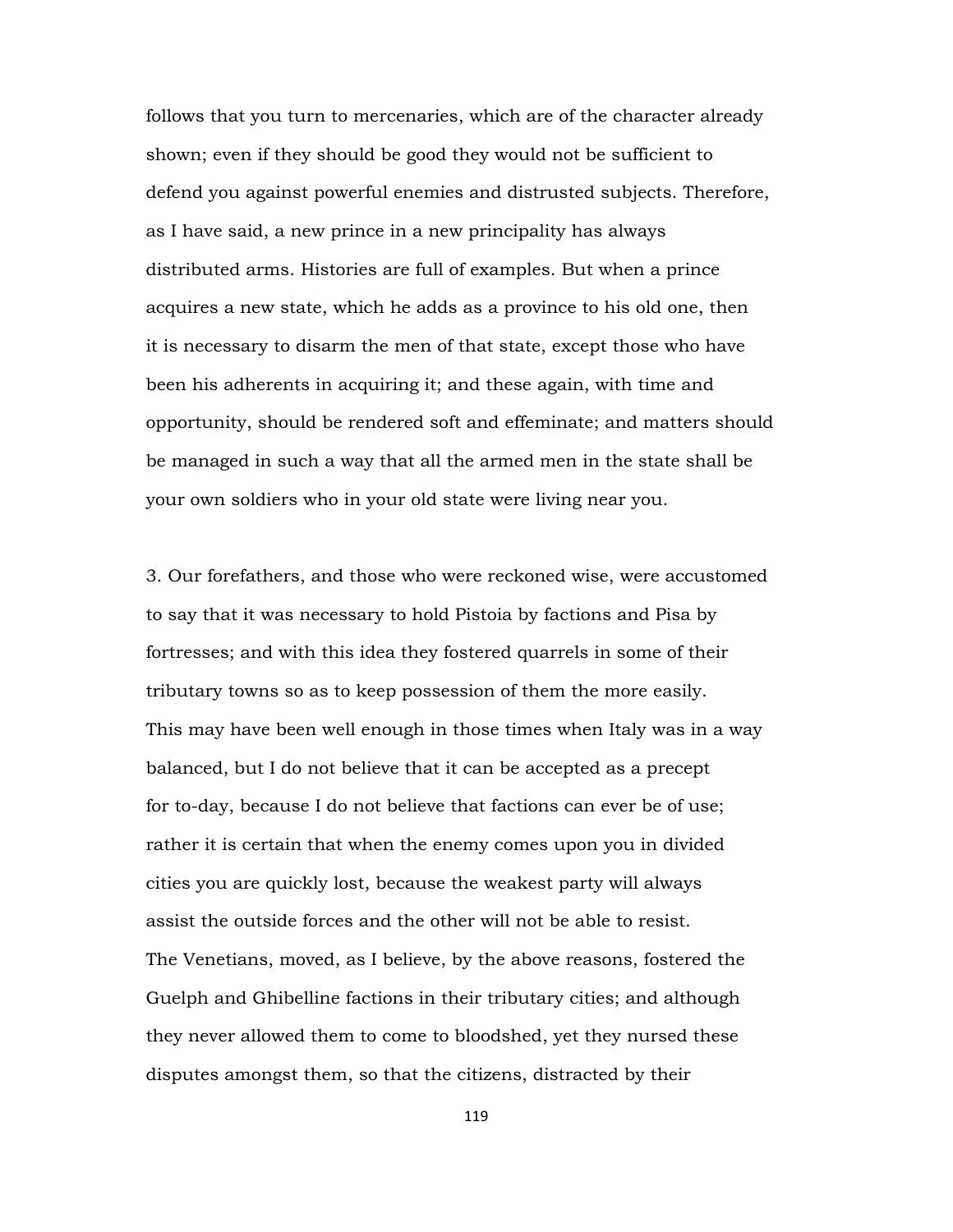differences, should not unite against them. Which, as we saw, did not afterwards turn out as expected, because, after the rout at Vaila, one party at once took courage and seized the state. Such methods argue, therefore, weakness in the prince, because these factions will never be permitted in a vigorous principality; such methods for enabling one the more easily to manage subjects are only useful in times of peace, but if war comes this policy proves fallacious.

4. Without doubt princes become great when they overcome the difficulties and obstacles by which they are confronted, and therefore fortune, especially when she desires to make a new prince great, who has a greater necessity to earn renown than an hereditary one, causes enemies to arise and form designs against him, in order that he may have the opportunity of overcoming them, and by them to mount higher, as by a ladder which his enemies have raised. For this reason many consider that a wise prince, when he has the opportunity, ought with craft to foster some animosity against himself, so that, having crushed it, his renown may rise higher.

5. Princes, especially new ones, have found more fidelity and assistance in those men who in the beginning of their rule were distrusted than among those who in the beginning were trusted. Pandolfo Petrucci, Prince of Siena, ruled his state more by those who had been distrusted than by others. But on this question one cannot speak generally, for it varies so much with the individual; I will only say this, that those men who at the commencement of a princedom have been hostile, if they are of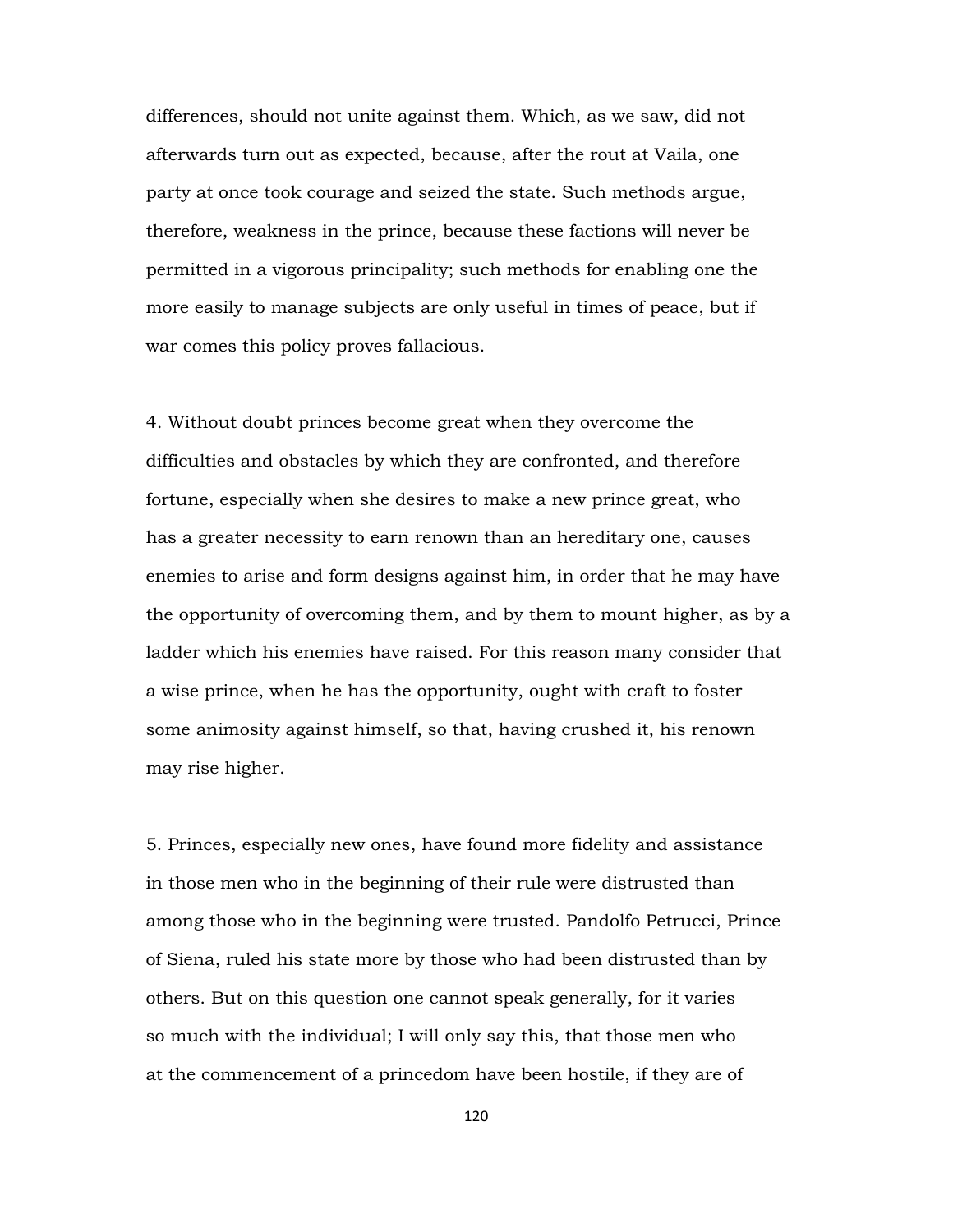a description to need assistance to support themselves, can always be gained over with the greatest ease, and they will be tightly held to serve the prince with fidelity, inasmuch as they know it to be very necessary for them to cancel by deeds the bad impression which he had formed of them; and thus the prince always extracts more profit from them than from those who, serving him in too much security, may neglect his affairs. And since the matter demands it, I must not fail to warn a prince, who by means of secret favours has acquired a new state, that he must well consider the reasons which induced those to favour him who did so; and if it be not a natural affection towards him, but only discontent with their government, then he will only keep them friendly with great trouble and difficulty, for it will be impossible to satisfy them. And weighing well the reasons for this in those examples which can be taken from ancient and modern affairs, we shall find that it is easier for the prince to make friends of those men who were contented under the former government, and are therefore his enemies, than of those who, being discontented with it, were favourable to him and encouraged him to seize it.

6. It has been a custom with princes, in order to hold their states more securely, to build fortresses that may serve as a bridle and bit to those who might design to work against them, and as a place of refuge from a first attack. I praise this system because it has been made use of formerly. Notwithstanding that, Messer Nicolo Vitelli in our times has been seen to demolish two fortresses in Citta di Castello so that he might keep that state; Guido Ubaldo, Duke of Urbino, on returning to

121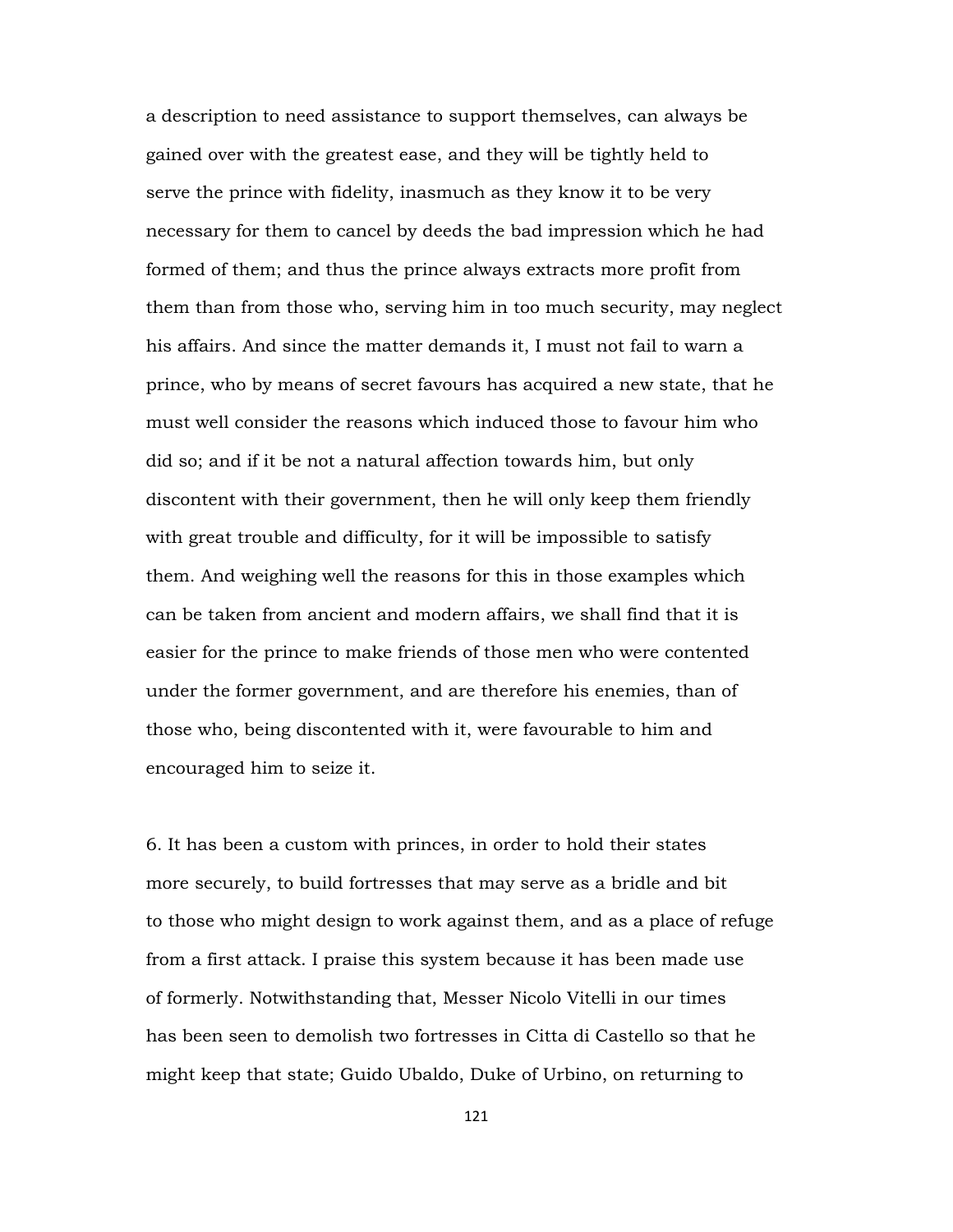his dominion, whence he had been driven by Cesare Borgia, razed to the foundations all the fortresses in that province, and considered that without them it would be more difficult to lose it; the Bentivogli returning to Bologna came to a similar decision. Fortresses, therefore, are useful or not according to circumstances; if they do you good in one way they injure you in another. And this question can be reasoned thus: the prince who has more to fear from the people than from foreigners ought to build fortresses, but he who has more to fear from foreigners than from the people ought to leave them alone. The castle of Milan, built by Francesco Sforza, has made, and will make, more trouble for the house of Sforza than any other disorder in the state. For this reason the best possible fortress is--not to be hated by the people, because, although you may hold the fortresses, yet they will not save you if the people hate you, for there will never be wanting foreigners to assist a people who have taken arms against you. It has not been seen in our times that such fortresses have been of use to any prince, unless to the Countess of Forli,(\*) when the Count Girolamo, her consort, was killed; for by that means she was able to withstand the popular attack and wait for assistance from Milan, and thus recover her state; and the posture of affairs was such at that time that the foreigners could not assist the people. But fortresses were of little value to her afterwards when Cesare Borgia attacked her, and when the people, her enemy, were allied with foreigners. Therefore, it would have been safer for her, both then and before, not to have been hated by the people than to have had the fortresses. All these things considered then, I shall praise him who builds fortresses as well as him who does not, and I shall blame

122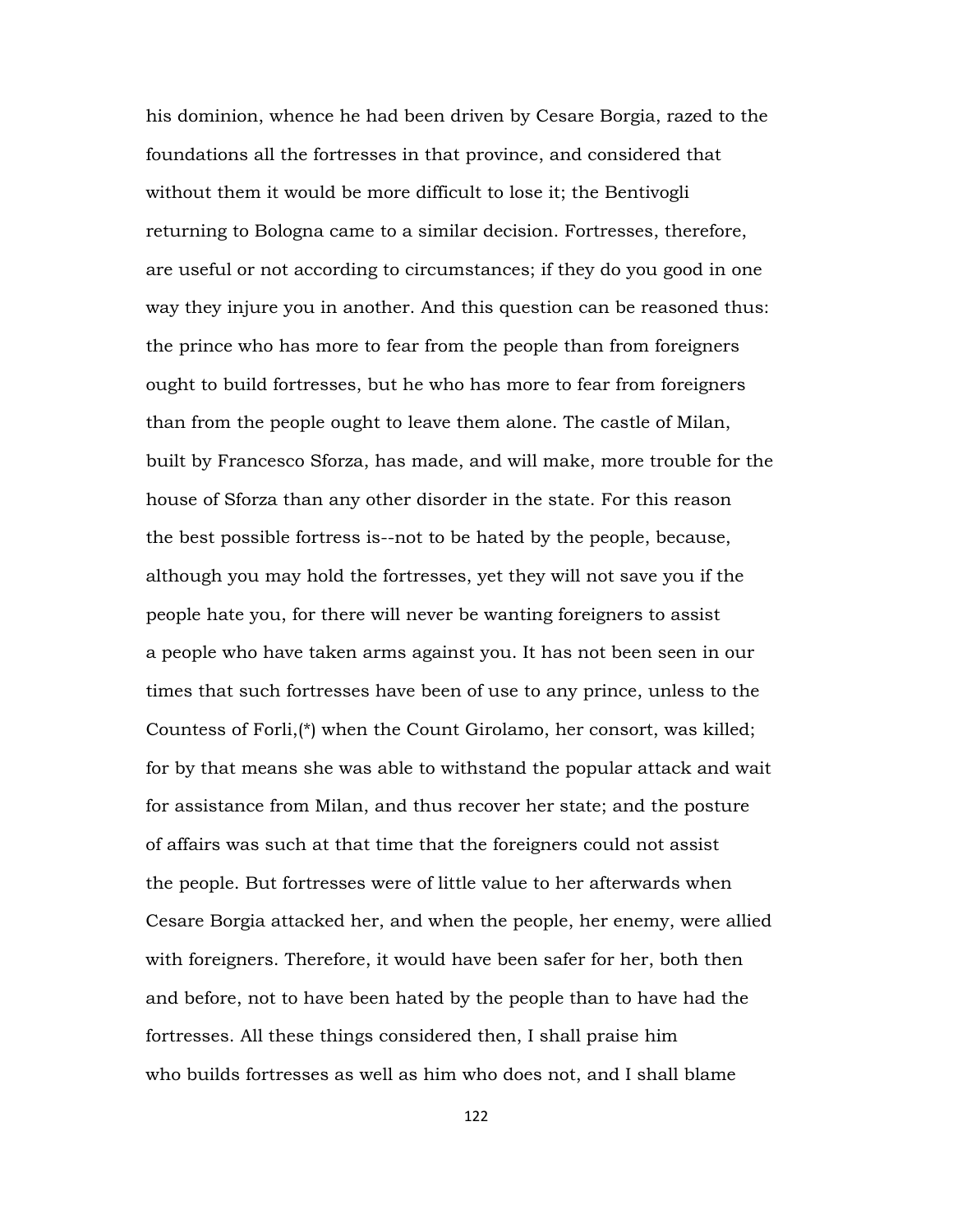whoever, trusting in them, cares little about being hated by the people.

 (\*) Catherine Sforza, a daughter of Galeazzo Sforza and Lucrezia Landriani, born 1463, died 1509. It was to the Countess of Forli that Machiavelli was sent as envy on 1499. A letter from Fortunati to the countess announces the appointment: "I have been with the signori," wrote Fortunati, "to learn whom they would send and when. They tell me that Nicolo Machiavelli, a learned young Florentine noble, secretary to my Lords of the Ten, is to leave with me at once." Cf. "Catherine Sforza," by Count Pasolini, translated by P. Sylvester, 1898.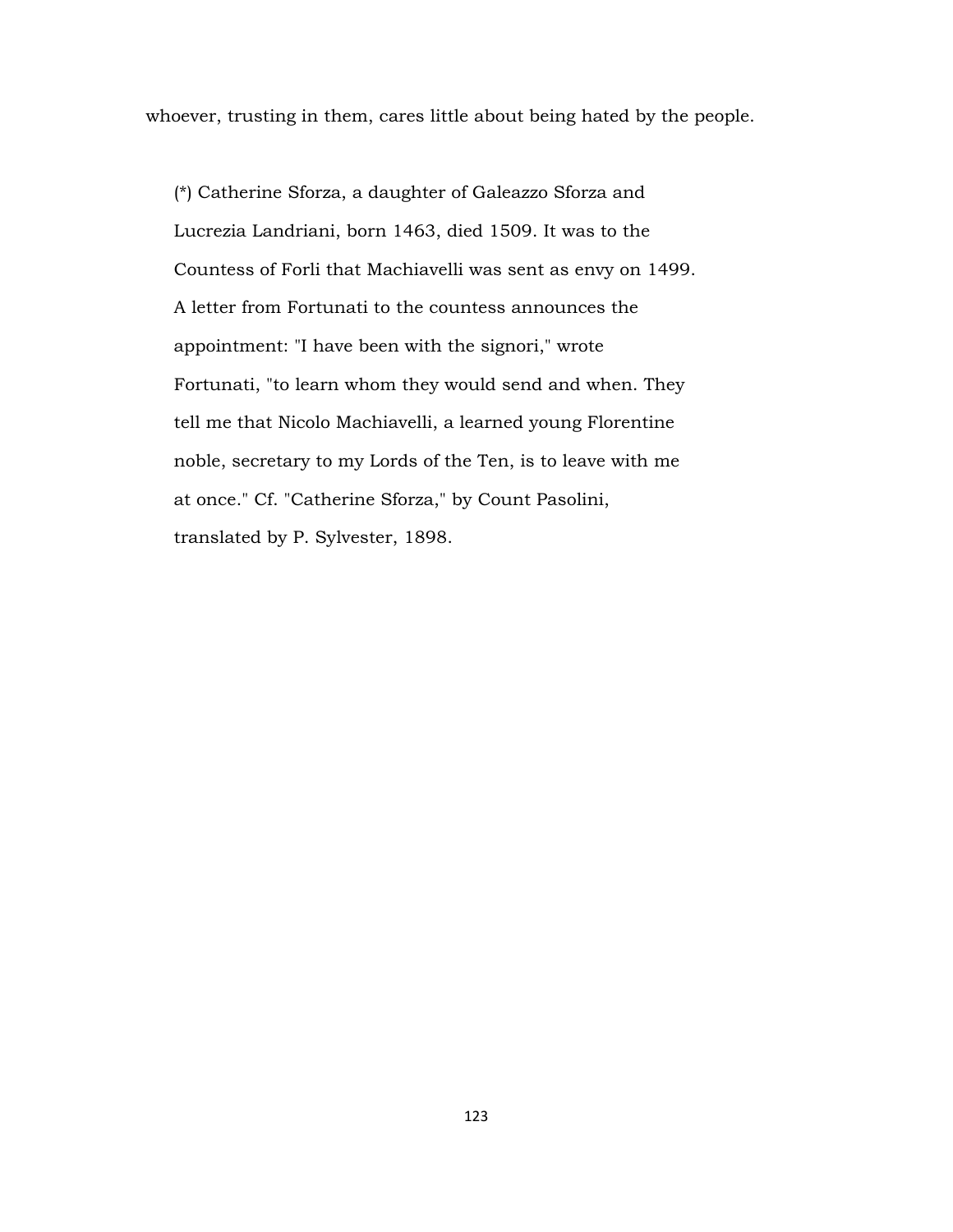## CHAPTER XXI -- HOW A PRINCE SHOULD CONDUCT HIMSELF SO AS TO GAIN RENOWN

Nothing makes a prince so much esteemed as great enterprises and setting a fine example. We have in our time Ferdinand of Aragon, the present King of Spain. He can almost be called a new prince, because he has risen, by fame and glory, from being an insignificant king to be the foremost king in Christendom; and if you will consider his deeds you will find them all great and some of them extraordinary. In the beginning of his reign he attacked Granada, and this enterprise was the foundation of his dominions. He did this quietly at first and without any fear of hindrance, for he held the minds of the barons of Castile occupied in thinking of the war and not anticipating any innovations; thus they did not perceive that by these means he was acquiring power and authority over them. He was able with the money of the Church and of the people to sustain his armies, and by that long war to lay the foundation for the military skill which has since distinguished him. Further, always using religion as a plea, so as to undertake greater schemes, he devoted himself with pious cruelty to driving out and clearing his kingdom of the Moors; nor could there be a more admirable example, nor one more rare. Under this same cloak he assailed Africa, he came down on Italy, he has finally attacked France; and thus his achievements and designs have always been great, and have kept the minds of his people in suspense and admiration and occupied with the issue of them. And his actions have arisen in such a way, one out of the other, that men have never been given time to work steadily against him.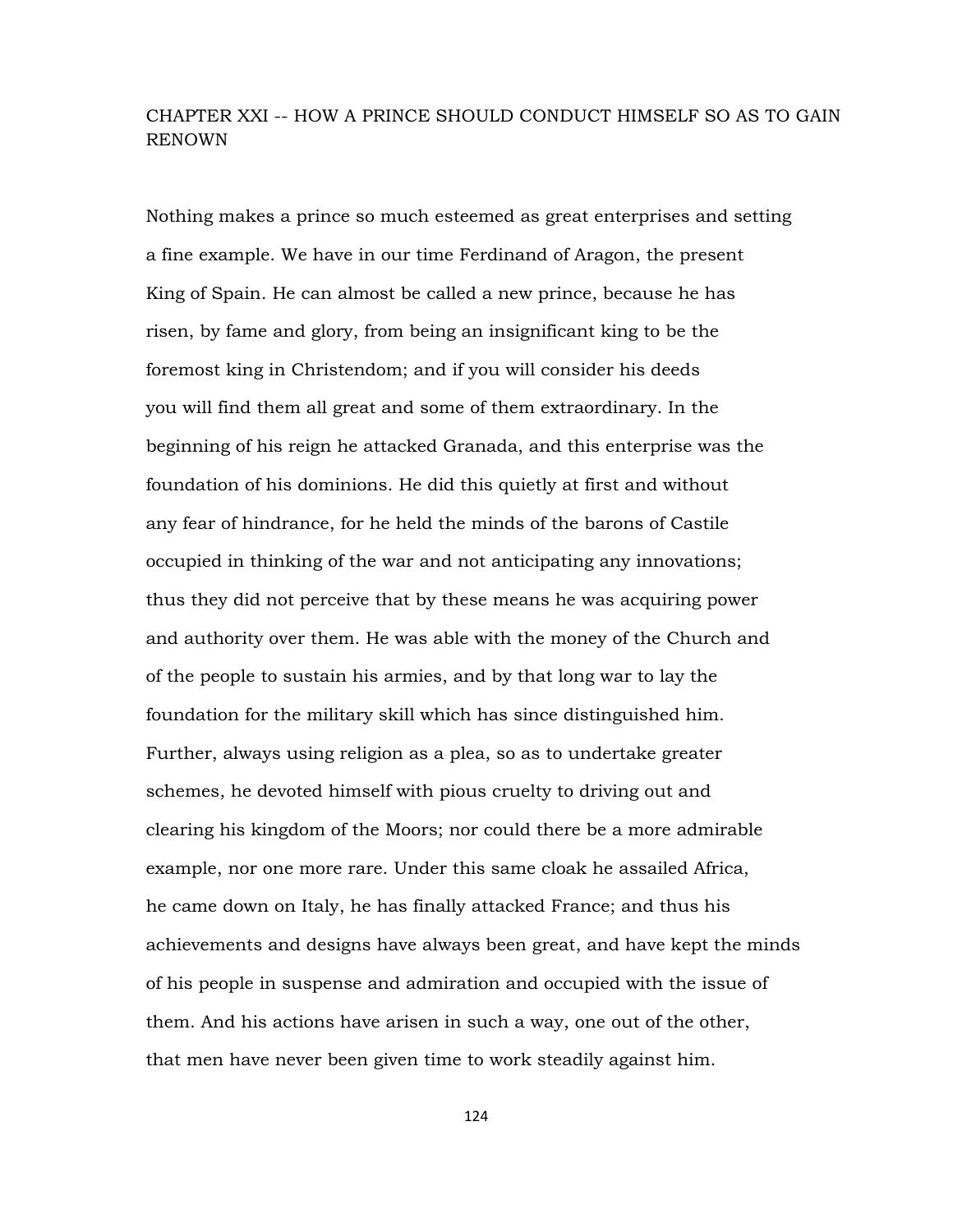Again, it much assists a prince to set unusual examples in internal affairs, similar to those which are related of Messer Bernabo da Milano, who, when he had the opportunity, by any one in civil life doing some extraordinary thing, either good or bad, would take some method of rewarding or punishing him, which would be much spoken about. And a prince ought, above all things, always endeavour in every action to gain for himself the reputation of being a great and remarkable man.

A prince is also respected when he is either a true friend or a downright enemy, that is to say, when, without any reservation, he declares himself in favour of one party against the other; which course will always be more advantageous than standing neutral; because if two of your powerful neighbours come to blows, they are of such a character that, if one of them conquers, you have either to fear him or not. In either case it will always be more advantageous for you to declare yourself and to make war strenuously; because, in the first case, if you do not declare yourself, you will invariably fall a prey to the conqueror, to the pleasure and satisfaction of him who has been conquered, and you will have no reasons to offer, nor anything to protect or to shelter you. Because he who conquers does not want doubtful friends who will not aid him in the time of trial; and he who loses will not harbour you because you did not willingly, sword in hand, court his fate.

Antiochus went into Greece, being sent for by the Aetolians to drive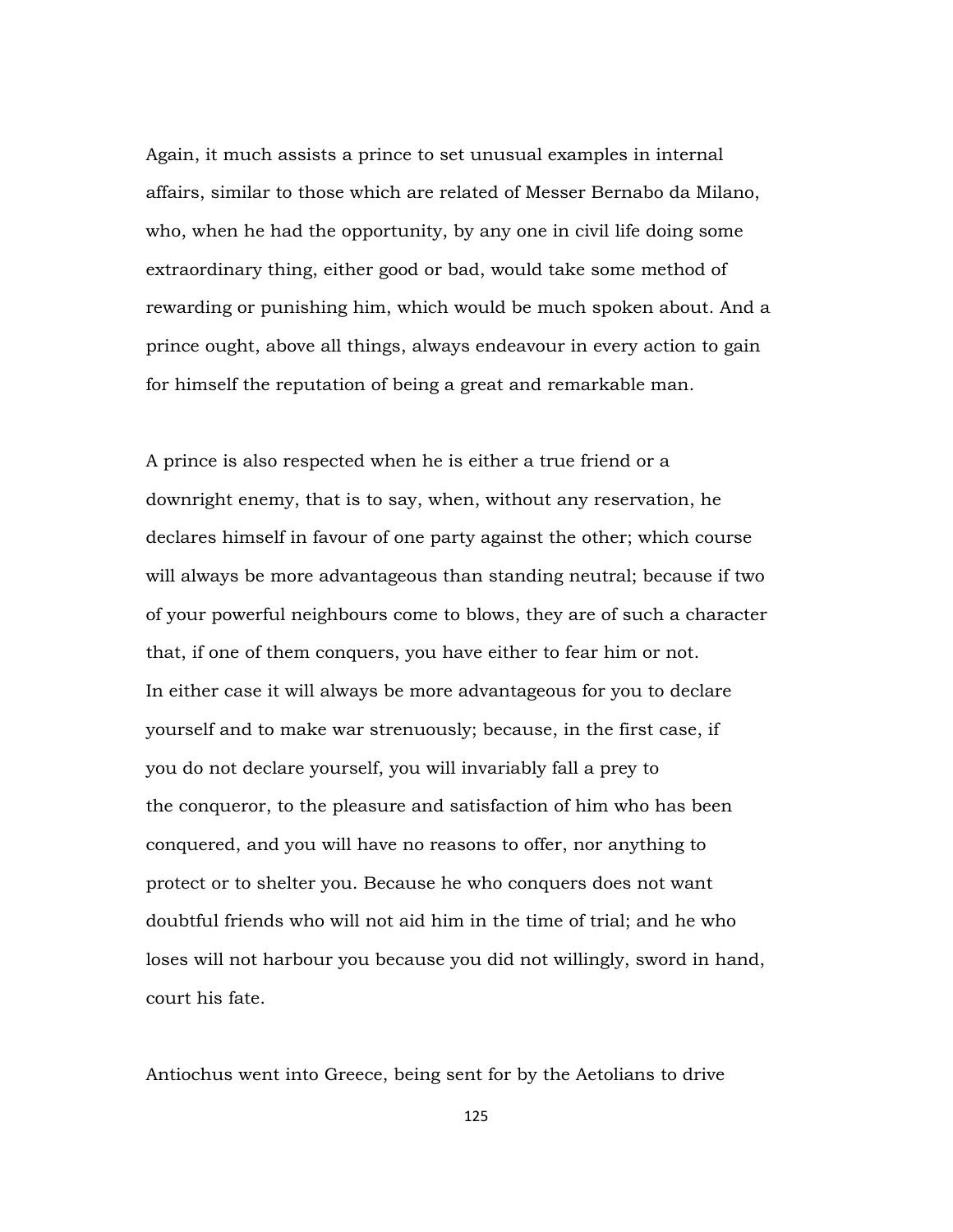out the Romans. He sent envoys to the Achaeans, who were friends of the Romans, exhorting them to remain neutral; and on the other hand the Romans urged them to take up arms. This question came to be discussed in the council of the Achaeans, where the legate of Antiochus urged them to stand neutral. To this the Roman legate answered: "As for that which has been said, that it is better and more advantageous for your state not to interfere in our war, nothing can be more erroneous; because by not interfering you will be left, without favour or consideration, the guerdon of the conqueror." Thus it will always happen that he who is not your friend will demand your neutrality, whilst he who is your friend will entreat you to declare yourself with arms. And irresolute princes, to avoid present dangers, generally follow the neutral path, and are generally ruined. But when a prince declares himself gallantly in favour of one side, if the party with whom he allies himself conquers, although the victor may be powerful and may have him at his mercy, yet he is indebted to him, and there is established a bond of amity; and men are never so shameless as to become a monument of ingratitude by oppressing you. Victories after all are never so complete that the victor must not show some regard, especially to justice. But if he with whom you ally yourself loses, you may be sheltered by him, and whilst he is able he may aid you, and you become companions on a fortune that may rise again.

In the second case, when those who fight are of such a character that you have no anxiety as to who may conquer, so much the more is it greater prudence to be allied, because you assist at the destruction of one by the aid of another who, if he had been wise, would have saved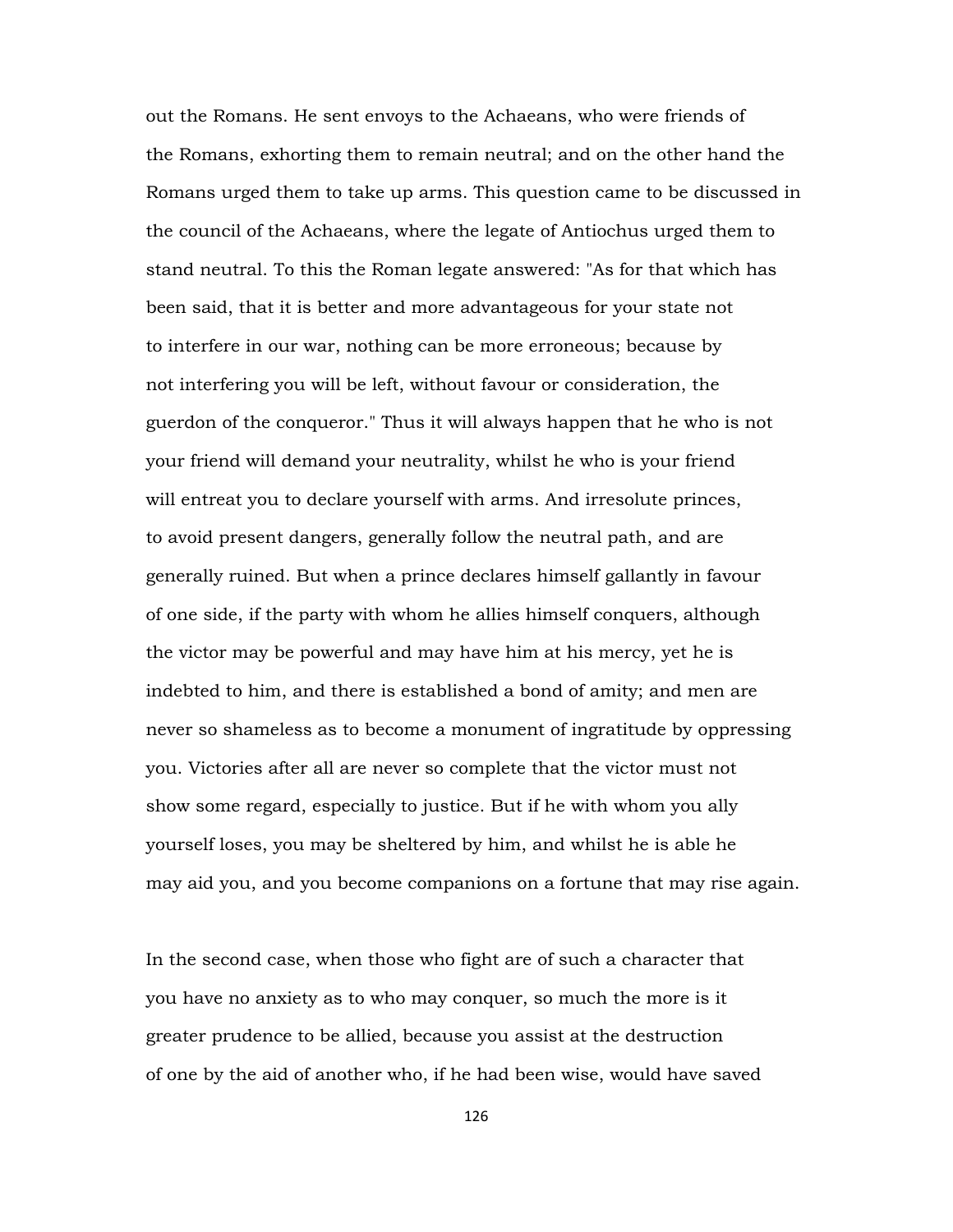him; and conquering, as it is impossible that he should not do with your assistance, he remains at your discretion. And here it is to be noted that a prince ought to take care never to make an alliance with one more powerful than himself for the purposes of attacking others, unless necessity compels him, as is said above; because if he conquers you are at his discretion, and princes ought to avoid as much as possible being at the discretion of any one. The Venetians joined with France against the Duke of Milan, and this alliance, which caused their ruin, could have been avoided. But when it cannot be avoided, as happened to the Florentines when the Pope and Spain sent armies to attack Lombardy, then in such a case, for the above reasons, the prince ought to favour one of the parties.

Never let any Government imagine that it can choose perfectly safe courses; rather let it expect to have to take very doubtful ones, because it is found in ordinary affairs that one never seeks to avoid one trouble without running into another; but prudence consists in knowing how to distinguish the character of troubles, and for choice to take the lesser evil.

A prince ought also to show himself a patron of ability, and to honour the proficient in every art. At the same time he should encourage his citizens to practise their callings peaceably, both in commerce and agriculture, and in every other following, so that the one should not be deterred from improving his possessions for fear lest they be taken away from him or another from opening up trade for fear of taxes; but the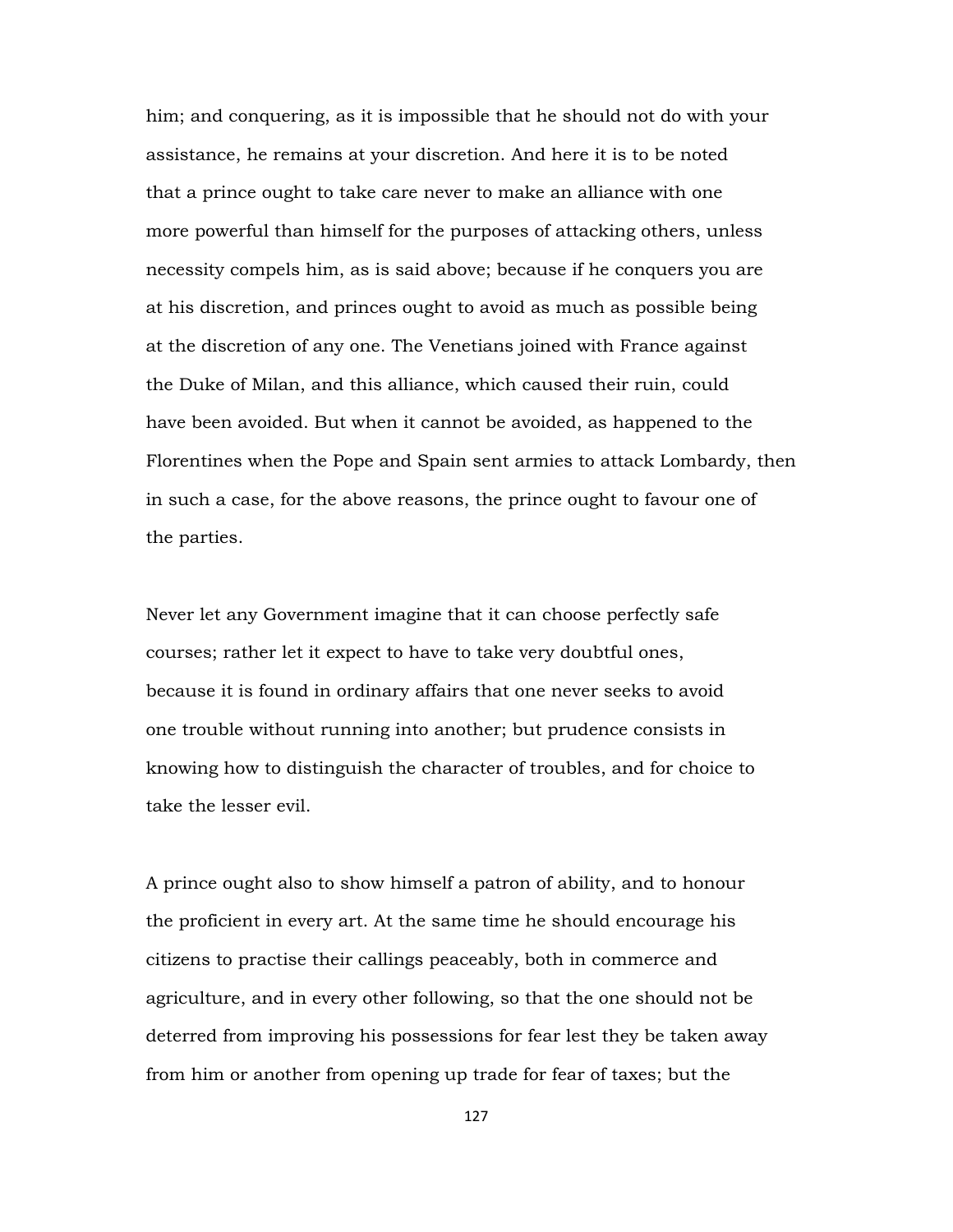prince ought to offer rewards to whoever wishes to do these things and designs in any way to honour his city or state.

Further, he ought to entertain the people with festivals and spectacles at convenient seasons of the year; and as every city is divided into guilds or into societies,(\*) he ought to hold such bodies in esteem, and associate with them sometimes, and show himself an example of courtesy and liberality; nevertheless, always maintaining the majesty of his rank, for this he must never consent to abate in anything.

 (\*) "Guilds or societies," "in arti o in tribu." "Arti" were craft or trade guilds, cf. Florio: "Arte . . . a whole company of any trade in any city or corporation town." The guilds of Florence are most admirably described by Mr Edgcumbe Staley in his work on the subject (Methuen, 1906). Institutions of a somewhat similar character, called "artel," exist in Russia to-day, cf. Sir Mackenzie Wallace's "Russia," ed. 1905: "The sons . . . were always during the working season members of an artel. In some of the larger towns there are artels of a much more complex kind- permanent associations, possessing large capital, and pecuniarily responsible for the acts of the individual members." The word "artel," despite its apparent similarity, has, Mr Aylmer Maude assures me, no connection with "ars" or "arte." Its root is that of the verb "rotisya," to bind oneself by an oath; and it is generally admitted to be only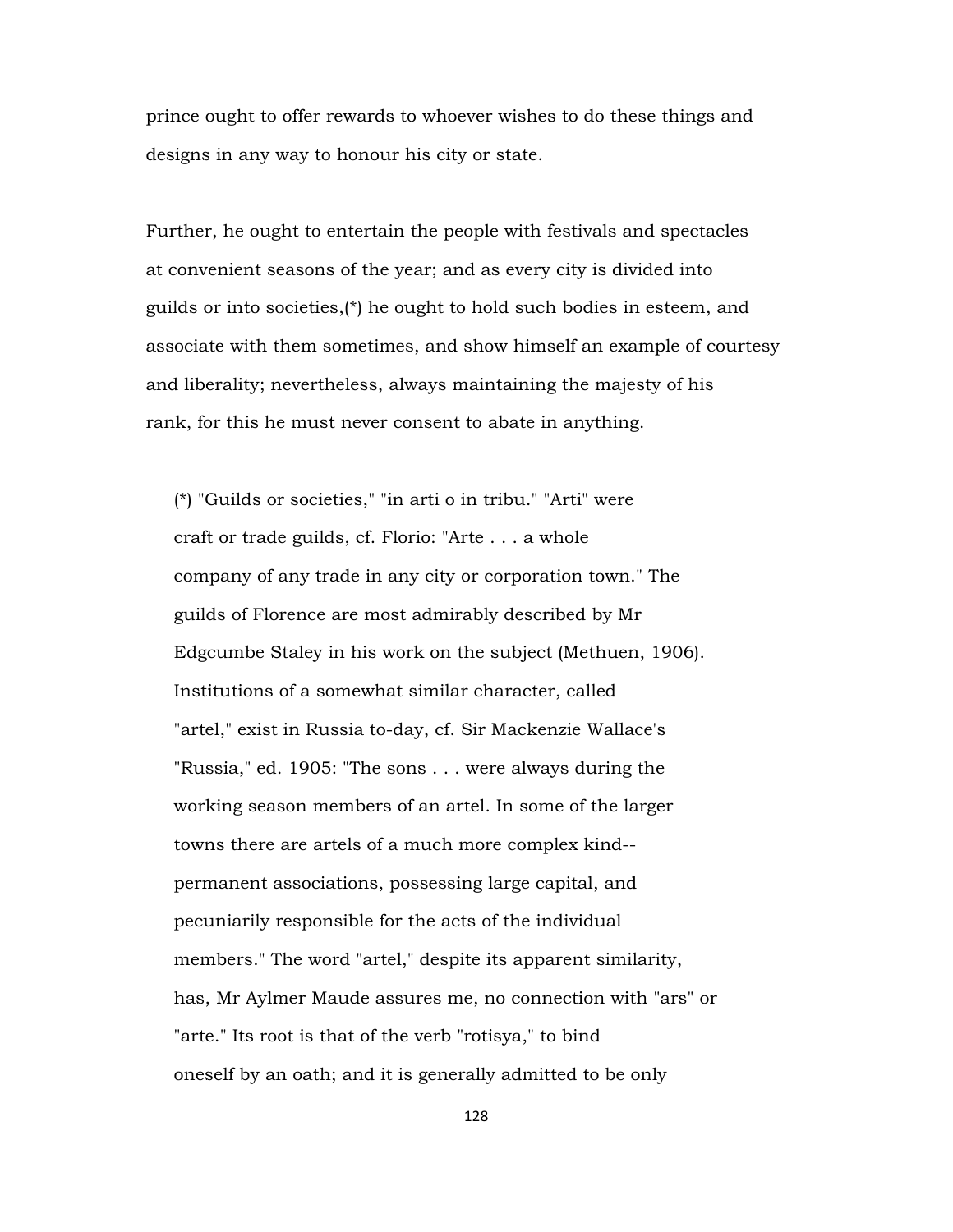another form of "rota," which now signifies a "regimental company." In both words the underlying idea is that of a body of men united by an oath. "Tribu" were possibly gentile groups, united by common descent, and included individuals connected by marriage. Perhaps our words "sects" or "clans" would be most appropriate.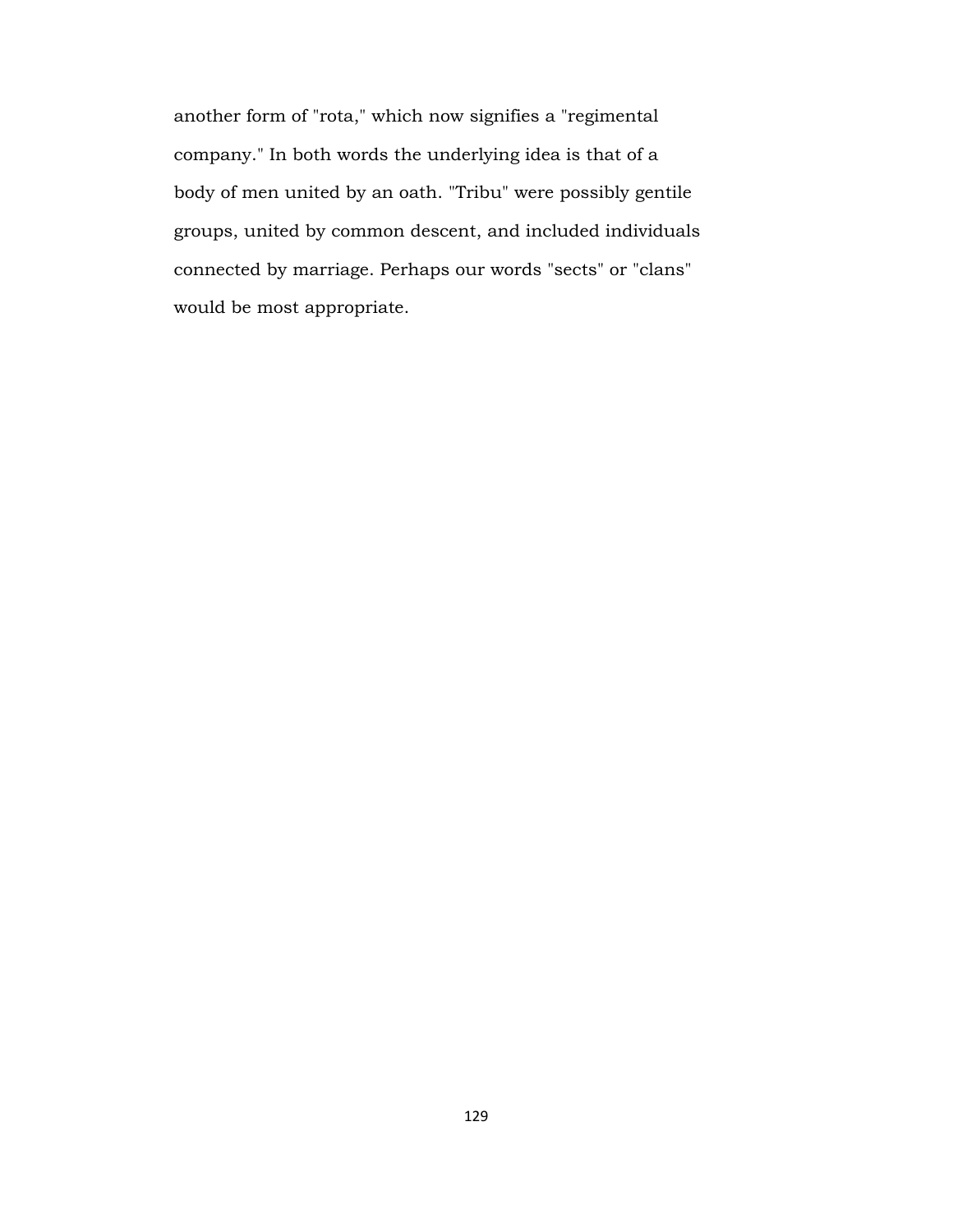### CHAPTER XXII -- CONCERNING THE SECRETARIES OF PRINCES

The choice of servants is of no little importance to a prince, and they are good or not according to the discrimination of the prince. And the first opinion which one forms of a prince, and of his understanding, is by observing the men he has around him; and when they are capable and faithful he may always be considered wise, because he has known how to recognize the capable and to keep them faithful. But when they are otherwise one cannot form a good opinion of him, for the prime error which he made was in choosing them.

There were none who knew Messer Antonio da Venafro as the servant of Pandolfo Petrucci, Prince of Siena, who would not consider Pandolfo to be a very clever man in having Venafro for his servant. Because there are three classes of intellects: one which comprehends by itself; another which appreciates what others comprehended; and a third which neither comprehends by itself nor by the showing of others; the first is the most excellent, the second is good, the third is useless. Therefore, it follows necessarily that, if Pandolfo was not in the first rank, he was in the second, for whenever one has judgment to know good and bad when it is said and done, although he himself may not have the initiative, yet he can recognize the good and the bad in his servant, and the one he can praise and the other correct; thus the servant cannot hope to deceive him, and is kept honest.

But to enable a prince to form an opinion of his servant there is one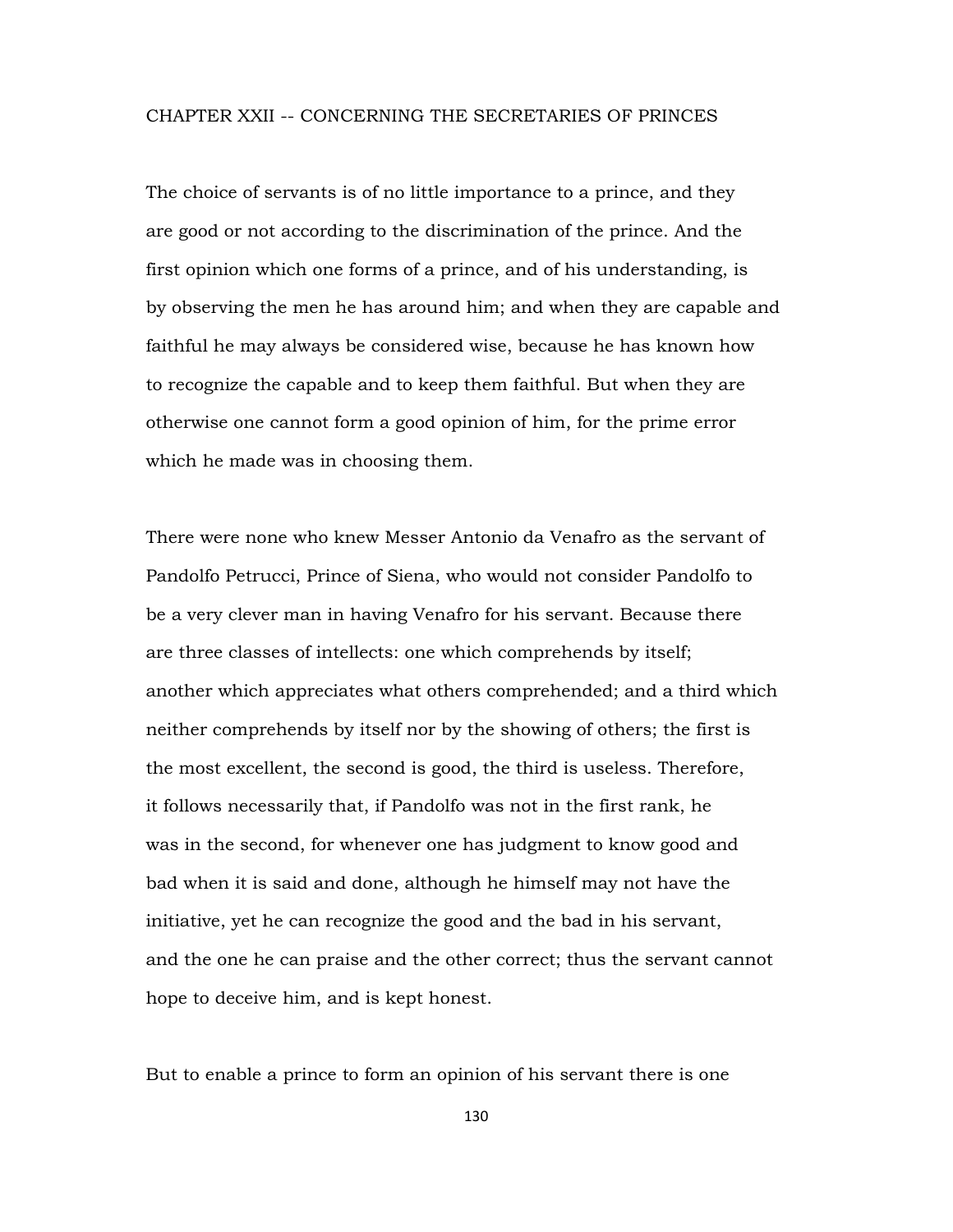test which never fails; when you see the servant thinking more of his own interests than of yours, and seeking inwardly his own profit in everything, such a man will never make a good servant, nor will you ever be able to trust him; because he who has the state of another in his hands ought never to think of himself, but always of his prince, and never pay any attention to matters in which the prince is not concerned.

On the other hand, to keep his servant honest the prince ought to study him, honouring him, enriching him, doing him kindnesses, sharing with him the honours and cares; and at the same time let him see that he cannot stand alone, so that many honours may not make him desire more, many riches make him wish for more, and that many cares may make him dread chances. When, therefore, servants, and princes towards servants, are thus disposed, they can trust each other, but when it is otherwise, the end will always be disastrous for either one or the other.

#### CHAPTER XXIII -- HOW FLATTERERS SHOULD BE AVOIDED

I do not wish to leave out an important branch of this subject, for it is a danger from which princes are with difficulty preserved, unless they are very careful and discriminating. It is that of flatterers, of whom courts are full, because men are so self-complacent in their own affairs, and in a way so deceived in them, that they are preserved with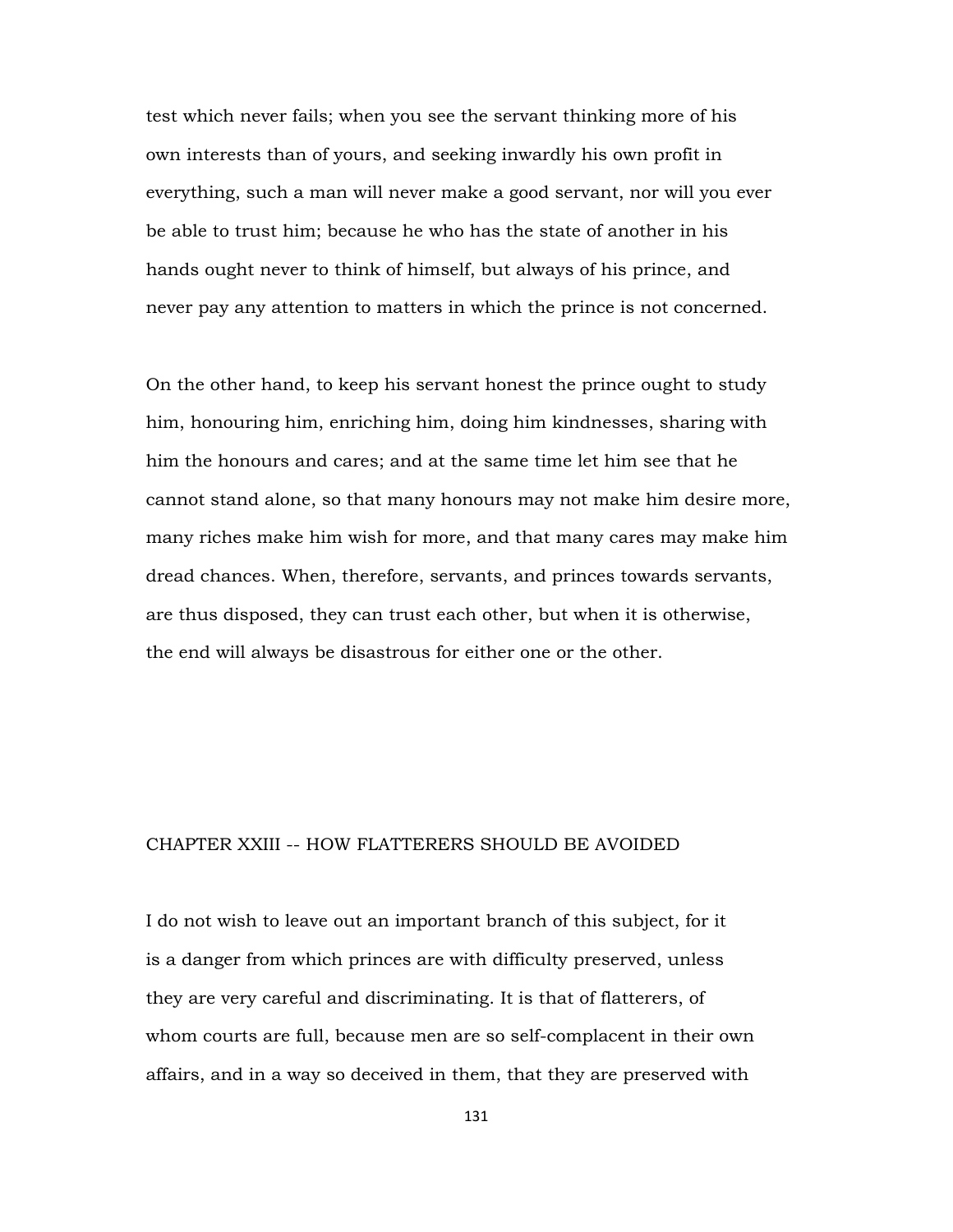difficulty from this pest, and if they wish to defend themselves they run the danger of falling into contempt. Because there is no other way of guarding oneself from flatterers except letting men understand that to tell you the truth does not offend you; but when every one may tell you the truth, respect for you abates.

Therefore a wise prince ought to hold a third course by choosing the wise men in his state, and giving to them only the liberty of speaking the truth to him, and then only of those things of which he inquires, and of none others; but he ought to question them upon everything, and listen to their opinions, and afterwards form his own conclusions. With these councillors, separately and collectively, he ought to carry himself in such a way that each of them should know that, the more freely he shall speak, the more he shall be preferred; outside of these, he should listen to no one, pursue the thing resolved on, and be steadfast in his resolutions. He who does otherwise is either overthrown by flatterers, or is so often changed by varying opinions that he falls into contempt.

I wish on this subject to adduce a modern example. Fra Luca, the man of affairs to Maximilian,(\*) the present emperor, speaking of his majesty, said: He consulted with no one, yet never got his own way in anything. This arose because of his following a practice the opposite to the above; for the emperor is a secretive man--he does not communicate his designs to any one, nor does he receive opinions on them. But as in carrying them into effect they become revealed and known, they are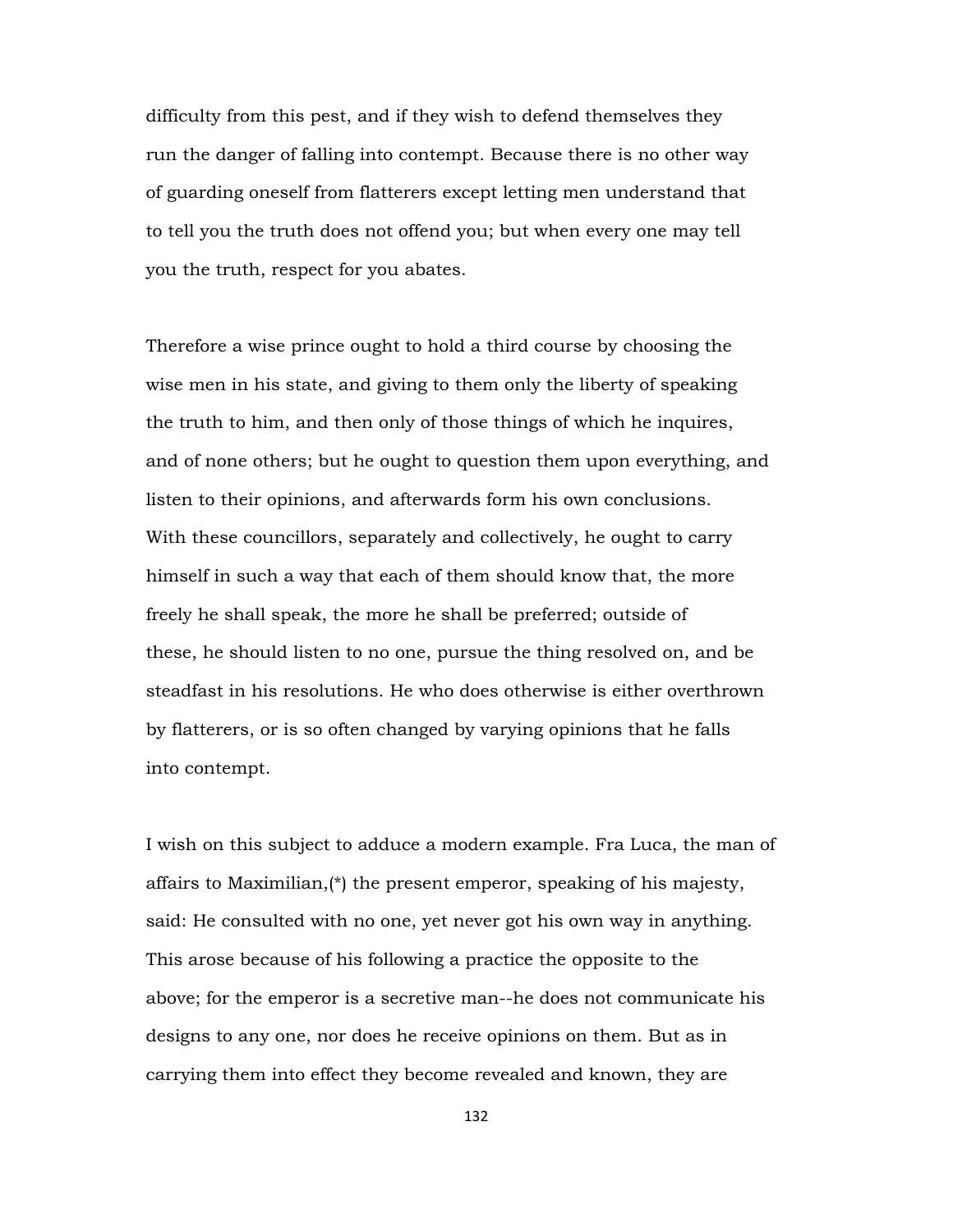at once obstructed by those men whom he has around him, and he, being pliant, is diverted from them. Hence it follows that those things he does one day he undoes the next, and no one ever understands what he wishes or intends to do, and no one can rely on his resolutions.

 (\*) Maximilian I, born in 1459, died 1519, Emperor of the Holy Roman Empire. He married, first, Mary, daughter of Charles the Bold; after her death, Bianca Sforza; and thus became involved in Italian politics.

A prince, therefore, ought always to take counsel, but only when he wishes and not when others wish; he ought rather to discourage every one from offering advice unless he asks it; but, however, he ought to be a constant inquirer, and afterwards a patient listener concerning the things of which he inquired; also, on learning that any one, on any consideration, has not told him the truth, he should let his anger be felt.

And if there are some who think that a prince who conveys an impression of his wisdom is not so through his own ability, but through the good advisers that he has around him, beyond doubt they are deceived, because this is an axiom which never fails: that a prince who is not wise himself will never take good advice, unless by chance he has yielded his affairs entirely to one person who happens to be a very prudent man. In this case indeed he may be well governed, but it would not be for long, because such a governor would in a short time take away his state from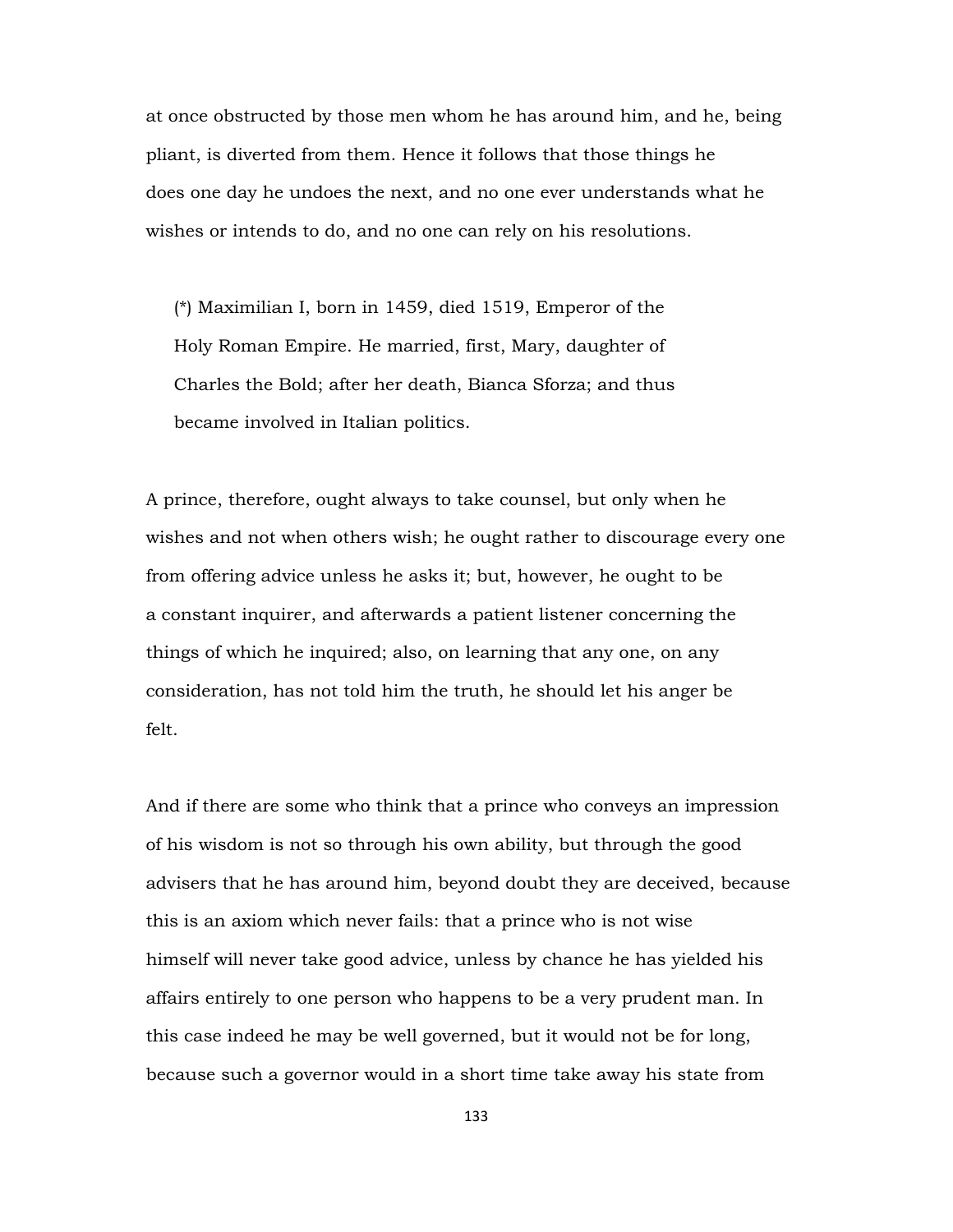him.

But if a prince who is not inexperienced should take counsel from more than one he will never get united counsels, nor will he know how to unite them. Each of the counsellors will think of his own interests, and the prince will not know how to control them or to see through them. And they are not to found otherwise, because men will always prove untrue to you unless they are kept honest by constraint. Therefore it must be inferred that good counsels, whencesoever they come, are born of the wisdom of the prince, and not the wisdom of the prince from good counsels.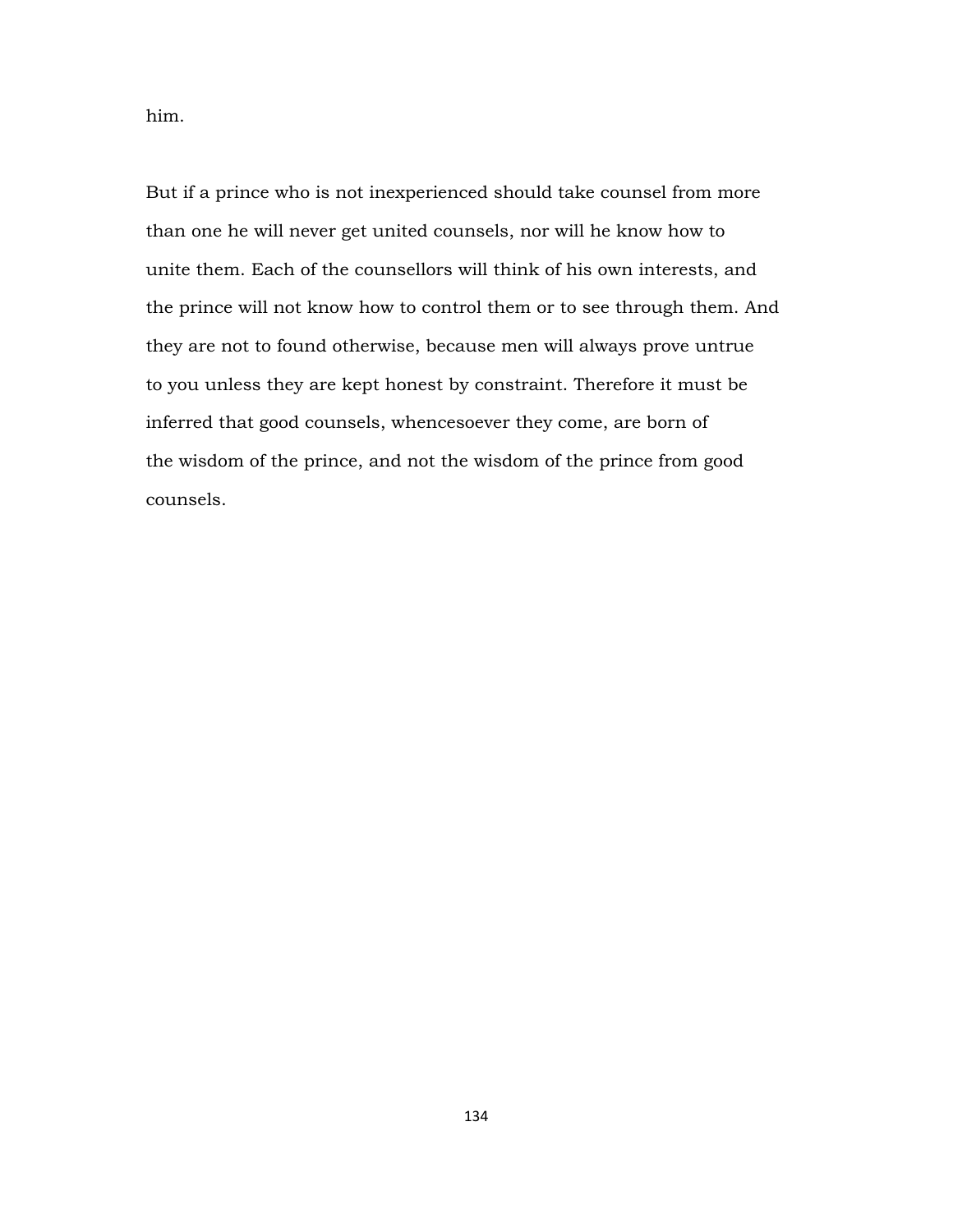#### CHAPTER XXIV -- WHY THE PRINCES OF ITALY HAVE LOST THEIR STATES

The previous suggestions, carefully observed, will enable a new prince to appear well established, and render him at once more secure and fixed in the state than if he had been long seated there. For the actions of a new prince are more narrowly observed than those of an hereditary one, and when they are seen to be able they gain more men and bind far tighter than ancient blood; because men are attracted more by the present than by the past, and when they find the present good they enjoy it and seek no further; they will also make the utmost defence of a prince if he fails them not in other things. Thus it will be a double glory for him to have established a new principality, and adorned and strengthened it with good laws, good arms, good allies, and with a good example; so will it be a double disgrace to him who, born a prince, shall lose his state by want of wisdom.

And if those seigniors are considered who have lost their states in Italy in our times, such as the King of Naples, the Duke of Milan, and others, there will be found in them, firstly, one common defect in regard to arms from the causes which have been discussed at length; in the next place, some one of them will be seen, either to have had the people hostile, or if he has had the people friendly, he has not known how to secure the nobles. In the absence of these defects states that have power enough to keep an army in the field cannot be lost.

Philip of Macedon, not the father of Alexander the Great, but he who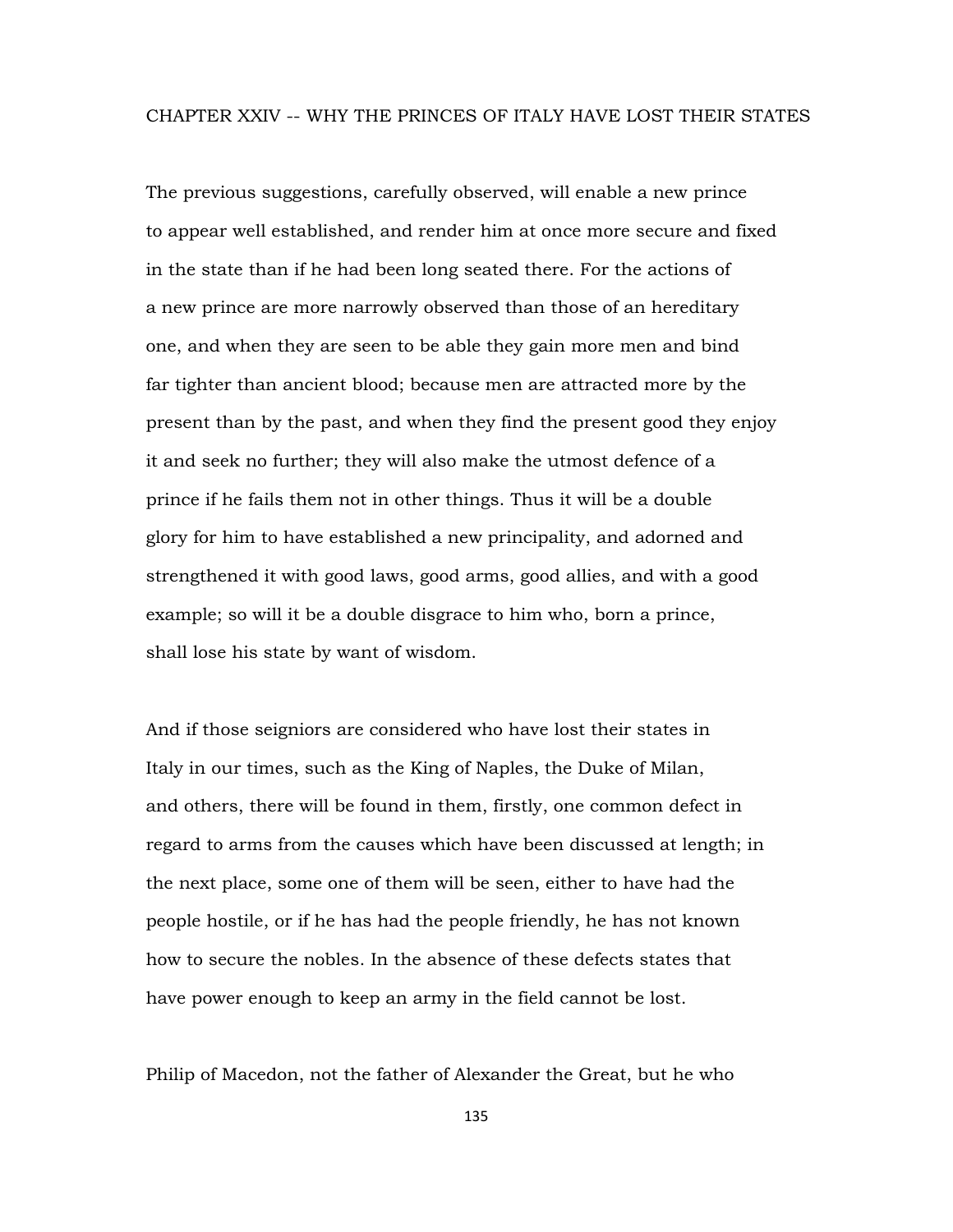was conquered by Titus Quintius, had not much territory compared to the greatness of the Romans and of Greece who attacked him, yet being a warlike man who knew how to attract the people and secure the nobles, he sustained the war against his enemies for many years, and if in the end he lost the dominion of some cities, nevertheless he retained the kingdom.

Therefore, do not let our princes accuse fortune for the loss of their principalities after so many years' possession, but rather their own sloth, because in quiet times they never thought there could be a change (it is a common defect in man not to make any provision in the calm against the tempest), and when afterwards the bad times came they thought of flight and not of defending themselves, and they hoped that the people, disgusted with the insolence of the conquerors, would recall them. This course, when others fail, may be good, but it is very bad to have neglected all other expedients for that, since you would never wish to fall because you trusted to be able to find someone later on to restore you. This again either does not happen, or, if it does, it will not be for your security, because that deliverance is of no avail which does not depend upon yourself; those only are reliable, certain, and durable that depend on yourself and your valour.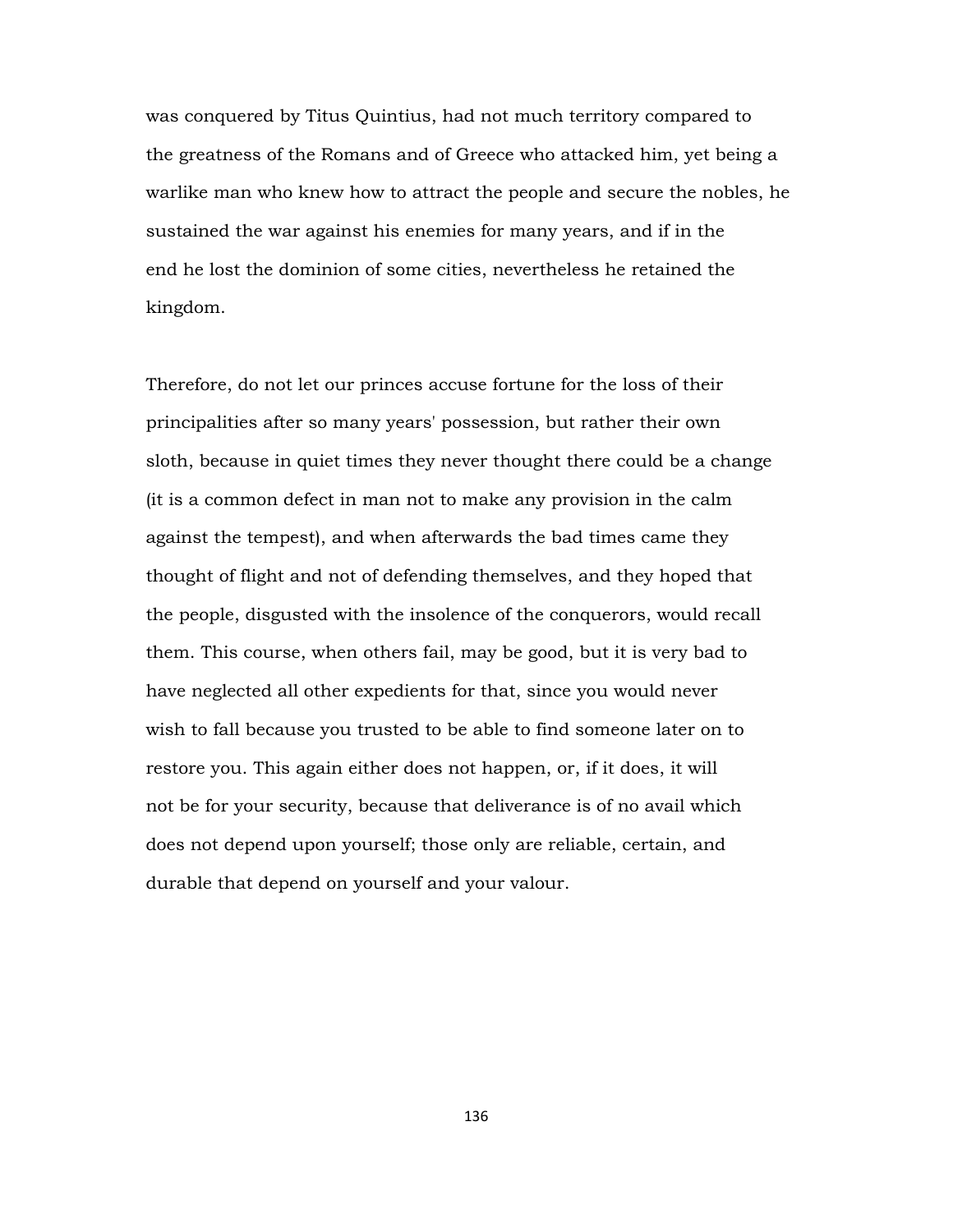## CHAPTER XXV -- WHAT FORTUNE CAN EFFECT IN HUMAN AFFAIRS AND HOW TO WITHSTAND HER

It is not unknown to me how many men have had, and still have, the opinion that the affairs of the world are in such wise governed by fortune and by God that men with their wisdom cannot direct them and that no one can even help them; and because of this they would have us believe that it is not necessary to labour much in affairs, but to let chance govern them. This opinion has been more credited in our times because of the great changes in affairs which have been seen, and may still be seen, every day, beyond all human conjecture. Sometimes pondering over this, I am in some degree inclined to their opinion. Nevertheless, not to extinguish our free will, I hold it to be true that Fortune is the arbiter of one-half of our actions,(\*) but that she still leaves us to direct the other half, or perhaps a little less.

 (\*) Frederick the Great was accustomed to say: "The older one gets the more convinced one becomes that his Majesty King Chance does three-quarters of the business of this miserable universe." Sorel's "Eastern Question."

I compare her to one of those raging rivers, which when in flood overflows the plains, sweeping away trees and buildings, bearing away the soil from place to place; everything flies before it, all yield to its violence, without being able in any way to withstand it; and yet, though its nature be such, it does not follow therefore that men, when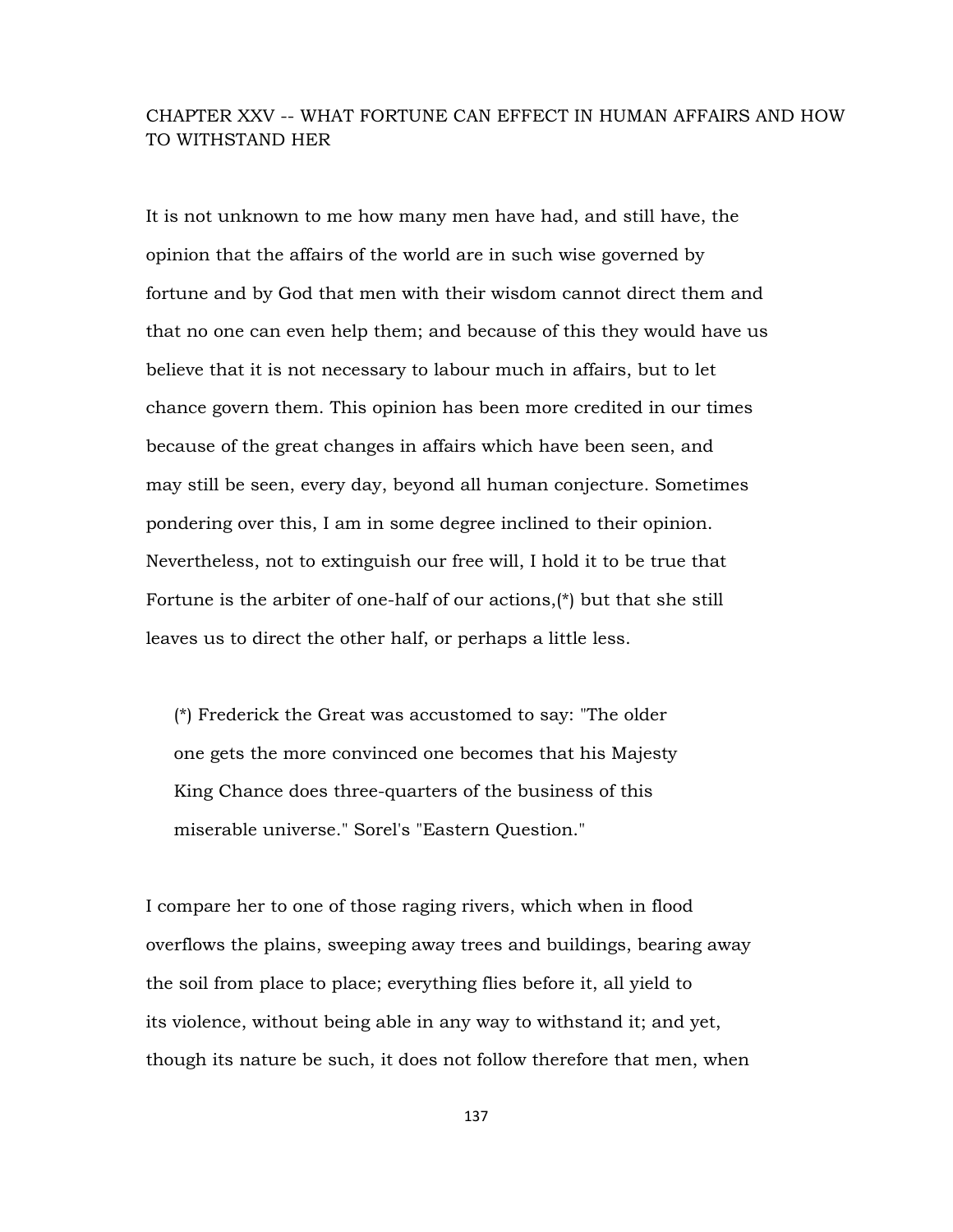the weather becomes fair, shall not make provision, both with defences and barriers, in such a manner that, rising again, the waters may pass away by canal, and their force be neither so unrestrained nor so dangerous. So it happens with fortune, who shows her power where valour has not prepared to resist her, and thither she turns her forces where she knows that barriers and defences have not been raised to constrain her.

And if you will consider Italy, which is the seat of these changes, and which has given to them their impulse, you will see it to be an open country without barriers and without any defence. For if it had been defended by proper valour, as are Germany, Spain, and France, either this invasion would not have made the great changes it has made or it would not have come at all. And this I consider enough to say concerning resistance to fortune in general.

But confining myself more to the particular, I say that a prince may be seen happy to-day and ruined to-morrow without having shown any change of disposition or character. This, I believe, arises firstly from causes that have already been discussed at length, namely, that the prince who relies entirely on fortune is lost when it changes. I believe also that he will be successful who directs his actions according to the spirit of the times, and that he whose actions do not accord with the times will not be successful. Because men are seen, in affairs that lead to the end which every man has before him, namely, glory and riches, to get there by various methods; one with caution, another with haste; one by force,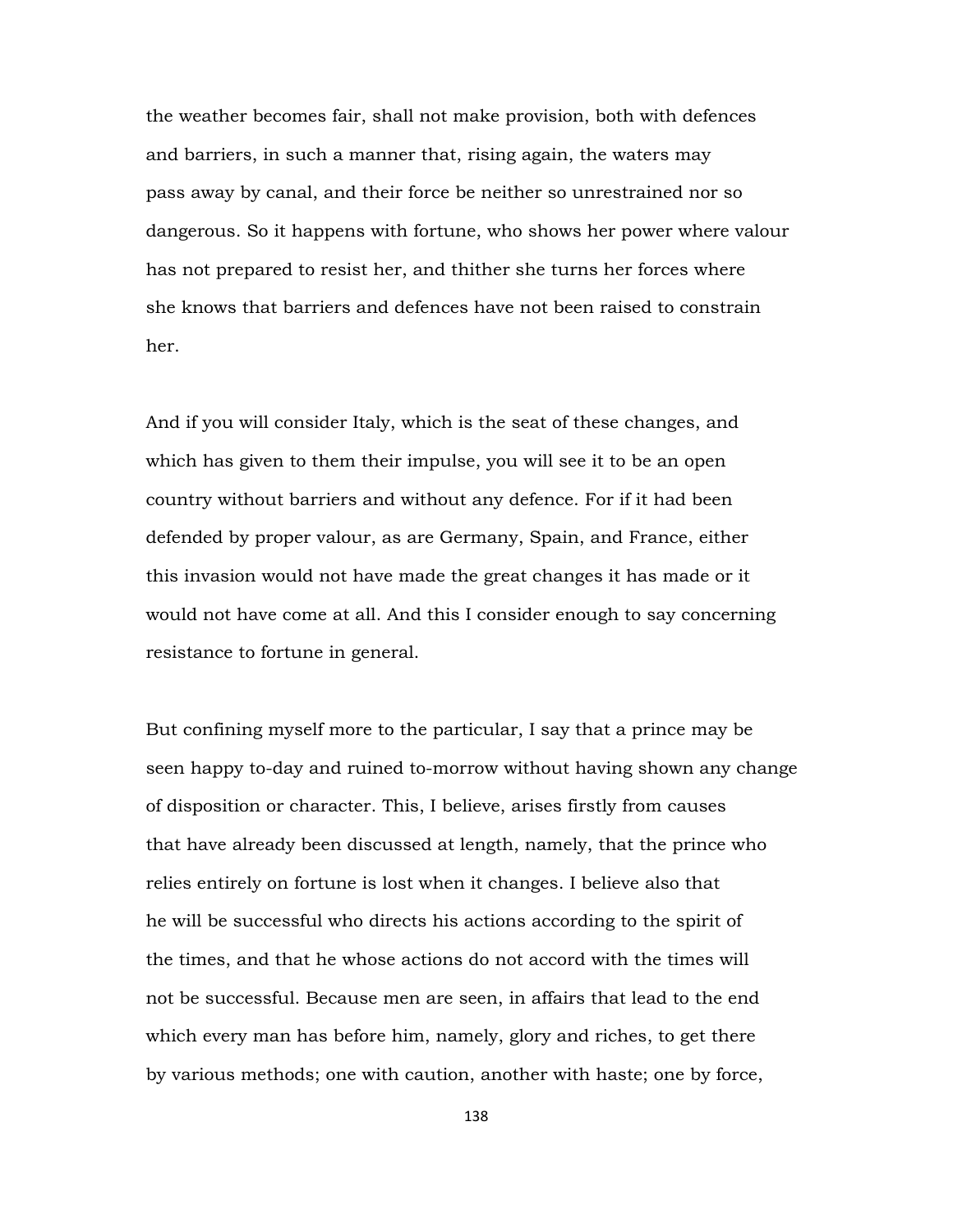another by skill; one by patience, another by its opposite; and each one succeeds in reaching the goal by a different method. One can also see of two cautious men the one attain his end, the other fail; and similarly, two men by different observances are equally successful, the one being cautious, the other impetuous; all this arises from nothing else than whether or not they conform in their methods to the spirit of the times. This follows from what I have said, that two men working differently bring about the same effect, and of two working similarly, one attains his object and the other does not.

Changes in estate also issue from this, for if, to one who governs himself with caution and patience, times and affairs converge in such a way that his administration is successful, his fortune is made; but if times and affairs change, he is ruined if he does not change his course of action. But a man is not often found sufficiently circumspect to know how to accommodate himself to the change, both because he cannot deviate from what nature inclines him to do, and also because, having always prospered by acting in one way, he cannot be persuaded that it is well to leave it; and, therefore, the cautious man, when it is time to turn adventurous, does not know how to do it, hence he is ruined; but had he changed his conduct with the times fortune would not have changed.

Pope Julius the Second went to work impetuously in all his affairs, and found the times and circumstances conform so well to that line of action that he always met with success. Consider his first enterprise against Bologna, Messer Giovanni Bentivogli being still alive. The Venetians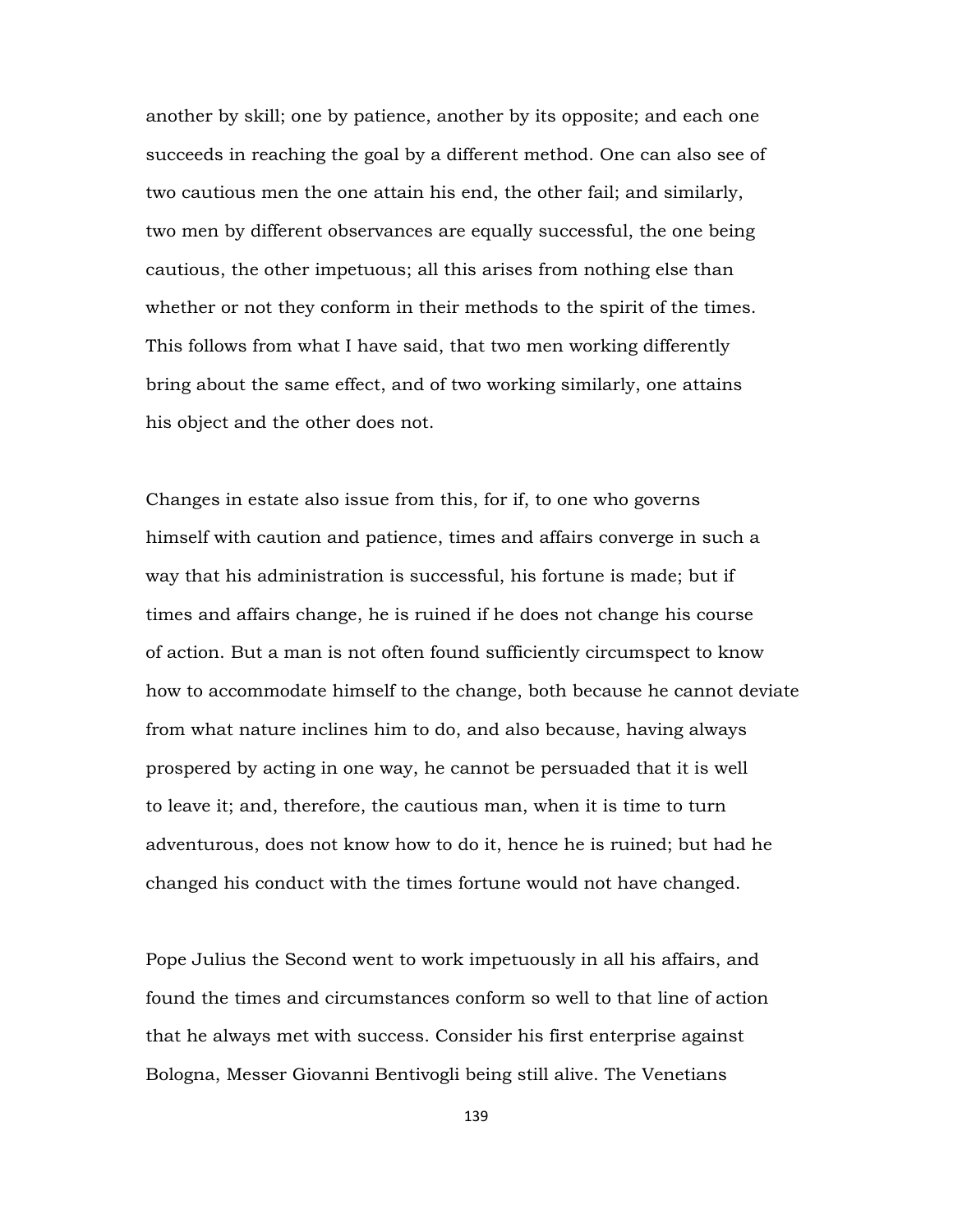were not agreeable to it, nor was the King of Spain, and he had the enterprise still under discussion with the King of France; nevertheless he personally entered upon the expedition with his accustomed boldness and energy, a move which made Spain and the Venetians stand irresolute and passive, the latter from fear, the former from desire to recover the kingdom of Naples; on the other hand, he drew after him the King of France, because that king, having observed the movement, and desiring to make the Pope his friend so as to humble the Venetians, found it impossible to refuse him. Therefore Julius with his impetuous action accomplished what no other pontiff with simple human wisdom could have done; for if he had waited in Rome until he could get away, with his plans arranged and everything fixed, as any other pontiff would have done, he would never have succeeded. Because the King of France would have made a thousand excuses, and the others would have raised a thousand fears.

I will leave his other actions alone, as they were all alike, and they all succeeded, for the shortness of his life did not let him experience the contrary; but if circumstances had arisen which required him to go cautiously, his ruin would have followed, because he would never have deviated from those ways to which nature inclined him.

I conclude, therefore that, fortune being changeful and mankind steadfast in their ways, so long as the two are in agreement men are successful, but unsuccessful when they fall out. For my part I consider that it is better to be adventurous than cautious, because fortune is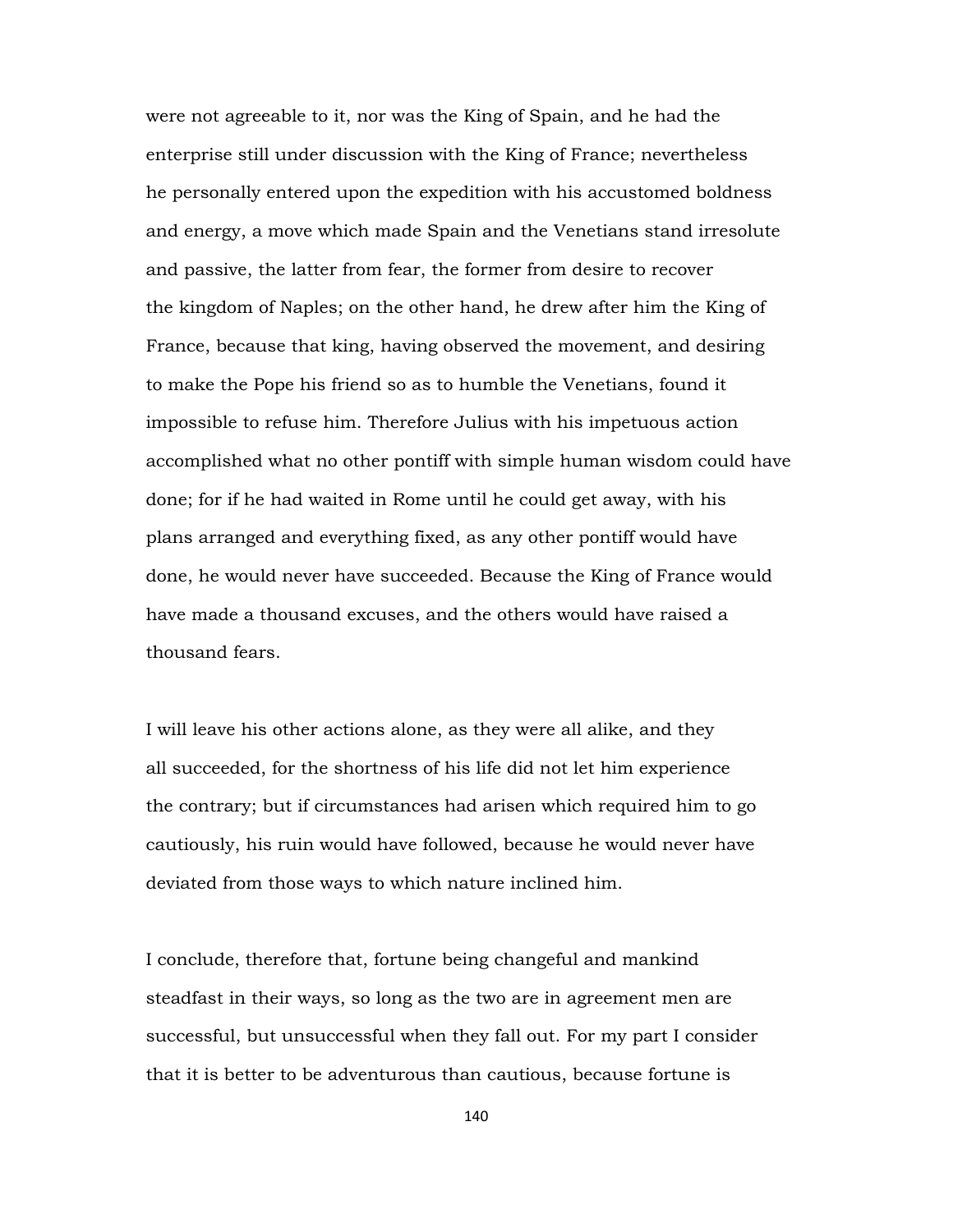a woman, and if you wish to keep her under it is necessary to beat and ill-use her; and it is seen that she allows herself to be mastered by the adventurous rather than by those who go to work more coldly. She is, therefore, always, woman-like, a lover of young men, because they are less cautious, more violent, and with more audacity command her.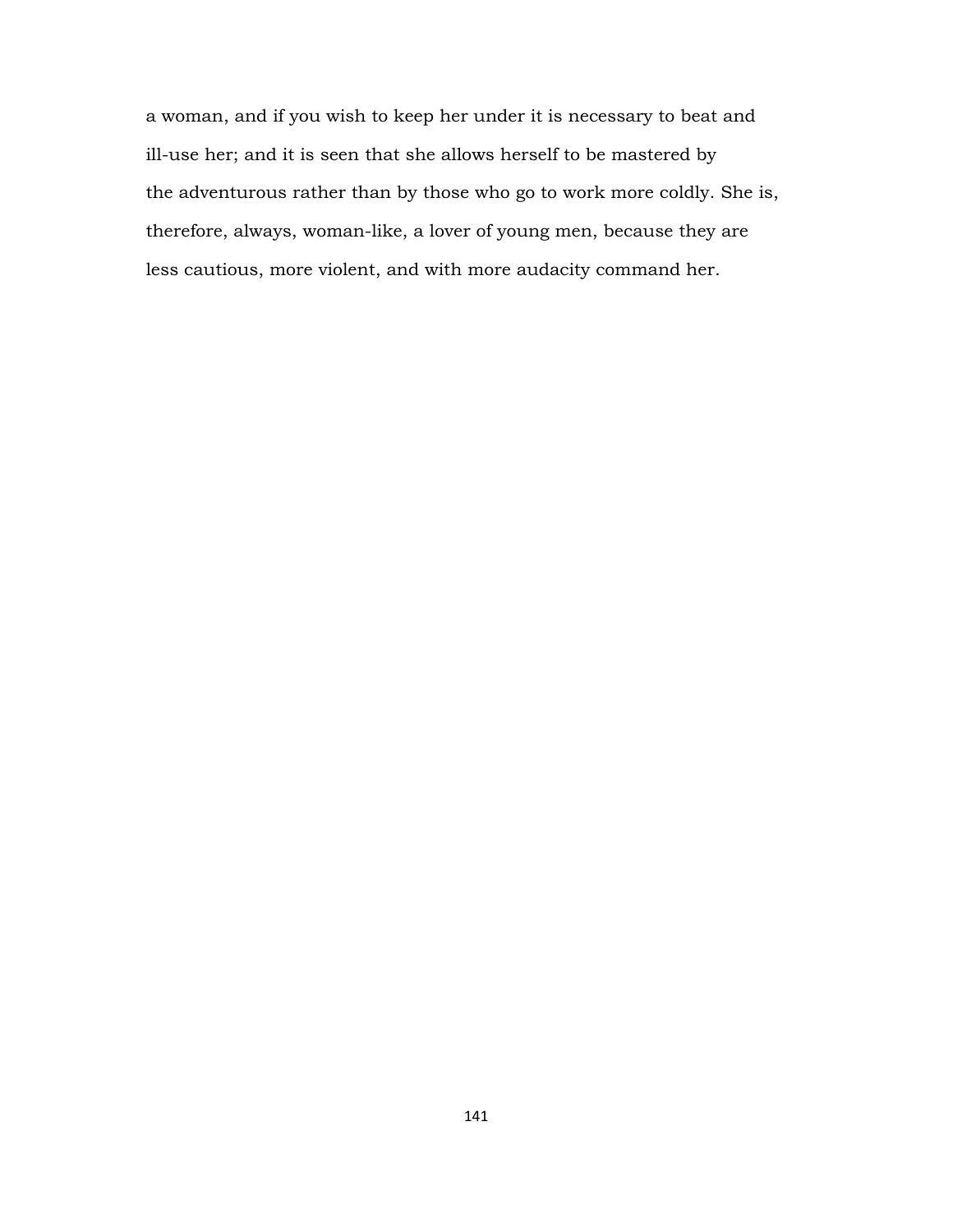# CHAPTER XXVI -- AN EXHORTATION TO LIBERATE ITALY FROM THE **BARBARIANS**

Having carefully considered the subject of the above discourses, and wondering within myself whether the present times were propitious to a new prince, and whether there were elements that would give an opportunity to a wise and virtuous one to introduce a new order of things which would do honour to him and good to the people of this country, it appears to me that so many things concur to favour a new prince that I never knew a time more fit than the present.

And if, as I said, it was necessary that the people of Israel should be captive so as to make manifest the ability of Moses; that the Persians should be oppressed by the Medes so as to discover the greatness of the soul of Cyrus; and that the Athenians should be dispersed to illustrate the capabilities of Theseus: then at the present time, in order to discover the virtue of an Italian spirit, it was necessary that Italy should be reduced to the extremity that she is now in, that she should be more enslaved than the Hebrews, more oppressed than the Persians, more scattered than the Athenians; without head, without order, beaten, despoiled, torn, overrun; and to have endured every kind of desolation.

Although lately some spark may have been shown by one, which made us think he was ordained by God for our redemption, nevertheless it was afterwards seen, in the height of his career, that fortune rejected him; so that Italy, left as without life, waits for him who shall yet heal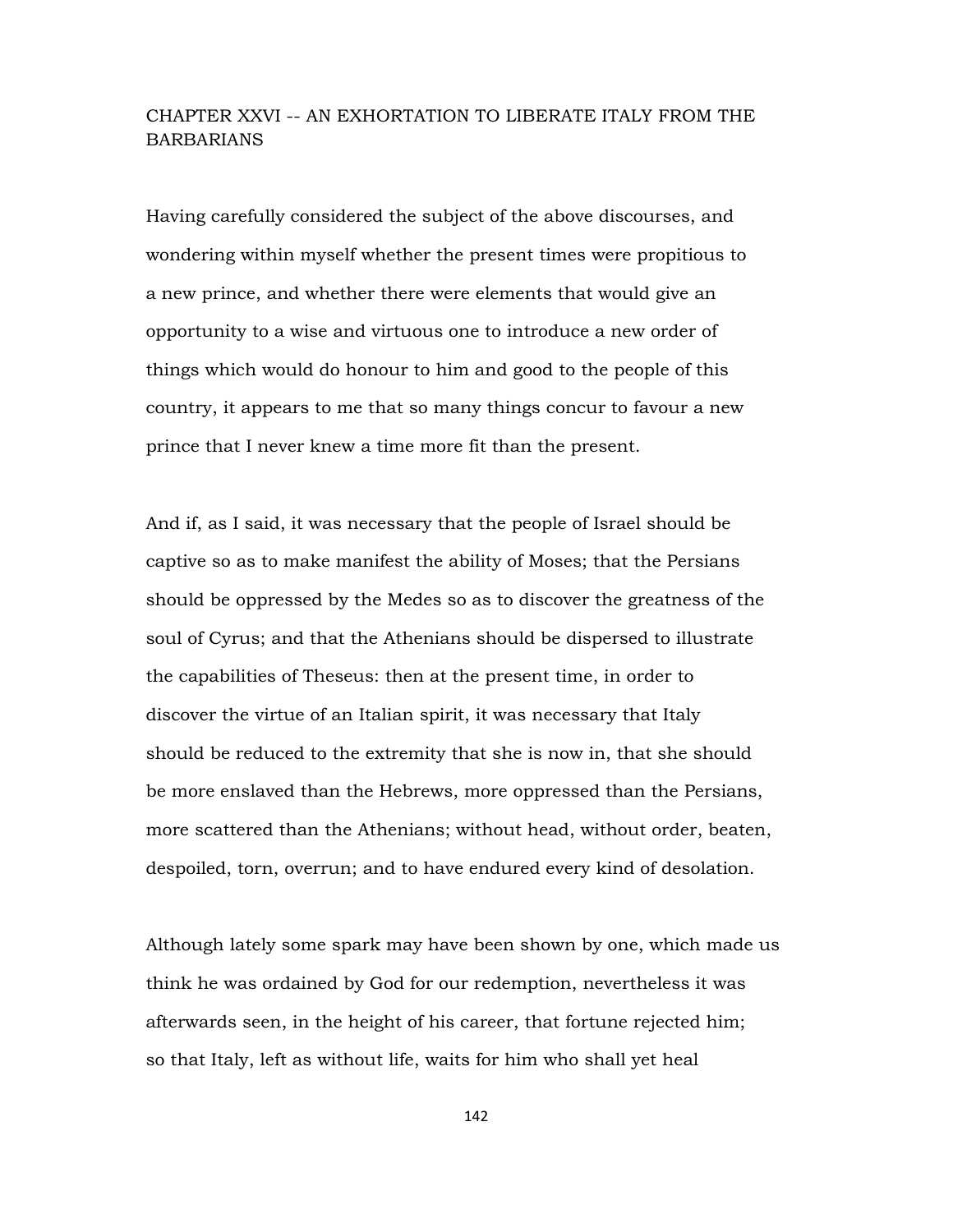her wounds and put an end to the ravaging and plundering of Lombardy, to the swindling and taxing of the kingdom and of Tuscany, and cleanse those sores that for long have festered. It is seen how she entreats God to send someone who shall deliver her from these wrongs and barbarous insolencies. It is seen also that she is ready and willing to follow a banner if only someone will raise it.

Nor is there to be seen at present one in whom she can place more hope than in your illustrious house,(\*) with its valour and fortune, favoured by God and by the Church of which it is now the chief, and which could be made the head of this redemption. This will not be difficult if you will recall to yourself the actions and lives of the men I have named. And although they were great and wonderful men, yet they were men, and each one of them had no more opportunity than the present offers, for their enterprises were neither more just nor easier than this, nor was God more their friend than He is yours.

 (\*) Giuliano de Medici. He had just been created a cardinal by Leo X. In 1523 Giuliano was elected Pope, and took the title of Clement VII.

With us there is great justice, because that war is just which is necessary, and arms are hallowed when there is no other hope but in them. Here there is the greatest willingness, and where the willingness is great the difficulties cannot be great if you will only follow those men to whom I have directed your attention. Further than this, how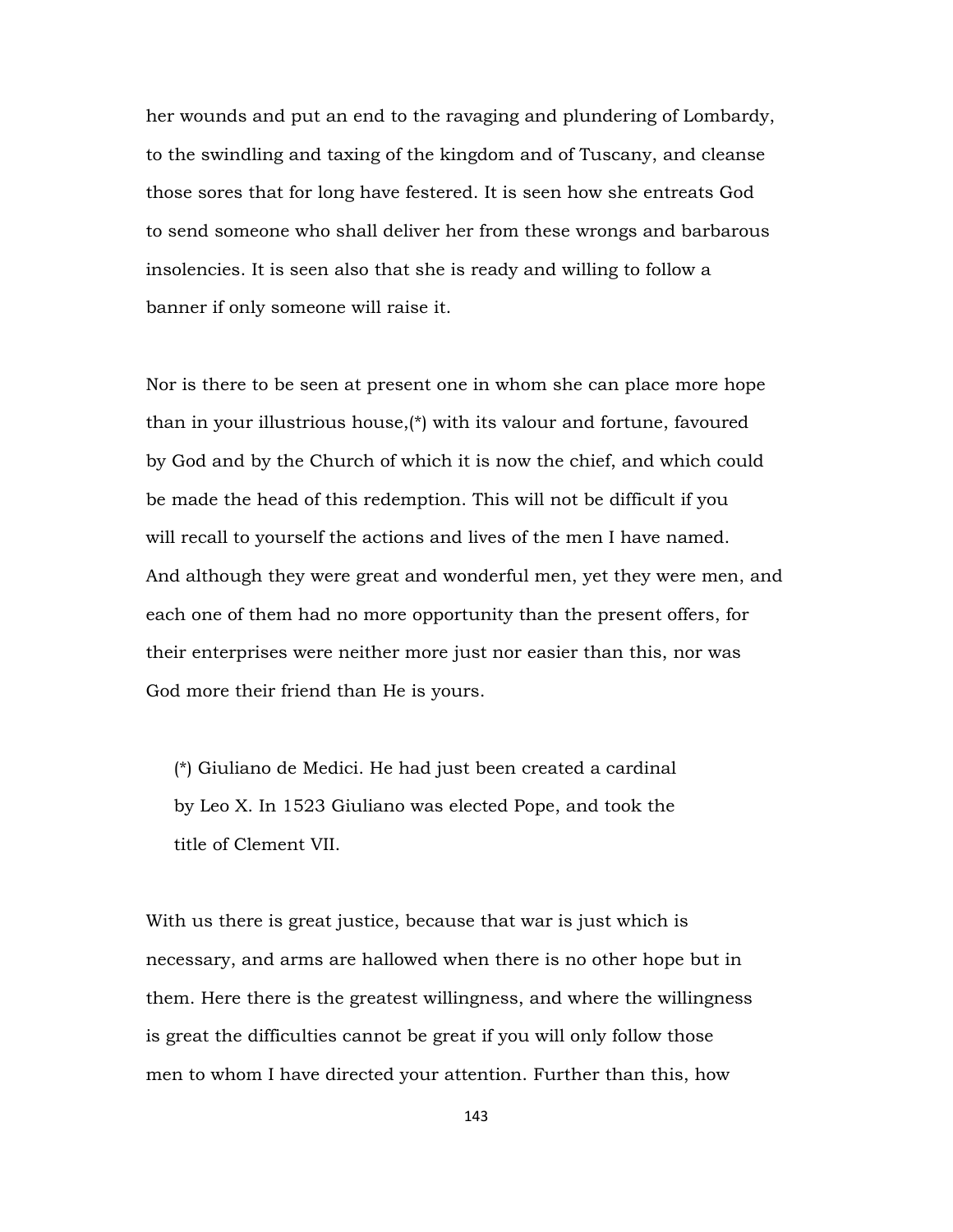extraordinarily the ways of God have been manifested beyond example: the sea is divided, a cloud has led the way, the rock has poured forth water, it has rained manna, everything has contributed to your greatness; you ought to do the rest. God is not willing to do everything, and thus take away our free will and that share of glory which belongs to us.

And it is not to be wondered at if none of the above-named Italians have been able to accomplish all that is expected from your illustrious house; and if in so many revolutions in Italy, and in so many campaigns, it has always appeared as if military virtue were exhausted, this has happened because the old order of things was not good, and none of us have known how to find a new one. And nothing honours a man more than to establish new laws and new ordinances when he himself was newly risen. Such things when they are well founded and dignified will make him revered and admired, and in Italy there are not wanting opportunities to bring such into use in every form.

Here there is great valour in the limbs whilst it fails in the head. Look attentively at the duels and the hand-to-hand combats, how superior the Italians are in strength, dexterity, and subtlety. But when it comes to armies they do not bear comparison, and this springs entirely from the insufficiency of the leaders, since those who are capable are not obedient, and each one seems to himself to know, there having never been any one so distinguished above the rest, either by valour or fortune, that others would yield to him. Hence it is that for so long a time,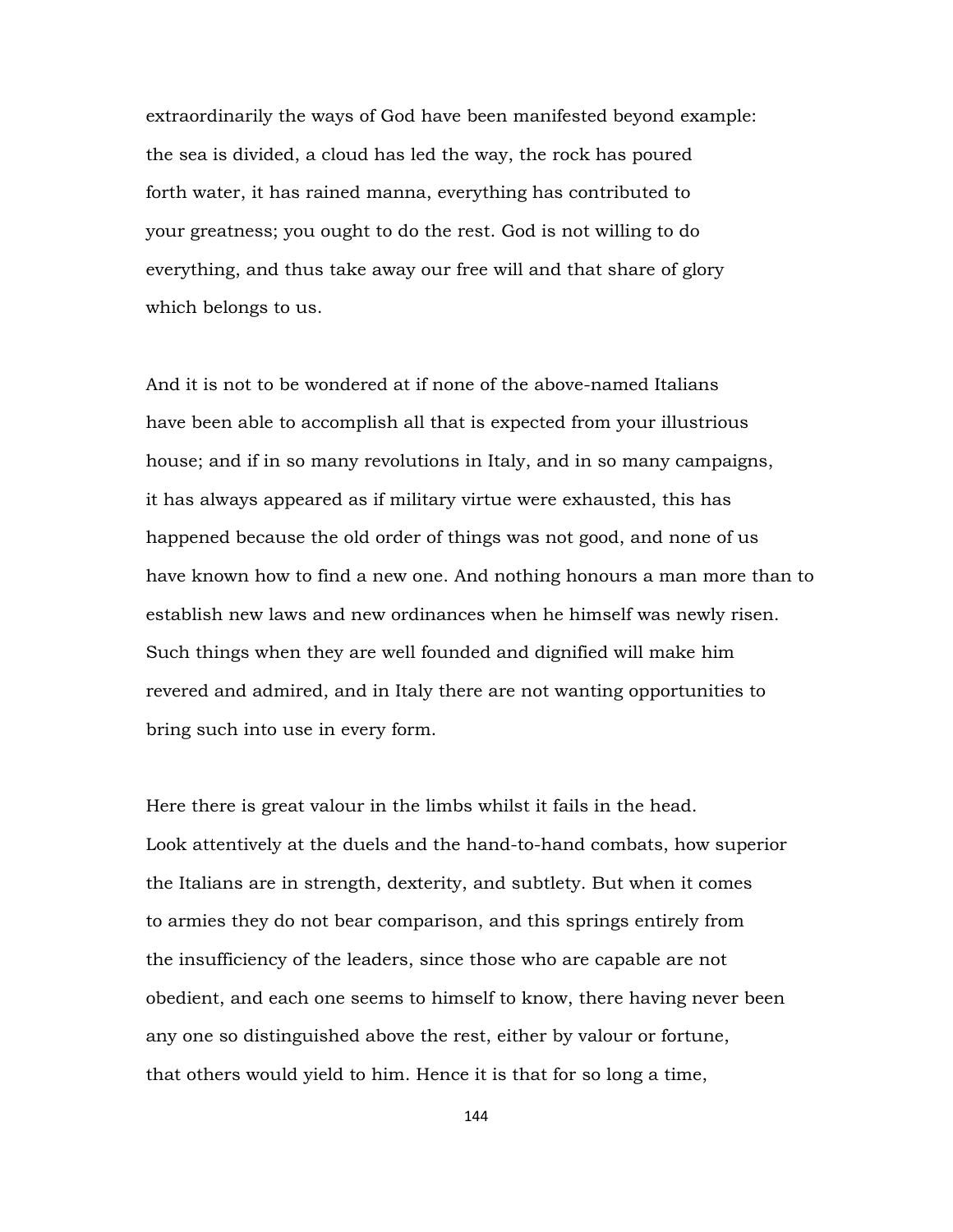and during so much fighting in the past twenty years, whenever there has been an army wholly Italian, it has always given a poor account of itself; the first witness to this is Il Taro, afterwards Allesandria, Capua, Genoa, Vaila, Bologna, Mestri.(\*)

 (\*) The battles of Il Taro, 1495; Alessandria, 1499; Capua, 1501; Genoa, 1507; Vaila, 1509; Bologna, 1511; Mestri, 1513.

If, therefore, your illustrious house wishes to follow these remarkable men who have redeemed their country, it is necessary before all things, as a true foundation for every enterprise, to be provided with your own forces, because there can be no more faithful, truer, or better soldiers. And although singly they are good, altogether they will be much better when they find themselves commanded by their prince, honoured by him, and maintained at his expense. Therefore it is necessary to be prepared with such arms, so that you can be defended against foreigners by Italian valour.

And although Swiss and Spanish infantry may be considered very formidable, nevertheless there is a defect in both, by reason of which a third order would not only be able to oppose them, but might be relied upon to overthrow them. For the Spaniards cannot resist cavalry, and the Switzers are afraid of infantry whenever they encounter them in close combat. Owing to this, as has been and may again be seen, the Spaniards are unable to resist French cavalry, and the Switzers are overthrown by Spanish infantry. And although a complete proof of this latter cannot

145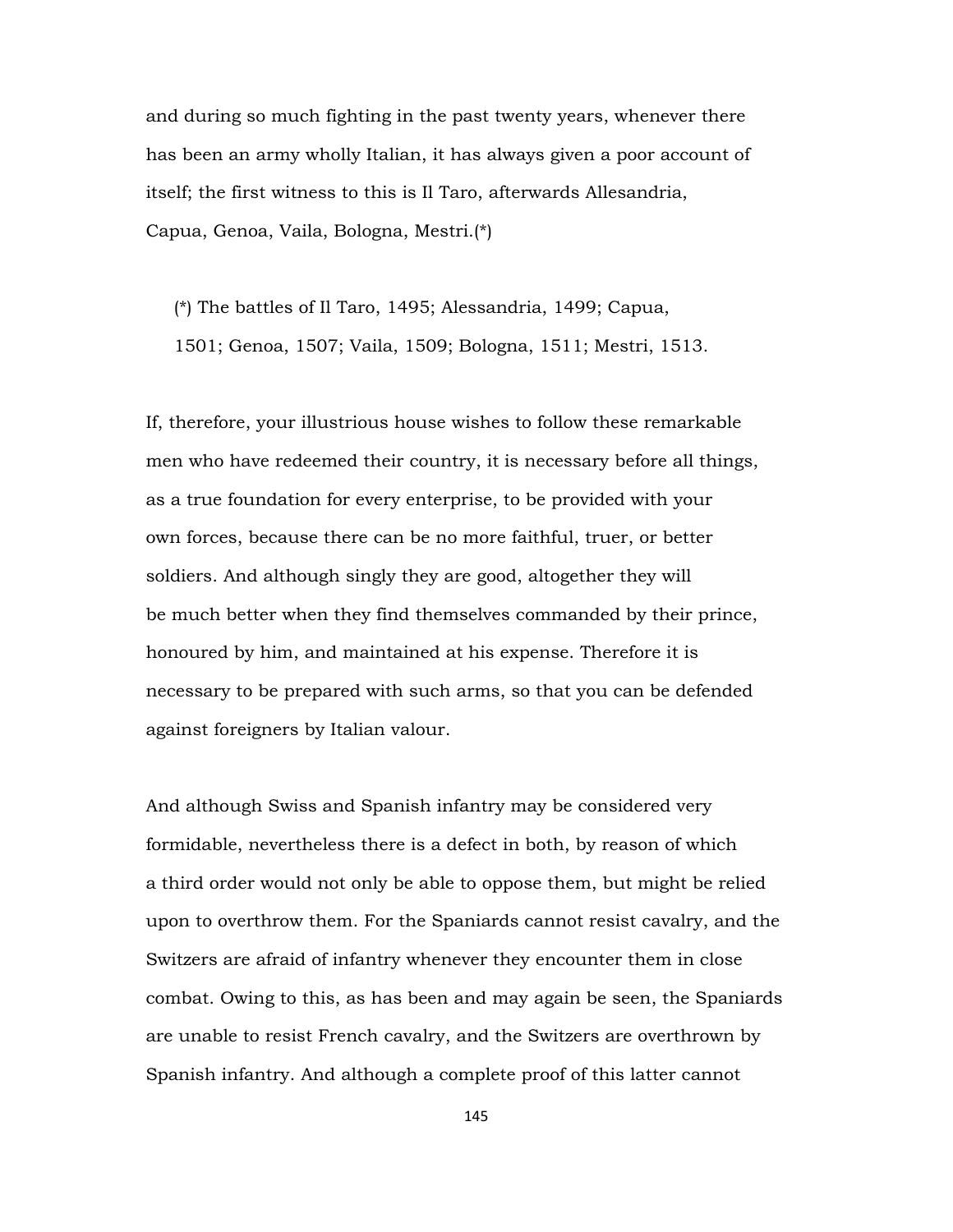be shown, nevertheless there was some evidence of it at the battle of Ravenna, when the Spanish infantry were confronted by German battalions, who follow the same tactics as the Swiss; when the Spaniards, by agility of body and with the aid of their shields, got in under the pikes of the Germans and stood out of danger, able to attack, while the Germans stood helpless, and, if the cavalry had not dashed up, all would have been over with them. It is possible, therefore, knowing the defects of both these infantries, to invent a new one, which will resist cavalry and not be afraid of infantry; this need not create a new order of arms, but a variation upon the old. And these are the kind of improvements which confer reputation and power upon a new prince.

This opportunity, therefore, ought not to be allowed to pass for letting Italy at last see her liberator appear. Nor can one express the love with which he would be received in all those provinces which have suffered so much from these foreign scourings, with what thirst for revenge, with what stubborn faith, with what devotion, with what tears. What door would be closed to him? Who would refuse obedience to him? What envy would hinder him? What Italian would refuse him homage? To all of us this barbarous dominion stinks. Let, therefore, your illustrious house take up this charge with that courage and hope with which all just enterprises are undertaken, so that under its standard our native country may be ennobled, and under its auspices may be verified that saying of Petrarch:

#### Virtu contro al Furore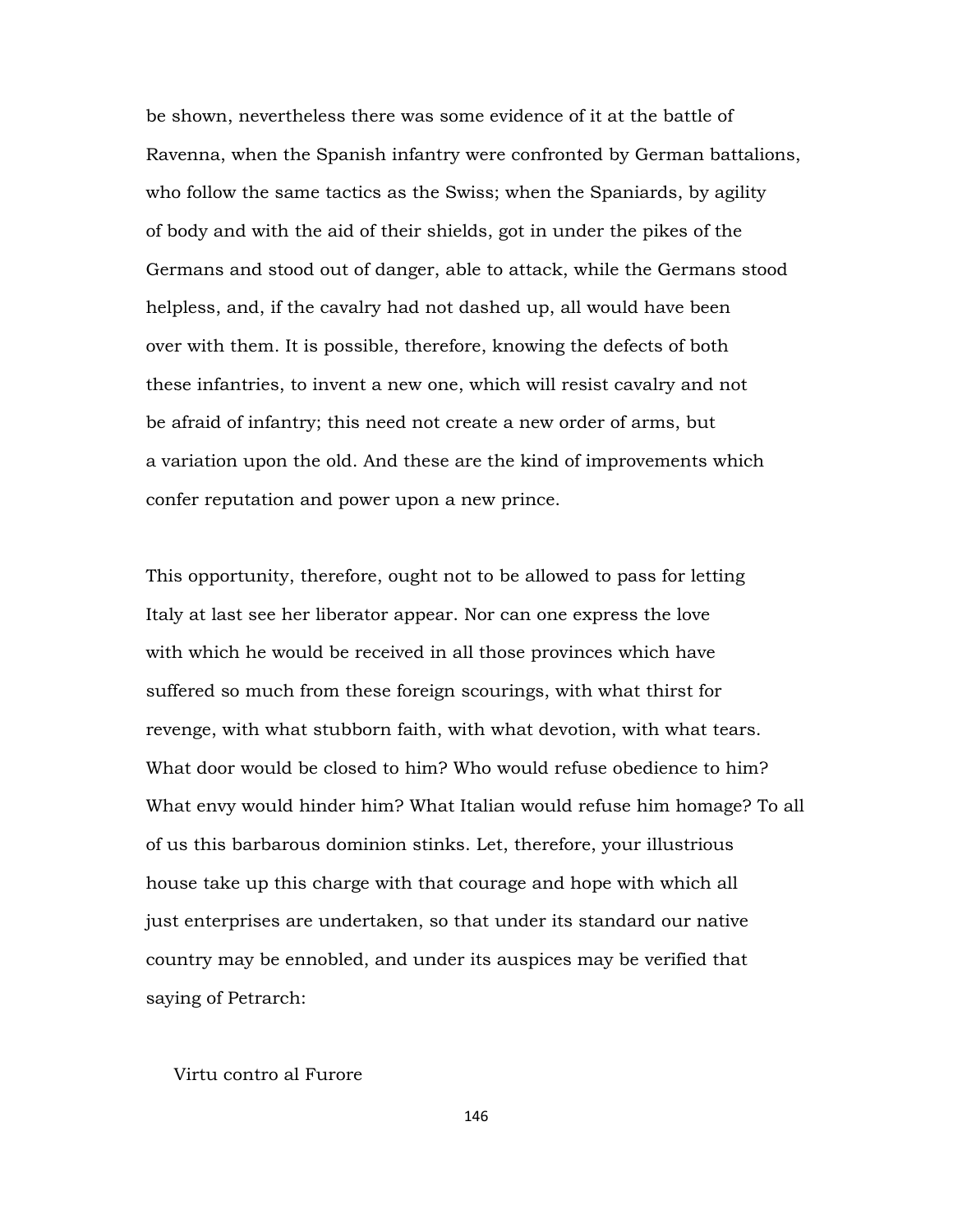Prendera l'arme, e fia il combatter corto: Che l'antico valore Negli italici cuor non e ancor morto.

 Virtue against fury shall advance the fight, And it i' th' combat soon shall put to flight: For the old Roman valour is not dead, Nor in th' Italians' brests extinguished.

Edward Dacre, 1640.

# DESCRIPTION OF THE METHODS ADOPTED BY THE DUKE VALENTINO WHEN MURDERING

VITELLOZZO VITELLI, OLIVEROTTO DA FERMO, THE SIGNOR PAGOLO, AND THE DUKE

DI GRAVINA ORSINI

BY

### NICOLO MACHIAVELLI

The Duke Valentino had returned from Lombardy, where he had been to clear himself with the King of France from the calumnies which had been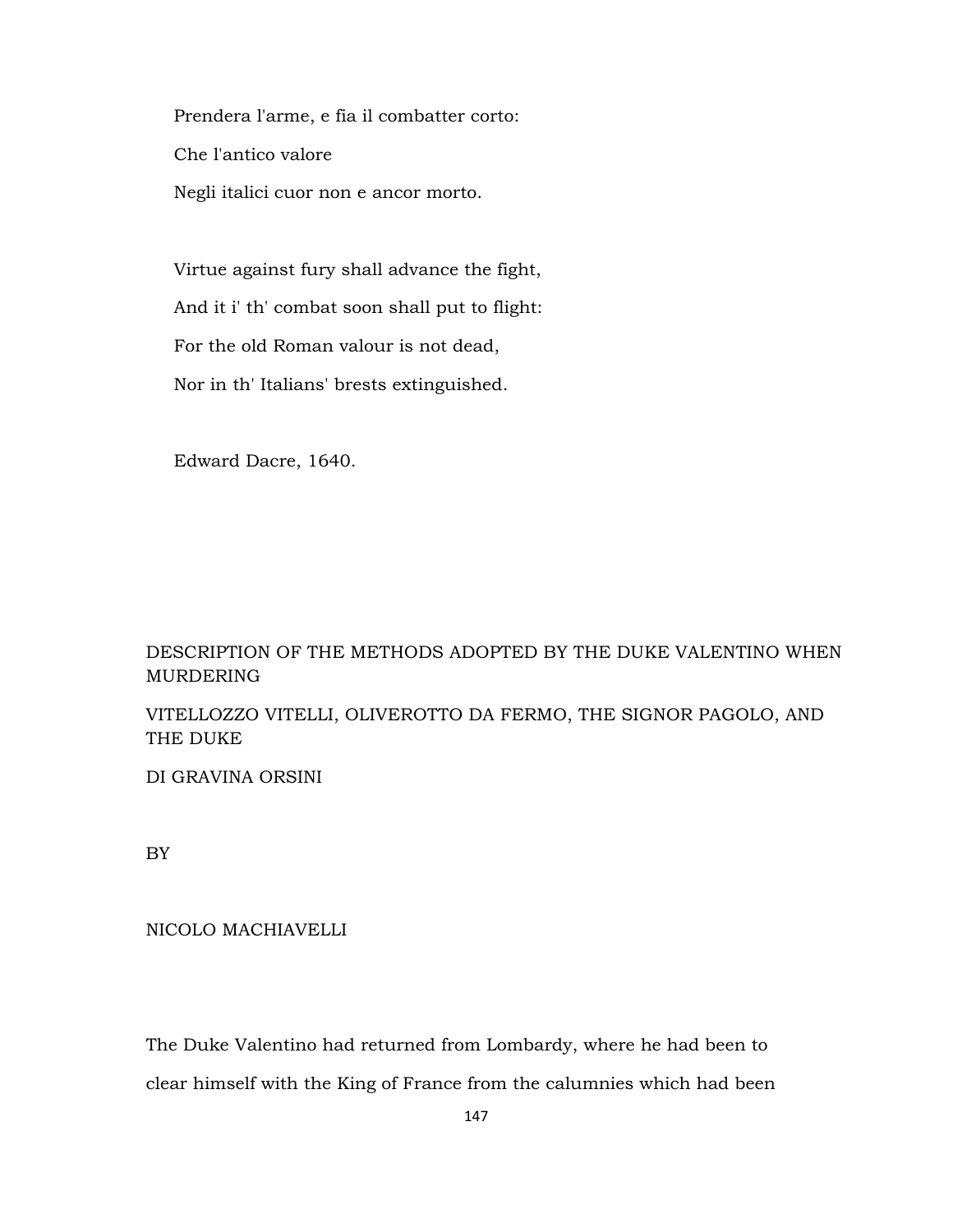raised against him by the Florentines concerning the rebellion of Arezzo and other towns in the Val di Chiana, and had arrived at Imola, whence he intended with his army to enter upon the campaign against Giovanni Bentivogli, the tyrant of Bologna: for he intended to bring that city under his domination, and to make it the head of his Romagnian duchy.

These matters coming to the knowledge of the Vitelli and Orsini and their following, it appeared to them that the duke would become too powerful, and it was feared that, having seized Bologna, he would seek to destroy them in order that he might become supreme in Italy. Upon this a meeting was called at Magione in the district of Perugia, to which came the cardinal, Pagolo, and the Duke di Gravina Orsini, Vitellozzo Vitelli, Oliverotto da Fermo, Gianpagolo Baglioni, the tyrant of Perugia, and Messer Antonio da Venafro, sent by Pandolfo Petrucci, the Prince of Siena. Here were discussed the power and courage of the duke and the necessity of curbing his ambitions, which might otherwise bring danger to the rest of being ruined. And they decided not to abandon the Bentivogli, but to strive to win over the Florentines; and they send their men to one place and another, promising to one party assistance and to another encouragement to unite with them against the common enemy. This meeting was at once reported throughout all Italy, and those who were discontented under the duke, among whom were the people of Urbino, took hope of effecting a revolution.

Thus it arose that, men's minds being thus unsettled, it was decided by certain men of Urbino to seize the fortress of San Leo, which was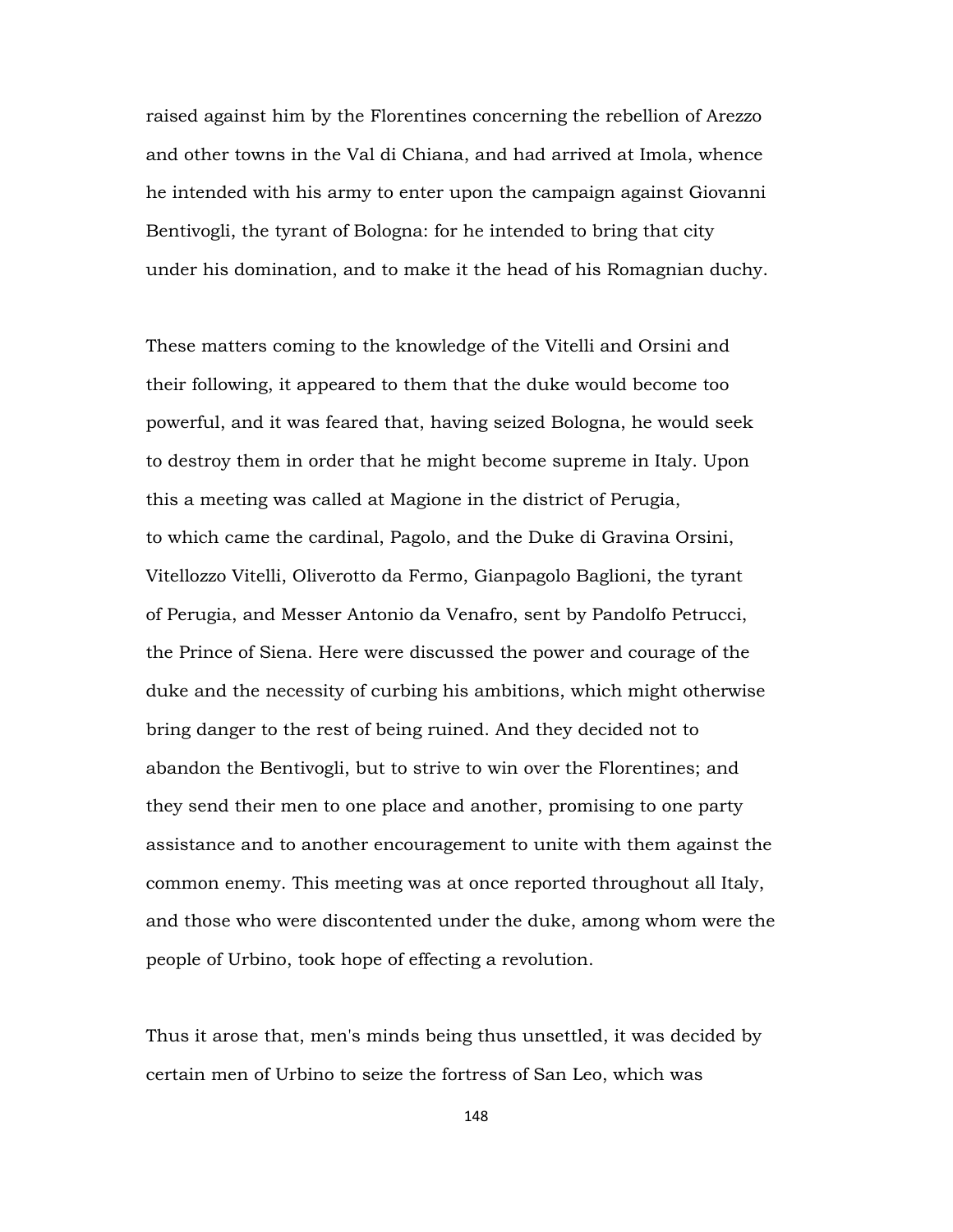held for the duke, and which they captured by the following means. The castellan was fortifying the rock and causing timber to be taken there; so the conspirators watched, and when certain beams which were being carried to the rock were upon the bridge, so that it was prevented from being drawn up by those inside, they took the opportunity of leaping upon the bridge and thence into the fortress. Upon this capture being effected, the whole state rebelled and recalled the old duke, being encouraged in this, not so much by the capture of the fort, as by the Diet at Magione, from whom they expected to get assistance.

Those who heard of the rebellion at Urbino thought they would not lose the opportunity, and at once assembled their men so as to take any town, should any remain in the hands of the duke in that state; and they sent again to Florence to beg that republic to join with them in destroying the common firebrand, showing that the risk was lessened and that they ought not to wait for another opportunity.

But the Florentines, from hatred, for sundry reasons, of the Vitelli and Orsini, not only would not ally themselves, but sent Nicolo Machiavelli, their secretary, to offer shelter and assistance to the duke against his enemies. The duke was found full of fear at Imola, because, against everybody's expectation, his soldiers had at once gone over to the enemy and he found himself disarmed and war at his door. But recovering courage from the offers of the Florentines, he decided to temporize before fighting with the few soldiers that remained to him, and to negotiate for a reconciliation, and also to get assistance. This latter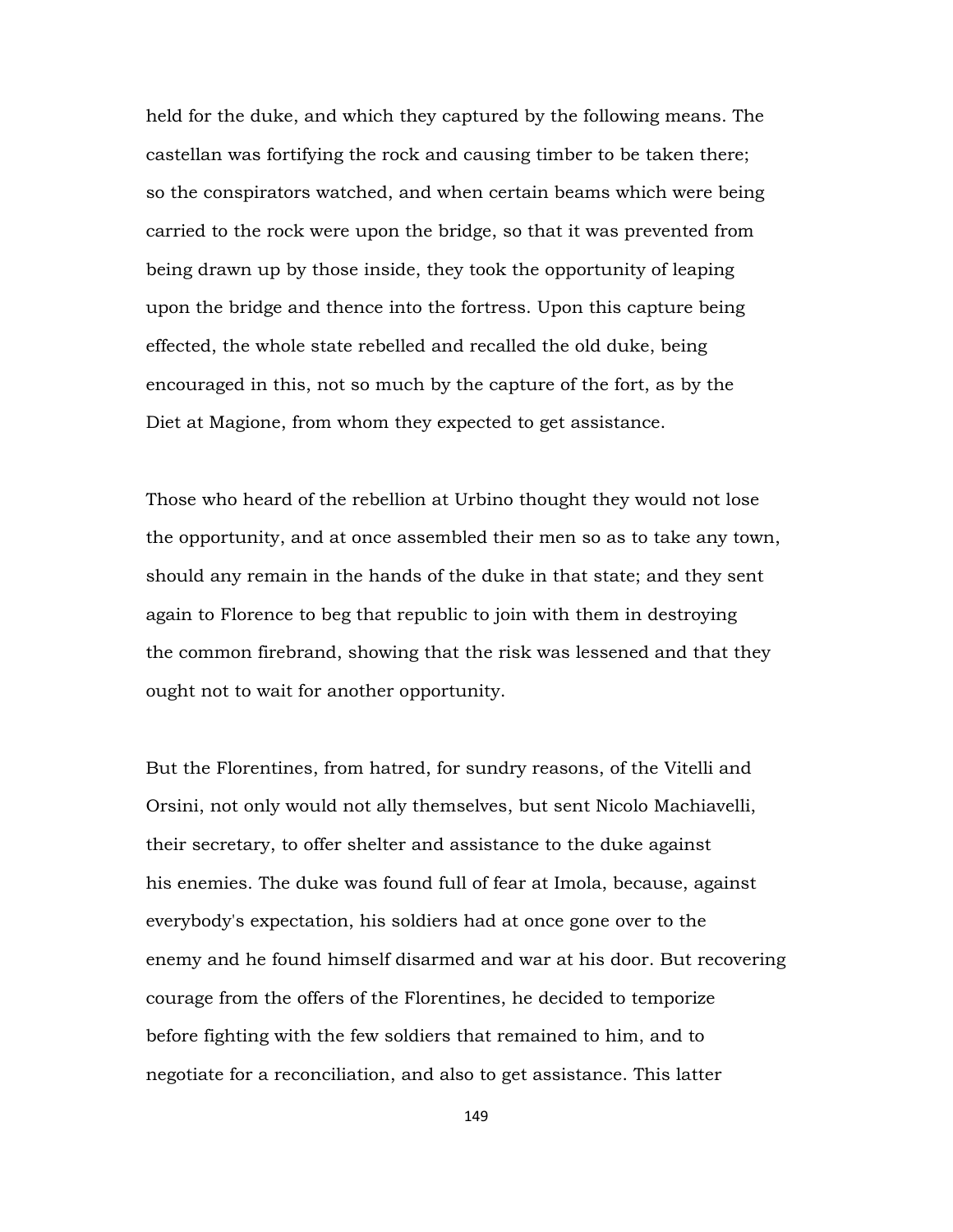he obtained in two ways, by sending to the King of France for men and by enlisting men-at-arms and others whom he turned into cavalry of a sort: to all he gave money.

Notwithstanding this, his enemies drew near to him, and approached Fossombrone, where they encountered some men of the duke and, with the aid of the Orsini and Vitelli, routed them. When this happened, the duke resolved at once to see if he could not close the trouble with offers of reconciliation, and being a most perfect dissembler he did not fail in any practices to make the insurgents understand that he wished every man who had acquired anything to keep it, as it was enough for him to have the title of prince, whilst others might have the principality.

And the duke succeeded so well in this that they sent Signor Pagolo to him to negotiate for a reconciliation, and they brought their army to a standstill. But the duke did not stop his preparations, and took every care to provide himself with cavalry and infantry, and that such preparations might not be apparent to the others, he sent his troops in separate parties to every part of the Romagna. In the meanwhile there came also to him five hundred French lancers, and although he found himself sufficiently strong to take vengeance on his enemies in open war, he considered that it would be safer and more advantageous to outwit them, and for this reason he did not stop the work of reconciliation.

And that this might be effected the duke concluded a peace with them in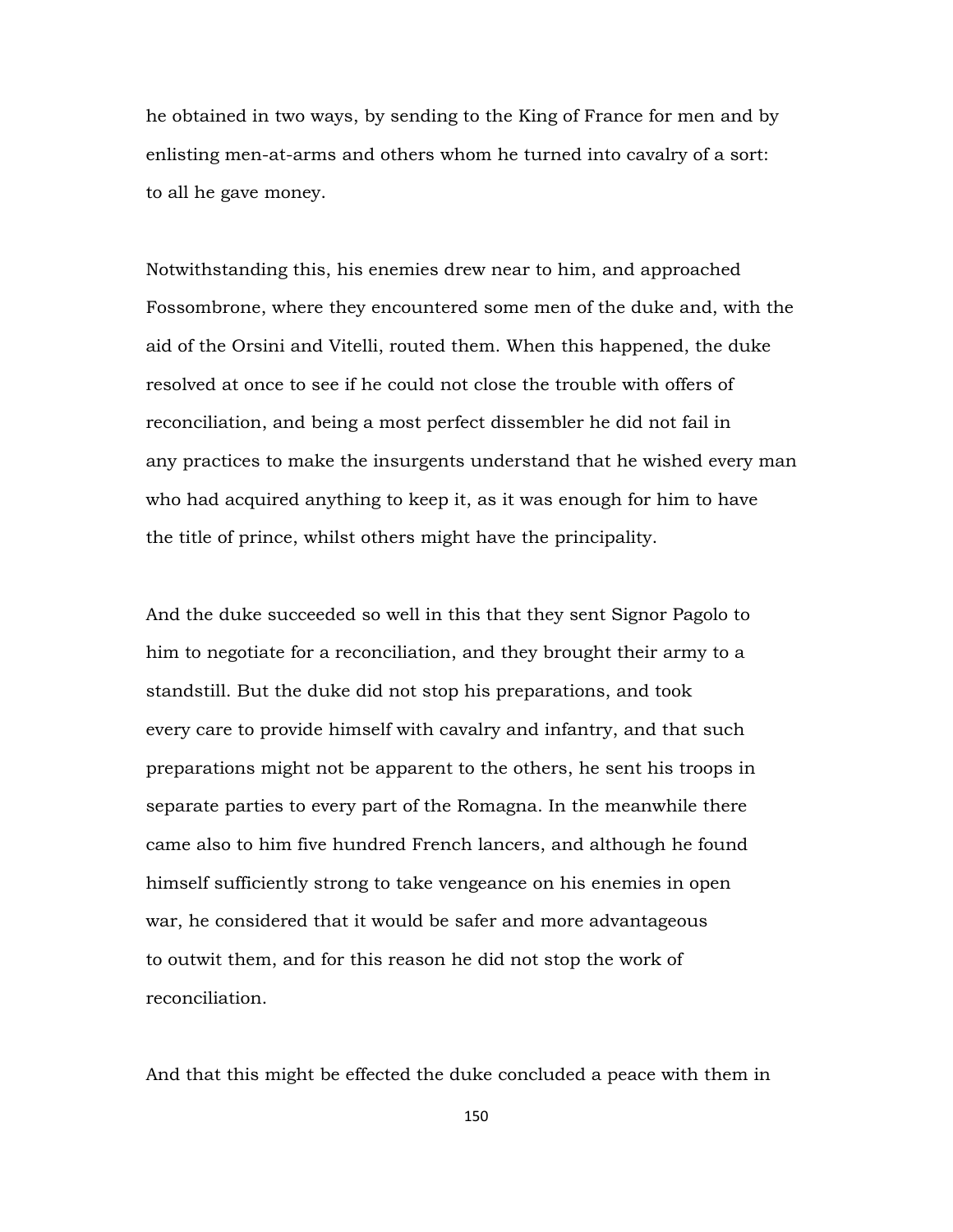which he confirmed their former covenants; he gave them four thousand ducats at once; he promised not to injure the Bentivogli; and he formed an alliance with Giovanni; and moreover he would not force them to come personally into his presence unless it pleased them to do so. On the other hand, they promised to restore to him the duchy of Urbino and other places seized by them, to serve him in all his expeditions, and not to make war against or ally themselves with any one without his permission.

This reconciliation being completed, Guido Ubaldo, the Duke of Urbino, again fled to Venice, having first destroyed all the fortresses in his state; because, trusting in the people, he did not wish that the fortresses, which he did not think he could defend, should be held by the enemy, since by these means a check would be kept upon his friends. But the Duke Valentino, having completed this convention, and dispersed his men throughout the Romagna, set out for Imola at the end of November together with his French men-at-arms: thence he went to Cesena, where he stayed some time to negotiate with the envoys of the Vitelli and Orsini, who had assembled with their men in the duchy of Urbino, as to the enterprise in which they should now take part; but nothing being concluded, Oliverotto da Fermo was sent to propose that if the duke wished to undertake an expedition against Tuscany they were ready; if he did not wish it, then they would besiege Sinigalia. To this the duke replied that he did not wish to enter into war with Tuscany, and thus become hostile to the Florentines, but that he was very willing to proceed against Sinigalia.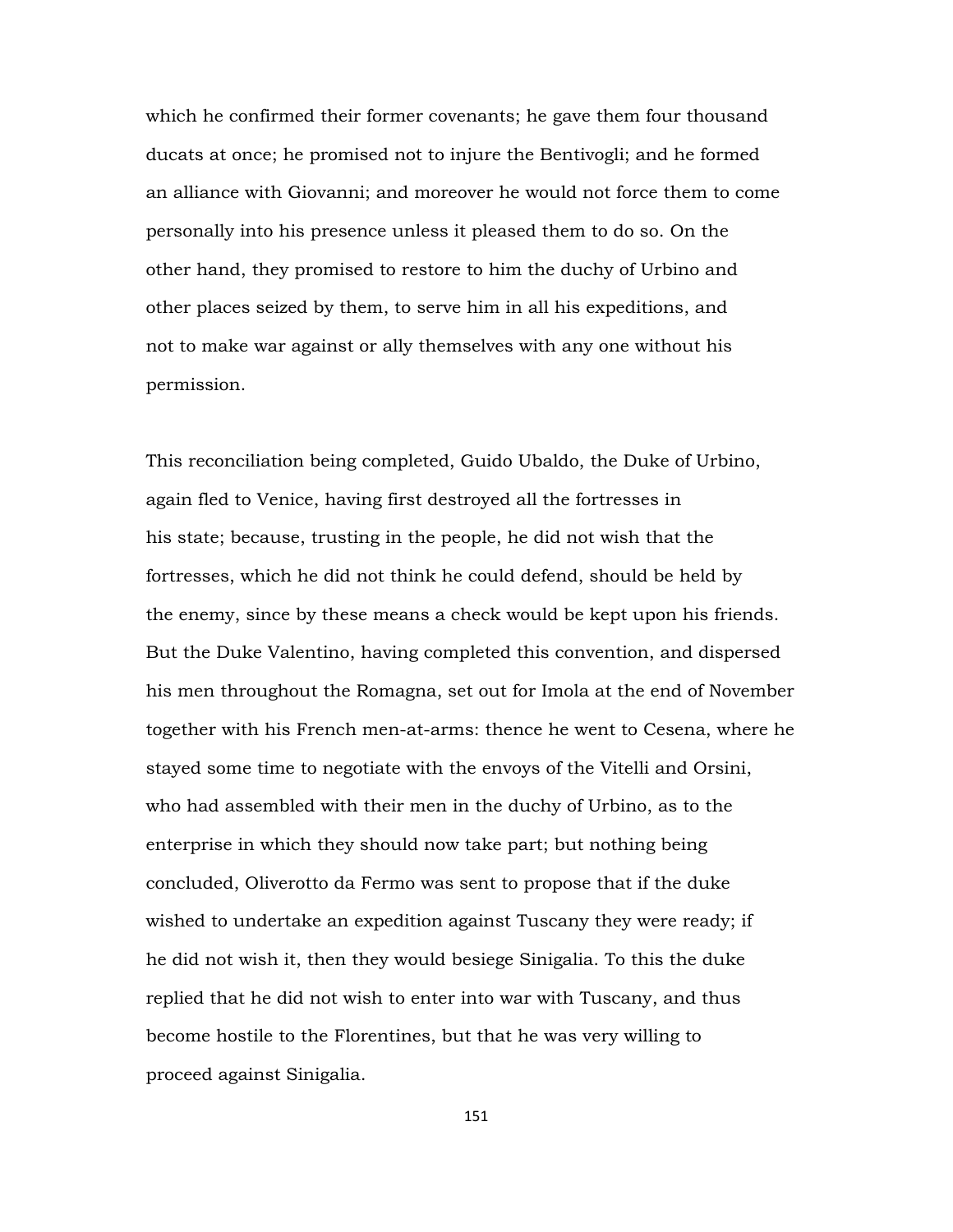It happened that not long afterwards the town surrendered, but the fortress would not yield to them because the castellan would not give it up to any one but the duke in person; therefore they exhorted him to come there. This appeared a good opportunity to the duke, as, being invited by them, and not going of his own will, he would awaken no suspicions. And the more to reassure them, he allowed all the French men-at-arms who were with him in Lombardy to depart, except the hundred lancers under Mons. di Candales, his brother-in-law. He left Cesena about the middle of December, and went to Fano, and with the utmost cunning and cleverness he persuaded the Vitelli and Orsini to wait for him at Sinigalia, pointing out to them that any lack of compliance would cast a doubt upon the sincerity and permanency of the reconciliation, and that he was a man who wished to make use of the arms and councils of his friends. But Vitellozzo remained very stubborn, for the death of his brother warned him that he should not offend a prince and afterwards trust him; nevertheless, persuaded by Pagolo Orsini, whom the duke had corrupted with gifts and promises, he agreed to wait.

Upon this the duke, before his departure from Fano, which was to be on 30th December 1502, communicated his designs to eight of his most trusted followers, among whom were Don Michele and the Monsignor d'Euna, who was afterwards cardinal; and he ordered that, as soon as Vitellozzo, Pagolo Orsini, the Duke di Gravina, and Oliverotto should arrive, his followers in pairs should take them one by one, entrusting certain men to certain pairs, who should entertain them until they reached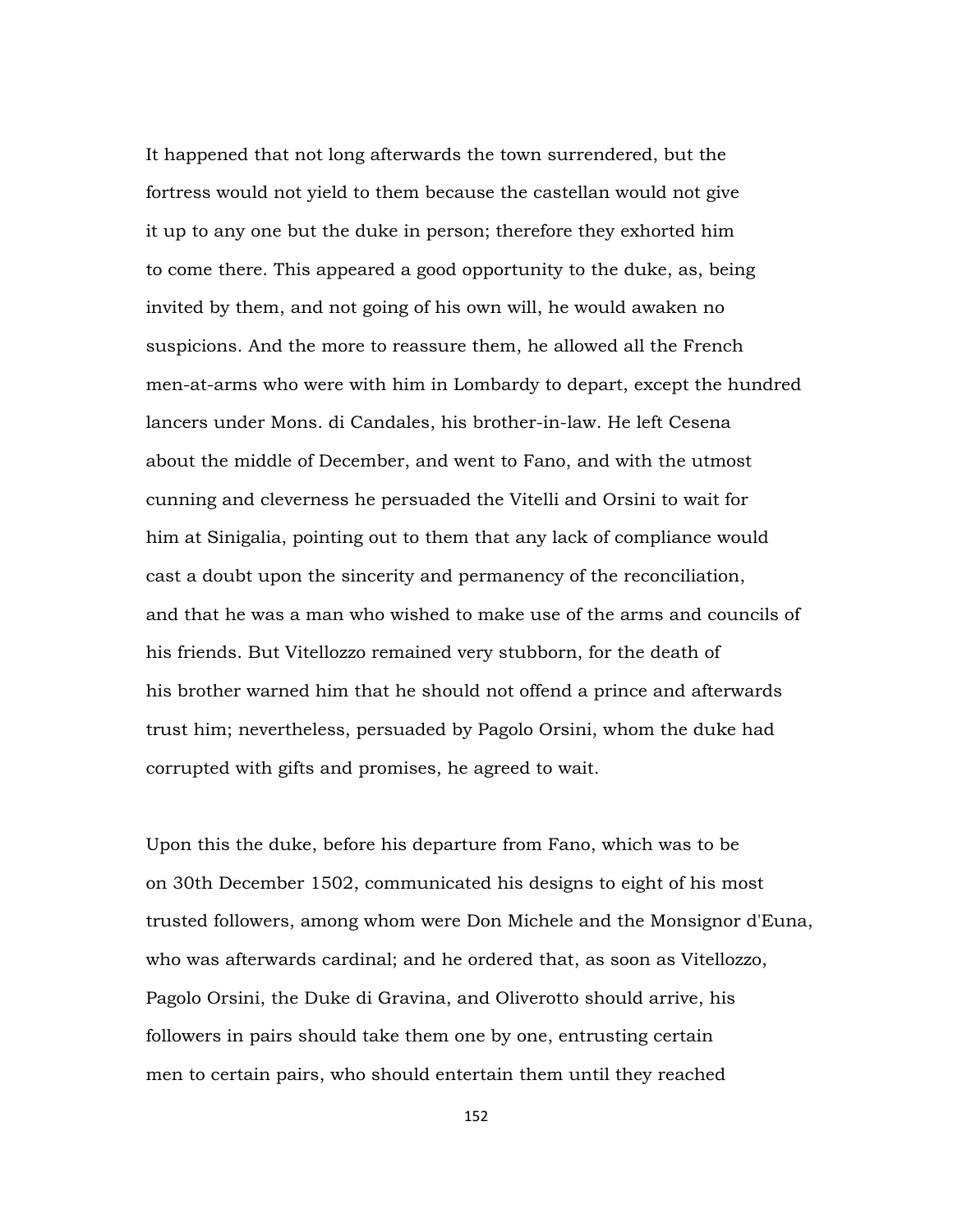Sinigalia; nor should they be permitted to leave until they came to the duke's quarters, where they should be seized.

The duke afterwards ordered all his horsemen and infantry, of which there were more than two thousand cavalry and ten thousand footmen, to assemble by daybreak at the Metauro, a river five miles distant from Fano, and await him there. He found himself, therefore, on the last day of December at the Metauro with his men, and having sent a cavalcade of about two hundred horsemen before him, he then moved forward the infantry, whom he accompanied with the rest of the men-at-arms.

Fano and Sinigalia are two cities of La Marca situate on the shore of the Adriatic Sea, fifteen miles distant from each other, so that he who goes towards Sinigalia has the mountains on his right hand, the bases of which are touched by the sea in some places. The city of Sinigalia is distant from the foot of the mountains a little more than a bow-shot and from the shore about a mile. On the side opposite to the city runs a little river which bathes that part of the walls looking towards Fano, facing the high road. Thus he who draws near to Sinigalia comes for a good space by road along the mountains, and reaches the river which passes by Sinigalia. If he turns to his left hand along the bank of it, and goes for the distance of a bow-shot, he arrives at a bridge which crosses the river; he is then almost abreast of the gate that leads into Sinigalia, not by a straight line, but transversely. Before this gate there stands a collection of houses with a square to which the bank of the river forms one side.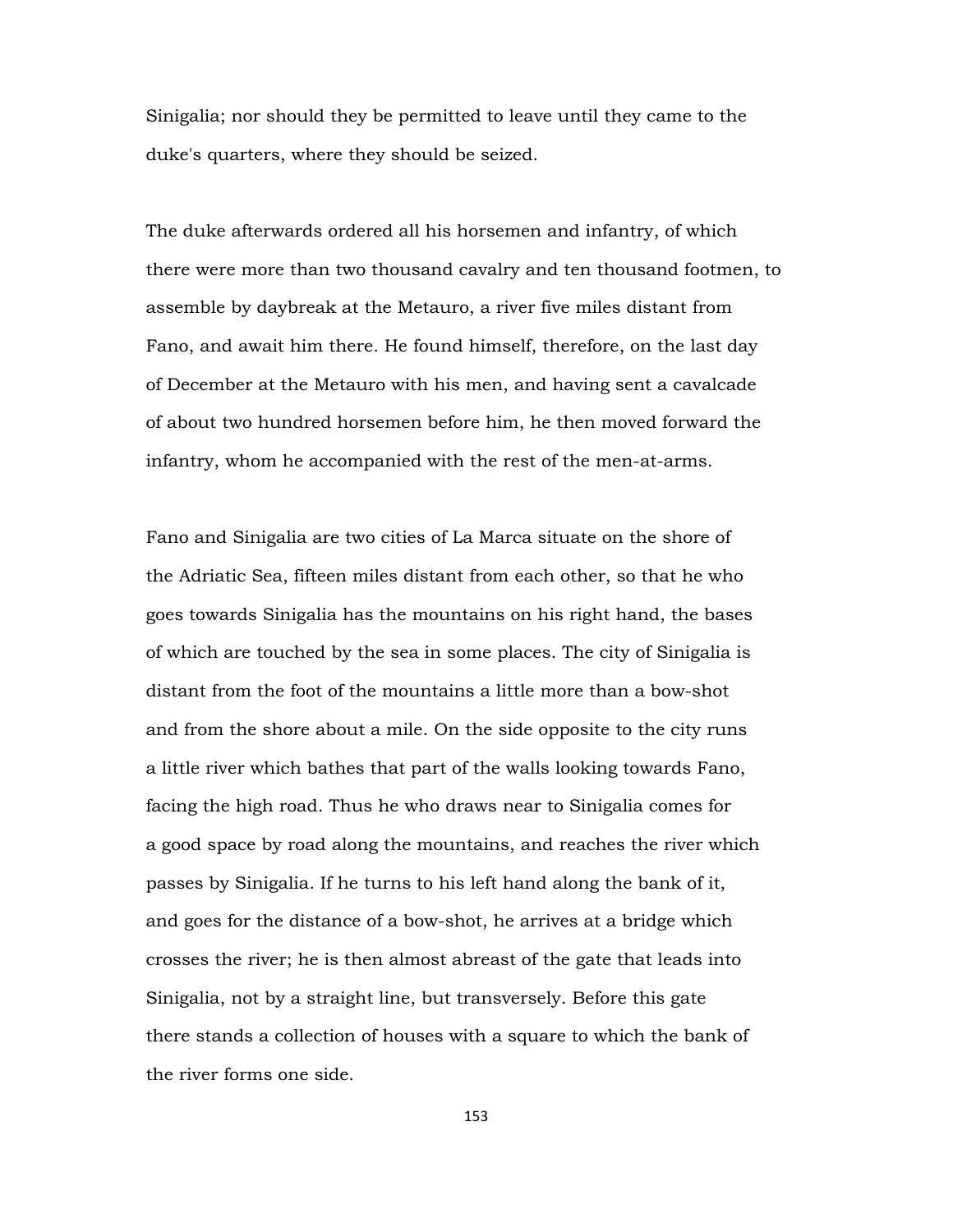The Vitelli and Orsini having received orders to wait for the duke, and to honour him in person, sent away their men to several castles distant from Sinigalia about six miles, so that room could be made for the men of the duke; and they left in Sinigalia only Oliverotto and his band, which consisted of one thousand infantry and one hundred and fifty horsemen, who were quartered in the suburb mentioned above. Matters having been thus arranged, the Duke Valentino left for Sinigalia, and when the leaders of the cavalry reached the bridge they did not pass over, but having opened it, one portion wheeled towards the river and the other towards the country, and a way was left in the middle through which the infantry passed, without stopping, into the town.

Vitellozzo, Pagolo, and the Duke di Gravina on mules, accompanied by a few horsemen, went towards the duke; Vitellozo, unarmed and wearing a cape lined with green, appeared very dejected, as if conscious of his approaching death--a circumstance which, in view of the ability of the man and his former fortune, caused some amazement. And it is said that when he parted from his men before setting out for Sinigalia to meet the duke he acted as if it were his last parting from them. He recommended his house and its fortunes to his captains, and advised his nephews that it was not the fortune of their house, but the virtues of their fathers that should be kept in mind. These three, therefore, came before the duke and saluted him respectfully, and were received by him with goodwill; they were at once placed between those who were commissioned to look after them.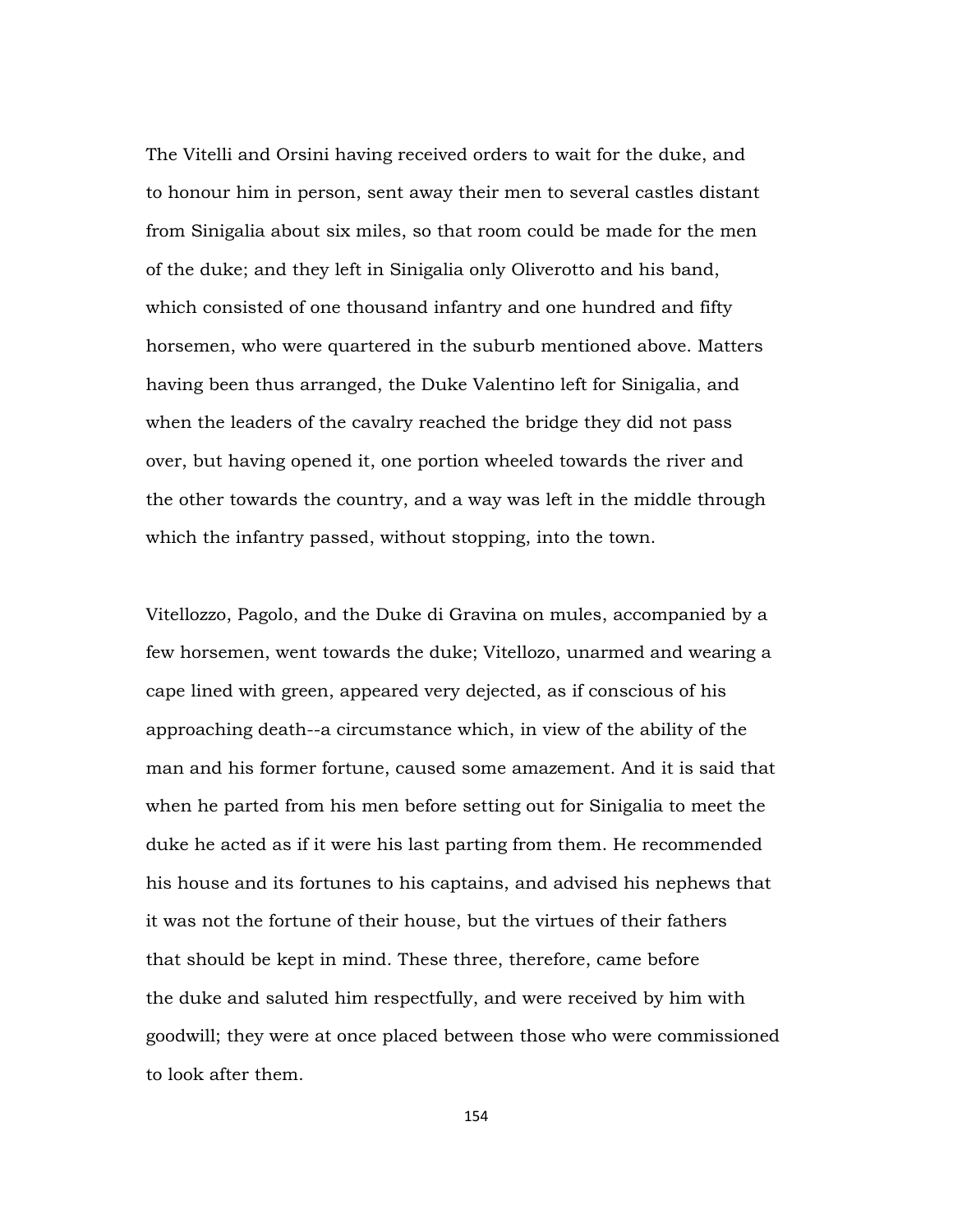But the duke noticing that Oliverotto, who had remained with his band in Sinigalia, was missing--for Oliverotto was waiting in the square before his quarters near the river, keeping his men in order and drilling them--signalled with his eye to Don Michelle, to whom the care of Oliverotto had been committed, that he should take measures that Oliverotto should not escape. Therefore Don Michele rode off and joined Oliverotto, telling him that it was not right to keep his men out of their quarters, because these might be taken up by the men of the duke; and he advised him to send them at once to their quarters and to come himself to meet the duke. And Oliverotto, having taken this advice, came before the duke, who, when he saw him, called to him; and Oliverotto, having made his obeisance, joined the others.

So the whole party entered Sinigalia, dismounted at the duke's quarters, and went with him into a secret chamber, where the duke made them prisoners; he then mounted on horseback, and issued orders that the men of Oliverotto and the Orsini should be stripped of their arms. Those of Oliverotto, being at hand, were quickly settled, but those of the Orsini and Vitelli, being at a distance, and having a presentiment of the destruction of their masters, had time to prepare themselves, and bearing in mind the valour and discipline of the Orsinian and Vitellian houses, they stood together against the hostile forces of the country and saved themselves.

But the duke's soldiers, not being content with having pillaged the

155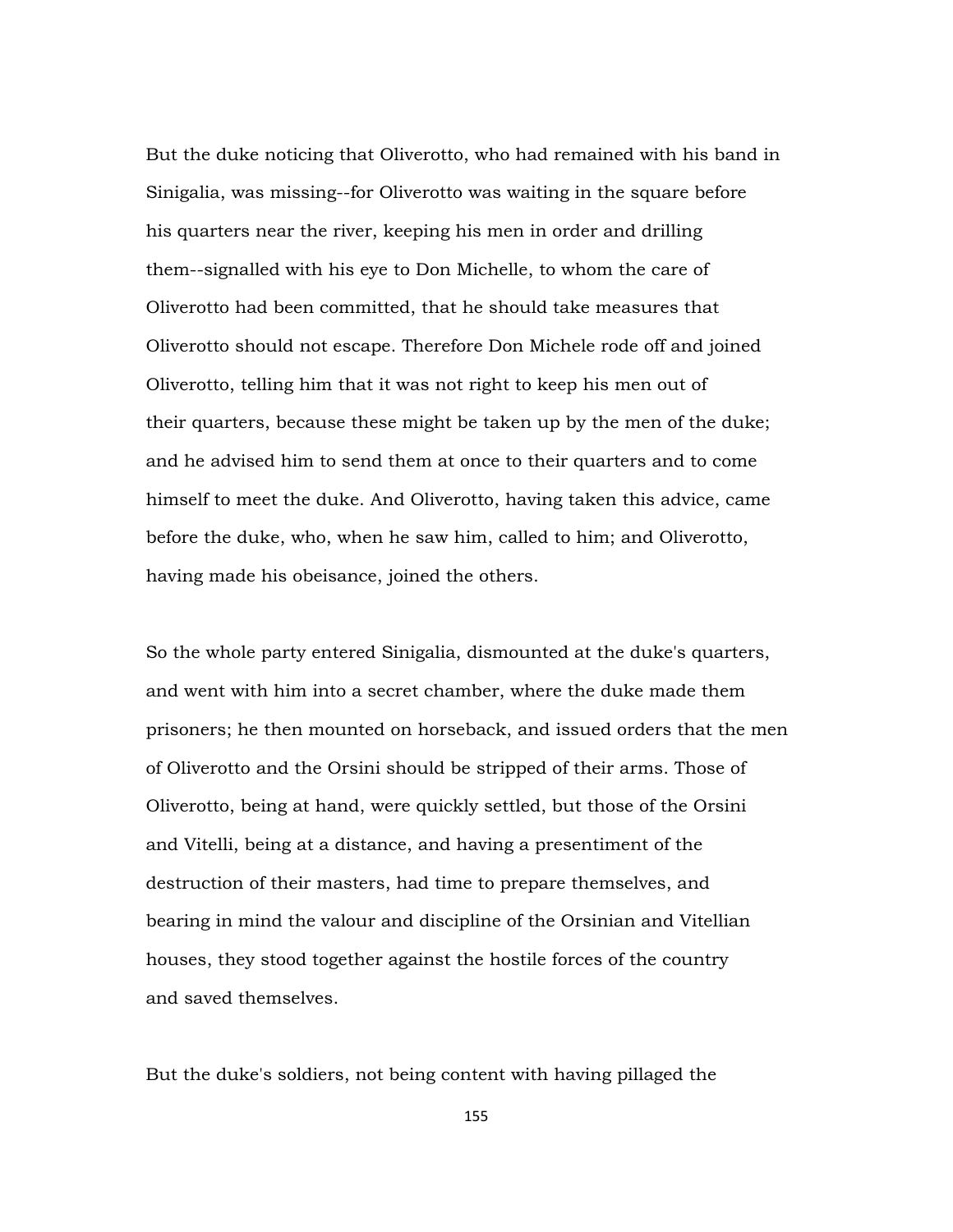men of Oliverotto, began to sack Sinigalia, and if the duke had not repressed this outrage by killing some of them they would have completely sacked it. Night having come and the tumult being silenced, the duke prepared to kill Vitellozzo and Oliverotto; he led them into a room and caused them to be strangled. Neither of them used words in keeping with their past lives: Vitellozzo prayed that he might ask of the pope full pardon for his sins; Oliverotto cringed and laid the blame for all injuries against the duke on Vitellozzo. Pagolo and the Duke di Gravina Orsini were kept alive until the duke heard from Rome that the pope had taken the Cardinal Orsino, the Archbishop of Florence, and Messer Jacopo da Santa Croce. After which news, on 18th January 1502, in the castle of Pieve, they also were strangled in the same way.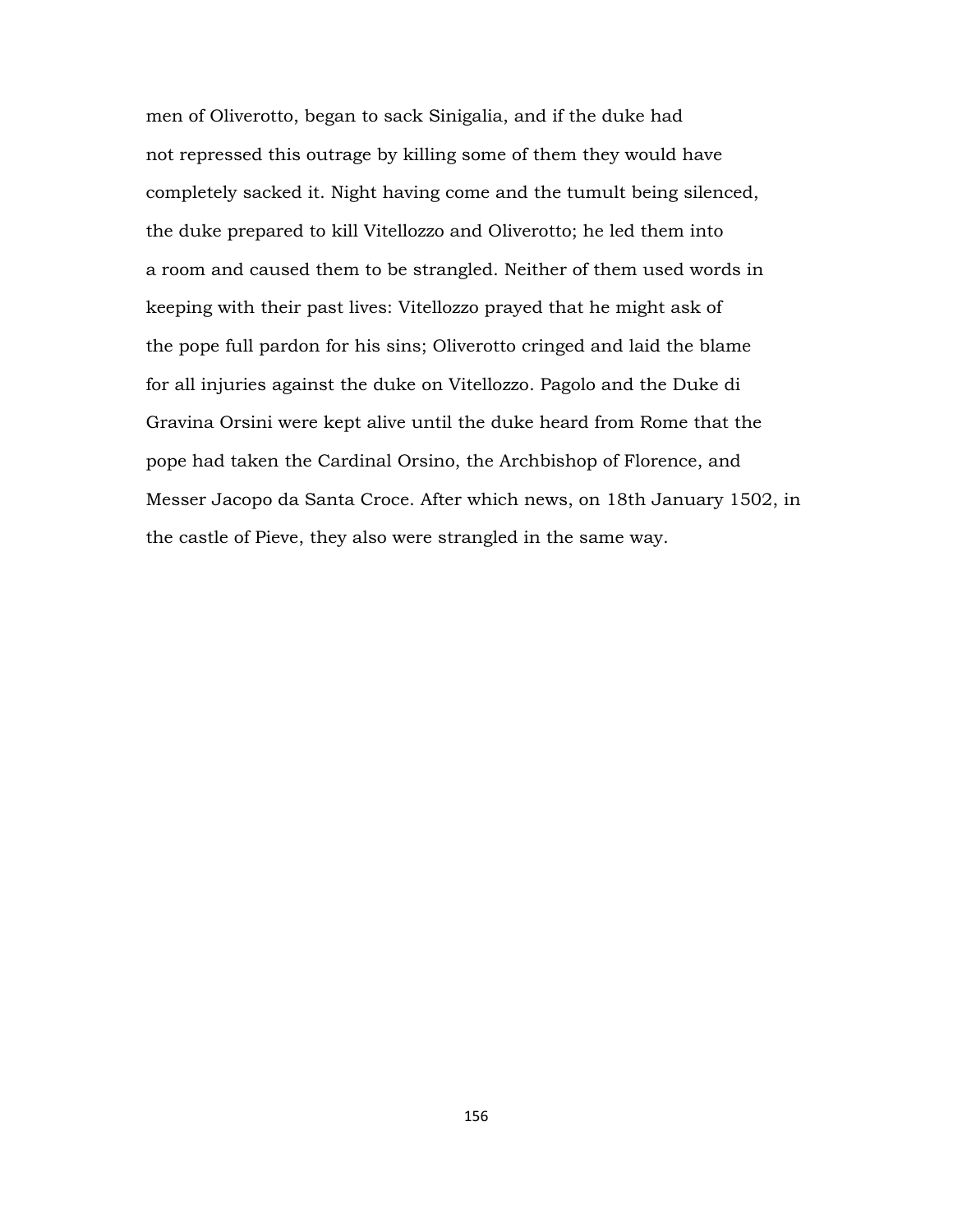#### THE LIFE OF CASTRUCCIO CASTRACANI OF LUCCA

#### WRITTEN BY NICOLO MACHIAVELLI

#### And sent to his friends ZANOBI BUONDELMONTI And LUIGI ALAMANNI

## CASTRUCCIO CASTRACANI 1284-1328

It appears, dearest Zanobi and Luigi, a wonderful thing to those who have considered the matter, that all men, or the larger number of them, who have performed great deeds in the world, and excelled all others in their day, have had their birth and beginning in baseness and obscurity; or have been aggrieved by Fortune in some outrageous way. They have either been exposed to the mercy of wild beasts, or they have had so mean a parentage that in shame they have given themselves out to be sons of Jove or of some other deity. It would be wearisome to relate who these persons may have been because they are well known to everybody, and, as such tales would not be particularly edifying to those who read them, they are omitted. I believe that these lowly beginnings of great men occur because Fortune is desirous of showing to the world that such men owe much to her and little to wisdom, because she begins to show her hand when wisdom can really take no part in their career: thus all success must be attributed to her. Castruccio Castracani of Lucca was one of those men who did great deeds, if he is measured by the times in which he lived and the city in which he was born; but, like many others,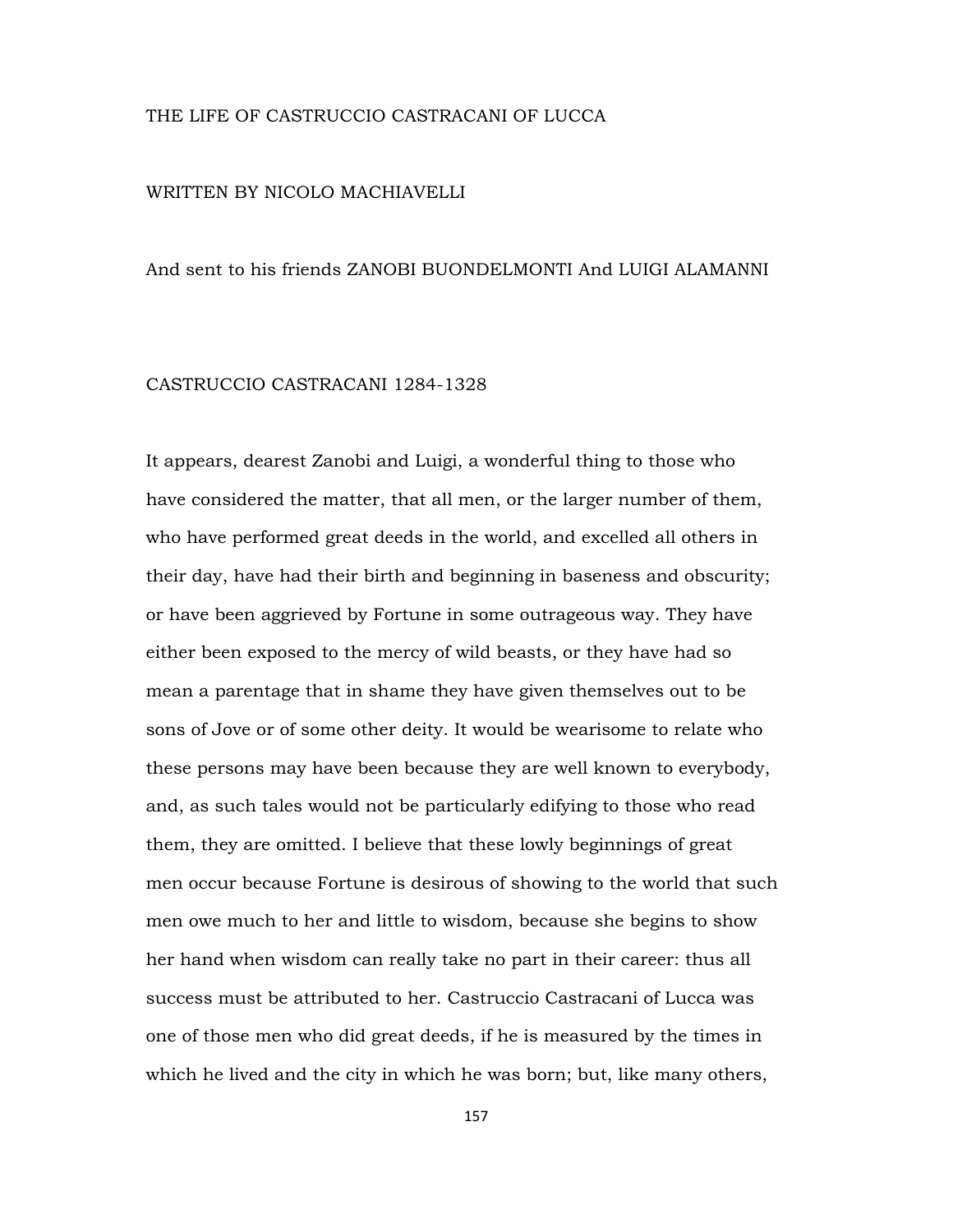he was neither fortunate nor distinguished in his birth, as the course of this history will show. It appeared to be desirable to recall his memory, because I have discerned in him such indications of valour and fortune as should make him a great exemplar to men. I think also that I ought to call your attention to his actions, because you of all men I know delight most in noble deeds.

The family of Castracani was formerly numbered among the noble families of Lucca, but in the days of which I speak it had somewhat fallen in estate, as so often happens in this world. To this family was born a son Antonio, who became a priest of the order of San Michele of Lucca, and for this reason was honoured with the title of Messer Antonio. He had an only sister, who had been married to Buonaccorso Cenami, but Buonaccorso dying she became a widow, and not wishing to marry again went to live with her brother. Messer Antonio had a vineyard behind the house where he resided, and as it was bounded on all sides by gardens, any person could have access to it without difficulty. One morning, shortly after sunrise, Madonna Dianora, as the sister of Messer Antonio was called, had occasion to go into the vineyard as usual to gather herbs for seasoning the dinner, and hearing a slight rustling among the leaves of a vine she turned her eyes in that direction, and heard something resembling the cry of an infant. Whereupon she went towards it, and saw the hands and face of a baby who was lying enveloped in the leaves and who seemed to be crying for its mother. Partly wondering and partly fearing, yet full of compassion, she lifted it up and carried it to the house, where she washed it and clothed it with clean linen as is

158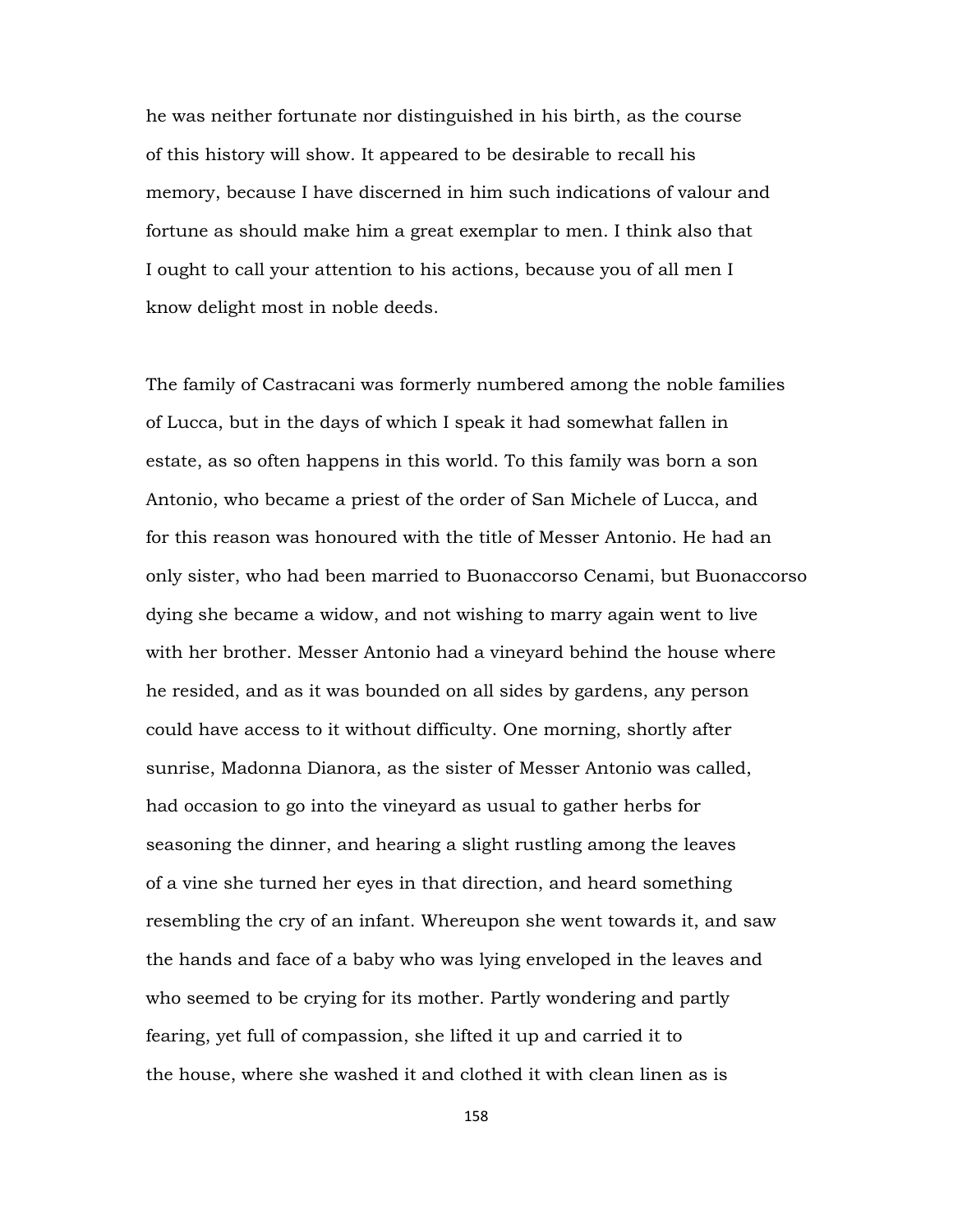customary, and showed it to Messer Antonio when he returned home. When he heard what had happened and saw the child he was not less surprised or compassionate than his sister. They discussed between themselves what should be done, and seeing that he was priest and that she had no children, they finally determined to bring it up. They had a nurse for it, and it was reared and loved as if it were their own child. They baptized it, and gave it the name of Castruccio after their father. As the years passed Castruccio grew very handsome, and gave evidence of wit and discretion, and learnt with a quickness beyond his years those lessons which Messer Antonio imparted to him. Messer Antonio intended to make a priest of him, and in time would have inducted him into his canonry and other benefices, and all his instruction was given with this object; but Antonio discovered that the character of Castruccio was quite unfitted for the priesthood. As soon as Castruccio reached the age of fourteen he began to take less notice of the chiding of Messer Antonio and Madonna Dianora and no longer to fear them; he left off reading ecclesiastical books, and turned to playing with arms, delighting in nothing so much as in learning their uses, and in running, leaping, and wrestling with other boys. In all exercises he far excelled his companions in courage and bodily strength, and if at any time he did turn to books, only those pleased him which told of wars and the mighty deeds of men. Messer Antonio beheld all this with vexation and sorrow.

There lived in the city of Lucca a gentleman of the Guinigi family, named Messer Francesco, whose profession was arms and who in riches, bodily strength, and valour excelled all other men in Lucca. He had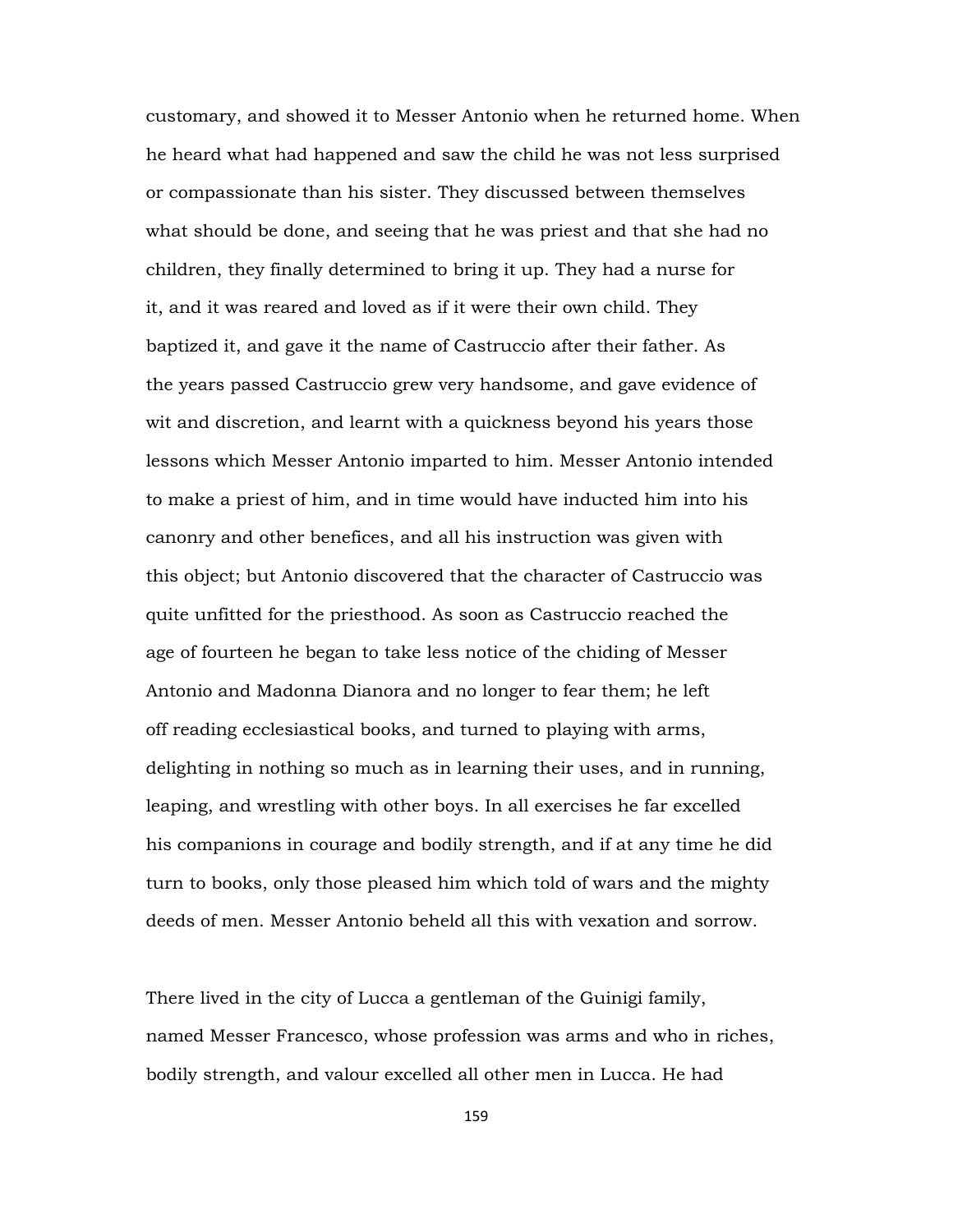often fought under the command of the Visconti of Milan, and as a Ghibelline was the valued leader of that party in Lucca. This gentleman resided in Lucca and was accustomed to assemble with others most mornings and evenings under the balcony of the Podesta, which is at the top of the square of San Michele, the finest square in Lucca, and he had often seen Castruccio taking part with other children of the street in those games of which I have spoken. Noticing that Castruccio far excelled the other boys, and that he appeared to exercise a royal authority over them, and that they loved and obeyed him, Messer Francesco became greatly desirous of learning who he was. Being informed of the circumstances of the bringing up of Castruccio he felt a greater desire to have him near to him. Therefore he called him one day and asked him whether he would more willingly live in the house of a gentleman, where he would learn to ride horses and use arms, or in the house of a priest, where he would learn nothing but masses and the services of the Church. Messer Francesco could see that it pleased Castruccio greatly to hear horses and arms spoken of, even though he stood silent, blushing modestly; but being encouraged by Messer Francesco to speak, he answered that, if his master were agreeable, nothing would please him more than to give up his priestly studies and take up those of a soldier. This reply delighted Messer Francesco, and in a very short time he obtained the consent of Messer Antonio, who was driven to yield by his knowledge of the nature of the lad, and the fear that he would not be able to hold him much longer.

Thus Castruccio passed from the house of Messer Antonio the priest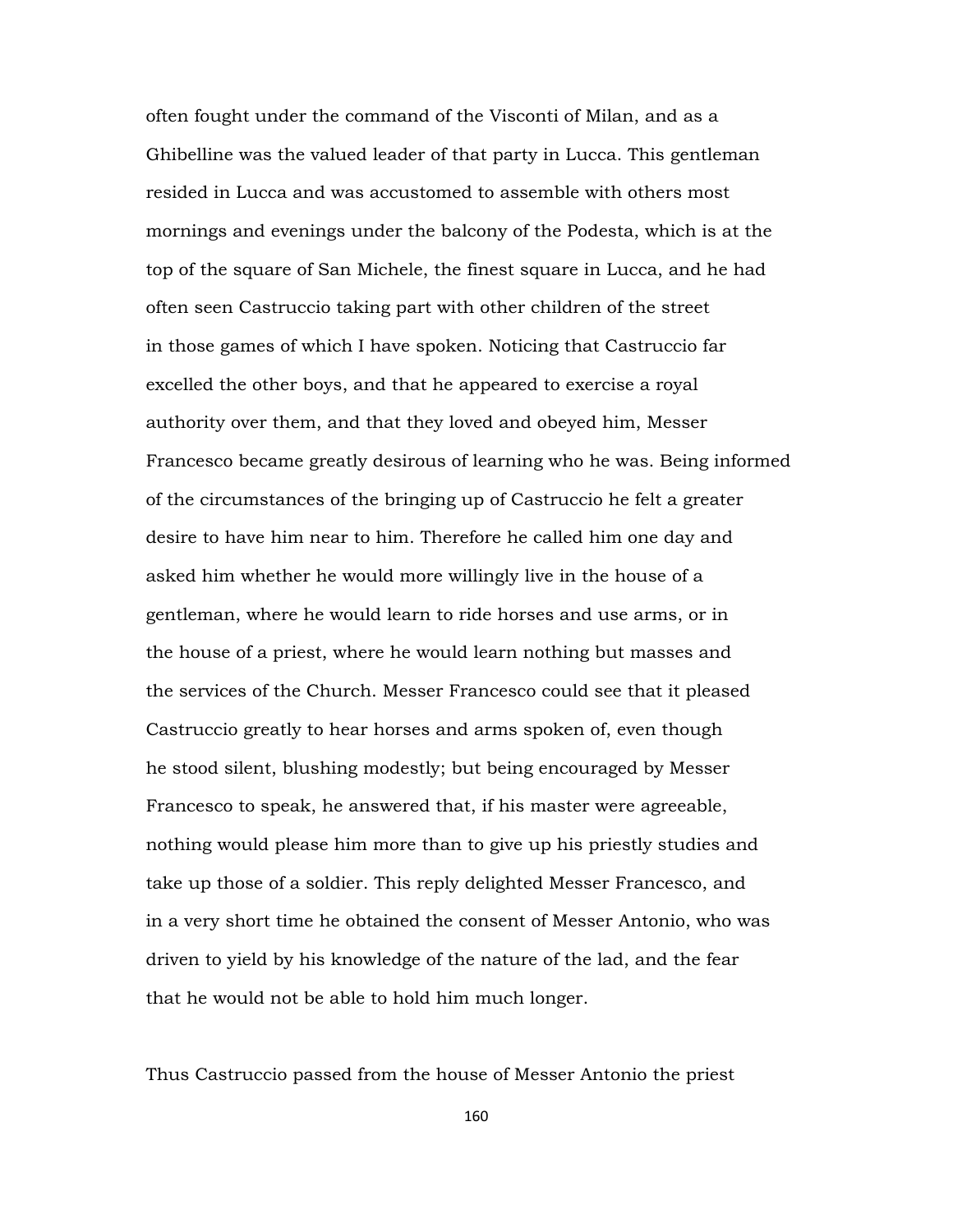to the house of Messer Francesco Guinigi the soldier, and it was astonishing to find that in a very short time he manifested all that virtue and bearing which we are accustomed to associate with a true gentleman. In the first place he became an accomplished horseman, and could manage with ease the most fiery charger, and in all jousts and tournaments, although still a youth, he was observed beyond all others, and he excelled in all exercises of strength and dexterity. But what enhanced so much the charm of these accomplishments, was the delightful modesty which enabled him to avoid offence in either act or word to others, for he was deferential to the great men, modest with his equals, and courteous to his inferiors. These gifts made him beloved, not only by all the Guinigi family, but by all Lucca. When Castruccio had reached his eighteenth year, the Ghibellines were driven from Pavia by the Guelphs, and Messer Francesco was sent by the Visconti to assist the Ghibellines, and with him went Castruccio, in charge of his forces. Castruccio gave ample proof of his prudence and courage in this expedition, acquiring greater reputation than any other captain, and his name and fame were known, not only in Pavia, but throughout all Lombardy.

Castruccio, having returned to Lucca in far higher estimation that he left it, did not omit to use all the means in his power to gain as many friends as he could, neglecting none of those arts which are necessary for that purpose. About this time Messer Francesco died, leaving a son thirteen years of age named Pagolo, and having appointed Castruccio to be his son's tutor and administrator of his estate. Before he died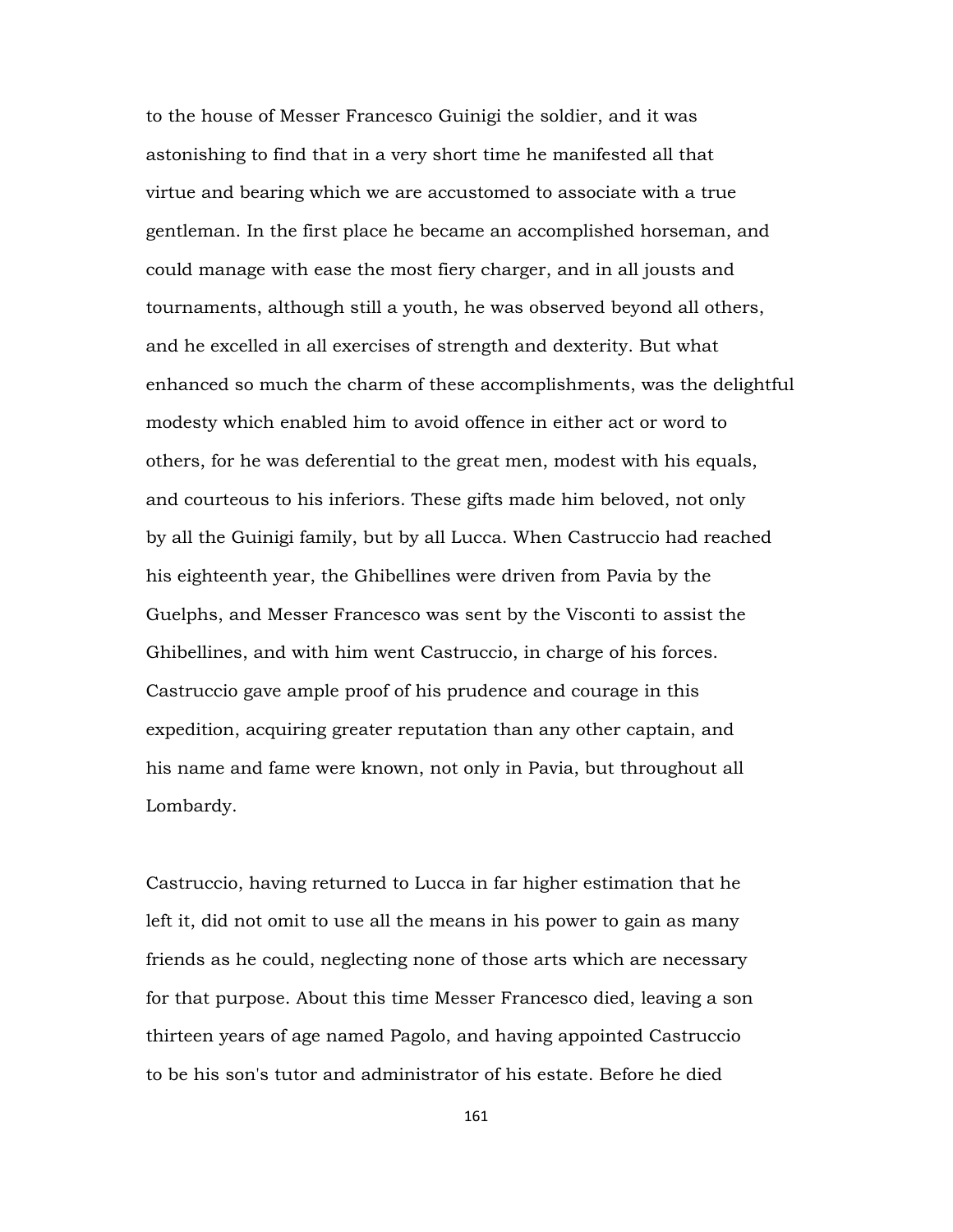Francesco called Castruccio to him, and prayed him to show Pagolo that goodwill which he (Francesco) had always shown to HIM, and to render to the son the gratitude which he had not been able to repay to the father. Upon the death of Francesco, Castruccio became the governor and tutor of Pagolo, which increased enormously his power and position, and created a certain amount of envy against him in Lucca in place of the former universal goodwill, for many men suspected him of harbouring tyrannical intentions. Among these the leading man was Giorgio degli Opizi, the head of the Guelph party. This man hoped after the death of Messer Francesco to become the chief man in Lucca, but it seemed to him that Castruccio, with the great abilities which he already showed, and holding the position of governor, deprived him of his opportunity; therefore he began to sow those seeds which should rob Castruccio of his eminence. Castruccio at first treated this with scorn, but afterwards he grew alarmed, thinking that Messer Giorgio might be able to bring him into disgrace with the deputy of King Ruberto of Naples and have him driven out of Lucca.

The Lord of Pisa at that time was Uguccione of the Faggiuola of Arezzo, who being in the first place elected their captain afterwards became their lord. There resided in Paris some exiled Ghibellines from Lucca, with whom Castruccio held communications with the object of effecting their restoration by the help of Uguccione. Castruccio also brought into his plans friends from Lucca who would not endure the authority of the Opizi. Having fixed upon a plan to be followed, Castruccio cautiously fortified the tower of the Onesti, filling it with supplies and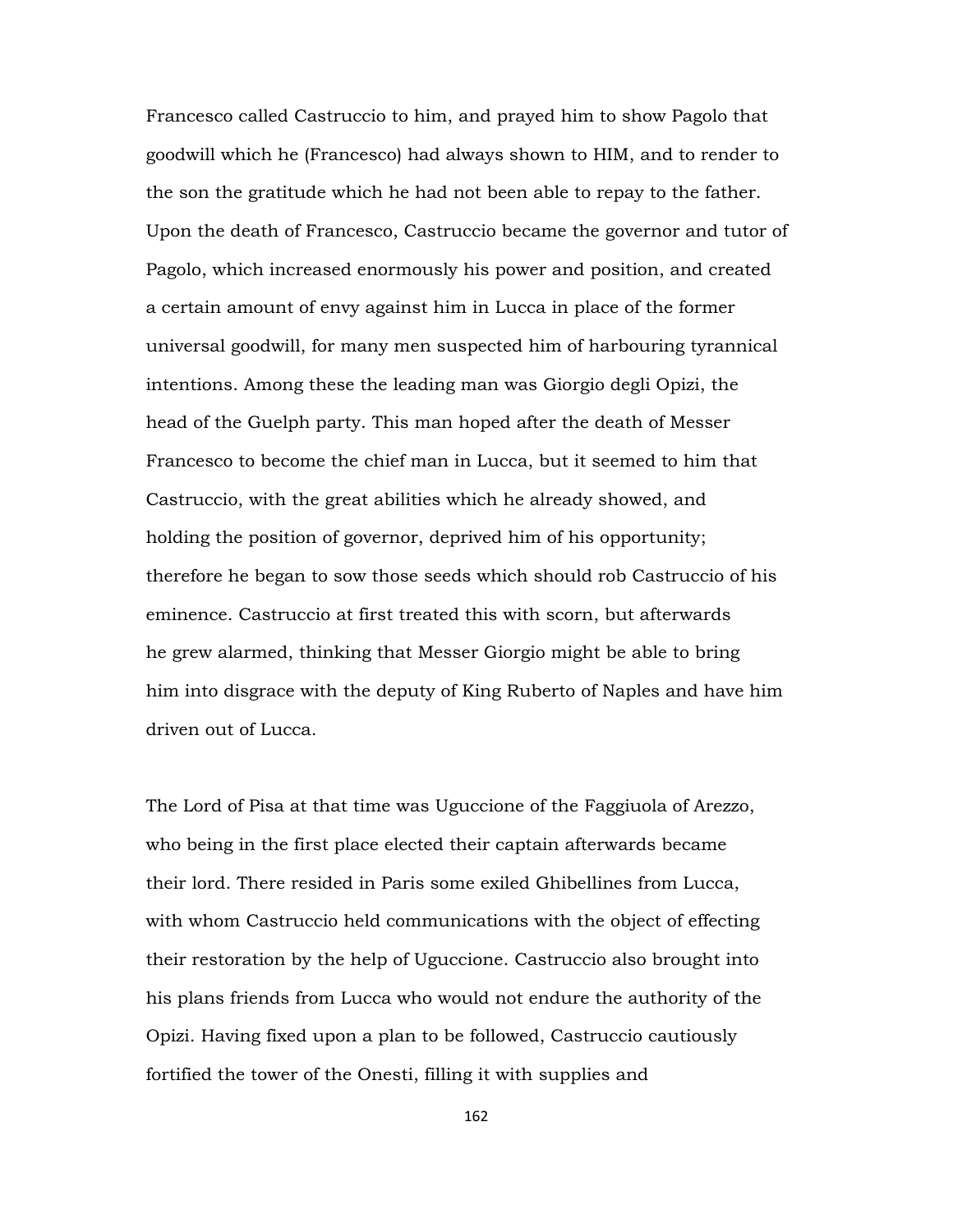munitions of war, in order that it might stand a siege for a few days in case of need. When the night came which had been agreed upon with Uguccione, who had occupied the plain between the mountains and Pisa with many men, the signal was given, and without being observed Uguccione approached the gate of San Piero and set fire to the portcullis. Castruccio raised a great uproar within the city, calling the people to arms and forcing open the gate from his side. Uguccione entered with his men, poured through the town, and killed Messer Giorgio with all his family and many of his friends and supporters. The governor was driven out, and the government reformed according to the wishes of Uguccione, to the detriment of the city, because it was found that more than one hundred families were exiled at that time. Of those who fled, part went to Florence and part to Pistoia, which city was the headquarters of the Guelph party, and for this reason it became most hostile to Uguccione and the Lucchese.

As it now appeared to the Florentines and others of the Guelph party that the Ghibellines absorbed too much power in Tuscany, they determined to restore the exiled Guelphs to Lucca. They assembled a large army in the Val di Nievole, and seized Montecatini; from thence they marched to Montecarlo, in order to secure the free passage into Lucca. Upon this Uguccione assembled his Pisan and Lucchese forces, and with a number of German cavalry which he drew out of Lombardy, he moved against the quarters of the Florentines, who upon the appearance of the enemy withdrew from Montecarlo, and posted themselves between Montecatini and Pescia. Uguccione now took up a position near to Montecarlo, and within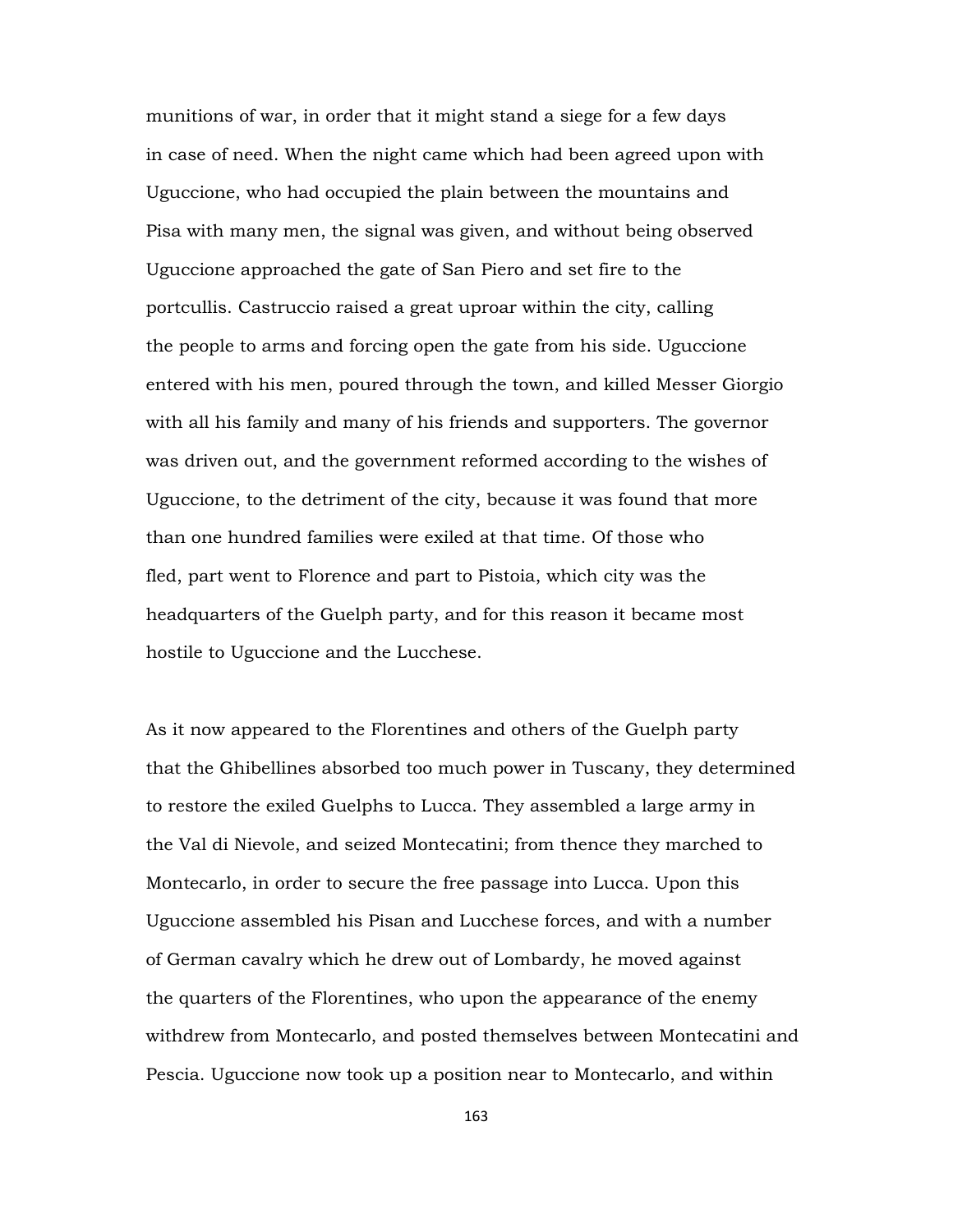about two miles of the enemy, and slight skirmishes between the horse of both parties were of daily occurrence. Owing to the illness of Uguccione, the Pisans and Lucchese delayed coming to battle with the enemy. Uguccione, finding himself growing worse, went to Montecarlo to be cured, and left the command of the army in the hands of Castruccio. This change brought about the ruin of the Guelphs, who, thinking that the hostile army having lost its captain had lost its head, grew over-confident. Castruccio observed this, and allowed some days to pass in order to encourage this belief; he also showed signs of fear, and did not allow any of the munitions of the camp to be used. On the other side, the Guelphs grew more insolent the more they saw these evidences of fear, and every day they drew out in the order of battle in front of the army of Castruccio. Presently, deeming that the enemy was sufficiently emboldened, and having mastered their tactics, he decided to join battle with them. First he spoke a few words of encouragement to his soldiers, and pointed out to them the certainty of victory if they would but obey his commands. Castruccio had noticed how the enemy had placed all his best troops in the centre of the line of battle, and his less reliable men on the wings of the army; whereupon he did exactly the opposite, putting his most valiant men on the flanks, while those on whom he could not so strongly rely he moved to the centre. Observing this order of battle, he drew out of his lines and quickly came in sight of the hostile army, who, as usual, had come in their insolence to defy him. He then commanded his centre squadrons to march slowly, whilst he moved rapidly forward those on the wings. Thus, when they came into contact with the enemy, only the wings of the two armies became engaged,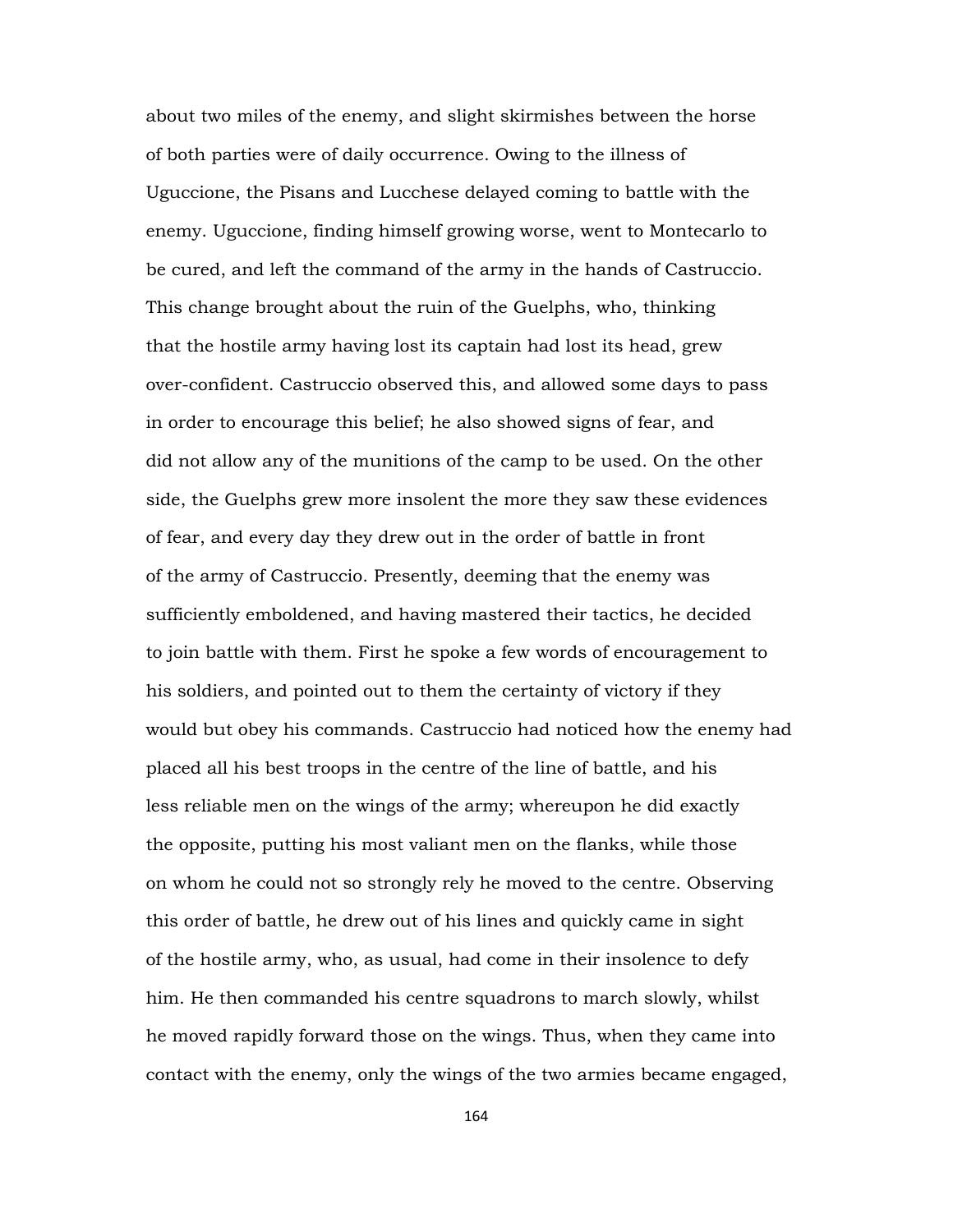whilst the center battalions remained out of action, for these two portions of the line of battle were separated from each other by a long interval and thus unable to reach each other. By this expedient the more valiant part of Castruccio's men were opposed to the weaker part of the enemy's troops, and the most efficient men of the enemy were disengaged; and thus the Florentines were unable to fight with those who were arrayed opposite to them, or to give any assistance to their own flanks. So, without much difficulty, Castruccio put the enemy to flight on both flanks, and the centre battalions took to flight when they found themselves exposed to attack, without having a chance of displaying their valour. The defeat was complete, and the loss in men very heavy, there being more than ten thousand men killed with many officers and knights of the Guelph party in Tuscany, and also many princes who had come to help them, among whom were Piero, the brother of King Ruberto, and Carlo, his nephew, and Filippo, the lord of Taranto. On the part of Castruccio the loss did not amount to more than three hundred men, among whom was Francesco, the son of Uguccione, who, being young and rash, was killed in the first onset.

This victory so greatly increased the reputation of Castruccio that Uguccione conceived some jealousy and suspicion of him, because it appeared to Uguccione that this victory had given him no increase of power, but rather than diminished it. Being of this mind, he only waited for an opportunity to give effect to it. This occurred on the death of Pier Agnolo Micheli, a man of great repute and abilities in Lucca, the murderer of whom fled to the house of Castruccio for refuge. On the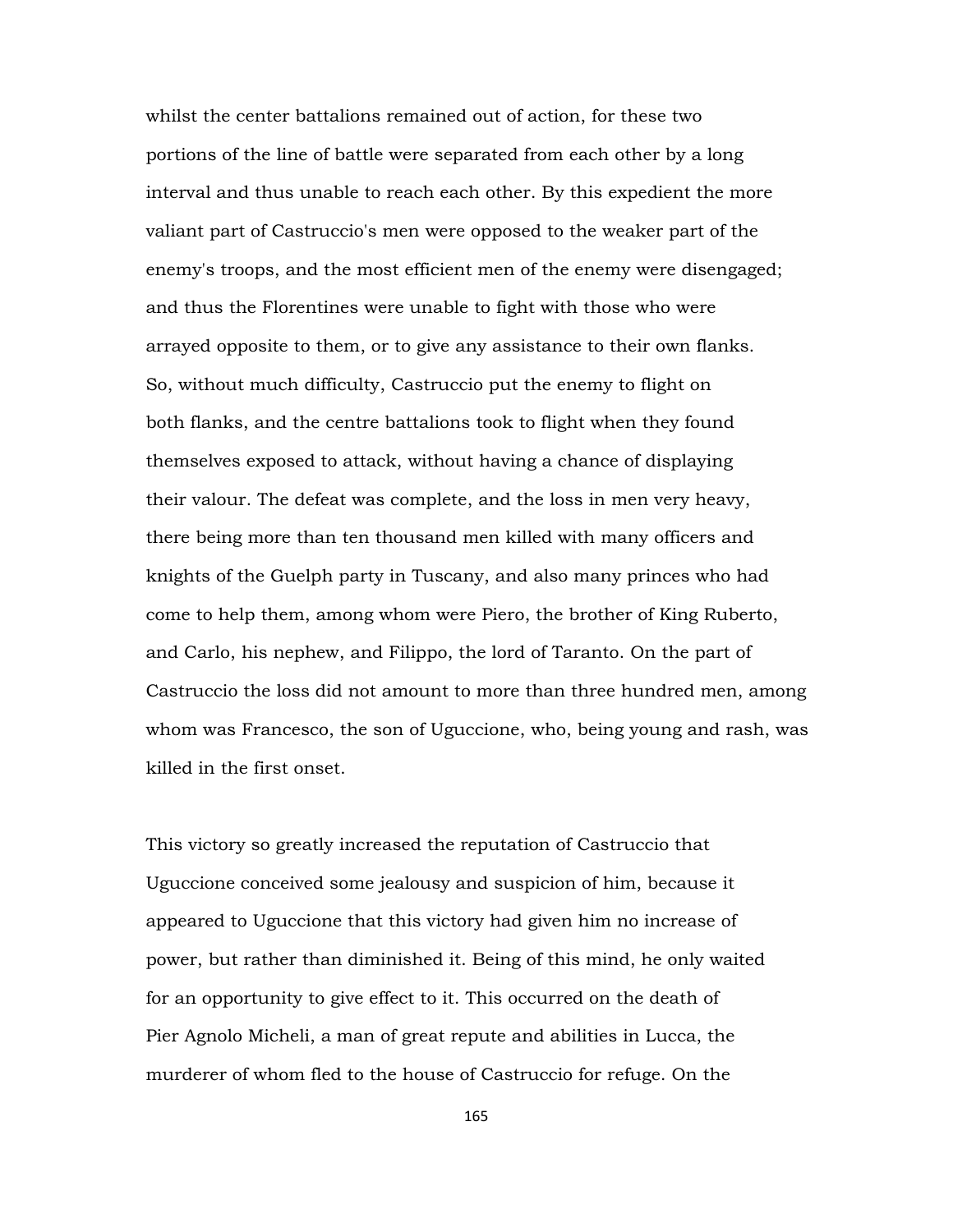sergeants of the captain going to arrest the murderer, they were driven off by Castruccio, and the murderer escaped. This affair coming to the knowledge of Uguccione, who was than at Pisa, it appeared to him a proper opportunity to punish Castruccio. He therefore sent for his son Neri, who was the governor of Lucca, and commissioned him to take Castruccio prisoner at a banquet and put him to death. Castruccio, fearing no evil, went to the governor in a friendly way, was entertained at supper, and then thrown into prison. But Neri, fearing to put him to death lest the people should be incensed, kept him alive, in order to hear further from his father concerning his intentions. Ugucionne cursed the hesitation and cowardice of his son, and at once set out from Pisa to Lucca with four hundred horsemen to finish the business in his own way; but he had not yet reached the baths when the Pisans rebelled and put his deputy to death and created Count Gaddo della Gherardesca their lord. Before Uguccione reached Lucca he heard of the occurrences at Pisa, but it did not appear wise to him to turn back, lest the Lucchese with the example of Pisa before them should close their gates against him. But the Lucchese, having heard of what had happened at Pisa, availed themselves of this opportunity to demand the liberation of Castruccio, notwithstanding that Uguccione had arrived in their city. They first began to speak of it in private circles, afterwards openly in the squares and streets; then they raised a tumult, and with arms in their hands went to Uguccione and demanded that Castruccio should be set at liberty. Uguccione, fearing that worse might happen, released him from prison. Whereupon Castruccio gathered his friends around him, and with the help of the people attacked Uguccione; who, finding he had no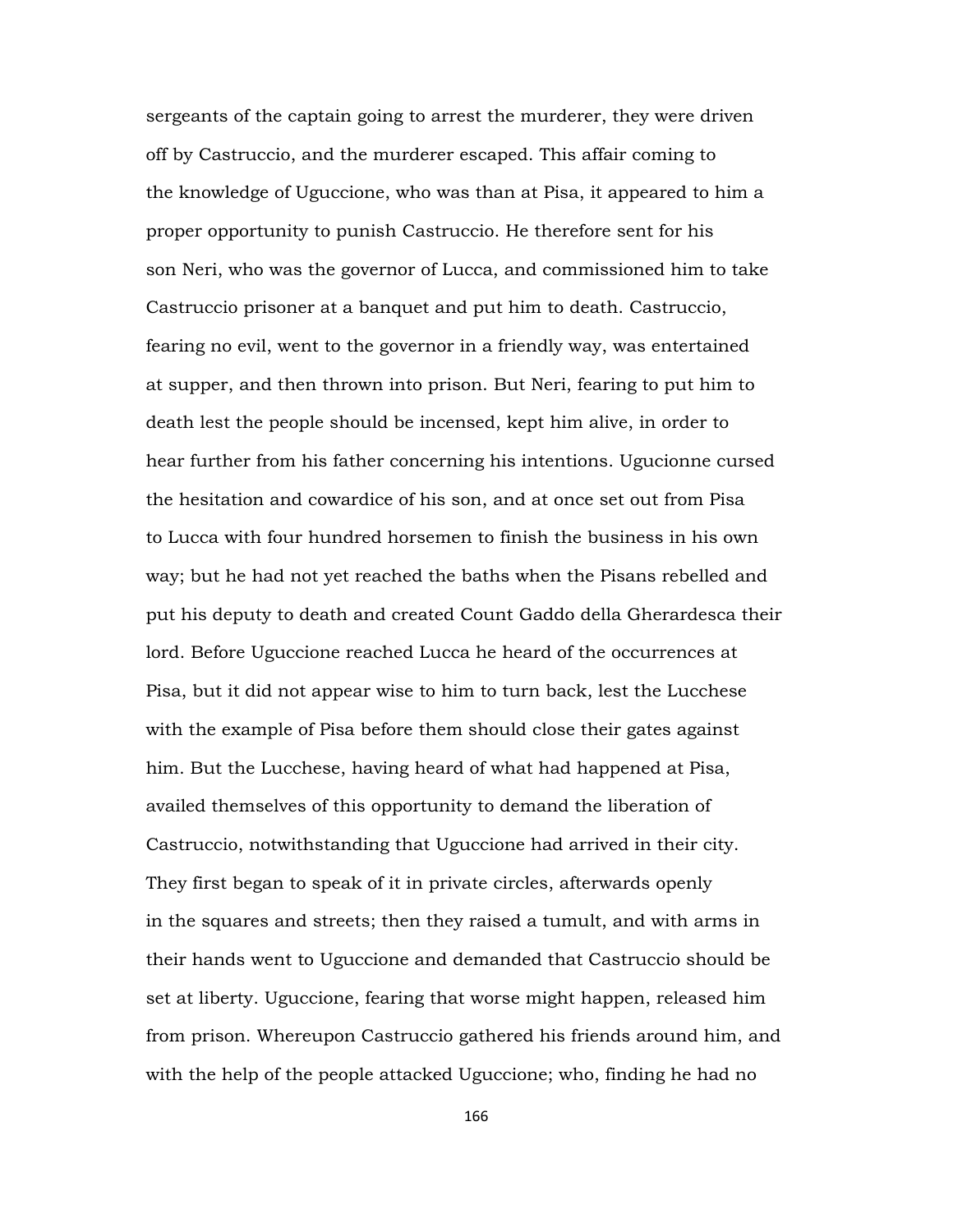resource but in flight, rode away with his friends to Lombardy, to the lords of Scale, where he died in poverty.

But Castruccio from being a prisoner became almost a prince in Lucca, and he carried himself so discreetly with his friends and the people that they appointed him captain of their army for one year. Having obtained this, and wishing to gain renown in war, he planned the recovery of the many towns which had rebelled after the departure of Uguccione, and with the help of the Pisans, with whom he had concluded a treaty, he marched to Serezzana. To capture this place he constructed a fort against it, which is called to-day Zerezzanello; in the course of two months Castruccio captured the town. With the reputation gained at that siege, he rapidly seized Massa, Carrara, and Lavenza, and in a short time had overrun the whole of Lunigiana. In order to close the pass which leads from Lombardy to Lunigiana, he besieged Pontremoli and wrested it from the hands of Messer Anastagio Palavicini, who was the lord of it. After this victory he returned to Lucca, and was welcomed by the whole people. And now Castruccio, deeming it imprudent any longer to defer making himself a prince, got himself created the lord of Lucca by the help of Pazzino del Poggio, Puccinello dal Portico, Francesco Boccansacchi, and Cecco Guinigi, all of whom he had corrupted; and he was afterwards solemnly and deliberately elected prince by the people. At this time Frederick of Bavaria, the King of the Romans, came into Italy to assume the Imperial crown, and Castruccio, in order that he might make friends with him, met him at the head of five hundred horsemen. Castruccio had left as his deputy in Lucca, Pagolo Guinigi,

167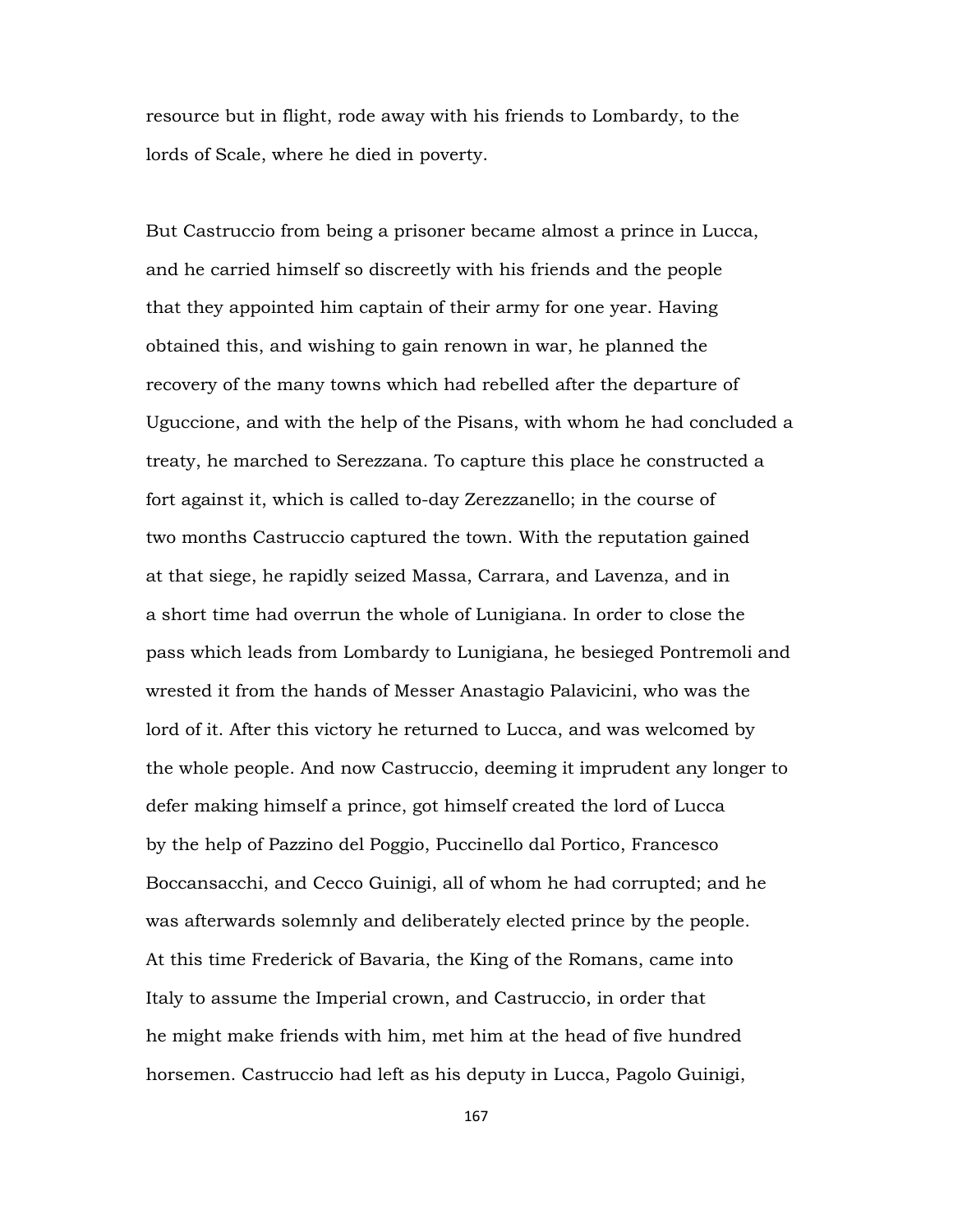who was held in high estimation, because of the people's love for the memory of his father. Castruccio was received in great honour by Frederick, and many privileges were conferred upon him, and he was appointed the emperor's lieutenant in Tuscany. At this time the Pisans were in great fear of Gaddo della Gherardesca, whom they had driven out of Pisa, and they had recourse for assistance to Frederick. Frederick created Castruccio the lord of Pisa, and the Pisans, in dread of the Guelph party, and particularly of the Florentines, were constrained to accept him as their lord.

Frederick, having appointed a governor in Rome to watch his Italian affairs, returned to Germany. All the Tuscan and Lombardian Ghibellines, who followed the imperial lead, had recourse to Castruccio for help and counsel, and all promised him the governorship of his country, if enabled to recover it with his assistance. Among these exiles were Matteo Guidi, Nardo Scolari, Lapo Uberti, Gerozzo Nardi, and Piero Buonaccorsi, all exiled Florentines and Ghibellines. Castruccio had the secret intention of becoming the master of all Tuscany by the aid of these men and of his own forces; and in order to gain greater weight in affairs, he entered into a league with Messer Matteo Visconti, the Prince of Milan, and organized for him the forces of his city and the country districts. As Lucca had five gates, he divided his own country districts into five parts, which he supplied with arms, and enrolled the men under captains and ensigns, so that he could quickly bring into the field twenty thousand soldiers, without those whom he could summon to his assistance from Pisa. While he surrounded himself with these forces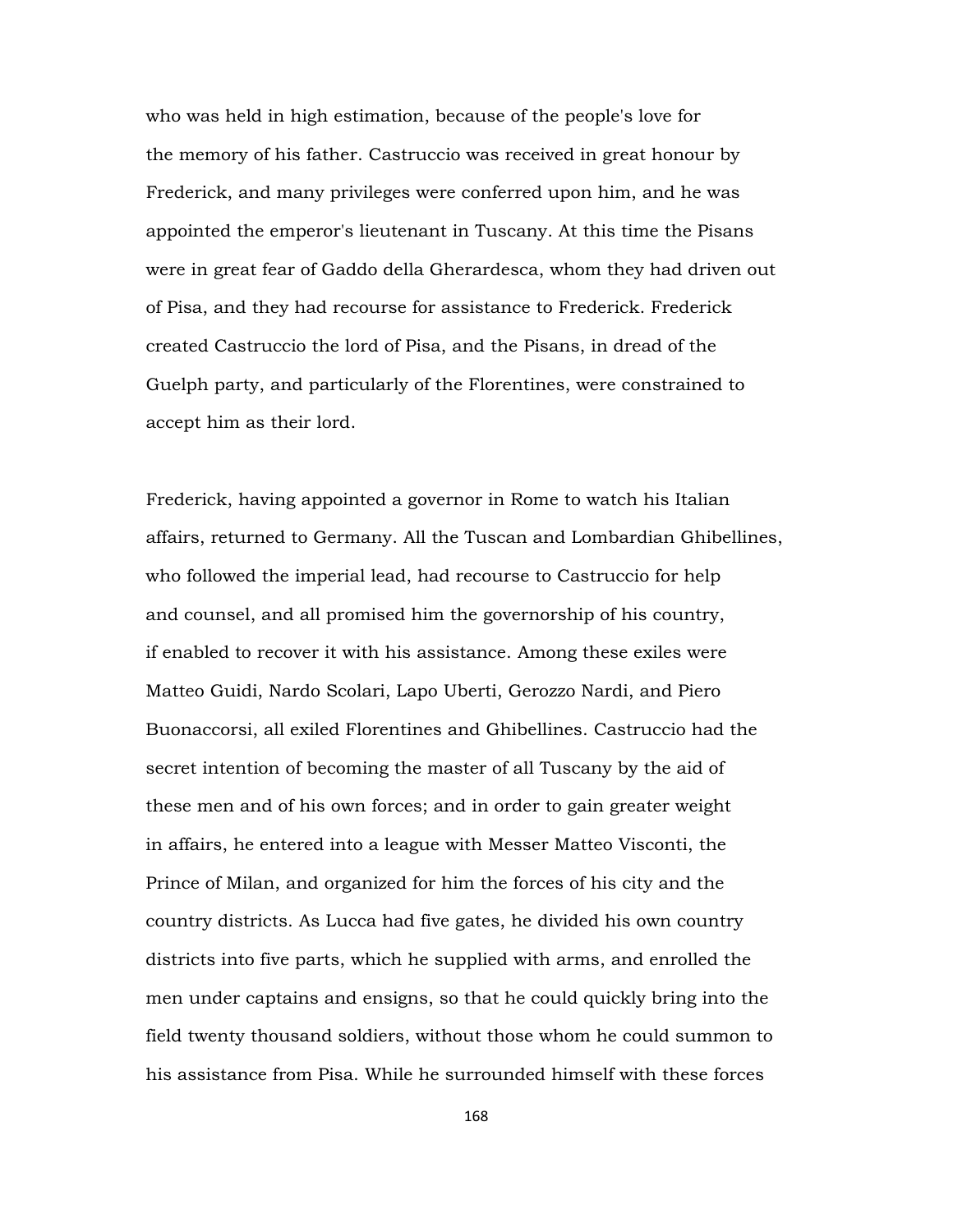and allies, it happened at Messer Matteo Visconti was attacked by the Guelphs of Piacenza, who had driven out the Ghibellines with the assistance of a Florentine army and the King Ruberto. Messer Matteo called upon Castruccio to invade the Florentines in their own territories, so that, being attacked at home, they should be compelled to draw their army out of Lombardy in order to defend themselves. Castruccio invaded the Valdarno, and seized Fucecchio and San Miniato, inflicting immense damage upon the country. Whereupon the Florentines recalled their army, which had scarcely reached Tuscany, when Castruccio was forced by other necessities to return to Lucca.

There resided in the city of Lucca the Poggio family, who were so powerful that they could not only elevate Castruccio, but even advance him to the dignity of prince; and it appearing to them they had not received such rewards for their services as they deserved, they incited other families to rebel and to drive Castruccio out of Lucca. They found their opportunity one morning, and arming themselves, they set upon the lieutenant whom Castruccio had left to maintain order and killed him. They endeavoured to raise the people in revolt, but Stefano di Poggio, a peaceable old man who had taken no hand in the rebellion, intervened and compelled them by his authority to lay down their arms; and he offered to be their mediator with Castruccio to obtain from him what they desired. Therefore they laid down their arms with no greater intelligence than they had taken them up. Castruccio, having heard the news of what had happened at Lucca, at once put Pagolo Guinigi in command of the army, and with a troop of cavalry set out for home.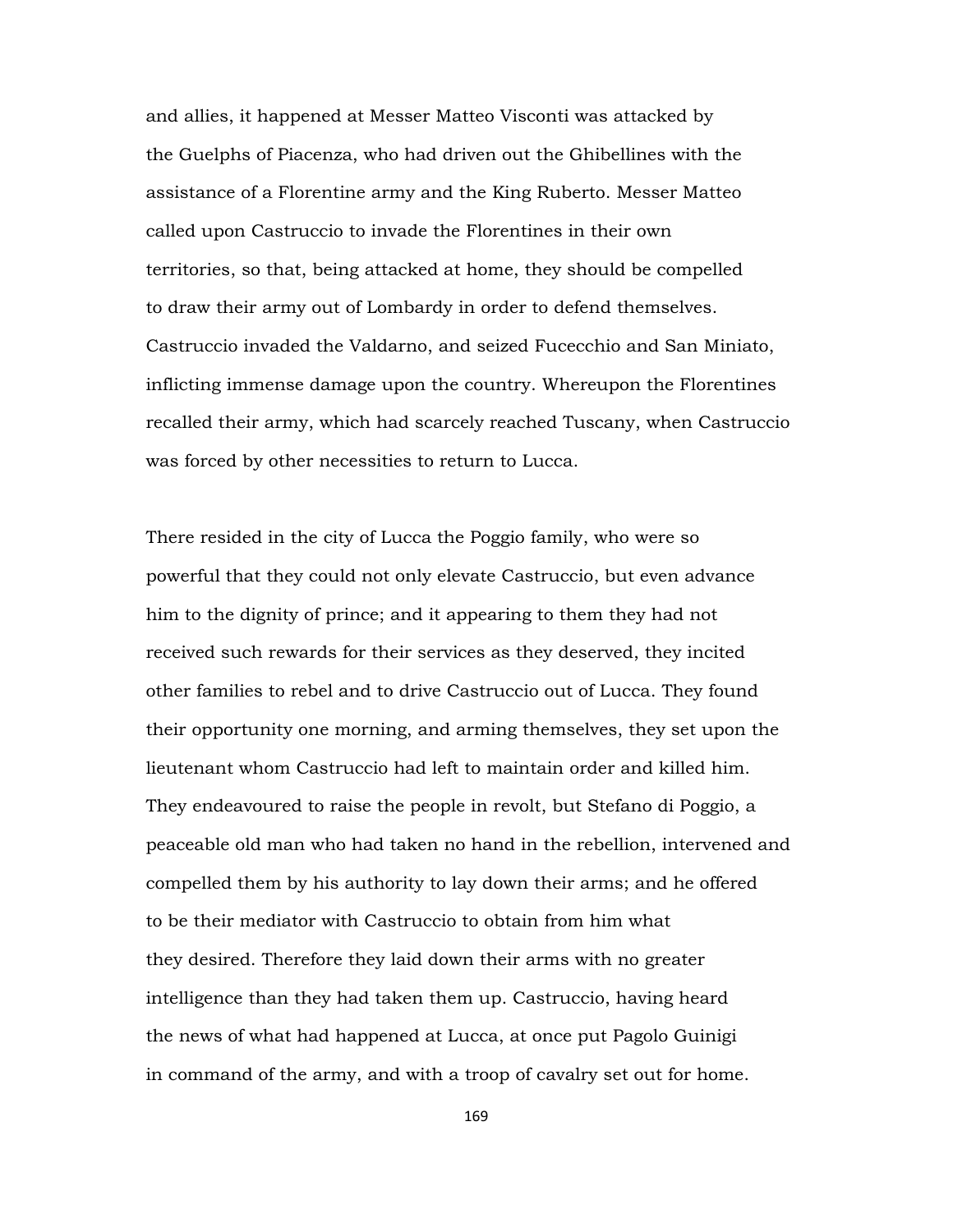Contrary to his expectations, he found the rebellion at an end, yet he posted his men in the most advantageous places throughout the city. As it appeared to Stefano that Castruccio ought to be very much obliged to him, he sought him out, and without saying anything on his own behalf, for he did not recognize any need for doing so, he begged Castruccio to pardon the other members of his family by reason of their youth, their former friendships, and the obligations which Castruccio was under to their house. To this Castruccio graciously responded, and begged Stefano to reassure himself, declaring that it gave him more pleasure to find the tumult at an end than it had ever caused him anxiety to hear of its inception. He encouraged Stefano to bring his family to him, saying that he thanked God for having given him the opportunity of showing his clemency and liberality. Upon the word of Stefano and Castruccio they surrendered, and with Stefano were immediately thrown into prison and put to death. Meanwhile the Florentines had recovered San Miniato, whereupon it seemed advisable to Castruccio to make peace, as it did not appear to him that he was sufficiently secure at Lucca to leave him. He approached the Florentines with the proposal of a truce, which they readily entertained, for they were weary of the war, and desirous of getting rid of the expenses of it. A treaty was concluded with them for two years, by which both parties agreed to keep the conquests they had made. Castruccio thus released from this trouble, turned his attention to affairs in Lucca, and in order that he should not again be subject to the perils from which he had just escaped, he, under various pretences and reasons, first wiped out all those who by their ambition might aspire to the principality; not sparing one of them, but depriving them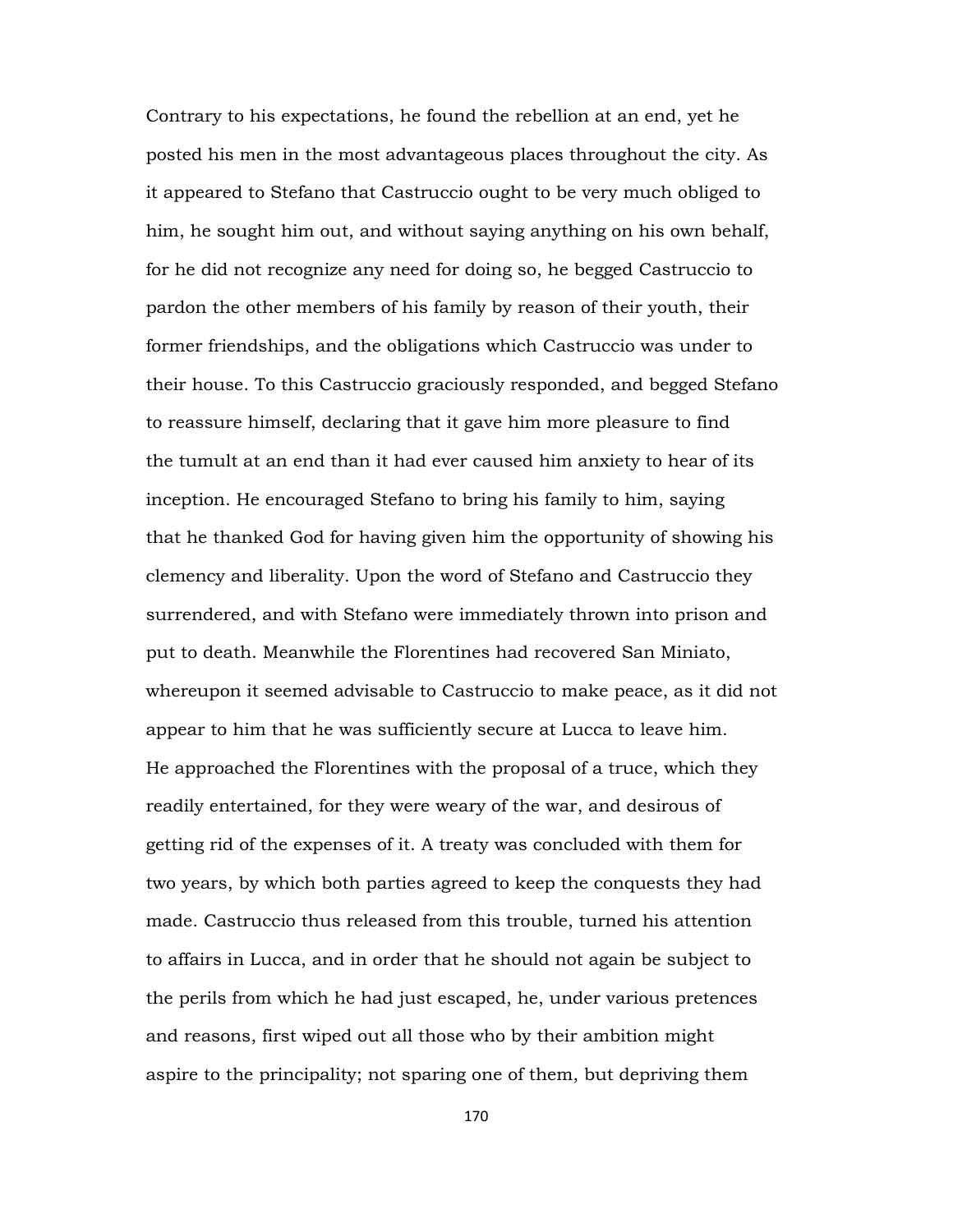of country and property, and those whom he had in his hands of life also, stating that he had found by experience that none of them were to be trusted. Then for his further security he raised a fortress in Lucca with the stones of the towers of those whom he had killed or hunted out of the state.

Whilst Castruccio made peace with the Florentines, and strengthened his position in Lucca, he neglected no opportunity, short of open war, of increasing his importance elsewhere. It appeared to him that if he could get possession of Pistoia, he would have one foot in Florence, which was his great desire. He, therefore, in various ways made friends with the mountaineers, and worked matters so in Pistoia that both parties confided their secrets to him. Pistoia was divided, as it always had been, into the Bianchi and Neri parties; the head of the Bianchi was Bastiano di Possente, and of the Neri, Jacopo da Gia. Each of these men held secret communications with Castruccio, and each desired to drive the other out of the city; and, after many threatenings, they came to blows. Jacopo fortified himself at the Florentine gate, Bastiano at that of the Lucchese side of the city; both trusted more in Castruccio than in the Florentines, because they believed that Castruccio was far more ready and willing to fight than the Florentines, and they both sent to him for assistance. He gave promises to both, saying to Bastiano that he would come in person, and to Jacopo that he would send his pupil, Pagolo Guinigi. At the appointed time he sent forward Pagolo by way of Pisa, and went himself direct to Pistoia; at midnight both of them met outside the city, and both were admitted as friends. Thus the two leaders

171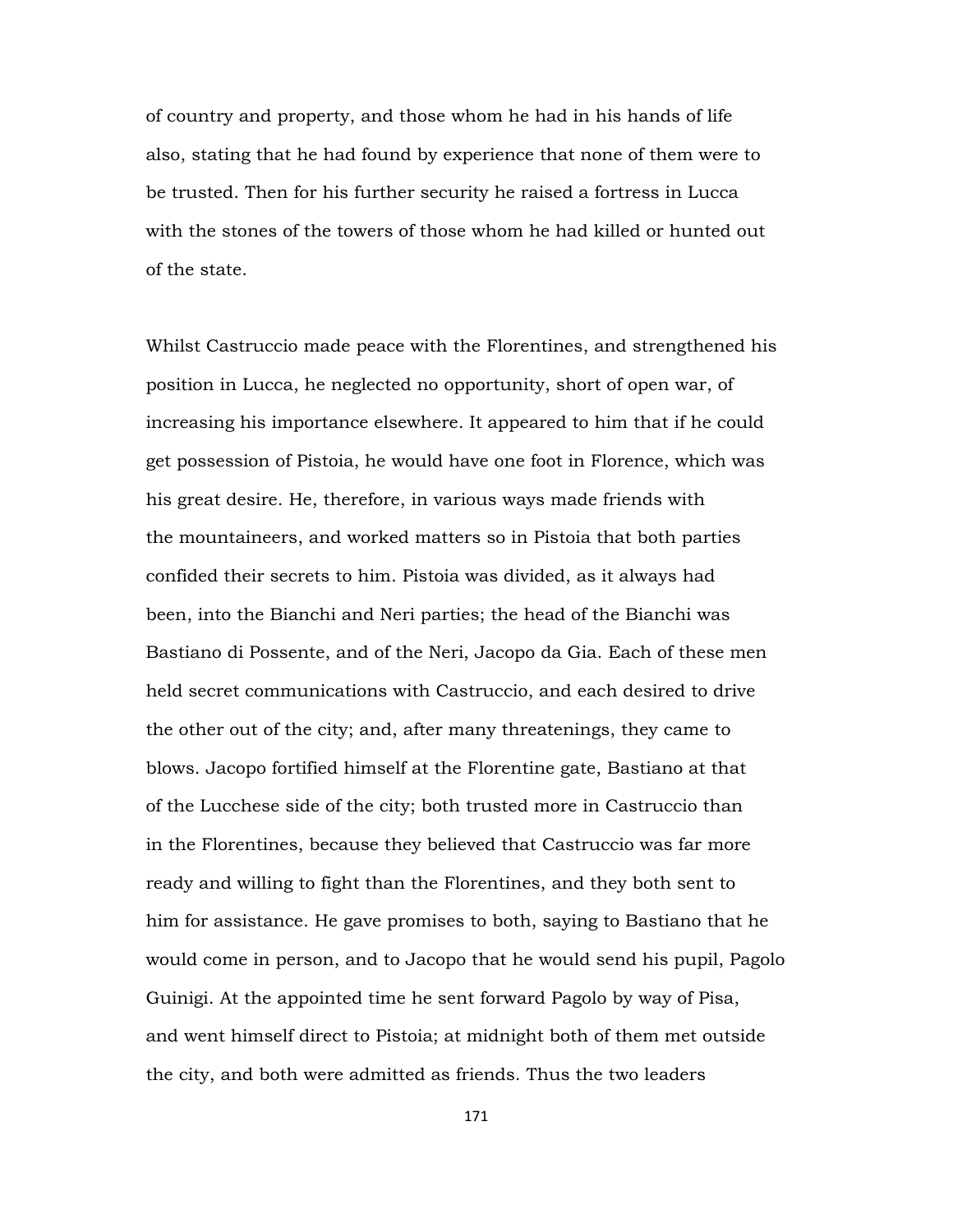entered, and at a signal given by Castruccio, one killed Jacopo da Gia, and the other Bastiano di Possente, and both took prisoners or killed the partisans of either faction. Without further opposition Pistoia passed into the hands of Castruccio, who, having forced the Signoria to leave the palace, compelled the people to yield obedience to him, making them many promises and remitting their old debts. The countryside flocked to the city to see the new prince, and all were filled with hope and quickly settled down, influenced in a great measure by his great valour.

About this time great disturbances arose in Rome, owing to the dearness of living which was caused by the absence of the pontiff at Avignon. The German governor, Enrico, was much blamed for what happened--murders and tumults following each other daily, without his being able to put an end to them. This caused Enrico much anxiety lest the Romans should call in Ruberto, the King of Naples, who would drive the Germans out of the city, and bring back the Pope. Having no nearer friend to whom he could apply for help than Castruccio, he sent to him, begging him not only to give him assistance, but also to come in person to Rome. Castruccio considered that he ought not to hesitate to render the emperor this service, because he believed that he himself would not be safe if at any time the emperor ceased to hold Rome. Leaving Pagolo Guinigi in command at Lucca, Castruccio set out for Rome with six hundred horsemen, where he was received by Enrico with the greatest distinction. In a short time the presence of Castruccio obtained such respect for the emperor that, without bloodshed or violence, good order was restored, chiefly by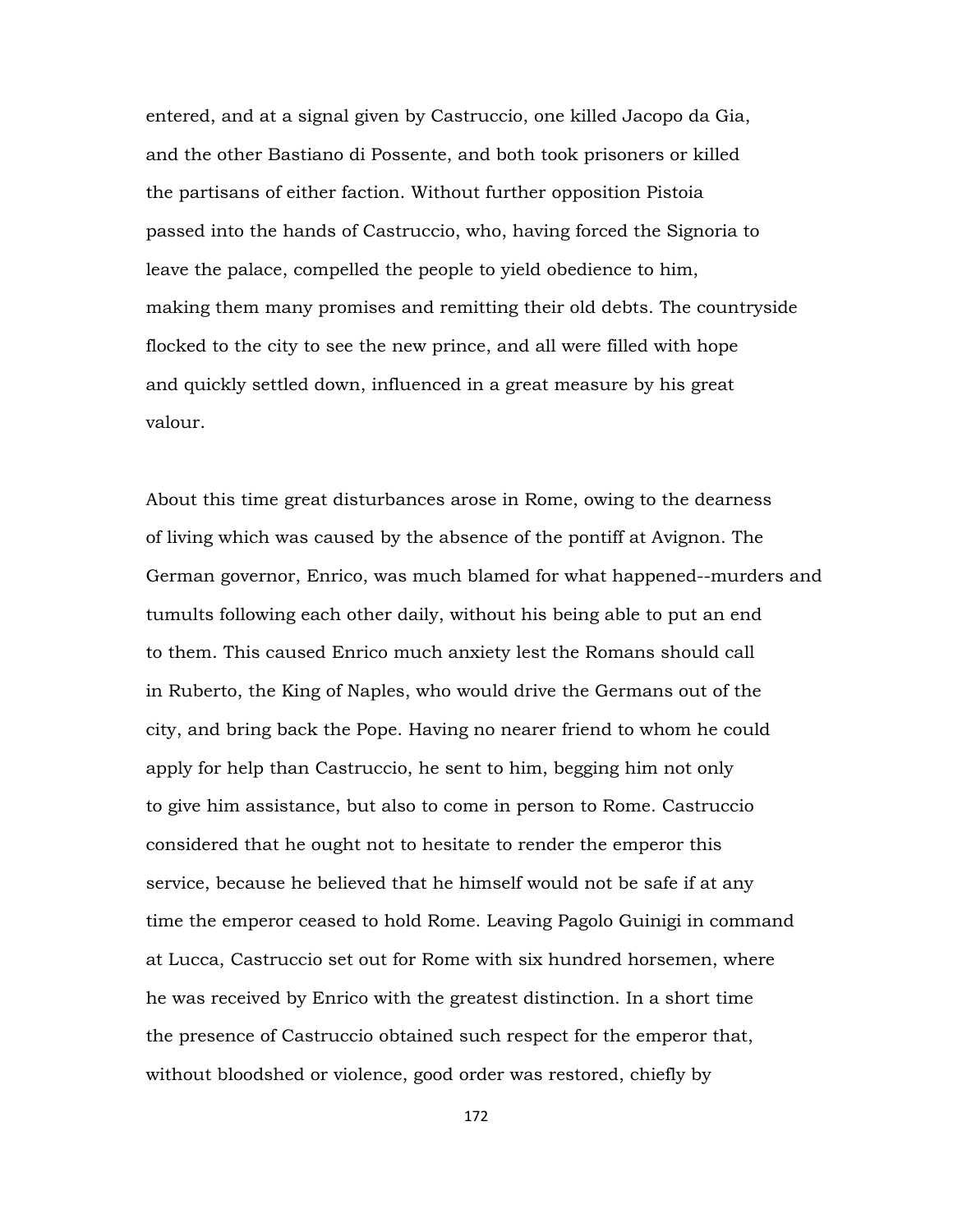reason of Castruccio having sent by sea from the country round Pisa large quantities of corn, and thus removed the source of the trouble. When he had chastised some of the Roman leaders, and admonished others, voluntary obedience was rendered to Enrico. Castruccio received many honours, and was made a Roman senator. This dignity was assumed with the greatest pomp, Castruccio being clothed in a brocaded toga, which had the following words embroidered on its front: "I am what God wills." Whilst on the back was: "What God desires shall be."

During this time the Florentines, who were much enraged that Castruccio should have seized Pistoia during the truce, considered how they could tempt the city to rebel, to do which they thought would not be difficult in his absence. Among the exiled Pistoians in Florence were Baldo Cecchi and Jacopo Baldini, both men of leading and ready to face danger. These men kept up communications with their friends in Pistoia, and with the aid of the Florentines entered the city by night, and after driving out some of Castruccio's officials and partisans, and killing others, they restored the city to its freedom. The news of this greatly angered Castruccio, and taking leave of Enrico, he pressed on in great haste to Pistoia. When the Florentines heard of his return, knowing that he would lose no time, they decided to intercept him with their forces in the Val di Nievole, under the belief that by doing so they would cut off his road to Pistoia. Assembling a great army of the supporters of the Guelph cause, the Florentines entered the Pistoian territories. On the other hand, Castruccio reached Montecarlo with his army; and having heard where the Florentines' lay, he decided not to encounter it in the plains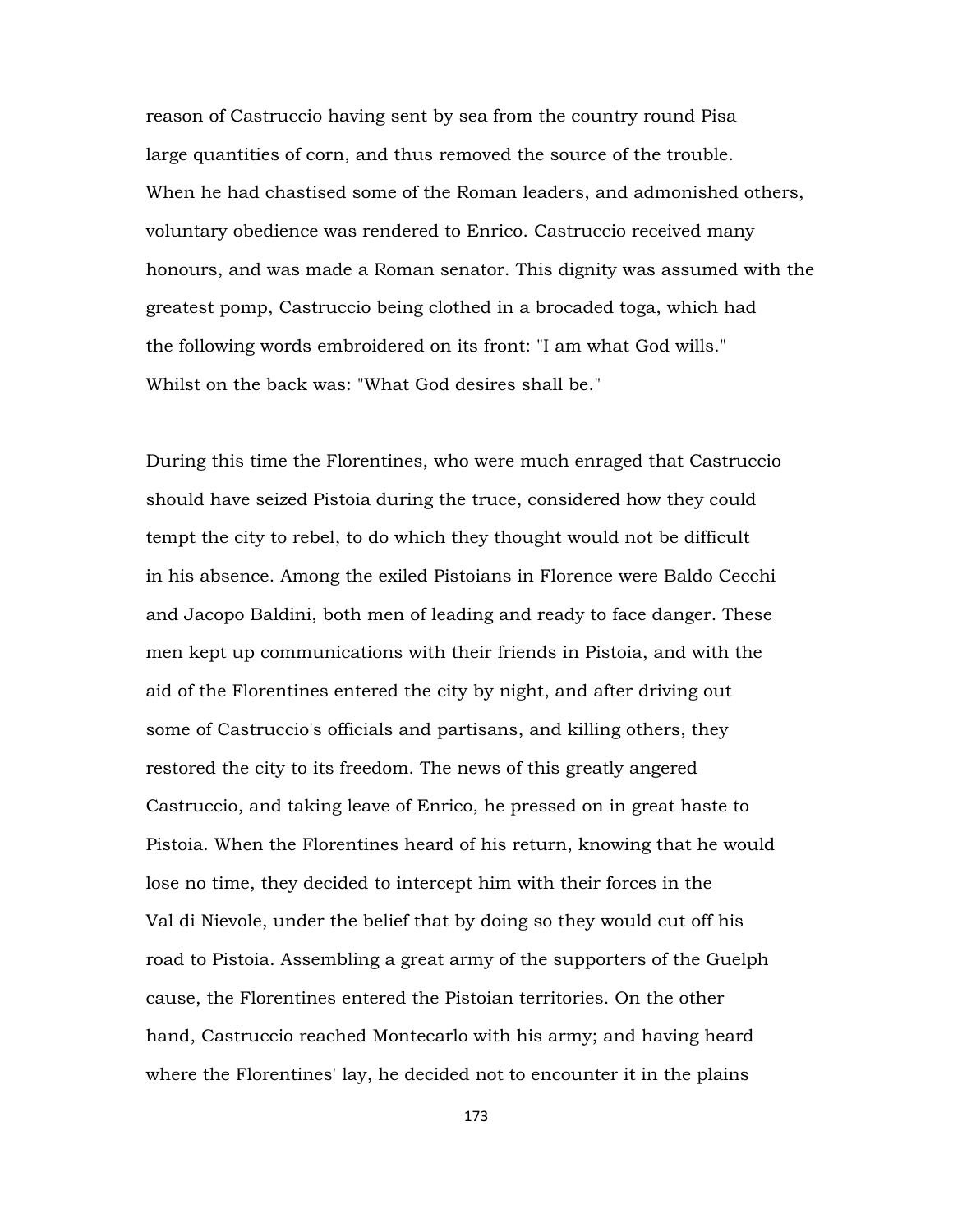of Pistoia, nor to await it in the plains of Pescia, but, as far as he possibly could, to attack it boldly in the Pass of Serravalle. He believed that if he succeeded in this design, victory was assured, although he was informed that the Florentines had thirty thousand men, whilst he had only twelve thousand. Although he had every confidence in his own abilities and the valour of his troops, yet he hesitated to attack his enemy in the open lest he should be overwhelmed by numbers. Serravalle is a castle between Pescia and Pistoia, situated on a hill which blocks the Val di Nievole, not in the exact pass, but about a bowshot beyond; the pass itself is in places narrow and steep, whilst in general it ascends gently, but is still narrow, especially at the summit where the waters divide, so that twenty men side by side could hold it. The lord of Serravalle was Manfred, a German, who, before Castruccio became lord of Pistoia, had been allowed to remain in possession of the castle, it being common to the Lucchese and the Pistoians, and unclaimed by either--neither of them wishing to displace Manfred as long as he kept his promise of neutrality, and came under obligations to no one. For these reasons, and also because the castle was well fortified, he had always been able to maintain his position. It was here that Castruccio had determined to fall upon his enemy, for here his few men would have the advantage, and there was no fear lest, seeing the large masses of the hostile force before they became engaged, they should not stand. As soon as this trouble with Florence arose, Castruccio saw the immense advantage which possession of this castle would give him, and having an intimate friendship with a resident in the castle, he managed matters so with him that four hundred of his men were to be admitted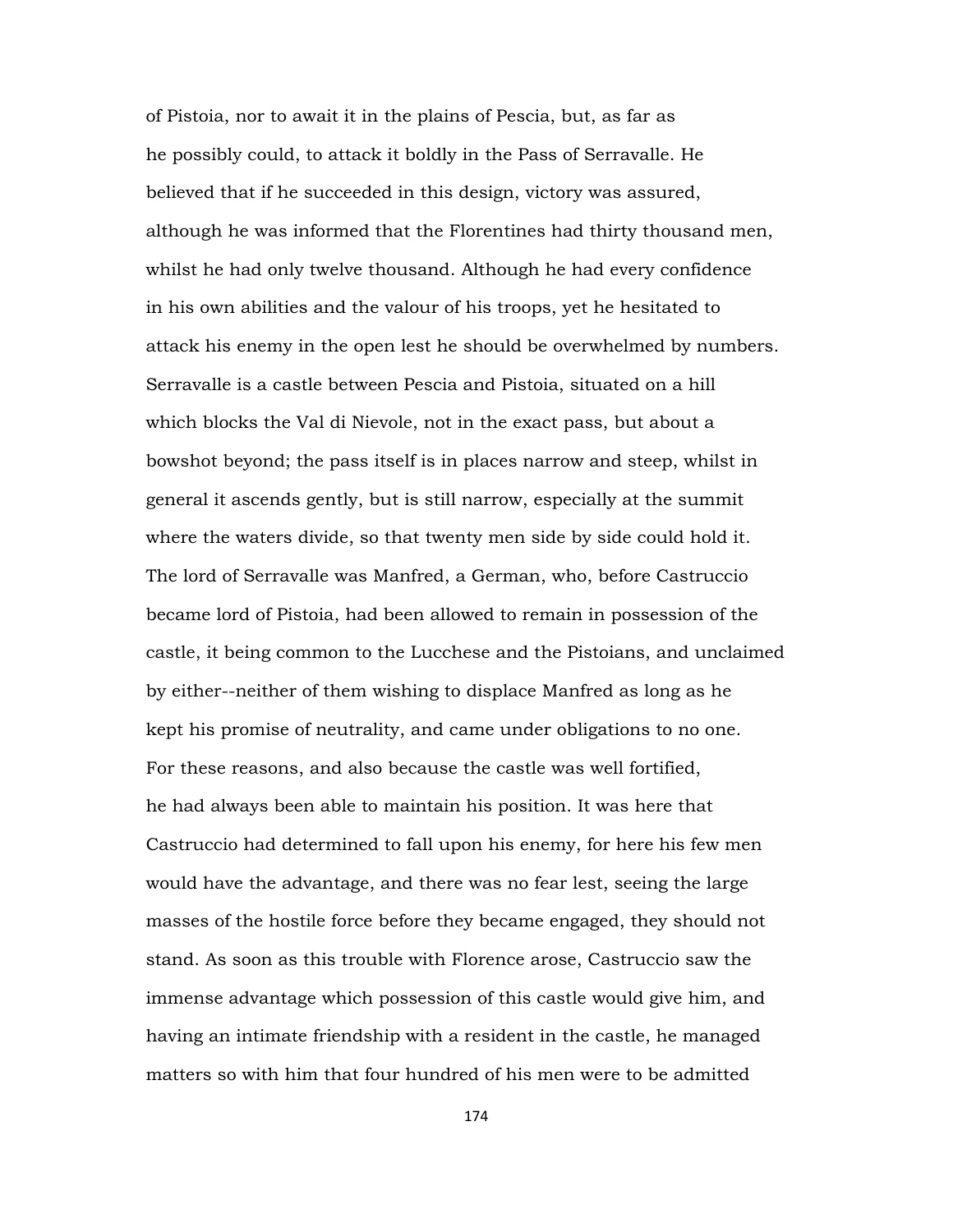into the castle the night before the attack on the Florentines, and the castellan put to death.

Castruccio, having prepared everything, had now to encourage the Florentines to persist in their desire to carry the seat of war away from Pistoia into the Val di Nievole, therefore he did not move his army from Montecarlo. Thus the Florentines hurried on until they reached their encampment under Serravalle, intending to cross the hill on the following morning. In the meantime, Castruccio had seized the castle at night, had also moved his army from Montecarlo, and marching from thence at midnight in dead silence, had reached the foot of Serravalle: thus he and the Florentines commenced the ascent of the hill at the same time in the morning. Castruccio sent forward his infantry by the main road, and a troop of four hundred horsemen by a path on the left towards the castle. The Florentines sent forward four hundred cavalry ahead of their army which was following, never expecting to find Castruccio in possession of the hill, nor were they aware of his having seized the castle. Thus it happened that the Florentine horsemen mounting the hill were completely taken by surprise when they discovered the infantry of Castruccio, and so close were they upon it they had scarcely time to pull down their visors. It was a case of unready soldiers being attacked by ready, and they were assailed with such vigour that with difficulty they could hold their own, although some few of them got through. When the noise of the fighting reached the Florentine camp below, it was filled with confusion. The cavalry and infantry became inextricably mixed: the captains were unable to get their men either backward or

175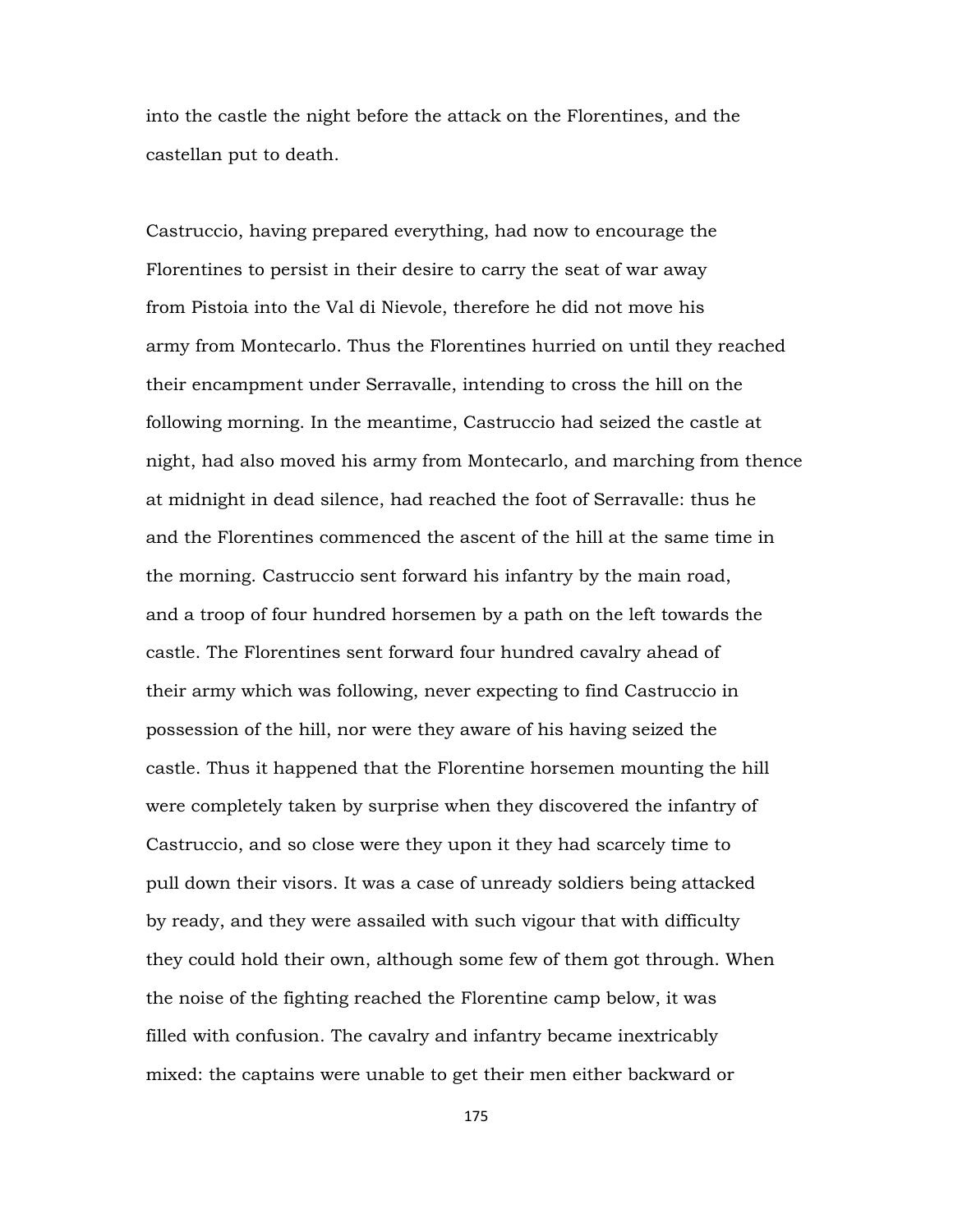forward, owing to the narrowness of the pass, and amid all this tumult no one knew what ought to be done or what could be done. In a short time the cavalry who were engaged with the enemy's infantry were scattered or killed without having made any effective defence because of their unfortunate position, although in sheer desperation they had offered a stout resistance. Retreat had been impossible, with the mountains on both flanks, whilst in front were their enemies, and in the rear their friends. When Castruccio saw that his men were unable to strike a decisive blow at the enemy and put them to flight, he sent one thousand infantrymen round by the castle, with orders to join the four hundred horsemen he had previously dispatched there, and commanded the whole force to fall upon the flank of the enemy. These orders they carried out with such fury that the Florentines could not sustain the attack, but gave way, and were soon in full retreat--conquered more by their unfortunate position than by the valour of their enemy. Those in the rear turned towards Pistoia, and spread through the plains, each man seeking only his own safety. The defeat was complete and very sanguinary. Many captains were taken prisoners, among whom were Bandini dei Rossi, Francesco Brunelleschi, and Giovanni della Tosa, all Florentine noblemen, with many Tuscans and Neapolitans who fought on the Florentine side, having been sent by King Ruberto to assist the Guelphs. Immediately the Pistoians heard of this defeat they drove out the friends of the Guelphs, and surrendered to Castruccio. He was not content with occupying Prato and all the castles on the plains on both sides of the Arno, but marched his army into the plain of Peretola, about two miles from Florence. Here he remained many days, dividing the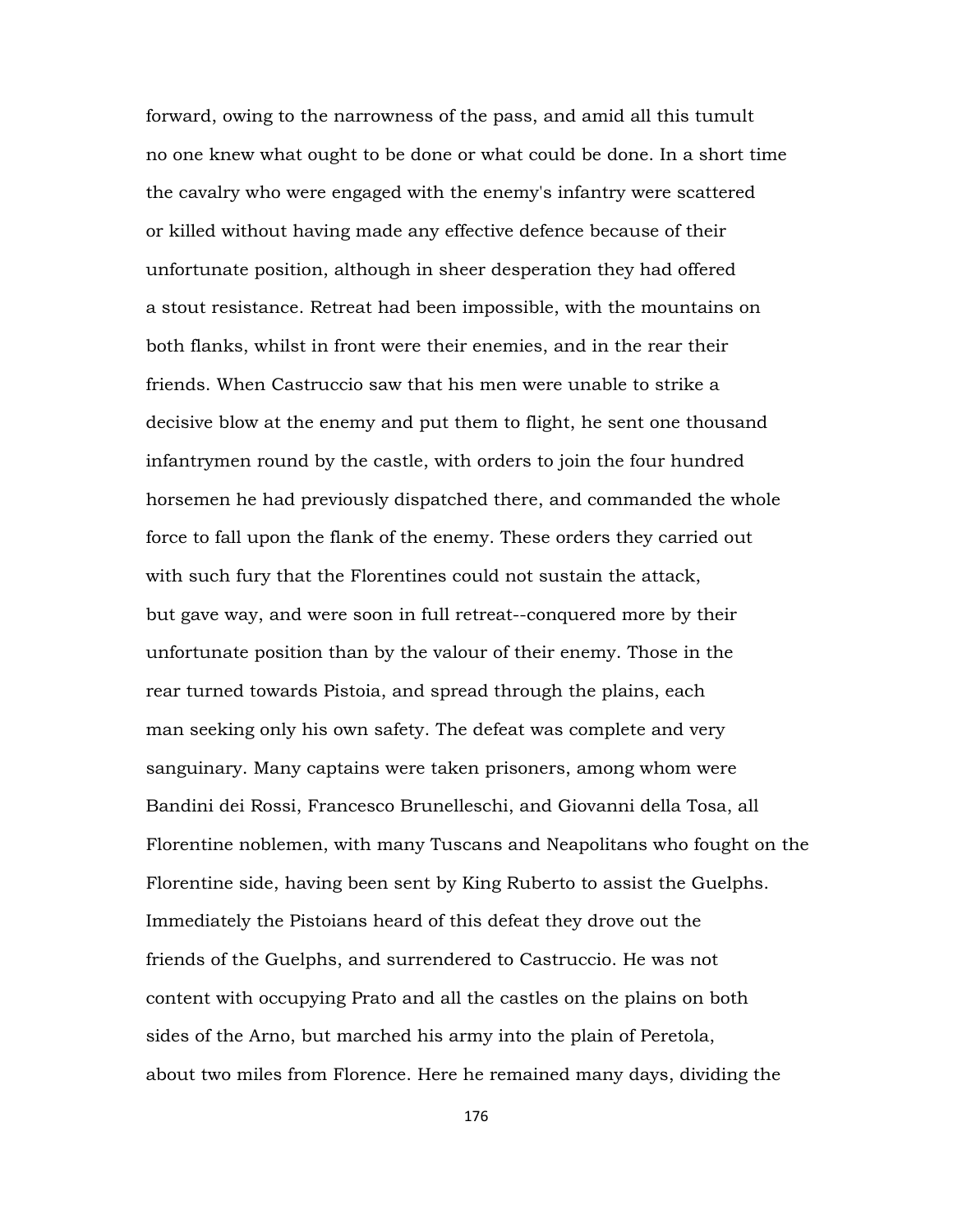spoils, and celebrating his victory with feasts and games, holding horse races, and foot races for men and women. He also struck medals in commemoration of the defeat of the Florentines. He endeavoured to corrupt some of the citizens of Florence, who were to open the city gates at night; but the conspiracy was discovered, and the participators in it taken and beheaded, among whom were Tommaso Lupacci and Lambertuccio Frescobaldi. This defeat caused the Florentines great anxiety, and despairing of preserving their liberty, they sent envoys to King Ruberto of Naples, offering him the dominion of their city; and he, knowing of what immense importance the maintenance of the Guelph cause was to him, accepted it. He agreed with the Florentines to receive from them a yearly tribute of two hundred thousand florins, and he send his son Carlo to Florence with four thousand horsemen.

Shortly after this the Florentines were relieved in some degree of the pressure of Castruccio's army, owing to his being compelled to leave his positions before Florence and march on Pisa, in order to suppress a conspiracy that had been raised against him by Benedetto Lanfranchi, one of the first men in Pisa, who could not endure that his fatherland should be under the dominion of the Lucchese. He had formed this conspiracy, intending to seize the citadel, kill the partisans of Castruccio, and drive out the garrison. As, however, in a conspiracy paucity of numbers is essential to secrecy, so for its execution a few are not sufficient, and in seeking more adherents to his conspiracy Lanfranchi encountered a person who revealed the design to Castruccio. This betrayal cannot be passed by without severe reproach to Bonifacio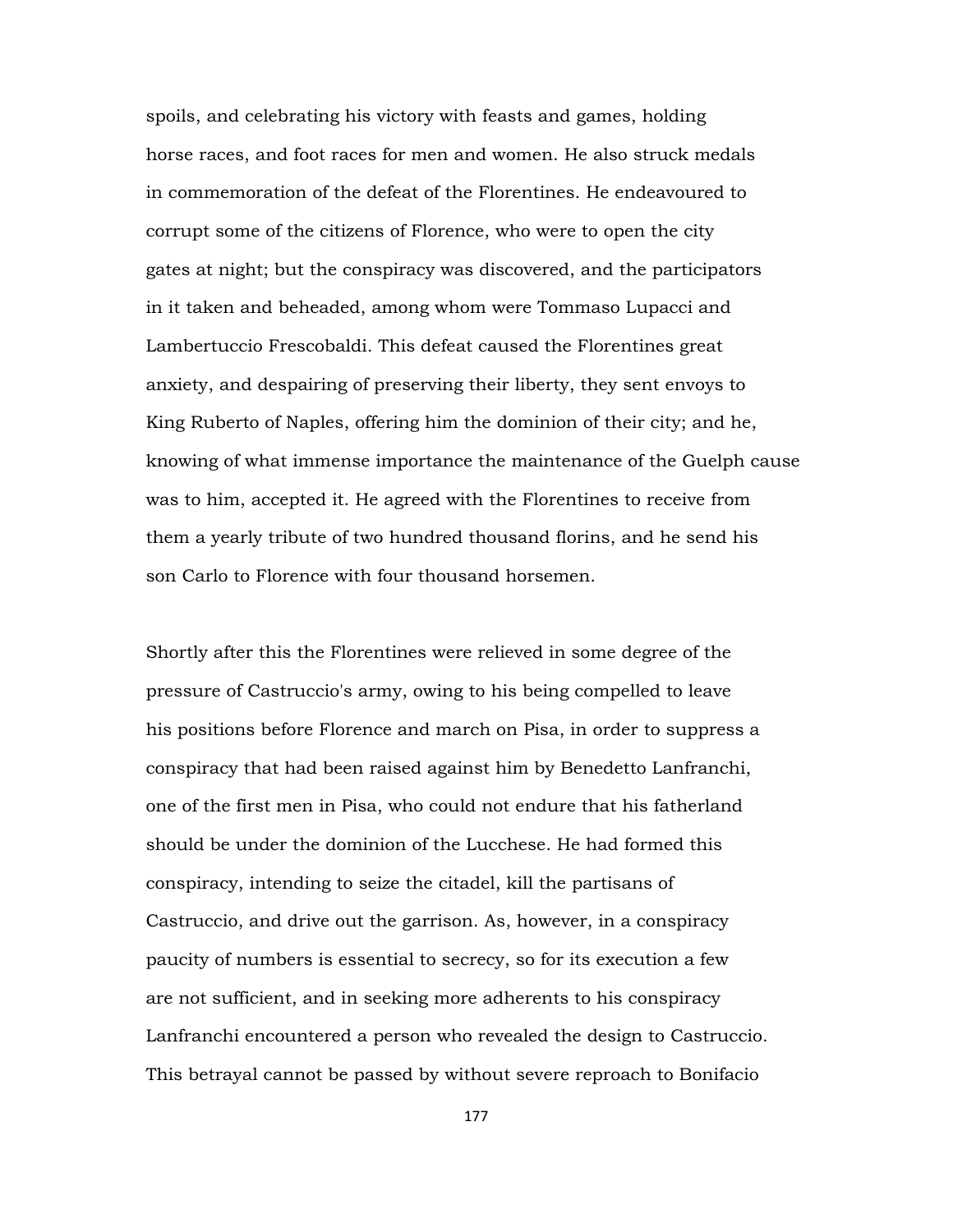Cerchi and Giovanni Guidi, two Florentine exiles who were suffering their banishment in Pisa. Thereupon Castruccio seized Benedetto and put him to death, and beheaded many other noble citizens, and drove their families into exile. It now appeared to Castruccio that both Pisa and Pistoia were thoroughly disaffected; he employed much thought and energy upon securing his position there, and this gave the Florentines their opportunity to reorganize their army, and to await the coming of Carlo, the son of the King of Naples. When Carlo arrived they decided to lose no more time, and assembled a great army of more than thirty thousand infantry and ten thousand cavalry--having called to their aid every Guelph there was in Italy. They consulted whether they should attack Pistoia or Pisa first, and decided that it would be better to march on the latter--a course, owing to the recent conspiracy, more likely to succeed, and of more advantage to them, because they believed that the surrender of Pistoia would follow the acquisition of Pisa.

In the early part of May 1328, the Florentines put in motion this army and quickly occupied Lastra, Signa, Montelupo, and Empoli, passing from thence on to San Miniato. When Castruccio heard of the enormous army which the Florentines were sending against him, he was in no degree alarmed, believing that the time had now arrived when Fortune would deliver the empire of Tuscany into his hands, for he had no reason to think that his enemy would make a better fight, or had better prospects of success, than at Pisa or Serravalle. He assembled twenty thousand foot soldiers and four thousand horsemen, and with this army went to Fucecchio, whilst he sent Pagolo Guinigi to Pisa with five thousand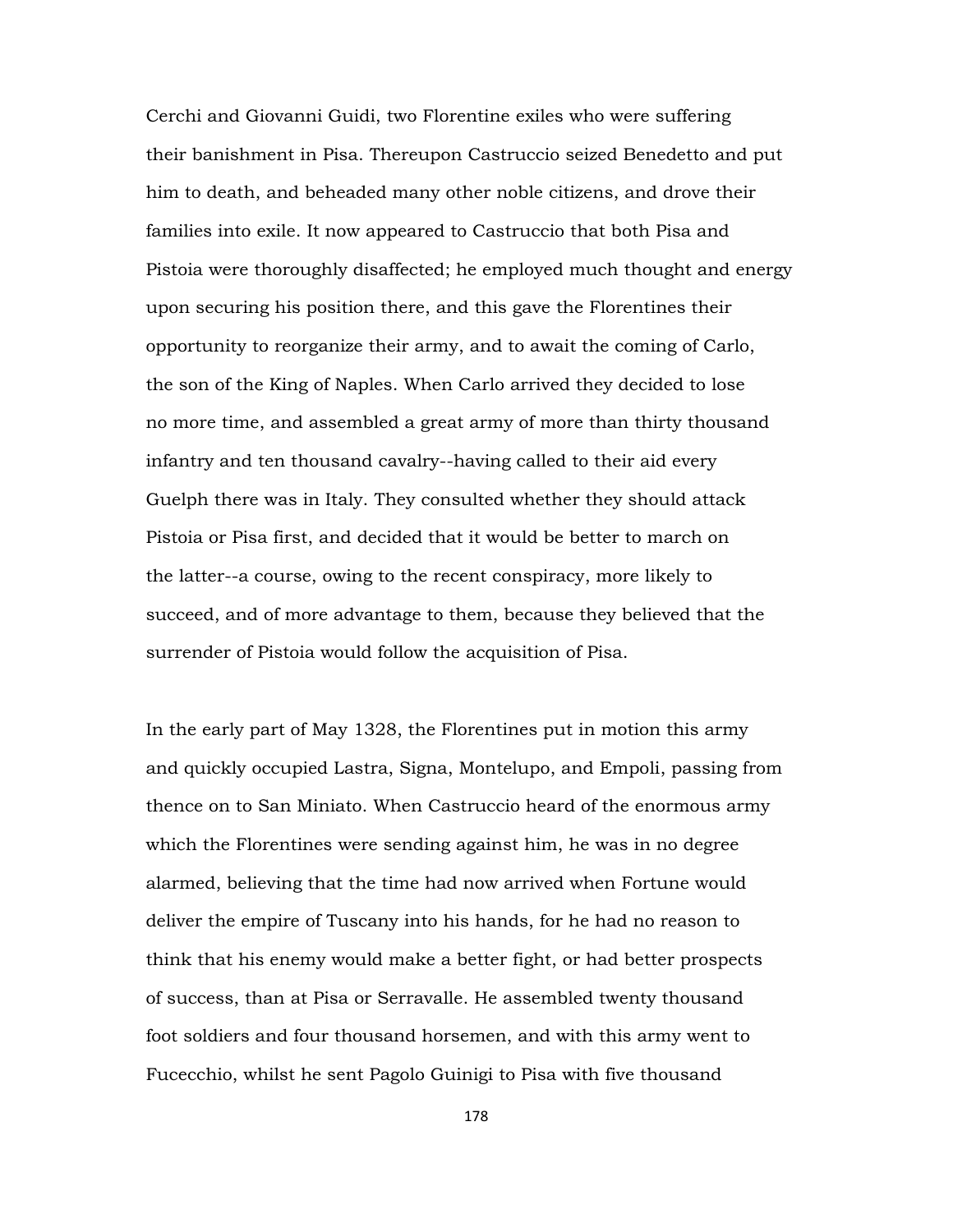infantry. Fucecchio has a stronger position than any other town in the Pisan district, owing to its situation between the rivers Arno and Gusciana and its slight elevation above the surrounding plain. Moreover, the enemy could not hinder its being victualled unless they divided their forces, nor could they approach it either from the direction of Lucca or Pisa, nor could they get through to Pisa, or attack Castruccio's forces except at a disadvantage. In one case they would find themselves placed between his two armies, the one under his own command and the other under Pagolo, and in the other case they would have to cross the Arno to get to close quarters with the enemy, an undertaking of great hazard. In order to tempt the Florentines to take this latter course, Castruccio withdrew his men from the banks of the river and placed them under the walls of Fucecchio, leaving a wide expanse of land between them and the river.

The Florentines, having occupied San Miniato, held a council of war to decide whether they should attack Pisa or the army of Castruccio, and, having weighed the difficulties of both courses, they decided upon the latter. The river Arno was at that time low enough to be fordable, yet the water reached to the shoulders of the infantrymen and to the saddles of the horsemen. On the morning of 10 June 1328, the Florentines commenced the battle by ordering forward a number of cavalry and ten thousand infantry. Castruccio, whose plan of action was fixed, and who well knew what to do, at once attacked the Florentines with five thousand infantry and three thousand horsemen, not allowing them to issue from the river before he charged them; he also sent one thousand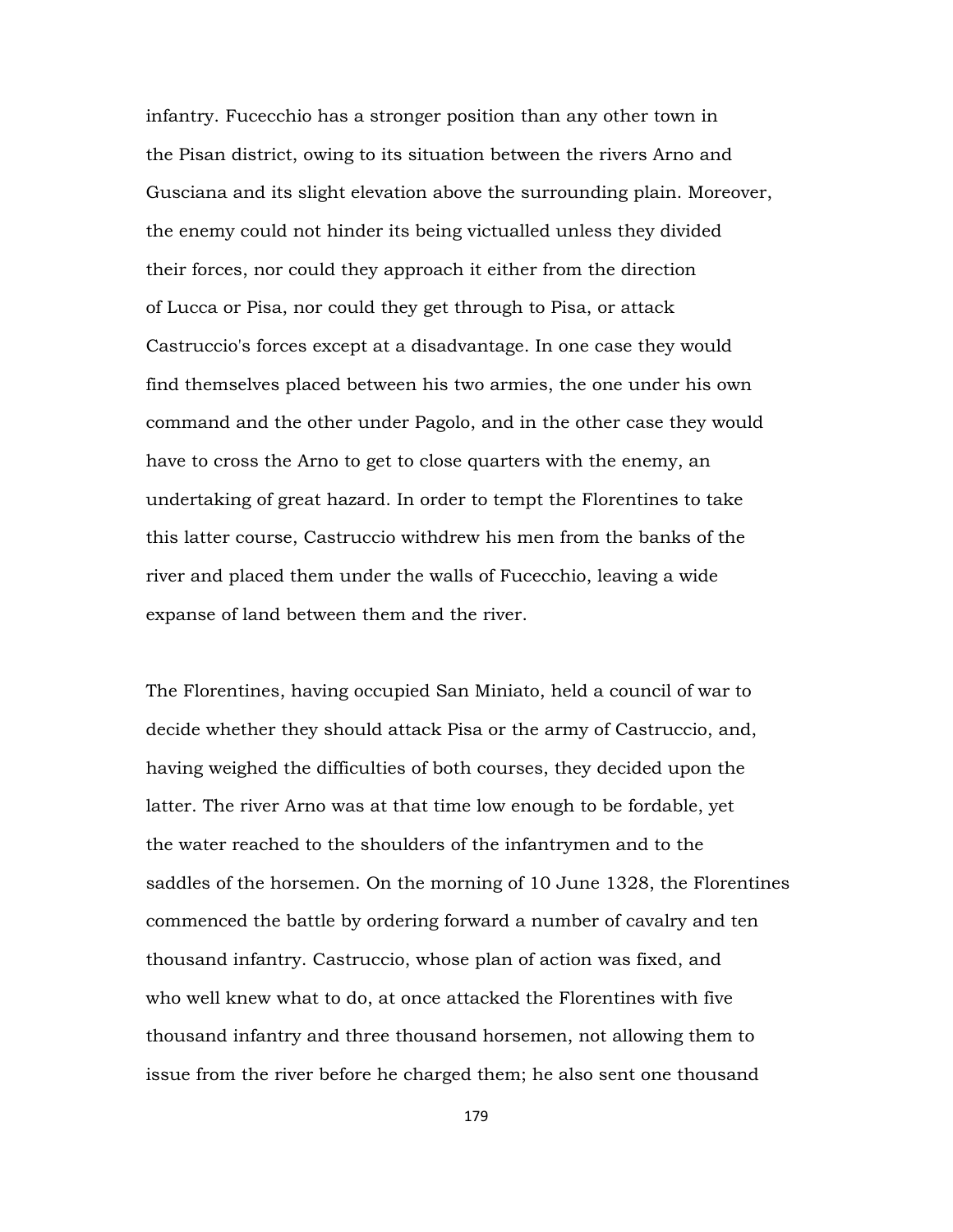light infantry up the river bank, and the same number down the Arno. The infantry of the Florentines were so much impeded by their arms and the water that they were not able to mount the banks of the river, whilst the cavalry had made the passage of the river more difficult for the others, by reason of the few who had crossed having broken up the bed of the river, and this being deep with mud, many of the horses rolled over with their riders and many of them had stuck so fast that they could not move. When the Florentine captains saw the difficulties their men were meeting, they withdrew them and moved higher up the river, hoping to find the river bed less treacherous and the banks more adapted for landing. These men were met at the bank by the forces which Castruccio had already sent forward, who, being light armed with bucklers and javelins in their hands, let fly with tremendous shouts into the faces and bodies of the cavalry. The horses, alarmed by the noise and the wounds, would not move forward, and trampled each other in great confusion. The fight between the men of Castruccio and those of the enemy who succeeded in crossing was sharp and terrible; both sides fought with the utmost desperation and neither would yield. The soldiers of Castruccio fought to drive the others back into the river, whilst the Florentines strove to get a footing on land in order to make room for the others pressing forward, who if they could but get out of the water would be able to fight, and in this obstinate conflict they were urged on by their captains. Castruccio shouted to his men that these were the same enemies whom they had before conquered at Serravalle, whilst the Florentines reproached each other that the many should be overcome by the few. At length Castruccio, seeing how long the battle had lasted,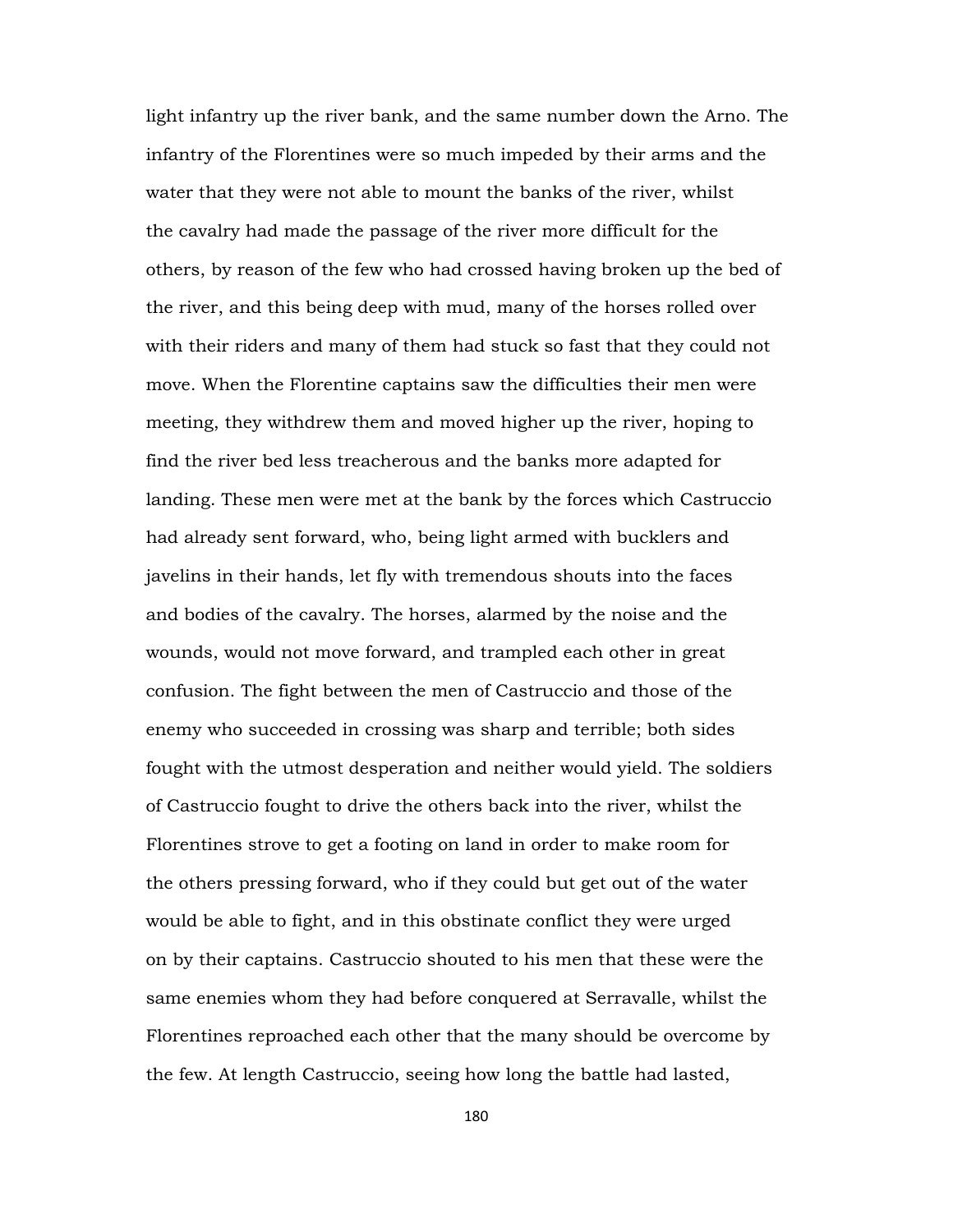and that both his men and the enemy were utterly exhausted, and that both sides had many killed and wounded, pushed forward another body of infantry to take up a position at the rear of those who were fighting; he then commanded these latter to open their ranks as if they intended to retreat, and one part of them to turn to the right and another to the left. This cleared a space of which the Florentines at once took advantage, and thus gained possession of a portion of the battlefield. But when these tired soldiers found themselves at close quarters with Castruccio's reserves they could not stand against them and at once fell back into the river. The cavalry of either side had not as yet gained any decisive advantage over the other, because Castruccio, knowing his inferiority in this arm, had commanded his leaders only to stand on the defensive against the attacks of their adversaries, as he hoped that when he had overcome the infantry he would be able to make short work of the cavalry. This fell out as he had hoped, for when he saw the Florentine army driven back across the river he ordered the remainder of his infantry to attack the cavalry of the enemy. This they did with lance and javelin, and, joined by their own cavalry, fell upon the enemy with the greatest fury and soon put him to flight. The Florentine captains, having seen the difficulty their cavalry had met with in crossing the river, had attempted to make their infantry cross lower down the river, in order to attack the flanks of Castruccio's army. But here, also, the banks were steep and already lined by the men of Castruccio, and this movement was quite useless. Thus the Florentines were so completely defeated at all points that scarcely a third of them escaped, and Castruccio was again covered with glory. Many captains were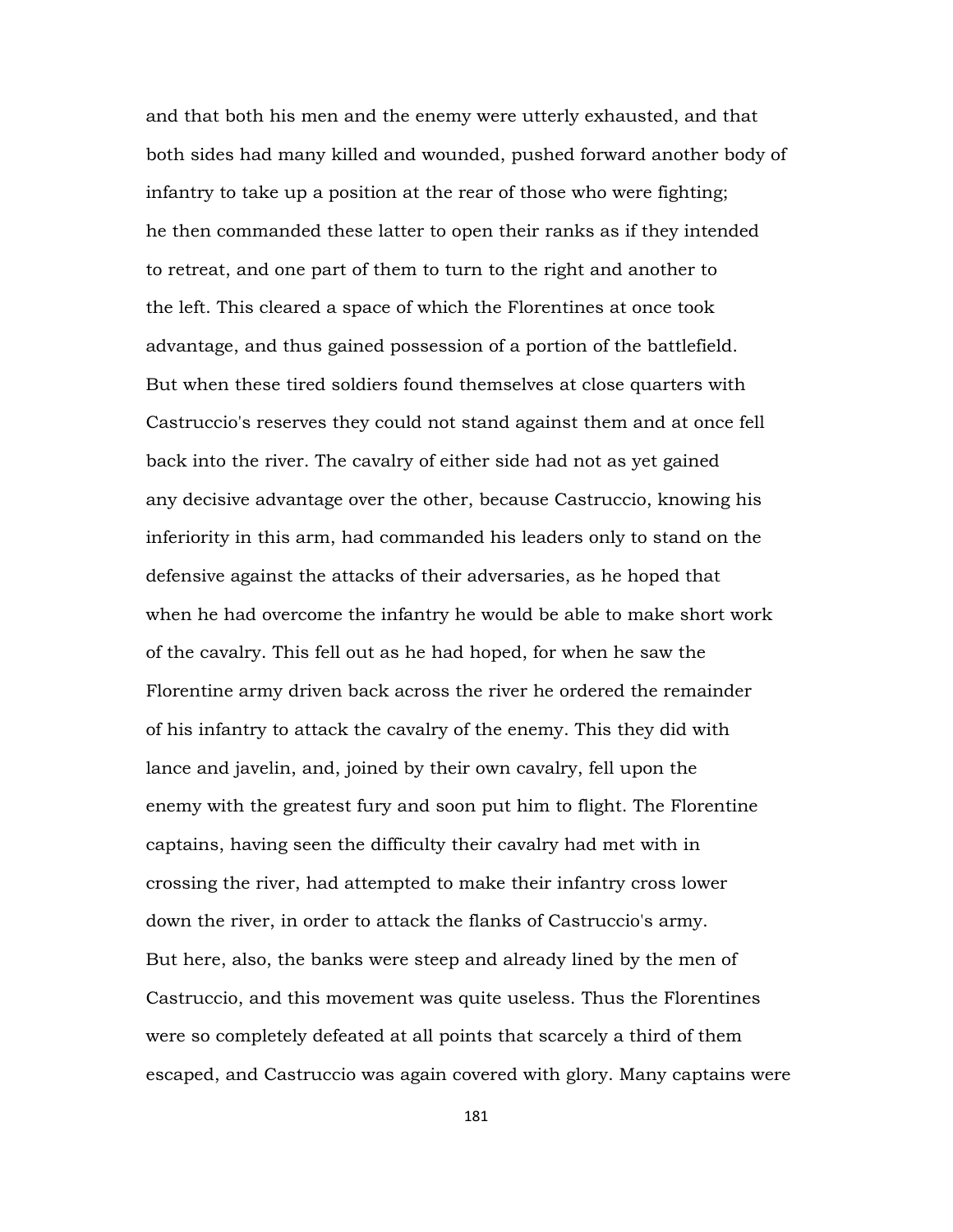taken prisoners, and Carlo, the son of King Ruberto, with Michelagnolo Falconi and Taddeo degli Albizzi, the Florentine commissioners, fled to Empoli. If the spoils were great, the slaughter was infinitely greater, as might be expected in such a battle. Of the Florentines there fell twenty thousand two hundred and thirty-one men, whilst Castruccio lost one thousand five hundred and seventy men.

But Fortune growing envious of the glory of Castruccio took away his life just at the time when she should have preserved it, and thus ruined all those plans which for so long a time he had worked to carry into effect, and in the successful prosecution of which nothing but death could have stopped him. Castruccio was in the thick of the battle the whole of the day; and when the end of it came, although fatigued and overheated, he stood at the gate of Fucecchio to welcome his men on their return from victory and personally thank them. He was also on the watch for any attempt of the enemy to retrieve the fortunes of the day; he being of the opinion that it was the duty of a good general to be the first man in the saddle and the last out of it. Here Castruccio stood exposed to a wind which often rises at midday on the banks of the Arno, and which is often very unhealthy; from this he took a chill, of which he thought nothing, as he was accustomed to such troubles; but it was the cause of his death. On the following night he was attacked with high fever, which increased so rapidly that the doctors saw it must prove fatal. Castruccio, therefore, called Pagolo Guinigi to him, and addressed him as follows:

182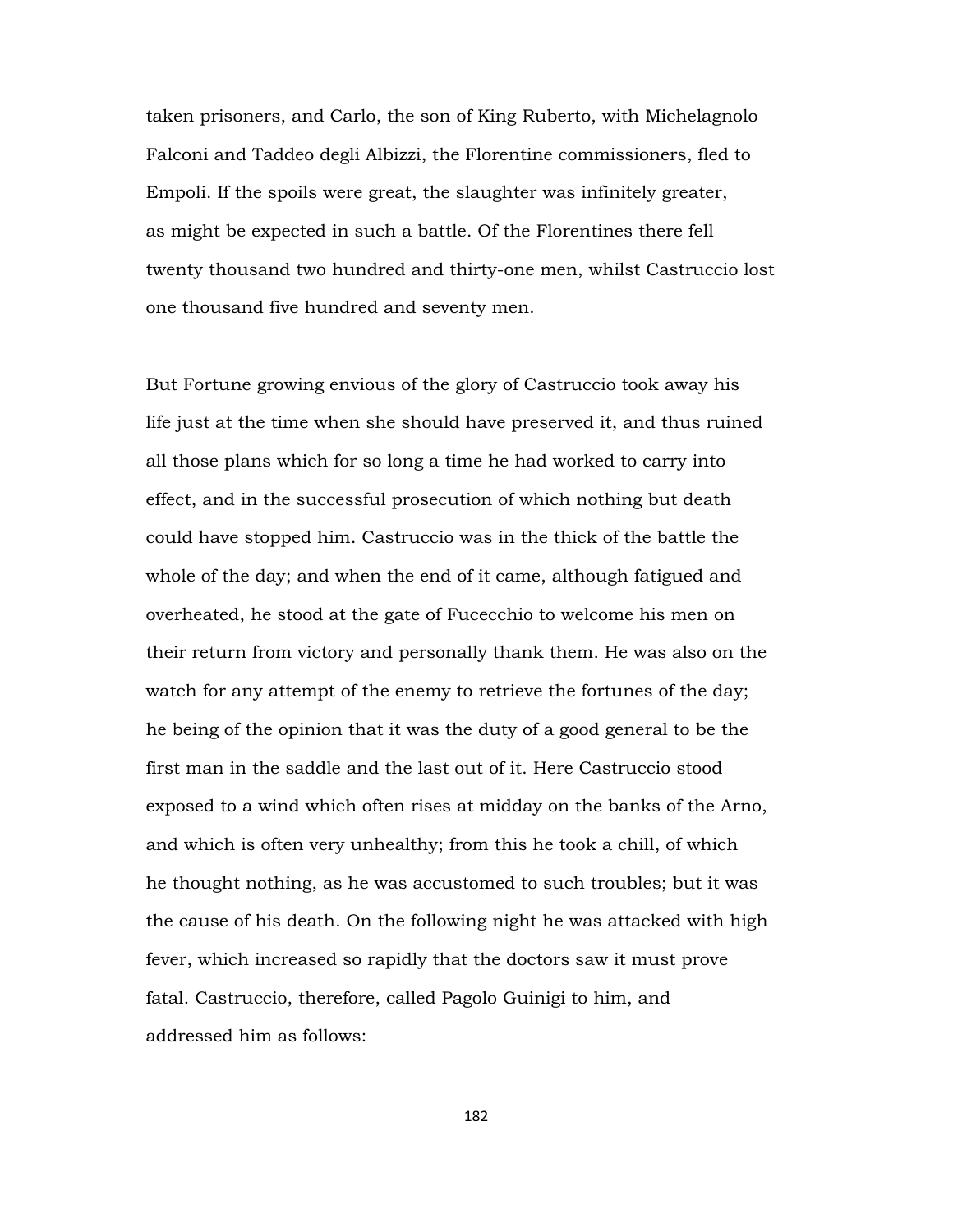"If I could have believed that Fortune would have cut me off in the midst of the career which was leading to that glory which all my successes promised, I should have laboured less, and I should have left thee, if a smaller state, at least with fewer enemies and perils, because I should have been content with the governorships of Lucca and Pisa. I should neither have subjugated the Pistoians, nor outraged the Florentines with so many injuries. But I would have made both these peoples my friends, and I should have lived, if no longer, at least more peacefully, and have left you a state without a doubt smaller, but one more secure and established on a surer foundation. But Fortune, who insists upon having the arbitrament of human affairs, did not endow me with sufficient judgment to recognize this from the first, nor the time to surmount it. Thou hast heard, for many have told thee, and I have never concealed it, how I entered the house of thy father whilst yet a boy--a stranger to all those ambitions which every generous soul should feel--and how I was brought up by him, and loved as though I had been born of his blood; how under his governance I learned to be valiant and capable of availing myself of all that fortune, of which thou hast been witness. When thy good father came to die, he committed thee and all his possessions to my care, and I have brought thee up with that love, and increased thy estate with that care, which I was bound to show. And in order that thou shouldst not only possess the estate which thy father left, but also that which my fortune and abilities have gained, I have never married, so that the love of children should never deflect my mind from that gratitude which I owed to the children of thy father. Thus I leave thee a vast estate, of which I am well content, but I am deeply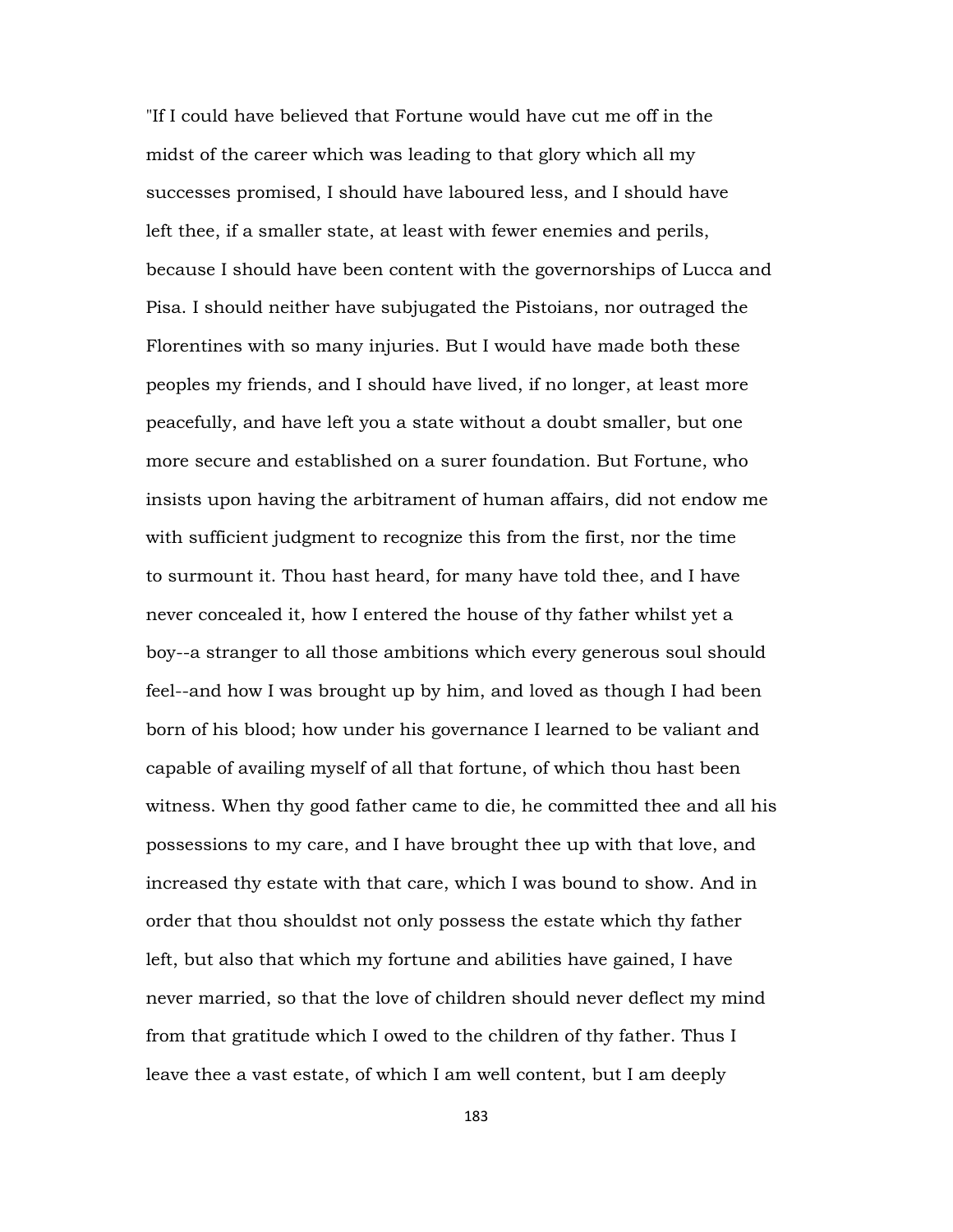concerned, inasmuch as I leave it thee unsettled and insecure. Thou hast the city of Lucca on thy hands, which will never rest contented under they government. Thou hast also Pisa, where the men are of nature changeable and unreliable, who, although they may be sometimes held in subjection, yet they will ever disdain to serve under a Lucchese. Pistoia is also disloyal to thee, she being eaten up with factions and deeply incensed against thy family by reason of the wrongs recently inflicted upon them. Thou hast for neighbours the offended Florentines, injured by us in a thousand ways, but not utterly destroyed, who will hail the news of my death with more delight than they would the acquisition of all Tuscany. In the Emperor and in the princes of Milan thou canst place no reliance, for they are far distant, slow, and their help is very long in coming. Therefore, thou hast no hope in anything but in thine own abilities, and in the memory of my valour, and in the prestige which this latest victory has brought thee; which, as thou knowest how to use it with prudence, will assist thee to come to terms with the Florentines, who, as they are suffering under this great defeat, should be inclined to listen to thee. And whereas I have sought to make them my enemies, because I believed that war with them would conduce to my power and glory, thou hast every inducement to make friends of them, because their alliance will bring thee advantages and security. It is of the greatest important in this world that a man should know himself, and the measure of his own strength and means; and he who knows that he has not a genius for fighting must learn how to govern by the arts of peace. And it will be well for thee to rule they conduct by my counsel, and to learn in this way to enjoy what my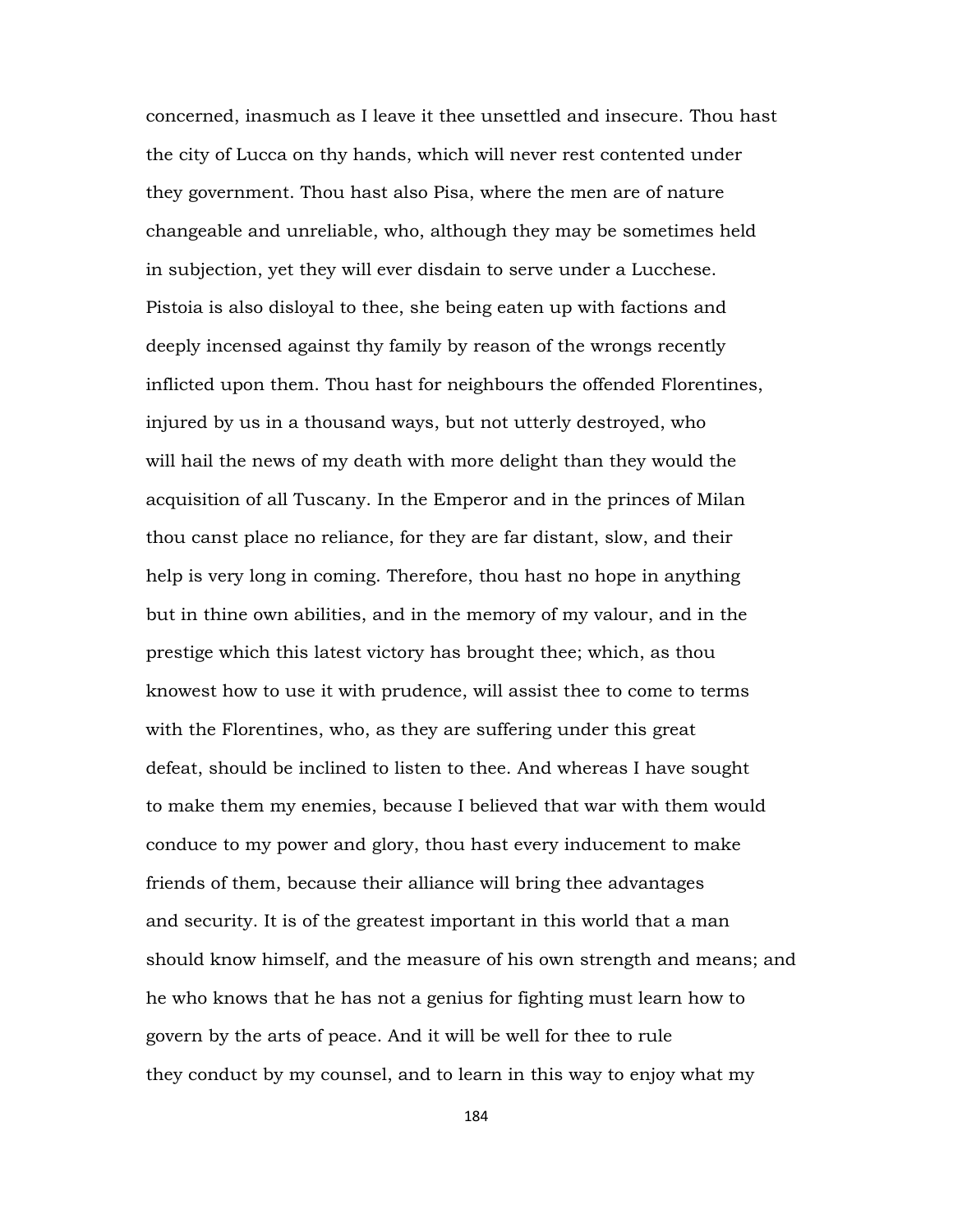life-work and dangers have gained; and in this thou wilt easily succeed when thou hast learnt to believe that what I have told thee is true. And thou wilt be doubly indebted to me, in that I have left thee this realm and have taught thee how to keep it."

After this there came to Castruccio those citizens of Pisa, Pistoia, and Lucca, who had been fighting at his side, and whilst recommending Pagolo to them, and making them swear obedience to him as his successor, he died. He left a happy memory to those who had known him, and no prince of those times was ever loved with such devotion as he was. His obsequies were celebrated with every sign of mourning, and he was buried in San Francesco at Lucca. Fortune was not so friendly to Pagolo Guinigi as she had been to Castruccio, for he had not the abilities. Not long after the death of Castruccio, Pagolo lost Pisa, and then Pistoia, and only with difficulty held on to Lucca. This latter city continued in the family of Guinigi until the time of the great-grandson of Pagolo.

From what has been related here it will be seen that Castruccio was a man of exceptional abilities, not only measured by men of his own time, but also by those of an earlier date. In stature he was above the ordinary height, and perfectly proportioned. He was of a gracious presence, and he welcomed men with such urbanity that those who spoke with him rarely left him displeased. His hair was inclined to be red, and he wore it cut short above the ears, and, whether it rained or snowed, he always went without a hat. He was delightful among friends, but terrible to his enemies; just to his subjects; ready to play false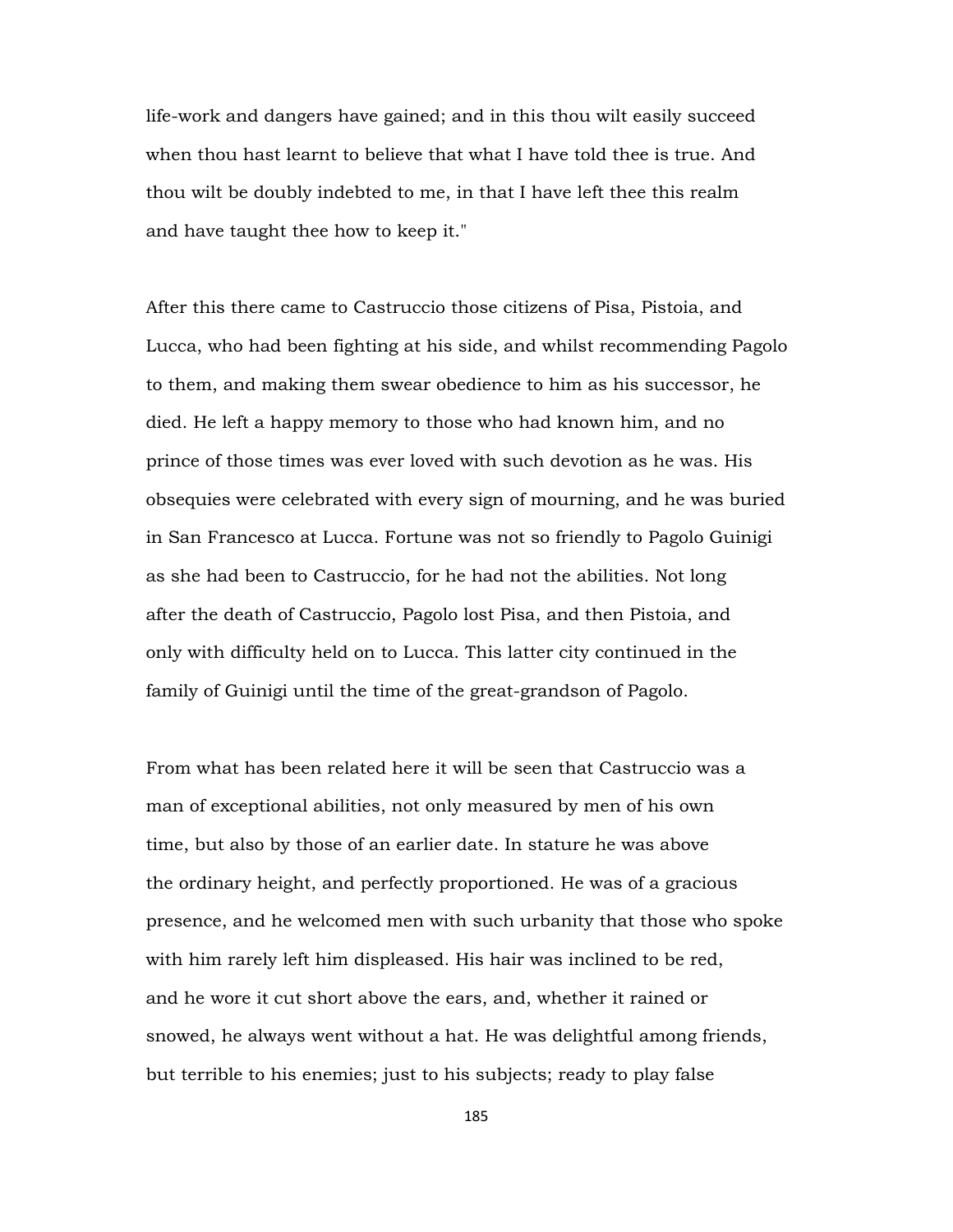with the unfaithful, and willing to overcome by fraud those whom he desired to subdue, because he was wont to say that it was the victory that brought the glory, not the methods of achieving it. No one was bolder in facing danger, none more prudent in extricating himself. He was accustomed to say that men ought to attempt everything and fear nothing; that God is a lover of strong men, because one always sees that the weak are chastised by the strong. He was also wonderfully sharp or biting though courteous in his answers; and as he did not look for any indulgence in this way of speaking from others, so he was not angered with others did not show it to him. It has often happened that he has listened quietly when others have spoken sharply to him, as on the following occasions. He had caused a ducat to be given for a partridge, and was taken to task for doing so by a friend, to whom Castruccio had said: "You would not have given more than a penny." "That is true," answered the friend. Then said Castruccio to him: "A ducat is much less to me." Having about him a flatterer on whom he had spat to show that he scorned him, the flatterer said to him: "Fisherman are willing to let the waters of the sea saturate them in order that they make take a few little fishes, and I allow myself to be wetted by spittle that I may catch a whale"; and this was not only heard by Castruccio with patience but rewarded. When told by a priest that it was wicked for him to live so sumptuously, Castruccio said: "If that be a vice than you should not fare so splendidly at the feasts of our saints." Passing through a street he saw a young man as he came out of a house of ill fame blush at being seen by Castruccio, and said to him: "Thou shouldst not be ashamed when thou comest out, but when thou goest into such places." A friend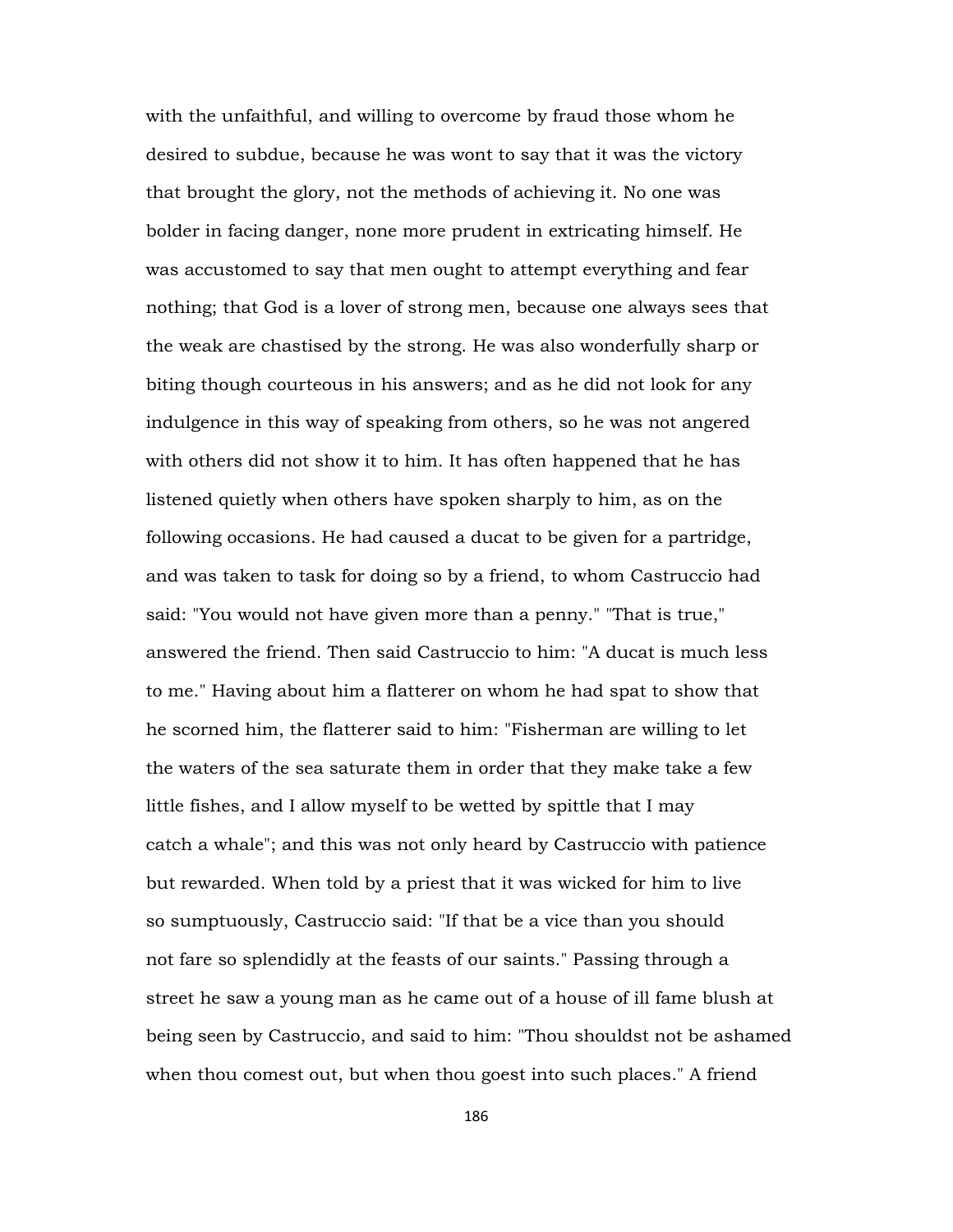gave him a very curiously tied knot to undo and was told: "Fool, do you think that I wish to untie a thing which gave so much trouble to fasten." Castruccio said to one who professed to be a philosopher: "You are like the dogs who always run after those who will give them the best to eat," and was answered: "We are rather like the doctors who go to the houses of those who have the greatest need of them." Going by water from Pisa to Leghorn, Castruccio was much disturbed by a dangerous storm that sprang up, and was reproached for cowardice by one of those with him, who said that he did not fear anything. Castruccio answered that he did not wonder at that, since every man valued his soul for what is was worth. Being asked by one what he ought to do to gain estimation, he said: "When thou goest to a banquet take care that thou dost not seat one piece of wood upon another." To a person who was boasting that he had read many things, Castruccio said: "He knows better than to boast of remembering many things." Someone bragged that he could drink much without becoming intoxicated. Castruccio replied: "An ox does the same." Castruccio was acquainted with a girl with whom he had intimate relations, and being blamed by a friend who told him that it was undignified for him to be taken in by a woman, he said: "She has not taken me in, I have taken her." Being also blamed for eating very dainty foods, he answered: "Thou dost not spend as much as I do?" and being told that it was true, he continued: "Then thou art more avaricious than I am gluttonous." Being invited by Taddeo Bernardi, a very rich and splendid citizen of Luca, to supper, he went to the house and was shown by Taddeo into a chamber hung with silk and paved with fine stones representing flowers and foliage of the most beautiful colouring.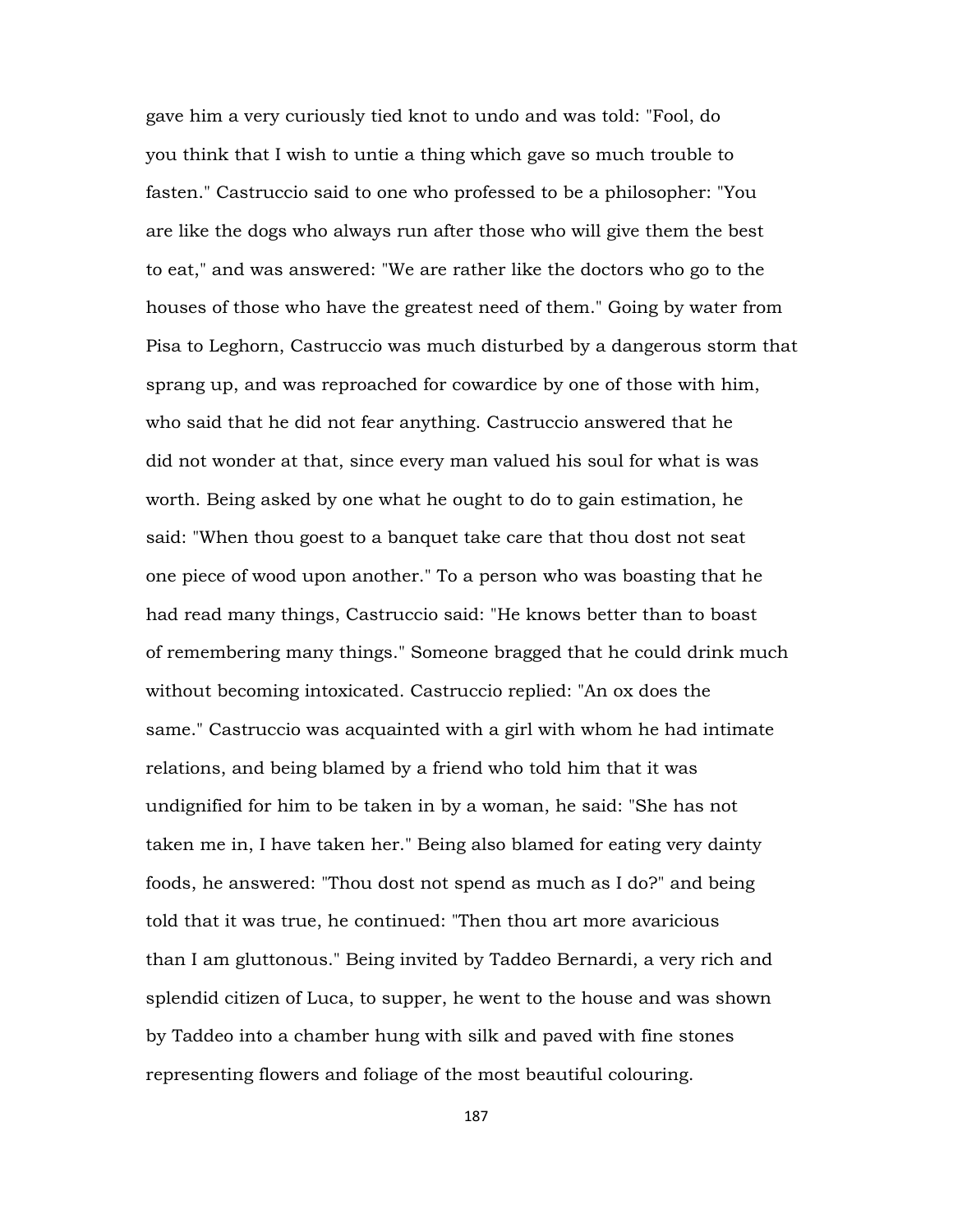Castruccio gathered some saliva in his mouth and spat it out upon Taddeo, and seeing him much disturbed by this, said to him: "I knew not where to spit in order to offend thee less." Being asked how Caesar died he said: "God willing I will die as he did." Being one night in the house of one of his gentlemen where many ladies were assembled, he was reproved by one of his friends for dancing and amusing himself with them more than was usual in one of his station, so he said: "He who is considered wise by day will not be considered a fool at night." A person came to demand a favour of Castruccio, and thinking he was not listening to his plea threw himself on his knees to the ground, and being sharply reproved by Castruccio, said: "Thou art the reason of my acting thus for thou hast thy ears in thy feet," whereupon he obtained double the favour he had asked. Castruccio used to say that the way to hell was an easy one, seeing that it was in a downward direction and you travelled blindfolded. Being asked a favour by one who used many superfluous words, he said to him: "When you have another request to make, send someone else to make it." Having been wearied by a similar man with a long oration who wound up by saying: "Perhaps I have fatigued you by speaking so long," Castruccio said: "You have not, because I have not listened to a word you said." He used to say of one who had been a beautiful child and who afterwards became a fine man, that he was dangerous, because he first took the husbands from the wives and now he took the wives from their husbands. To an envious man who laughed, he said: "Do you laugh because you are successful or because another is unfortunate?" Whilst he was still in the charge of Messer Francesco Guinigi, one of his companions said to him: "What shall I give you if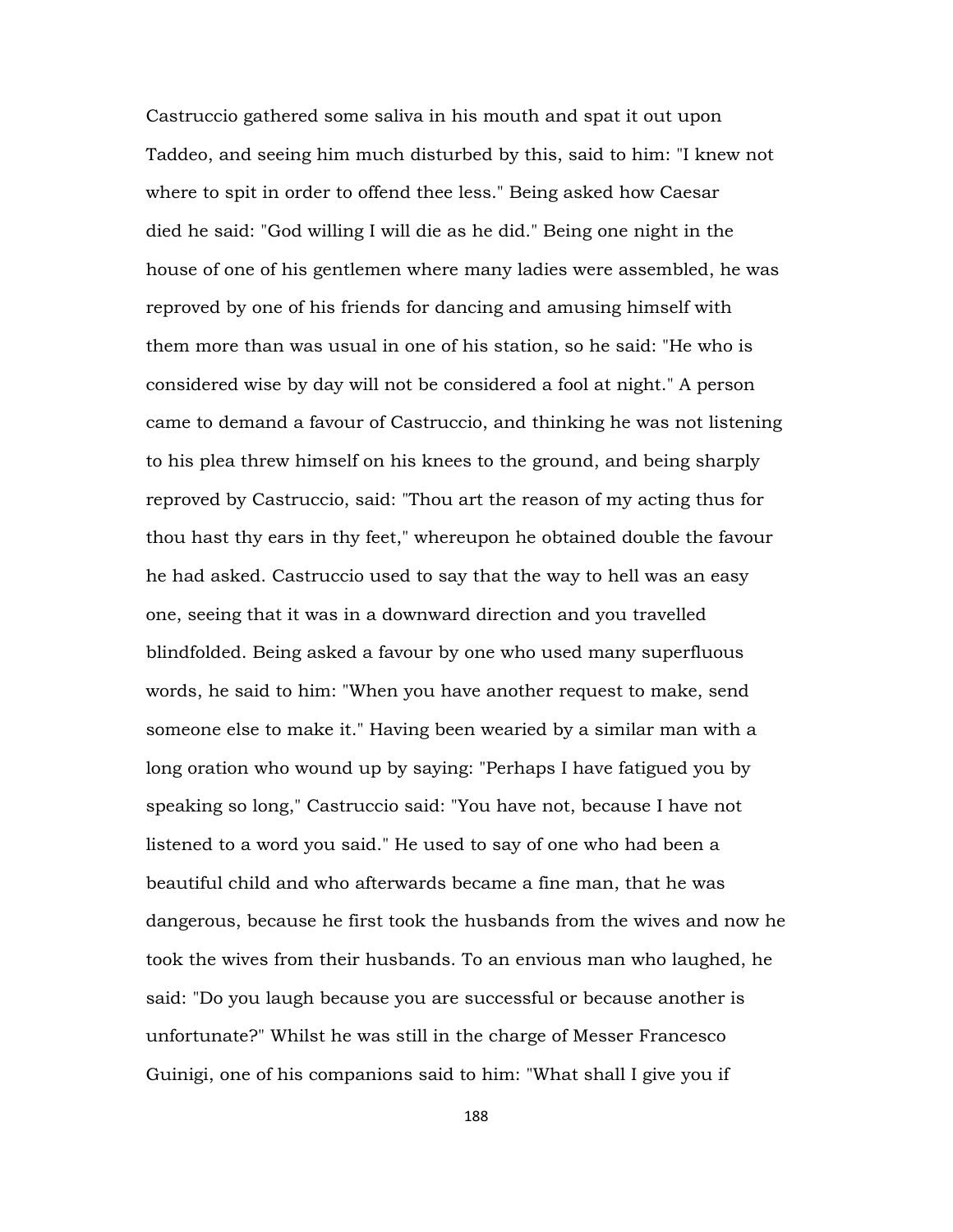you will let me give you a blow on the nose?" Castruccio answered: "A helmet." Having put to death a citizen of Lucca who had been instrumental in raising him to power, and being told that he had done wrong to kill one of his old friends, he answered that people deceived themselves; he had only killed a new enemy. Castruccio praised greatly those men who intended to take a wife and then did not do so, saying that they were like men who said they would go to sea, and then refused when the time came. He said that it always struck him with surprise that whilst men in buying an earthen or glass vase would sound it first to learn if it were good, yet in choosing a wife they were content with only looking at her. He was once asked in what manner he would wish to be buried when he died, and answered: "With the face turned downwards, for I know when I am gone this country will be turned upside down." On being asked if it had ever occurred to him to become a friar in order to save his soul, he answered that it had not, because it appeared strange to him that Fra Lazerone should go to Paradise and Uguccione della Faggiuola to the Inferno. He was once asked when should a man eat to preserve his health, and replied: "If the man be rich let him eat when he is hungry; if he be poor, then when he can." Seeing on of his gentlemen make a member of his family lace him up, he said to him: "I pray God that you will let him feed you also." Seeing that someone had written upon his house in Latin the words: "May God preserve this house from the wicked," he said, "The owner must never go in." Passing through one of the streets he saw a small house with a very large door, and remarked: "That house will fly through the door." He was having a discussion with the ambassador of the King of Naples concerning the